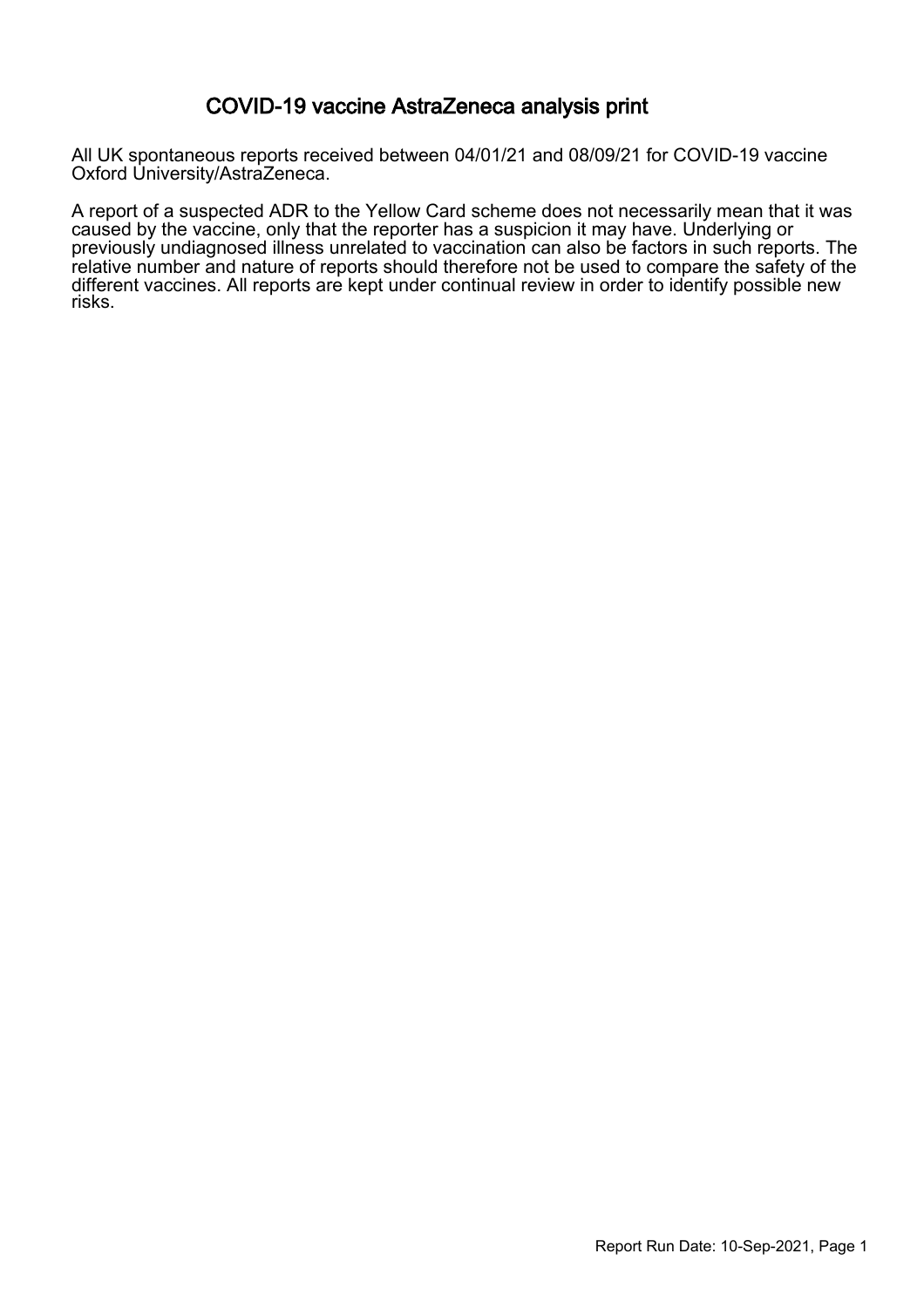### Name: COVID-19 vaccine AstraZeneca analysis print

| <b>Reaction Name</b>                   | <b>Total</b>   | <b>Fatal</b>                                 |
|----------------------------------------|----------------|----------------------------------------------|
| <b>Blood disorders</b>                 |                |                                              |
| Anaemia deficiencies                   |                |                                              |
| Anaemia folate deficiency              | $\overline{c}$ | $\boldsymbol{0}$                             |
| Anaemia vitamin B12 deficiency         | 14             |                                              |
| Iron deficiency anaemia                | 16             | $0$<br>0                                     |
| Pernicious anaemia                     | 5              | $\overline{0}$                               |
| <b>Anaemias NEC</b>                    |                |                                              |
| Anaemia                                | 157            | $\boldsymbol{0}$                             |
| Autoimmune anaemia                     |                | $\mathbf{0}$                                 |
| Blood loss anaemia                     |                |                                              |
| Hypochromic anaemia                    | $\overline{2}$ | $\begin{matrix}0\\0\end{matrix}$             |
| Microcytic anaemia                     | 1              |                                              |
| Normocytic anaemia                     | 4              | $\begin{matrix} 0 \\ 0 \end{matrix}$         |
| Anaemias haemolytic NEC                |                |                                              |
| Haemolytic anaemia                     | 12             | $\boldsymbol{0}$                             |
| Anaemias haemolytic immune             |                |                                              |
| Autoimmune haemolytic anaemia          | 7              | $\boldsymbol{0}$                             |
| Warm type haemolytic anaemia           | 1              | $\pmb{0}$                                    |
| Anaemias haemolytic mechanical factor  |                |                                              |
|                                        | 1              |                                              |
| Atypical haemolytic uraemic syndrome   | 1              | $\mathbf 0$<br>$\overline{0}$                |
| Red cell fragmentation syndrome        |                |                                              |
| <b>Bleeding tendencies</b>             |                |                                              |
| Increased tendency to bruise           | 128            | $\boldsymbol{0}$                             |
| Spontaneous haematoma                  | 8              | $\begin{matrix} 0 \\ 0 \end{matrix}$         |
| Spontaneous haemorrhage                | $\overline{2}$ |                                              |
| Coagulation factor deficiencies        |                |                                              |
| Hypofibrinogenaemia                    | 4              | $\boldsymbol{0}$                             |
| Coagulopathies                         |                |                                              |
| Abnormal clotting factor               | 11             | $\boldsymbol{0}$                             |
| Antiphospholipid syndrome              | 27             |                                              |
| Coagulopathy                           | 74             |                                              |
| Disseminated intravascular coagulation | 17             | $\begin{array}{c}\n0 \\ 0 \\ 2\n\end{array}$ |
| Hypercoagulation                       | 24             |                                              |
| Hypocoagulable state                   | 1              | $\boldsymbol{0}$                             |
| Eosinophilic disorders                 |                |                                              |
| Eosinophilia                           | 19             | $\boldsymbol{0}$                             |
| Hypereosinophilic syndrome             | $\mathbf{1}$   | 0                                            |
| Haematological cysts and polyps        |                |                                              |
| Splenic cyst                           | 1              | $\boldsymbol{0}$                             |
| Haematological disorders               |                |                                              |
| <b>Blood disorder</b>                  | 12             | $\boldsymbol{0}$                             |
| Bone marrow disorder                   | $\overline{c}$ |                                              |
| Bone marrow oedema                     | $\overline{1}$ | $0$ 0                                        |
| Mast cell activation syndrome          | 10             | $\begin{matrix}0\\0\end{matrix}$             |
| Mastocytosis                           | $\overline{3}$ |                                              |
| Methaemoglobinaemia                    |                | $\boldsymbol{0}$                             |
| <b>Haemolyses NEC</b>                  |                |                                              |
| Haemolysis                             | 11             | $\mathbf 0$                                  |
| Leukocytoses NEC                       |                |                                              |
| Leukocytosis                           | 4              | $\mathbf 0$                                  |
| Lymphocytosis                          | 11             | $\mathbf 0$                                  |
| Monocytosis                            | $\overline{2}$ |                                              |
| Neutrophilia                           | 14             | $\begin{matrix} 0 \\ 0 \end{matrix}$         |
| Leukopenias NEC                        |                |                                              |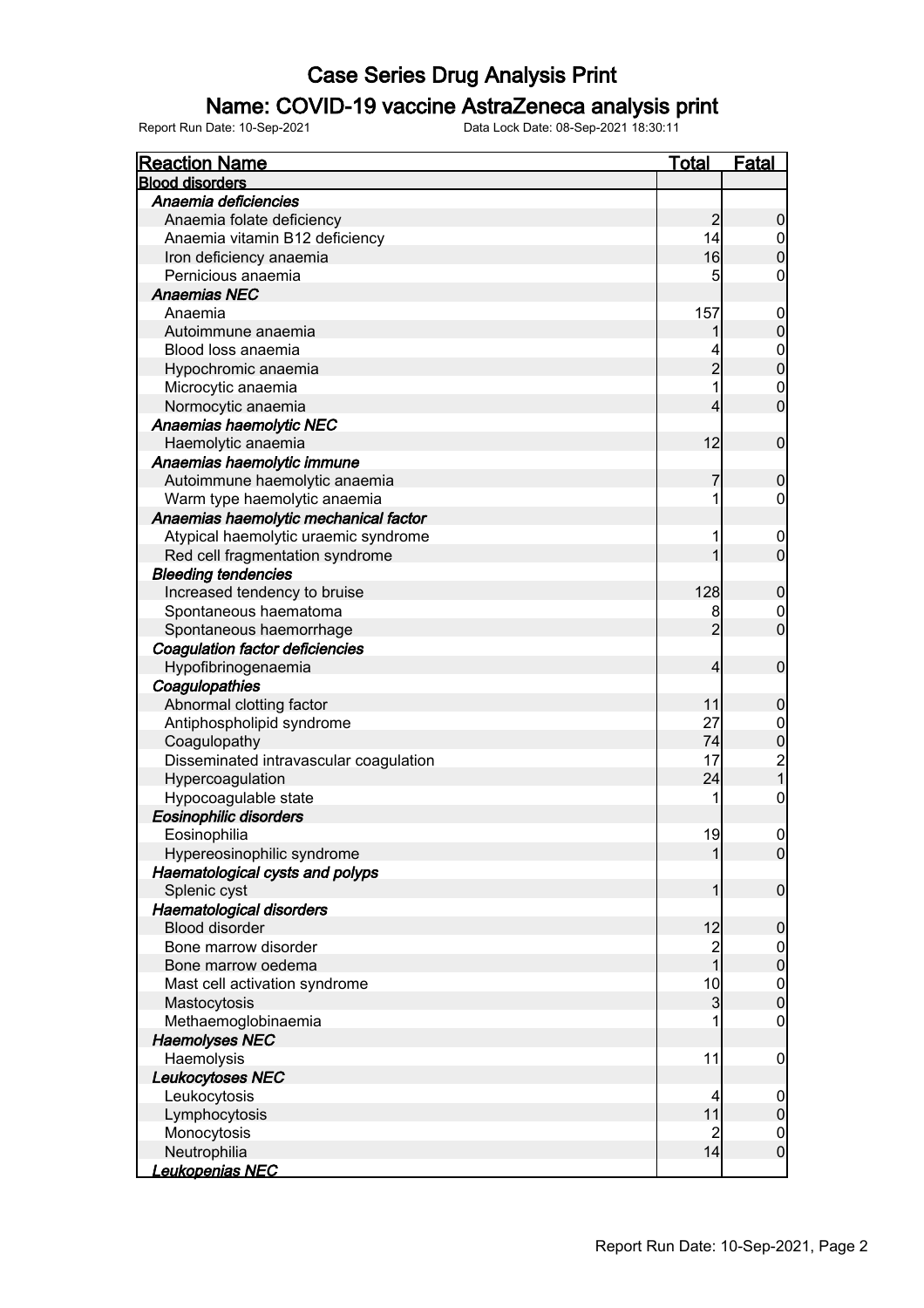### Name: COVID-19 vaccine AstraZeneca analysis print

| <b>Reaction Name</b>                             | <b>Total</b>   | <u>Fatal</u>                     |
|--------------------------------------------------|----------------|----------------------------------|
| Blood disorders cont'd<br><b>Blood disorders</b> |                |                                  |
| Leukopenia                                       | 11             | $\pmb{0}$                        |
| Lymphopenia                                      | 9              | $\pmb{0}$                        |
| Lymphatic system disorders NEC                   |                |                                  |
| Abdominal lymphadenopathy                        | 1              | $\mathbf 0$                      |
| Lymph node fibrosis                              | 1              | $\pmb{0}$                        |
| Lymph node pain                                  | 564            | $\mathbf 0$                      |
| Lymphadenitis                                    | 32             | $\overline{0}$                   |
| Lymphadenopathy                                  | 4853           | $\mathbf{0}$                     |
| Lymphadenopathy mediastinal                      |                | $\overline{0}$                   |
| Lymphatic disorder                               | $\overline{c}$ | $\mathbf{0}$                     |
| Lymphoid tissue hyperplasia                      | $\overline{1}$ | $\overline{0}$                   |
| Pseudolymphoma                                   | 3              | $\mathbf 0$                      |
| Marrow depression and hypoplastic anaemias       |                |                                  |
| Aplastic anaemia                                 | 6              | $\mathbf 0$                      |
| Cytopenia                                        | 1              | $\pmb{0}$                        |
| Myelosuppression                                 | 5              | $\pmb{0}$                        |
| Pancytopenia                                     | 18             | $\overline{0}$                   |
| <b>Neutropenias</b>                              |                |                                  |
| Agranulocytosis                                  | 4              | $\boldsymbol{0}$                 |
| Autoimmune neutropenia                           | $\overline{c}$ | $\mathbf 0$                      |
| Febrile neutropenia                              | $\overline{1}$ | $\mathbf 0$                      |
| Neutropenia                                      | 82             | $\pmb{0}$                        |
| <b>Platelet disorders NEC</b>                    |                |                                  |
| Platelet anisocytosis                            | 4              | $\mathbf 0$                      |
| Platelet disorder                                | 6              | $\mathbf 0$                      |
| Polycythaemia (excl rubra vera)                  |                |                                  |
| Polycythaemia                                    | $\overline{c}$ | $\mathbf 0$                      |
| Stress polycythaemia                             | 3              | $\mathbf 0$                      |
| Purpuras (excl thrombocytopenic)                 |                |                                  |
| Purpura non-thrombocytopenic                     | 3              | $\mathbf 0$                      |
| Red blood cell abnormal findings NEC             |                |                                  |
| Anisocytosis                                     | 3              | $\mathbf 0$                      |
| Macrocytosis                                     | 3              | $\pmb{0}$                        |
| Poikilocytosis                                   | 1              |                                  |
| Polychromasia                                    | 4              | $\begin{matrix}0\\0\end{matrix}$ |
| Rouleaux formation                               | 1              | $\mathbf 0$                      |
| Sickle cell trait and disorders                  |                |                                  |
| Sickle cell anaemia with crisis                  | 6              | 0                                |
| Spleen disorders                                 |                |                                  |
| Spleen disorder                                  | 1              | 0                                |
| Splenic artery thrombosis                        | 3              | $\pmb{0}$                        |
| Splenic haemorrhage                              | 1              | $\boldsymbol{0}$                 |
| Splenic infarction                               | 14             | $\boldsymbol{0}$                 |
| Splenic thrombosis                               | 1              | $\pmb{0}$                        |
| Splenic varices                                  | 1              | $\boldsymbol{0}$                 |
| Splenic vein thrombosis                          | 10             | $\pmb{0}$                        |
| Splenomegaly                                     | 7              | $\boldsymbol{0}$                 |
| Splenorenal shunt                                | 1              | $\pmb{0}$                        |
| Thrombocytopenias                                |                |                                  |
| Autoimmune heparin-induced thrombocytopenia      | 1              | $\mathbf 0$                      |
| Heparin-induced thrombocytopenia                 | 12             | $\pmb{0}$                        |
| Immune thrombocytopenia                          | 226            | 1                                |
| Thrombocytopenia                                 | 868            | $6 \overline{}$                  |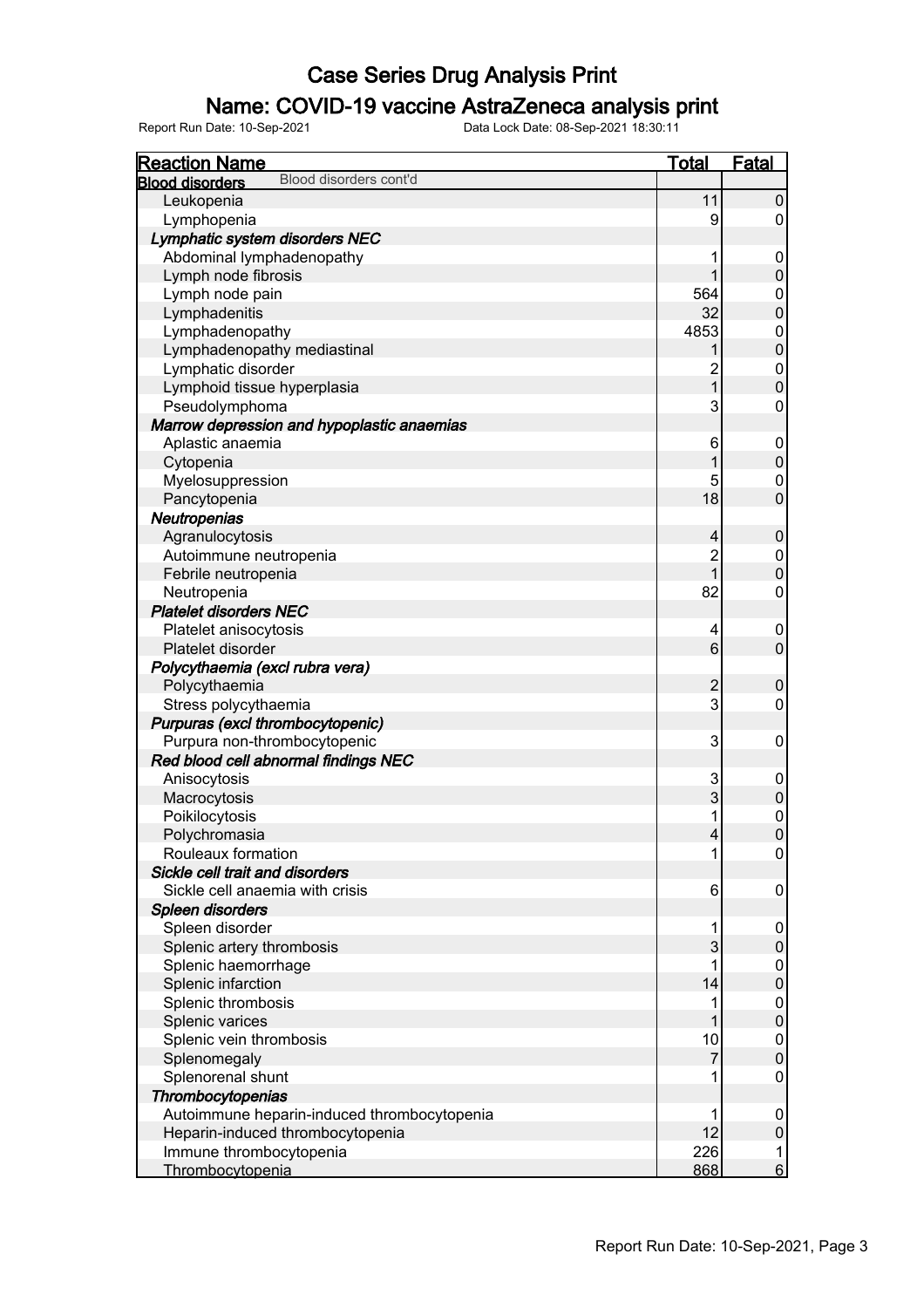### Name: COVID-19 vaccine AstraZeneca analysis print

| <b>Reaction Name</b>                             | l otal | ⊦atai |
|--------------------------------------------------|--------|-------|
| Blood disorders cont'd<br><b>Blood disorders</b> |        |       |
| Thrombocytopenic purpura                         | 9      |       |
| Thrombotic thrombocytopenic purpura              | 8      |       |
| Thrombocytoses                                   |        |       |
| Thrombocytosis                                   | 12     |       |
| White blood cell abnormal findings NEC           |        |       |
| White blood cell disorder                        | 3      |       |
| <b>Blood disorders SOC TOTAL</b>                 | 7497   |       |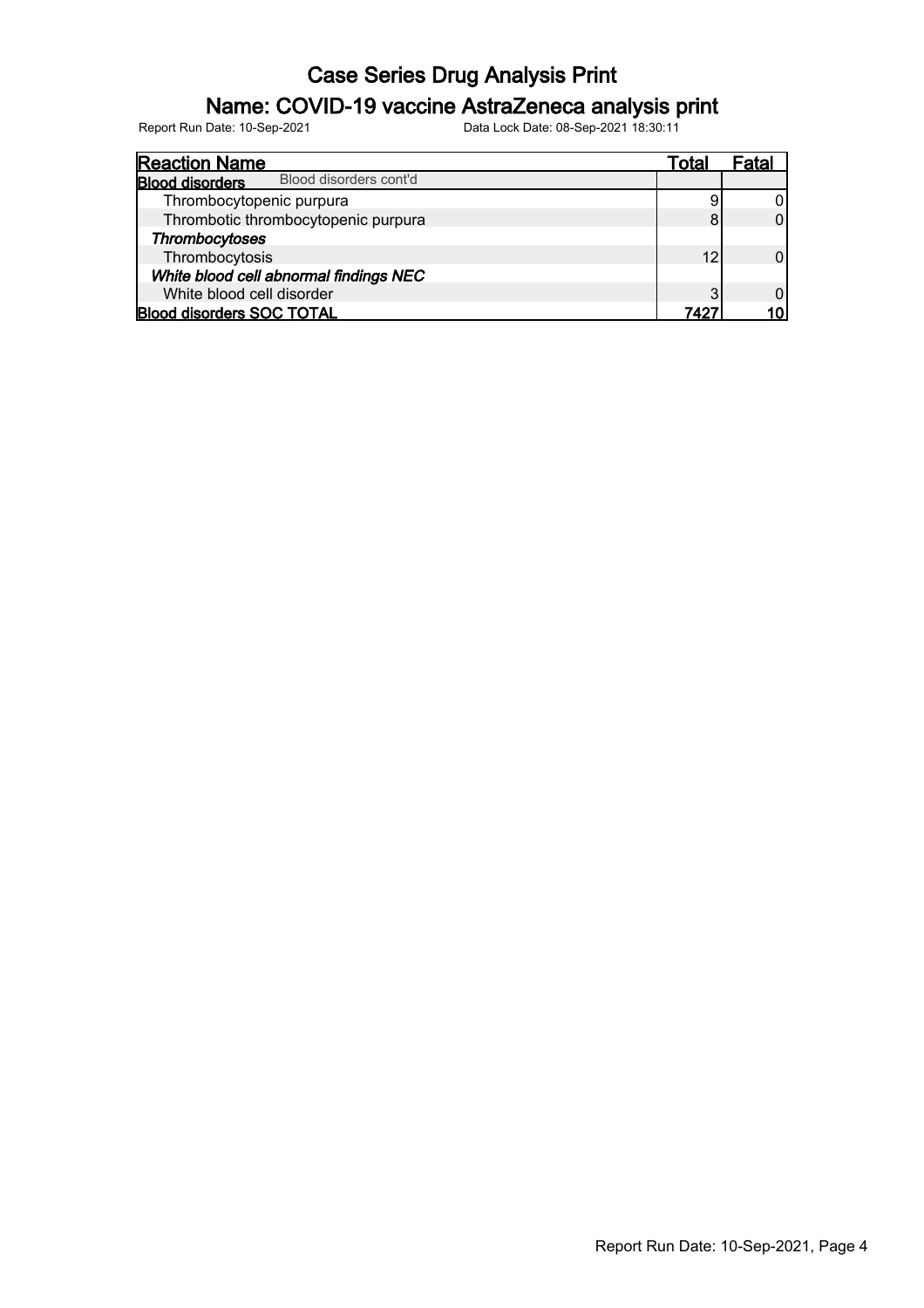### Name: COVID-19 vaccine AstraZeneca analysis print

| <b>Reaction Name</b>                     | <u>Total</u>   | <b>Fatal</b>                          |
|------------------------------------------|----------------|---------------------------------------|
| Cardiac disorders                        |                |                                       |
| Aortic valvular disorders                |                |                                       |
| Aortic valve incompetence                | $\overline{c}$ | 0                                     |
| Aortic valve stenosis                    |                | 0                                     |
| <b>Cardiac conduction disorders</b>      |                |                                       |
| Atrioventricular block                   | 28             |                                       |
| Atrioventricular block complete          | 3              | 0                                     |
| Atrioventricular block first degree      | $\overline{c}$ | 0                                     |
| Atrioventricular block second degree     | 5              | $\mathbf 0$                           |
| Brugada syndrome                         |                | 0                                     |
| <b>Bundle branch block</b>               | 2              | $\mathbf 0$                           |
| Bundle branch block left                 | 8              | 0                                     |
| Bundle branch block right                | 4              | $\mathbf 0$                           |
| Long QT syndrome                         |                | 0                                     |
| Trifascicular block                      |                | $\overline{0}$                        |
| <b>Cardiac disorders NEC</b>             |                |                                       |
| Acute cardiac event                      | 5              | 3                                     |
| Atrial thrombosis                        | 5              | 0                                     |
| Cardiac disorder                         | 78             |                                       |
| Cardiac dysfunction                      | $\overline{2}$ | $\mathbf 0$                           |
| Cardiac ventricular thrombosis           | 10             | $\overline{2}$                        |
| Cardiovascular disorder                  | 8              | $\overline{0}$                        |
| Cardiovascular insufficiency             | 10             | $\overline{0}$                        |
| Intracardiac thrombus                    | 13             | $\overline{2}$                        |
| Cardiac hypertensive complications       |                |                                       |
| Hypertensive heart disease               | 1              | 0                                     |
| Cardiac infections and inflammations NEC |                |                                       |
| Carditis                                 | 2              | 0                                     |
| Cardiac signs and symptoms NEC           |                |                                       |
| Cardiac discomfort                       | 14             | 0                                     |
| Cardiovascular symptom                   |                | 0                                     |
| Palpitations                             | 5157           | 1                                     |
| Cardiac valve disorders NEC              |                |                                       |
| Cardiac valve disease                    | 3              | 1                                     |
| Heart valve incompetence                 | 4              | $\mathbf 0$                           |
| Cardiomyopathies                         |                |                                       |
| Cardiomyopathy                           | 14             |                                       |
| Congestive cardiomyopathy                | 13             |                                       |
| Stress cardiomyopathy                    | 5              | $\frac{2}{0}$                         |
| Coronary artery disorders NEC            |                |                                       |
| Arteriosclerosis coronary artery         | $\,6$          |                                       |
| Coronary artery disease                  | 6              | 0                                     |
| Coronary artery dissection               | 4              |                                       |
| Coronary artery embolism                 | 1              | 0                                     |
| Coronary artery occlusion                |                | $\mathbf 0$                           |
| Coronary artery thrombosis               | 21             | 3                                     |
| <b>Heart failures NEC</b>                |                |                                       |
| Cardiac failure                          | 83             | 11                                    |
| Cardiac failure acute                    | 11             | 3                                     |
| Cardiac failure chronic                  |                | 1                                     |
| Cardiac failure congestive               | 4              | $\overline{c}$                        |
| Cardiogenic shock                        | 9              |                                       |
| Cardiopulmonary failure                  |                | $\begin{array}{c} 2 \\ 1 \end{array}$ |
| Ventricular failure                      | 1              | $\overline{0}$                        |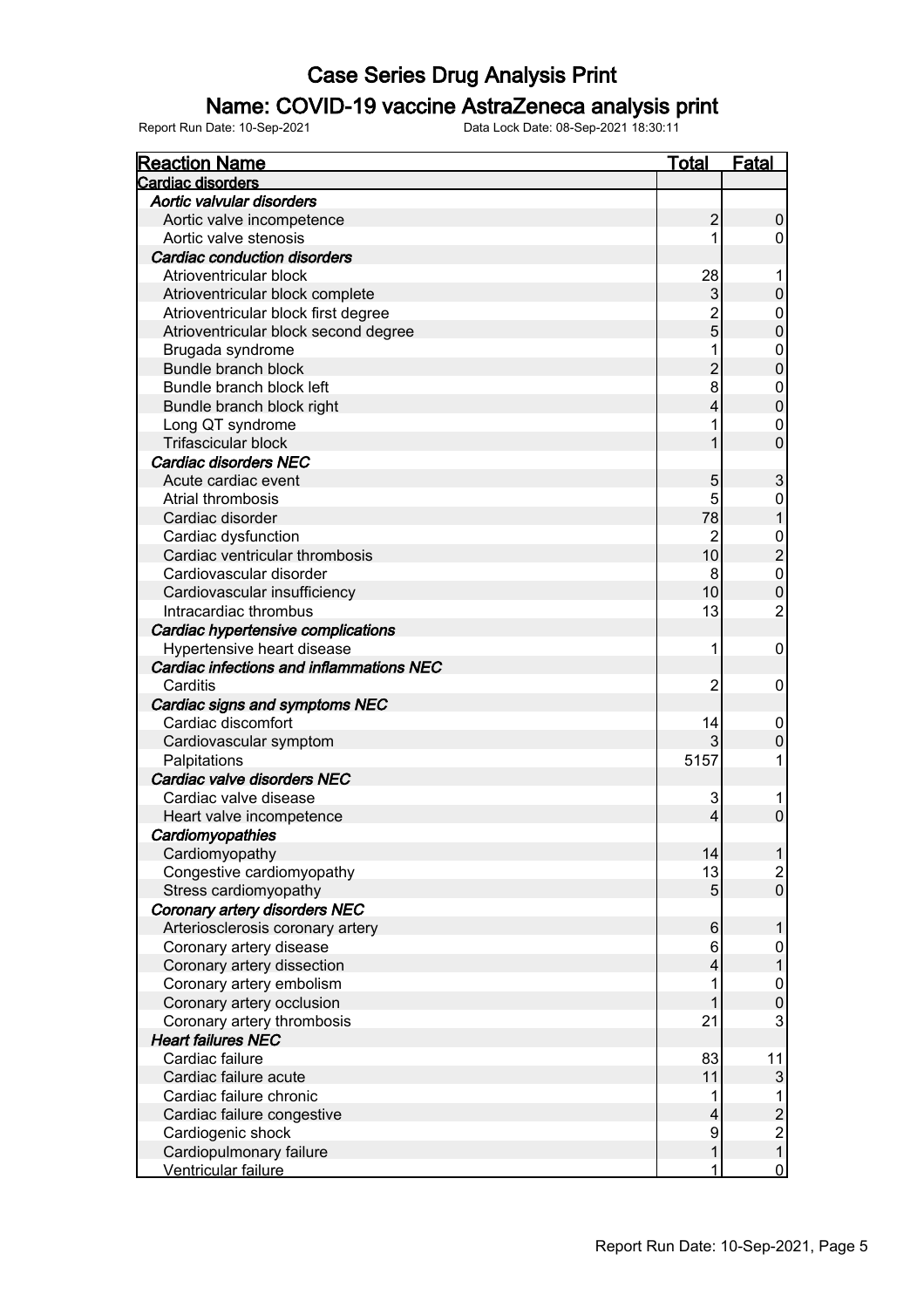### Name: COVID-19 vaccine AstraZeneca analysis print

| <b>Reaction Name</b>                                 | <b>Total</b>            | <b>Fatal</b>                          |
|------------------------------------------------------|-------------------------|---------------------------------------|
| Cardiac disorders cont'd<br><b>Cardiac disorders</b> |                         |                                       |
| Ischaemic coronary artery disorders                  |                         |                                       |
| Acute coronary syndrome                              | 9                       | 0                                     |
| Acute myocardial infarction                          | 79                      | 13                                    |
| Angina pectoris                                      | 219                     | $\mathbf 0$                           |
| Angina unstable                                      | 16                      | $\mathbf 0$                           |
| Arteriospasm coronary                                | 5                       | 0                                     |
| Microvascular coronary artery disease                | $\overline{2}$          | $\mathbf 0$                           |
| Myocardial infarction                                | 386                     | 51                                    |
| Myocardial ischaemia                                 | 24                      | 11                                    |
| Prinzmetal angina                                    |                         | 0                                     |
| Left ventricular failures                            |                         |                                       |
| Acute left ventricular failure                       | $\overline{2}$          | 0                                     |
| Left ventricular failure                             | 8                       | $\mathbf{1}$                          |
| Mitral valvular disorders                            |                         |                                       |
| Ischaemic mitral regurgitation                       | 1                       | $\pmb{0}$                             |
| Mitral valve disease                                 |                         | 0                                     |
| Mitral valve incompetence                            | 7                       | $\boldsymbol{0}$                      |
|                                                      | 3                       | 0                                     |
| Mitral valve prolapse                                |                         |                                       |
| <b>Myocardial disorders NEC</b>                      |                         |                                       |
| Cardiac aneurysm                                     | 1<br>1                  | 0                                     |
| Cardiac sarcoidosis                                  |                         | $\pmb{0}$                             |
| Cardiomegaly                                         | 21                      | $\begin{array}{c} 2 \\ 0 \end{array}$ |
| Diastolic dysfunction                                | 1                       |                                       |
| Left atrial dilatation                               |                         | 0                                     |
| Left ventricular dilatation                          | $\overline{2}$          | $\pmb{0}$                             |
| Left ventricular dysfunction                         | 19                      | 0                                     |
| Left ventricular hypertrophy                         |                         | $\pmb{0}$                             |
| Myocardial rupture                                   |                         | 0                                     |
| Right atrial dilatation                              | $\overline{2}$          | $\boldsymbol{0}$                      |
| Right ventricular dilatation                         | 3                       | 0                                     |
| Right ventricular dysfunction                        | $\overline{\mathbf{4}}$ | $\boldsymbol{0}$                      |
| Systolic dysfunction                                 |                         | $\mathbf 0$                           |
| Ventricular hypertrophy                              | 5                       | $\mathbf{1}$                          |
| Noninfectious myocarditis                            |                         |                                       |
| Myocarditis                                          | 105                     | 1                                     |
| Noninfectious pericarditis                           |                         |                                       |
| Pericarditis                                         | 162                     | $\boldsymbol{0}$                      |
| <b>Pericardial disorders NEC</b>                     |                         |                                       |
| Cardiac tamponade                                    | $\overline{2}$          | $\overline{2}$                        |
| Pericardial effusion                                 | 30                      | 0                                     |
| Pericardial haemorrhage                              | 6                       | $\overline{3}$                        |
| Pericardial rub                                      |                         | 0                                     |
| Rate and rhythm disorders NEC                        |                         |                                       |
| Arrhythmia                                           | 134                     | $\mathsf 3$                           |
| Arrhythmia neonatal                                  |                         | $\pmb{0}$                             |
| Bradycardia                                          | 78                      | 0                                     |
| Cardiac fibrillation                                 | 8                       | $\boldsymbol{0}$                      |
| Cardiac flutter                                      | 259                     | 0                                     |
| Extrasystoles                                        | 142                     | $\boldsymbol{0}$                      |
| Heart alternation                                    | 3                       | 0                                     |
| Paroxysmal arrhythmia                                | $\overline{2}$          | $\boldsymbol{0}$                      |
| Postural orthostatic tachycardia syndrome            | 17                      | 0                                     |
| Tachyarrhythmia                                      | 11                      | $\overline{0}$                        |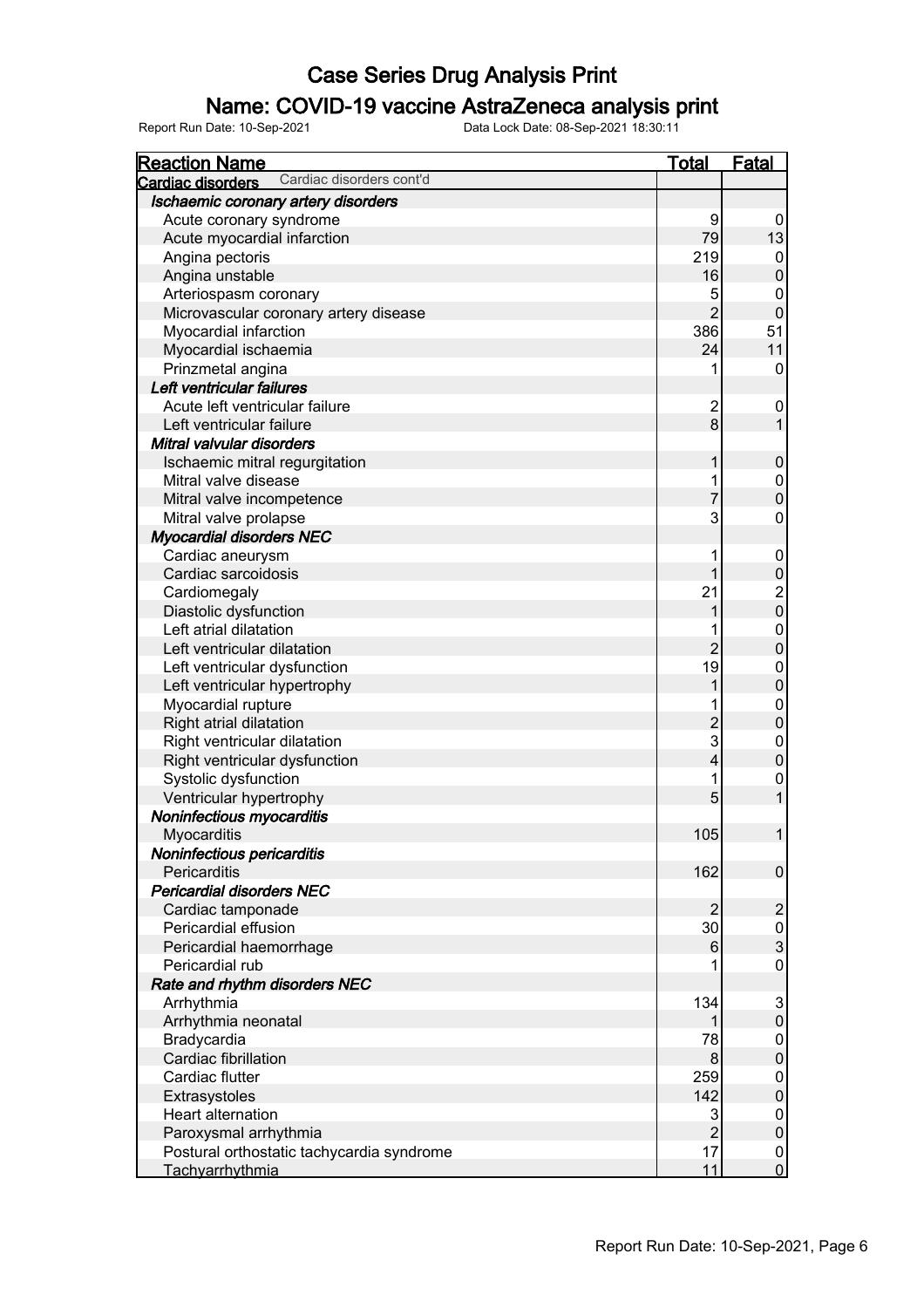### Name: COVID-19 vaccine AstraZeneca analysis print

| <b>Reaction Name</b>                          | <u>Total</u>   | <b>Fatal</b>   |
|-----------------------------------------------|----------------|----------------|
| Cardiac disorders cont'd<br>Cardiac disorders |                |                |
| Tachycardia                                   | 1242           | 0              |
| <b>Right ventricular failures</b>             |                |                |
| Right ventricular failure                     | 3              | 1              |
| Supraventricular arrhythmias                  |                |                |
| Arrhythmia supraventricular                   | 16             | 0              |
| <b>Atrial fibrillation</b>                    | 311            | 0              |
| <b>Atrial flutter</b>                         | 39             | 0              |
| Atrial tachycardia                            | 3              | $\overline{0}$ |
| Sinus arrest                                  | 1              | 0              |
| Sinus arrhythmia                              | 3              | 0              |
| Sinus bradycardia                             |                | 0              |
| Sinus node dysfunction                        | $\overline{c}$ | 0              |
| Sinus tachycardia                             | 69             |                |
| Supraventricular extrasystoles                |                | $\mathbf 0$    |
| Supraventricular tachycardia                  | 41             | 0              |
| Tricuspid valvular disorders                  |                |                |
| Tricuspid valve incompetence                  | 5              | 0              |
| Ventricular arrhythmias and cardiac arrest    |                |                |
| Cardiac arrest                                | 167            | 35             |
| Cardio-respiratory arrest                     | 3              |                |
| Pulseless electrical activity                 | 5              | 0              |
| Ventricular arrhythmia                        |                | $\overline{0}$ |
| Ventricular extrasystoles                     | 14             | 0              |
| Ventricular fibrillation                      | 8              |                |
| Ventricular tachycardia                       | 15             | 0              |
| Cardiac disorders SOC TOTAL                   | 9294           | 166            |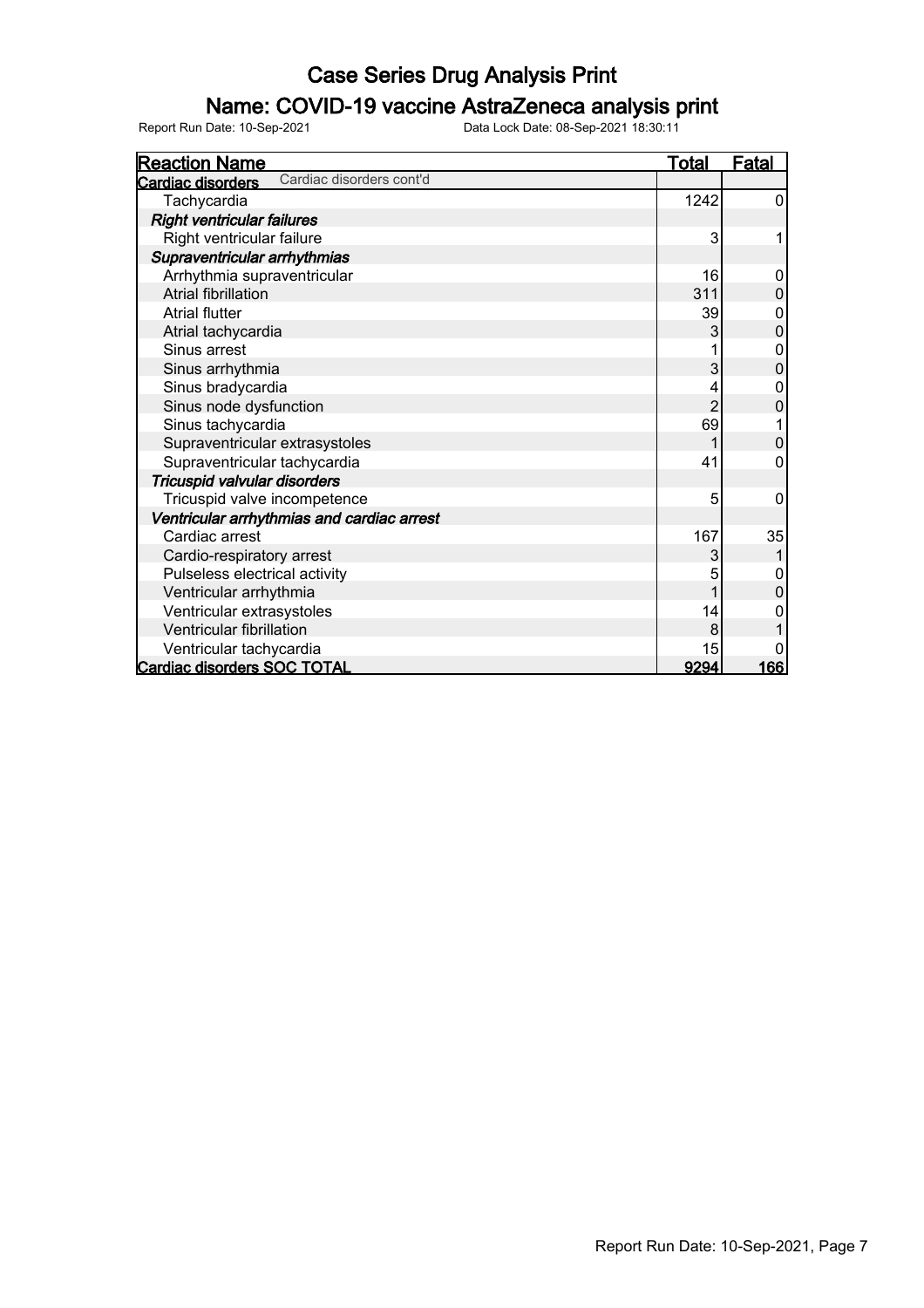### Name: COVID-19 vaccine AstraZeneca analysis print

| <b>Reaction Name</b>                                                                | <b>Total</b>   | <b>Fatal</b>          |
|-------------------------------------------------------------------------------------|----------------|-----------------------|
| <b>Congenital disorders</b>                                                         |                |                       |
| Autosomal chromosomal abnormalities                                                 |                |                       |
| Trisomy 21                                                                          | 1              | $\pmb{0}$             |
| Cardiac disorders congenital NEC                                                    |                |                       |
| Heart disease congenital                                                            | 12             | $\mathbf 0$           |
| Cardiac septal defects congenital                                                   |                |                       |
| Hypertrophic cardiomyopathy                                                         | 3              | $\mathbf 0$           |
| Ventricular septal defect                                                           | 1              | $\mathbf 0$           |
| Central nervous system disorders congenital NEC                                     |                |                       |
| Encephalocele                                                                       | 1              | $\mathbf 0$           |
| Neural tube defect                                                                  | 1              | $\mathbf{1}$          |
| Spina bifida                                                                        |                | 0                     |
| Syringomyelia                                                                       | 1              | $\mathbf 0$           |
| Cerebellar disorders congenital                                                     |                |                       |
| Arnold-Chiari malformation                                                          | $\overline{2}$ | $\mathbf 0$           |
| Cerebral disorders congenital                                                       |                |                       |
| Anencephaly                                                                         | 1              | $\mathbf 0$           |
| Cerebral palsy                                                                      | $\overline{c}$ | 0                     |
| Coagulation disorders congenital                                                    |                |                       |
| Factor VII deficiency                                                               | 1              | 0                     |
| Protein C deficiency                                                                | 1              | $\mathbf 0$           |
| <b>Congenital disorders NEC</b>                                                     |                |                       |
| Congenital anomaly                                                                  | $\overline{c}$ | $\mathbf 0$           |
| Young's syndrome                                                                    | 1              | $\mathbf 0$           |
| Connective tissue disorders congenital                                              |                |                       |
| Ehlers-Danlos syndrome                                                              | 5              | 0                     |
| Diaphragmatic disorders congenital                                                  |                |                       |
| Congenital diaphragmatic hernia                                                     | $\overline{2}$ | 0                     |
| Gene mutations and other alterations NEC                                            |                |                       |
| Tuberous sclerosis complex                                                          | 1              | $\mathbf 0$           |
| Great vessel disorders congenital                                                   |                |                       |
| Coarctation of the aorta                                                            | 1              | 0                     |
| Transposition of the great vessels                                                  | 1              | $\mathbf 0$           |
| Haemoglobinopathies congenital                                                      |                |                       |
| Sickle cell trait                                                                   | 1              | $\mathbf 0$           |
| Immune system abnormalities congenital                                              |                |                       |
| Combined immunodeficiency                                                           | 1              | $\overline{0}$        |
| Inborn errors of porphyrin metabolism                                               |                |                       |
| Porphyria acute                                                                     | 1              | $\pmb{0}$             |
| Lacrimal system disorders congenital                                                |                |                       |
| Dacryostenosis congenital                                                           | 1              | $\mathbf 0$           |
| Lysosomal storage disorders                                                         |                |                       |
| Mucolipidosis                                                                       | 1              | $\mathbf 0$           |
| Male reproductive tract disorders congenital                                        |                |                       |
| Hydrocele                                                                           | $\overline{c}$ |                       |
| Micropenis                                                                          | $\overline{c}$ | $\boldsymbol{0}$<br>0 |
| Penoscrotal fusion                                                                  | $\overline{3}$ | $\pmb{0}$             |
|                                                                                     |                |                       |
| Musculoskeletal and connective tissue disorders of face, neck and jaw<br>congenital |                |                       |
| <b>Branchial cyst</b>                                                               | $\overline{2}$ | $\mathbf 0$           |
| Musculoskeletal and connective tissue disorders of limbs congenital                 |                |                       |
| Limb reduction defect                                                               | $\overline{2}$ | $\mathbf 0$           |
| Musculoskeletal disorders congenital NEC                                            |                |                       |
| Congenital multiplex arthrogryposis                                                 |                | $\mathbf 0$           |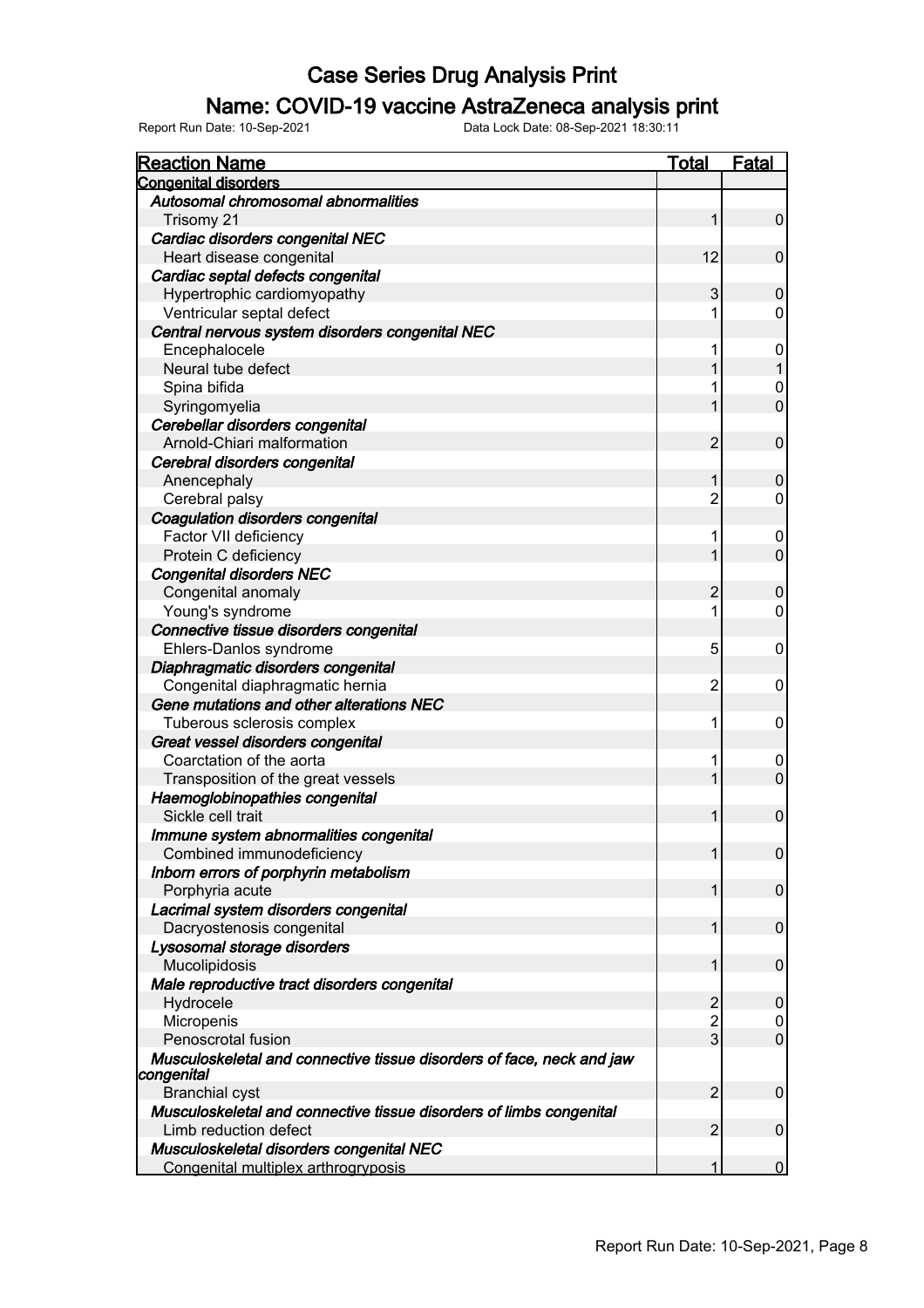### Name: COVID-19 vaccine AstraZeneca analysis print

| <b>Reaction Name</b>                                        | Total | Fatal          |
|-------------------------------------------------------------|-------|----------------|
| Congenital disorders <sup>Congenital disorders cont'd</sup> |       |                |
| Dysmorphism                                                 | 2     | 0              |
| Neurological disorders congenital NEC                       |       |                |
| Epilepsy with myoclonic-atonic seizures                     |       | 0              |
| Familial hemiplegic migraine                                |       |                |
| Spinal muscular atrophy                                     |       |                |
| Tourette's disorder                                         | 2     | 0              |
| Ocular disorders congenital NEC                             |       |                |
| Colour blindness                                            | 8     | $\overline{0}$ |
| Pancreatic disorders congenital                             |       |                |
| Hereditary pancreatitis                                     | 1     | $\mathbf{0}$   |
| Peripheral nervous system disorders congenital NEC          |       |                |
| Paroxysmal extreme pain disorder                            | 12    | $\Omega$       |
| Pulmonary and bronchial disorders congenital                |       |                |
| Cystic fibrosis                                             | 2     | $\Omega$       |
| Sex chromosomal abnormalities                               |       |                |
| Klinefelter's syndrome                                      |       | $\Omega$       |
| Tongue disorders congenital                                 |       |                |
| Ankyloglossia congenital                                    |       | 0              |
| Macroglossia                                                |       |                |
| Vascular anomalies congenital NEC                           |       |                |
| Arteriovenous malformation                                  |       |                |
| <b>Congenital disorders SOC TOTAL</b>                       | 92    |                |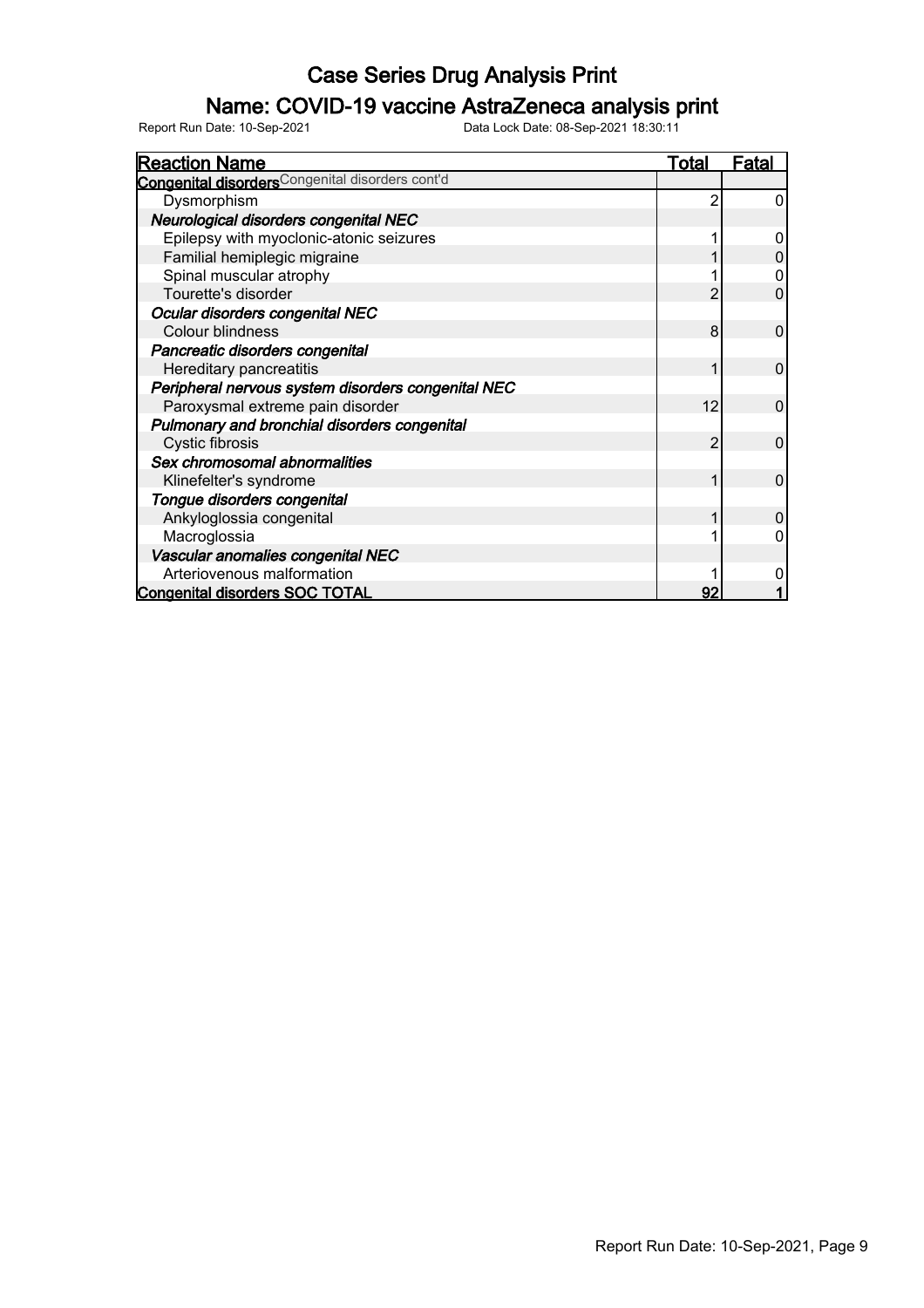### Name: COVID-19 vaccine AstraZeneca analysis print

| <b>Reaction Name</b>                             | <b>Total</b>   | <b>Fatal</b>                  |
|--------------------------------------------------|----------------|-------------------------------|
| Ear disorders                                    |                |                               |
| Ear disorders NEC                                |                |                               |
| Ear canal erythema                               | 1              | $\boldsymbol{0}$              |
| Ear congestion                                   | 34             | $\mathbf 0$                   |
| Ear discomfort                                   | 111            | $\mathbf 0$                   |
| Ear disorder                                     | 20             | $\mathbf 0$                   |
| Ear haemorrhage                                  | 18             | $\mathbf 0$                   |
| Ear pain                                         | 2034           | $\mathbf{0}$                  |
| Ear pruritus                                     | 7              | $\overline{0}$                |
| Ear swelling                                     | 72             | $\mathbf{0}$                  |
| Otorrhoea                                        | 8              | $\overline{0}$                |
| Paraesthesia ear                                 | 1              | $\mathbf 0$                   |
| Eustachian tube disorders                        |                |                               |
| Eustachian tube disorder                         | 5              | $\mathbf 0$                   |
| Eustachian tube dysfunction                      | 5              | $\mathbf 0$                   |
| Eustachian tube obstruction                      | 7              | $\mathbf 0$                   |
| <b>External ear disorders NEC</b>                |                |                               |
|                                                  | 36             |                               |
| Excessive cerumen production                     | 14             | $\boldsymbol{0}$              |
| External ear pain                                |                | $\mathbf 0$                   |
| Juvenile spring eruption                         | 1              | $\mathbf 0$<br>$\overline{0}$ |
| Red ear syndrome                                 | 5              |                               |
| <b>External ear infections and inflammations</b> |                |                               |
| External ear inflammation                        | 4              | $\mathbf 0$                   |
| <b>Hearing disorders NEC</b>                     |                |                               |
| Auditory disorder                                | 8              | $\mathbf 0$                   |
| <b>Hearing losses</b>                            |                |                               |
| Conductive deafness                              | 1              | $\boldsymbol{0}$              |
| Deafness                                         | 369            | $\mathbf 0$                   |
| Deafness bilateral                               | 16             | $\mathbf 0$                   |
| Deafness neurosensory                            | 35             | $\mathbf{0}$                  |
| Deafness transitory                              | 4              | $\mathbf 0$                   |
| Deafness unilateral                              | 51             | $\mathbf 0$                   |
| Hypoacusis                                       | 228            | $\mathbf 0$                   |
| Mixed deafness                                   | 3              | $\mathbf{0}$                  |
| Neurosensory hypoacusis                          | $\overline{2}$ | $\mathbf 0$                   |
| Sudden hearing loss                              | 71             | $\mathbf 0$                   |
| Hyperacusia                                      |                |                               |
| Hyperacusis                                      | 159            | 0                             |
| Inner ear disorders NEC                          |                |                               |
| Inner ear disorder                               | 6              | 0                             |
| Meniere's disease                                | 27             | $\mathbf 0$                   |
| Vestibular disorder                              | 8              | $\mathbf 0$                   |
| Inner ear infections and inflammations           |                |                               |
| Autoimmune inner ear disease                     | 1              | $\mathbf 0$                   |
| Inner ear inflammation                           | 5              | $\mathbf 0$                   |
| Inner ear signs and symptoms                     |                |                               |
| Motion sickness                                  | 123            | $\boldsymbol{0}$              |
| Phobic postural vertigo                          | 2              | 0                             |
| <b>Tinnitus</b>                                  | 3995           | $\pmb{0}$                     |
| Vertigo                                          | 2147           | $\mathbf 0$                   |
| Vertigo labyrinthine                             | 13             | $\mathbf 0$                   |
| Vertigo positional                               | 147            | $\mathbf 0$                   |
| Middle ear disorders NEC                         |                |                               |
| Middle ear disorder                              | 1              | $\overline{0}$                |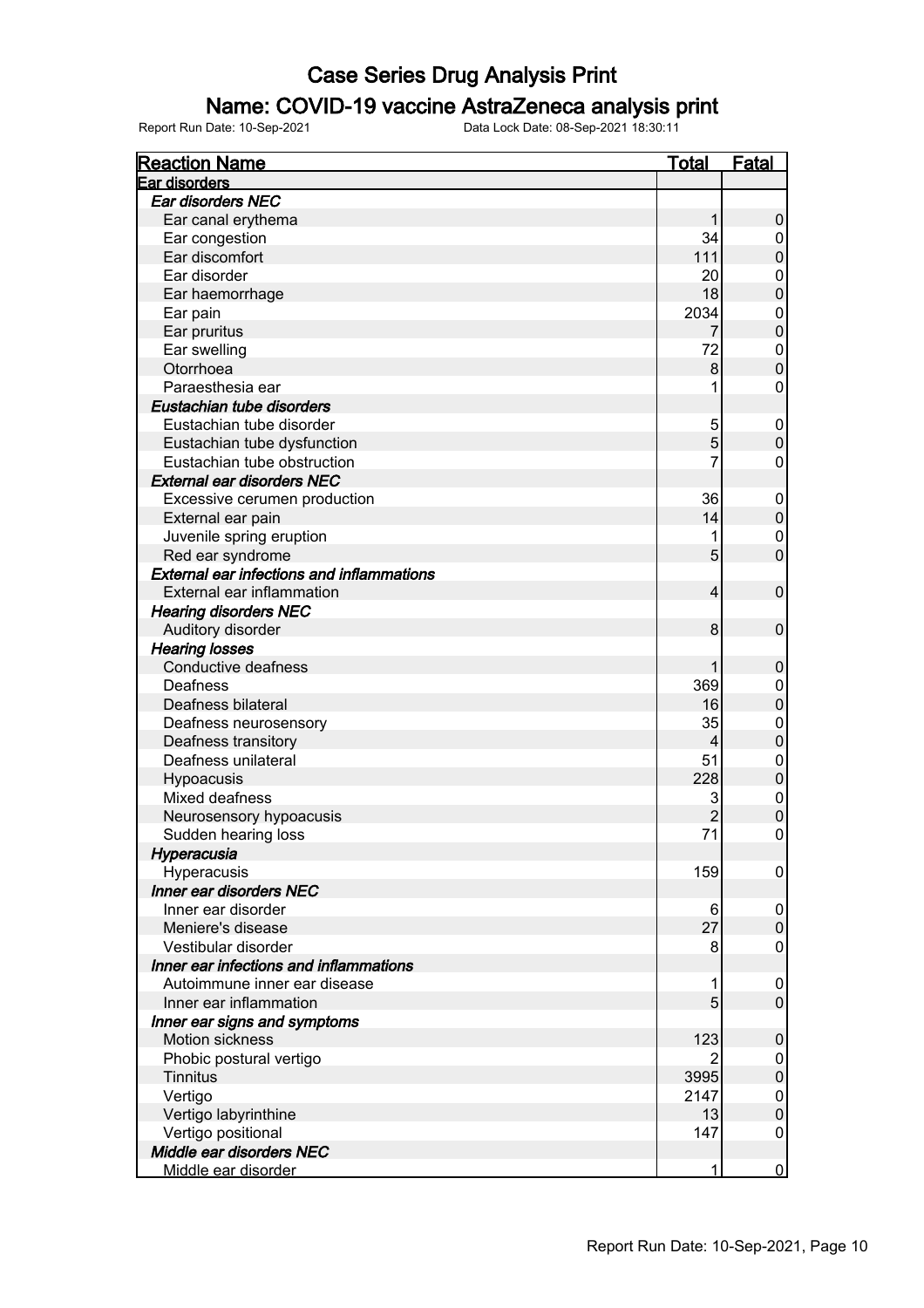### Name: COVID-19 vaccine AstraZeneca analysis print

| <b>Reaction Name</b>    |                                               | Total | Fatal |
|-------------------------|-----------------------------------------------|-------|-------|
| Ear disorders           | Ear disorders cont'd                          |       |       |
| Middle ear effusion     |                                               |       |       |
|                         | Tympanic membrane disorders (excl infections) |       |       |
|                         | Tympanic membrane perforation                 |       |       |
| Ear disorders SOC TOTAL |                                               | 9814  |       |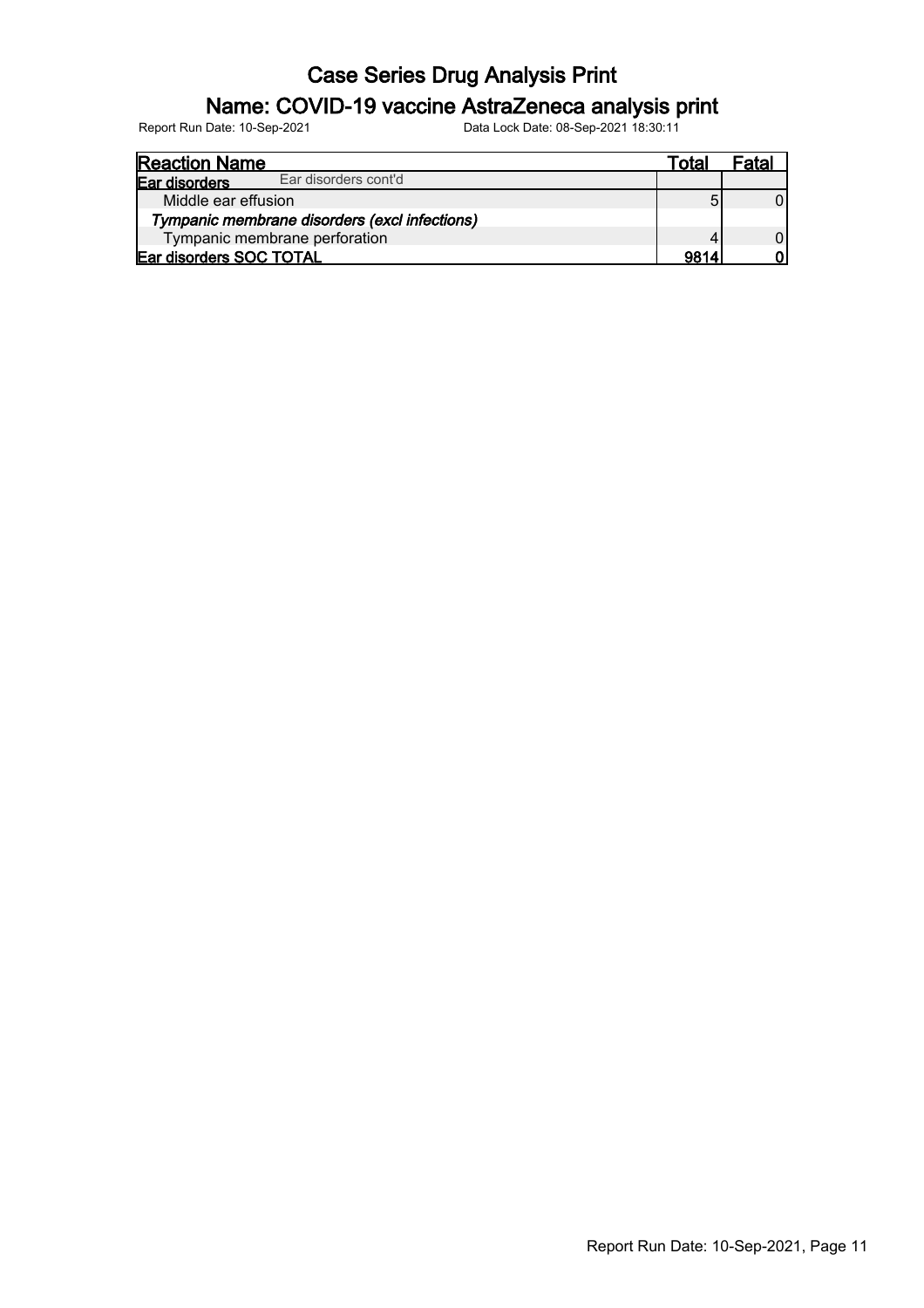### Name: COVID-19 vaccine AstraZeneca analysis print

| <b>Reaction Name</b>                            | <b>Total</b>   | <b>Fatal</b>     |
|-------------------------------------------------|----------------|------------------|
| <b>Endocrine disorders</b>                      |                |                  |
| Acute and chronic thyroiditis                   |                |                  |
| Autoimmune thyroiditis                          | $\overline{7}$ | 0                |
| Thyroiditis                                     | 18             | 0                |
| Thyroiditis acute                               | 7              | $\pmb{0}$        |
| Thyroiditis chronic                             |                | 0                |
| Thyroiditis subacute                            | 7              | $\mathbf 0$      |
| <b>Adrenal cortical hyperfunctions</b>          |                |                  |
| Cushing's syndrome                              | $\overline{2}$ | $\mathbf 0$      |
| Cushingoid                                      | 5              | 0                |
| <b>Adrenal cortical hypofunctions</b>           |                |                  |
| Addison's disease                               | 3              | 0                |
| Adrenal insufficiency                           | 22             | $\pmb{0}$        |
| Adrenocortical insufficiency acute              | 30             | 0                |
| Glucocorticoid deficiency                       |                | $\pmb{0}$        |
| Secondary adrenocortical insufficiency          |                | 0                |
| <b>Adrenal gland disorders NEC</b>              |                |                  |
| Adrenal disorder                                | 1              | 0                |
| Adrenal haemorrhage                             | 7              | $\pmb{0}$        |
| Adrenal mass                                    |                | 0                |
| <b>Adrenal thrombosis</b>                       |                | $\pmb{0}$        |
| Adrenomegaly                                    | 2              | 0                |
| Haemorrhagic adrenal infarction                 | $\overline{4}$ | $\mathbf 0$      |
|                                                 |                |                  |
| Anterior pituitary hyperfunction                | 1              | 0                |
| Hyperprolactinaemia                             |                |                  |
| Anterior pituitary hypofunction                 |                |                  |
| Hypopituitarism                                 | $\overline{2}$ | $\pmb{0}$        |
| Luteal phase deficiency                         | $\overline{2}$ | 0                |
| Ectopic endocrine disorders                     |                |                  |
| Carcinoid syndrome                              | 1              | 0                |
| Endocrine abnormalities of gonadal function NEC |                |                  |
| Oestrogenic effect                              | 1              | 0                |
| Endocrine abnormalities of puberty              |                |                  |
| Delayed menarche                                |                | 0                |
| Premature menarche                              | 16             | $\mathbf 0$      |
| Female gonadal function disorders               |                |                  |
| Anovulatory cycle                               | 20             | $\boldsymbol{0}$ |
| Ovulation delayed                               | 14             | $\boldsymbol{0}$ |
| <b>Hyperparathyroid disorders</b>               |                |                  |
| Hyperparathyroidism                             | $\overline{2}$ | 0                |
| <b>Hypoparathyroid disorders</b>                |                |                  |
| Hypoparathyroidism                              | $\overline{c}$ | 0                |
| Primary hypoparathyroidism                      | 1              | $\mathsf 0$      |
| Hypothalamic and pituitary disorders NEC        |                |                  |
| Hypothalamo-pituitary disorder                  | $\overline{2}$ | $\pmb{0}$        |
| Pituitary apoplexy                              | $\overline{c}$ | 0                |
| Pituitary haemorrhage                           | 1              | $\pmb{0}$        |
| Posterior pituitary disorders                   |                |                  |
| Diabetes insipidus                              | 8              | $\boldsymbol{0}$ |
| Inappropriate antidiuretic hormone secretion    |                | 0                |
| <b>Thyroid disorders NEC</b>                    |                |                  |
| Autoimmune thyroid disorder                     | 1              | 0                |
| Euthyroid sick syndrome                         |                | $\pmb{0}$        |
| Goitre                                          | 22             | $\overline{0}$   |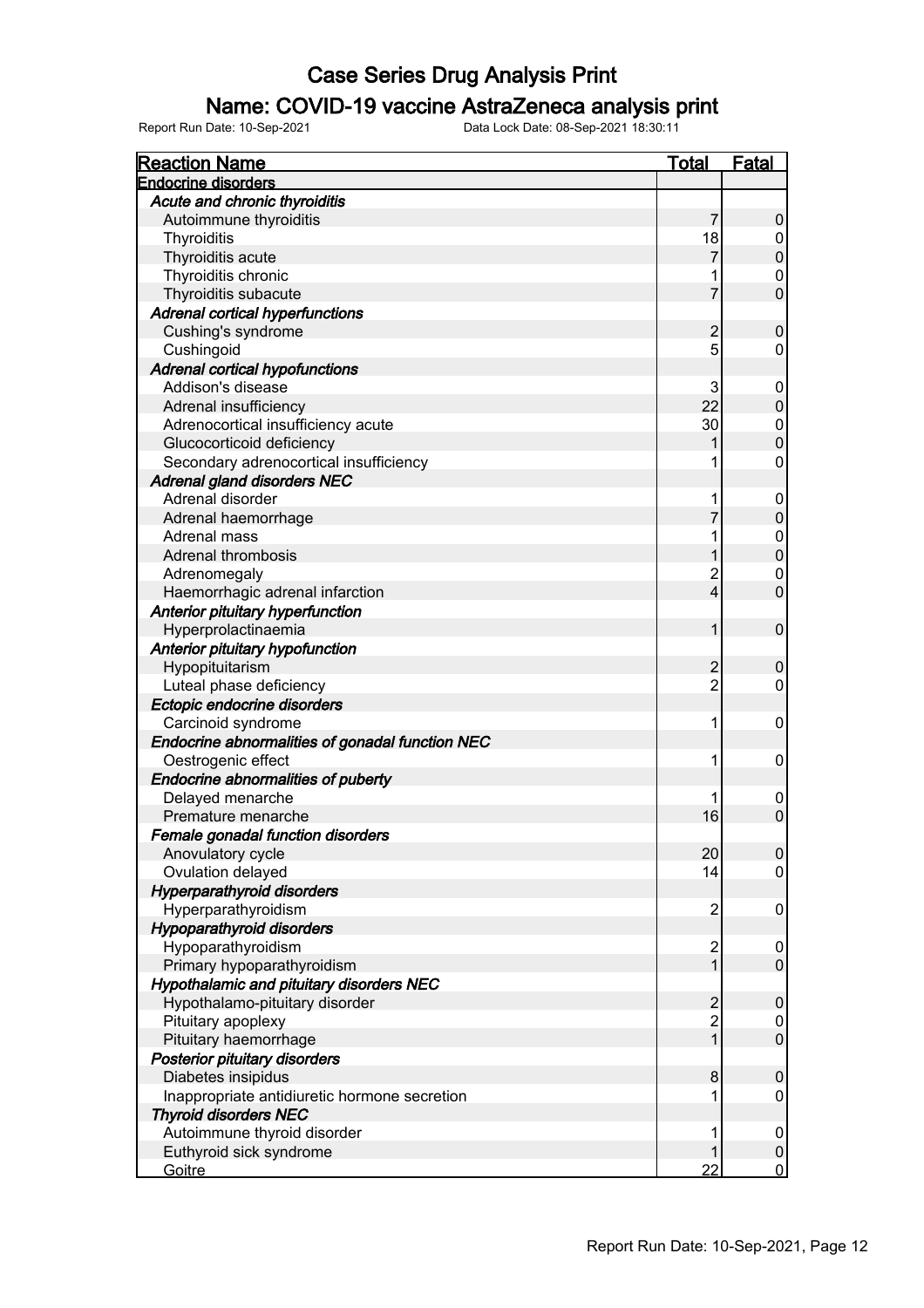### Name: COVID-19 vaccine AstraZeneca analysis print

| <b>Reaction Name</b>                                  | Total | Fatal |
|-------------------------------------------------------|-------|-------|
| <b>Endocrine disorders</b> Endocrine disorders cont'd |       |       |
| Thyroid disorder                                      | 17    |       |
| Thyroid mass                                          | 6     |       |
| Thyroid pain                                          | 15    | 0     |
| <b>Thyroid hyperfunction disorders</b>                |       |       |
| Basedow's disease                                     | 13    | 0     |
| Hyperthyroidism                                       | 54    |       |
| Thyrotoxic crisis                                     | 5     |       |
| <b>Thyroid hypofunction disorders</b>                 |       |       |
| Hypothyroidism                                        | 52    |       |
| <b>Thyroid neoplasms</b>                              |       |       |
| Thyroid cyst                                          |       |       |
| <b>Endocrine disorders SOC TOTAL</b>                  | 384   |       |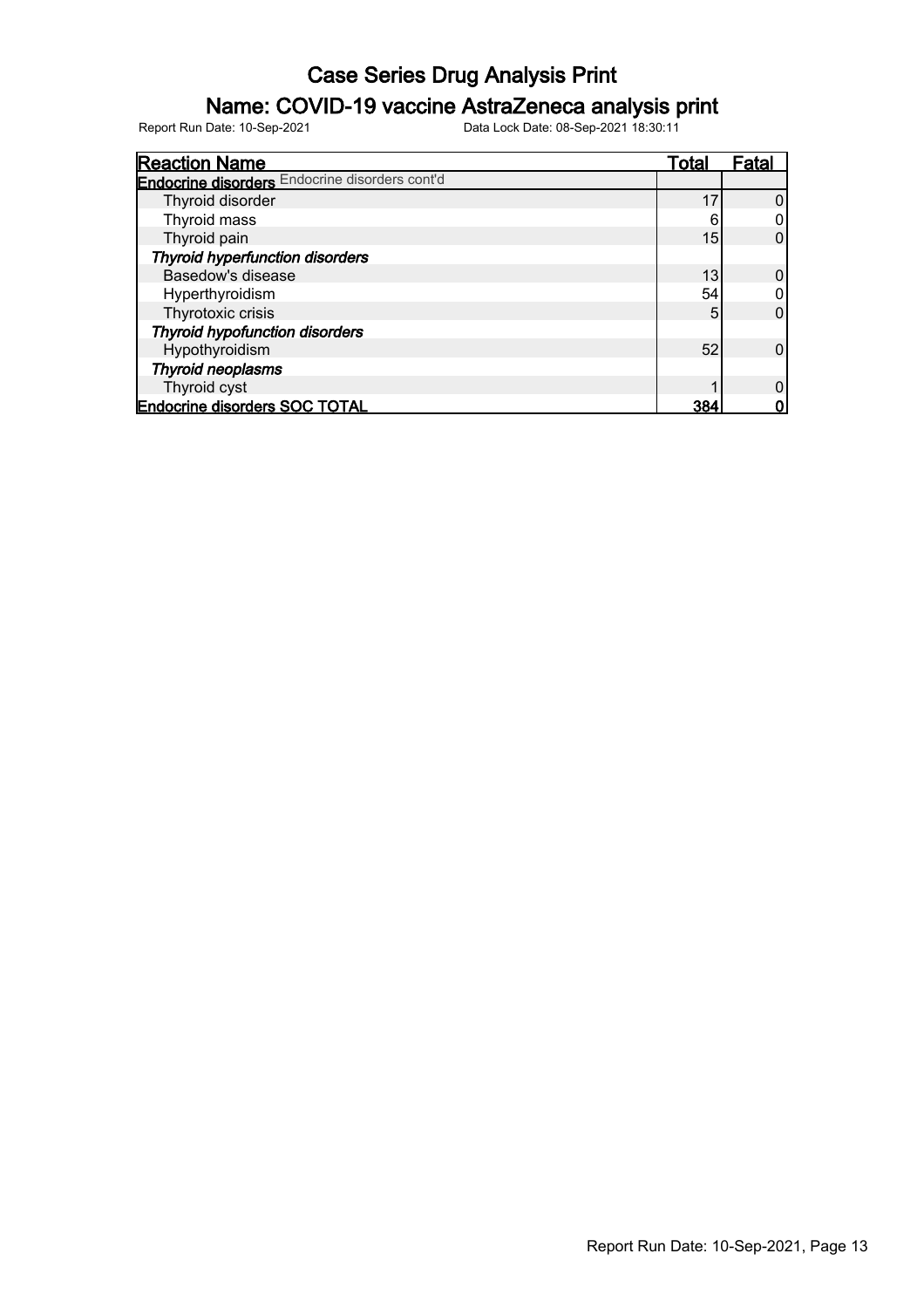### Name: COVID-19 vaccine AstraZeneca analysis print

| <b>Reaction Name</b>                                              | <b>Total</b>    | Fatal            |
|-------------------------------------------------------------------|-----------------|------------------|
| Eye disorders                                                     |                 |                  |
| Amblyopic vision impairment                                       |                 |                  |
| Amblyopia                                                         | 12              | $\pmb{0}$        |
| <b>Cataract conditions</b>                                        |                 |                  |
| Cataract                                                          | 17              | $\pmb{0}$        |
| Cataract cortical                                                 | $\overline{2}$  | 0                |
| Cataract subcapsular                                              | $\vert 4 \vert$ | $\mathbf 0$      |
| Choroid and vitreous haemorrhages and vascular disorders          |                 |                  |
| Vitreous haematoma                                                | 1               | $\mathbf 0$      |
| Vitreous haemorrhage                                              | 7               | 0                |
| Choroid and vitreous structural change, deposit and degeneration  |                 |                  |
| Chorioretinopathy                                                 | 2               | 0                |
| Vitreous detachment                                               | 52              | $\pmb{0}$        |
| <b>Vitreous floaters</b>                                          | 191             | 0                |
| Vitreous opacities                                                | 1               | $\mathbf 0$      |
| Colour blindness (incl acquired)                                  |                 |                  |
| Dyschromatopsia                                                   | 17              | $\mathbf 0$      |
| Conjunctival and corneal bleeding and vascular disorders          |                 |                  |
| Conjunctival haemorrhage                                          | 123             | $\mathbf 0$      |
| Conjunctival infections, irritations and inflammations            |                 |                  |
| Conjunctival hyperaemia                                           | $\overline{c}$  | $\mathbf 0$      |
| Conjunctivitis allergic                                           | $\overline{2}$  | 0                |
| Conjunctival structural change, deposit and degeneration          |                 |                  |
| Conjunctival bleb                                                 | 1               | 0                |
| Conjunctival disorder                                             | 1               | $\mathbf 0$      |
| Corneal infections, oedemas and inflammations                     |                 |                  |
| Keratitis                                                         | 3               | $\mathbf 0$      |
| Ulcerative keratitis                                              | 4               | 0                |
| Corneal structural change, deposit and degeneration               |                 |                  |
| Corneal perforation                                               | 1               | $\mathbf 0$      |
| <b>Eyelid movement disorders</b>                                  |                 |                  |
| Blepharospasm                                                     | 145             | 0                |
| Excessive eye blinking                                            | 8               | $\boldsymbol{0}$ |
| Eyelid function disorder                                          | 1               | $\pmb{0}$        |
| Eyelid myokymia                                                   | $\overline{2}$  | $\pmb{0}$        |
| Eyelid ptosis                                                     | 57              | 0                |
| Glaucomas (excl congenital)                                       |                 |                  |
| Angle closure glaucoma                                            | 4               | 0                |
| Glaucoma                                                          | 12              | $\pmb{0}$        |
| Ocular hypertension                                               |                 | 0                |
| Iris and ciliary body structural change, deposit and degeneration |                 |                  |
| Eye colour change                                                 | 9               | $\mathbf 0$      |
| Iris and uveal tract infections, irritations and inflammations    |                 |                  |
| Autoimmune uveitis                                                | 1               | 0                |
| Iridocyclitis                                                     | 23              | $\pmb{0}$        |
| Iritis                                                            | 13              | 0                |
| <b>Uveitis</b>                                                    | 43              | $\boldsymbol{0}$ |
| <b>Lacrimation disorders</b>                                      |                 |                  |
| Dry eye                                                           | 304             | $\mathbf 0$      |
| Lacrimation increased                                             | 254             | 0                |
| Lens structural change, deposit and degeneration (excl cataracts) |                 |                  |
| Anterior capsule contraction                                      | 1               | 0                |
| Lid bleeding and vascular disorders                               |                 |                  |
| <b>Eyelid bleeding</b>                                            | $\overline{3}$  | $\mathbf 0$      |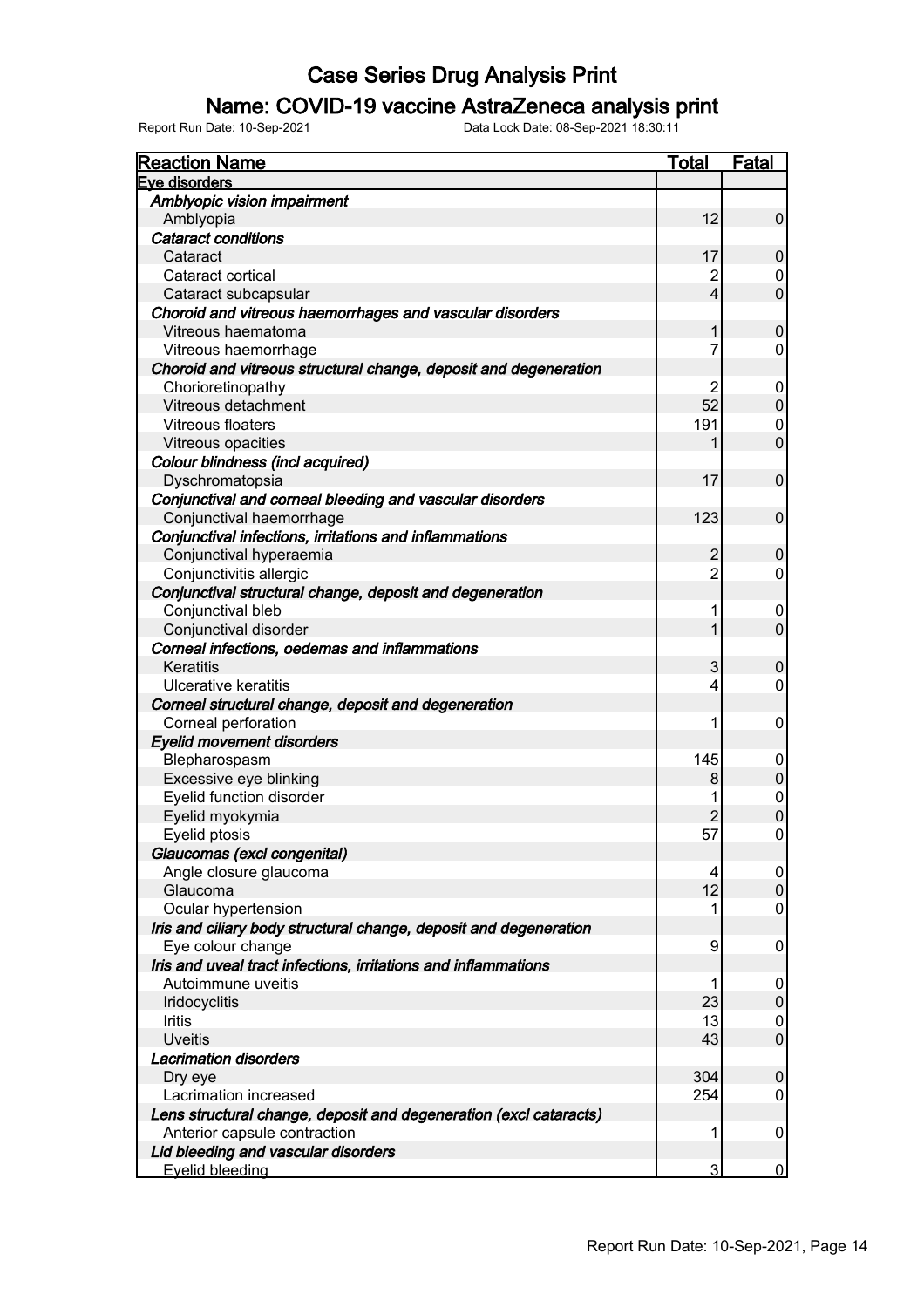### Name: COVID-19 vaccine AstraZeneca analysis print

| <b>Reaction Name</b>                                             | <b>Total</b>   | <b>Fatal</b>                     |
|------------------------------------------------------------------|----------------|----------------------------------|
| Eye disorders cont'd<br>Eye disorders                            |                |                                  |
| Eyelid haematoma                                                 | 3              | $\pmb{0}$                        |
| Lid, lash and lacrimal infections, irritations and inflammations |                |                                  |
| <b>Blepharitis</b>                                               | 28             | $\pmb{0}$                        |
| Chalazion                                                        | $\overline{2}$ | 0                                |
| Eczema eyelids                                                   | 5              | $\mathbf 0$                      |
| Erythema of eyelid                                               | 7              | 0                                |
| Eyelid cyst                                                      | 16             | $\mathbf 0$                      |
| Eyelid irritation                                                | 4              | $\pmb{0}$                        |
| Eyelid margin crusting                                           |                | $\overline{0}$                   |
| Eyelid oedema                                                    | 12             | $\pmb{0}$                        |
| Eyelid rash                                                      | 15             | $\overline{0}$                   |
| Meibomianitis                                                    |                | 0                                |
| Swelling of eyelid                                               | 125            | $\overline{0}$                   |
| Lid, lash and lacrimal structural disorders                      |                |                                  |
| Ectropion                                                        | 1              | $\pmb{0}$                        |
| Eyelid exfoliation                                               | 3              | 0                                |
| Eyelid skin dryness                                              | 5              | $\overline{0}$                   |
| Eyelid thickening                                                | 4              | $\pmb{0}$                        |
| Growth of eyelashes                                              | 9              | $\overline{0}$                   |
| Lagophthalmos                                                    | 4              | 0                                |
| Ocular bleeding and vascular disorders NEC                       |                |                                  |
| Eye haematoma                                                    | 4              | 0                                |
| Eye haemorrhage                                                  | 109            | $\pmb{0}$                        |
| Ocular retrobulbar haemorrhage                                   |                | $\pmb{0}$                        |
| Ocular vascular disorder                                         | $\overline{2}$ | $\overline{0}$                   |
| Ophthalmic vein thrombosis                                       | 3              | $\mathbf 0$                      |
| Ocular cysts and polyps                                          |                |                                  |
| Vitreous cyst                                                    | 1              | $\mathbf 0$                      |
| <b>Ocular disorders NEC</b>                                      |                |                                  |
| Dark circles under eyes                                          | 9              | 0                                |
| Eye disorder                                                     | 29             | $\pmb{0}$                        |
| Eye oedema                                                       | 18             | $\pmb{0}$                        |
| Eye pain                                                         | 3291           | $\overline{0}$                   |
| Eye swelling                                                     | 605            |                                  |
| Eye symptom                                                      | 11             | $\begin{matrix}0\\0\end{matrix}$ |
| Eye ulcer                                                        | 9              | $\overline{0}$                   |
| Eyelid disorder                                                  | 15             | $\pmb{0}$                        |
| Eyelid pain                                                      | 20             | 0                                |
| Eyelids pruritus                                                 | 11             | $\pmb{0}$                        |
| Ocular discomfort                                                | 79             | $\pmb{0}$                        |
| Periorbital discomfort                                           |                | $\pmb{0}$                        |
| Periorbital oedema                                               | 17             | $\pmb{0}$                        |
| Periorbital pain                                                 | 4              | $\pmb{0}$                        |
| Periorbital swelling                                             | 104            | $\pmb{0}$                        |
| Retinal disorder                                                 |                | $\pmb{0}$                        |
| Retinal fovea disorder                                           | 1              | 0                                |
| Ocular infections, inflammations and associated manifestations   |                |                                  |
| Autoimmune eye disorder                                          | 1              | 0                                |
| Eye allergy                                                      | 30             | $\pmb{0}$                        |
| Eye discharge                                                    | 26             | $\pmb{0}$                        |
| Eye inflammation                                                 | 31             | $\pmb{0}$                        |
| Eye irritation                                                   | 200            | $\boldsymbol{0}$                 |
| Eye pruritus                                                     | 298            | $\overline{0}$                   |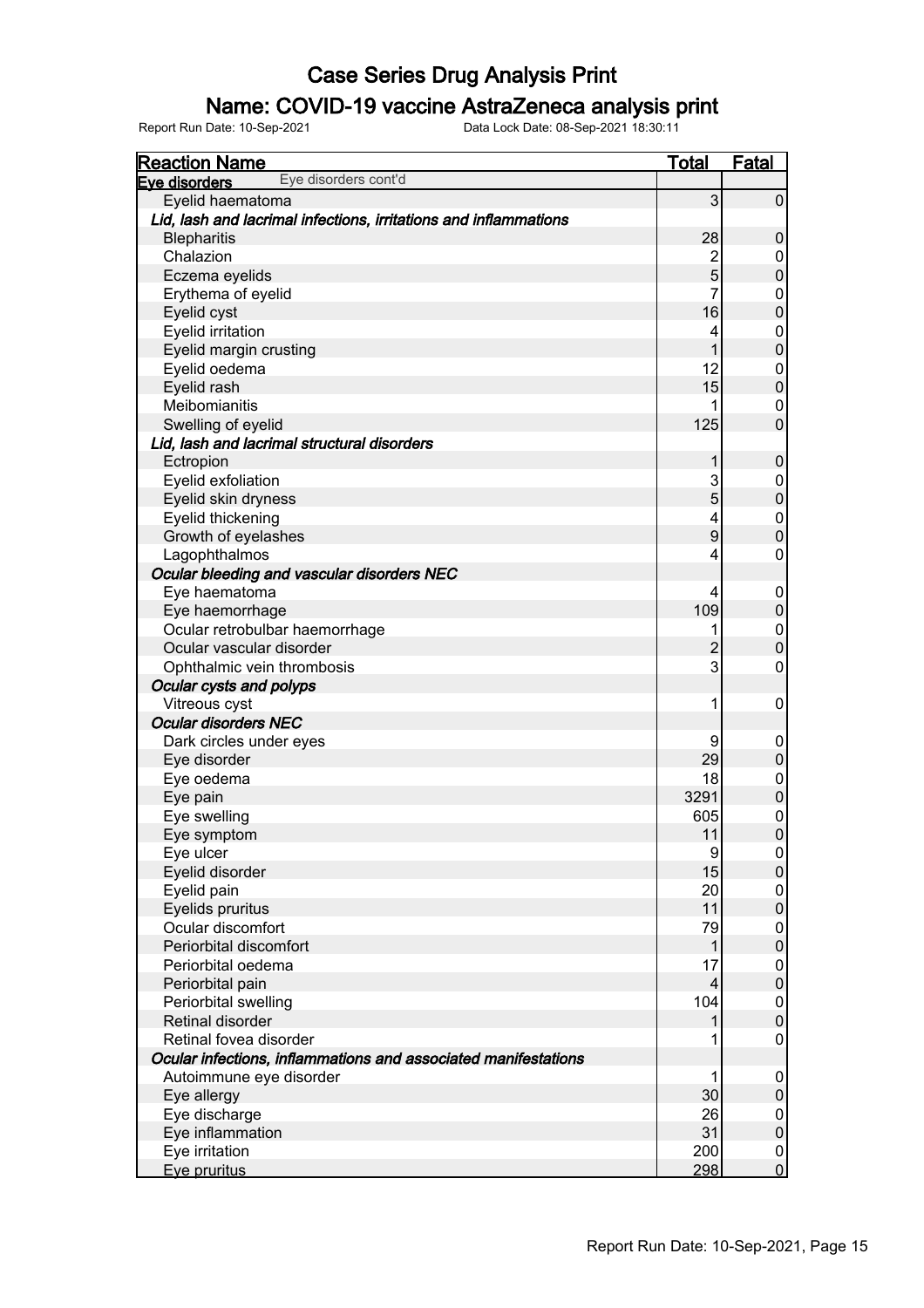### Name: COVID-19 vaccine AstraZeneca analysis print

| <b>Reaction Name</b>                                       | <b>Total</b>   | <b>Fatal</b>     |
|------------------------------------------------------------|----------------|------------------|
| Eye disorders cont'd<br>Eye disorders                      |                |                  |
| Limbal swelling                                            | 7              | 0                |
| Ocular hyperaemia                                          | 447            | $\pmb{0}$        |
| Ocular rosacea                                             |                | 0                |
| Ocular nerve and muscle disorders                          |                |                  |
| Extraocular muscle paresis                                 | 12             | 0                |
| Eye movement disorder                                      | 53             | $\mathsf 0$      |
| Gaze palsy                                                 | 4              | 0                |
| Ocular myasthenia                                          | $\overline{2}$ | $\mathbf 0$      |
| Ophthalmoplegia                                            |                | 0                |
| Parinaud syndrome                                          |                | $\mathbf 0$      |
| <b>Strabismus</b>                                          | 5              | 0                |
| <b>Ocular sensation disorders</b>                          |                |                  |
| Abnormal sensation in eye                                  | 25             | 0                |
| Asthenopia                                                 | 353            | $\mathsf 0$      |
| Eye paraesthesia                                           | 5              | 0                |
| Eyelid sensory disorder                                    | 5              | $\mathbf 0$      |
| Foreign body sensation in eyes                             | 36             | 0                |
| Hypoaesthesia eye                                          | 29             | $\mathbf 0$      |
| Photophobia                                                | 1043           | 0                |
| <b>Optic disc abnormalities NEC</b>                        |                |                  |
| Optic atrophy                                              |                | $\boldsymbol{0}$ |
| Optic discs blurred                                        | 3              | $\mathbf 0$      |
| Papilloedema                                               | 15             | 0                |
| Optic nerve bleeding and vascular disorders                |                |                  |
| Optic disc haemorrhage                                     | $\overline{2}$ | 0                |
| Optic ischaemic neuropathy                                 | 11             | $\mathbf 0$      |
| Optic nerve sheath haemorrhage                             |                | 0                |
| Orbital structural change, deposit and degeneration        |                |                  |
| Lid sulcus deepened                                        | 3              | 0                |
| <b>Pupil disorders</b>                                     |                |                  |
| <b>Miosis</b>                                              | 14             | 0                |
| <b>Mydriasis</b>                                           | 35             | $\pmb{0}$        |
| Pupil fixed                                                | 14             | $\pmb{0}$        |
| Pupillary deformity                                        |                | $\overline{0}$   |
| Pupillary reflex impaired                                  | 3              | 0                |
| Pupils unequal                                             | 11             | $\boldsymbol{0}$ |
| Refractive and accommodative disorders                     |                |                  |
| Altered visual depth perception                            | 5              | $\pmb{0}$        |
| Hypermetropia                                              | $\overline{2}$ | 0                |
| Myopia                                                     | 5              | $\pmb{0}$        |
| Refraction disorder                                        |                | 0                |
| Retinal bleeding and vascular disorders (excl retinopathy) |                |                  |
| Retinal aneurysm                                           | $\overline{c}$ | 0                |
| Retinal artery embolism                                    | $\overline{4}$ | $\pmb{0}$        |
| Retinal artery occlusion                                   | 21             | 0                |
| Retinal haemorrhage                                        | 18             | $\boldsymbol{0}$ |
| Retinal infarction                                         |                | 0                |
| Retinal ischaemia                                          | $\overline{2}$ | $\boldsymbol{0}$ |
| Retinal vascular occlusion                                 | $\overline{c}$ | 0                |
| Retinal vascular thrombosis                                | 3              | $\pmb{0}$        |
| Retinal vein occlusion                                     | 88             | 0                |
| Retinal vein thrombosis                                    | 7              | $\pmb{0}$        |
| Retinal vein varices                                       |                | $\mathbf 0$      |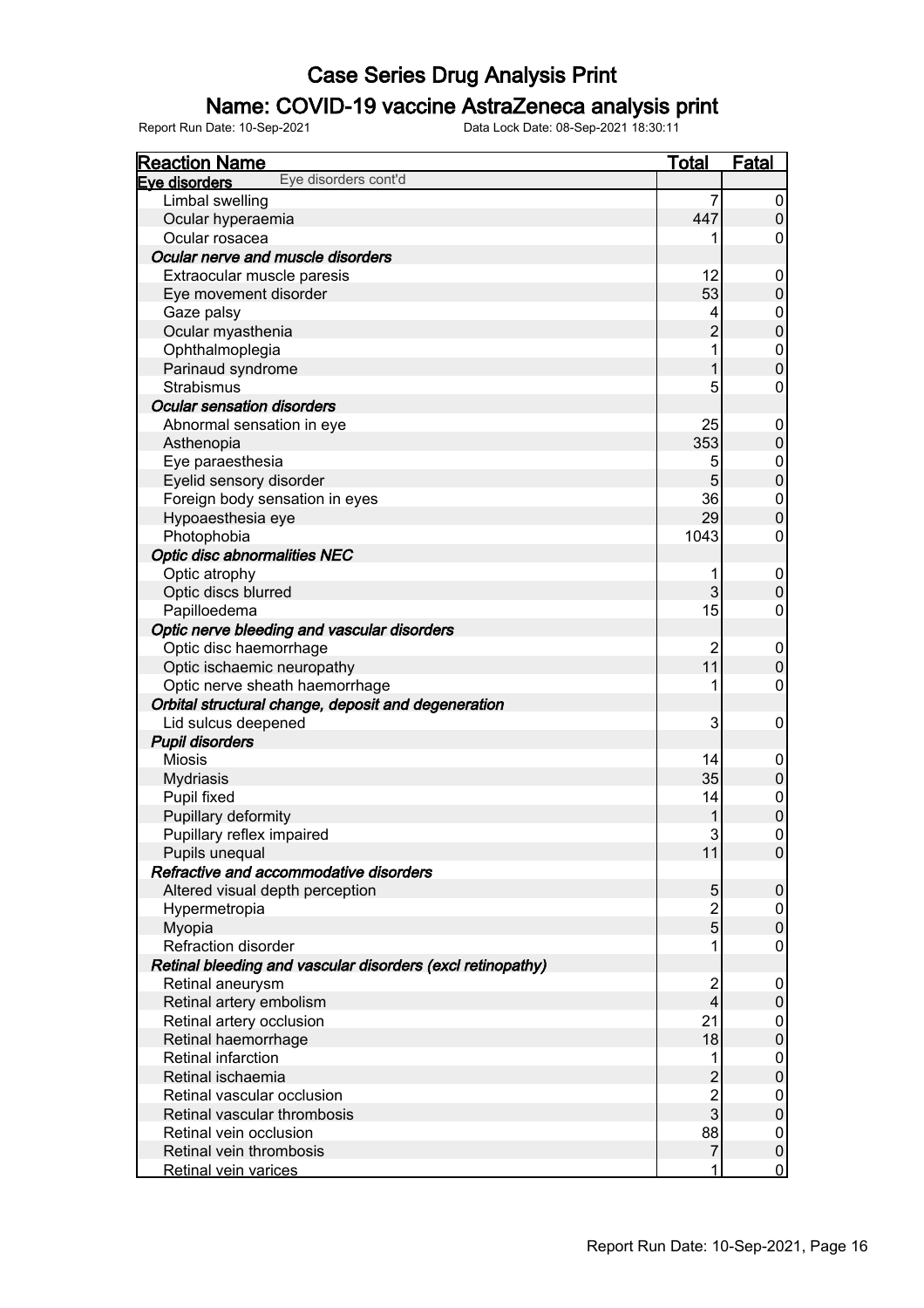#### Name: COVID-19 vaccine AstraZeneca analysis print

| <b>Reaction Name</b>                                       | <b>Total</b>     | <b>Fatal</b>     |
|------------------------------------------------------------|------------------|------------------|
| Eye disorders cont'd<br>Eye disorders                      |                  |                  |
| Retinal vessel avulsion                                    |                  | $\pmb{0}$        |
| Retinal structural change, deposit and degeneration        |                  |                  |
| Macular cyst                                               |                  | $\pmb{0}$        |
| Macular degeneration                                       | 9                | 0                |
| Macular detachment                                         |                  | $\mathbf 0$      |
| Macular hole                                               | $\overline{c}$   | 0                |
| Macular rupture                                            | 1                | $\mathbf 0$      |
| Maculopathy                                                | 2                | 0                |
| Neovascular age-related macular degeneration               | 12               | $\mathbf 0$      |
| Retinal detachment                                         | 27               | 0                |
| Retinal drusen                                             |                  | $\pmb{0}$        |
| <b>Retinal tear</b>                                        | 19               | 0                |
| <b>Retinal toxicity</b>                                    | 6                | $\pmb{0}$        |
| Vitreoretinal traction syndrome                            |                  | 0                |
| Retinal, choroid and vitreous infections and inflammations |                  |                  |
| Cystoid macular oedema                                     | 1                | 0                |
| Macular oedema                                             | 7                | $\mathsf 0$      |
| Retinal oedema                                             | $\overline{c}$   | 0                |
| <b>Retinal vasculitis</b>                                  |                  | $\mathbf 0$      |
| <b>Retinopathies NEC</b>                                   |                  |                  |
| Acute macular outer retinopathy                            | 4                | $\pmb{0}$        |
| Acute zonal occult outer retinopathy                       |                  | 0                |
| Diabetic retinopathy                                       | $\overline{2}$   | $\pmb{0}$        |
| <b>Retinal exudates</b>                                    | 18               | 0                |
| Retinopathy                                                | $\overline{7}$   | $\mathbf 0$      |
| Scleral infections, irritations and inflammations          |                  |                  |
| Episcleritis                                               | 18               | $\pmb{0}$        |
| <b>Scleritis</b>                                           | 13               | 0                |
| Scleral structural change, deposit and degeneration        |                  |                  |
| Scleral discolouration                                     | 1                | 0                |
| Structural change, deposit and degeneration of eye NEC     |                  |                  |
| Deposit eye                                                | 1                | 0                |
| Endocrine ophthalmopathy                                   | $\overline{4}$   | $\pmb{0}$        |
| Exophthalmos                                               | 6                | 0                |
| Eye opacity                                                | 1                | $\pmb{0}$        |
| <b>Visual colour distortions</b>                           |                  |                  |
| Chloropsia                                                 | $\overline{2}$   | $\pmb{0}$        |
| Chromatopsia                                               |                  | 0                |
| Cyanopsia                                                  | 3                | $\pmb{0}$        |
| Erythropsia                                                | 7                | 0                |
| Xanthopsia                                                 | $\boldsymbol{9}$ | $\mathbf 0$      |
| <b>Visual disorders NEC</b>                                |                  |                  |
| <b>Charles Bonnet syndrome</b>                             |                  | $\pmb{0}$        |
| Delayed dark adaptation                                    |                  | 0                |
| Diplopia                                                   | 332              | $\boldsymbol{0}$ |
| Dysmetropsia                                               |                  | 0                |
| Halo vision                                                | 13               | $\mathbf 0$      |
| Metamorphopsia                                             | 39               | 0                |
| Oscillopsia                                                |                  | $\mathbf 0$      |
| Photopsia                                                  | 327              | 0                |
| Scintillating scotoma                                      | 10               | $\boldsymbol{0}$ |
| Vision blurred                                             | 2950             | 0                |
| <b>Visual brightness</b>                                   | 10               | $\overline{0}$   |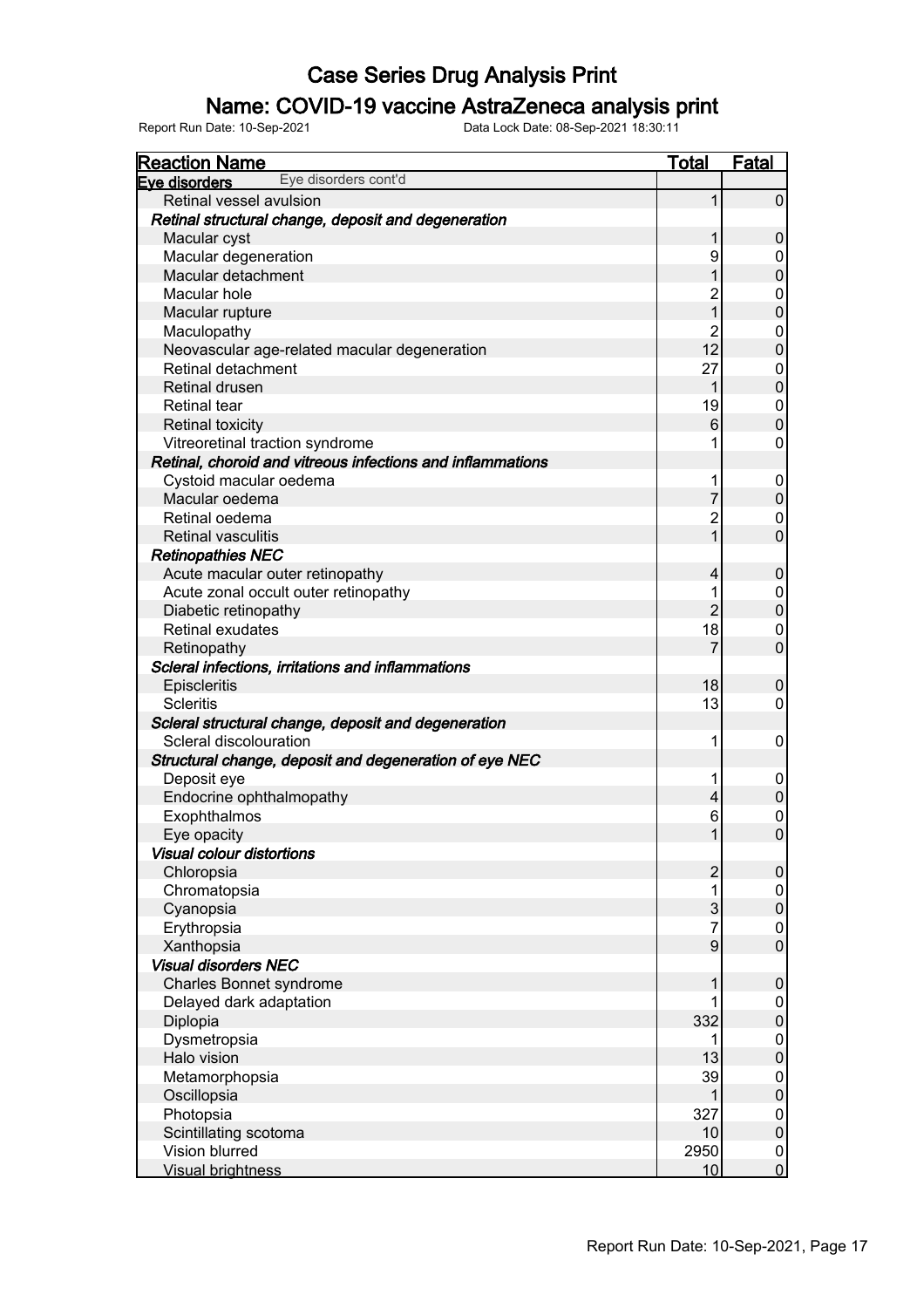### Name: COVID-19 vaccine AstraZeneca analysis print

| <b>Reaction Name</b>                                    | <b>Total</b> | <b>Fatal</b> |
|---------------------------------------------------------|--------------|--------------|
| Eye disorders cont'd<br>Eye disorders                   |              |              |
| Visual snow syndrome                                    | 5            | 0            |
| <b>Visual field disorders</b>                           |              |              |
| Visual field defect                                     | 35           | 0            |
| Visual impairment and blindness (excl colour blindness) |              |              |
| Amaurosis fugax                                         | 9            |              |
| <b>Blindness</b>                                        | 286          |              |
| <b>Blindness day</b>                                    |              |              |
| <b>Blindness transient</b>                              | 24           | 0            |
| <b>Blindness unilateral</b>                             | 36           |              |
| Central vision loss                                     | 2            | 0            |
| Night blindness                                         | 5            |              |
| Sudden visual loss                                      | 5            |              |
| Visual acuity reduced                                   | 37           |              |
| Visual acuity reduced transiently                       |              | 0            |
| Visual impairment                                       | 744          |              |
| Visual pathway disorders                                |              |              |
| Optic nerve disorder                                    | 4            |              |
| Optic neuropathy                                        | g            |              |
| Eye disorders SOC TOTAL                                 | 13885        |              |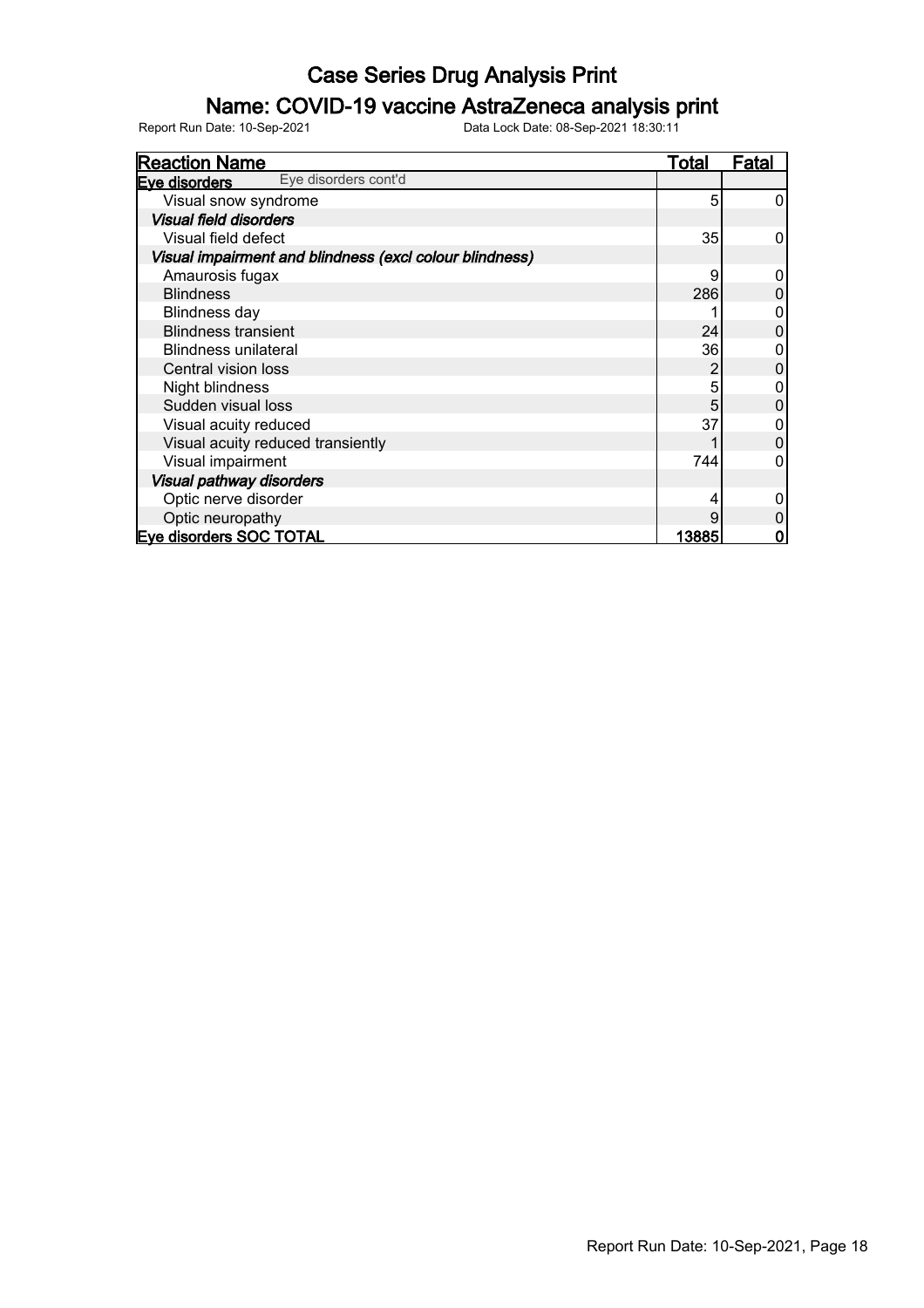### Name: COVID-19 vaccine AstraZeneca analysis print

| <b>Reaction Name</b>                                                 | Total          | <b>Fatal</b>     |
|----------------------------------------------------------------------|----------------|------------------|
| <b>Gastrointestinal disorders</b>                                    |                |                  |
| Abdominal findings abnormal                                          |                |                  |
| Abdominal mass                                                       | 4              | 0                |
| Gastrointestinal sounds abnormal                                     | 25             | 0                |
| <b>Abdominal hernias NEC</b>                                         |                |                  |
| Internal hernia                                                      | 1              | 0                |
| Acute and chronic pancreatitis                                       |                |                  |
| Obstructive pancreatitis                                             |                |                  |
| Pancreatitis                                                         | 36             | $\overline{c}$   |
| Pancreatitis acute                                                   | 18             | 0                |
| Pancreatitis chronic                                                 |                | $\pmb{0}$        |
| Pancreatitis necrotising                                             |                | 0                |
| Anal and rectal disorders NEC                                        |                |                  |
| Anal fissure                                                         | 2              | 0                |
| Anal and rectal pains                                                |                |                  |
| Proctalgia                                                           | 27             | 0                |
| Anal and rectal signs and symptoms                                   |                |                  |
| Anal blister                                                         | $\overline{2}$ | 0                |
| Anal hypoaesthesia                                                   | $\,6$          | $\boldsymbol{0}$ |
| Anal inflammation                                                    |                | 0                |
| Anal paraesthesia                                                    | $\frac{2}{2}$  | $\mathbf 0$      |
| Anal pruritus                                                        | 6              | 0                |
| Anal spasm                                                           |                | $\pmb{0}$        |
| Anorectal discomfort                                                 | 11             | 0                |
| Anorectal swelling                                                   |                | $\boldsymbol{0}$ |
| Rectal discharge                                                     |                | $\mathbf 0$      |
| Rectal spasm                                                         | $\overline{c}$ | $\boldsymbol{0}$ |
| Rectal tenesmus                                                      | $\overline{c}$ | 0                |
| Anal and rectal ulcers and perforation                               |                |                  |
| Anal ulcer                                                           | $\overline{2}$ | $\mathbf 0$      |
| <b>Benign oral cavity neoplasms</b>                                  |                |                  |
| Mouth cyst                                                           | 13             | 0                |
| Tongue cyst                                                          | 5              | $\mathbf 0$      |
| Tongue polyp                                                         | $\overline{c}$ | 0                |
| Colitis (excl infective)                                             |                |                  |
| Autoimmune colitis                                                   | 4              | 0                |
| Colitis                                                              | 57             | $\boldsymbol{0}$ |
| Colitis ischaemic                                                    | 6              |                  |
| Colitis microscopic                                                  | 6              | $\mathbf 0$      |
| Colitis ulcerative                                                   | 104            | 0                |
| Crohn's disease                                                      | 100            | $\mathbf 0$      |
| Inflammatory bowel disease                                           | 12             | 0                |
| <b>Terminal ileitis</b>                                              |                | $\mathbf 0$      |
| Cystic pancreatic disorders                                          |                |                  |
| Pancreatic cyst                                                      | 1              | $\pmb{0}$        |
| Dental and periodontal infections and inflammations<br>Dental caries | 5              | $\boldsymbol{0}$ |
| <b>Dental disorders NEC</b>                                          |                |                  |
| Diastema                                                             | 1              | $\boldsymbol{0}$ |
| Loose tooth                                                          | $\overline{c}$ | 0                |
| Malpositioned teeth                                                  | $\overline{2}$ | $\boldsymbol{0}$ |
| Teething                                                             | 21             | 0                |
| Tooth disorder                                                       | 4              | $\pmb{0}$        |
| Tooth socket haemorrhage                                             | $\overline{2}$ | $\overline{0}$   |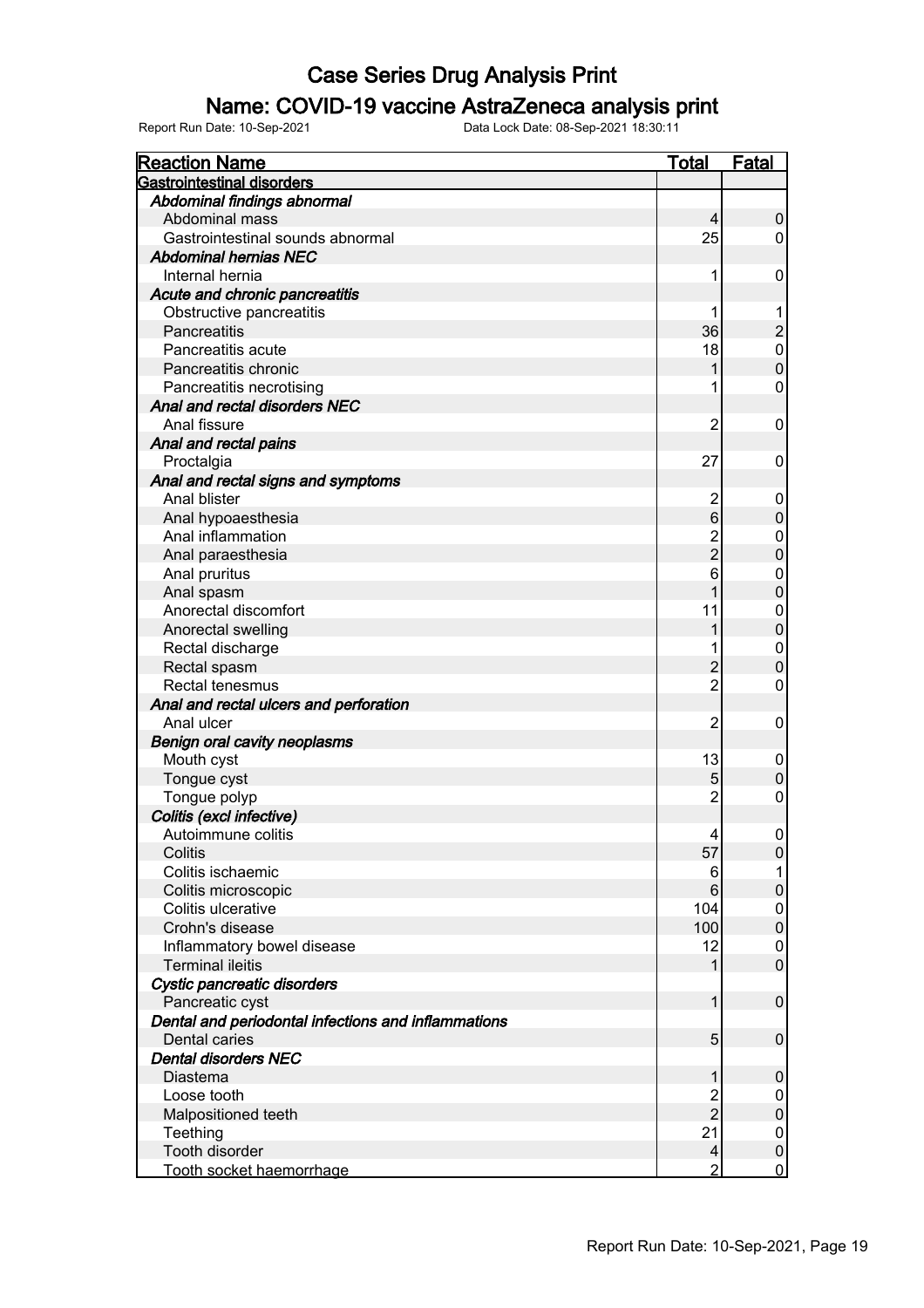### Name: COVID-19 vaccine AstraZeneca analysis print

| <b>Reaction Name</b>                                        | Total          | Fatal            |
|-------------------------------------------------------------|----------------|------------------|
| Gastrointestinal disordertsointestinal disorders cont'd     |                |                  |
| Dental pain and sensation disorders                         |                |                  |
| Dental discomfort                                           | 12             | 0                |
| Dental paraesthesia                                         | 18             | $\mathbf 0$      |
| Hyperaesthesia teeth                                        | 63             | 0                |
| Hypoaesthesia teeth                                         | $\overline{2}$ | $\overline{0}$   |
| Toothache                                                   | 337            | $\mathbf 0$      |
| Dental pulp disorders                                       |                |                  |
| Dental pulp disorder                                        | 1              | 0                |
| Dental surface disorders                                    |                |                  |
| <b>Tooth discolouration</b>                                 | 19             | 0                |
| Diaphragmatic hernias                                       |                |                  |
| Hiatus hernia                                               | 19             | 0                |
| Diarrhoea (excl infective)                                  |                |                  |
| Diarrhoea                                                   | 8791           | 0                |
| Diarrhoea haemorrhagic                                      | 34             | $\mathbf 0$      |
| <b>Diverticula</b>                                          |                |                  |
| Diverticulum                                                | 10             | $\mathbf 0$      |
| Duodenal and small intestinal stenosis and obstruction      |                |                  |
| Small intestinal obstruction                                | 1              | $\mathbf 0$      |
| Superior mesenteric artery syndrome                         | 1              | $\pmb{0}$        |
| Duodenal ulcers and perforation                             |                |                  |
| Duodenal ulcer                                              | $\overline{2}$ | $\mathbf 0$      |
| Duodenal ulcer haemorrhage                                  | $\overline{2}$ | $\mathbf{1}$     |
| Dyspeptic signs and symptoms                                |                |                  |
| Dyspepsia                                                   | 878            | $\mathbf 0$      |
| Epigastric discomfort                                       | 19             | 0                |
| Eructation                                                  | 102            | $\mathbf 0$      |
| <b>Faecal abnormalities NEC</b>                             |                |                  |
| Abnormal faeces                                             | 23             | $\mathbf 0$      |
| Faecaloma                                                   | 4              | $\boldsymbol{0}$ |
| Faeces discoloured                                          | 52             | $\boldsymbol{0}$ |
| Faeces hard                                                 | 4              | $\mathbf 0$      |
| Faeces pale                                                 | $\overline{7}$ | $\pmb{0}$        |
| Faeces soft                                                 | 22             | $\mathbf{0}$     |
| Mucous stools                                               | 15             | $\mathbf 0$      |
| Flatulence, bloating and distension                         |                |                  |
| Abdominal distension                                        | 675            | $\mathbf{1}$     |
| Flatulence                                                  | 394            | 0                |
| Gastric and oesophageal haemorrhages                        |                |                  |
| Gastric haemorrhage                                         | 13             | 1                |
| Gastric ulcers and perforation                              |                |                  |
| Gastric ulcer                                               | 14             | 0                |
| Gastric ulcer haemorrhage                                   |                | $\pmb{0}$        |
| Gastric ulcer perforation                                   | 1              | $\pmb{0}$        |
| Gastritis (excl infective)                                  |                |                  |
| Chronic gastritis                                           | 4              | 0                |
| Gastritis                                                   | 102            | $\boldsymbol{0}$ |
| Reflux gastritis                                            | 16             | $\pmb{0}$        |
| Gastrointestinal and abdominal pains (excl oral and throat) |                |                  |
| Abdominal migraine                                          | 3              | 0                |
| Abdominal pain                                              | 4503           | $\pmb{0}$        |
| Abdominal pain lower                                        | 253            | $\boldsymbol{0}$ |
| Abdominal pain upper                                        | 5173           | $\overline{0}$   |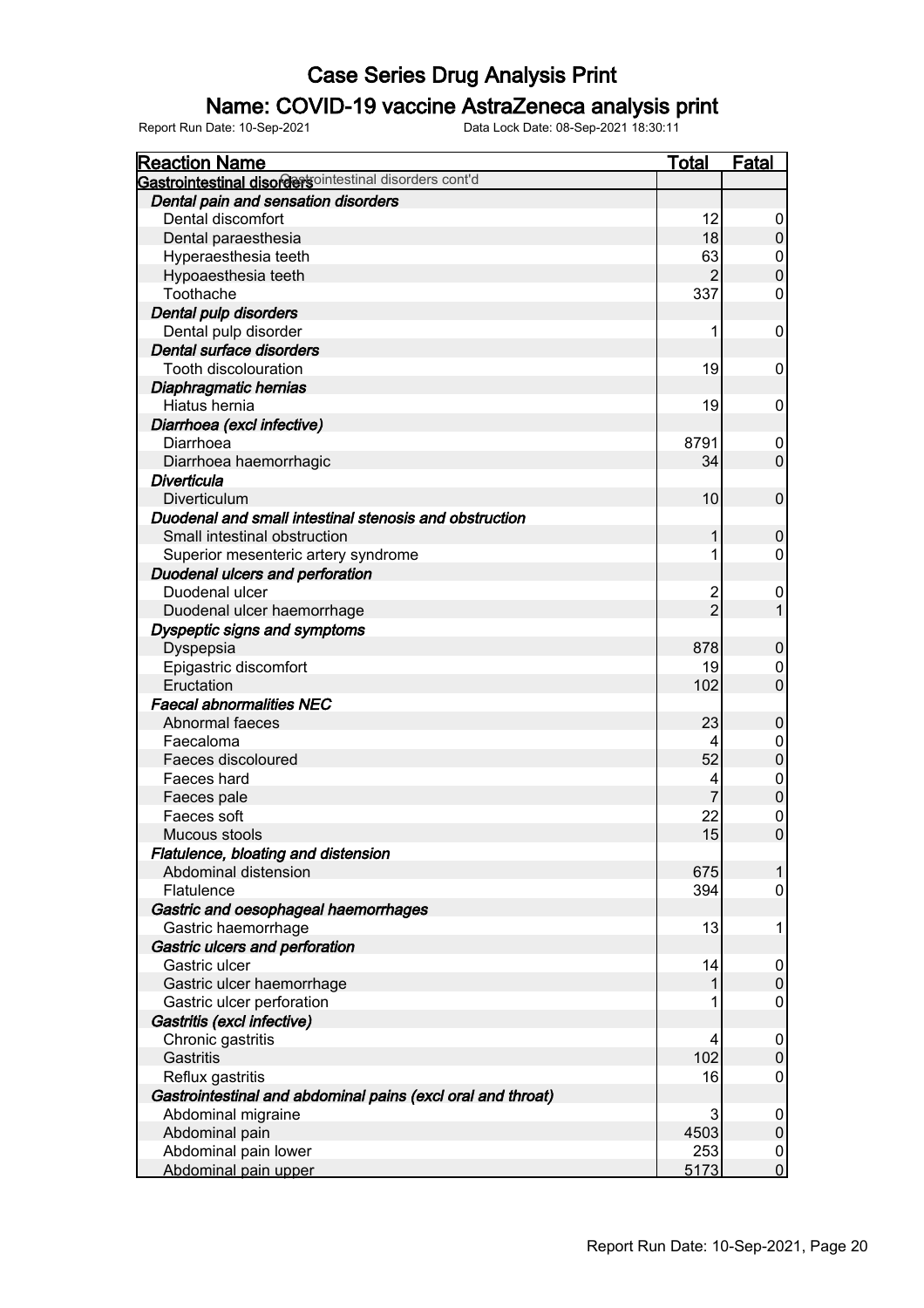### Name: COVID-19 vaccine AstraZeneca analysis print

| <b>Reaction Name</b>                                            | Total          | <b>Fatal</b>   |
|-----------------------------------------------------------------|----------------|----------------|
| <b>Gastrointestinal disordersointestinal disorders cont'd</b>   |                |                |
| Abdominal rigidity                                              | 61             | 0              |
| Abdominal tenderness                                            | 22             | $\pmb{0}$      |
| Gastrointestinal pain                                           | 321            | 0              |
| Oesophageal pain                                                | 6              | $\mathbf 0$    |
| Gastrointestinal atonic and hypomotility disorders NEC          |                |                |
| Constipation                                                    | 477            | $\pmb{0}$      |
| Duodenogastric reflux                                           | 2              | 0              |
| <b>Gastric dilatation</b>                                       | 18             | $\mathbf 0$    |
| Gastrooesophageal reflux disease                                | 236            | 0              |
| Impaired gastric emptying                                       | 6              | $\mathbf 0$    |
| Infrequent bowel movements                                      | 3              | 0              |
| Intestinal dilatation                                           |                | $\mathbf 0$    |
| <b>Gastrointestinal disorders NEC</b>                           |                |                |
| Appendix disorder                                               |                | $\pmb{0}$      |
| Food poisoning                                                  | 12             | 0              |
| Functional gastrointestinal disorder                            | 16             | $\mathbf 0$    |
| Gastric disorder                                                | 12             | 0              |
| Gastrointestinal disorder                                       | 39             | $\mathbf 0$    |
| Gastrointestinal oedema                                         | 3              | 0              |
| Gastroptosis                                                    |                | $\pmb{0}$      |
| Neurogenic bowel                                                | 2              | 0              |
| Stomach mass                                                    | $\overline{2}$ | $\mathbf 0$    |
| Gastrointestinal dyskinetic disorders                           |                |                |
| Bowel movement irregularity                                     | 7              | $\pmb{0}$      |
| Change of bowel habit                                           | 20             | 0              |
| Dyschezia                                                       | 13             | $\pmb{0}$      |
| Gastrointestinal motility disorder                              | 4              | 0              |
| Oesophageal achalasia                                           | 3              | $\mathbf 0$    |
| Gastrointestinal fistulae                                       |                |                |
| Anal fistula                                                    | 1              | $\pmb{0}$      |
| Gastrointestinal inflammatory disorders NEC                     |                |                |
| Appendicitis noninfective                                       | $\overline{2}$ | $\pmb{0}$      |
| <b>Enteritis</b>                                                |                | 0              |
| Gastrointestinal inflammation                                   | $\overline{c}$ | $\overline{0}$ |
| Gastrointestinal tract irritation                               | 4              | 0              |
| Intestinal angioedema                                           | 1              | $\overline{0}$ |
| Ischaemic enteritis                                             |                | $\overline{0}$ |
| Gastrointestinal mucosal dystrophies and secretion disorders    |                |                |
| Achlorhydria                                                    | 1              | 0              |
| Barrett's oesophagus                                            |                | $\mathbf 0$    |
| Hyperchlorhydria                                                | 3              | 0              |
| Gastrointestinal necrosis and gangrene (excl gangrenous hernia) |                |                |
| Gastrointestinal necrosis                                       | 1              | 0              |
| Gastrointestinal signs and symptoms NEC                         |                |                |
| Abdominal discomfort                                            | 1572           | 0              |
| Abdominal symptom                                               | 6              | $\mathbf 0$    |
| Acute abdomen                                                   | 18             | 0              |
| Anal incontinence                                               | 51             | $\mathbf 0$    |
| Breath odour                                                    | 25             | 0              |
|                                                                 | 262            | $\mathbf 0$    |
| Dysphagia                                                       | 1              |                |
| Intestinal congestion<br>Odynophagia                            | 33             | 0<br>$\pmb{0}$ |
| Oesophageal discomfort                                          |                | $\overline{0}$ |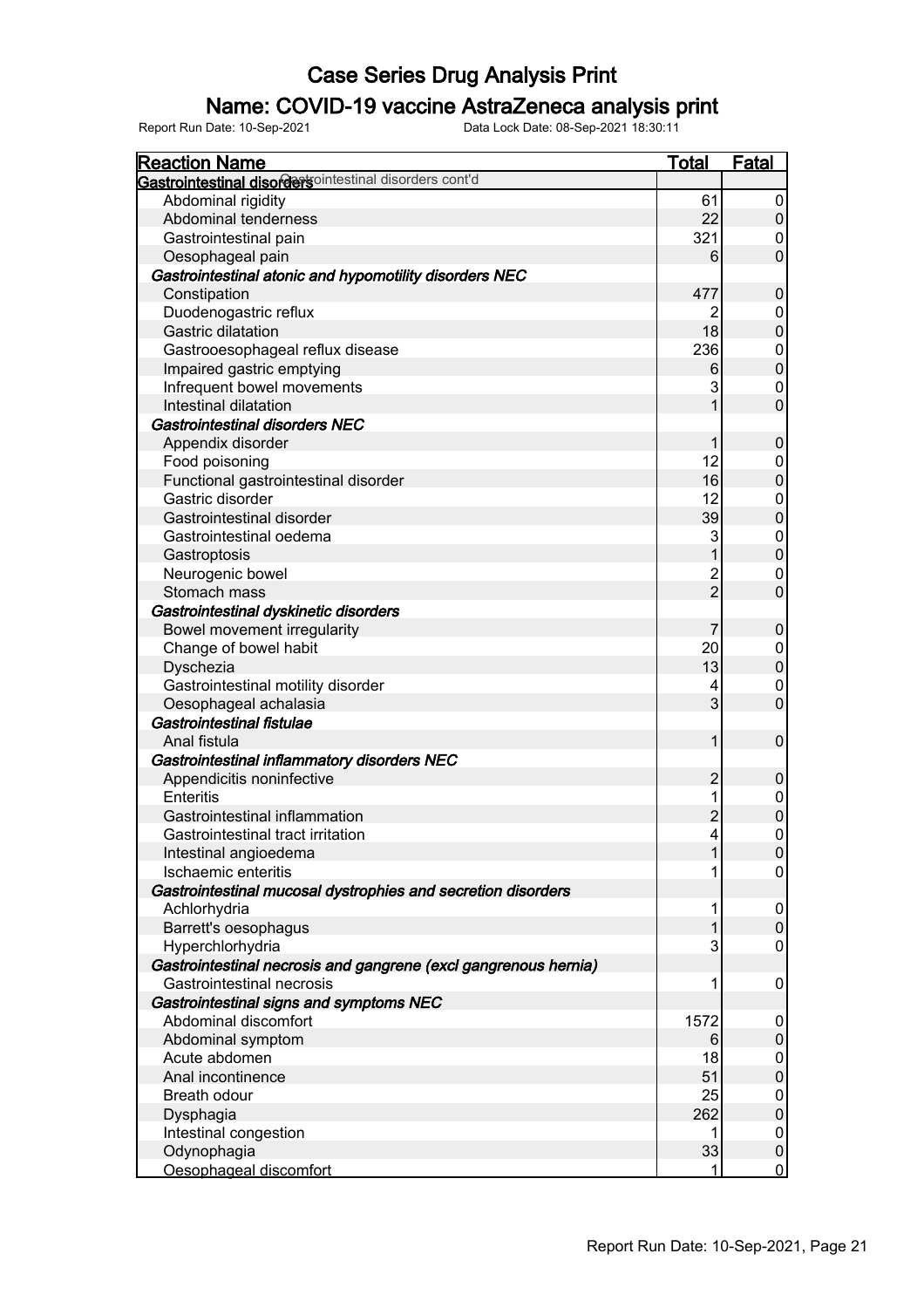### Name: COVID-19 vaccine AstraZeneca analysis print

| <b>Reaction Name</b>                                         | <b>Total</b>   | <b>Fatal</b>     |
|--------------------------------------------------------------|----------------|------------------|
| Gastrointestinal disordertsointestinal disorders cont'd      |                |                  |
| Gastrointestinal spastic and hypermotility disorders         |                |                  |
| Cardiospasm                                                  | 2              |                  |
| Defaecation urgency                                          | 16             | $\pmb{0}$        |
| Frequent bowel movements                                     | 46             | 0                |
| Irritable bowel syndrome                                     | 142            | $\pmb{0}$        |
| Oesophageal spasm                                            | 6              | 0                |
| Gastrointestinal stenosis and obstruction NEC                |                |                  |
| Intestinal obstruction                                       | 4              | 0                |
| Intussusception                                              | 1              | $\pmb{0}$        |
| <b>Volvulus</b>                                              |                | 1                |
| Gastrointestinal ulcers and perforation, site unspecified    |                |                  |
| Diverticular perforation                                     | $\overline{c}$ | 0                |
| Gastrointestinal perforation                                 |                | $\mathsf 0$      |
| Gastrointestinal ulcer                                       |                | 0                |
| Gastrointestinal vascular malformations                      |                |                  |
| Gastric antral vascular ectasia                              | 11             | 0                |
| Gastrointestinal vascular occlusion and infarction           |                |                  |
| Intestinal infarction                                        | 6              |                  |
| Intestinal ischaemia                                         | 34             | $\mathbf{1}$     |
| Mesenteric artery embolism                                   |                | 0                |
| Mesenteric artery thrombosis                                 | 3              | $\mathbf 0$      |
| Mesenteric vein thrombosis                                   | 20             | 0                |
| Mesenteric venous occlusion                                  |                | $\pmb{0}$        |
| Thrombosis mesenteric vessel                                 | 3              | 0                |
| Visceral venous thrombosis                                   | 13             | $\mathbf{1}$     |
| Gingival disorders, signs and symptoms NEC                   |                |                  |
| Amalgam tattoo                                               | 1              | 0                |
| <b>Epulis</b>                                                |                | 0                |
| Gingival atrophy                                             |                | $\boldsymbol{0}$ |
| Gingival blister                                             | 23             | 0                |
| Gingival discomfort                                          | $\,6$          | $\pmb{0}$        |
| Gingival disorder                                            | 16             | 0                |
| Gingival hypertrophy                                         |                | $\pmb{0}$        |
| Gingival oedema                                              | 2              | 0                |
| Gingival pain                                                | 233            | $\mathbf 0$      |
| Gingival pruritus                                            | 1              | $\overline{0}$   |
| Gingival recession                                           | $\overline{2}$ | $\pmb{0}$        |
| Gingival swelling                                            | 50             | $\pmb{0}$        |
| Gingival ulceration                                          | 8              | $\pmb{0}$        |
| Gingivitis ulcerative                                        | $\overline{2}$ | 0                |
| Noninfective gingivitis                                      | 24             | $\mathsf 0$      |
| <b>Gingival haemorrhages</b>                                 |                |                  |
| <b>Gingival bleeding</b>                                     | 171            | $\pmb{0}$        |
| Haemorrhoids and gastrointestinal varices (excl oesophageal) |                |                  |
| Anorectal varices                                            | 1              | $\pmb{0}$        |
| Haemorrhoidal haemorrhage                                    | 4              | 0                |
| Haemorrhoids                                                 | 67             | $\boldsymbol{0}$ |
| Haemorrhoids thrombosed                                      | 13             | 0                |
| Inguinal hernias                                             |                |                  |
| Inguinal hernia                                              | 3              | 0                |
| Intestinal haemorrhages                                      |                |                  |
| Anal haemorrhage                                             | 43             | 0                |
| Intestinal haemorrhage                                       |                | $\overline{0}$   |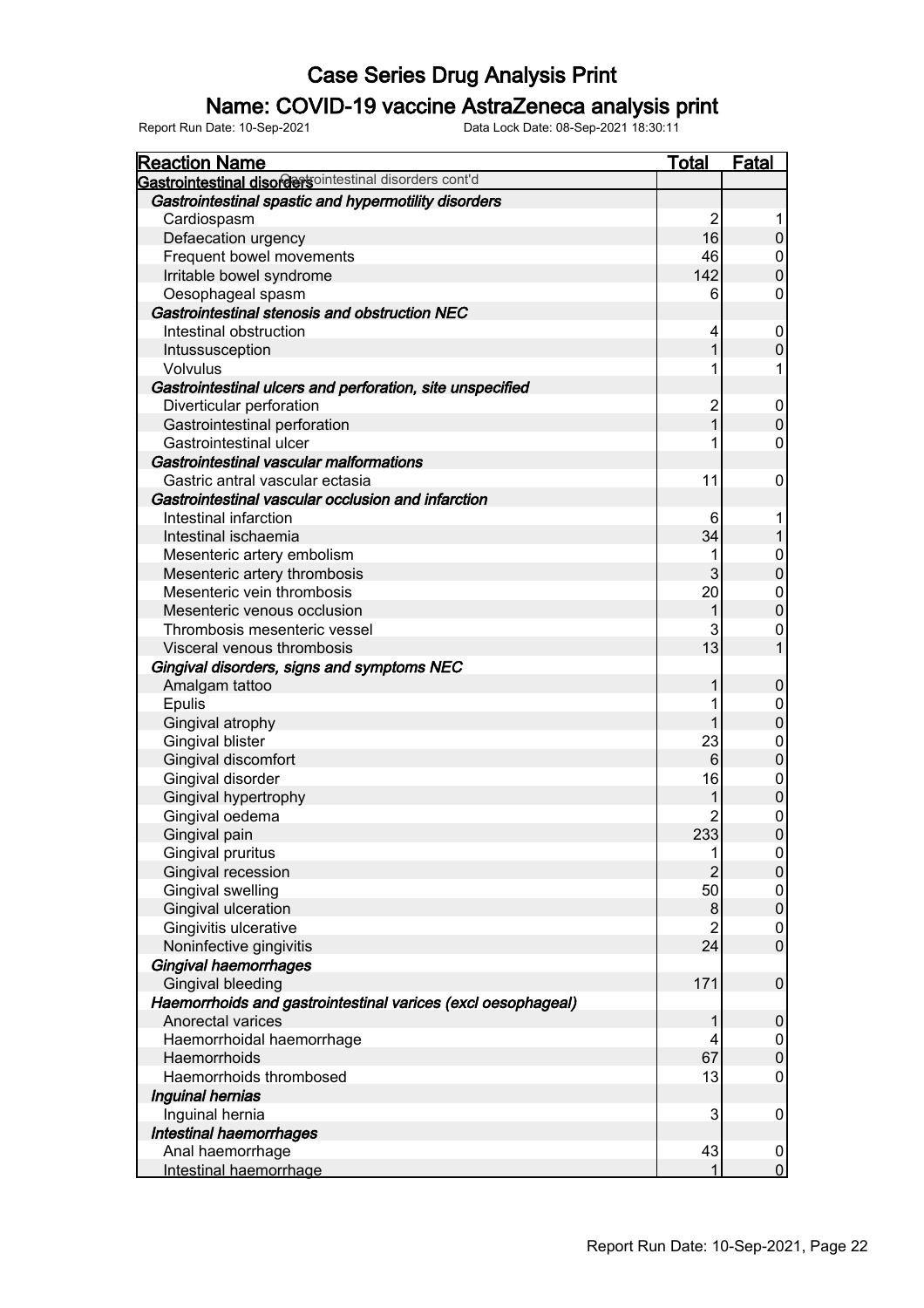### Name: COVID-19 vaccine AstraZeneca analysis print

| <b>Reaction Name</b>                                          | <b>Total</b>            | <b>Fatal</b>        |
|---------------------------------------------------------------|-------------------------|---------------------|
| <b>Gastrointestinal disordersointestinal disorders cont'd</b> |                         |                     |
| Lower gastrointestinal haemorrhage                            | $\overline{\mathbf{c}}$ | 0                   |
| Mesenteric haemorrhage                                        | $\overline{4}$          | $\mathbf 0$         |
| Rectal haemorrhage                                            | 116                     | 0                   |
| Small intestinal haemorrhage                                  | 27                      | $\overline{0}$      |
| Intestinal ulcers and perforation NEC                         |                         |                     |
| Intestinal perforation                                        | 4                       | $\pmb{0}$           |
| Large intestine perforation                                   |                         | 0                   |
| Large intestinal stenosis and obstruction                     |                         |                     |
| Large intestinal obstruction                                  |                         | 0                   |
| Large intestinal stenosis                                     |                         | $\mathbf 0$         |
| <b>Malabsorption syndromes</b>                                |                         |                     |
| Bile acid malabsorption                                       |                         | $\pmb{0}$           |
| Coeliac disease                                               | 21                      | 0                   |
| Steatorrhoea                                                  |                         | $\overline{0}$      |
| Nausea and vomiting symptoms                                  |                         |                     |
| Acetonaemic vomiting                                          |                         | $\pmb{0}$           |
| Cyclic vomiting syndrome                                      |                         | 0                   |
| <b>Discoloured vomit</b>                                      | 19                      | $\pmb{0}$           |
| Faecal vomiting                                               | 3                       | $\boldsymbol{0}$    |
| Infantile spitting up                                         |                         | $\pmb{0}$           |
| Infantile vomiting                                            |                         | 0                   |
| <b>Nausea</b>                                                 | 33139                   | $\pmb{0}$           |
| Regurgitation                                                 | 3                       | 0                   |
| Retching                                                      | 234                     | $\boldsymbol{0}$    |
| Vomiting                                                      | 11236                   | 0                   |
| Vomiting projectile                                           | 153                     | $\overline{0}$      |
| Non-site specific gastrointestinal haemorrhages               |                         |                     |
| Gastrointestinal haemorrhage                                  | 35                      |                     |
| Haematemesis                                                  | 78                      | 0                   |
| Haematochezia                                                 | 104                     | $\boldsymbol{0}$    |
| Intra-abdominal haematoma                                     |                         | $\boldsymbol{0}$    |
| Intra-abdominal haemorrhage                                   |                         | $\boldsymbol{0}$    |
| Melaena                                                       | 9                       | $\mathbf 0$         |
| Upper gastrointestinal haemorrhage                            | 7                       | $\overline{0}$      |
| Oesophageal disorders NEC                                     |                         |                     |
| Oesophageal disorder                                          | $\overline{2}$          | $\boldsymbol{0}$    |
| Oesophageal stenosis and obstruction                          |                         |                     |
| Oesophageal obstruction                                       |                         | 0                   |
| Oesophageal ulcers and perforation                            |                         |                     |
| Oesophageal rupture                                           |                         |                     |
| Oesophageal ulcer                                             |                         | 0                   |
| Oesophageal varices                                           |                         |                     |
| Varices oesophageal                                           |                         | 0                   |
| Oesophagitis (excl infective)                                 |                         |                     |
| Eosinophilic oesophagitis                                     | 3                       |                     |
| Oesophagitis                                                  | 19                      | 0<br>$\overline{0}$ |
|                                                               |                         |                     |
| Oral dryness and saliva altered                               | 4                       |                     |
| Aptyalism                                                     |                         | $\pmb{0}$           |
| Dry mouth                                                     | 1138                    | 0                   |
| Lip dry                                                       | 78                      | $\mathbf 0$         |
| Saliva altered                                                | 7                       | 0                   |
| Saliva discolouration                                         |                         | $\pmb{0}$           |
| <b>Salivary hypersecretion</b>                                | 90                      | $\overline{0}$      |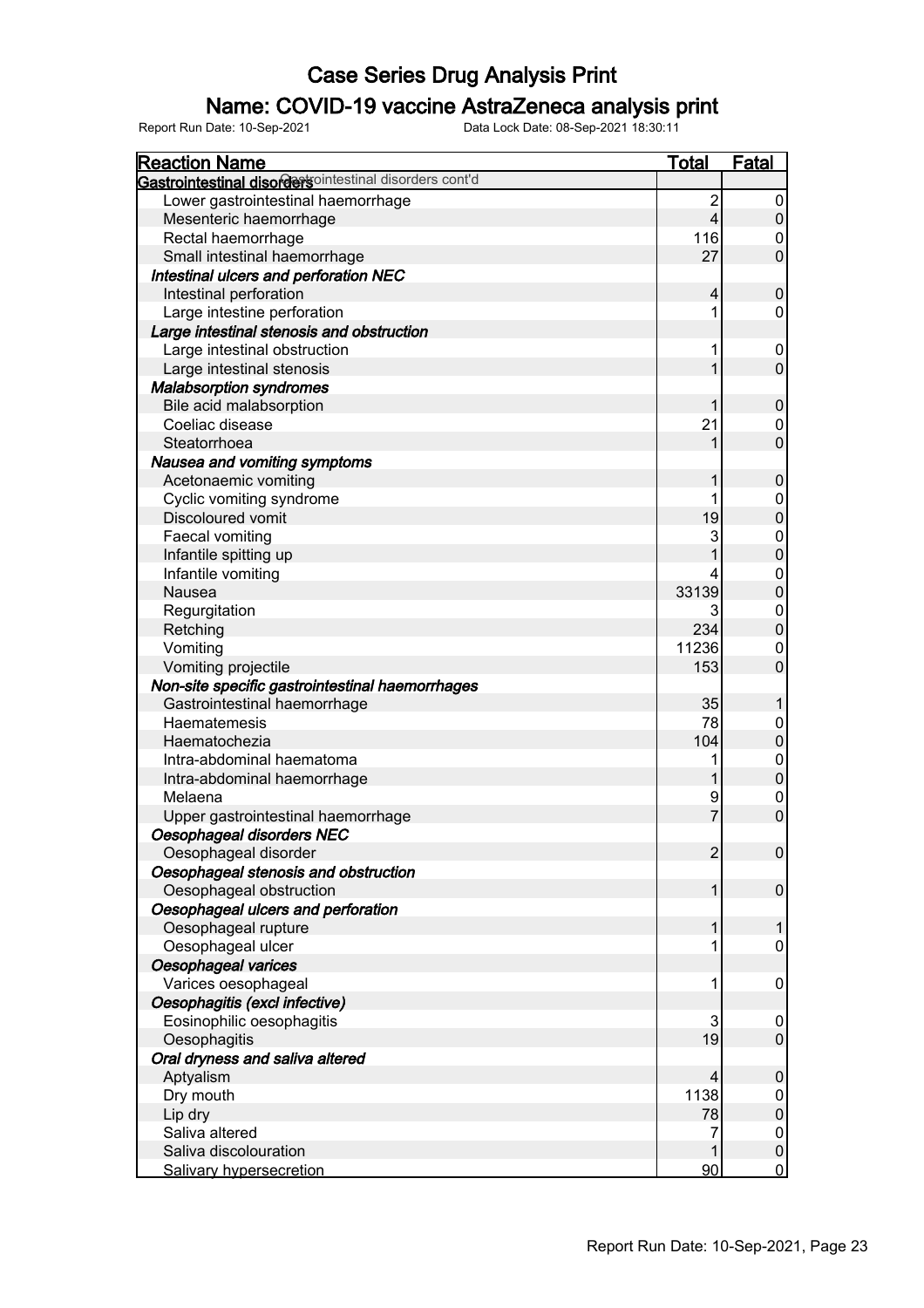### Name: COVID-19 vaccine AstraZeneca analysis print

| <u>Reaction Name</u>                                    | <u>Total</u>   | <b>Fatal</b>     |
|---------------------------------------------------------|----------------|------------------|
| Gastrointestinal disordertsointestinal disorders cont'd |                |                  |
| Oral soft tissue disorders NEC                          |                |                  |
| Angina bullosa haemorrhagica                            | 4              | 0                |
| Chapped lips                                            | 22             | $\pmb{0}$        |
| <b>Cheilitis</b>                                        | 37             | 0                |
| Chronic cheek biting                                    |                | $\mathbf 0$      |
| Enlarged uvula                                          | 11             | $\boldsymbol{0}$ |
| Leukoplakia oral                                        | $\overline{2}$ | $\overline{0}$   |
| Lip blister                                             | 36             | $\boldsymbol{0}$ |
| Lip disorder                                            | 4              | $\mathbf 0$      |
| Oral disorder                                           | 19             | $\boldsymbol{0}$ |
| Oral lichen planus                                      | 14             | $\mathbf 0$      |
| Oral papule                                             | $\overline{c}$ | $\boldsymbol{0}$ |
| Palatal disorder                                        | $\overline{c}$ | $\mathbf 0$      |
| <b>Uvulitis</b>                                         | 5              | 0                |
| Oral soft tissue haemorrhages                           |                |                  |
| Lip haemorrhage                                         | 4              | $\boldsymbol{0}$ |
| Mouth haemorrhage                                       | 54             | $\pmb{0}$        |
| Oral blood blister                                      | 53             | $\boldsymbol{0}$ |
| Oral purpura                                            | 2              | $\overline{0}$   |
| Oral soft tissue infections                             |                |                  |
| Angular cheilitis                                       | 11             | $\pmb{0}$        |
| Oral soft tissue signs and symptoms                     |                |                  |
| Anaesthesia oral                                        | 8              | $\pmb{0}$        |
| Burning mouth syndrome                                  | 15             | 0                |
| Coating in mouth                                        | 4              | $\pmb{0}$        |
| Hypoaesthesia oral                                      | 645            | $\boldsymbol{0}$ |
| Lip discolouration                                      |                | $\overline{0}$   |
| Lip erythema                                            | 4              | $\boldsymbol{0}$ |
| Lip exfoliation                                         | 9              | $\mathbf 0$      |
| Lip pain                                                | 61             | $\boldsymbol{0}$ |
| Lip pruritus                                            | 16             | $\pmb{0}$        |
| Oral discharge                                          |                | $\boldsymbol{0}$ |
| Oral discomfort                                         | 99             | $\overline{0}$   |
| Oral mucosal blistering                                 | 33             | $\mathbf 0$      |
| Oral mucosal discolouration                             | 1              | $\overline{0}$   |
| Oral mucosal eruption                                   | 28             | $\vert 0 \vert$  |
| Oral mucosal erythema                                   | $\overline{4}$ | $\boldsymbol{0}$ |
| Oral mucosal exfoliation                                | 10             | 0                |
| Oral mucosal roughening                                 | 3              | $\mathbf 0$      |
| Oral pain                                               | 356            | 0                |
| Oral pruritus                                           | 20             | $\mathbf 0$      |
| Paraesthesia oral                                       | 845            | 0                |
| Oral soft tissue swelling and oedema                    |                |                  |
| Lip oedema                                              | 10             | $\mathbf 0$      |
| Lip swelling                                            | 953            | 0                |
| Mouth swelling                                          | 127            | 0                |
| Oedema mouth                                            |                | $\pmb{0}$        |
| Palatal oedema                                          |                | 0                |
| Palatal swelling                                        | 14             | $\mathbf 0$      |
| <b>Pancreatic disorders NEC</b>                         |                |                  |
| Pancreatic disorder                                     |                | $\boldsymbol{0}$ |
| Pancreatic mass                                         | 1              | $\boldsymbol{0}$ |
| Pancreatic steatosis                                    | 1              | $\overline{0}$   |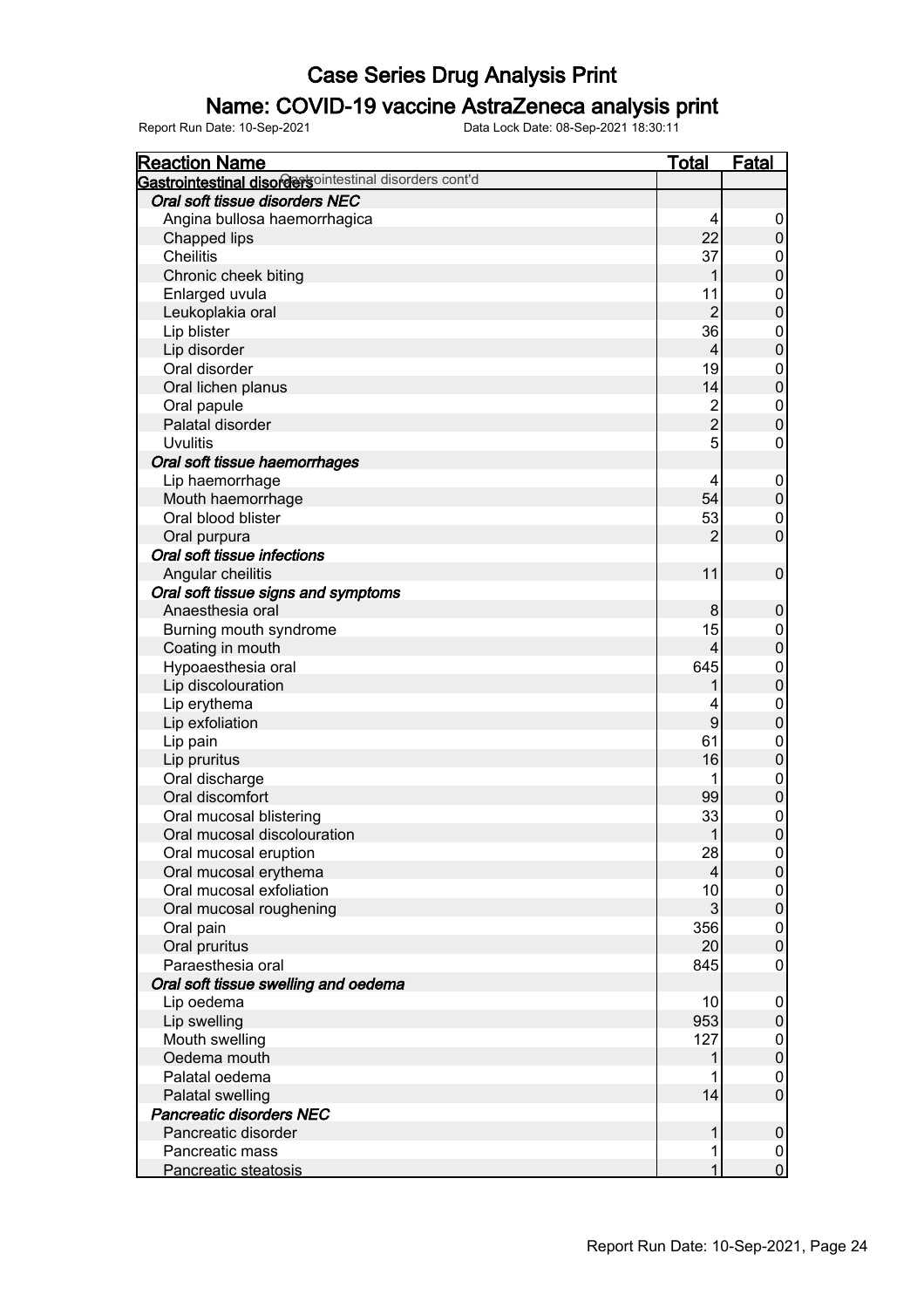### Name: COVID-19 vaccine AstraZeneca analysis print

| <b>Gastrointestinal disorders</b> ointestinal disorders cont'd<br>Peptic ulcers and perforation<br>$\overline{2}$<br>Peptic ulcer<br>0<br>Peptic ulcer haemorrhage<br>6<br>0<br>Peritoneal and retroperitoneal disorders<br>Ascites<br>6<br>0<br>Peritoneal and retroperitoneal fibrosis and adhesions<br>$\overline{2}$<br>Abdominal adhesions<br>0<br>Peritoneal and retroperitoneal haemorrhages<br>$\overline{c}$<br>Haemoperitoneum<br>0<br>$\mathbf 0$<br>Retroperitoneal haemorrhage<br>1<br><b>Rectal inflammations NEC</b><br><b>Proctitis</b><br>5<br>$\mathbf 0$<br>Salivary gland disorders NEC<br>Salivary gland calculus<br>4<br>$\pmb{0}$<br>Salivary gland cyst<br>0<br>$\mathbf 0$<br>$\overline{2}$<br>Salivary gland mass<br>12<br>Salivary gland pain<br>0<br>Salivary gland enlargements<br>13<br>Parotid gland enlargement<br>0<br>$\mathbf 0$<br>5<br>Salivary gland enlargement<br>Salivary gland infections and inflammations<br>Noninfective sialoadenitis<br>$\overline{2}$<br>$\mathbf 0$<br>Stomatitis and ulceration<br>63<br>$\pmb{0}$<br>Aphthous ulcer<br>Lip ulceration<br>16<br>0<br>$\mathsf 0$<br>753<br>Mouth ulceration<br>107<br>0<br><b>Stomatitis</b><br><b>Tongue disorders</b><br>Acquired macroglossia<br>0<br>$\pmb{0}$<br>18<br><b>Glossitis</b><br>Plicated tongue<br>0<br>4<br>$\pmb{0}$<br>31<br>Tongue disorder<br>Tongue geographic<br>$\pmb{0}$<br>5<br>$\overline{0}$<br>$\overline{2}$<br>Tongue haemorrhage<br>32<br>Tongue ulceration<br>0<br>Trichoglossia<br>$\boldsymbol{0}$<br>7<br>Tongue signs and symptoms<br>Glossodynia<br>259<br>$\pmb{0}$<br>Scalloped tongue<br>0<br>4<br>$\pmb{0}$<br>Stiff tongue<br>$6\phantom{1}6$<br>Strawberry tongue<br>0<br>$\boldsymbol{0}$<br>Swollen tongue<br>618<br>Tongue blistering<br>28<br>0<br>36<br>$\boldsymbol{0}$<br>Tongue coated<br>Tongue discolouration<br>39<br>0<br>57<br>$\boldsymbol{0}$<br>Tongue discomfort<br>Tongue dry<br>22<br>0<br>12<br>$\boldsymbol{0}$<br>Tongue eruption<br>Tongue erythema<br>6<br>0<br>$\overline{c}$<br>$\pmb{0}$<br>Tongue exfoliation<br>8<br>Tongue movement disturbance<br>0<br>17<br>Tongue oedema<br>$\pmb{0}$ | <b>Reaction Name</b> | <b>Total</b>   | <b>Fatal</b>   |
|-----------------------------------------------------------------------------------------------------------------------------------------------------------------------------------------------------------------------------------------------------------------------------------------------------------------------------------------------------------------------------------------------------------------------------------------------------------------------------------------------------------------------------------------------------------------------------------------------------------------------------------------------------------------------------------------------------------------------------------------------------------------------------------------------------------------------------------------------------------------------------------------------------------------------------------------------------------------------------------------------------------------------------------------------------------------------------------------------------------------------------------------------------------------------------------------------------------------------------------------------------------------------------------------------------------------------------------------------------------------------------------------------------------------------------------------------------------------------------------------------------------------------------------------------------------------------------------------------------------------------------------------------------------------------------------------------------------------------------------------------------------------------------------------------------------------------------------------------------------------------------------------------------------------------------------------------------------------------------------------------------------------------------------------------------------------------------------------------------------------------------------------------------------------------|----------------------|----------------|----------------|
|                                                                                                                                                                                                                                                                                                                                                                                                                                                                                                                                                                                                                                                                                                                                                                                                                                                                                                                                                                                                                                                                                                                                                                                                                                                                                                                                                                                                                                                                                                                                                                                                                                                                                                                                                                                                                                                                                                                                                                                                                                                                                                                                                                       |                      |                |                |
|                                                                                                                                                                                                                                                                                                                                                                                                                                                                                                                                                                                                                                                                                                                                                                                                                                                                                                                                                                                                                                                                                                                                                                                                                                                                                                                                                                                                                                                                                                                                                                                                                                                                                                                                                                                                                                                                                                                                                                                                                                                                                                                                                                       |                      |                |                |
|                                                                                                                                                                                                                                                                                                                                                                                                                                                                                                                                                                                                                                                                                                                                                                                                                                                                                                                                                                                                                                                                                                                                                                                                                                                                                                                                                                                                                                                                                                                                                                                                                                                                                                                                                                                                                                                                                                                                                                                                                                                                                                                                                                       |                      |                |                |
|                                                                                                                                                                                                                                                                                                                                                                                                                                                                                                                                                                                                                                                                                                                                                                                                                                                                                                                                                                                                                                                                                                                                                                                                                                                                                                                                                                                                                                                                                                                                                                                                                                                                                                                                                                                                                                                                                                                                                                                                                                                                                                                                                                       |                      |                |                |
|                                                                                                                                                                                                                                                                                                                                                                                                                                                                                                                                                                                                                                                                                                                                                                                                                                                                                                                                                                                                                                                                                                                                                                                                                                                                                                                                                                                                                                                                                                                                                                                                                                                                                                                                                                                                                                                                                                                                                                                                                                                                                                                                                                       |                      |                |                |
|                                                                                                                                                                                                                                                                                                                                                                                                                                                                                                                                                                                                                                                                                                                                                                                                                                                                                                                                                                                                                                                                                                                                                                                                                                                                                                                                                                                                                                                                                                                                                                                                                                                                                                                                                                                                                                                                                                                                                                                                                                                                                                                                                                       |                      |                |                |
|                                                                                                                                                                                                                                                                                                                                                                                                                                                                                                                                                                                                                                                                                                                                                                                                                                                                                                                                                                                                                                                                                                                                                                                                                                                                                                                                                                                                                                                                                                                                                                                                                                                                                                                                                                                                                                                                                                                                                                                                                                                                                                                                                                       |                      |                |                |
|                                                                                                                                                                                                                                                                                                                                                                                                                                                                                                                                                                                                                                                                                                                                                                                                                                                                                                                                                                                                                                                                                                                                                                                                                                                                                                                                                                                                                                                                                                                                                                                                                                                                                                                                                                                                                                                                                                                                                                                                                                                                                                                                                                       |                      |                |                |
|                                                                                                                                                                                                                                                                                                                                                                                                                                                                                                                                                                                                                                                                                                                                                                                                                                                                                                                                                                                                                                                                                                                                                                                                                                                                                                                                                                                                                                                                                                                                                                                                                                                                                                                                                                                                                                                                                                                                                                                                                                                                                                                                                                       |                      |                |                |
|                                                                                                                                                                                                                                                                                                                                                                                                                                                                                                                                                                                                                                                                                                                                                                                                                                                                                                                                                                                                                                                                                                                                                                                                                                                                                                                                                                                                                                                                                                                                                                                                                                                                                                                                                                                                                                                                                                                                                                                                                                                                                                                                                                       |                      |                |                |
|                                                                                                                                                                                                                                                                                                                                                                                                                                                                                                                                                                                                                                                                                                                                                                                                                                                                                                                                                                                                                                                                                                                                                                                                                                                                                                                                                                                                                                                                                                                                                                                                                                                                                                                                                                                                                                                                                                                                                                                                                                                                                                                                                                       |                      |                |                |
|                                                                                                                                                                                                                                                                                                                                                                                                                                                                                                                                                                                                                                                                                                                                                                                                                                                                                                                                                                                                                                                                                                                                                                                                                                                                                                                                                                                                                                                                                                                                                                                                                                                                                                                                                                                                                                                                                                                                                                                                                                                                                                                                                                       |                      |                |                |
|                                                                                                                                                                                                                                                                                                                                                                                                                                                                                                                                                                                                                                                                                                                                                                                                                                                                                                                                                                                                                                                                                                                                                                                                                                                                                                                                                                                                                                                                                                                                                                                                                                                                                                                                                                                                                                                                                                                                                                                                                                                                                                                                                                       |                      |                |                |
|                                                                                                                                                                                                                                                                                                                                                                                                                                                                                                                                                                                                                                                                                                                                                                                                                                                                                                                                                                                                                                                                                                                                                                                                                                                                                                                                                                                                                                                                                                                                                                                                                                                                                                                                                                                                                                                                                                                                                                                                                                                                                                                                                                       |                      |                |                |
|                                                                                                                                                                                                                                                                                                                                                                                                                                                                                                                                                                                                                                                                                                                                                                                                                                                                                                                                                                                                                                                                                                                                                                                                                                                                                                                                                                                                                                                                                                                                                                                                                                                                                                                                                                                                                                                                                                                                                                                                                                                                                                                                                                       |                      |                |                |
|                                                                                                                                                                                                                                                                                                                                                                                                                                                                                                                                                                                                                                                                                                                                                                                                                                                                                                                                                                                                                                                                                                                                                                                                                                                                                                                                                                                                                                                                                                                                                                                                                                                                                                                                                                                                                                                                                                                                                                                                                                                                                                                                                                       |                      |                |                |
|                                                                                                                                                                                                                                                                                                                                                                                                                                                                                                                                                                                                                                                                                                                                                                                                                                                                                                                                                                                                                                                                                                                                                                                                                                                                                                                                                                                                                                                                                                                                                                                                                                                                                                                                                                                                                                                                                                                                                                                                                                                                                                                                                                       |                      |                |                |
|                                                                                                                                                                                                                                                                                                                                                                                                                                                                                                                                                                                                                                                                                                                                                                                                                                                                                                                                                                                                                                                                                                                                                                                                                                                                                                                                                                                                                                                                                                                                                                                                                                                                                                                                                                                                                                                                                                                                                                                                                                                                                                                                                                       |                      |                |                |
|                                                                                                                                                                                                                                                                                                                                                                                                                                                                                                                                                                                                                                                                                                                                                                                                                                                                                                                                                                                                                                                                                                                                                                                                                                                                                                                                                                                                                                                                                                                                                                                                                                                                                                                                                                                                                                                                                                                                                                                                                                                                                                                                                                       |                      |                |                |
|                                                                                                                                                                                                                                                                                                                                                                                                                                                                                                                                                                                                                                                                                                                                                                                                                                                                                                                                                                                                                                                                                                                                                                                                                                                                                                                                                                                                                                                                                                                                                                                                                                                                                                                                                                                                                                                                                                                                                                                                                                                                                                                                                                       |                      |                |                |
|                                                                                                                                                                                                                                                                                                                                                                                                                                                                                                                                                                                                                                                                                                                                                                                                                                                                                                                                                                                                                                                                                                                                                                                                                                                                                                                                                                                                                                                                                                                                                                                                                                                                                                                                                                                                                                                                                                                                                                                                                                                                                                                                                                       |                      |                |                |
|                                                                                                                                                                                                                                                                                                                                                                                                                                                                                                                                                                                                                                                                                                                                                                                                                                                                                                                                                                                                                                                                                                                                                                                                                                                                                                                                                                                                                                                                                                                                                                                                                                                                                                                                                                                                                                                                                                                                                                                                                                                                                                                                                                       |                      |                |                |
|                                                                                                                                                                                                                                                                                                                                                                                                                                                                                                                                                                                                                                                                                                                                                                                                                                                                                                                                                                                                                                                                                                                                                                                                                                                                                                                                                                                                                                                                                                                                                                                                                                                                                                                                                                                                                                                                                                                                                                                                                                                                                                                                                                       |                      |                |                |
|                                                                                                                                                                                                                                                                                                                                                                                                                                                                                                                                                                                                                                                                                                                                                                                                                                                                                                                                                                                                                                                                                                                                                                                                                                                                                                                                                                                                                                                                                                                                                                                                                                                                                                                                                                                                                                                                                                                                                                                                                                                                                                                                                                       |                      |                |                |
|                                                                                                                                                                                                                                                                                                                                                                                                                                                                                                                                                                                                                                                                                                                                                                                                                                                                                                                                                                                                                                                                                                                                                                                                                                                                                                                                                                                                                                                                                                                                                                                                                                                                                                                                                                                                                                                                                                                                                                                                                                                                                                                                                                       |                      |                |                |
|                                                                                                                                                                                                                                                                                                                                                                                                                                                                                                                                                                                                                                                                                                                                                                                                                                                                                                                                                                                                                                                                                                                                                                                                                                                                                                                                                                                                                                                                                                                                                                                                                                                                                                                                                                                                                                                                                                                                                                                                                                                                                                                                                                       |                      |                |                |
|                                                                                                                                                                                                                                                                                                                                                                                                                                                                                                                                                                                                                                                                                                                                                                                                                                                                                                                                                                                                                                                                                                                                                                                                                                                                                                                                                                                                                                                                                                                                                                                                                                                                                                                                                                                                                                                                                                                                                                                                                                                                                                                                                                       |                      |                |                |
|                                                                                                                                                                                                                                                                                                                                                                                                                                                                                                                                                                                                                                                                                                                                                                                                                                                                                                                                                                                                                                                                                                                                                                                                                                                                                                                                                                                                                                                                                                                                                                                                                                                                                                                                                                                                                                                                                                                                                                                                                                                                                                                                                                       |                      |                |                |
|                                                                                                                                                                                                                                                                                                                                                                                                                                                                                                                                                                                                                                                                                                                                                                                                                                                                                                                                                                                                                                                                                                                                                                                                                                                                                                                                                                                                                                                                                                                                                                                                                                                                                                                                                                                                                                                                                                                                                                                                                                                                                                                                                                       |                      |                |                |
|                                                                                                                                                                                                                                                                                                                                                                                                                                                                                                                                                                                                                                                                                                                                                                                                                                                                                                                                                                                                                                                                                                                                                                                                                                                                                                                                                                                                                                                                                                                                                                                                                                                                                                                                                                                                                                                                                                                                                                                                                                                                                                                                                                       |                      |                |                |
|                                                                                                                                                                                                                                                                                                                                                                                                                                                                                                                                                                                                                                                                                                                                                                                                                                                                                                                                                                                                                                                                                                                                                                                                                                                                                                                                                                                                                                                                                                                                                                                                                                                                                                                                                                                                                                                                                                                                                                                                                                                                                                                                                                       |                      |                |                |
|                                                                                                                                                                                                                                                                                                                                                                                                                                                                                                                                                                                                                                                                                                                                                                                                                                                                                                                                                                                                                                                                                                                                                                                                                                                                                                                                                                                                                                                                                                                                                                                                                                                                                                                                                                                                                                                                                                                                                                                                                                                                                                                                                                       |                      |                |                |
|                                                                                                                                                                                                                                                                                                                                                                                                                                                                                                                                                                                                                                                                                                                                                                                                                                                                                                                                                                                                                                                                                                                                                                                                                                                                                                                                                                                                                                                                                                                                                                                                                                                                                                                                                                                                                                                                                                                                                                                                                                                                                                                                                                       |                      |                |                |
|                                                                                                                                                                                                                                                                                                                                                                                                                                                                                                                                                                                                                                                                                                                                                                                                                                                                                                                                                                                                                                                                                                                                                                                                                                                                                                                                                                                                                                                                                                                                                                                                                                                                                                                                                                                                                                                                                                                                                                                                                                                                                                                                                                       |                      |                |                |
|                                                                                                                                                                                                                                                                                                                                                                                                                                                                                                                                                                                                                                                                                                                                                                                                                                                                                                                                                                                                                                                                                                                                                                                                                                                                                                                                                                                                                                                                                                                                                                                                                                                                                                                                                                                                                                                                                                                                                                                                                                                                                                                                                                       |                      |                |                |
|                                                                                                                                                                                                                                                                                                                                                                                                                                                                                                                                                                                                                                                                                                                                                                                                                                                                                                                                                                                                                                                                                                                                                                                                                                                                                                                                                                                                                                                                                                                                                                                                                                                                                                                                                                                                                                                                                                                                                                                                                                                                                                                                                                       |                      |                |                |
|                                                                                                                                                                                                                                                                                                                                                                                                                                                                                                                                                                                                                                                                                                                                                                                                                                                                                                                                                                                                                                                                                                                                                                                                                                                                                                                                                                                                                                                                                                                                                                                                                                                                                                                                                                                                                                                                                                                                                                                                                                                                                                                                                                       |                      |                |                |
|                                                                                                                                                                                                                                                                                                                                                                                                                                                                                                                                                                                                                                                                                                                                                                                                                                                                                                                                                                                                                                                                                                                                                                                                                                                                                                                                                                                                                                                                                                                                                                                                                                                                                                                                                                                                                                                                                                                                                                                                                                                                                                                                                                       |                      |                |                |
|                                                                                                                                                                                                                                                                                                                                                                                                                                                                                                                                                                                                                                                                                                                                                                                                                                                                                                                                                                                                                                                                                                                                                                                                                                                                                                                                                                                                                                                                                                                                                                                                                                                                                                                                                                                                                                                                                                                                                                                                                                                                                                                                                                       |                      |                |                |
|                                                                                                                                                                                                                                                                                                                                                                                                                                                                                                                                                                                                                                                                                                                                                                                                                                                                                                                                                                                                                                                                                                                                                                                                                                                                                                                                                                                                                                                                                                                                                                                                                                                                                                                                                                                                                                                                                                                                                                                                                                                                                                                                                                       |                      |                |                |
|                                                                                                                                                                                                                                                                                                                                                                                                                                                                                                                                                                                                                                                                                                                                                                                                                                                                                                                                                                                                                                                                                                                                                                                                                                                                                                                                                                                                                                                                                                                                                                                                                                                                                                                                                                                                                                                                                                                                                                                                                                                                                                                                                                       |                      |                |                |
|                                                                                                                                                                                                                                                                                                                                                                                                                                                                                                                                                                                                                                                                                                                                                                                                                                                                                                                                                                                                                                                                                                                                                                                                                                                                                                                                                                                                                                                                                                                                                                                                                                                                                                                                                                                                                                                                                                                                                                                                                                                                                                                                                                       |                      |                |                |
|                                                                                                                                                                                                                                                                                                                                                                                                                                                                                                                                                                                                                                                                                                                                                                                                                                                                                                                                                                                                                                                                                                                                                                                                                                                                                                                                                                                                                                                                                                                                                                                                                                                                                                                                                                                                                                                                                                                                                                                                                                                                                                                                                                       |                      |                |                |
|                                                                                                                                                                                                                                                                                                                                                                                                                                                                                                                                                                                                                                                                                                                                                                                                                                                                                                                                                                                                                                                                                                                                                                                                                                                                                                                                                                                                                                                                                                                                                                                                                                                                                                                                                                                                                                                                                                                                                                                                                                                                                                                                                                       |                      |                |                |
|                                                                                                                                                                                                                                                                                                                                                                                                                                                                                                                                                                                                                                                                                                                                                                                                                                                                                                                                                                                                                                                                                                                                                                                                                                                                                                                                                                                                                                                                                                                                                                                                                                                                                                                                                                                                                                                                                                                                                                                                                                                                                                                                                                       |                      |                |                |
|                                                                                                                                                                                                                                                                                                                                                                                                                                                                                                                                                                                                                                                                                                                                                                                                                                                                                                                                                                                                                                                                                                                                                                                                                                                                                                                                                                                                                                                                                                                                                                                                                                                                                                                                                                                                                                                                                                                                                                                                                                                                                                                                                                       |                      |                |                |
|                                                                                                                                                                                                                                                                                                                                                                                                                                                                                                                                                                                                                                                                                                                                                                                                                                                                                                                                                                                                                                                                                                                                                                                                                                                                                                                                                                                                                                                                                                                                                                                                                                                                                                                                                                                                                                                                                                                                                                                                                                                                                                                                                                       |                      |                |                |
|                                                                                                                                                                                                                                                                                                                                                                                                                                                                                                                                                                                                                                                                                                                                                                                                                                                                                                                                                                                                                                                                                                                                                                                                                                                                                                                                                                                                                                                                                                                                                                                                                                                                                                                                                                                                                                                                                                                                                                                                                                                                                                                                                                       |                      |                |                |
|                                                                                                                                                                                                                                                                                                                                                                                                                                                                                                                                                                                                                                                                                                                                                                                                                                                                                                                                                                                                                                                                                                                                                                                                                                                                                                                                                                                                                                                                                                                                                                                                                                                                                                                                                                                                                                                                                                                                                                                                                                                                                                                                                                       |                      |                |                |
|                                                                                                                                                                                                                                                                                                                                                                                                                                                                                                                                                                                                                                                                                                                                                                                                                                                                                                                                                                                                                                                                                                                                                                                                                                                                                                                                                                                                                                                                                                                                                                                                                                                                                                                                                                                                                                                                                                                                                                                                                                                                                                                                                                       |                      |                |                |
|                                                                                                                                                                                                                                                                                                                                                                                                                                                                                                                                                                                                                                                                                                                                                                                                                                                                                                                                                                                                                                                                                                                                                                                                                                                                                                                                                                                                                                                                                                                                                                                                                                                                                                                                                                                                                                                                                                                                                                                                                                                                                                                                                                       |                      |                |                |
|                                                                                                                                                                                                                                                                                                                                                                                                                                                                                                                                                                                                                                                                                                                                                                                                                                                                                                                                                                                                                                                                                                                                                                                                                                                                                                                                                                                                                                                                                                                                                                                                                                                                                                                                                                                                                                                                                                                                                                                                                                                                                                                                                                       |                      |                |                |
|                                                                                                                                                                                                                                                                                                                                                                                                                                                                                                                                                                                                                                                                                                                                                                                                                                                                                                                                                                                                                                                                                                                                                                                                                                                                                                                                                                                                                                                                                                                                                                                                                                                                                                                                                                                                                                                                                                                                                                                                                                                                                                                                                                       | Tongue pruritus      | $\overline{3}$ | $\overline{0}$ |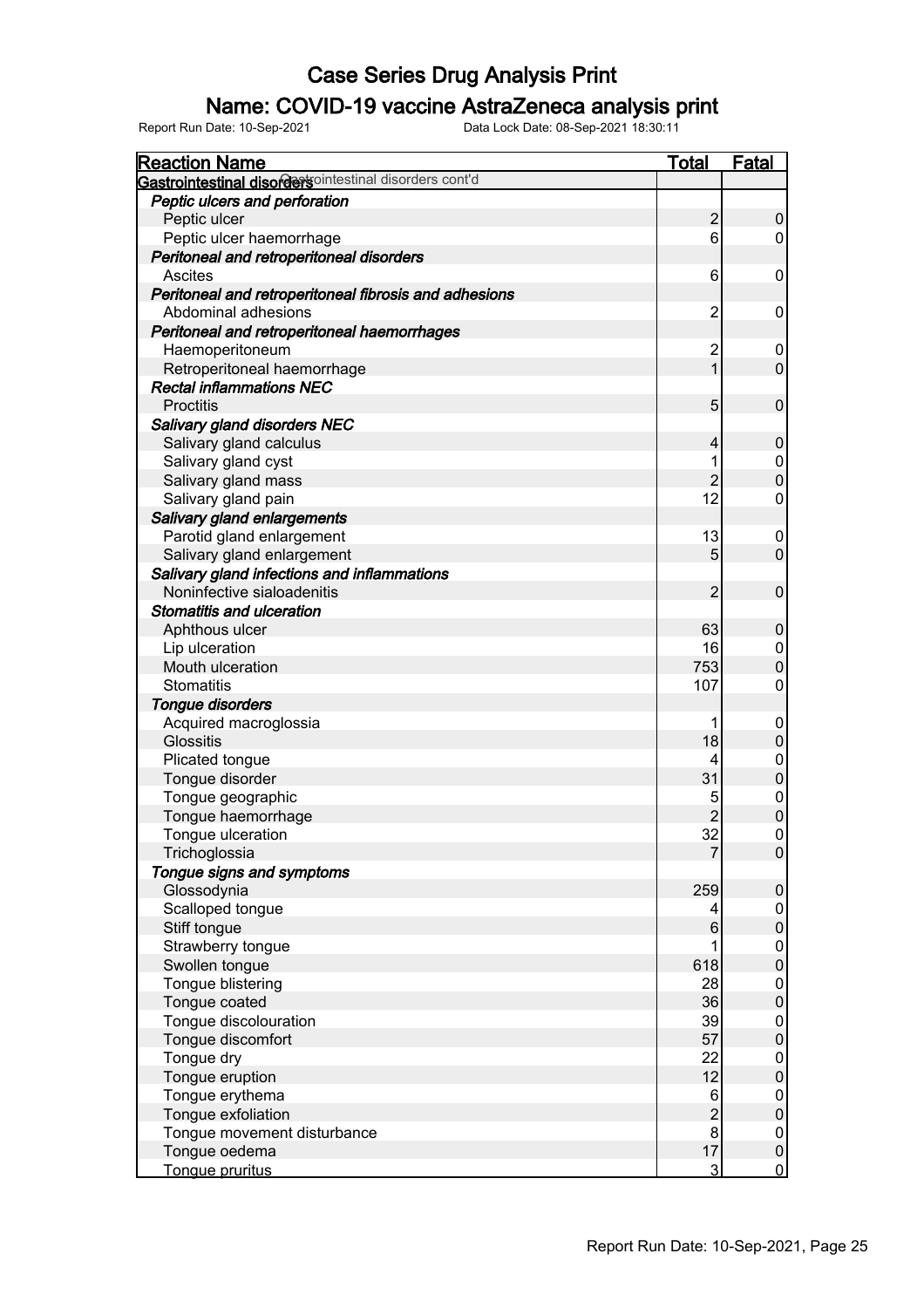### Name: COVID-19 vaccine AstraZeneca analysis print

| <b>Reaction Name</b>                                     | Total | Fatal |
|----------------------------------------------------------|-------|-------|
| Gastrointestinal disorder solitiestinal disorders cont'd |       |       |
| Tongue rough                                             |       |       |
| Tongue spasm                                             |       |       |
| <b>Tooth missing</b>                                     |       |       |
| Tooth loss                                               |       |       |
| Gastrointestinal disorders SOC TOTAL                     | 78698 |       |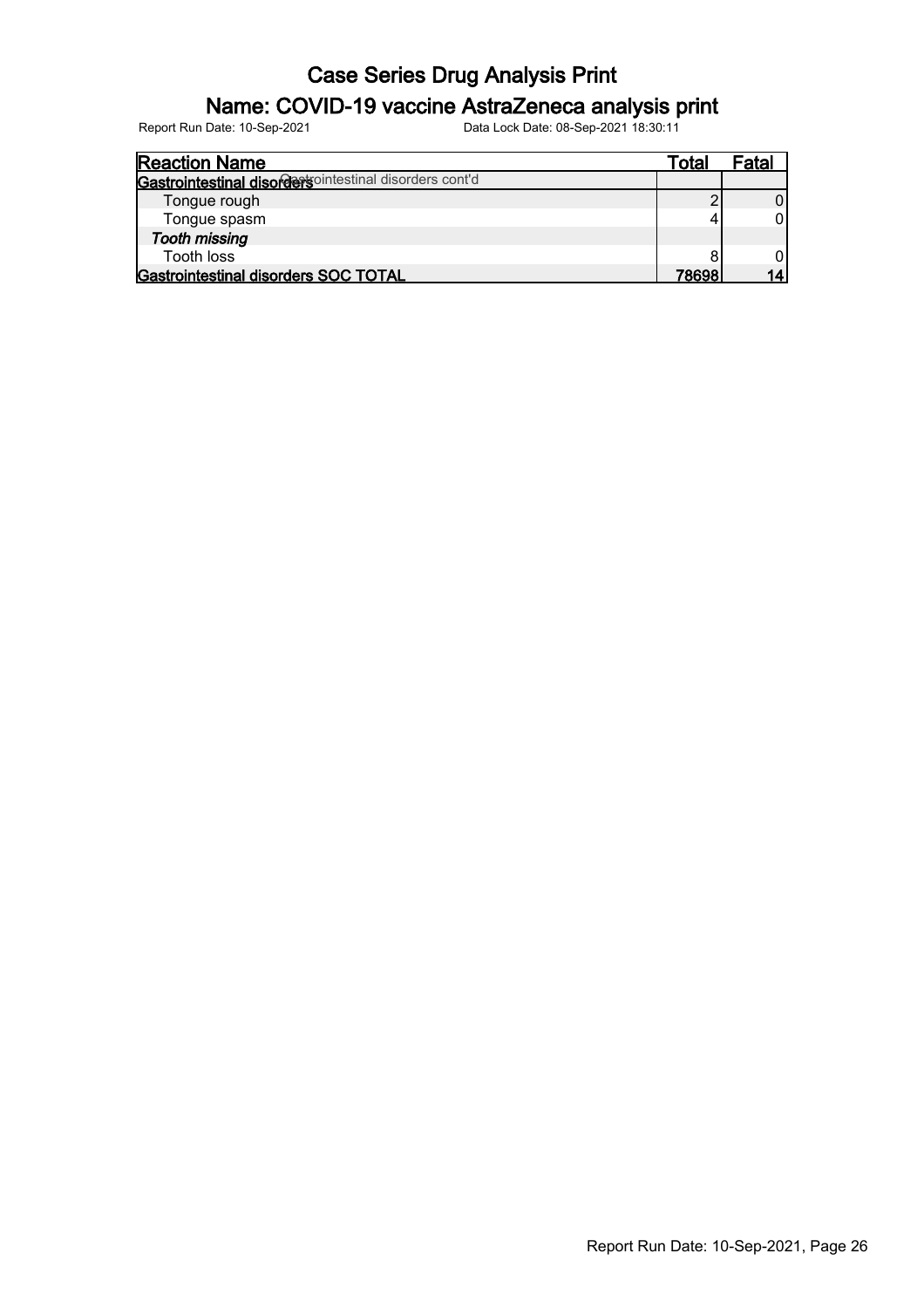### Name: COVID-19 vaccine AstraZeneca analysis print

| <b>Reaction Name</b>                        | <b>Total</b>            | <b>Fatal</b>     |
|---------------------------------------------|-------------------------|------------------|
| General disorders                           |                         |                  |
| Administration site reactions NEC           |                         |                  |
| Administration site bruise                  | 18                      | 0                |
| Administration site coldness                |                         | 0                |
| Administration site erythema                | 6                       | $\pmb{0}$        |
| Administration site extravasation           |                         | 0                |
| Administration site haemorrhage             |                         | $\overline{0}$   |
| Administration site indentation             |                         | $\boldsymbol{0}$ |
| Administration site induration              |                         | $\overline{0}$   |
| Administration site injury                  |                         | $\boldsymbol{0}$ |
| Administration site irritation              |                         | $\overline{0}$   |
| Administration site mass                    |                         | $\boldsymbol{0}$ |
| Administration site movement impairment     |                         | $\overline{0}$   |
| Administration site pain                    | 44                      | 0                |
| Administration site rash                    | 5                       | $\overline{0}$   |
| Administration site reaction                | 6                       | 0                |
| Administration site swelling                | 3                       | $\overline{0}$   |
| Administration site urticaria               | 5                       | 0                |
| Administration site warmth                  | $\overline{2}$          | $\mathbf 0$      |
| Puncture site bruise                        | 60                      | $\mathbf 0$      |
| Puncture site haemorrhage                   |                         | $\overline{0}$   |
| Puncture site pain                          | 22                      | $\overline{0}$   |
| Puncture site reaction                      | 3                       | $\overline{0}$   |
|                                             |                         |                  |
| Puncture site swelling                      |                         | 0                |
| Vessel puncture site bruise                 | $\overline{2}$          | $\overline{0}$   |
| Adverse effect absent                       |                         |                  |
| No adverse event                            | $\overline{2}$          | $\mathbf 0$      |
| Application and instillation site reactions |                         |                  |
| Application site acne                       |                         | $\pmb{0}$        |
| Application site bruise                     | 25                      | 0                |
| Application site burn                       | 4                       | $\pmb{0}$        |
| Application site coldness                   | $\overline{c}$          | 0                |
| Application site discharge                  | 1                       | $\overline{0}$   |
| Application site discolouration             | 2                       | $\mathbf 0$      |
| Application site erythema                   | 29                      | $\mathbf 0$      |
| Application site exfoliation                | 1                       | $\mathbf 0$      |
| Application site haemorrhage                | 1                       | $\boldsymbol{0}$ |
| Application site hypersensitivity           | 1                       | $\overline{0}$   |
| Application site hypoaesthesia              | $\overline{2}$          | $\pmb{0}$        |
| Application site inflammation               | $\overline{c}$          | $\pmb{0}$        |
| Application site joint pain                 |                         | $\pmb{0}$        |
| Application site laceration                 |                         | $\pmb{0}$        |
| Application site movement impairment        |                         | $\pmb{0}$        |
| Application site odour                      |                         | $\pmb{0}$        |
| Application site pain                       | 52                      | $\pmb{0}$        |
| Application site pruritus                   | 20                      | $\pmb{0}$        |
| Application site rash                       | 4                       | $\pmb{0}$        |
| Application site reaction                   |                         | $\pmb{0}$        |
| Application site scar                       |                         | $\pmb{0}$        |
| Application site swelling                   | 4                       | 0                |
| Application site vesicles                   | 13                      | $\pmb{0}$        |
| Application site warmth                     | $\overline{\mathbf{c}}$ | 0                |
| Application site wound                      | 1                       | $\mathbf 0$      |
| Instillation site bruise                    | 1                       | $\overline{0}$   |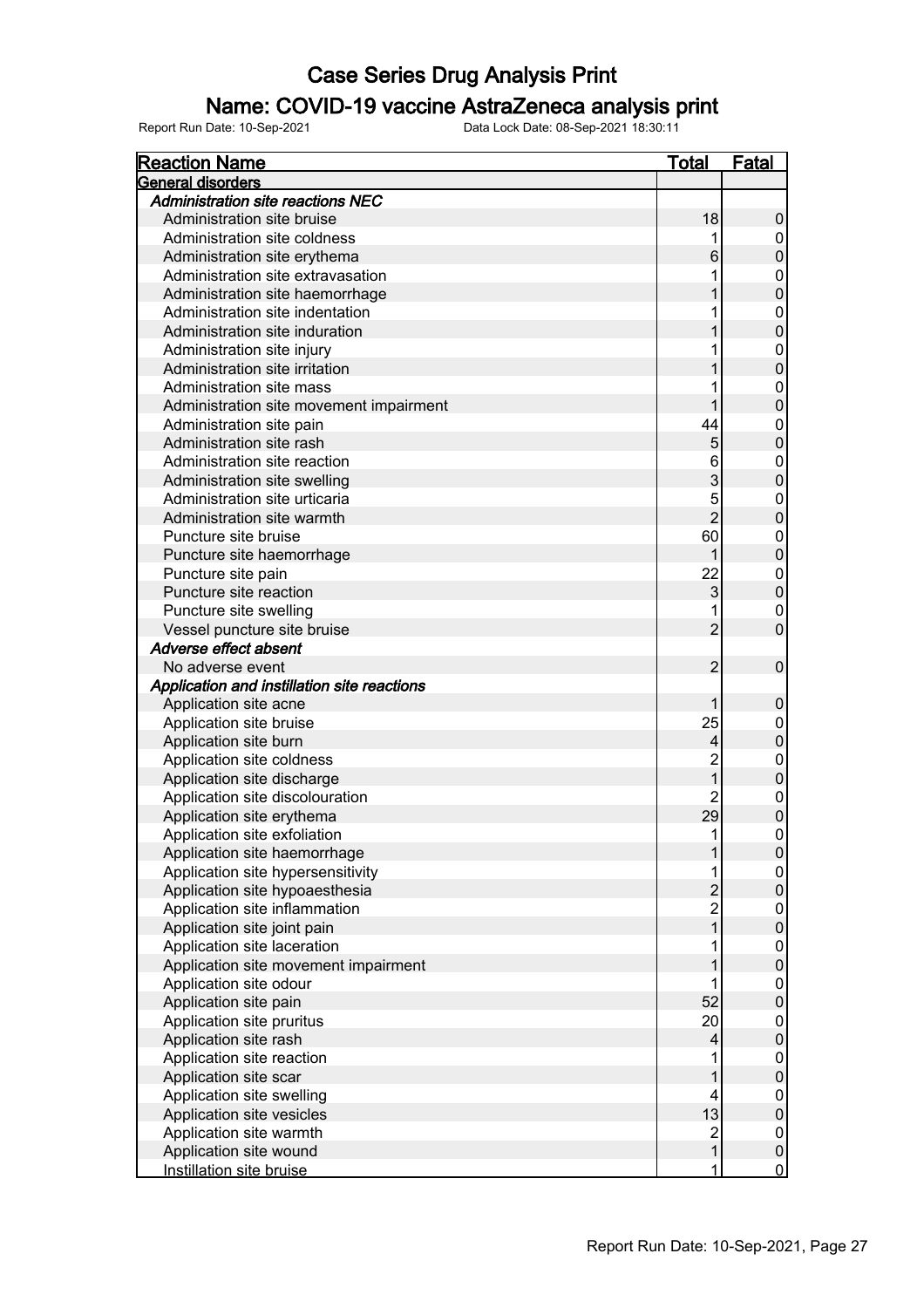### Name: COVID-19 vaccine AstraZeneca analysis print

| <b>Reaction Name</b>                                | <b>Total</b>   | <b>Fatal</b>     |
|-----------------------------------------------------|----------------|------------------|
| General disorders cont'd<br>General disorders       |                |                  |
| Instillation site discomfort                        |                | 0                |
| Instillation site pain                              | 5              | $\pmb{0}$        |
| Instillation site pruritus                          |                | $\overline{0}$   |
| Instillation site warmth                            | 12             | 0                |
| <b>Asthenic conditions</b>                          |                |                  |
| Asthenia                                            | 4898           | 0                |
| Chronic fatigue syndrome                            | 145            | $\pmb{0}$        |
| Decreased activity                                  | 14             | $\boldsymbol{0}$ |
| Fatigue                                             | 49579          | $\overline{0}$   |
| Malaise                                             | 12417          | 0                |
| Sluggishness                                        | 29             | $\overline{0}$   |
| <b>Body temperature altered</b>                     |                |                  |
| Hyperthermia                                        | 13             | $\pmb{0}$        |
| Hypothermia                                         | 56             | 0                |
| Temperature regulation disorder                     | 28             | $\overline{0}$   |
| Breast complications associated with device         |                |                  |
| Capsular contracture associated with breast implant | 1              | $\mathbf 0$      |
| <b>Complications associated with device NEC</b>     |                |                  |
| Complication of device removal                      |                | $\pmb{0}$        |
| Injury associated with device                       | 9              | $\overline{0}$   |
| Medical device site joint pain                      |                | $\overline{0}$   |
| Phantom shocks                                      | 4              | $\mathbf 0$      |
|                                                     |                |                  |
| Death and sudden death                              |                |                  |
| Brain death                                         | 4              | 4                |
| Cardiac death                                       | $\overline{c}$ | $\overline{2}$   |
| Clinical death                                      |                |                  |
| Death                                               | 301            | 301              |
| Drowning                                            |                | 0                |
| Sudden death                                        | 35             | 35               |
| Sudden unexplained death in epilepsy                |                | 1                |
| <b>Febrile disorders</b>                            |                |                  |
| Hyperpyrexia                                        | 42             | $\boldsymbol{0}$ |
| Masked fever                                        |                | $\pmb{0}$        |
| PFAPA syndrome                                      |                | $\mathbf{0}$     |
| Pyrexia                                             | 54806          | $\overline{0}$   |
| <b>Feelings and sensations NEC</b>                  |                |                  |
| Chills                                              | 42916          | $\pmb{0}$        |
| Early satiety                                       |                | $\pmb{0}$        |
| Feeling abnormal                                    | 3234           | $\pmb{0}$        |
| Feeling cold                                        | 5215           | 0                |
| Feeling drunk                                       | 131            | $\pmb{0}$        |
| Feeling hot                                         | 2415           | $\overline{0}$   |
| Feeling jittery                                     | 43             | $\pmb{0}$        |
| Feeling of body temperature change                  | 952            | $\overline{0}$   |
| Feeling of relaxation                               |                | $\boldsymbol{0}$ |
| Hangover                                            | 194            | $\pmb{0}$        |
| Humidity intolerance                                |                | $\pmb{0}$        |
| Hunger                                              | 81             | $\pmb{0}$        |
| Sensation of blood flow                             | 14             | $\pmb{0}$        |
| Sensation of foreign body                           | 51             | $\pmb{0}$        |
| Temperature intolerance                             | 86             | $\pmb{0}$        |
| <b>Thirst</b>                                       | 1255           | $\pmb{0}$        |
| Thirst decreased                                    | 11             | $\overline{0}$   |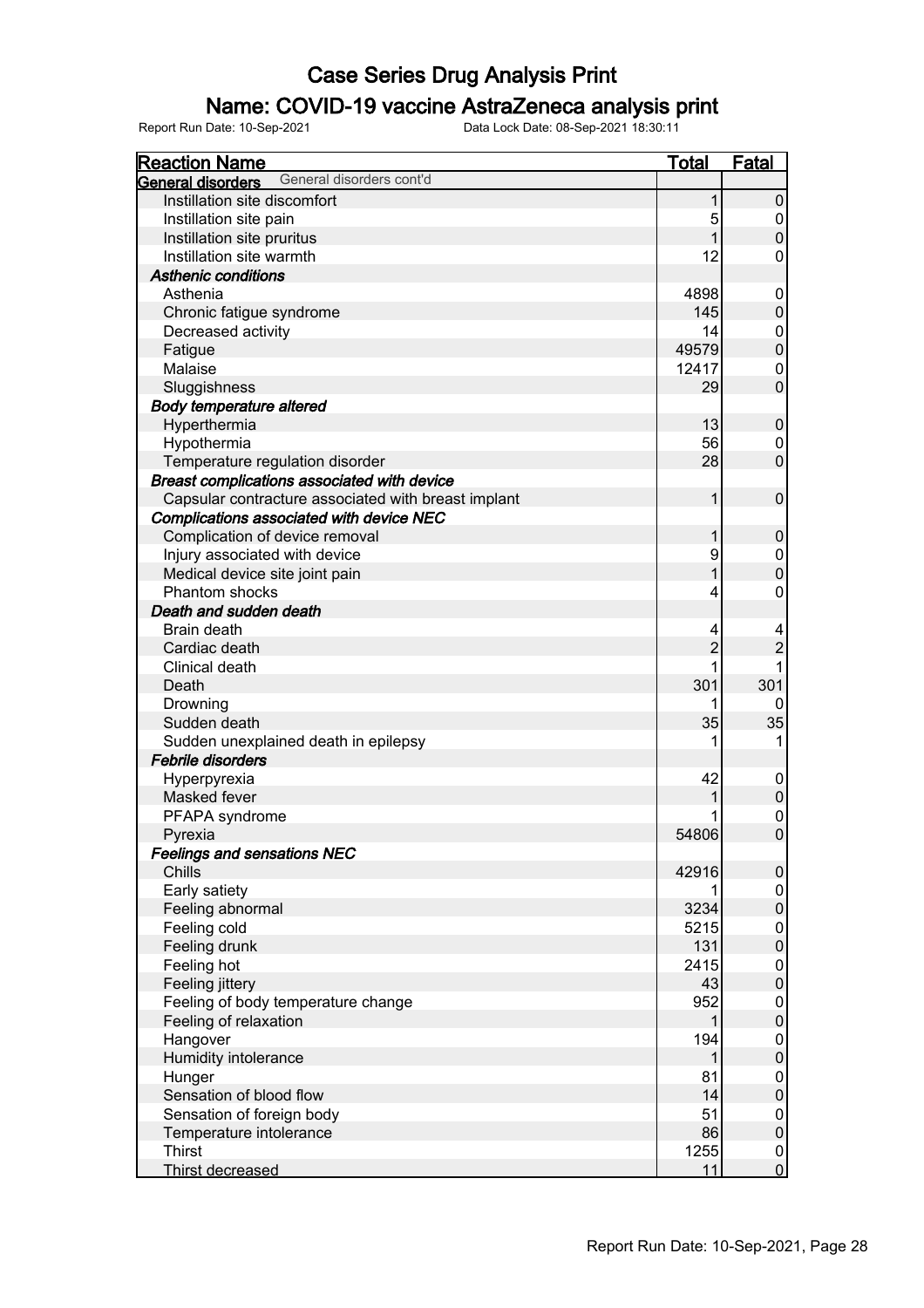### Name: COVID-19 vaccine AstraZeneca analysis print

| <b>Reaction Name</b>                          | <u>Total</u>   | <b>Fatal</b>             |
|-----------------------------------------------|----------------|--------------------------|
| General disorders cont'd<br>General disorders |                |                          |
| <b>Fibrosis NEC</b>                           |                |                          |
| Fibrosis                                      | 7              | $\pmb{0}$                |
| Gait disturbances                             |                |                          |
| Decreased gait velocity                       | 3              | $\pmb{0}$                |
| Gait disturbance                              | 438            | $\boldsymbol{0}$         |
| Gait inability                                | 206            | $\mathbf 0$              |
| Loss of control of legs                       | 54             | $\pmb{0}$                |
| General signs and symptoms NEC                |                |                          |
| Apparent death                                | 1              | $\mathbf 0$              |
| Chronic disease                               |                | $\pmb{0}$                |
| Concomitant disease progression               | 1              | $\mathbf 0$              |
| Condition aggravated                          | 275            | $\mathbf 0$              |
| Crepitations                                  | 10             | $\overline{0}$           |
| Crying                                        | 296            | $\mathbf 0$              |
| Deformity                                     | 1              | $\overline{0}$           |
| Developmental delay                           | 3              | $\mathbf 0$              |
| Discharge                                     | 10             | $\mathbf 0$              |
| Disease progression                           | $\overline{2}$ | $\mathbf{1}$             |
| Disease recurrence                            | 3              | $\overline{0}$           |
| Effusion                                      | 1              | $\mathbf 0$              |
| Energy increased                              | 26             | $\overline{0}$           |
| Exercise tolerance decreased                  | 39             | $\mathbf 0$              |
| Foaming at mouth                              | 6              |                          |
| General physical health deterioration         | 30             | $\frac{0}{2}$            |
| General symptom                               | 11             | $\mathbf{0}$             |
| Glassy eyes                                   | 6              | $\overline{0}$           |
| High-pitched crying                           | 8              | $\mathbf{0}$             |
| Ill-defined disorder                          | 9              | $\pmb{0}$                |
| <b>Illness</b>                                | 4996           | $\mathbf 0$              |
| Induration                                    | 21             | $\overline{0}$           |
| Influenza like illness                        | 9519           | $\mathbf 0$              |
| Irritability postvaccinal                     | 3              | $\pmb{0}$                |
| Local reaction                                | 155            | $\mathbf 0$              |
| Moaning                                       | 9              | $\mathbf 0$              |
| Multiple organ dysfunction syndrome           | 20             | 10                       |
| Nonspecific reaction                          | 3              |                          |
| Organ failure                                 | $\overline{2}$ | $\overline{0}$           |
| Perforation                                   | 3              | $\overline{0}$<br>0      |
| Performance status decreased                  |                |                          |
|                                               | 5787           | $\mathbf 0$<br>$\pmb{0}$ |
| Peripheral swelling                           |                |                          |
| Pre-existing condition improved               | 15             | $\mathbf 0$              |
| Premature ageing                              |                | $\mathsf 0$              |
| Prolapse                                      | 31             | $\mathbf 0$              |
| Screaming                                     |                | $\pmb{0}$                |
| Secretion discharge                           | 33             | $\mathbf 0$              |
| Sensitivity to weather change                 | 3              | $\mathsf 0$              |
| <b>Stenosis</b>                               |                | $\mathbf 0$              |
| Swelling                                      | 2731           | $\mathsf 0$              |
| Swelling face                                 | 1064           | $\mathbf 0$              |
| Symptom recurrence                            | 4              | $\pmb{0}$                |
| Tissue discolouration                         | 1              | $\mathbf 0$              |
| <b>Tissue infiltration</b>                    | 1              | $\pmb{0}$                |
| Unevaluable event                             | 8              | $\mathbf 0$              |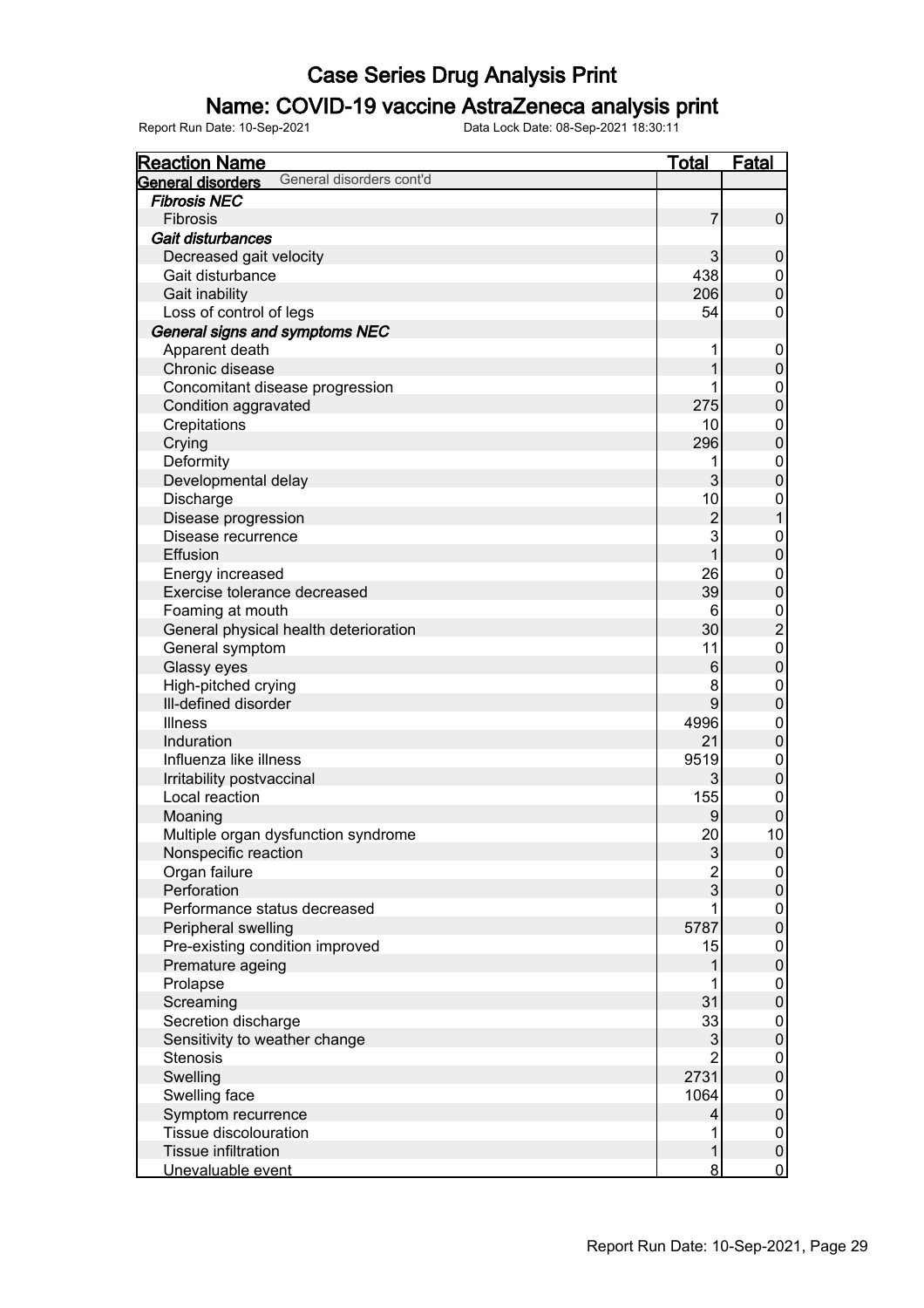### Name: COVID-19 vaccine AstraZeneca analysis print

| <b>Reaction Name</b>                          | <u>otal</u>    | <u>Fatal</u>                         |
|-----------------------------------------------|----------------|--------------------------------------|
| General disorders cont'd<br>General disorders |                |                                      |
| <b>Healing abnormal NEC</b>                   |                |                                      |
| Impaired healing                              | 4              | 0                                    |
| <b>Hernias NEC</b>                            |                |                                      |
| Hernia                                        | 6              | 0                                    |
| Implant and catheter site reactions           |                |                                      |
| Catheter site urticaria                       | 1              | 0                                    |
| Implant site coldness                         |                | $\mathsf 0$                          |
| Implant site discharge                        |                | 0                                    |
| Implant site discolouration                   | 4              | $\mathbf 0$                          |
| Implant site hypoaesthesia                    | $\overline{c}$ | $\boldsymbol{0}$                     |
| Implant site pain                             | 4              | $\mathbf 0$                          |
| Implant site rash                             |                | $\boldsymbol{0}$                     |
| Implant site swelling                         | 3              | $\mathbf 0$                          |
| Implant site urticaria                        | $\overline{2}$ | $\boldsymbol{0}$                     |
| Implant site vesicles                         |                | $\overline{0}$                       |
| Implant site warmth                           | 7              | 0                                    |
| <b>Inflammations</b>                          |                |                                      |
| Granuloma                                     |                |                                      |
| Inflammation                                  | 806            | 0<br>$\pmb{0}$                       |
|                                               |                |                                      |
| Papillitis                                    |                | 0                                    |
| Systemic inflammatory response syndrome       | 5              | $\overline{0}$                       |
| Infusion site reactions                       |                |                                      |
| Infusion site bruising                        |                | 0                                    |
| Infusion site discomfort                      |                | 0                                    |
| Infusion site erythema                        | 3              | $\overline{0}$                       |
| Infusion site joint pain                      |                | 0                                    |
| Infusion site mass                            | 5              | $\overline{0}$                       |
| Infusion site nodule                          | 2              | $\boldsymbol{0}$                     |
| Infusion site pain                            | 14             | $\overline{0}$                       |
| Infusion site urticaria                       | $\overline{2}$ | $\boldsymbol{0}$                     |
| Infusion site warmth                          | 6              | $\overline{0}$                       |
| Injection site reactions                      |                |                                      |
| Injected limb mobility decreased              | 43             | $\pmb{0}$                            |
| Injection site atrophy                        | 9              | $\begin{matrix} 0 \\ 0 \end{matrix}$ |
| Injection site bruising                       | 125            |                                      |
| Injection site coldness                       | 6              | $\overline{0}$                       |
| Injection site cyst                           | $6\phantom{1}$ | $\mathsf{O}\xspace$                  |
| Injection site deformation                    |                | $\mathbf 0$                          |
| Injection site discharge                      |                | $\overline{0}$                       |
| Injection site discolouration                 | 7              | $\pmb{0}$                            |
| Injection site discomfort                     | 21             | $\overline{0}$                       |
| Injection site dryness                        |                | 0                                    |
| Injection site erythema                       | 590            | $\mathbf 0$                          |
| Injection site exfoliation                    |                | 0                                    |
| Injection site extravasation                  | $\overline{2}$ | $\mathbf 0$                          |
| Injection site haematoma                      | 3              | 0                                    |
| Injection site haemorrhage                    | 18             | $\mathbf 0$                          |
| Injection site hypersensitivity               | 5              | 0                                    |
| Injection site hypoaesthesia                  | 15             | $\overline{0}$                       |
| Injection site indentation                    | 19             | $\pmb{0}$                            |
| Injection site induration                     | 10             | $\overline{0}$                       |
| Injection site inflammation                   | 64             |                                      |
| Injection site injury                         | 4              | $\begin{matrix} 0 \\ 0 \end{matrix}$ |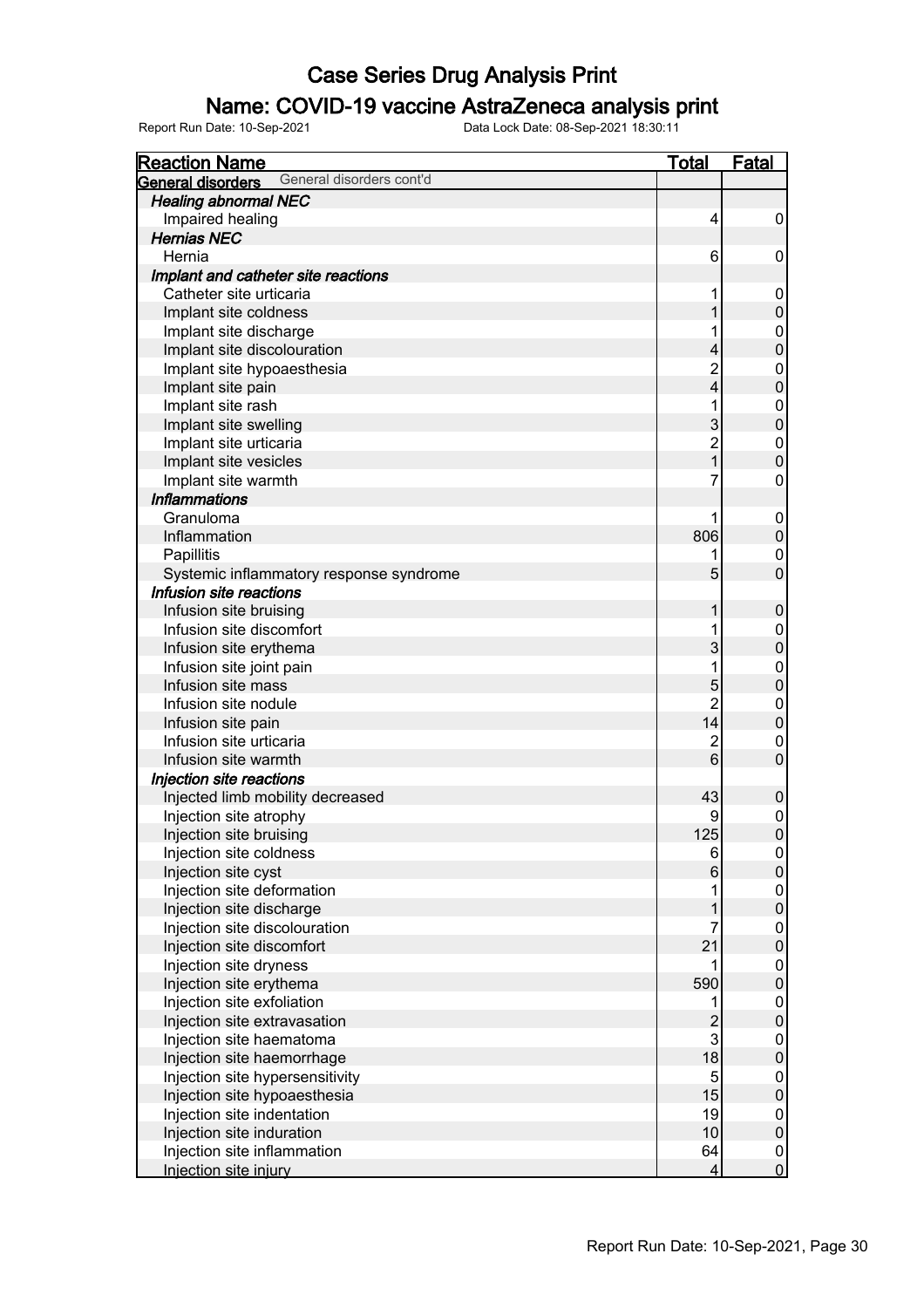### Name: COVID-19 vaccine AstraZeneca analysis print

| <b>Reaction Name</b>                                      | <b>Total</b>   | <b>Fatal</b>     |
|-----------------------------------------------------------|----------------|------------------|
| General disorders cont'd<br>General disorders             |                |                  |
| Injection site irritation                                 | 4              | 0                |
| Injection site joint discomfort                           | 1              | $\boldsymbol{0}$ |
| Injection site joint erythema                             | 8              | 0                |
| Injection site joint pain                                 | 35             | $\mathbf 0$      |
| Injection site joint swelling                             | 1              | 0                |
| Injection site mass                                       | 1414           | $\mathbf 0$      |
| Injection site movement impairment                        | 5              | $\boldsymbol{0}$ |
| Injection site muscle weakness                            | 1              | $\mathbf 0$      |
| Injection site necrosis                                   | 6              | $\boldsymbol{0}$ |
| Injection site nerve damage                               | 1              | $\mathbf 0$      |
| Injection site nodule                                     | 4              | 0                |
| Injection site oedema                                     | 27             | $\mathbf 0$      |
| Injection site pain                                       | 4453           | $\boldsymbol{0}$ |
| Injection site papule                                     | $\overline{2}$ | $\mathbf 0$      |
| Injection site paraesthesia                               | 25             | $\boldsymbol{0}$ |
| Injection site pruritus                                   | 295            | $\mathbf 0$      |
| Injection site rash                                       | 305            | $\boldsymbol{0}$ |
| Injection site reaction                                   | 121            | $\mathbf 0$      |
| Injection site scab                                       | 4              | 0                |
| Injection site scar                                       | $6\phantom{1}$ | $\mathbf 0$      |
| Injection site swelling                                   | 256            | $\boldsymbol{0}$ |
| Injection site thrombosis                                 |                | $\mathbf 0$      |
| Injection site ulcer                                      |                | 0                |
| Injection site urticaria                                  | 40             | $\boldsymbol{0}$ |
| Injection site vesicles                                   | 14             | 0                |
| Injection site warmth                                     | 354            | $\mathbf 0$      |
| <b>Interactions</b>                                       |                |                  |
|                                                           | 33             |                  |
| Drug interaction<br>Food interaction                      |                | $\boldsymbol{0}$ |
|                                                           | 2<br>12        | 0<br>$\mathbf 0$ |
| Inhibitory drug interaction<br><b>Mass conditions NEC</b> |                |                  |
|                                                           |                |                  |
| Cyst                                                      | 28             | $\pmb{0}$        |
| Mass                                                      | 87             | $\boldsymbol{0}$ |
| Nodule                                                    | 20             | $\boldsymbol{0}$ |
| Pelvic mass                                               | 1              | 0                |
| Mucosal findings abnormal                                 |                |                  |
| Mucosa vesicle                                            | $\overline{c}$ | 0                |
| Mucosal disorder                                          | 1              | $\pmb{0}$        |
| Mucosal dryness                                           |                | 0                |
| Mucosal haemorrhage                                       | 10             | $\boldsymbol{0}$ |
| Mucosal inflammation                                      | 10             | 0                |
| Mucosal pain                                              | $\overline{c}$ | $\boldsymbol{0}$ |
| Mucosal ulceration                                        | 1              | 0                |
| Oedema mucosal                                            | 3              | $\boldsymbol{0}$ |
| Polyp                                                     | 4              | 0                |
| <b>Necrosis NEC</b>                                       |                |                  |
| Fat necrosis                                              | 3              | 0                |
| <b>Necrosis</b>                                           | 8              | $\pmb{0}$        |
| Oedema NEC                                                |                |                  |
| Face oedema                                               | 34             | $\pmb{0}$        |
| Localised oedema                                          | 11             | 0                |
| Oedema                                                    | 82             | $\pmb{0}$        |
| Oedema peripheral                                         | 158            | $\overline{0}$   |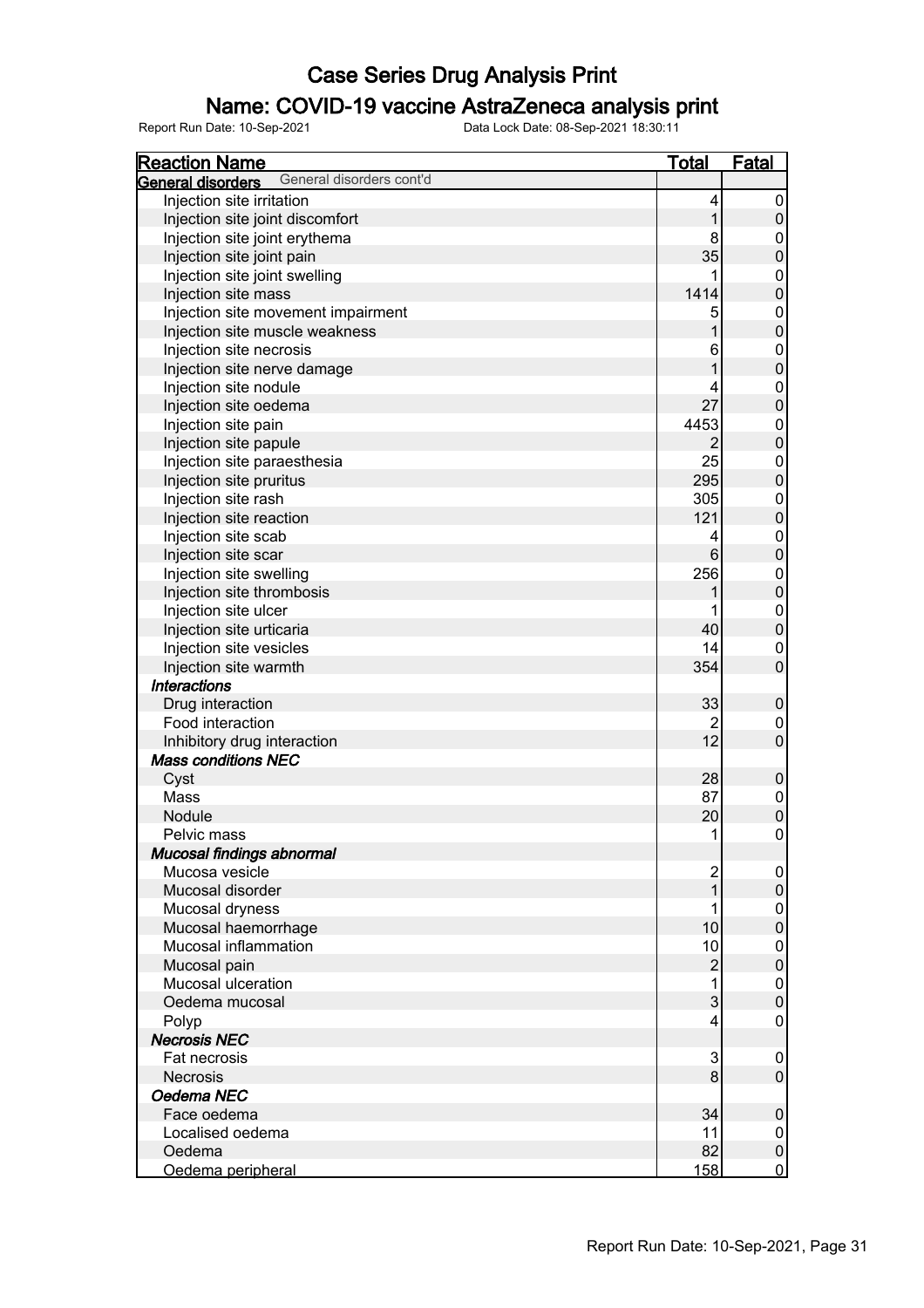### Name: COVID-19 vaccine AstraZeneca analysis print

| <b>Reaction Name</b>                          | <b>Total</b>            | <b>Fatal</b>                         |
|-----------------------------------------------|-------------------------|--------------------------------------|
| General disorders cont'd<br>General disorders |                         |                                      |
| Pain and discomfort NEC                       |                         |                                      |
| Axillary pain                                 | 743                     | 0                                    |
| Chest discomfort                              | 2041                    | $\pmb{0}$                            |
| Chest pain                                    | 5366                    | $\mathbf 0$                          |
| <b>Discomfort</b>                             | 617                     | $\overline{0}$                       |
| Facial discomfort                             | 21                      |                                      |
| Facial pain                                   | 279                     | $\begin{matrix} 0 \\ 0 \end{matrix}$ |
| Hernia pain                                   | 2                       | $\overline{0}$                       |
| Inflammatory pain                             | 30                      | $\overline{0}$                       |
| Non-cardiac chest pain                        | 43                      |                                      |
| Pain                                          | 17084                   | $\begin{matrix} 0 \\ 0 \end{matrix}$ |
| Suprapubic pain                               |                         | $\overline{0}$                       |
| Tenderness                                    | 1829                    | $\overline{0}$                       |
| Visceral pain                                 | 2                       | 0                                    |
| Therapeutic and nontherapeutic responses      |                         |                                      |
| Adverse drug reaction                         | 16                      | $\boldsymbol{0}$                     |
| Adverse event                                 | 4                       | $\pmb{0}$                            |
| Adverse reaction                              | 8                       | $\overline{0}$                       |
| Diet failure                                  |                         | $\overline{0}$                       |
| Drug effect less than expected                |                         | $\mathbf{0}$                         |
| Drug ineffective                              | 184                     | $\mathbf{1}$                         |
| Drug intolerance                              | 7                       | $\mathbf 0$                          |
| Idiosyncratic drug reaction                   |                         | $\overline{0}$                       |
| Immediate post-injection reaction             | 4                       | $\pmb{0}$                            |
| Inadequate analgesia                          | 32                      | $\overline{0}$                       |
| No reaction on previous exposure to drug      | 19                      | $\mathbf 0$                          |
| Remission not achieved                        |                         | $\overline{0}$                       |
| Similar reaction on previous exposure to drug |                         | $\mathbf 0$                          |
| Steroid dependence                            |                         | $\overline{0}$                       |
| Therapeutic product effect decreased          | 3                       | $\mathbf 0$                          |
| Therapeutic product effect delayed            | 1                       | $\mathbf 0$                          |
| Therapeutic product effect incomplete         | $\overline{c}$          | $\mathbf 0$                          |
| Therapeutic product effect prolonged          | 1                       | $\mathbf 0$                          |
| Therapeutic product ineffective               | 8                       | $\mathbf{0}$                         |
| Therapeutic reaction time decreased           | 1                       | $\overline{0}$                       |
| Therapeutic response decreased                | 1                       | $\overline{0}$                       |
| Therapeutic response shortened                | $\overline{2}$          | $\boldsymbol{0}$                     |
| Therapeutic response unexpected               | 168                     | 0                                    |
| Therapy non-responder                         | 3                       | $\pmb{0}$                            |
| <b>Treatment failure</b>                      | 11                      | $\overline{0}$                       |
| Treatment noncompliance                       |                         | $\boldsymbol{0}$                     |
| Vaccination failure                           | 39                      | 0                                    |
| Vaccine positive rechallenge                  |                         | $\overline{0}$                       |
| <b>Trophic disorders</b>                      |                         |                                      |
| Atrophy                                       | 4                       | $\pmb{0}$                            |
| Calcinosis                                    | $\overline{\mathbf{c}}$ | $\pmb{0}$                            |
| Dysplasia                                     | 3                       | $\boldsymbol{0}$                     |
| Hyperplasia                                   |                         | 0                                    |
| <b>Ulcers NEC</b>                             |                         |                                      |
| Ulcer                                         | 47                      | 0                                    |
| Ulcer haemorrhage                             | 3                       | $\mathsf 0$                          |
| Vaccination site reactions                    |                         |                                      |
| <b>Extensive swelling of vaccinated limb</b>  | 19                      | $\overline{0}$                       |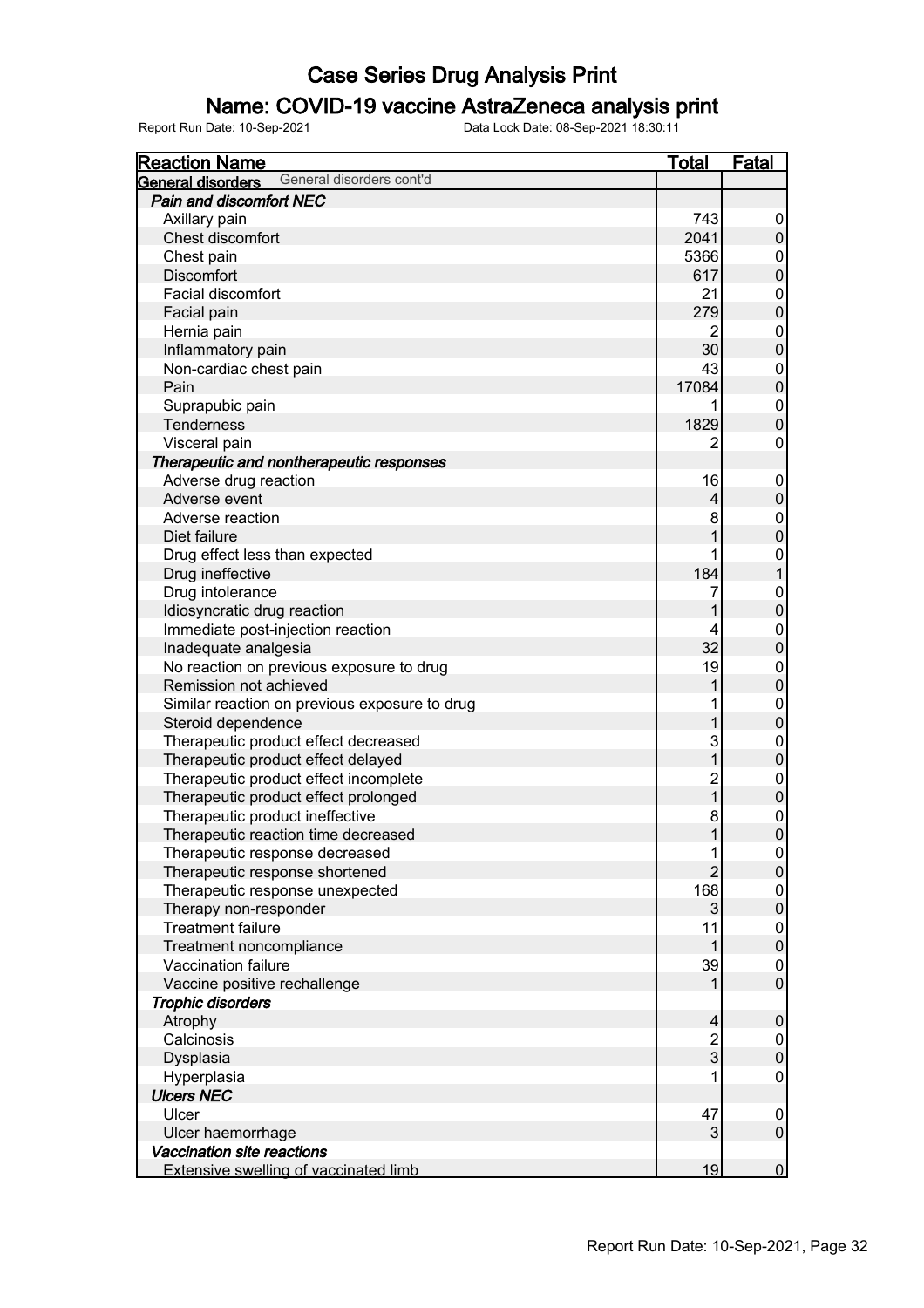### Name: COVID-19 vaccine AstraZeneca analysis print

| <b>Reaction Name</b>                                 | <b>Total</b>            | <b>Fatal</b>     |
|------------------------------------------------------|-------------------------|------------------|
| General disorders cont'd<br><b>General disorders</b> |                         |                  |
| Shoulder injury related to vaccine administration    | 61                      | 0                |
| Vaccination site atrophy                             | 1                       | $\boldsymbol{0}$ |
| Vaccination site bruising                            | 135                     | $\boldsymbol{0}$ |
| Vaccination site coldness                            |                         | $\mathbf 0$      |
| Vaccination site cyst                                | 3                       | $\mathbf 0$      |
| Vaccination site discharge                           | 1                       | $\mathbf 0$      |
| Vaccination site discolouration                      | 16                      | $\mathbf 0$      |
| Vaccination site discomfort                          | 48                      | $\mathbf 0$      |
| Vaccination site dryness                             | 1                       | $\mathbf 0$      |
| Vaccination site erythema                            | 699                     | $\mathbf 0$      |
| Vaccination site extravasation                       | 1                       | $\mathbf 0$      |
| Vaccination site granuloma                           | 8                       | $\mathbf 0$      |
| Vaccination site haematoma                           | 1                       | $\mathbf 0$      |
| Vaccination site haemorrhage                         | 10                      | $\mathbf 0$      |
| Vaccination site hyperaesthesia                      | 1                       | $\mathbf 0$      |
| Vaccination site hypersensitivity                    | 4                       | $\mathbf 0$      |
| Vaccination site hypoaesthesia                       | 25                      | $\mathbf 0$      |
| Vaccination site induration                          | 69                      | $\mathbf 0$      |
| Vaccination site inflammation                        | 54                      | $\mathbf 0$      |
| Vaccination site injury                              | $\overline{\mathbf{4}}$ | $\mathbf 0$      |
| Vaccination site irritation                          | 15                      | $\mathbf 0$      |
| Vaccination site joint discomfort                    | $\overline{c}$          | $\mathbf 0$      |
| Vaccination site joint erythema                      | 4                       | $\mathbf 0$      |
| Vaccination site joint inflammation                  | $\overline{1}$          | $\mathbf 0$      |
| Vaccination site joint movement impairment           | 15                      | $\mathbf 0$      |
| Vaccination site joint pain                          | 53                      | $\mathbf 0$      |
| Vaccination site joint swelling                      | 3                       | $\mathbf 0$      |
| Vaccination site joint warmth                        | 1                       | $\mathbf 0$      |
| Vaccination site lymphadenopathy                     | $\overline{2}$          | $\mathbf 0$      |
| Vaccination site mass                                | 555                     | $\mathbf 0$      |
| Vaccination site movement impairment                 | 92                      | $\mathbf 0$      |
| Vaccination site nodule                              | 1                       | $\mathbf 0$      |
| Vaccination site oedema                              | 3                       | $\boldsymbol{0}$ |
| Vaccination site pain                                | 2051                    | $\mathbf 0$      |
| Vaccination site papule                              | 3                       | $\boldsymbol{0}$ |
| Vaccination site paraesthesia                        | 12                      | $\boldsymbol{0}$ |
| Vaccination site pruritus                            | 110                     | 0                |
| Vaccination site rash                                | 189                     | $\pmb{0}$        |
| Vaccination site reaction                            | 26                      | 0                |
| Vaccination site scab                                | $\overline{c}$          | $\boldsymbol{0}$ |
| Vaccination site scar                                | $\overline{7}$          | $\boldsymbol{0}$ |
| Vaccination site swelling                            | 499                     | $\boldsymbol{0}$ |
| Vaccination site urticaria                           | 11                      | 0                |
| Vaccination site vesicles                            | 10                      | $\boldsymbol{0}$ |
| Vaccination site warmth                              | 377                     | 0                |
| Vascular complications associated with device        |                         |                  |
| Vascular stent occlusion                             | 1                       | 0                |
| Vascular stent thrombosis                            | 1                       | $\mathbf 0$      |
| Withdrawal and rebound effects                       |                         |                  |
| Drug withdrawal syndrome                             | 8                       | $\mathbf 0$      |
| Withdrawal syndrome                                  | 98                      | 0                |
| <b>General disorders SOC TOTAL</b>                   | 248921                  | <u>358</u>       |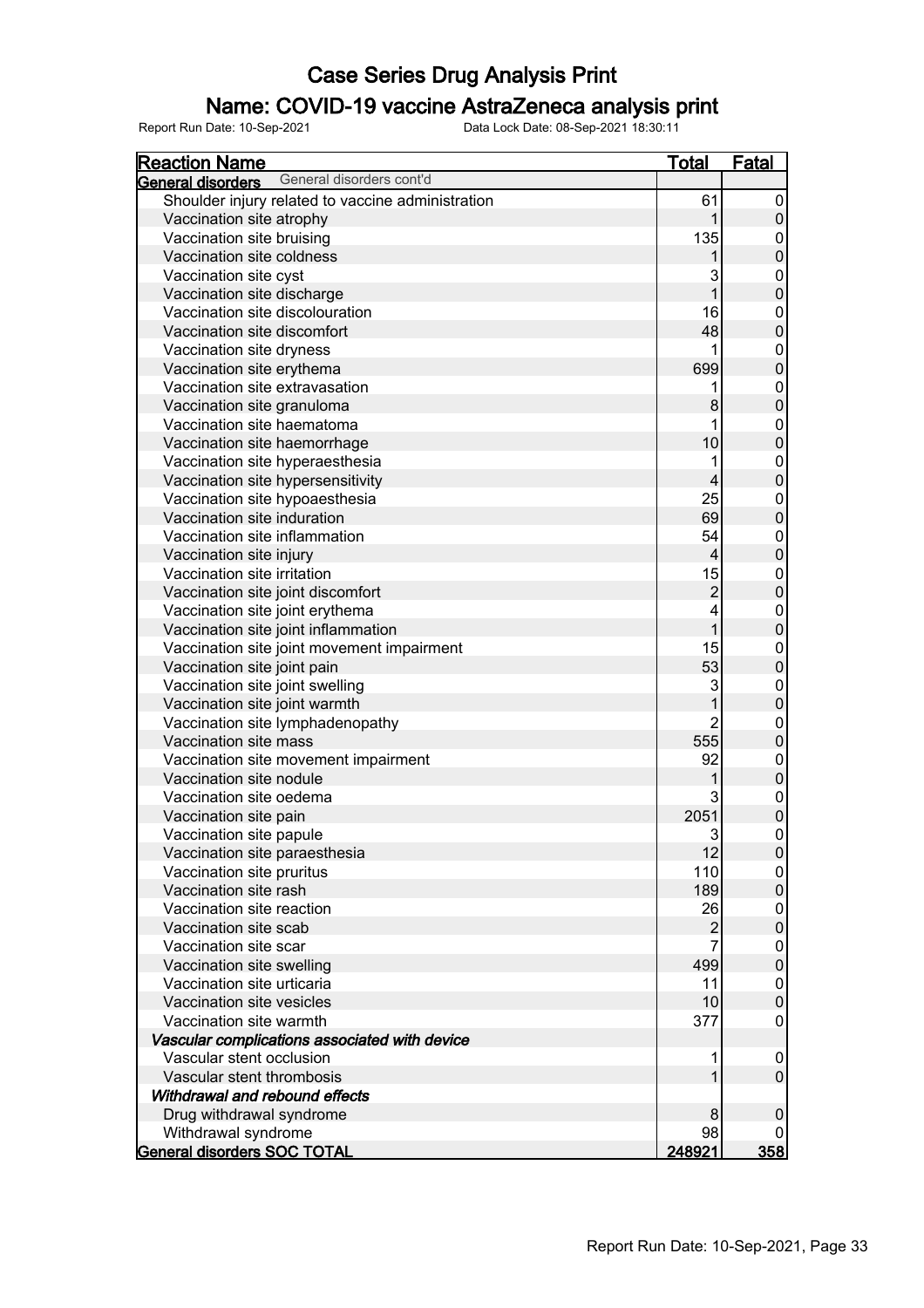### Name: COVID-19 vaccine AstraZeneca analysis print

| <u>Reaction Name</u>                           | <u>Total</u>   | <u>Fatal</u>        |
|------------------------------------------------|----------------|---------------------|
| <b>Hepatic disorders</b>                       |                |                     |
| <b>Bile duct infections and inflammations</b>  |                |                     |
| <b>Biliary colic</b>                           | 30             | 0                   |
| Cholangitis                                    | 3              | 0                   |
| <b>Cholecystitis and cholelithiasis</b>        |                |                     |
| Cholecystitis                                  | 15             | 0                   |
| Cholecystitis acute                            | $\overline{2}$ | $\mathbf 0$         |
| Cholelithiasis                                 | 16             | 0                   |
| <b>Cholestasis and jaundice</b>                |                |                     |
| Cholestasis                                    | 6              | 0                   |
| Jaundice                                       | 53             | $\pmb{0}$           |
| Jaundice cholestatic                           | 11             | 0                   |
| Ocular icterus                                 |                | $\overline{0}$      |
| Gallbladder disorders NEC                      |                |                     |
| Gallbladder disorder                           | $\overline{2}$ | $\pmb{0}$           |
| Gallbladder oedema                             | 1              | 0                   |
| Gallbladder polyp                              |                | $\overline{0}$      |
| <b>Hepatic and hepatobiliary disorders NEC</b> |                |                     |
| Liver disorder                                 | 16             | $\mathbf 0$         |
| Hepatic enzymes and function abnormalities     |                |                     |
| Hepatic function abnormal                      | 12             | 0                   |
| Hepatic failure and associated disorders       |                |                     |
| Acute hepatic failure                          | $\overline{2}$ | 0                   |
| Hepatic failure                                | 12             |                     |
|                                                |                | 1<br>$\overline{0}$ |
| Subacute hepatic failure                       | 3              |                     |
| <b>Hepatic fibrosis and cirrhosis</b>          |                |                     |
| Hepatic cirrhosis                              | 7              | $\pmb{0}$           |
| Primary biliary cholangitis                    | 1              | 0                   |
| Hepatic vascular disorders                     |                |                     |
| Budd-Chiari syndrome                           | $\overline{c}$ | 1                   |
| Hepatic artery thrombosis                      |                | 0                   |
| Hepatic haemorrhage                            | 1              | 0                   |
| Hepatic infarction                             | $\overline{c}$ | $\mathbf{1}$        |
| Hepatic vascular thrombosis                    | 1              | 0                   |
| Hepatic vein thrombosis                        | 16             | $\overline{0}$      |
| Portal hypertension                            | 3              | $\mathbf 0$         |
| Portal vein phlebitis                          | 1              | $\overline{0}$      |
| Portal vein thrombosis                         | 68             | $\overline{4}$      |
| Portosplenomesenteric venous thrombosis        | 2              | $\boldsymbol{0}$    |
| <b>Hepatobiliary signs and symptoms</b>        |                |                     |
| Hepatic pain                                   | 73             | $\pmb{0}$           |
| Hepatomegaly                                   | 5              | 0                   |
| Liver tenderness                               | 6              | $\pmb{0}$           |
| <b>Hepatocellular damage and hepatitis NEC</b> |                |                     |
| Acute yellow liver atrophy                     | 1              | $\pmb{0}$           |
| Autoimmune hepatitis                           | 6              | 0                   |
| Cholestatic liver injury                       |                | $\mathsf 0$         |
| Drug-induced liver injury                      | $\overline{c}$ | 0                   |
| Hepatic necrosis                               | 1              | $\pmb{0}$           |
| Hepatic steatosis                              | 10             | 0                   |
| Hepatitis                                      | 27             | $\mathbf 0$         |
| Hepatitis acute                                | $\overline{7}$ | 1                   |
| Immune-mediated hepatitis                      | $\overline{c}$ | $\pmb{0}$           |
| Ischaemic hepatitis                            | 1              | $\overline{0}$      |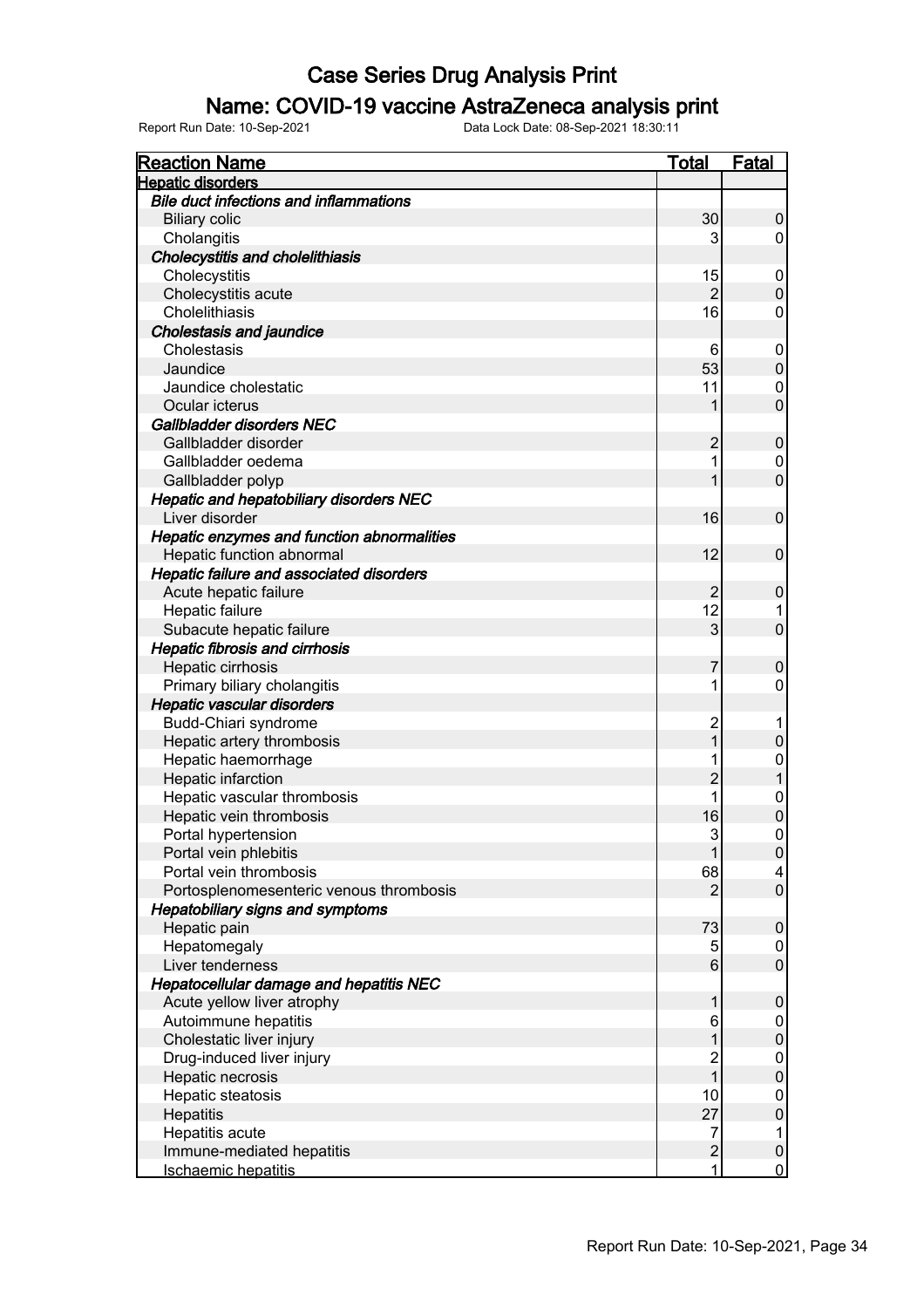### Name: COVID-19 vaccine AstraZeneca analysis print

| <b>Reaction Name</b>                                 | Total | Fatal |
|------------------------------------------------------|-------|-------|
| Hepatic disorders cont'd<br><b>Hepatic disorders</b> |       |       |
| Liver injury                                         | 22    |       |
| Nonalcoholic fatty liver disease                     |       |       |
| Reye's syndrome                                      |       |       |
| Obstructive bile duct disorders (excl neoplasms)     |       |       |
| <b>Biliary obstruction</b>                           |       |       |
| Sphincter of Oddi dysfunction                        | ◠     |       |
| <b>Hepatic disorders SOC TOTAL</b>                   | '46   |       |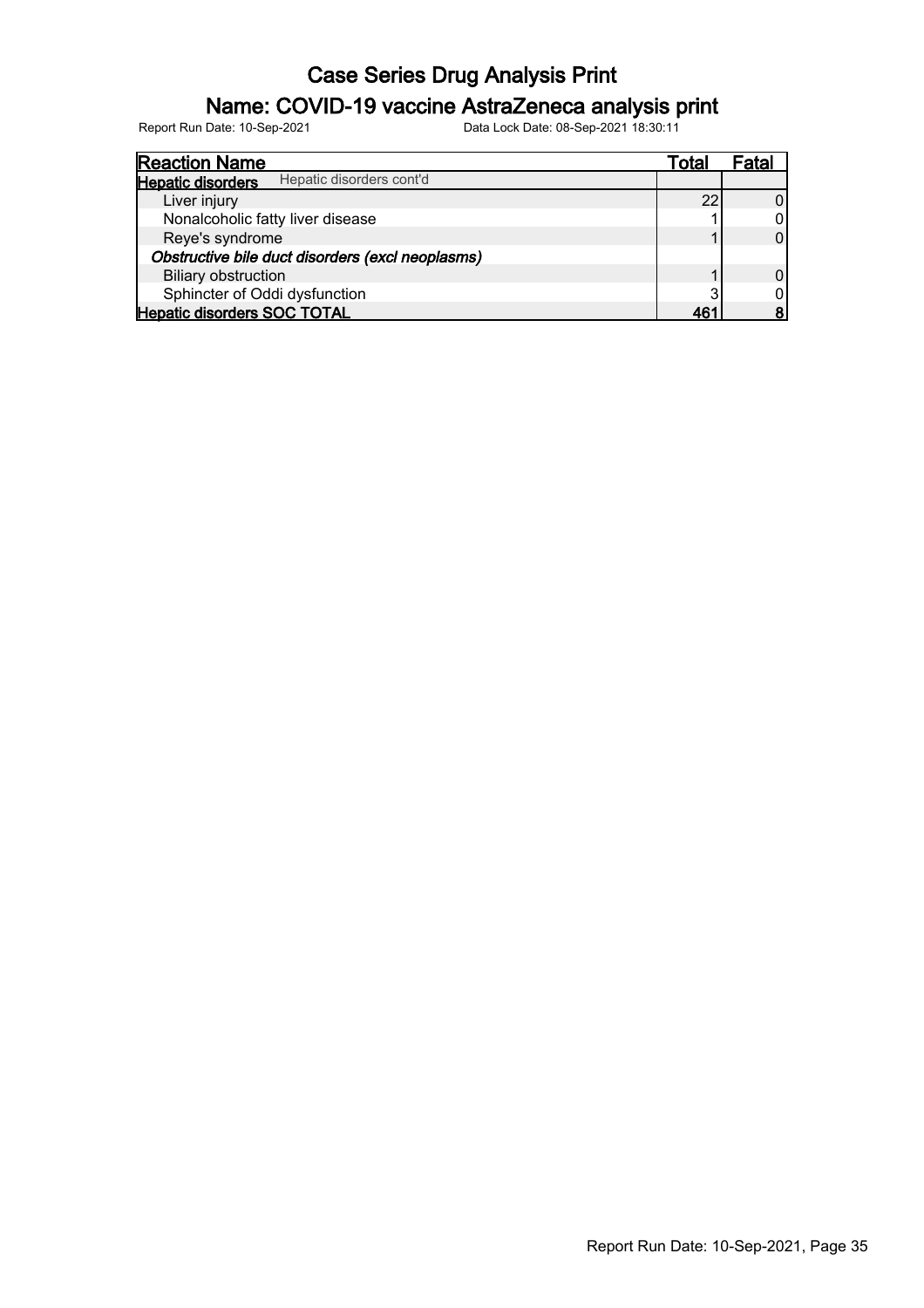### Name: COVID-19 vaccine AstraZeneca analysis print

| <b>Reaction Name</b>                                          | <b>Total</b>   | <b>Fatal</b>        |
|---------------------------------------------------------------|----------------|---------------------|
| Immune system disorders                                       |                |                     |
| Acute and chronic sarcoidosis                                 |                |                     |
| Sarcoidosis                                                   | 26             | $\pmb{0}$           |
| <b>Allergic conditions NEC</b>                                |                |                     |
| Allergic oedema                                               | 19             | $\pmb{0}$           |
| Allergy to animal                                             |                | 0                   |
| Allergy to arthropod bite                                     |                | $\overline{0}$      |
| Allergy to arthropod sting                                    |                | 0                   |
| Allergy to metals                                             |                | $\overline{0}$      |
| Allergy to sting                                              |                | $\boldsymbol{0}$    |
| Allergy to venom                                              |                | $\mathbf 0$         |
| Dust allergy                                                  |                | 0                   |
| Hypersensitivity                                              | 1453           | $\mathbf{1}$        |
| Infusion related hypersensitivity reaction                    | 5              | 0                   |
| Mite allergy                                                  | $\overline{2}$ | $\pmb{0}$           |
| Multiple allergies                                            | 21             | $\boldsymbol{0}$    |
| Serum sickness                                                | 15             | $\mathbf 0$         |
| Serum sickness-like reaction                                  | 13             | $\overline{0}$      |
|                                                               |                | $\overline{0}$      |
| Type I hypersensitivity                                       |                |                     |
| Type III immune complex mediated reaction                     | 6              | 0<br>$\overline{0}$ |
| Type IV hypersensitivity reaction                             | 4              |                     |
| Allergies to foods, food additives, drugs and other chemicals |                |                     |
| Allergic reaction to excipient                                | 3              | $\pmb{0}$           |
| Allergy to chemicals                                          | 7              | 0                   |
| Allergy to vaccine                                            | 61             | $\mathbf 0$         |
| Contrast media reaction                                       | 4              | 0                   |
| Drug hypersensitivity                                         | 67             | $\boldsymbol{0}$    |
| Food allergy                                                  | 42             | 0                   |
| Milk allergy                                                  |                | $\boldsymbol{0}$    |
| Oral allergy syndrome                                         | 4              | $\pmb{0}$           |
| Reaction to colouring                                         |                | $\boldsymbol{0}$    |
| Reaction to excipient                                         | 14             | 0                   |
| Reaction to preservatives                                     | 15             | $\pmb{0}$           |
| Rubber sensitivity                                            |                | 0                   |
| Smoke sensitivity                                             | 3              | $\mathbf 0$         |
| Anaphylactic and anaphylactoid responses                      |                |                     |
| Anaphylactic reaction                                         | 671            | $\overline{2}$      |
| Anaphylactic shock                                            | 118            | $\pmb{0}$           |
| Anaphylactoid reaction                                        | 23             | $\pmb{0}$           |
| Anaphylactoid shock                                           | 4              | 0                   |
| <b>Atopic disorders</b>                                       |                |                     |
| Atopy                                                         | 3              | 0                   |
| Seasonal allergy                                              | 139            | $\mathsf 0$         |
| Autoimmune disorders NEC                                      |                |                     |
| Autoimmune disorder                                           | 56             | $\pmb{0}$           |
| <b>Autoinflammatory diseases</b>                              |                |                     |
| Autoinflammatory disease                                      | 1              | $\pmb{0}$           |
| Endocrine autoimmune disorders                                |                |                     |
| Hashitoxicosis                                                | 1              | 0                   |
| Immune and associated conditions NEC                          |                |                     |
| Bacille Calmette-Guerin scar reactivation                     | 35             | $\pmb{0}$           |
| Cytokine release syndrome                                     | 2              | 0                   |
| Cytokine storm                                                | 4              | $\pmb{0}$           |
| Haemophagocytic lymphohistiocytosis                           | 14             | $\overline{0}$      |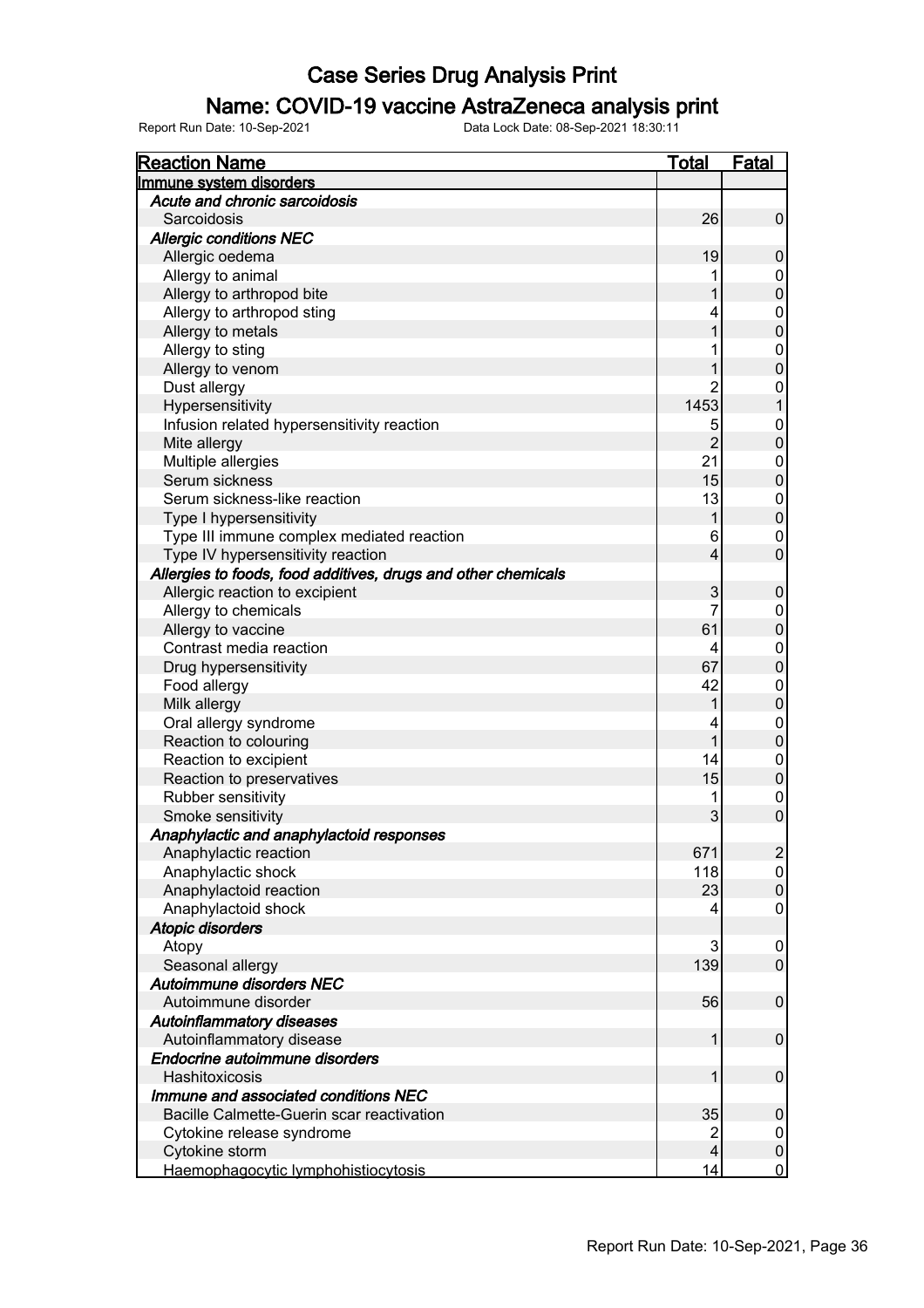### Name: COVID-19 vaccine AstraZeneca analysis print

| <b>Reaction Name</b>                                     | Total | Fatal |
|----------------------------------------------------------|-------|-------|
| Immune system disordershe system disorders cont'd        |       |       |
| Hypocomplementaemia                                      |       |       |
| Immune system disorder                                   | 41    |       |
| Immune-mediated adverse reaction                         | 10    |       |
| Immunisation reaction                                    |       |       |
| Multiple chemical sensitivity                            | 2     |       |
| Pre-engraftment immune reaction                          |       |       |
| Sensitisation                                            | 32    |       |
| Immunodeficiency disorders NEC                           |       |       |
| Immunodeficiency                                         | 8     |       |
| Immunosuppression                                        | 5     |       |
| <b>Transplant rejections</b>                             |       |       |
| Corneal graft rejection                                  | 3     |       |
| Transplant rejection                                     |       |       |
| <b>Vasculitides</b>                                      |       |       |
| Anti-neutrophil cytoplasmic antibody positive vasculitis | 2     |       |
| Eosinophilic granulomatosis with polyangiitis            |       |       |
| Immune system disorders SOC TOTAL                        | 2984  |       |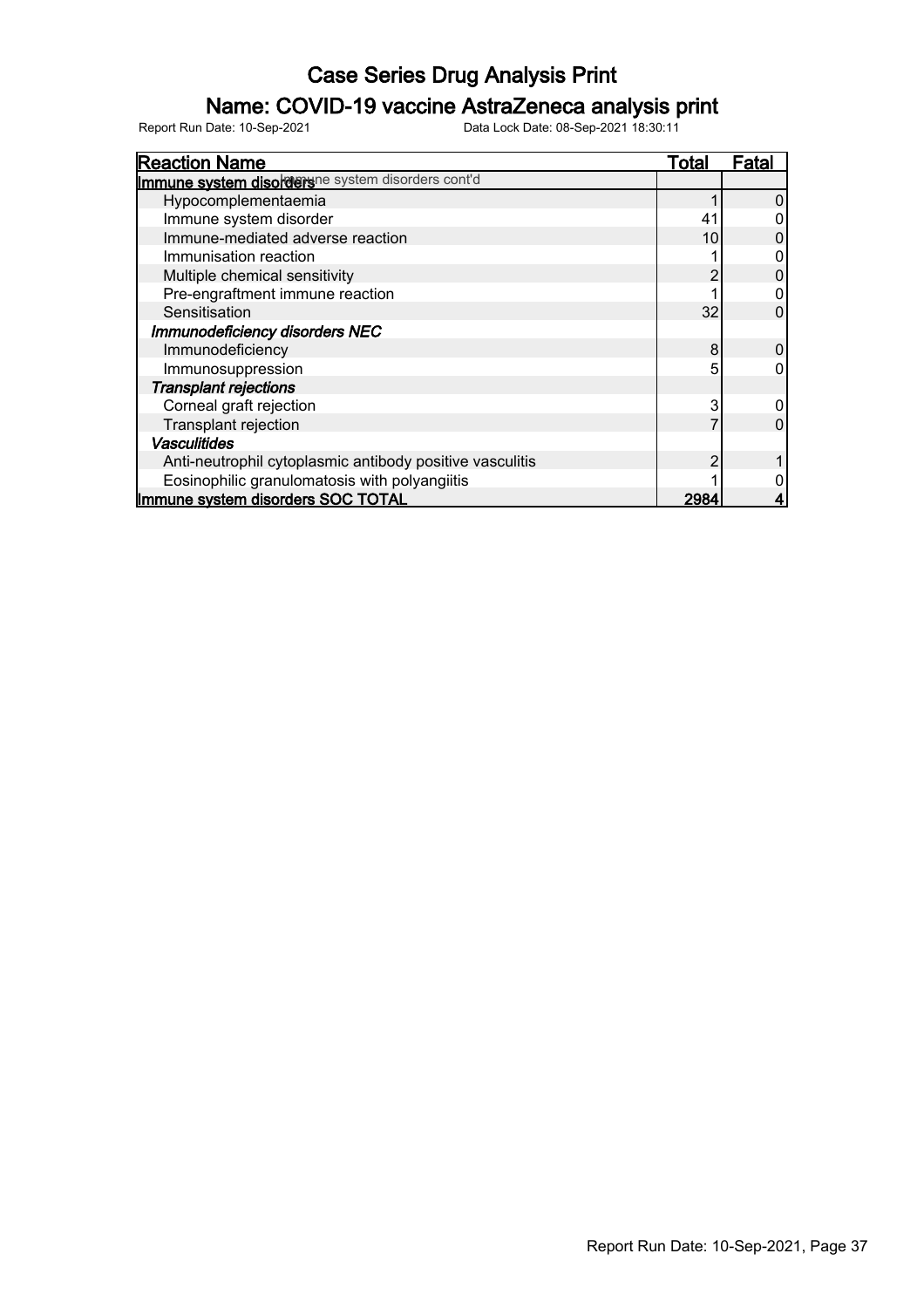### Name: COVID-19 vaccine AstraZeneca analysis print

| <b>Reaction Name</b>                      | <u>Total</u>              | <b>Fatal</b>     |
|-------------------------------------------|---------------------------|------------------|
| Infections                                |                           |                  |
| Abdominal and gastrointestinal infections |                           |                  |
| Abdominal infection                       | 1                         | $\pmb{0}$        |
| Abdominal wall infection                  | 1                         | 0                |
| Anal abscess                              |                           | $\boldsymbol{0}$ |
| Appendicitis                              | 38                        | 0                |
| Appendicitis perforated                   | $\ensuremath{\mathsf{3}}$ | $\mathbf 0$      |
| Diarrhoea infectious                      | 4                         | 0                |
| <b>Diverticulitis</b>                     | 31                        | $\mathbf 0$      |
| <b>Dysentery</b>                          | 5                         | 0                |
| Gastric infection                         |                           | $\mathbf 0$      |
| Gastroenteritis                           | 41                        | $\pmb{0}$        |
| Gastrointestinal infection                | $\mathbf 5$               | $\mathbf 0$      |
| Large intestine infection                 | $\overline{c}$            | 0                |
| Peritonitis                               | 3                         | $\overline{0}$   |
| <b>Adenoviral infections</b>              |                           |                  |
| Adenovirus infection                      | 1                         | $\mathbf 0$      |
| <b>Bacillary infections</b>               |                           |                  |
| <b>Bacillus infection</b>                 | 1                         | $\mathbf 0$      |
| <b>Bacterial infections NEC</b>           |                           |                  |
| Administration site cellulitis            | 1                         | $\mathbf 0$      |
| Arthritis bacterial                       | 8                         | 0                |
| <b>Bacterial infection</b>                | 33                        | 1                |
| Bacterial vaginosis                       | 3                         | 0                |
| Cellulitis                                | 520                       | $\mathbf 0$      |
| Cellulitis orbital                        | $\overline{2}$            | $\boldsymbol{0}$ |
| Ear infection bacterial                   | $\overline{2}$            | $\mathbf 0$      |
| Endocarditis bacterial                    | $\overline{2}$            | $\mathbf 0$      |
| Eye infection bacterial                   | $\overline{1}$            | $\mathbf 0$      |
| <b>Folliculitis</b>                       | 10                        | $\mathbf 0$      |
| Gangrene                                  | 1                         | $\mathbf 0$      |
| Injection site cellulitis                 | 8                         | $\mathbf 0$      |
| Meningitis bacterial                      | 1                         | $\mathbf 0$      |
| Perichondritis                            | 1                         | $\mathbf 0$      |
| Periorbital cellulitis                    | 5                         | $\overline{0}$   |
| Pneumonia bacterial                       | 6                         | 1                |
| Post procedural cellulitis                | 1                         | $\boldsymbol{0}$ |
| Skin bacterial infection                  | 6                         | $\pmb{0}$        |
| Urinary tract infection bacterial         | 4                         | $\pmb{0}$        |
| Vaccination site cellulitis               | 22                        | $\pmb{0}$        |
| <b>Bone and joint infections</b>          |                           |                  |
| Abscess jaw                               | 1                         | 0                |
| Arthritis infective                       | 3                         | $\pmb{0}$        |
| <b>Bursitis infective</b>                 |                           | $\pmb{0}$        |
| Intervertebral discitis                   | $\frac{2}{2}$             | $\mathbf 0$      |
| Osteomyelitis                             | $\overline{2}$            | 1                |
| <b>Bordetella infections</b>              |                           |                  |
| Pertussis                                 | 3                         | $\pmb{0}$        |
| <b>Borrelial infections</b>               |                           |                  |
| Erythema migrans                          | $\overline{2}$            | 0                |
| Lyme disease                              | $\bf{8}$                  | $\boldsymbol{0}$ |
| Relapsing fever                           | 1                         | $\pmb{0}$        |
| <b>Breast infections</b>                  |                           |                  |
| <b>Breast abscess</b>                     | 1                         | $\overline{0}$   |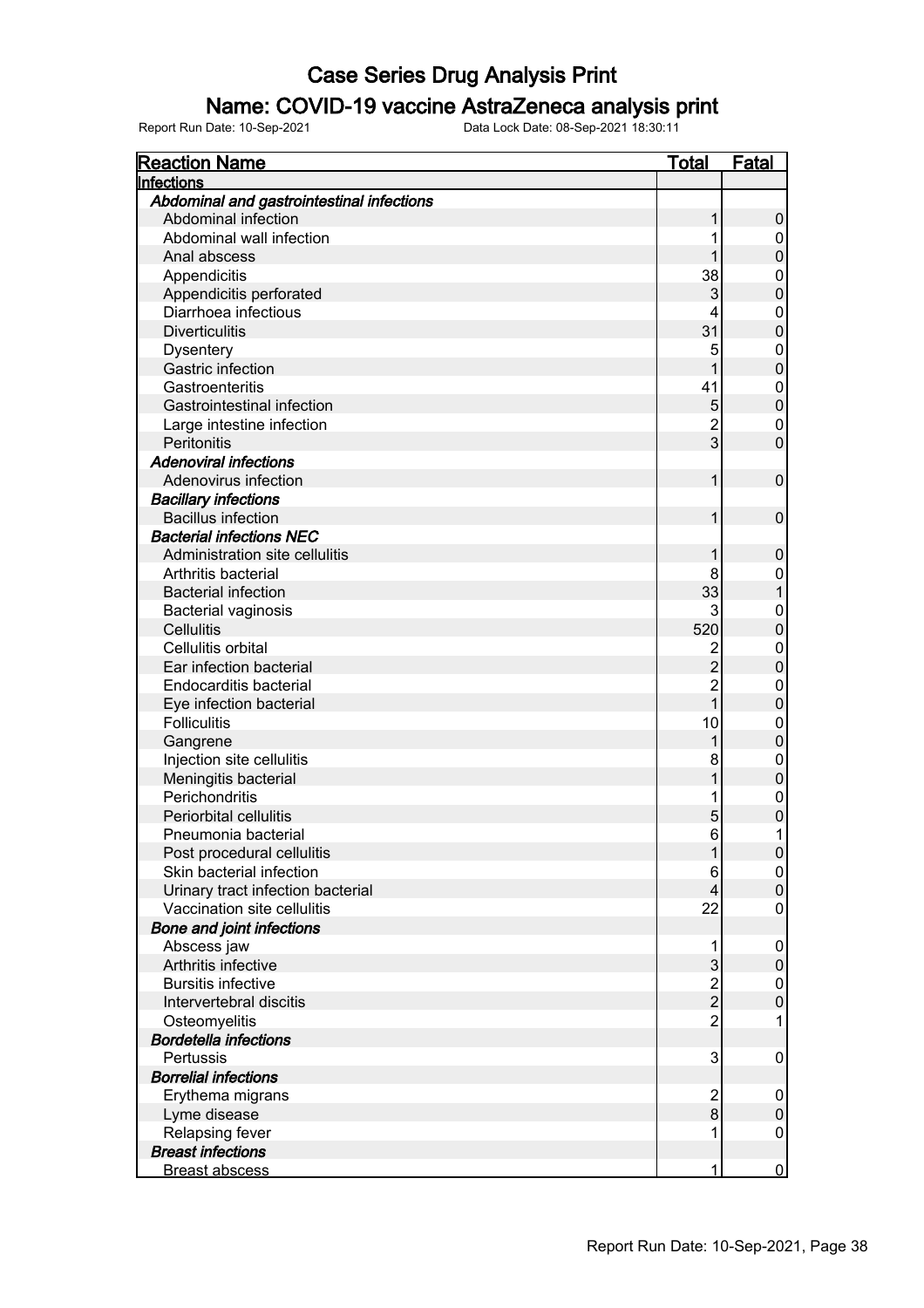### Name: COVID-19 vaccine AstraZeneca analysis print

| <b>Reaction Name</b>                                       | <b>Total</b>    | <b>Fatal</b>               |
|------------------------------------------------------------|-----------------|----------------------------|
| Infections cont'd<br>Infections                            |                 |                            |
| <b>Mastitis</b>                                            | 46              | $\pmb{0}$                  |
| <b>Brucella infections</b>                                 |                 |                            |
| <b>Brucellosis</b>                                         | 1               | $\mathbf 0$                |
| <b>Caliciviral infections</b>                              |                 |                            |
| Gastroenteritis norovirus                                  | 1               | $\mathbf 0$                |
| Norovirus infection                                        | 1               | 0                          |
| <b>Campylobacter infections</b>                            |                 |                            |
| Campylobacter colitis                                      | 1               | 0                          |
| Campylobacter gastroenteritis                              |                 | $\boldsymbol{0}$           |
| Campylobacter infection                                    | 1               | $\mathbf 0$                |
| Candida infections                                         |                 |                            |
| Anal candidiasis                                           | $\overline{c}$  | 0                          |
| Balanitis candida                                          | 1               | $\mathbf 0$                |
| Candida infection                                          | 77              | $\pmb{0}$                  |
| Oral candidiasis                                           | 59              | $\mathbf 0$                |
| Skin candida                                               | 3               | $\mathbf 0$                |
| Vulvovaginal candidiasis                                   | 57              | $\mathbf 0$                |
| <b>Cardiac infections</b>                                  |                 |                            |
| Acute endocarditis                                         | 1               | $\mathbf 0$                |
| Endocarditis                                               | 3               | $\mathbf 0$                |
| Myocarditis infectious                                     |                 | $\mathbf 0$                |
| Central nervous system and spinal infections               |                 |                            |
| <b>Brain abscess</b>                                       | 1               | $\mathbf 0$                |
| Cavernous sinus thrombosis                                 | 9               | $\boldsymbol{0}$           |
| Central nervous system infection                           | $\overline{2}$  | $\mathbf 0$                |
| Encephalitis                                               | 42              | $\mathbf 0$                |
| Encephalomyelitis                                          | 3               | $\boldsymbol{0}$           |
| <b>Extradural abscess</b>                                  |                 | $\boldsymbol{0}$           |
| Meningitis                                                 | 28              | $\mathbf 0$                |
| <b>Myelitis</b>                                            | 19              | $\mathbf 0$                |
| <b>Chlamydial infections</b>                               |                 |                            |
| Chlamydial infection                                       | 1               | $\mathbf 0$                |
| Clostridia infections                                      |                 |                            |
| Clostridium difficile colitis                              | 3               | $\mathbf 0$                |
| Clostridium difficile infection                            | $\overline{2}$  | $\pmb{0}$                  |
| Tetanus                                                    | $\vert 4 \vert$ | 0                          |
| <b>Coronavirus infections</b>                              |                 |                            |
| Asymptomatic COVID-19                                      | 5               | 0                          |
| COVID-19                                                   | 811             | 27                         |
|                                                            | 58              |                            |
| COVID-19 pneumonia<br>Coronavirus infection                | 7               | 10<br>$\boldsymbol{0}$     |
|                                                            | 10              |                            |
| Post-acute COVID-19 syndrome                               | 5               | 0                          |
| Severe acute respiratory syndrome                          |                 | $\pmb{0}$                  |
| Suspected COVID-19<br>Vaccine derived SARS-CoV-2 infection | 43              | $\mathbf 0$<br>$\mathbf 0$ |
|                                                            |                 |                            |
| Corynebacteria infections                                  |                 |                            |
| Diphtheria                                                 | $\overline{2}$  | $\boldsymbol{0}$           |
| Coxiella infections                                        |                 |                            |
| Q fever                                                    | 113             | $\boldsymbol{0}$           |
| Coxsackie viral infections                                 |                 |                            |
| Coxsackie bronchitis                                       | 1               | $\boldsymbol{0}$           |
| <b>Cytomegaloviral infections</b>                          |                 |                            |
| Encephalitis cytomegalovirus                               | 1               | $\mathbf 0$                |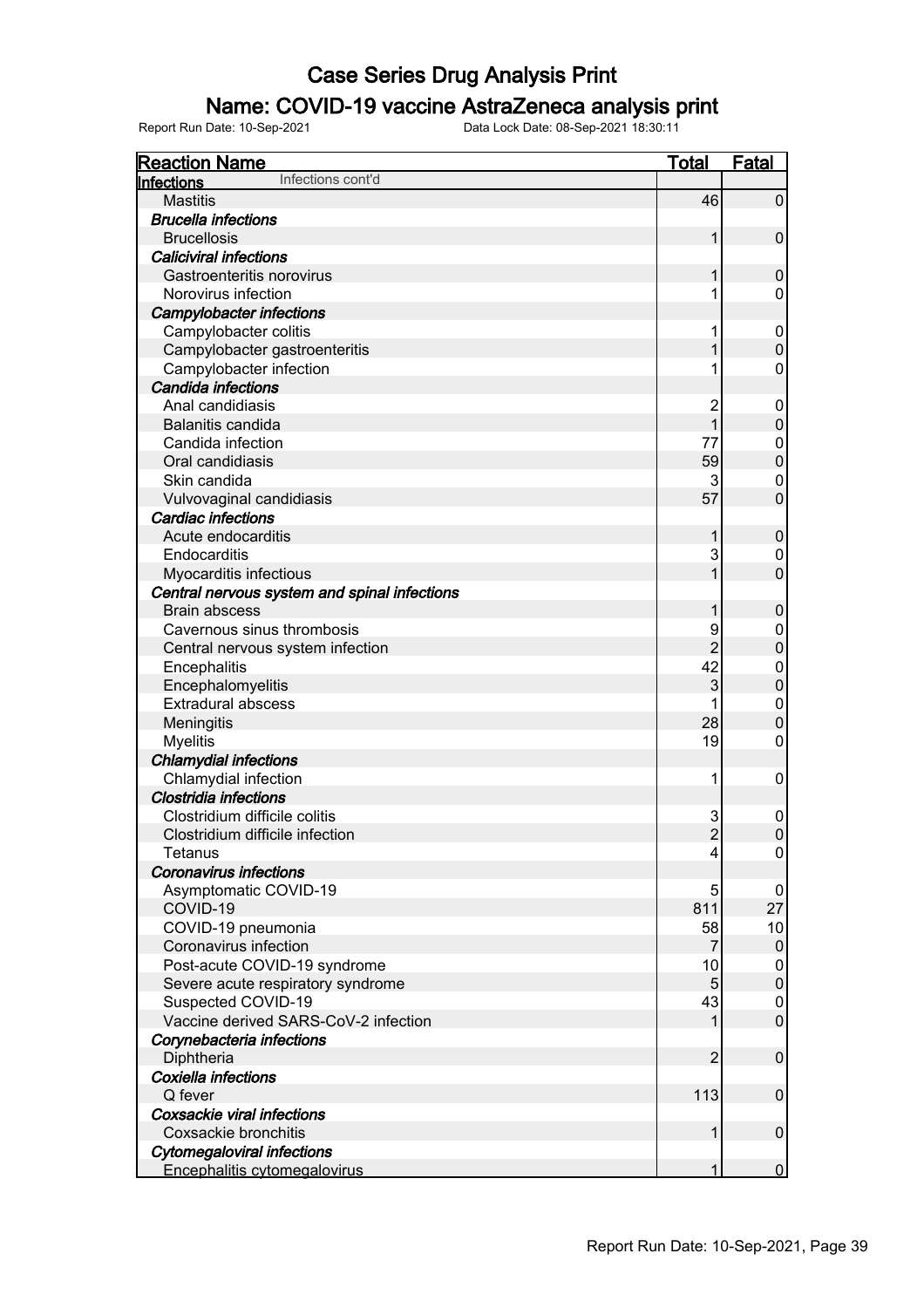### Name: COVID-19 vaccine AstraZeneca analysis print

| <b>Reaction Name</b>                      | <u>Total</u>             | <b>Fatal</b>                |
|-------------------------------------------|--------------------------|-----------------------------|
| Infections cont'd<br>Infections           |                          |                             |
| Dental and oral soft tissue infections    |                          |                             |
| Abscess oral                              | 4                        | 0                           |
| Gingival abscess                          | 9                        | 0                           |
| Gingivitis                                | 30                       | $\boldsymbol{0}$            |
| Lip infection                             |                          | $\pmb{0}$                   |
| Oral infection                            |                          | $\mathbf 0$                 |
| Oral pustule                              | 3                        | $\pmb{0}$                   |
| Parotitis                                 | 14                       | $\mathbf 0$                 |
| Pericoronitis                             | 3                        | $\mathbf 0$                 |
| Periodontitis                             |                          | $\mathbf 0$                 |
| Pulpitis dental                           | 1                        | $\mathbf 0$                 |
| Sialoadenitis                             | 3                        | $\mathbf 0$                 |
| Tongue abscess                            | 4                        | $\pmb{0}$                   |
| Tooth abscess                             | 16                       | $\mathbf 0$                 |
| Tooth infection                           | 14                       | $\mathbf 0$                 |
| <b>Ear infections</b>                     |                          |                             |
| Ear infection                             | 138                      | 0                           |
|                                           | 175                      | $\boldsymbol{0}$            |
| Labyrinthitis<br><b>Mastoiditis</b>       | 5                        | $\pmb{0}$                   |
|                                           | $\overline{7}$           | $\mathbf 0$                 |
| Otitis externa                            |                          |                             |
| Otitis media                              | 20                       | $\pmb{0}$<br>$\overline{0}$ |
| Otosalpingitis                            | 1                        |                             |
| <b>Ectoparasitic infestations</b>         |                          |                             |
| Acarodermatitis                           | 8                        | $\mathbf 0$                 |
| Infestation                               | 1                        | $\mathbf 0$                 |
| Trombidiasis                              | 3                        | $\mathbf 0$                 |
| <b>Epstein-Barr viral infections</b>      |                          |                             |
| Epstein-Barr virus infection              | 3                        | $\mathbf 0$                 |
| Epstein-Barr virus infection reactivation |                          | $\mathbf 0$                 |
| Infectious mononucleosis                  | 56                       | $\mathbf 0$                 |
| Escherichia infections                    |                          |                             |
| Escherichia infection                     | $\overline{2}$           | $\mathbf 0$                 |
| Escherichia sepsis                        | $\overline{2}$           | $\pmb{0}$                   |
| Eye and eyelid infections                 |                          |                             |
| Conjunctivitis                            | 84                       | $\pmb{0}$                   |
| Eye infection                             | 44                       | $\boldsymbol{0}$            |
| Eyelid boil                               | 3                        | $\mathbf 0$                 |
| Eyelid infection                          | $\overline{\mathcal{L}}$ | $\pmb{0}$                   |
| Hordeolum                                 | 40                       | $\pmb{0}$                   |
| Keratouveitis                             | 1                        | $\pmb{0}$                   |
| Retinitis                                 | $\overline{2}$           | $\pmb{0}$                   |
| Female reproductive tract infections      |                          |                             |
| Endometritis                              | $\overline{\mathbf{c}}$  | 0                           |
| Fallopian tube abscess                    | $\overline{1}$           | $\pmb{0}$                   |
| Genital infection female                  | 1                        | 0                           |
| Ovarian abscess                           |                          | $\boldsymbol{0}$            |
| Pelvic inflammatory disease               | $\overline{c}$           | $\mathbf 0$                 |
| Pyometra                                  | $\overline{1}$           | $\mathbf{1}$                |
| Vaginal abscess                           | 3                        | $\mathbf 0$                 |
| Vaginal infection                         | 5                        | $\boldsymbol{0}$            |
| <b>Vulval abscess</b>                     | 1                        | $\pmb{0}$                   |
| <b>Flaviviral infections</b>              |                          |                             |
| Yellow fever                              | 1                        | $\overline{0}$              |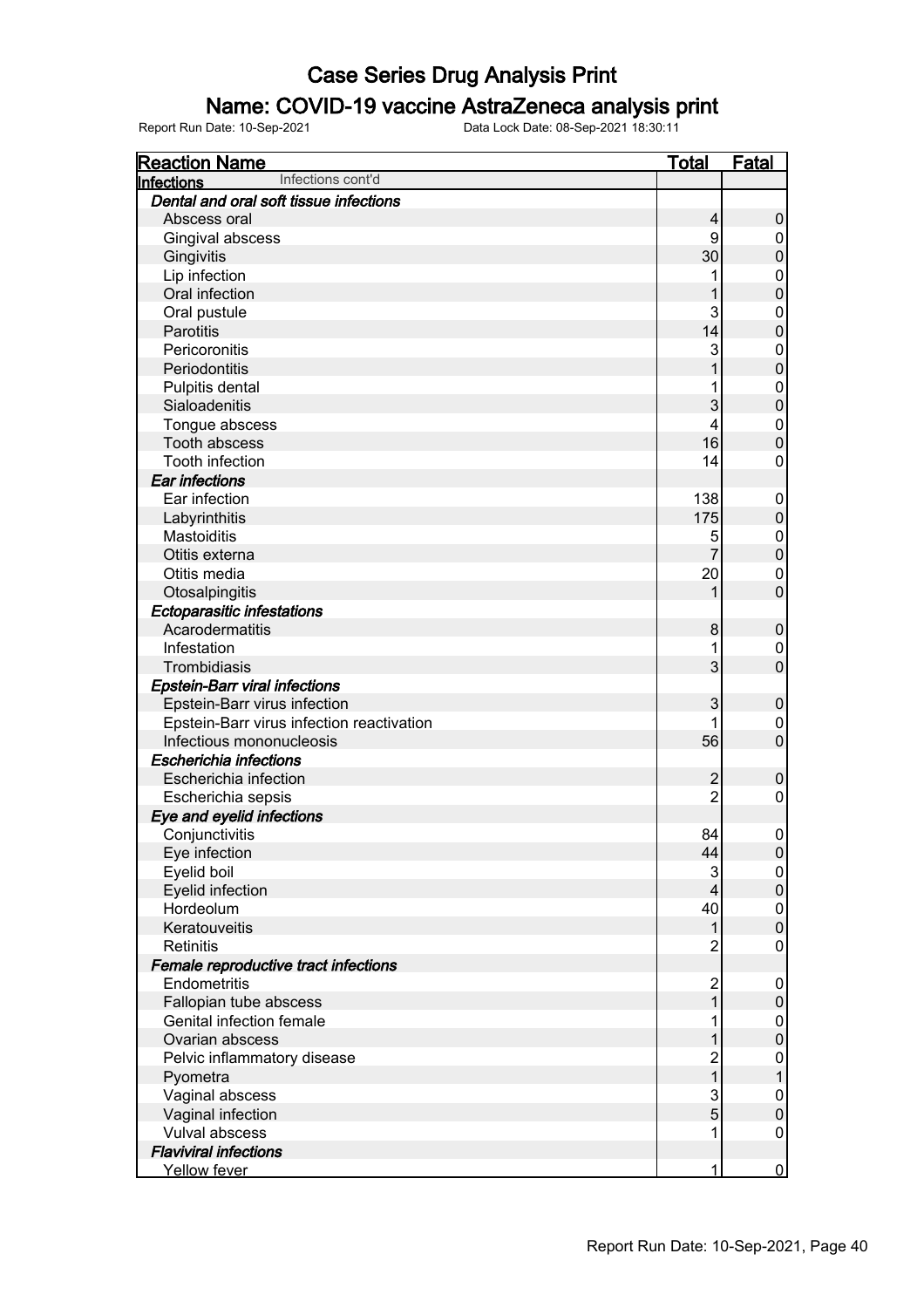### Name: COVID-19 vaccine AstraZeneca analysis print

| <b>Reaction Name</b>                                | <b>Total</b>   | <b>Fatal</b>     |
|-----------------------------------------------------|----------------|------------------|
| Infections cont'd<br><b>Infections</b>              |                |                  |
| Yellow fever vaccine-associated neurotropic disease | 1              | $\pmb{0}$        |
| <b>Fungal infections NEC</b>                        |                |                  |
| Ear infection fungal                                | $\overline{2}$ | $\pmb{0}$        |
| Fungal infection                                    | 26             | 0                |
| Fungal skin infection                               | 10             | $\overline{0}$   |
| Oral fungal infection                               |                | $\overline{0}$   |
| Overgrowth fungal                                   |                | $\overline{0}$   |
| Severe asthma with fungal sensitisation             | 5              | $\overline{0}$   |
| Tonsillitis fungal                                  |                | $\overline{0}$   |
| Vulvovaginal mycotic infection                      | 4              | 0                |
| <b>Hepatitis virus infections</b>                   |                |                  |
| <b>Hepatitis E</b>                                  | 1              | 0                |
| <b>Hepatobiliary and spleen infections</b>          |                |                  |
| <b>Biliary sepsis</b>                               | 5              | 1                |
| Liver abscess                                       |                | $\boldsymbol{0}$ |
| Splenic infection                                   | 1              | 0                |
| <b>Herpes viral infections</b>                      |                |                  |
| Disseminated varicella zoster virus infection       | 1              | 0                |
| Eczema herpeticum                                   | 3              | $\mathsf 0$      |
| <b>Genital herpes</b>                               | 70             | $\overline{0}$   |
| Genital herpes simplex                              |                | $\overline{0}$   |
| Genital herpes zoster                               |                | $\overline{0}$   |
| Haemorrhagic varicella syndrome                     |                | $\overline{0}$   |
| Herpes dermatitis                                   | 2              | $\mathbf 0$      |
| Herpes ophthalmic                                   | 16             | $\pmb{0}$        |
| Herpes pharyngitis                                  |                | $\mathbf 0$      |
| Herpes simplex                                      | 45             | $\pmb{0}$        |
| Herpes simplex reactivation                         | 4              | $\overline{0}$   |
| Herpes virus infection                              | 15             | $\overline{0}$   |
| Herpes zoster                                       | 1556           | $\mathbf 0$      |
| Herpes zoster oticus                                | 13             | $\pmb{0}$        |
| Herpes zoster reactivation                          | $\overline{c}$ | $\mathbf 0$      |
| Meningoencephalitis herpetic                        | 1              | $\mathbf 0$      |
| Nasal herpes                                        | 15             | $\mathbf{0}$     |
| Ophthalmic herpes simplex                           | 1              | $\overline{0}$   |
| Ophthalmic herpes zoster                            | 10             | $\overline{0}$   |
| Oral herpes                                         | 697            | $\pmb{0}$        |
| Varicella                                           | 40             | 0                |
| Varicella zoster virus infection                    | 4              | $\pmb{0}$        |
| <b>Infections NEC</b>                               |                |                  |
| Abscess                                             | 51             | $\pmb{0}$        |
| Abscess limb                                        | 24             | 0                |
| Abscess soft tissue                                 | 3              | $\pmb{0}$        |
| Catheter site infection                             |                | 0                |
| Coinfection                                         |                | $\boldsymbol{0}$ |
| Device related infection                            | 3              | 0                |
| Empyema                                             |                | $\boldsymbol{0}$ |
| Genital abscess                                     |                | 0                |
| Groin abscess                                       | $\overline{c}$ | $\boldsymbol{0}$ |
| Groin infection                                     | 1              | 0                |
| Infected bite                                       | 4              | $\boldsymbol{0}$ |
| Infected cyst                                       | 4              | 0                |
| <b>Infection</b>                                    | 513            | $\overline{4}$   |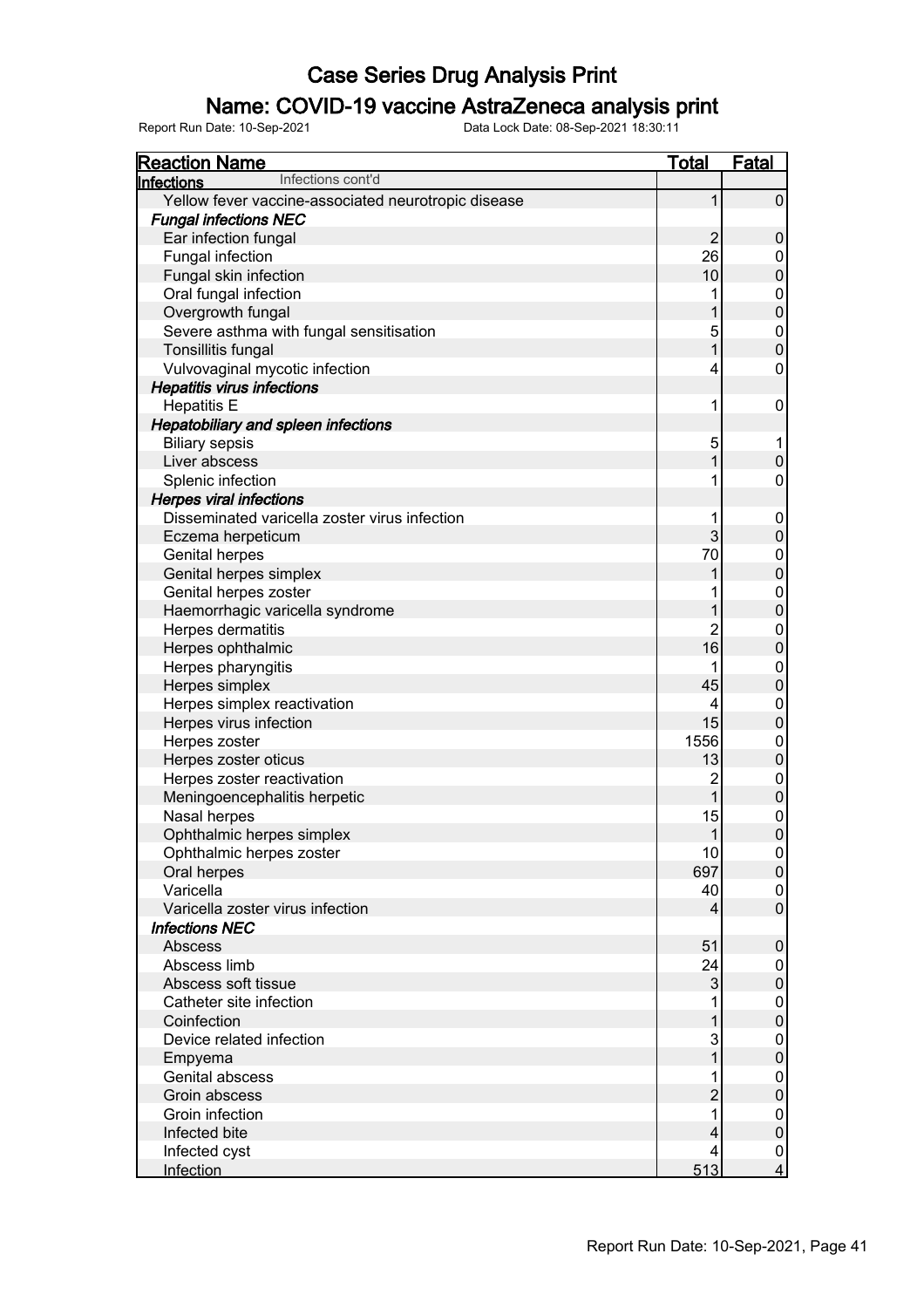### Name: COVID-19 vaccine AstraZeneca analysis print

| <b>Reaction Name</b>                                | <u>Total</u>   | <b>Fatal</b>     |
|-----------------------------------------------------|----------------|------------------|
| Infections cont'd<br>Infections                     |                |                  |
| Infection in an immunocompromised host              | 3              | 0                |
| Infectious thyroiditis                              | 1              | $\pmb{0}$        |
| Injection site abscess                              | 3              | 0                |
| Injection site infection                            | 21             | $\mathbf 0$      |
| Localised infection                                 | 104            | $\pmb{0}$        |
| Lymph gland infection                               | 6              | $\overline{0}$   |
| Lymph node abscess                                  | $\overline{c}$ | $\pmb{0}$        |
| Omphalitis                                          | $\overline{1}$ | $\overline{0}$   |
| Pathogen resistance                                 | 3              | $\pmb{0}$        |
| Pelvic infection                                    | 1              | $\overline{0}$   |
| Pyuria                                              | 1              | $\pmb{0}$        |
| Respiratory tract infection                         | 7              | $\overline{0}$   |
| Toxic shock syndrome                                | 1              | $\pmb{0}$        |
| Vaccination site abscess                            | $6\phantom{1}$ | $\overline{0}$   |
| Vaccination site infection                          | 23             | 0                |
| Vaccine breakthrough infection                      | 1              | $\boldsymbol{0}$ |
| Vestibulitis                                        | 3              | $\pmb{0}$        |
| Wound abscess                                       | 1              | $\overline{0}$   |
| Infectious disorders carrier                        |                |                  |
| SARS-CoV-2 carrier                                  | 1              | $\mathbf 0$      |
| Infectious transmissions                            |                |                  |
| Secondary transmission                              | 16             | $\mathbf 0$      |
| Vaccine virus shedding                              | 1              | 0                |
| Influenza viral infections                          |                |                  |
| H1N1 influenza                                      | 1              | $\mathbf 0$      |
| H2N2 influenza                                      | 3              | $\pmb{0}$        |
| Influenza                                           | 6744           | $\mathbf 0$      |
| Klebsiella infections                               |                |                  |
| Pneumonia klebsiella                                | 1              | 0                |
| Lower respiratory tract and lung infections         |                |                  |
| Atypical pneumonia                                  | 2              | 0                |
| <b>Bronchitis</b>                                   | 26             | $\boldsymbol{0}$ |
| Infectious pleural effusion                         | 4              | $\mathbf 0$      |
| Infective exacerbation of bronchiectasis            | 1              | $\overline{0}$   |
| Infective pulmonary exacerbation of cystic fibrosis | 1              | 1                |
| Lower respiratory tract infection                   | 302            | 3                |
| <b>Pleural infection</b>                            | 1              | 0                |
| Pneumonia                                           | 248            | 26               |
| Sputum purulent                                     |                | $\mathbf 0$      |
| Male reproductive tract infections                  |                |                  |
| Epididymitis                                        | 8              | 0                |
| Orchitis                                            | 4              | $\pmb{0}$        |
| Molluscum contagiosum viral infections              |                |                  |
| Molluscum contagiosum                               | 1              | $\pmb{0}$        |
| <b>Mumps viral infections</b>                       |                |                  |
| <b>Mumps</b>                                        | 12             | $\pmb{0}$        |
| Muscle and soft tissue infections                   |                |                  |
| Muscle abscess                                      | 1              | $\pmb{0}$        |
| Necrotising fasciitis                               | 1              | 0                |
| Soft tissue infection                               | 5              | $\boldsymbol{0}$ |
| Neisseria infections                                |                |                  |
| Gonorrhoea                                          | $\mathbf{1}$   | $\pmb{0}$        |
| <b>Orthopox viral infections</b>                    |                |                  |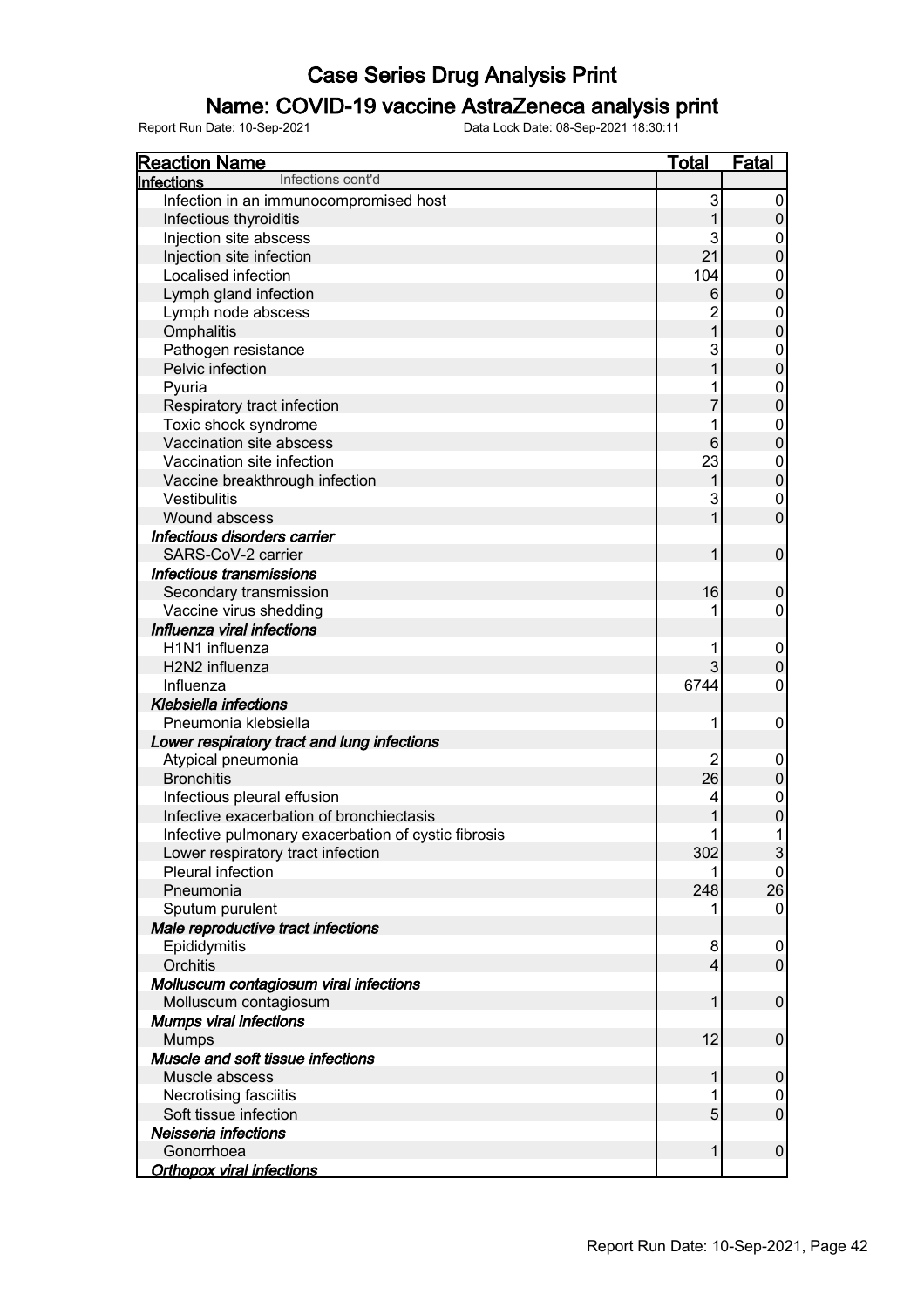### Name: COVID-19 vaccine AstraZeneca analysis print

| <b>Reaction Name</b>                            | Total                   | <b>Fatal</b>     |
|-------------------------------------------------|-------------------------|------------------|
| Infections cont'd<br>Infections                 |                         |                  |
| Cow pox                                         | 1                       | $\pmb{0}$        |
| Vaccinia virus infection                        | 1                       | 0                |
| Papilloma viral infections                      |                         |                  |
| Papilloma viral infection                       | 1                       | 0                |
| Paravaccinia infections                         |                         |                  |
| Paravaccinia                                    | 1                       | 0                |
| <b>Phleboviral infections</b>                   |                         |                  |
| Severe fever with thrombocytopenia syndrome     | $\overline{2}$          | 0                |
| Plasmodia infections                            |                         |                  |
| Malaria                                         | 6                       | 0                |
| <b>Pneumocystis infections</b>                  |                         |                  |
| Pneumocystis jirovecii pneumonia                | 1                       | 0                |
| Prion-associated disorders                      |                         |                  |
| Creutzfeldt-Jakob disease                       | 3                       | 0                |
| <b>Pseudomonal infections</b>                   |                         |                  |
| Pseudomonas infection                           | 1                       | 0                |
| <b>Retroviral infections</b>                    |                         |                  |
| Acquired immunodeficiency syndrome              | 2                       | 0                |
| <b>HIV</b> infection                            | $\overline{2}$          | $\pmb{0}$        |
| HIV-associated neurocognitive disorder          | 1                       | 0                |
| Persistent generalised lymphadenopathy          | 1                       | $\overline{0}$   |
| <b>Rotaviral infections</b>                     |                         |                  |
| Gastroenteritis rotavirus                       | 1                       | $\boldsymbol{0}$ |
| Rotavirus infection                             | 1                       | 0                |
| <b>Rubella viral infections</b>                 |                         |                  |
| Rubella                                         | 1                       | $\mathbf 0$      |
| Rubeola viral infections                        |                         |                  |
| Measles                                         | 5                       | $\mathbf 0$      |
| Salmonella infections                           |                         |                  |
| <b>Typhoid fever</b>                            | 2                       | $\mathbf 0$      |
| Sepsis, bacteraemia, viraemia and fungaemia NEC |                         |                  |
| Abdominal sepsis                                | 1                       | $\mathbf 0$      |
| Bacteraemia                                     | 1                       | $\pmb{0}$        |
| Neutropenic sepsis                              | 8                       | $\mathbf{0}$     |
| Pelvic sepsis                                   | 1                       | $\mathbf 0$      |
| Sepsis                                          | 107                     | 13               |
| Sepsis syndrome                                 | 1                       | $\pmb{0}$        |
| Septic pulmonary embolism                       |                         | 0                |
| Septic rash                                     | 13                      | $\boldsymbol{0}$ |
| Septic shock                                    | 4                       | 1                |
| Urosepsis                                       | 10                      | 1                |
| Viraemia                                        | 4                       | $\mathbf 0$      |
| Skin structures and soft tissue infections      |                         |                  |
| <b>Blister infected</b>                         | 1                       | 0                |
| Carbuncle                                       |                         | $\pmb{0}$        |
| Dermatitis infected                             | 10                      | $\boldsymbol{0}$ |
| Dermo-hypodermitis                              | 1                       | $\boldsymbol{0}$ |
| Eczema infected                                 | 3                       | $\boldsymbol{0}$ |
| Impetigo                                        | 12                      | $\boldsymbol{0}$ |
| Infected dermal cyst                            | $\overline{\mathbf{3}}$ | $\boldsymbol{0}$ |
| Pilonidal cyst                                  | $\overline{2}$          | $\pmb{0}$        |
| Pustule                                         | 25                      | $\boldsymbol{0}$ |
| Rash pustular                                   | 19                      | $\overline{0}$   |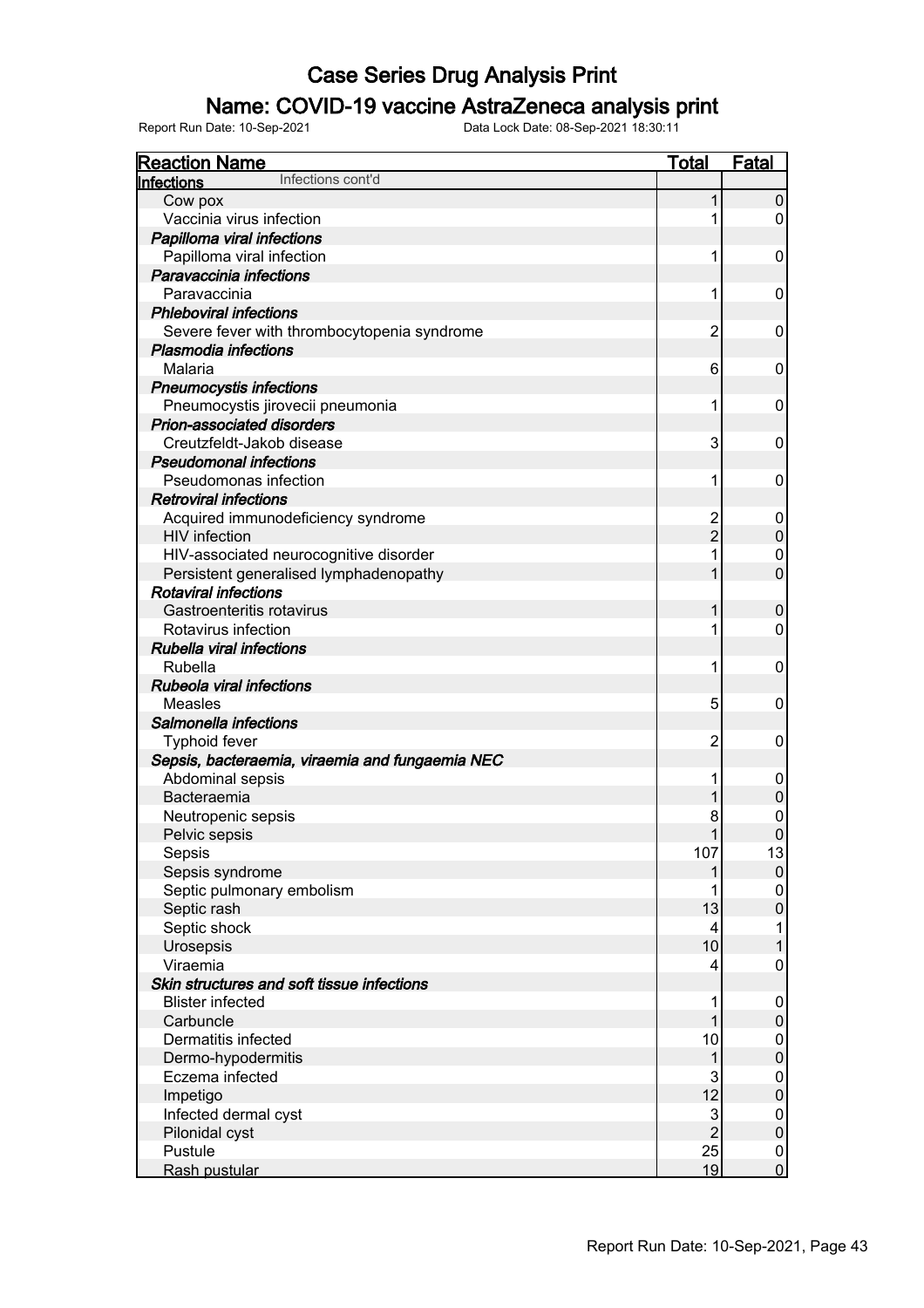### Name: COVID-19 vaccine AstraZeneca analysis print

| <b>Reaction Name</b>                            | <b>Total</b>   | <b>Fatal</b>        |
|-------------------------------------------------|----------------|---------------------|
| Infections cont'd<br>Infections                 |                |                     |
| Skin infection                                  | 71             | 0                   |
| Subcutaneous abscess                            | 9              | $\mathbf 0$         |
| Vaccination site pustule                        | 5              | 0                   |
| Staphylococcal infections                       |                |                     |
| Furuncle                                        | 54             | 0                   |
| Staphylococcal bacteraemia                      | $\overline{2}$ | $\mathbf 0$         |
| Staphylococcal infection                        |                | 0                   |
| Staphylococcal scalded skin syndrome            |                | $\overline{0}$      |
| Staphylococcal sepsis                           | 4              |                     |
| Toxic shock syndrome staphylococcal             |                | $\mathbf 0$         |
| Vulvovaginitis staphylococcal                   |                | 0                   |
| <b>Streptococcal infections</b>                 |                |                     |
| Cellulitis streptococcal                        |                | 0                   |
|                                                 |                | $\overline{0}$      |
| Erysipelas                                      |                |                     |
| Meningitis pneumococcal                         | 4              |                     |
| Pharyngitis streptococcal                       | 9              | $\mathbf 0$         |
| Pneumonia pneumococcal                          |                | 0                   |
| Scarlet fever                                   |                | $\mathbf 0$         |
| Streptococcal infection                         | 3              | 0                   |
| Tonsillitis streptococcal                       |                | $\overline{0}$      |
| <b>Tinea infections</b>                         |                |                     |
| Body tinea                                      | 8              | $\pmb{0}$           |
| Tinea cruris                                    | $\overline{c}$ | 0                   |
| Tinea infection                                 | 3              | $\mathbf 0$         |
| Tinea pedis                                     | 4              | 0                   |
| Tinea versicolour                               | $\overline{2}$ | $\overline{0}$      |
| Treponema infections                            |                |                     |
| Neurosyphilis                                   |                | $\mathbf 0$         |
| Syphilis                                        | 3              | 0                   |
| <b>Trypanosomal infections</b>                  |                |                     |
| African trypanosomiasis                         | 6              | $\mathbf 0$         |
| <b>Tuberculous infections</b>                   |                |                     |
| Disseminated Bacillus Calmette-Guerin infection | 1              | 0                   |
| Erythema induratum                              |                | $\mathbf 0$         |
| Latent tuberculosis                             | 1              | 0                   |
| Lymph node tuberculosis                         | 3              | $\pmb{0}$           |
| Meningitis tuberculous                          |                | 0                   |
| Pulmonary tuberculosis                          | $\overline{c}$ | $\mathbf 0$         |
| Tuberculosis                                    | $\overline{4}$ | 0                   |
| <b>Upper respiratory tract infections</b>       |                |                     |
| Acute sinusitis                                 | 6              | 0                   |
| Chronic sinusitis                               | 14             | $\mathsf{O}\xspace$ |
| Croup infectious                                |                | 0                   |
| Epiglottitis                                    |                | $\mathbf 0$         |
| Laryngitis                                      | 36             | 0                   |
| Nasal vestibulitis                              |                | $\mathbf 0$         |
| Nasopharyngitis                                 | 1872           | 0                   |
| Peritonsillar abscess                           |                | $\mathbf 0$         |
| Pharyngeal abscess                              |                | 0                   |
| Pharyngitis                                     | 39             | $\mathbf 0$         |
| Rhinitis                                        | 52             | 0                   |
| Sinobronchitis                                  | 1              | $\pmb{0}$           |
| <b>Sinusitis</b>                                | 376            | $\overline{0}$      |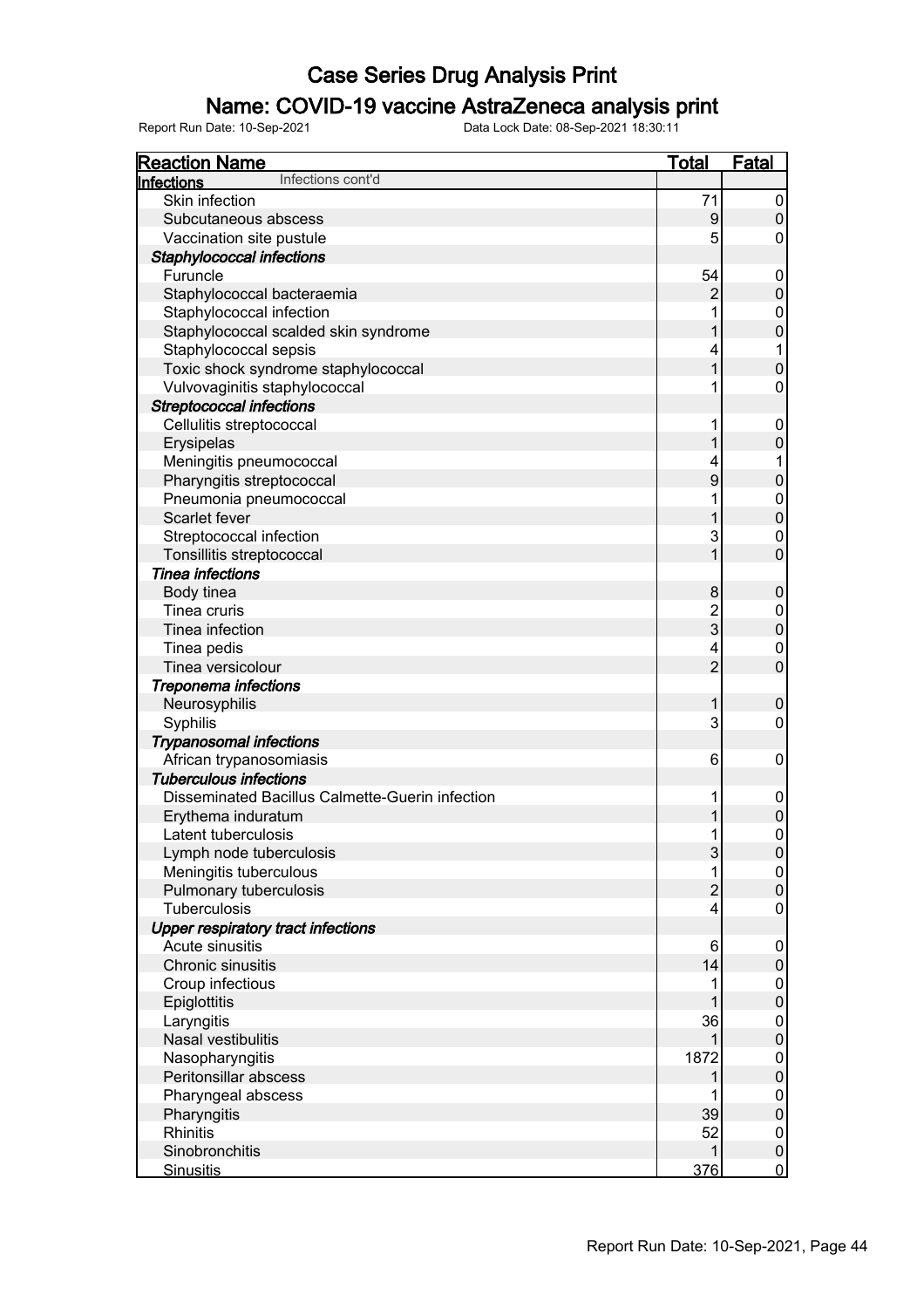### Name: COVID-19 vaccine AstraZeneca analysis print

| <b>Reaction Name</b>                    | <b>Total</b>    | <b>Fatal</b>     |
|-----------------------------------------|-----------------|------------------|
| Infections cont'd<br>Infections         |                 |                  |
| <b>Tonsillitis</b>                      | 86              | $\pmb{0}$        |
| <b>Tracheitis</b>                       | $\overline{2}$  | 0                |
| Upper respiratory tract infection       | 10              | $\mathbf 0$      |
| <b>Urinary tract infections</b>         |                 |                  |
| Cystitis                                | 93              | $\boldsymbol{0}$ |
| Genitourinary tract infection           | 1               | 0                |
| Kidney infection                        | 58              | $\mathbf 0$      |
| Pyelonephritis                          | 6               | $\mathbf 0$      |
| Pyelonephritis acute                    | 1               | $\mathbf 0$      |
| Pyelonephritis chronic                  | 1               | $\boldsymbol{0}$ |
| Renal abscess                           | $\overline{c}$  | $\mathbf 0$      |
| <b>Urethritis</b>                       | 1               | 0                |
| Urinary tract infection                 | 251             | $\mathbf 0$      |
| <b>Vascular infections</b>              |                 |                  |
| Haematoma infection                     | $\overline{c}$  | $\boldsymbol{0}$ |
| Infected lymphocele                     | 1               | $\boldsymbol{0}$ |
| Infected varicose vein                  | 1               | $\mathbf 0$      |
| Lymphangitis                            | 6               | $\mathbf 0$      |
| <b>Viral infections NEC</b>             |                 |                  |
| Arthritis viral                         | $\overline{c}$  | $\mathbf 0$      |
| <b>Bronchitis viral</b>                 | 1               | $\mathbf 0$      |
| Conjunctivitis viral                    | 1               | $\boldsymbol{0}$ |
| Ear infection viral                     | $\overline{c}$  | $\mathbf 0$      |
| Encephalitis viral                      | 8               | $\mathbf 0$      |
| Eye infection viral                     | 1               | $\mathbf 0$      |
| Gastritis viral                         | 1               | $\mathbf 0$      |
| Gastroenteritis viral                   | 67              | $\mathbf 0$      |
| Gastrointestinal viral infection        | 1               | $\mathbf 0$      |
| <b>Hepatitis viral</b>                  | $\overline{2}$  | $\mathbf 0$      |
| Meningitis viral                        | 20              | $\mathbf 0$      |
| Pleurisy viral                          | 1               | $\mathbf 0$      |
| Pneumonia viral                         | 10              | 1                |
| Post viral fatigue syndrome             | 130             | $\pmb{0}$        |
| Sweating fever                          | 736             | $\mathbf 0$      |
| Vestibular neuronitis                   | 35              | $\mathbf 0$      |
| Viral diarrhoea                         | $\vert 4 \vert$ | $\boldsymbol{0}$ |
| Viral infection                         | 84              | $\pmb{0}$        |
| Viral labyrinthitis                     | 7               | $\boldsymbol{0}$ |
| Viral myocarditis                       | 1               | $\mathbf 0$      |
| Viral pericarditis                      | 5               | $\mathbf 0$      |
| Viral pharyngitis                       | 31              | $\mathbf 0$      |
| Viral rash                              | 80              | $\mathbf 0$      |
| Viral sepsis                            | 1               | $\mathbf 0$      |
| Viral sinusitis                         |                 | $\mathbf 0$      |
| <b>Viral tonsillitis</b>                |                 | $\boldsymbol{0}$ |
| Viral upper respiratory tract infection |                 | 0                |
| <b>Infections SOC TOTAL</b>             | 18321           | 94               |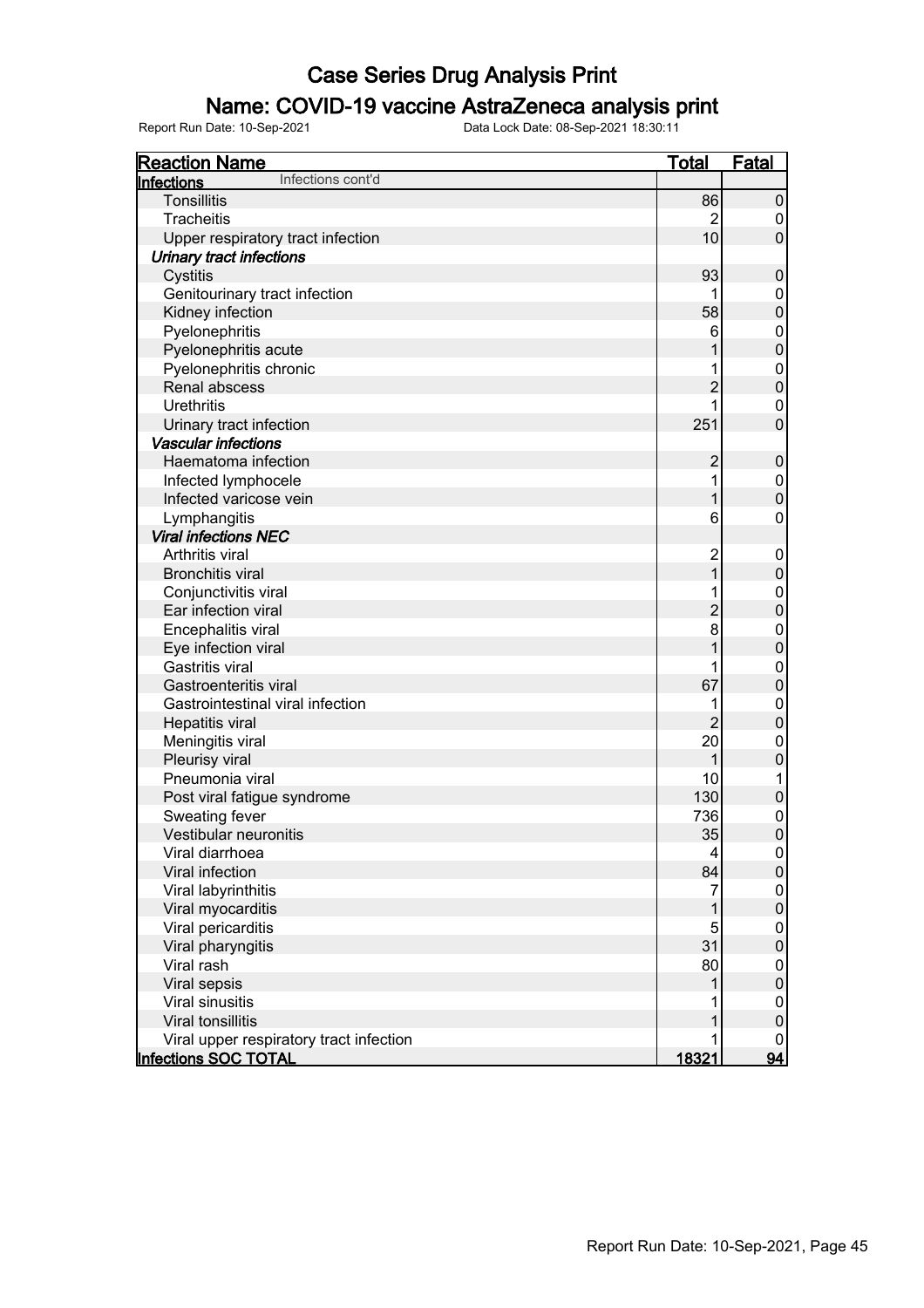### Name: COVID-19 vaccine AstraZeneca analysis print

| <b>Reaction Name</b>                            | <b>Total</b>   | <b>Fatal</b>                     |
|-------------------------------------------------|----------------|----------------------------------|
| <b>Injuries</b>                                 |                |                                  |
| Abdominal and gastrointestinal injuries NEC     |                |                                  |
| Abdomen crushing                                | 3              | 0                                |
| Abdominal injury                                |                | $\pmb{0}$                        |
| Colon injury                                    |                | $\overline{0}$                   |
| Lip injury                                      | $\overline{c}$ | $\pmb{0}$                        |
| Mouth injury                                    | 3              | $\overline{0}$                   |
| Oral contusion                                  | 13             | $\pmb{0}$                        |
| Palate injury                                   | $\overline{2}$ | $\overline{0}$                   |
| Splenic rupture                                 | 4              | $\pmb{0}$                        |
| Tongue injury                                   | 3              | $\overline{0}$                   |
| Tooth fracture                                  | 1              | $\pmb{0}$                        |
| Tooth injury                                    | $\overline{2}$ | $\overline{0}$                   |
| Accidental exposures to product                 |                |                                  |
| Accidental exposure to product                  | 21             | $\pmb{0}$                        |
| Accidental exposure to product packaging        |                | 0                                |
| Anaesthetic and allied procedural complications |                |                                  |
| Anaesthetic complication                        | 3              | 0                                |
| Anaesthetic complication neurological           |                | $\pmb{0}$                        |
| Delayed recovery from anaesthesia               | 4              | 0                                |
| Sedation complication                           | 4              | $\overline{0}$                   |
| Atmospheric pressure injuries                   |                |                                  |
| <b>Barotrauma</b>                               | 1              | $\pmb{0}$                        |
| Decompression sickness                          | $\overline{c}$ | 0                                |
| Hypobarism                                      | 3              | $\overline{0}$                   |
| <b>Bone and joint injuries NEC</b>              |                |                                  |
| Bursa injury                                    | $\overline{c}$ | $\pmb{0}$                        |
|                                                 | $\overline{2}$ |                                  |
| Cartilage injury                                | 10             | $\pmb{0}$<br>$\overline{0}$      |
| Joint injury                                    | $\overline{2}$ | $\mathbf 0$                      |
| Synovial rupture                                |                |                                  |
| Cardiac and vascular procedural complications   |                |                                  |
| Deep vein thrombosis postoperative              | 1              | $\mathbf 0$                      |
| Ischaemic contracture of the left ventricle     |                | $\overline{0}$                   |
| Vascular access site bruising                   | 1              | $\begin{matrix}0\\0\end{matrix}$ |
| Vascular graft occlusion                        |                |                                  |
| Vascular graft thrombosis                       | 1              | $\overline{0}$                   |
| Vascular pseudoaneurysm                         | 1              | $\boldsymbol{0}$                 |
| Vasoplegia syndrome                             | 1              | $\pmb{0}$                        |
| Cardiovascular injuries                         |                |                                  |
| Heart injury                                    | 9              | 0                                |
| Vascular injury                                 | 9              | $\pmb{0}$                        |
| Venous injury                                   |                | 0                                |
| Cerebral injuries NEC                           |                |                                  |
| <b>Brain contusion</b>                          | 16             | 0                                |
| <b>Brain herniation</b>                         | 4              | $\pmb{0}$                        |
| Concussion                                      | 8              | $\pmb{0}$                        |
| Craniocerebral injury                           |                | $\pmb{0}$                        |
| Epidural haemorrhage                            | 1              | 0                                |
| Extradural haematoma                            | $\overline{c}$ | $\mathbf 0$                      |
| Subarachnoid haematoma                          | 3              | 0                                |
| Subdural haematoma                              | 11             | $\mathbf 1$                      |
| Subdural haemorrhage                            | 5              | $\boldsymbol{0}$                 |
| Traumatic intracranial haemorrhage              | 1              | $\pmb{0}$                        |
| <b>Chemical injuries</b>                        |                |                                  |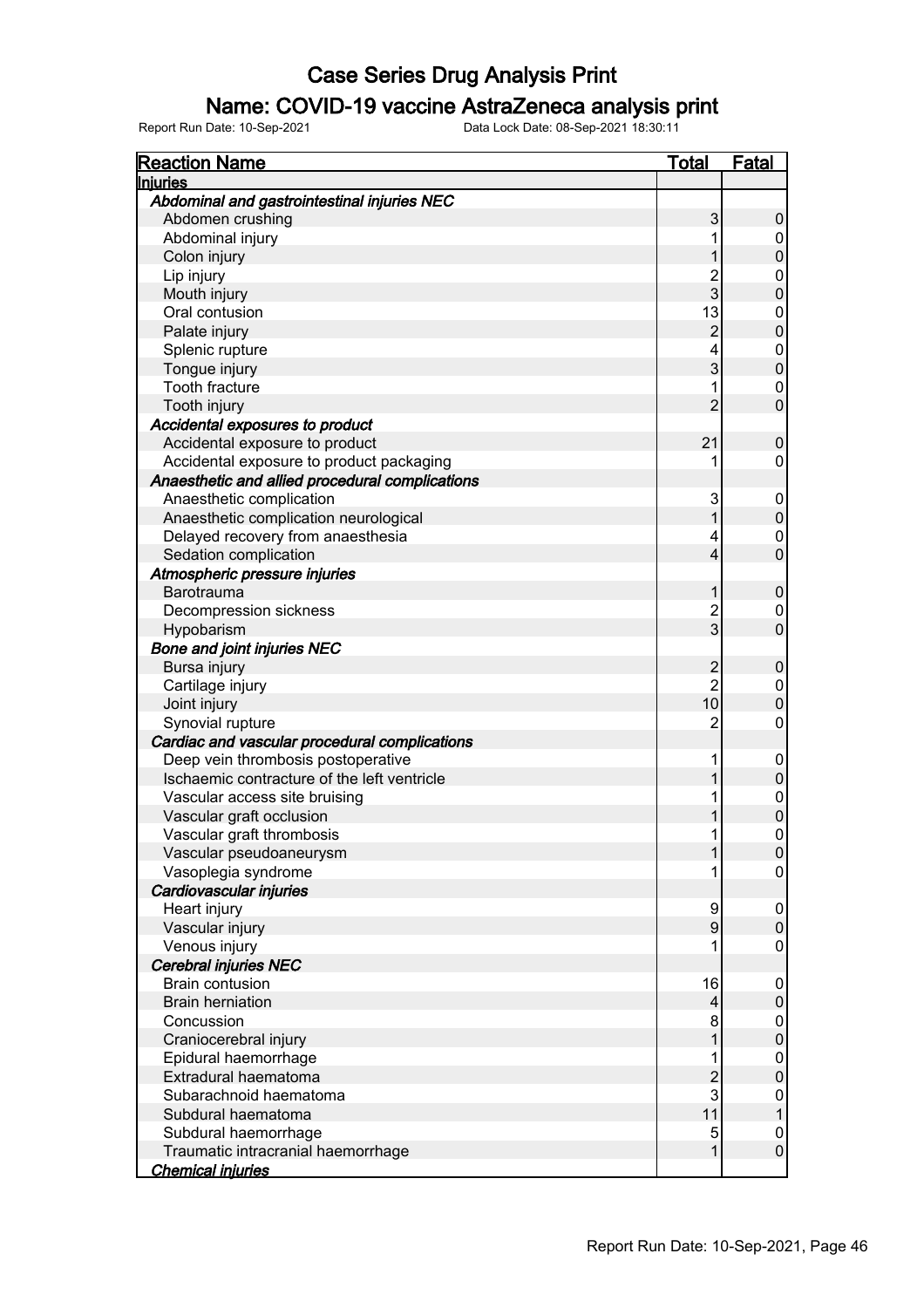### Name: COVID-19 vaccine AstraZeneca analysis print

| <b>Reaction Name</b>                                            | Total                   | <b>Fatal</b>     |
|-----------------------------------------------------------------|-------------------------|------------------|
| Injuries cont'd<br><u>Injuries</u>                              |                         |                  |
| <b>Chemical burn</b>                                            | 1                       | $\pmb{0}$        |
| Chemical burn of oral cavity                                    | $\overline{c}$          | 0                |
| Chemical burn of skin                                           | $\overline{\mathbf{4}}$ | $\pmb{0}$        |
| Chemical phlebitis                                              | $\overline{2}$          | 0                |
| Chest and respiratory tract injuries NEC                        |                         |                  |
| Chest crushing                                                  | 14                      | 0                |
| Chest injury                                                    |                         | $\mathsf 0$      |
| Foreign body in throat                                          |                         | 0                |
| Traumatic haemothorax                                           |                         | $\pmb{0}$        |
| Traumatic lung injury                                           | 1                       | 0                |
| Conditions caused by cold                                       |                         |                  |
| <b>Chillblains</b>                                              | 73                      | 0                |
| Cold exposure injury                                            |                         | $\mathbf 0$      |
| Frostbite                                                       |                         | 0                |
| Cranial nerve injuries                                          |                         |                  |
| Cranial nerve injury                                            | 1                       | 0                |
| Optic nerve injury                                              | 7                       | $\mathbf 0$      |
| Vth nerve injury                                                |                         | 0                |
| Exposures associated with pregnancy, delivery and lactation     |                         |                  |
| Drug exposure before pregnancy                                  | 1                       | 0                |
| Exposure during pregnancy                                       | 16                      | $\boldsymbol{0}$ |
| Exposure via breast milk                                        | 82                      | 0                |
| Foetal exposure during pregnancy                                | 35                      | $\pmb{0}$        |
| Maternal exposure before pregnancy                              |                         | 0                |
| Maternal exposure during breast feeding                         | 1355                    | $\pmb{0}$        |
| Maternal exposure during pregnancy                              | 353                     | 0                |
| Maternal exposure timing unspecified                            |                         | $\pmb{0}$        |
| Paternal exposure during pregnancy                              | 6                       | 0                |
| <b>Exposures to agents or circumstances NEC</b>                 |                         |                  |
| Exposure to SARS-CoV-2                                          | 4                       | 0                |
| Exposure to household chemicals                                 |                         | $\mathbf 0$      |
| Exposure to toxic agent                                         |                         | 0                |
| Exposure to vaccinated person                                   | 3                       | $\mathbf 0$      |
| Eye injuries NEC                                                |                         |                  |
| Cataract traumatic                                              | 1                       | 0                |
| Eye contusion                                                   | 54                      | $\overline{0}$   |
| Eye injury                                                      | 45                      | $\boldsymbol{0}$ |
| Eyelid contusion                                                | 5                       | 0                |
| Foreign body in eye                                             | $\overline{2}$          | $\pmb{0}$        |
| Hyphaema                                                        |                         | 0                |
| Injury corneal                                                  |                         | $\pmb{0}$        |
| Periorbital haematoma                                           |                         | 0                |
| Periorbital haemorrhage                                         |                         | $\pmb{0}$        |
| Retinal injury                                                  |                         | 0                |
| Superficial injury of eye                                       |                         | $\mathbf 0$      |
| <b>Traumatic iritis</b>                                         |                         | 0                |
| Foetal and neonatal conditions associated with product exposure |                         |                  |
| Intoxication by breast feeding                                  | 1                       | 0                |
| <b>Fractures and dislocations NEC</b>                           |                         |                  |
| Fracture                                                        | $\overline{2}$          | 0                |
| Joint dislocation                                               | 12                      | $\pmb{0}$        |
| Multiple fractures                                              | $\overline{2}$          | 0                |
| Stress fracture                                                 | 4                       | $\overline{0}$   |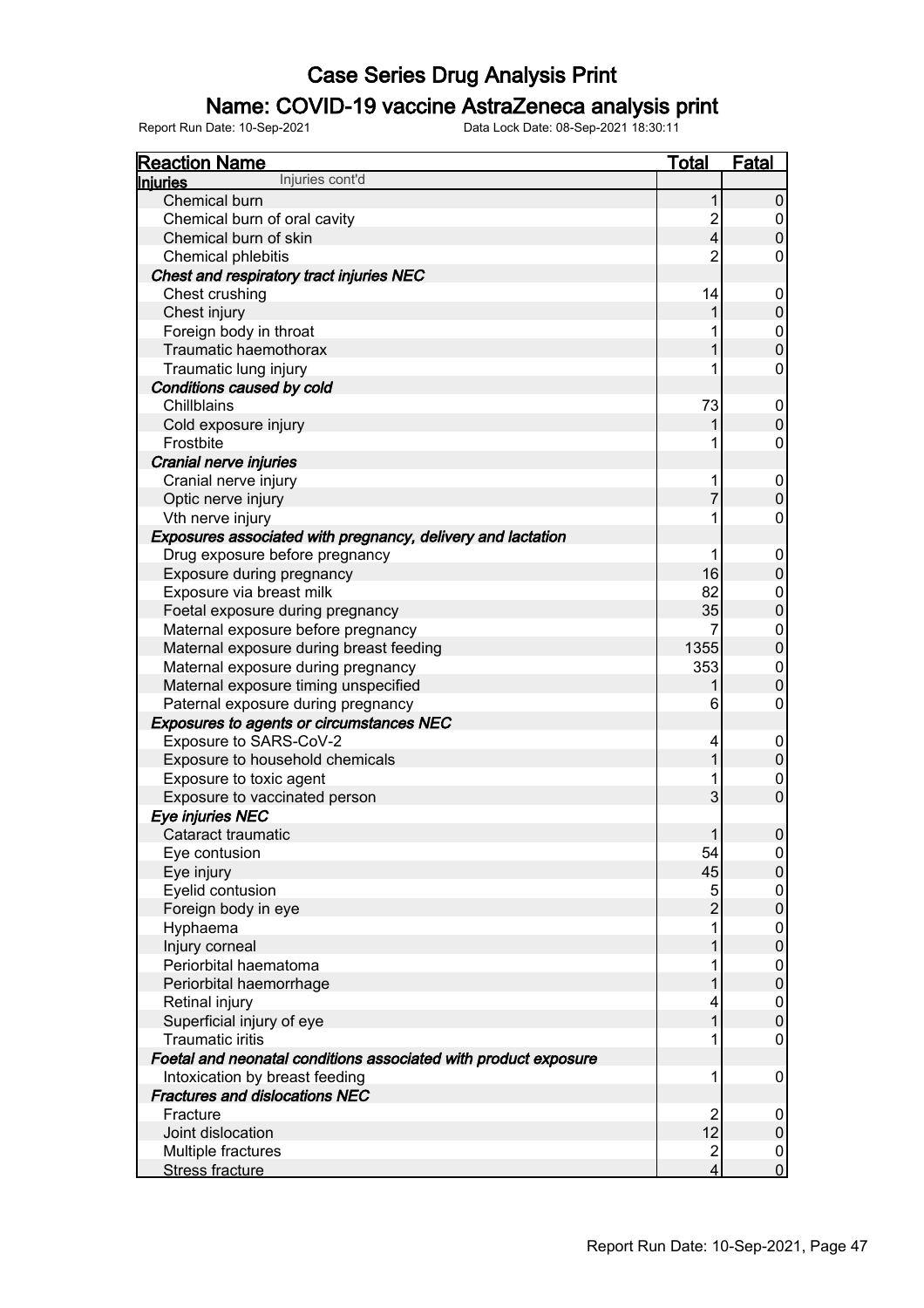### Name: COVID-19 vaccine AstraZeneca analysis print

| <b>Reaction Name</b>                                               | <b>Total</b>                 | <b>Fatal</b>           |
|--------------------------------------------------------------------|------------------------------|------------------------|
| Injuries cont'd<br><b>Injuries</b>                                 |                              |                        |
| <b>Traumatic fracture</b>                                          | 1                            | 0                      |
| Gastrointestinal and hepatobiliary procedural complications        |                              |                        |
| Anastomotic ulcer                                                  |                              | 0                      |
| Peripancreatic fluid collection                                    |                              | $\pmb{0}$              |
| Procedural nausea                                                  | 26                           | 0                      |
| Procedural vomiting                                                |                              | $\mathbf 0$            |
| Heat injuries (excl thermal burns)                                 |                              |                        |
| Heat cramps                                                        | 2                            | $\mathbf 0$            |
| Heat exhaustion                                                    | 4                            | 0                      |
| <b>Heat illness</b>                                                | $\overline{4}$               | $\mathbf 0$            |
| Heat oedema                                                        | 13                           | 0                      |
| Heat stroke                                                        | 11                           | $\mathbf 0$            |
| Intentional product misuses                                        |                              |                        |
| Intentional product misuse                                         | 8                            | $\mathbf 0$            |
| Intentional product use issues                                     |                              |                        |
| Intentional dose omission                                          | 9                            | $\mathbf 0$            |
| Intentional product use issue                                      |                              | 0                      |
| Limb fractures and dislocations                                    |                              |                        |
| Ankle fracture                                                     | 3                            | 0                      |
| Atypical femur fracture                                            |                              | $\mathsf 0$            |
| Clavicle fracture                                                  | 22                           | 0                      |
| Femoral neck fracture                                              | $\overline{2}$               | $\mathbf 0$            |
| Femur fracture                                                     | $\overline{2}$               | 0                      |
| Foot fracture                                                      | $\overline{2}$               | $\overline{0}$         |
| Humerus fracture                                                   |                              | $\overline{0}$         |
| Lower limb fracture                                                | $\overline{2}$               | $\boldsymbol{0}$       |
| Patella fracture                                                   |                              | $\overline{0}$         |
| Tibia fracture                                                     |                              | $\pmb{0}$              |
| Upper limb fracture                                                | $\overline{c}$               | 0                      |
| Wrist fracture                                                     | 3                            | $\overline{0}$         |
| Medication errors, product use errors and issues NEC               |                              |                        |
| Circumstance or information capable of leading to medication error | 12                           | $\pmb{0}$              |
| Device use issue                                                   |                              | $\pmb{0}$              |
| Dose calculation error                                             | 3                            | $\mathbf 0$            |
| Drug titration error                                               | 1                            | $\mathbf 0$            |
| Inadequate aseptic technique in use of product                     | $\overline{\mathbf{c}}$      | $\boldsymbol{0}$       |
| Intercepted medication error                                       | 5                            | $\overline{0}$         |
| Medication error                                                   | 90                           | $\pmb{0}$              |
| Prescription drug used without a prescription                      | $\overline{\mathbf{c}}$      | $\pmb{0}$              |
| Product use in unapproved indication                               | 1                            | $\pmb{0}$              |
| Product use issue                                                  | 8                            | $\pmb{0}$              |
| Vaccination error                                                  | 9                            | $\pmb{0}$              |
| Wrong device used                                                  | 1                            | $\pmb{0}$              |
| Wrong drug                                                         | 5                            | $\pmb{0}$              |
| Wrong route                                                        | 1                            | $\pmb{0}$<br>$\pmb{0}$ |
| Wrong schedule                                                     | $\overline{c}$               |                        |
| Wrong technique in product usage process                           | 9                            | $\pmb{0}$              |
| Muscle, tendon and ligament injuries                               |                              |                        |
| Epicondylitis                                                      | 26                           | $\boldsymbol{0}$       |
| Ligament injury                                                    | $\sqrt{3}$<br>$\overline{2}$ | $\pmb{0}$              |
| Ligament rupture<br>Ligament sprain                                | 19                           | $\pmb{0}$<br>$\pmb{0}$ |
| Muscle injury                                                      | 57                           | $\overline{0}$         |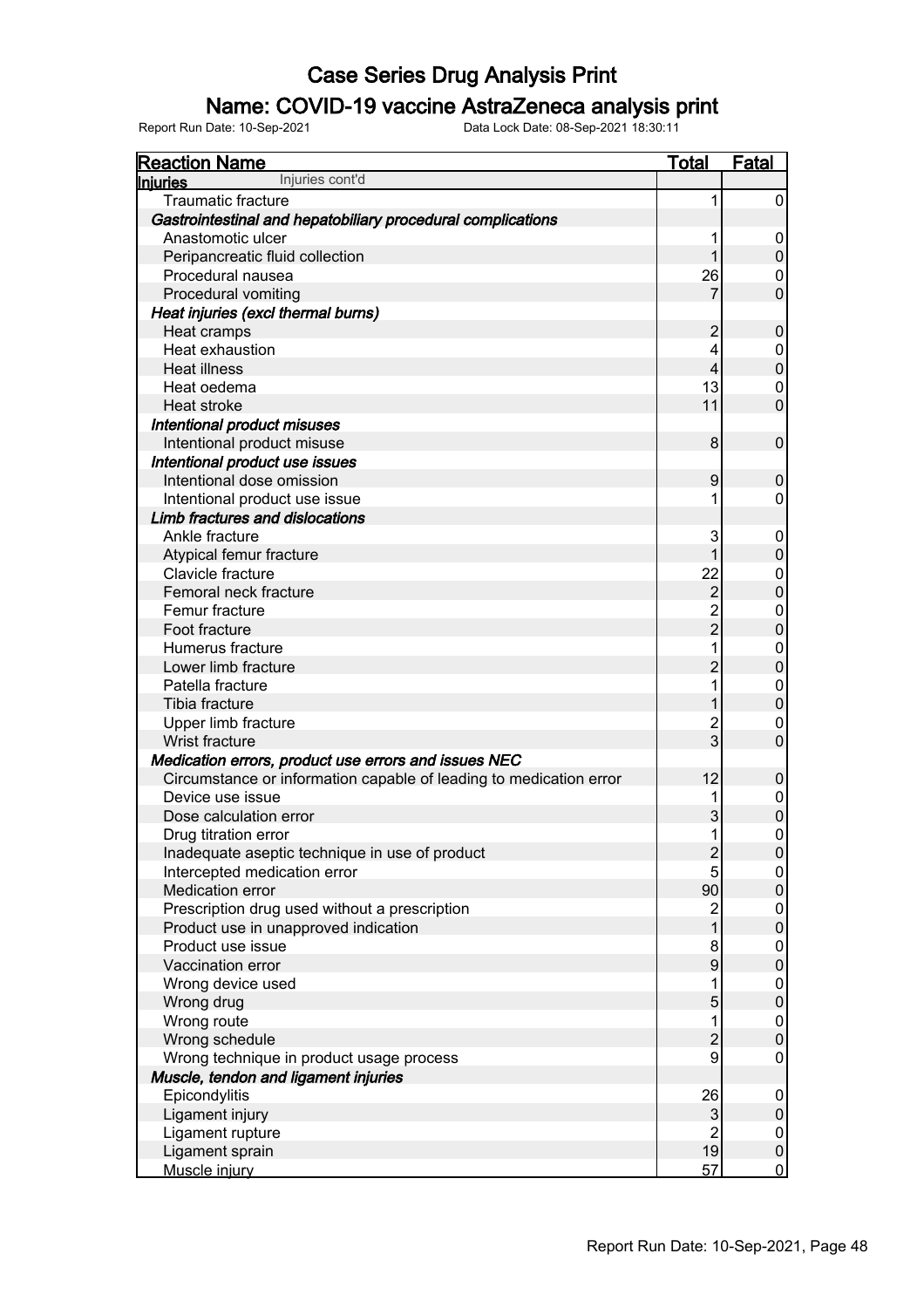### Name: COVID-19 vaccine AstraZeneca analysis print

| <b>Reaction Name</b>                                  | <b>Total</b>   | <b>Fatal</b>                         |
|-------------------------------------------------------|----------------|--------------------------------------|
| Injuries cont'd<br><b>Injuries</b>                    |                |                                      |
| Muscle rupture                                        | 19             | 0                                    |
| Muscle strain                                         | 50             | $\mathbf 0$                          |
| Post-traumatic neck syndrome                          | 3              | $\overline{0}$                       |
| Repetitive strain injury                              | 3              | $\begin{matrix} 0 \\ 0 \end{matrix}$ |
| Tendon injury                                         | 5              |                                      |
| Tendon rupture                                        | 23             | 0                                    |
| <b>Nerve injuries NEC</b>                             |                |                                      |
| Nerve injury                                          | 151            | 0                                    |
| Neurological and psychiatric procedural complications |                |                                      |
| Post lumbar puncture syndrome                         | 8              | 0                                    |
| Procedural dizziness                                  | 35             | $\pmb{0}$                            |
| Non-occupational environmental exposures              |                |                                      |
| Exposure to chemical pollution                        | 1              | $\pmb{0}$                            |
| Exposure to extreme temperature                       | 4              | 0                                    |
| Exposure to noise                                     | $\overline{2}$ | $\overline{0}$                       |
| Non-site specific injuries NEC                        |                |                                      |
| Animal bite                                           | 1              | $\pmb{0}$                            |
| Arthropod bite                                        | 6              | $0 \\ 0$                             |
| Arthropod sting                                       | 13             |                                      |
| <b>Bite</b>                                           |                | $\begin{matrix} 0 \\ 0 \end{matrix}$ |
| Child maltreatment syndrome                           |                |                                      |
| Electric shock                                        | 33             | $\begin{matrix} 0 \\ 0 \end{matrix}$ |
| Fall                                                  | 272            |                                      |
| Foreign body                                          | $\overline{2}$ | $\mathbf{0}$                         |
| Inflammation of wound                                 | $\overline{4}$ | $\overline{0}$                       |
| Injury                                                | 20             | $\mathbf{0}$                         |
| Internal injury                                       | 1              | $\overline{0}$                       |
| Nervous system injury                                 | 4              | $\mathbf{0}$                         |
| Post concussion syndrome                              | $\overline{c}$ | $\overline{0}$                       |
| Road traffic accident                                 | $\overline{c}$ | $\mathbf 0$                          |
| Soft tissue injury                                    | 6              | $\overline{0}$                       |
| Sports injury                                         | 1              | $\mathbf{0}$                         |
| Struck by lightning                                   |                | $\mathbf 0$                          |
| Tissue injury                                         | 4              | $\begin{matrix}0\\0\end{matrix}$     |
| Traumatic haematoma                                   | 3              |                                      |
| Traumatic shock                                       | 1              | $\overline{0}$                       |
| Wound                                                 | 10             | $\boldsymbol{0}$                     |
| Wound complication                                    | 14             | 0                                    |
| Wound haemorrhage                                     | 11             | $\overline{0}$                       |
| Wound secretion                                       | 3              | 0                                    |
| Non-site specific procedural complications            |                |                                      |
| Administration related reaction                       | 1              | $\mathbf 0$                          |
| Incision site erythema                                |                | $\mathbf 0$                          |
| Incision site haemorrhage                             |                | 0                                    |
| Incision site oedema                                  |                | $\boldsymbol{0}$                     |
| Incision site pain                                    | 10             | 0                                    |
| Infusion related reaction                             | 19             | $\mathbf 0$                          |
| Injection related reaction                            | 611            | 0                                    |
| Needle fatigue                                        |                | $\mathbf 0$                          |
| Post procedural complication                          | 35             | 0                                    |
| Post procedural contusion                             | $\overline{c}$ | $\mathbf 0$                          |
| Post procedural discomfort                            | 1              | $\mathbf 0$                          |
| Post procedural haematoma                             | 1              | $\overline{0}$                       |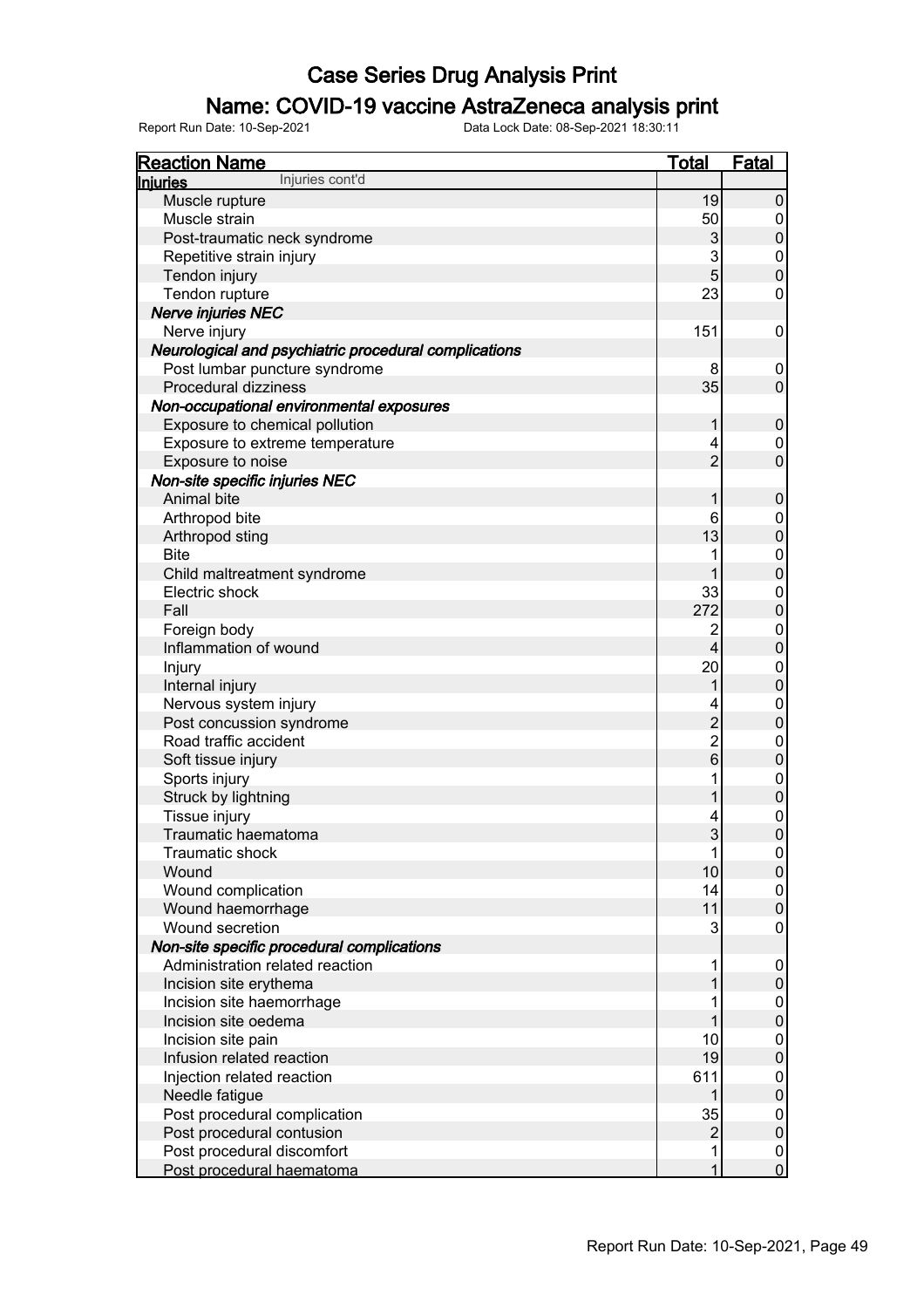### Name: COVID-19 vaccine AstraZeneca analysis print

| <b>Reaction Name</b>                                 | Total                   | <b>Fatal</b>     |
|------------------------------------------------------|-------------------------|------------------|
| Injuries cont'd<br>Injuries                          |                         |                  |
| Post procedural haemorrhage                          | 1                       | 0                |
| Procedural hypertension                              | 1                       | $\boldsymbol{0}$ |
| Procedural pain                                      | 8                       | 0                |
| Procedural site reaction                             | 1                       | $\mathbf 0$      |
| Suture related complication                          |                         | 0                |
| <b>Occupational exposures</b>                        |                         |                  |
| Occupational exposure to product                     | 1                       | 0                |
| Off label uses                                       |                         |                  |
| Off label use                                        | 39                      | 0                |
| <b>Overdoses NEC</b>                                 |                         |                  |
| Intentional overdose                                 | 12                      | $\mathbf 0$      |
| Overdose                                             | 45                      | $\mathbf 0$      |
| Prescribed overdose                                  |                         | 0                |
| Pathways and sources of exposure                     |                         |                  |
| Exposure via body fluid                              | 1                       | $\mathbf 0$      |
| Exposure via partner                                 | 1                       | $\mathbf 0$      |
| Exposure via unknown route                           | 1                       | 0                |
| Peripheral nerve injuries                            |                         |                  |
| Brachial plexus injury                               | $\overline{2}$          | $\mathbf 0$      |
| Median nerve injury                                  | $\overline{2}$          | $\pmb{0}$        |
| Radial nerve injury                                  | 1                       | $\mathbf 0$      |
| Sciatic nerve injury                                 | 1                       | $\mathbf 0$      |
| Ulnar nerve injury                                   | 3                       | 0                |
| Poisoning and toxicity                               |                         |                  |
| Alcohol poisoning                                    | 3                       | $\boldsymbol{0}$ |
| Chemical poisoning                                   | 1                       | $\boldsymbol{0}$ |
| Metal poisoning                                      | $\overline{\mathbf{c}}$ | 0                |
| Poisoning                                            | $6\phantom{1}6$         | $\boldsymbol{0}$ |
| Systemic toxicity                                    | $\overline{c}$          | 0                |
| Toxicity to various agents                           | 10                      | $\mathbf 0$      |
| <b>Product administration errors and issues</b>      |                         |                  |
| Accidental overdose                                  | 4                       | $\pmb{0}$        |
| Accidental underdose                                 | $\overline{c}$          | $\boldsymbol{0}$ |
| Contraindicated product administered                 | $\overline{5}$          | $\mathbf 0$      |
| Drug administered in wrong device                    | 1                       | 0                |
| Duplicate therapy error                              | $\overline{2}$          | $\overline{0}$   |
| Expired product administered                         | 27                      | 0                |
| Extra dose administered                              | 10                      | $\overline{0}$   |
| Inappropriate schedule of product administration     | 83                      | 0                |
| Incomplete course of vaccination                     | 22                      | $\pmb{0}$        |
| Incorrect dose administered                          | 12                      | 0                |
| Incorrect product administration duration            | $\overline{2}$          | $\pmb{0}$        |
| Incorrect product formulation administered           | 1                       | 0                |
| Incorrect route of product administration            | 48                      | $\pmb{0}$        |
| Intercepted product administration error             | $\overline{c}$          | 0                |
| Lack of vaccination site rotation                    | $\overline{1}$          | $\pmb{0}$        |
| Poor quality product administered                    |                         | 0                |
| Product administered at inappropriate site           | 20                      | $\pmb{0}$        |
| Product administered to patient of inappropriate age | 29                      | 0                |
| Product administration error                         | 25                      | $\pmb{0}$        |
| Product dose omission issue                          | 23                      | 0                |
| Wrong patient received product                       | 1                       | $\pmb{0}$        |
| Wrong product administered                           | 21                      | $\overline{0}$   |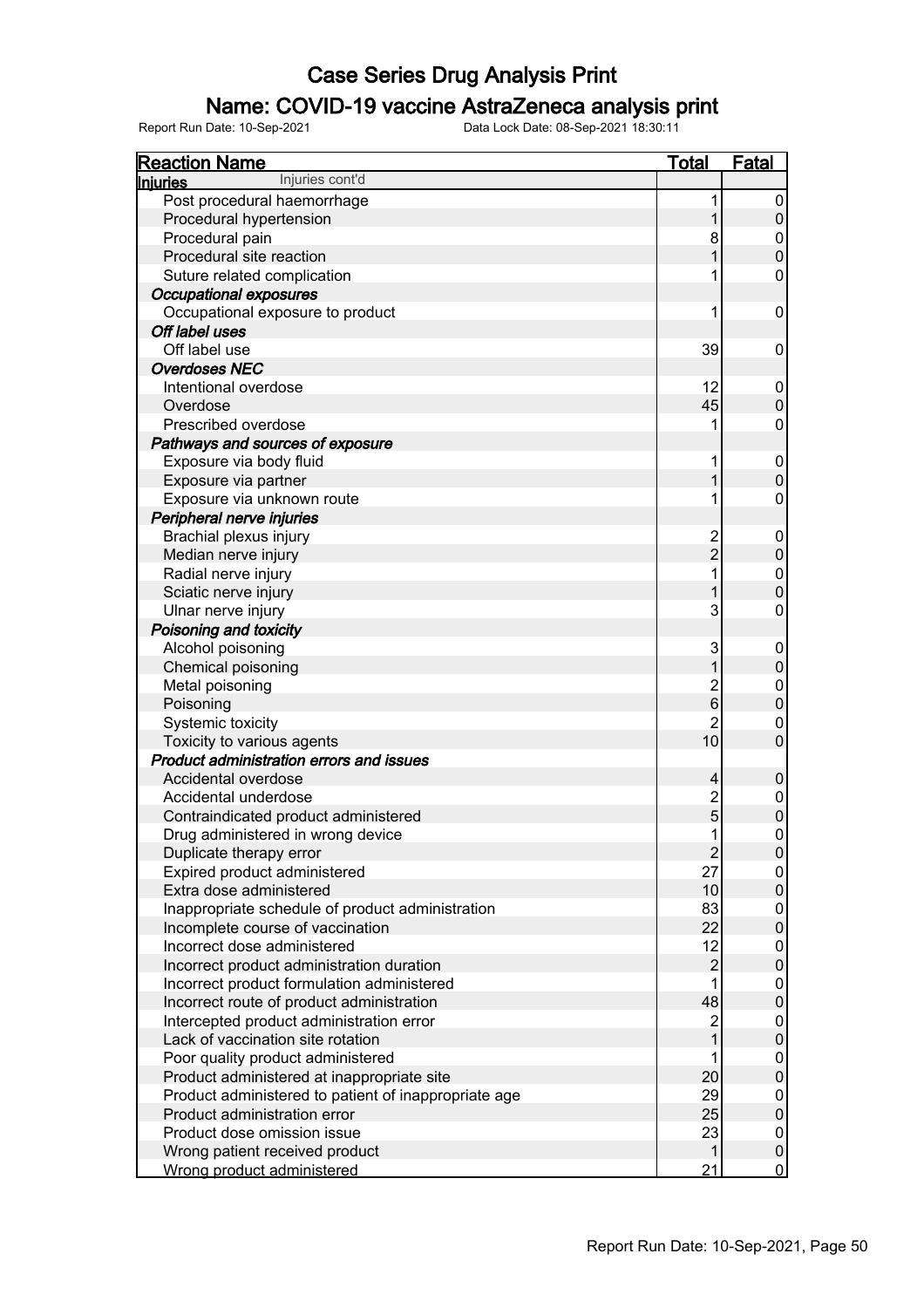### Name: COVID-19 vaccine AstraZeneca analysis print

| <b>Reaction Name</b>                                           | <b>Total</b>   | <b>Fatal</b>     |
|----------------------------------------------------------------|----------------|------------------|
| Injuries cont'd<br><b>Injuries</b>                             |                |                  |
| Product confusion errors and issues                            |                |                  |
| Product label confusion                                        | 1              | 0                |
| Product name confusion                                         | $\overline{2}$ | $\mathbf 0$      |
| Product packaging confusion                                    |                | 0                |
| Product dispensing errors and issues                           |                |                  |
| Product dispensing error                                       | 15             | 0                |
| Product monitoring errors and issues                           |                |                  |
| Documented hypersensitivity to administered product            | 1              | 0                |
| Labelled drug-drug interaction medication error                |                | $\pmb{0}$        |
| Product monitoring error                                       |                | 0                |
| Product prescribing errors and issues                          |                |                  |
| Contraindicated product prescribed                             | 10             | 0                |
| Product prescribing error                                      | 5              | $\overline{0}$   |
| <b>Product selection errors and issues</b>                     |                |                  |
| Product selection error                                        | $\overline{2}$ | $\mathbf 0$      |
| Product storage errors and issues in the product use system    |                |                  |
| Intercepted product storage error                              | 1              | 0                |
| Product storage error                                          | 7              | 0                |
| Product transcribing errors and communication issues           |                |                  |
| Product communication issue                                    | 1              | $\mathbf 0$      |
| <b>Radiation injuries</b>                                      |                |                  |
| Sunburn                                                        | 53             | 0                |
| Renal and urinary tract injuries NEC                           |                |                  |
| <b>Bladder injury</b>                                          |                | 0                |
| Kidney rupture                                                 | $\overline{2}$ | $\overline{0}$   |
| Reproductive system and breast injuries                        |                |                  |
| Penile contusion                                               | 3              | $\pmb{0}$        |
| Penis injury                                                   |                | 0                |
| Uterine rupture                                                |                | $\overline{0}$   |
| Reproductive tract and breast procedural complications         |                |                  |
| Postmastectomy lymphoedema syndrome                            | 1              | $\mathbf 0$      |
| Respiratory tract and thoracic cavity procedural complications |                |                  |
| Pulmonary oil microembolism                                    | $\overline{2}$ | 0                |
| Site specific injuries NEC                                     |                |                  |
| Back injury                                                    | 7              | 0                |
| Central nervous system injury                                  | 1              | 0                |
| Face crushing                                                  |                | $\boldsymbol{0}$ |
| Face injury                                                    | 2              | 0                |
| Head injury                                                    | 41             | $\pmb{0}$        |
| Limb crushing injury                                           | 9              | 0                |
| Limb injury                                                    | 283            | $\mathbf 0$      |
| Nasal injury                                                   | 2              | 0                |
| Neck crushing                                                  | 1              | $\mathbf 0$      |
| Neck injury                                                    | $\sqrt{3}$     | 0                |
| Pharyngeal contusion                                           | $\overline{2}$ | $\mathbf 0$      |
| Site specific procedural complications NEC                     |                |                  |
| Axillary web syndrome                                          | 3              | $\pmb{0}$        |
| <b>Skin injuries NEC</b>                                       |                |                  |
| Contusion                                                      | 3250           | $\mathbf 0$      |
| Hair injury                                                    |                | 0                |
| Nail injury                                                    |                | $\pmb{0}$        |
| Scar                                                           | 37             | $\mathbf 0$      |
| <b>Scratch</b>                                                 | 5 <sup>5</sup> | $\overline{0}$   |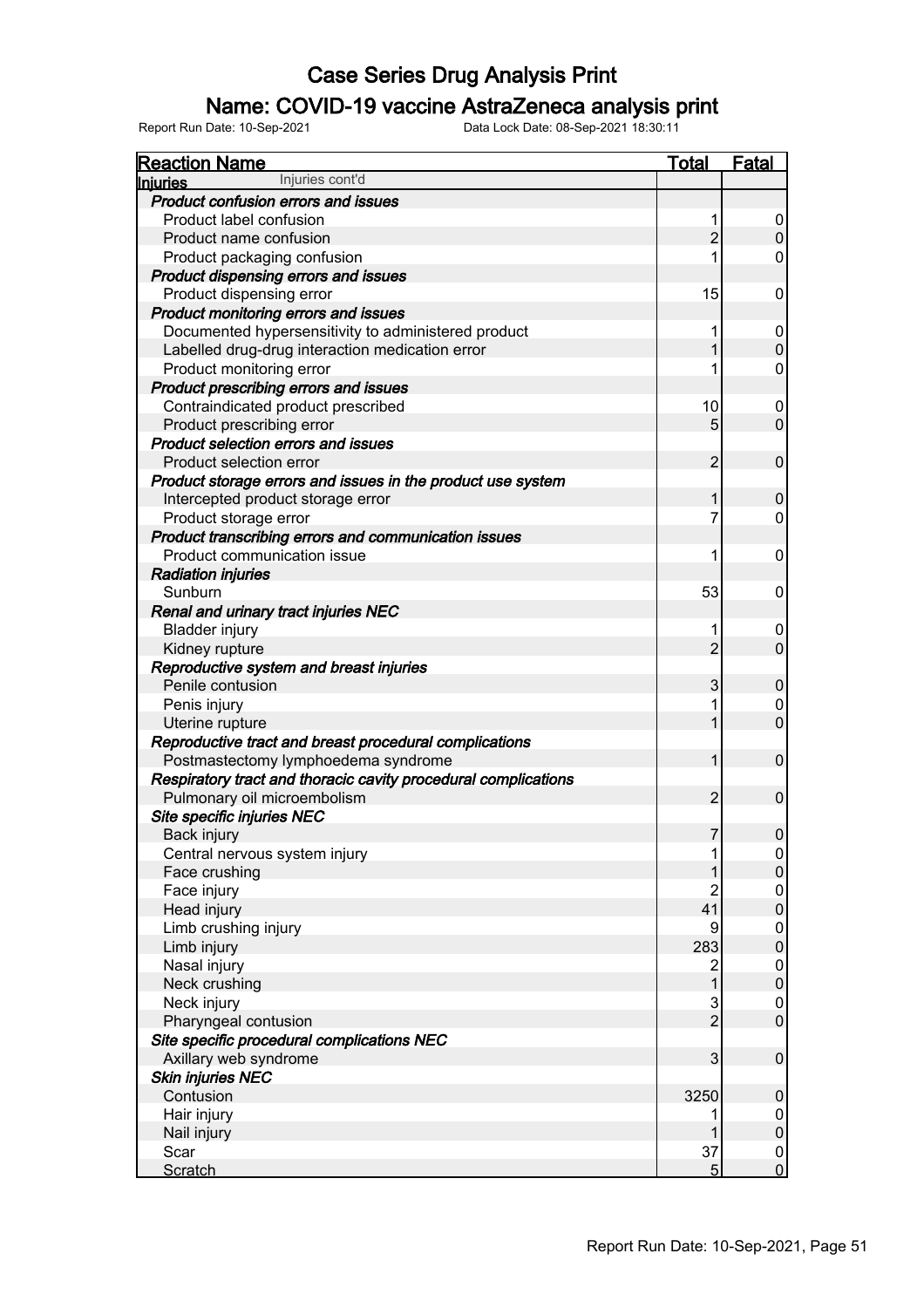### Name: COVID-19 vaccine AstraZeneca analysis print

| <b>Reaction Name</b>                                | <u>Total</u>   | Fatal            |
|-----------------------------------------------------|----------------|------------------|
| Injuries cont'd<br><b>Injuries</b>                  |                |                  |
| Skin abrasion                                       | 5              | 0                |
| Skin injury                                         | 19             | $\pmb{0}$        |
| Skin laceration                                     | $\overline{c}$ | $\mathbf 0$      |
| Skin pressure mark                                  | $\overline{1}$ | $\pmb{0}$        |
| Skin wound                                          | 6              | $\boldsymbol{0}$ |
| Subcutaneous haematoma                              | 3              | $\mathbf 0$      |
| Skin procedural complications                       |                |                  |
| Dermal filler overcorrection                        | 1              | $\boldsymbol{0}$ |
| Recall phenomenon                                   | $\overline{2}$ | $\mathbf 0$      |
| Spinal cord injuries NEC                            |                |                  |
| Prevertebral soft tissue swelling of cervical space | 1              | $\boldsymbol{0}$ |
| Spinal cord injury                                  | $\overline{2}$ | $\pmb{0}$        |
| Spinal cord injury sacral                           | 1              | $\boldsymbol{0}$ |
| Spinal cord injury thoracic                         | 1              | $\mathbf 0$      |
| Spinal fractures and dislocations                   |                |                  |
| Spinal compression fracture                         | 3              | $\boldsymbol{0}$ |
| Spinal fracture                                     | 8              | $\mathbf 0$      |
| Stoma complications                                 |                |                  |
| Gastrointestinal stoma complication                 | $\overline{c}$ | $\boldsymbol{0}$ |
| Stoma obstruction                                   | 1              | $\pmb{0}$        |
| Stoma site haemorrhage                              | 1              | $\overline{0}$   |
| Stoma site pain                                     | $\overline{2}$ | $\mathbf 0$      |
| Stoma site rash                                     | 1              | $\mathbf 0$      |
| <b>Thermal burns</b>                                |                |                  |
| Airway burns                                        | 1              | $\boldsymbol{0}$ |
| Burn oesophageal                                    |                | $\pmb{0}$        |
| Burn of internal organs                             | 4              | $\mathbf 0$      |
| Burn oral cavity                                    | 11             | $\mathbf 0$      |
| Burns second degree                                 | 11             | $\mathbf 0$      |
| Cold burn                                           | 3              | $\mathbf 0$      |
| Thermal burn                                        | 50             | $\mathbf 0$      |
| Thermal burns of eye                                | 47             | $\mathbf 0$      |
| Thoracic cage fractures and dislocations            |                |                  |
| Rib fracture                                        | 1              | $\mathbf 0$      |
| <b>Transplantation complications</b>                |                |                  |
| Transplant failure                                  | 1              | $\overline{0}$   |
| <b>Underdoses NEC</b>                               |                |                  |
| Intentional underdose                               | 1              | $\pmb{0}$        |
| Underdose                                           | 10             | 0                |
| Vaccination related complications                   |                |                  |
| Adverse event following immunisation                | 4              | $\boldsymbol{0}$ |
| Post vaccination syndrome                           | 3              | $\pmb{0}$        |
| Reaction to previous exposure to any vaccine        |                | 0                |
| Vaccination complication                            | 102            | $\pmb{0}$        |
| Injuries SOC TOTAL                                  | 8638           | $\mathbf{1}$     |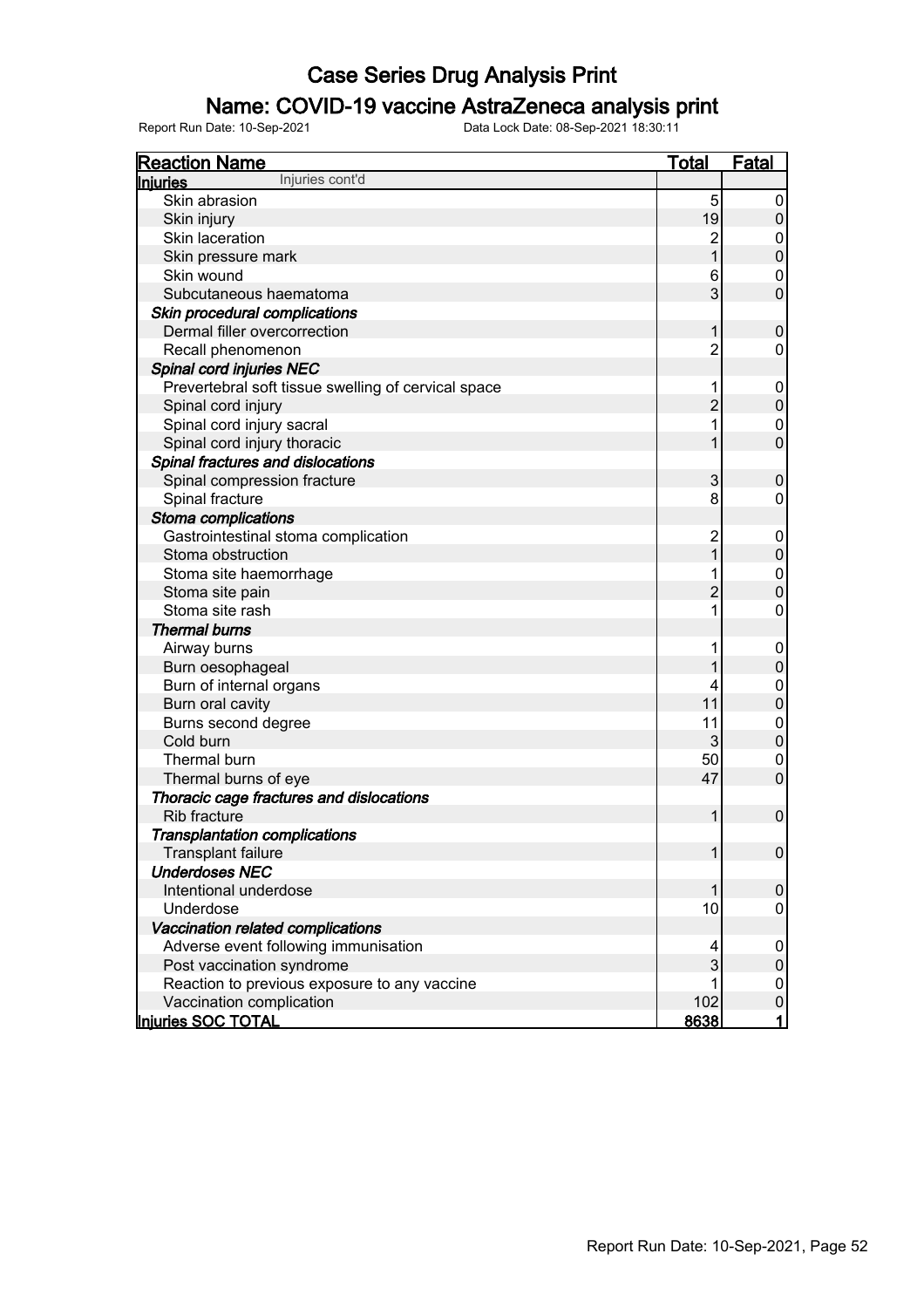### Name: COVID-19 vaccine AstraZeneca analysis print

| <b>Reaction Name</b>                                     | <b>Total</b>         | <b>Fatal</b>        |
|----------------------------------------------------------|----------------------|---------------------|
| Investigations                                           |                      |                     |
| <b>Adrenal cortex tests</b>                              |                      |                     |
| <b>Blood cortisol</b>                                    | 1                    | 0                   |
| Cortisol decreased                                       | 3                    | 0                   |
| Cortisol increased                                       | $\overline{2}$       | $\mathbf 0$         |
| Adrenal medulla tests                                    |                      |                     |
| Epinephrine increased                                    | 1                    | $\pmb{0}$           |
| Norepinephrine increased                                 | $\overline{c}$       | 0                   |
| Auditory and vestibular diagnostic procedures            |                      |                     |
| Acoustic stimulation tests                               | 8                    | 0                   |
| Audiogram                                                |                      | $\mathbf 0$         |
| <b>Autoimmunity analyses</b>                             |                      |                     |
| Anti-IA2 antibody                                        |                      | $\boldsymbol{0}$    |
| Anti-sperm antibody                                      |                      | 0                   |
| Antimitochondrial antibody positive                      | $\overline{c}$       | $\mathbf 0$         |
| Antineutrophil cytoplasmic antibody positive             |                      | $\boldsymbol{0}$    |
| Antinuclear antibody                                     |                      | $\mathbf 0$         |
| Antinuclear antibody positive                            |                      | $\boldsymbol{0}$    |
| Antiphospholipid antibodies                              | 3                    | $\mathbf 0$         |
| Antiphospholipid antibodies positive                     | 3                    | $\boldsymbol{0}$    |
| Autoantibody test                                        |                      | $\mathbf 0$         |
| Cold agglutinins positive                                | $\overline{c}$       | 0                   |
| DNA antibody negative                                    | $\overline{1}$       | $\mathbf 0$         |
| DNA antibody positive                                    |                      | $\mathbf{0}$        |
| Rheumatoid factor                                        | 3                    | $\overline{0}$      |
| Rheumatoid factor increased                              | 3                    | 0                   |
| Smooth muscle antibody                                   |                      | $\overline{0}$      |
| Bacteria identification and serology (excl mycobacteria) |                      |                     |
| <b>Bacterial test</b>                                    |                      | $\boldsymbol{0}$    |
| Staphylococcus test positive                             |                      | 0                   |
| Treponema test positive                                  |                      | $\overline{0}$      |
| <b>Blood counts NEC</b>                                  |                      |                     |
| <b>Blood count</b>                                       | 14                   | $\pmb{0}$           |
| Blood count abnormal                                     | 9                    | $\boldsymbol{0}$    |
| Full blood count                                         | 7                    | $\overline{0}$      |
| Full blood count abnormal                                | 3                    | $\mathbf{0}$        |
| Full blood count decreased                               | 3                    | $\boldsymbol{0}$    |
| Full blood count increased                               |                      | 0                   |
| Blood gas and acid base analyses                         |                      |                     |
| <b>Blood gases</b>                                       |                      | 0                   |
| Blood gases abnormal                                     |                      | $\pmb{0}$           |
| <b>Blood lactic acid</b>                                 | 4                    | 0                   |
| Blood lactic acid increased                              | 5                    | $\mathbf 0$         |
| Blood pH                                                 | 16                   | 0                   |
| Blood pH increased                                       | 14                   | $\mathbf 0$         |
| Carbon dioxide increased                                 | $\overline{2}$       | 0                   |
| Oxygen consumption                                       |                      | $\mathbf 0$         |
| Oxygen saturation                                        | 25<br>$\overline{2}$ | 0                   |
| Oxygen saturation abnormal                               |                      | $\mathbf 0$         |
| Oxygen saturation decreased                              | 189                  | 0<br>$\pmb{0}$      |
| Oxygen saturation normal                                 |                      |                     |
| Blood grouping and cross-matching analyses               |                      |                     |
| Blood group O                                            | $\overline{2}$<br>1  | 0<br>$\overline{0}$ |
| <b>Blood grouping</b>                                    |                      |                     |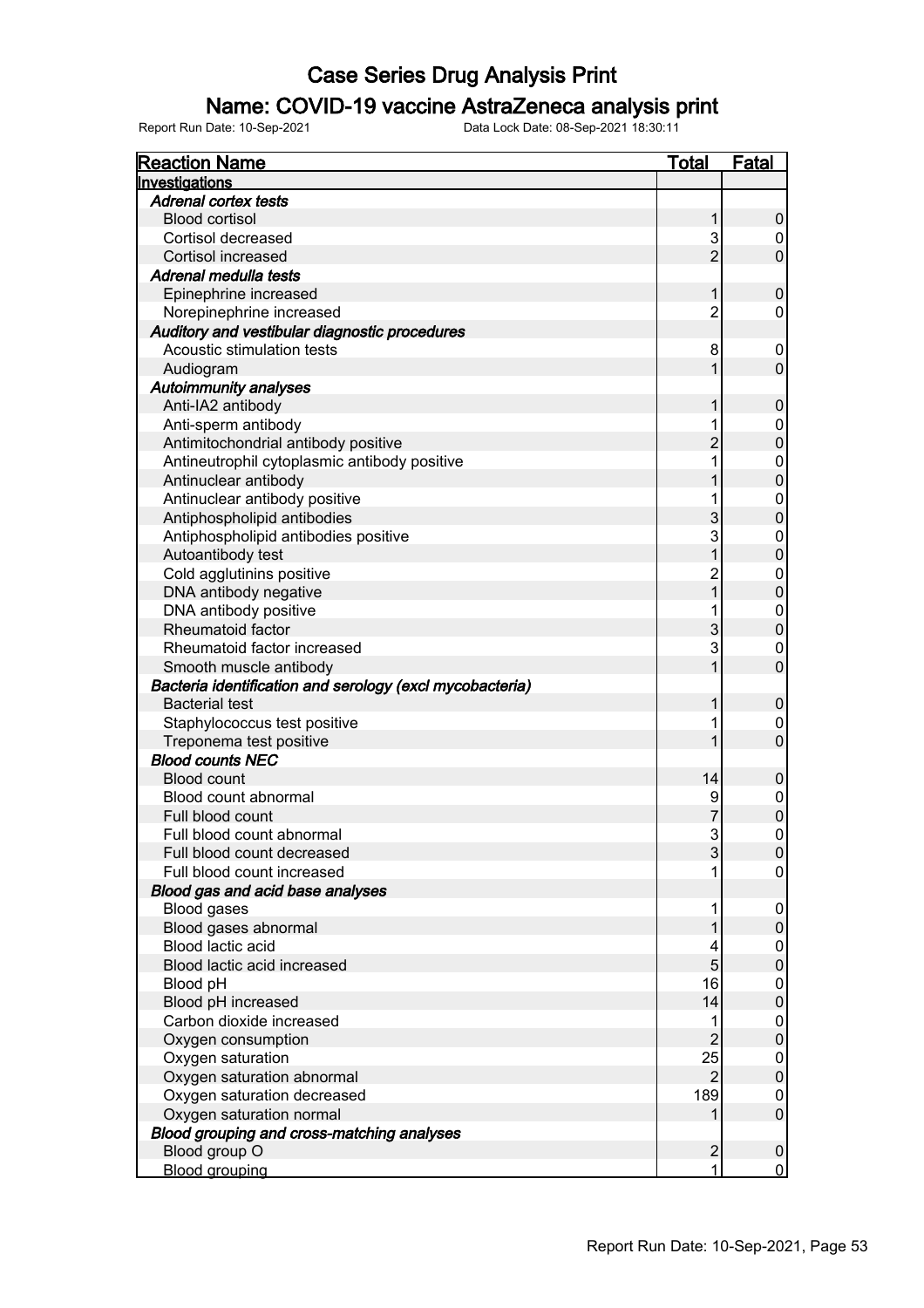### Name: COVID-19 vaccine AstraZeneca analysis print

| <b>Reaction Name</b>                                             | <b>Total</b>   | <b>Fatal</b>                     |
|------------------------------------------------------------------|----------------|----------------------------------|
| Investigations cont'd<br><u>Investigations</u>                   |                |                                  |
| Rhesus antigen negative                                          |                | $\pmb{0}$                        |
| Bone marrow and immune tissue imaging procedures                 |                |                                  |
| Scan lymph nodes                                                 | $\overline{2}$ | $\pmb{0}$                        |
| Carbohydrate tolerance analyses (incl diabetes)                  |                |                                  |
| <b>Blood glucose</b>                                             | 20             | $\pmb{0}$                        |
| Blood glucose abnormal                                           | 20             | 0                                |
| Blood glucose decreased                                          | 41             | $\mathbf 0$                      |
| Blood glucose fluctuation                                        | 33             | $\boldsymbol{0}$                 |
| Blood glucose increased                                          | 189            | $\pmb{0}$                        |
| Glycosylated haemoglobin increased                               | 2              | 0                                |
| Cardiac auscultatory investigations                              |                |                                  |
| Cardiac murmur                                                   | 34             | 0                                |
| Heart sounds                                                     | 17             | $\mathsf 0$                      |
| Heart sounds abnormal                                            | 8              | 0                                |
| Cardiac function diagnostic procedures                           |                |                                  |
| Cardiac monitoring                                               | 1              | $\boldsymbol{0}$                 |
| Central venous pressure                                          |                | $\pmb{0}$                        |
| Echocardiogram                                                   | 3              | $\boldsymbol{0}$                 |
| Ejection fraction decreased                                      | $\overline{2}$ | $\mathbf 0$                      |
| Myocardial strain                                                | 20             | $\mathbf 0$                      |
| Stroke volume decreased                                          | $\overline{c}$ | $\mathbf 0$                      |
| Venous pressure jugular increased                                |                | 0                                |
|                                                                  |                |                                  |
| Cardiac imaging procedures<br>Magnetic resonance imaging heart   | 1              | $\boldsymbol{0}$                 |
| Cell marker analyses                                             |                |                                  |
|                                                                  | 1              |                                  |
| Carbohydrate antigen 15-3                                        | $\overline{c}$ | 0                                |
| Carcinoembryonic antigen increased                               | 1              | $\pmb{0}$                        |
| Prostatic specific antigen decreased                             | 3              | $\overline{0}$<br>$\overline{0}$ |
| Prostatic specific antigen increased<br>Tumour marker increased  |                | $\mathbf 0$                      |
|                                                                  |                |                                  |
| Central nervous system histopathology procedures                 | 1              |                                  |
| Biopsy brain                                                     |                | $\boldsymbol{0}$                 |
| Central nervous system imaging procedures<br>Brain scan abnormal |                |                                  |
|                                                                  | 26             | $\boldsymbol{0}$<br>$\pmb{0}$    |
| Computerised tomogram head<br>Magnetic resonance imaging head    |                |                                  |
|                                                                  | 46             | $\overline{0}$                   |
| Magnetic resonance imaging head abnormal                         |                | $\boldsymbol{0}$                 |
| Magnetic resonance imaging head normal                           |                | 0<br>$\mathsf 0$                 |
| Scan brain                                                       |                |                                  |
| Cerebrospinal fluid tests (excl microbiology)                    |                |                                  |
| CSF cell count abnormal                                          |                | 0                                |
| CSF pressure                                                     |                | 0                                |
| CSF test abnormal<br>CSF white blood cell count increased        |                | $\pmb{0}$                        |
|                                                                  |                | 0                                |
| Xanthochromia                                                    |                | $\mathbf 0$                      |
| <b>Chemistry analyses NEC</b>                                    |                |                                  |
| Histamine abnormal                                               | 3              | 0                                |
| Histamine level                                                  | 3              | 0                                |
| Histamine level increased                                        |                | $\pmb{0}$                        |
| Inflammatory marker decreased                                    |                | 0                                |
| Inflammatory marker increased                                    | 11             | $\pmb{0}$                        |
| Serum serotonin increased                                        |                | 0                                |
| <b>Cholesterol analyses</b>                                      |                |                                  |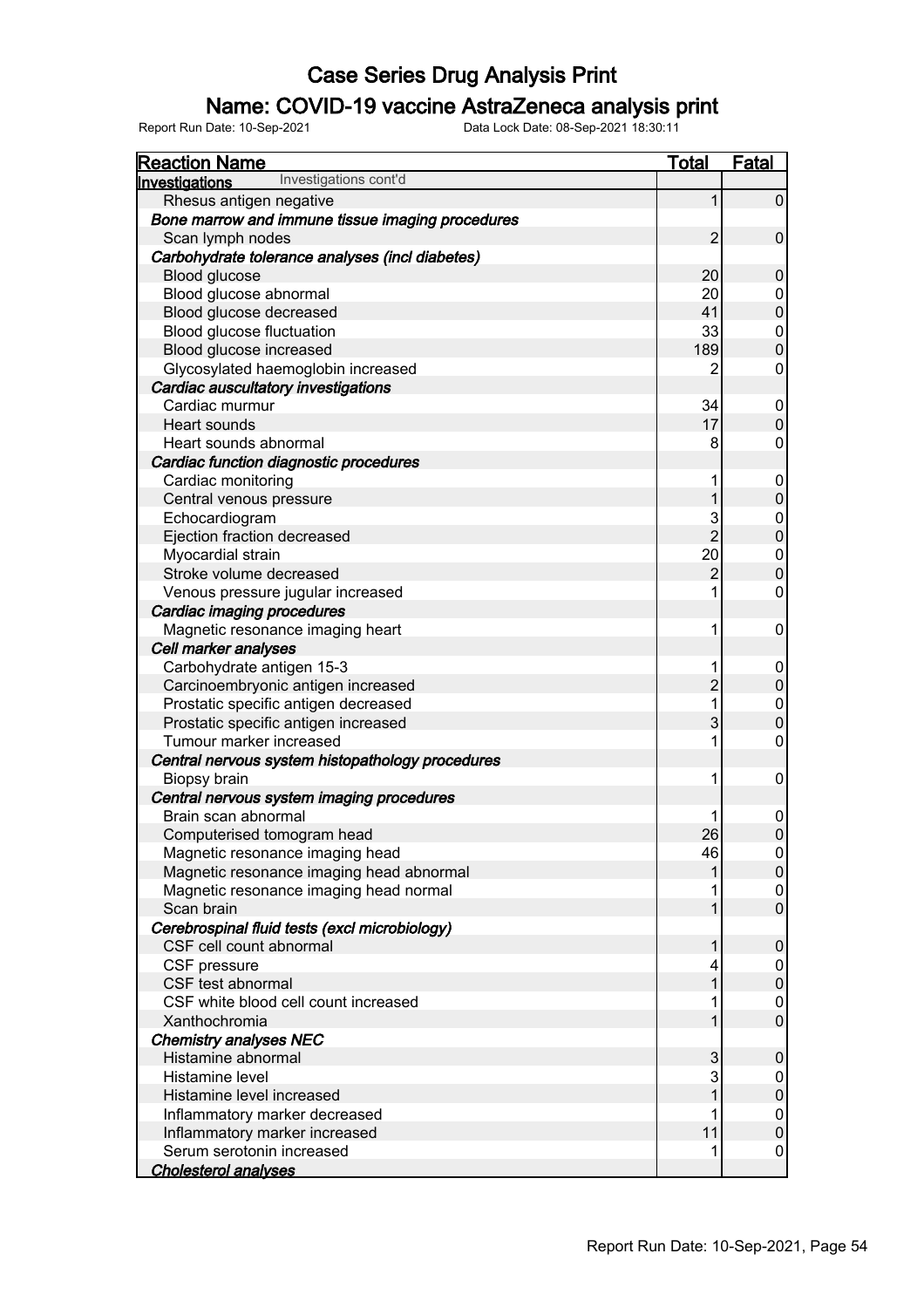### Name: COVID-19 vaccine AstraZeneca analysis print

| <b>Reaction Name</b>                            | <b>Total</b>   | <b>Fatal</b>     |
|-------------------------------------------------|----------------|------------------|
| Investigations cont'd<br><b>Investigations</b>  |                |                  |
| Blood cholesterol increased                     | 17             | 0                |
| Low density lipoprotein                         | 1              | $\mathbf 0$      |
| Low density lipoprotein increased               |                | 0                |
| Very low density lipoprotein decreased          |                | 0                |
| Coagulation and bleeding analyses               |                |                  |
| Activated partial thromboplastin time           |                | $\mathbf 0$      |
| Activated partial thromboplastin time abnormal  |                | 0                |
| Activated partial thromboplastin time prolonged | 124            | 0                |
| Anti factor VIII antibody positive              |                | 0                |
| <b>Bleeding time</b>                            | 10             | 0                |
| Bleeding time abnormal                          | 3              | 0                |
| Bleeding time prolonged                         | $\,6$          | 0                |
| Bleeding time shortened                         |                | 0                |
| Blood fibrinogen abnormal                       | $\overline{2}$ | 0                |
| Blood fibrinogen decreased                      | 7              | 0                |
| Blood fibrinogen increased                      | $\overline{2}$ | 0                |
| Blood thromboplastin                            | 1              | 0                |
| Blood thromboplastin abnormal                   |                | $\mathbf 0$      |
| Clot retraction                                 |                | 0                |
| Coagulation factor                              |                | 0                |
| Coagulation factor VIII level decreased         | 4              | 0                |
| Coagulation test abnormal                       | 1              | $\mathbf 0$      |
| Coagulation time                                | 9              | 0                |
| Coagulation time prolonged                      | 14             | $\mathbf 0$      |
| Coagulation time shortened                      | 4              | 0                |
| Fibrin D dimer                                  |                | $\mathbf 0$      |
| Fibrin D dimer decreased                        |                | 0                |
| Fibrin D dimer increased                        | 56             | $\mathbf 0$      |
| International normalised ratio                  | $\overline{2}$ | 0                |
| International normalised ratio abnormal         | 11             | $\mathbf 0$      |
| International normalised ratio decreased        | 42             | 0                |
| International normalised ratio fluctuation      | 5 <sup>1</sup> | $\mathbf 0$      |
| International normalised ratio increased        | 88             | 0                |
| Prothrombin level increased                     |                | 0                |
| Prothrombin time prolonged                      | 1              | 0                |
| Thrombin time                                   | 1              |                  |
| Thrombin time abnormal                          |                |                  |
| Digestive enzymes                               |                |                  |
| Amylase increased                               |                | $\boldsymbol{0}$ |
| Lipase increased                                |                | $\overline{0}$   |
| Pancreatic enzymes increased                    |                | 0                |
| <b>ECG</b> investigations                       |                |                  |
| Cardiac telemetry                               |                | 0                |
| Electrocardiogram                               | 8              |                  |
| Electrocardiogram P wave abnormal               |                |                  |
| Electrocardiogram QT prolonged                  | $\overline{2}$ |                  |
| Electrocardiogram ST segment elevation          | 5              |                  |
| Electrocardiogram ST-T segment abnormal         | 6              |                  |
| Electrocardiogram T wave inversion              | 4              |                  |
| Electrocardiogram abnormal                      | 20             | 0                |
| Electrocardiogram change                        |                | 0                |
| Electrocardiogram normal                        |                | 0                |
| Exercise electrocardiogram                      |                | 0                |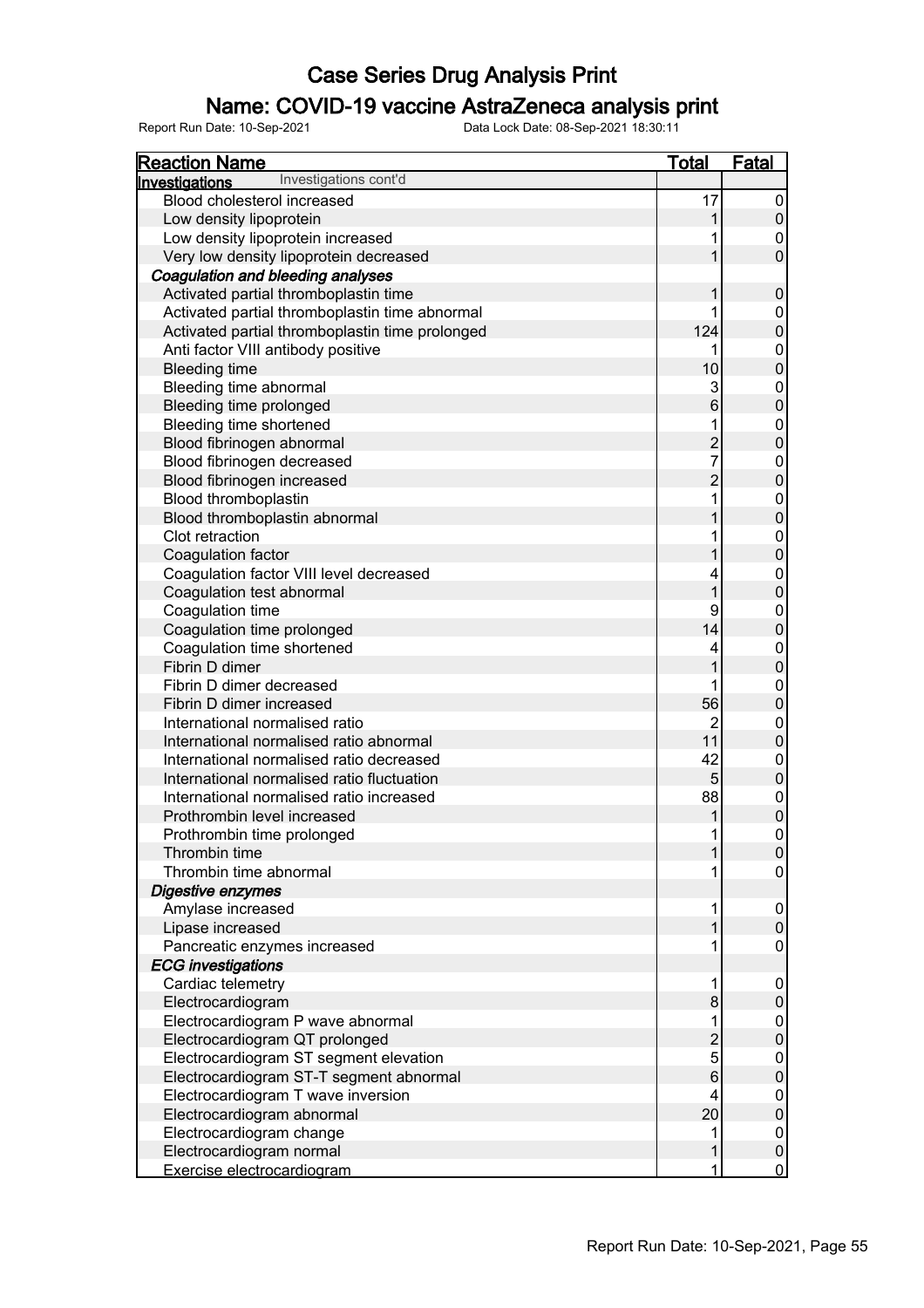### Name: COVID-19 vaccine AstraZeneca analysis print

| <b>Reaction Name</b>                                   | <b>Total</b>   | <b>Fatal</b>     |
|--------------------------------------------------------|----------------|------------------|
| Investigations cont'd<br><b>Investigations</b>         |                |                  |
| <b>Endocrine analyses and imaging NEC</b>              |                |                  |
| Hormone level abnormal                                 | 54             | 0                |
| <b>Faecal analyses NEC</b>                             |                |                  |
| Faecal calprotectin                                    | 1              | 0                |
| Faecal calprotectin increased                          | 9              | $\boldsymbol{0}$ |
| Occult blood                                           |                | 0                |
| Stool analysis abnormal                                | $\overline{2}$ | $\mathbf{0}$     |
| <b>Fertility analyses</b>                              |                |                  |
| Semen analysis abnormal                                | 1              | $\mathbf 0$      |
| Semen volume decreased                                 | $\overline{c}$ | 0                |
| Sperm concentration                                    | $\mathbf{1}$   | $\mathbf{0}$     |
| Spermatozoa abnormal                                   | 1              | 0                |
| Foetal and neonatal diagnostic procedures              |                |                  |
| Foetal heart rate                                      | 1              | 0                |
| Foetal heart rate abnormal                             | 1              | $\mathbf 0$      |
| <b>Fungus identification and serology</b>              |                |                  |
| Fungal test                                            | 1              | $\mathbf 0$      |
| Gastrointestinal and abdominal imaging procedures      |                |                  |
| <b>Barium swallow</b>                                  | 1              | $\boldsymbol{0}$ |
| Computerised tomogram abdomen                          | 4              | 0                |
| Stomach scan                                           | 1              | $\overline{0}$   |
| Gastrointestinal function diagnostic procedures        |                |                  |
| Gastric pH                                             | $\overline{2}$ | $\boldsymbol{0}$ |
| Gastric pH decreased                                   | $\overline{2}$ | 0                |
| Gastrointestinal stoma output increased                | $\mathbf{1}$   | $\boldsymbol{0}$ |
| Swallow study                                          | 3              | 0                |
| Gastrointestinal, pancreatic and APUD hormone analyses |                |                  |
| Blood gastrin                                          | 1              | $\mathbf 0$      |
| Blood gastrin normal                                   | 1              | $\boldsymbol{0}$ |
| <b>Blood insulin</b>                                   | 4              | 0                |
| Blood insulin abnormal                                 | 1              | $\boldsymbol{0}$ |
| Blood insulin decreased                                | $\overline{c}$ | $\mathbf 0$      |
| <b>Blood insulin increased</b>                         | 3              | $\mathbf 0$      |
| <b>Haematological analyses NEC</b>                     |                |                  |
| Blood viscosity abnormal                               | 1              | $\pmb{0}$        |
| Blood viscosity decreased                              | 1              | $\boldsymbol{0}$ |
| Blood viscosity increased                              | 3              | 0                |
| Haematology test abnormal                              |                | 0                |
| Plasma viscosity abnormal                              |                | $\boldsymbol{0}$ |
| Red blood cell sedimentation rate                      |                | 0                |
| Red blood cell sedimentation rate abnormal             |                | $\mathbf 0$      |
| Red blood cell sedimentation rate increased            | 10             | 0                |
| Heart rate and pulse investigations                    |                |                  |
| Brachial pulse decreased                               |                | $\overline{0}$   |
| Carotid pulse                                          |                | $\mathbf 0$      |
| Femoral pulse                                          |                | 0                |
| Heart rate                                             | 1088           | $\mathbf{0}$     |
| Heart rate abnormal                                    | 59             | 0                |
| Heart rate decreased                                   | 131            | $\boldsymbol{0}$ |
| Heart rate increased                                   | 2042           | 0                |
| Heart rate irregular                                   | 216            | $\mathbf 0$      |
| Heart rate variability decreased                       | 1              | $\boldsymbol{0}$ |
| Heart rate variability increased                       | $\overline{2}$ | $\overline{0}$   |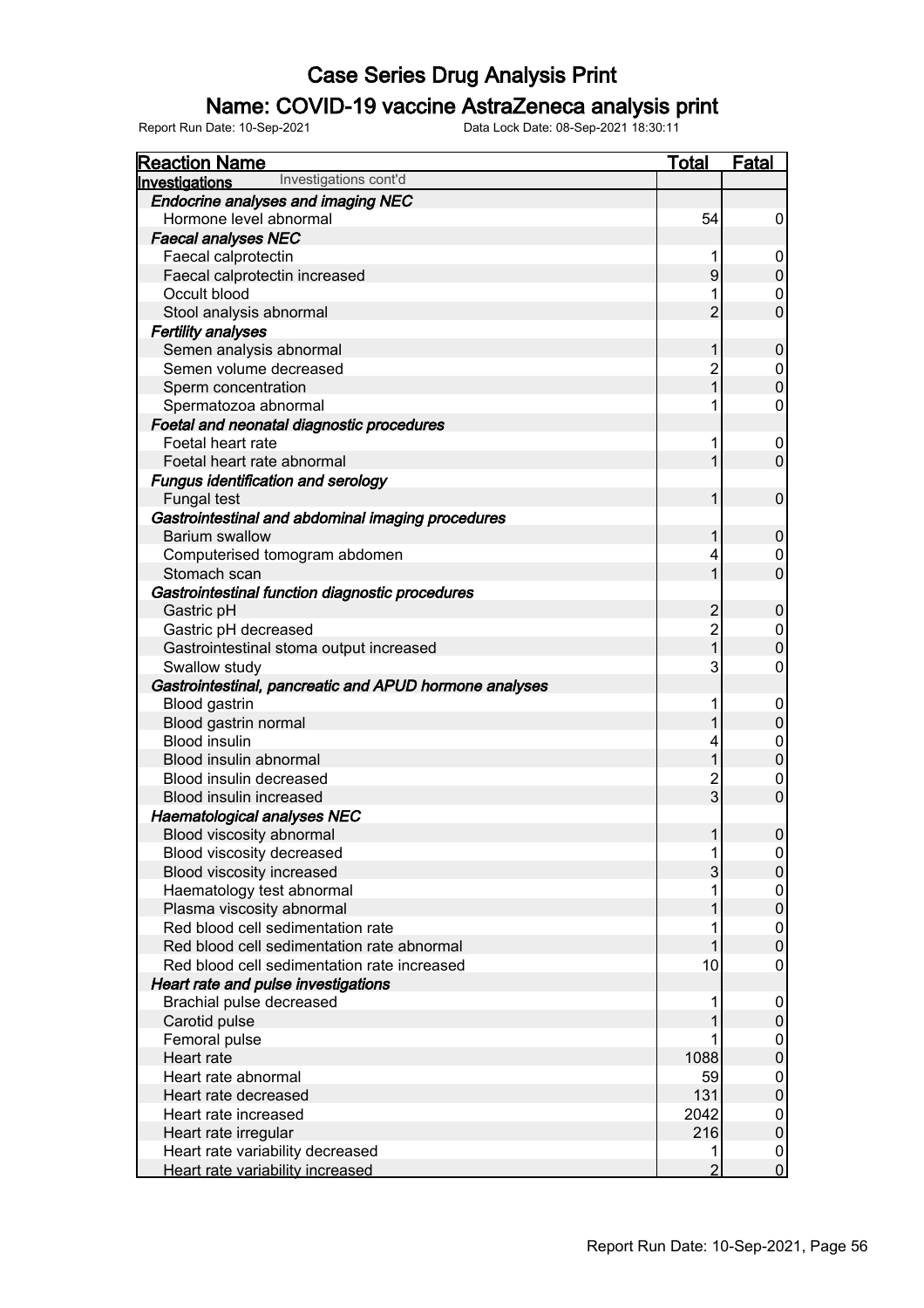### Name: COVID-19 vaccine AstraZeneca analysis print

| <b>Reaction Name</b>                           | <b>Total</b>   | <b>Fatal</b>          |
|------------------------------------------------|----------------|-----------------------|
| Investigations cont'd<br><b>Investigations</b> |                |                       |
| Maximum heart rate                             | 6              | 0                     |
| Maximum heart rate decreased                   |                | 0                     |
| Maximum heart rate increased                   |                | 0                     |
| Orthostatic heart rate response increased      |                | $\pmb{0}$             |
| Popliteal pulse                                |                | 0                     |
| Pulse abnormal                                 | 29             | $\mathbf 0$           |
| Pulse absent                                   | 4              | 0                     |
| Pulse pressure increased                       | 3              | $\overline{0}$        |
| Pulse waveform abnormal                        |                | 0                     |
| Radial pulse                                   |                | $\overline{0}$        |
| Sinus rhythm                                   | 6              | 0                     |
| <b>Histopathology procedures NEC</b>           |                |                       |
| Smear test                                     | $\overline{2}$ | $\mathbf 0$           |
| Imaging procedures NEC                         |                |                       |
| Computerised tomogram                          | 7              | 0                     |
| Computerised tomogram normal                   |                | $\pmb{0}$             |
| Magnetic resonance imaging                     |                | 0                     |
| Magnetic resonance imaging abnormal            |                | $\overline{0}$        |
| Magnetic resonance imaging whole body          |                | $\mathbf 0$           |
| Scan                                           |                | $\overline{0}$        |
| Ultrasound scan                                |                | 0                     |
| X-ray                                          |                | $\overline{0}$        |
| Immunoglobulin analyses                        |                |                       |
| Blood immunoglobulin A increased               |                | $\mathbf 0$           |
| Blood immunoglobulin E                         |                | 0                     |
| Blood immunoglobulin E increased               | $\overline{c}$ | $\overline{0}$        |
| Blood immunoglobulin M                         |                | $\mathbf 0$           |
| Blood immunoglobulin M increased               |                | $\mathbf 0$           |
| Immunoglobulins decreased                      |                | 0                     |
| Immunology analyses NEC                        |                |                       |
| Antibody test                                  | 4              | 0                     |
| Antibody test abnormal                         | 5              | $\pmb{0}$             |
| Antibody test negative                         | 15             | 0                     |
| Antibody test positive                         |                | $\overline{0}$        |
| Immunology test                                | 11             | $\mathbf 0$           |
| Immunology test normal                         |                |                       |
| Mast cell degranulation present                |                | $\boldsymbol{0}$<br>0 |
| Tryptase increased                             |                | $\mathsf 0$           |
| Immunology skin tests NEC                      |                |                       |
| Allergy alert test                             | $\mathfrak{S}$ | 0                     |
| Skin test positive                             | 7              | 0                     |
| <b>Investigations NEC</b>                      |                |                       |
| <b>APACHE II score</b>                         |                |                       |
| <b>Blood test</b>                              | 52             | 0<br>$\pmb{0}$        |
| Blood test abnormal                            |                |                       |
|                                                | 93             | 0                     |
| Laboratory test                                |                | $\mathbf 0$           |
| Laboratory test abnormal                       |                | 0                     |
| Polymerase chain reaction positive             | $\overline{c}$ | $\pmb{0}$             |
| Quality of life decreased                      | 3              | 0                     |
| <b>Liver function analyses</b>                 |                |                       |
| Alanine aminotransferase decreased             |                | 0                     |
| Alanine aminotransferase increased             | 30             | $\pmb{0}$             |
| Aspartate aminotransferase                     |                | $\overline{0}$        |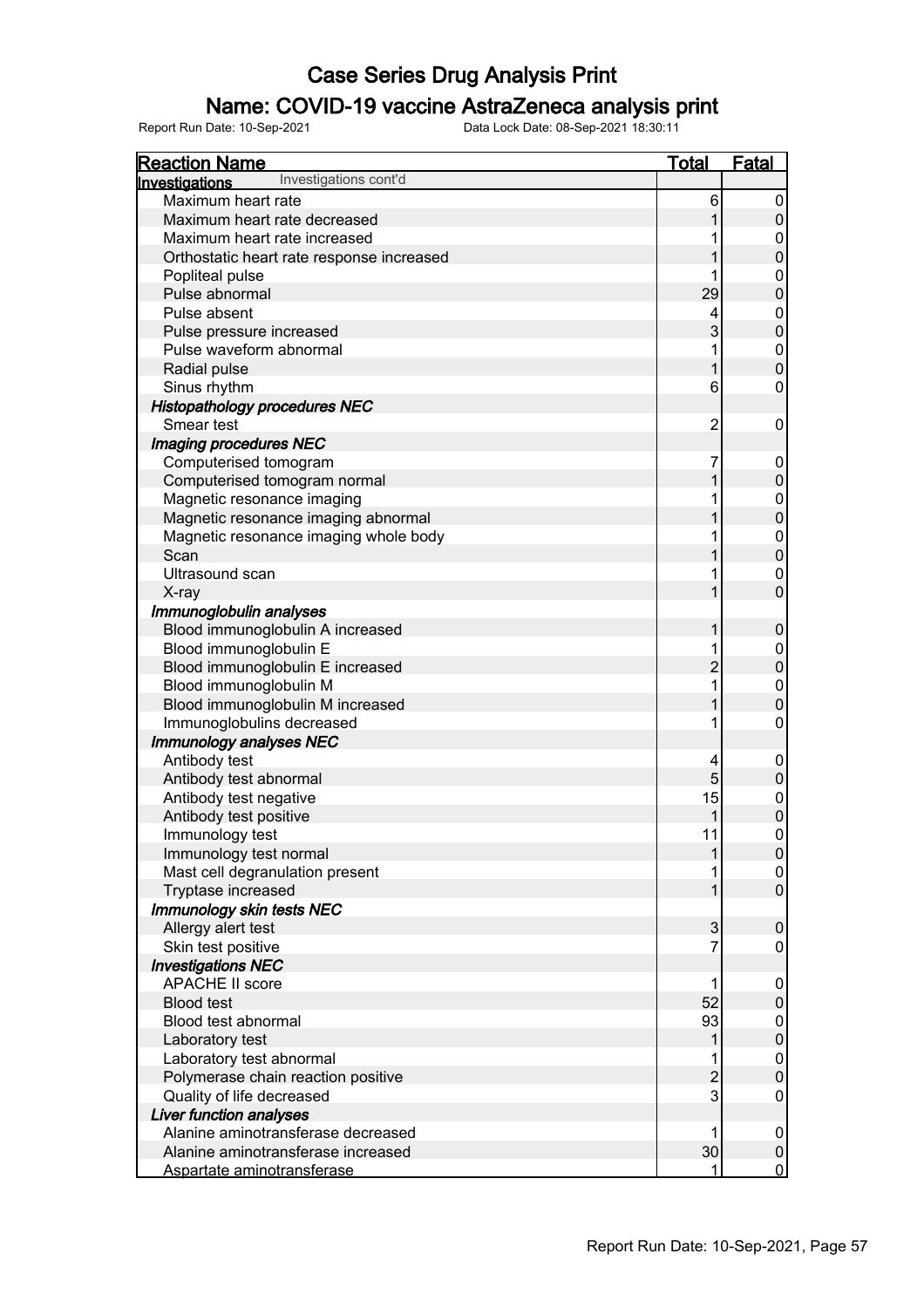### Name: COVID-19 vaccine AstraZeneca analysis print

| <b>Reaction Name</b>                                  | <b>Total</b>   | <b>Fatal</b>     |
|-------------------------------------------------------|----------------|------------------|
| Investigations cont'd<br><b>Investigations</b>        |                |                  |
| Aspartate aminotransferase increased                  | 4              | $\pmb{0}$        |
| Bile output                                           | 4              | 0                |
| <b>Blood bilirubin</b>                                | 1              | $\mathbf 0$      |
| Blood bilirubin increased                             | 6              | 0                |
| Gamma-glutamyltransferase increased                   | 5              | $\mathbf 0$      |
| Hepatic enzyme abnormal                               |                | $\mathbf 0$      |
| Hepatic enzyme increased                              | 14             | $\mathbf 0$      |
| Liver function test                                   | 3              | $\mathbf 0$      |
| Liver function test abnormal                          | 49             | $\mathbf 0$      |
| Liver function test increased                         | 14             | 0                |
| Transaminases increased                               | 12             | $\mathbf 0$      |
| <b>Metabolism tests NEC</b>                           |                |                  |
| Blood ketone body                                     | 10             | $\boldsymbol{0}$ |
| Blood uric acid increased                             | 4              | 0                |
| Ubiquinone                                            | 4              | $\mathbf 0$      |
| Ubiquinone decreased                                  | 2              | 0                |
| Urine ketone body present                             | $\overline{2}$ | $\mathbf 0$      |
| Microbiology and serology tests NEC                   |                |                  |
| <b>Blood culture</b>                                  | $\overline{c}$ | $\boldsymbol{0}$ |
| Blood culture negative                                | 1              | 0                |
| Septic screen                                         | 1              | $\mathbf 0$      |
| Mineral and electrolyte analyses                      |                |                  |
| <b>Blood calcium</b>                                  | $\overline{c}$ | $\boldsymbol{0}$ |
| Blood calcium increased                               | 1              | $\mathbf 0$      |
| Blood cyanide                                         | 1              | $\mathbf 0$      |
| <b>Blood</b> iron                                     | 11             | $\mathbf 0$      |
| Blood iron decreased                                  | 25             | $\mathbf 0$      |
| Blood iron increased                                  | 3              | $\mathbf 0$      |
| Blood magnesium decreased                             | 3              | $\mathbf 0$      |
| Blood phosphorus abnormal                             | 1              | $\mathbf 0$      |
| Blood phosphorus decreased                            | $\overline{7}$ | $\mathbf 0$      |
| Blood phosphorus increased                            | 3              | $\mathbf 0$      |
| Blood potassium decreased                             | 11             | $\pmb{0}$        |
| Blood potassium increased                             | 9              | $\mathbf{0}$     |
| <b>Blood sodium</b>                                   | $\overline{2}$ | $\mathbf 0$      |
| Blood sodium decreased                                | 5              | $\mathbf 0$      |
| <b>Blood zinc increased</b>                           |                | $\pmb{0}$        |
| Serum ferritin                                        |                | 0                |
| Serum ferritin decreased                              | 3              | $\boldsymbol{0}$ |
| Serum ferritin increased                              | 5              | 0                |
| Sweat test                                            | 3              | $\boldsymbol{0}$ |
| Urine copper                                          | 1              | 0                |
| Musculoskeletal and soft tissue imaging procedures    |                |                  |
| Bone densitometry                                     | 1              | 0                |
| Discogram abnormal<br>Magnetic resonance imaging neck | 1              | $\pmb{0}$<br>0   |
|                                                       | 10             | $\boldsymbol{0}$ |
| Skull X-ray<br>X-ray limb                             | $\overline{c}$ | 0                |
| X-ray of pelvis and hip                               | 1              | $\pmb{0}$        |
| Musculoskeletal and soft tissue tests NEC             |                |                  |
| Swollen joint count                                   | $\overline{c}$ | $\mathbf 0$      |
| Swollen joint count increased                         | 4              | 0                |
| Tender joint count                                    | 4              | $\mathbf 0$      |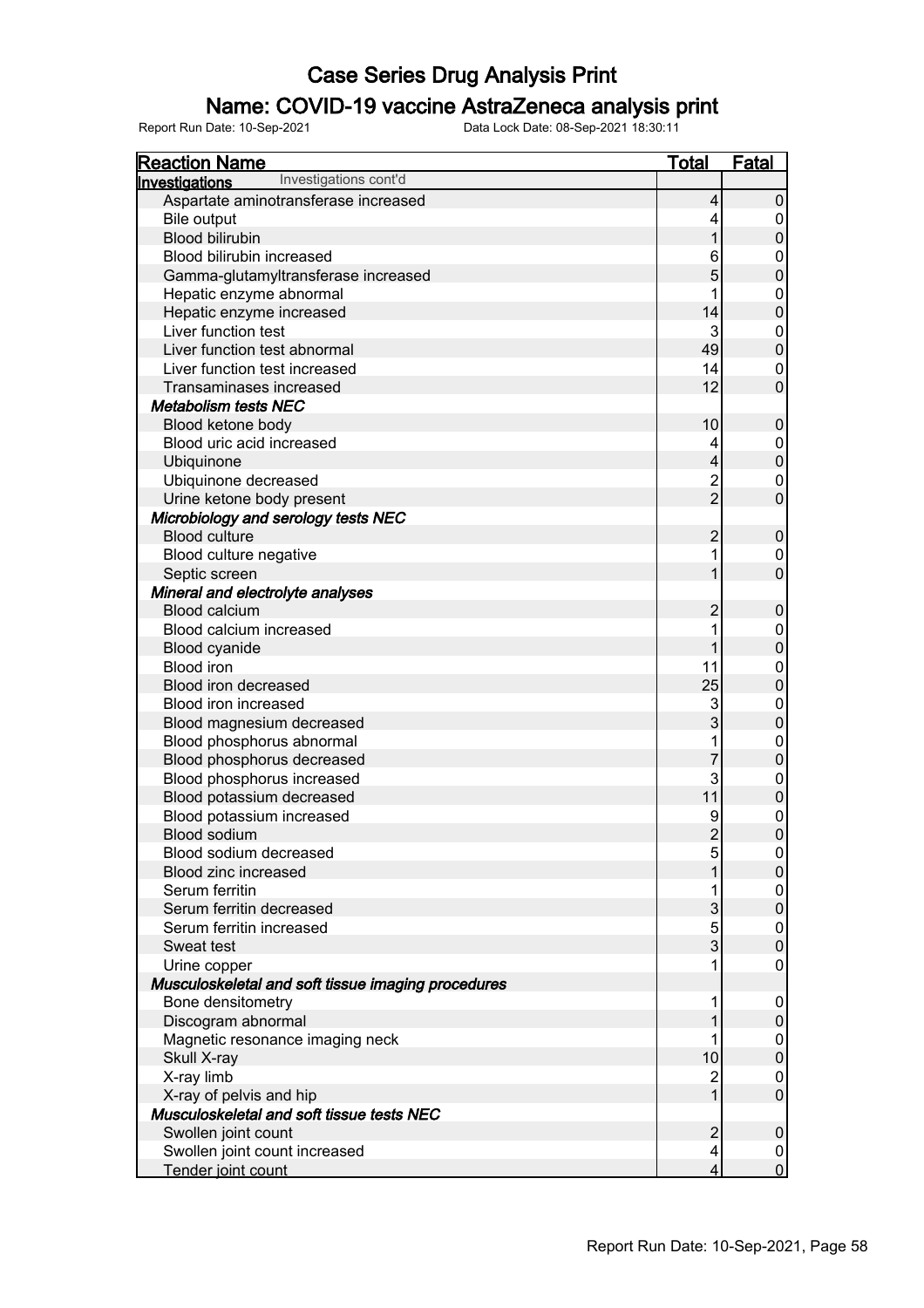### Name: COVID-19 vaccine AstraZeneca analysis print

| <b>Reaction Name</b>                                    | <b>Total</b>   | <b>Fatal</b>   |
|---------------------------------------------------------|----------------|----------------|
| Investigations cont'd<br><b>Investigations</b>          |                |                |
| Mycobacteria identification and serology                |                |                |
| Interferon gamma release assay positive                 | $\overline{2}$ | $\pmb{0}$      |
| Neurologic diagnostic procedures                        |                |                |
| Coma scale abnormal                                     | 20             | 0              |
| Electroencephalogram abnormal                           |                | 0              |
| Electromyogram abnormal                                 | 3              | 0              |
| Hoover's sign of leg paresis                            | 1              | 0              |
| Joint position sense decreased                          | $\overline{2}$ | 0              |
| Lumbar puncture                                         | 18             | 0              |
| Nerve conduction studies abnormal                       |                | $\mathbf 0$    |
| Neurotransmitter level altered                          |                | 0              |
| Sensory level abnormal                                  |                | $\mathbf 0$    |
| Sleep study normal                                      | 1              | 0              |
| Ophthalmic function diagnostic procedures               |                |                |
| Corneal reflex decreased                                | $\overline{2}$ | 0              |
| Intraocular pressure increased                          | 6              | 0              |
| Intraocular pressure test                               | 8              | 0              |
| Pupillary light reflex tests abnormal                   |                | $\mathbf 0$    |
| Retinal function test abnormal                          |                | 0              |
| Visual tracking test                                    |                | $\mathbf 0$    |
| Parathyroid analyses                                    |                |                |
| Blood parathyroid hormone decreased                     | 1              | 0              |
| Physical examination procedures and organ system status |                |                |
| Body height decreased                                   |                | $\mathbf 0$    |
| Body surface area                                       | 3              | 0              |
| Body surface area decreased                             |                | 0              |
| Body temperature                                        | 1027           | 0              |
| Body temperature abnormal                               | 88             | 0              |
| Body temperature decreased                              | 135            | 0              |
| Body temperature fluctuation                            | 184            | 0              |
| Body temperature increased                              | 1144           | 0              |
| Body temperature normal                                 | 3              | $\mathbf 0$    |
| <b>Breath sounds</b>                                    | 3              | 0              |
| Breath sounds abnormal                                  | 5              | 0              |
| Dermatologic examination abnormal                       | 1              | $\mathbf 0$    |
| General physical condition abnormal                     | 4              | 0              |
| Grip strength                                           | 9              | 0              |
| Grip strength decreased                                 | 34             | 0              |
| Head lag                                                | 19             | 0              |
| Lymph node palpable                                     | 5              | $\mathbf 0$    |
| Male genital examination abnormal                       |                | 0              |
| Menstruation normal                                     | 3              | $\mathbf 0$    |
| Muscle strength abnormal                                | 6              | 0              |
| Neurological examination                                |                | $\mathbf 0$    |
| Neurological examination normal                         |                | 0              |
| Ophthalmological examination                            | 3              | $\mathbf 0$    |
| Palpatory finding abnormal                              |                | 0              |
| Product residue present                                 | 3              | $\mathbf 0$    |
| Psoriasis area severity index decreased                 |                | 0              |
| Psoriasis area severity index increased                 |                | $\mathbf 0$    |
| Respiratory rate                                        | 12             | 0              |
| Respiratory rate decreased                              | 30             | $\pmb{0}$      |
| Respiratory rate increased                              | 78             | $\overline{0}$ |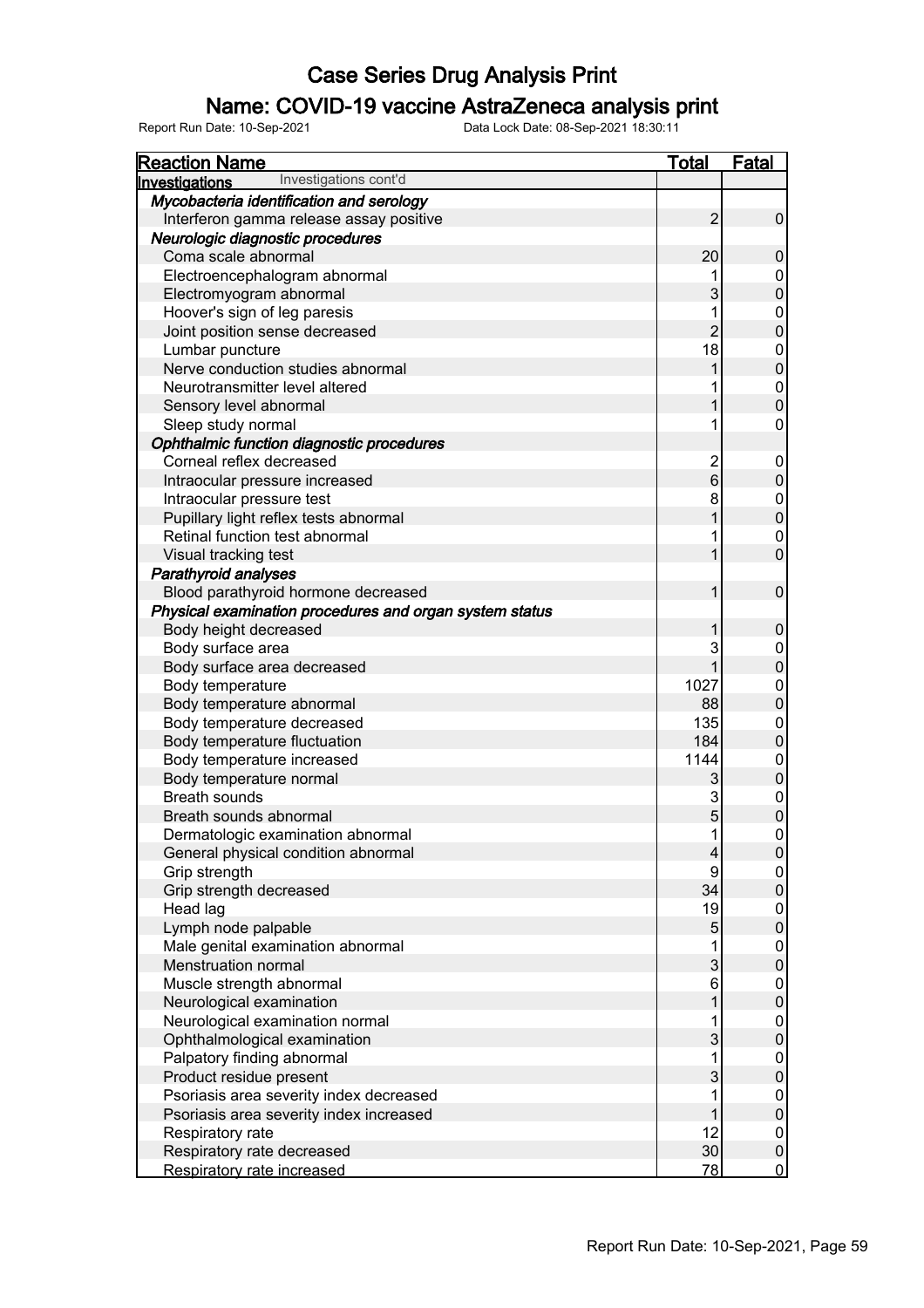### Name: COVID-19 vaccine AstraZeneca analysis print

| <b>Reaction Name</b>                           | <b>Total</b>        | <b>Fatal</b>                  |
|------------------------------------------------|---------------------|-------------------------------|
| Investigations cont'd<br><b>Investigations</b> |                     |                               |
| Skin temperature                               | 176                 | $\pmb{0}$                     |
| Temperature difference of extremities          | 8                   | 0                             |
| Urological examination                         |                     | $\pmb{0}$                     |
| Vital signs measurement                        |                     | 0                             |
| Weight decreased                               | 213                 | $\mathbf 0$                   |
| Weight increased                               | 52                  | 0                             |
| Pituitary analyses anterior                    |                     |                               |
| Blood corticotrophin                           |                     | 0                             |
| Blood follicle stimulating hormone increased   |                     | $\pmb{0}$                     |
| Blood prolactin increased                      |                     |                               |
|                                                |                     | $\boldsymbol{0}$<br>$\pmb{0}$ |
| Blood thyroid stimulating hormone              |                     |                               |
| Blood thyroid stimulating hormone decreased    | 3                   | 0                             |
| Blood thyroid stimulating hormone increased    | 4                   | $\overline{0}$                |
| <b>Platelet analyses</b>                       |                     |                               |
| Platelet count                                 | 3                   | $\pmb{0}$                     |
| Platelet count abnormal                        | 3                   | 0                             |
| Platelet count decreased                       | 317                 | $\pmb{0}$                     |
| Platelet count increased                       | 5                   | $\boldsymbol{0}$              |
| Platelet count normal                          |                     | $\pmb{0}$                     |
| Platelet morphology abnormal                   |                     | 0                             |
| Plateletcrit                                   |                     | $\overline{0}$                |
| <b>Protein analyses NEC</b>                    |                     |                               |
| Blood albumin abnormal                         |                     | $\pmb{0}$                     |
| C-reactive protein                             |                     | 0                             |
| C-reactive protein abnormal                    | 3                   | $\boldsymbol{0}$              |
| C-reactive protein decreased                   |                     | 0                             |
| C-reactive protein increased                   | 33                  | $\boldsymbol{0}$              |
| Protein total                                  | $\overline{c}$      | $\mathbf 0$                   |
| Protein total abnormal                         |                     | $\boldsymbol{0}$              |
| Protein total increased                        |                     | $\mathbf 0$                   |
| Zinc sulphate turbidity increased              |                     | $\overline{0}$                |
| Red blood cell analyses                        |                     |                               |
| Haematocrit                                    | 10                  | $\pmb{0}$                     |
| Haematocrit decreased                          |                     | $\mathbf 0$                   |
| Haematocrit increased                          | 3                   | $\overline{0}$                |
| Haemoglobin                                    | 7                   | 0                             |
| Haemoglobin decreased                          | 19                  | $\pmb{0}$                     |
| Haemoglobin increased                          |                     | 0                             |
| Mean cell haemoglobin concentration            |                     | $\mathbf 0$                   |
| Mean cell volume abnormal                      |                     |                               |
| Red blood cell count                           | $\overline{c}$<br>3 | 0<br>$\mathbf 0$              |
| Red blood cell count decreased                 |                     |                               |
|                                                | $\overline{c}$      | 0<br>$\mathbf 0$              |
| Red blood cell count increased                 |                     |                               |
| Red blood cell elliptocytes present            |                     | 0                             |
| Red blood cell morphology abnormal             |                     | $\mathbf 0$                   |
| Red blood cell target cells present            |                     | 0                             |
| <b>Renal function analyses</b>                 |                     |                               |
| Blood creatine increased                       |                     | 0                             |
| Blood creatinine abnormal                      |                     | 0                             |
| Blood creatinine decreased                     | $\overline{c}$      | 0                             |
| Blood creatinine increased                     | 3                   | $\pmb{0}$                     |
| Blood urea                                     | 7                   | 0                             |
| <b>Blood urea increased</b>                    | 1                   | $\overline{0}$                |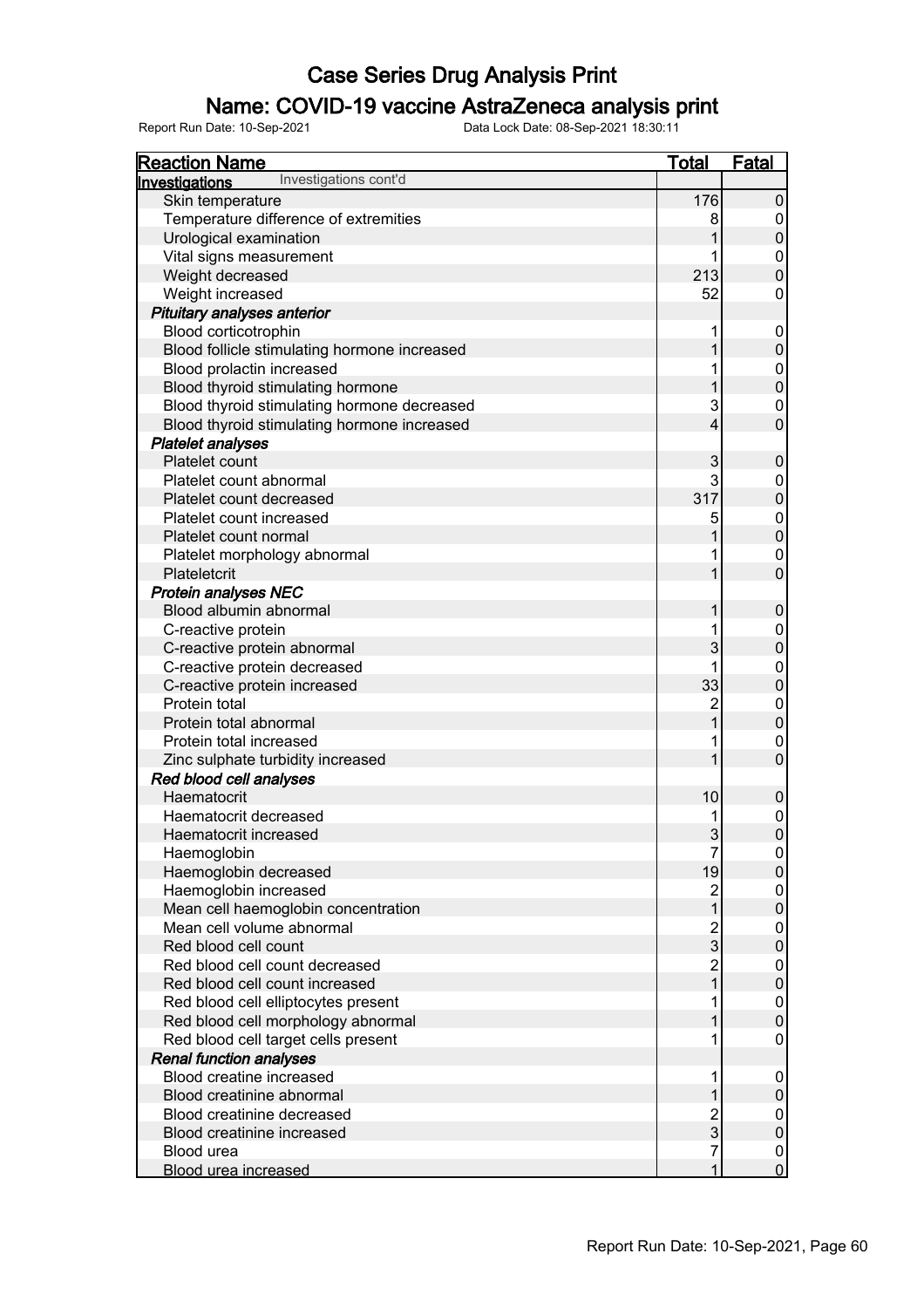### Name: COVID-19 vaccine AstraZeneca analysis print

| <b>Reaction Name</b>                                     | <b>Total</b>   | <b>Fatal</b>     |
|----------------------------------------------------------|----------------|------------------|
| Investigations cont'd<br><b>Investigations</b>           |                |                  |
| Glomerular filtration rate decreased                     | 4              | 0                |
| Reproductive hormone analyses                            |                |                  |
| 17 ketosteroids urine decreased                          |                | 0                |
| Anti-Muellerian hormone level decreased                  | 4              | 0                |
| Blood oestrogen increased                                |                | 0                |
| Blood testosterone decreased                             |                | 0                |
| Blood testosterone increased                             |                | 0                |
| Dihydrotestosterone decreased                            |                | 0                |
| False negative pregnancy test                            |                | 0                |
| Female sex hormone level                                 |                | 0                |
| Human chorionic gonadotropin decreased                   |                | 0                |
| Oestradiol                                               |                | 0                |
| Oestradiol decreased                                     |                | 0                |
| Oestriol                                                 |                | 0                |
| Pregnancy test                                           | 17             | 0                |
| Pregnancy test false positive                            | $\overline{2}$ | 0                |
| Pregnancy test negative                                  | $\overline{2}$ | 0                |
| Reproductive organ and breast histopathology procedures  |                |                  |
| <b>Biopsy breast</b>                                     |                | 0                |
| Biopsy vagina                                            |                | 0                |
| Smear cervix                                             |                | 0                |
| Reproductive organ and breast imaging procedures         |                |                  |
| Mammogram                                                |                | 0                |
| Ultrasound scan vagina normal                            |                | $\overline{0}$   |
| Respiratory and pulmonary function diagnostic procedures |                |                  |
| Forced expiratory volume                                 | $\overline{2}$ | 0                |
| Forced expiratory volume decreased                       |                | 0                |
| Forced expiratory volume increased                       | 14             | 0                |
| Forced expiratory volume normal                          |                | 0                |
| Forced vital capacity decreased                          | $\overline{2}$ | 0                |
| Fractional exhaled nitric oxide normal                   | 1              | 0                |
| Maximal voluntary ventilation                            | $\overline{2}$ | 0                |
| Peak expiratory flow rate                                | 1              | 0                |
| Peak expiratory flow rate decreased                      |                | 0                |
| Pulmonary function test                                  | 3              | 0                |
| Pulmonary function test decreased                        | 5 <sub>5</sub> | 0                |
| Slow vital capacity                                      | 1              | 0                |
| Total lung capacity decreased                            | 6              | 0                |
| Respiratory tract and thoracic histopathology procedures |                |                  |
| Sputum abnormal                                          | 3              | $\mathbf 0$      |
| Respiratory tract and thoracic imaging procedures        |                |                  |
| Chest X-ray                                              | 20             | $\mathbf 0$      |
| Computerised tomogram thorax                             | 4              | 0                |
| Laryngoscopy                                             |                | $\mathbf 0$      |
| Ventilation/perfusion scan                               | 1              | 0                |
| Skeletal and cardiac muscle analyses                     |                |                  |
| Blood creatine phosphokinase increased                   | 7              | $\boldsymbol{0}$ |
| Muscle enzyme increased                                  |                | $\mathbf 0$      |
| Myocardial necrosis marker                               |                | 0                |
| Myocardial necrosis marker increased                     |                | $\mathbf 0$      |
| Troponin                                                 | $\overline{c}$ | 0                |
| Troponin I increased                                     | 3              | $\pmb{0}$        |
| <b>Troponin T</b>                                        |                | $\overline{0}$   |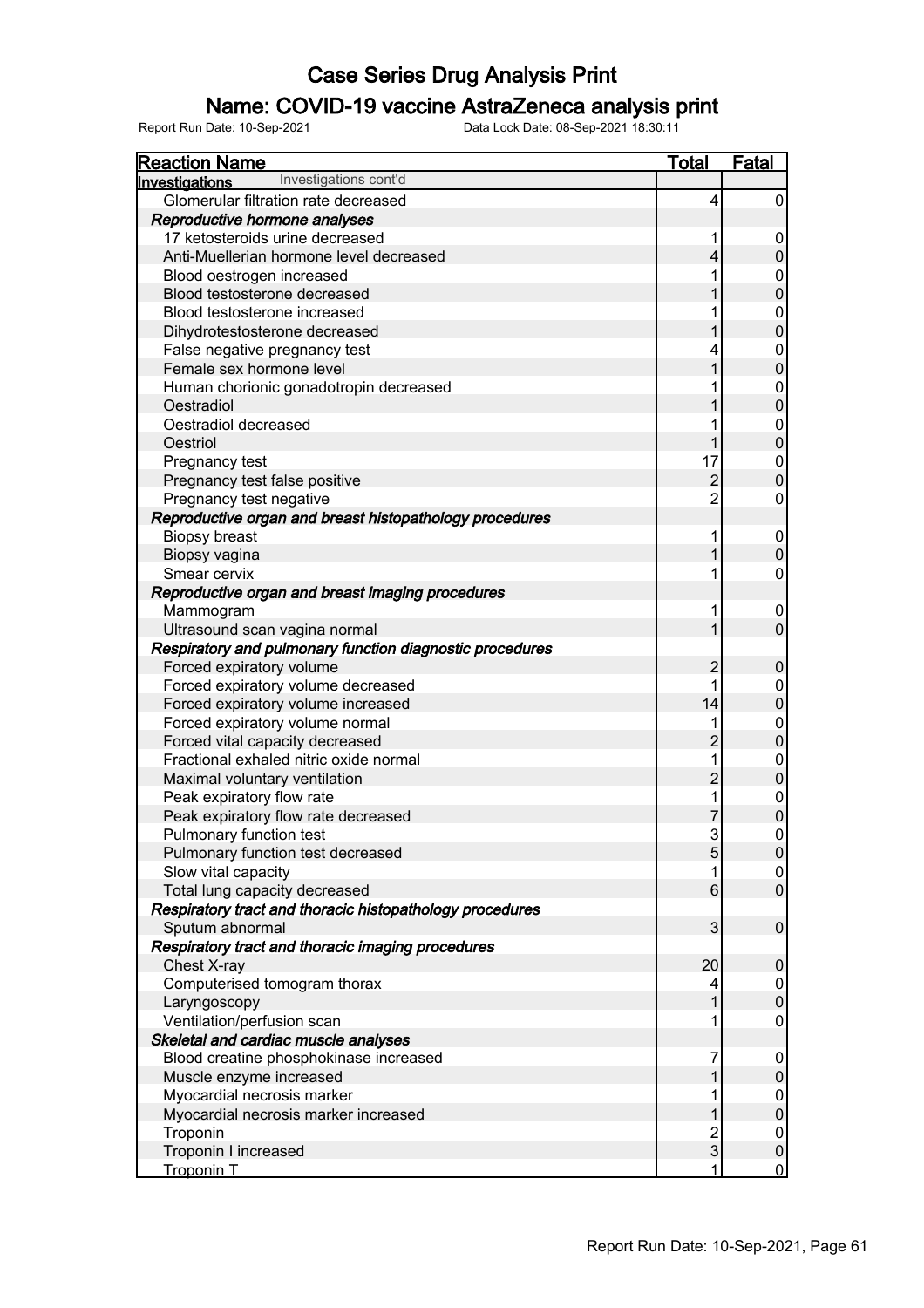### Name: COVID-19 vaccine AstraZeneca analysis print

| <b>Reaction Name</b>                           | <b>Total</b>             | <b>Fatal</b>     |
|------------------------------------------------|--------------------------|------------------|
| Investigations cont'd<br><b>Investigations</b> |                          |                  |
| Troponin T increased                           | 1                        | $\pmb{0}$        |
| Troponin increased                             | 4                        | 0                |
| Special sense investigations NEC               |                          |                  |
| Olfactory test                                 | 1                        | 0                |
| Therapeutic drug monitoring analyses           |                          |                  |
| Analgesic drug level                           | 17                       | 0                |
| Analgesic drug level increased                 |                          | $\pmb{0}$        |
| Analgesic drug level therapeutic               |                          | $\boldsymbol{0}$ |
| Anticoagulation drug level above therapeutic   | 3                        | $\overline{0}$   |
| Anticoagulation drug level below therapeutic   | 4                        | $\boldsymbol{0}$ |
| Anticoagulation drug level increased           |                          | $\overline{0}$   |
| Antidepressant drug level decreased            |                          | 0                |
| Drug level increased                           |                          | $\overline{0}$   |
| <b>Thyroid analyses</b>                        |                          |                  |
| Anti-thyroid antibody                          |                          | $\pmb{0}$        |
| Thyroid function test abnormal                 | 3                        | 0                |
| Thyroxine                                      |                          | $\overline{0}$   |
| Thyroxine abnormal                             |                          | $\boldsymbol{0}$ |
| Thyroxine increased                            |                          | $\overline{0}$   |
| Tri-iodothyronine decreased                    | 8                        | $\mathbf 0$      |
| Tissue enzyme analyses NEC                     |                          |                  |
| Blood alkaline phosphatase decreased           | 1                        | $\mathbf 0$      |
| Blood alkaline phosphatase increased           | 3                        | $\pmb{0}$        |
| Blood lactate dehydrogenase                    |                          | $\mathbf 0$      |
| Blood lactate dehydrogenase increased          |                          | $\overline{0}$   |
| Lactate dehydrogenase urine increased          |                          | $\mathbf 0$      |
| <b>Toxicology laboratory analyses</b>          |                          |                  |
| <b>Blood aluminium</b>                         |                          | 0                |
| Blood arsenic normal                           |                          | $\overline{0}$   |
| <b>Blood cannabinoids</b>                      |                          | $\mathbf 0$      |
| Blood carbon monoxide increased                | 3                        | $\overline{0}$   |
| Blood heavy metal test                         |                          | $\mathbf 0$      |
| <b>Blood lead</b>                              |                          | $\overline{0}$   |
| Drug screen positive                           | 5                        | $\overline{0}$   |
| Triglyceride analyses                          |                          |                  |
| <b>Blood triglycerides</b>                     | 1                        | $\boldsymbol{0}$ |
| <b>Urinalysis NEC</b>                          |                          |                  |
| <b>Blood urine</b>                             | 38                       | 0                |
| Blood urine present                            | 86                       | $\pmb{0}$        |
| Cells in urine                                 | $\overline{2}$           | 0                |
| Crystal urine                                  | $\overline{\mathcal{L}}$ | $\overline{0}$   |
| Glucose urine                                  |                          | 0                |
| Haemoglobin urine                              |                          | $\overline{0}$   |
| Medication crystals in urine present           |                          | 0                |
| Protein urine                                  | $\overline{2}$           | $\overline{0}$   |
| Protein urine present                          |                          | 0                |
| Red blood cells urine                          |                          | $\overline{0}$   |
| Urea urine increased                           |                          | 0                |
| Urine analysis                                 |                          | $\overline{0}$   |
| Urine analysis abnormal                        | 14                       | 0                |
| Urine analysis normal                          | $\mathfrak{S}$           | $\pmb{0}$        |
| White blood cells urine positive               | 1                        | $\mathbf 0$      |
| pH urine                                       | $\overline{9}$           | $\overline{0}$   |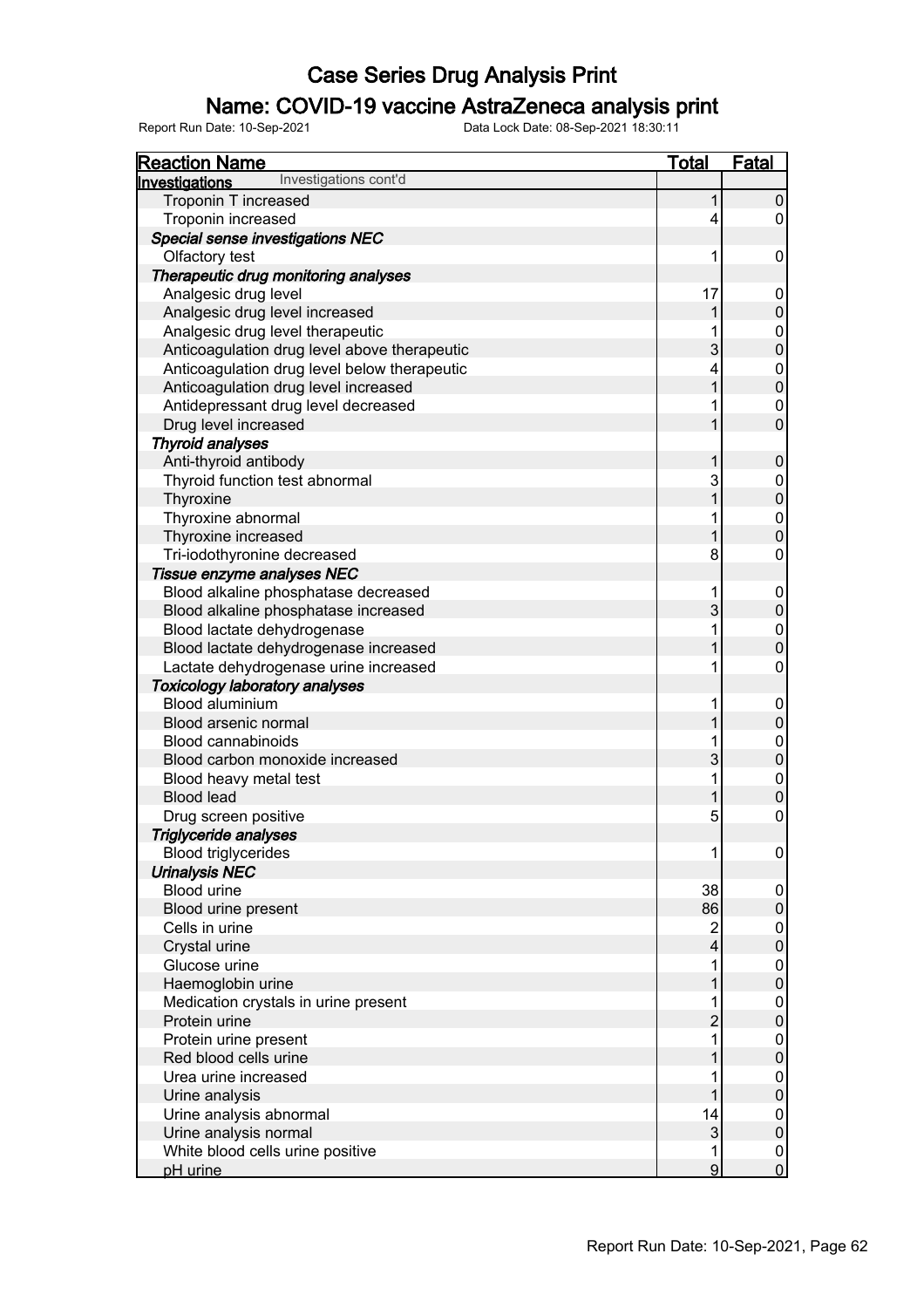### Name: COVID-19 vaccine AstraZeneca analysis print

| Investigations cont'd<br><u>Investigations</u><br>pH urine decreased<br>$\overline{2}$<br>0<br>3<br>$\overline{0}$<br>pH urine increased<br>Urinary tract function analyses NEC<br>47<br>Urine output<br>$\pmb{0}$<br>Urine output decreased<br>18<br>0<br>$\overline{0}$<br>Urine output increased<br>11<br>Urinary tract imaging procedures<br>3<br>Cystoscopy<br>$\pmb{0}$<br>Ultrasound kidney<br>0<br>Vascular auscultatory investigations<br>Abdominal bruit<br>0<br>$\overline{0}$<br>Carotid bruit<br>Vascular imaging procedures NEC<br>Arteriogram carotid<br>$\pmb{0}$<br>Venogram<br>0<br>Vascular tests NEC (incl blood pressure)<br>Blood pressure abnormal<br>10<br>0<br>97<br>$\mathsf 0$<br>Blood pressure decreased<br>Blood pressure diastolic<br>0<br>$\pmb{0}$<br>Blood pressure diastolic decreased<br>Blood pressure diastolic increased<br>0<br>$\pmb{0}$<br>Blood pressure difference of extremities<br>Blood pressure increased<br>318<br>0<br>$\mathbf 0$<br>110<br>Blood pressure measurement<br>Blood pressure normal<br>5<br>0<br>$\mathbf 0$<br>Blood pressure systolic<br>Blood pressure systolic abnormal<br>0<br>$\mathbf 0$<br>Blood pressure systolic increased<br>5<br>Capillary nail refill test<br>0<br>$\mathbf 0$<br>Pulmonary arterial pressure abnormal<br>Virus identification and serology<br>Blood HIV RNA increased<br>$\boldsymbol{0}$<br>41<br>Coronavirus test<br>0<br>$\pmb{0}$<br>Cytomegalovirus test<br>Epstein-Barr virus antibody positive<br>0<br>1<br>$\overline{c}$<br>HIV antibody negative<br>$\overline{0}$<br>Hepatitis B core antibody positive<br>$\boldsymbol{0}$<br>$\mathsf{O}\xspace$<br>Hepatitis B surface antibody positive<br>Herpes virus test<br>0<br>$\pmb{0}$<br>Human papilloma virus test positive<br>SARS-CoV-1 test positive<br>0<br>$\mathbf 0$<br>SARS-CoV-2 RNA<br>SARS-CoV-2 antibody test<br>9<br>0<br>$\mathbf 0$<br>28<br>SARS-CoV-2 antibody test negative<br>SARS-CoV-2 antibody test positive<br>5<br>0<br>27<br>$\pmb{0}$<br>SARS-CoV-2 test<br>SARS-CoV-2 test false negative<br>5<br>0<br>$\mathbf{3}$<br>$\mathbf 0$<br>SARS-CoV-2 test false positive<br>SARS-CoV-2 test negative<br>17<br>0<br>$\pmb{0}$<br>104<br>SARS-CoV-2 test positive<br>Varicella virus test positive<br>0<br>$\pmb{0}$<br>Viral test<br>4 | <b>Reaction Name</b> | <b>Total</b> | <b>Fatal</b>   |
|--------------------------------------------------------------------------------------------------------------------------------------------------------------------------------------------------------------------------------------------------------------------------------------------------------------------------------------------------------------------------------------------------------------------------------------------------------------------------------------------------------------------------------------------------------------------------------------------------------------------------------------------------------------------------------------------------------------------------------------------------------------------------------------------------------------------------------------------------------------------------------------------------------------------------------------------------------------------------------------------------------------------------------------------------------------------------------------------------------------------------------------------------------------------------------------------------------------------------------------------------------------------------------------------------------------------------------------------------------------------------------------------------------------------------------------------------------------------------------------------------------------------------------------------------------------------------------------------------------------------------------------------------------------------------------------------------------------------------------------------------------------------------------------------------------------------------------------------------------------------------------------------------------------------------------------------------------------------------------------------------------------------------------------------------------------------------------------------------------------------------------------------------------------------------------------------------------------------------------------------------------------------------------------------------------------------|----------------------|--------------|----------------|
|                                                                                                                                                                                                                                                                                                                                                                                                                                                                                                                                                                                                                                                                                                                                                                                                                                                                                                                                                                                                                                                                                                                                                                                                                                                                                                                                                                                                                                                                                                                                                                                                                                                                                                                                                                                                                                                                                                                                                                                                                                                                                                                                                                                                                                                                                                                    |                      |              |                |
|                                                                                                                                                                                                                                                                                                                                                                                                                                                                                                                                                                                                                                                                                                                                                                                                                                                                                                                                                                                                                                                                                                                                                                                                                                                                                                                                                                                                                                                                                                                                                                                                                                                                                                                                                                                                                                                                                                                                                                                                                                                                                                                                                                                                                                                                                                                    |                      |              |                |
|                                                                                                                                                                                                                                                                                                                                                                                                                                                                                                                                                                                                                                                                                                                                                                                                                                                                                                                                                                                                                                                                                                                                                                                                                                                                                                                                                                                                                                                                                                                                                                                                                                                                                                                                                                                                                                                                                                                                                                                                                                                                                                                                                                                                                                                                                                                    |                      |              |                |
|                                                                                                                                                                                                                                                                                                                                                                                                                                                                                                                                                                                                                                                                                                                                                                                                                                                                                                                                                                                                                                                                                                                                                                                                                                                                                                                                                                                                                                                                                                                                                                                                                                                                                                                                                                                                                                                                                                                                                                                                                                                                                                                                                                                                                                                                                                                    |                      |              |                |
|                                                                                                                                                                                                                                                                                                                                                                                                                                                                                                                                                                                                                                                                                                                                                                                                                                                                                                                                                                                                                                                                                                                                                                                                                                                                                                                                                                                                                                                                                                                                                                                                                                                                                                                                                                                                                                                                                                                                                                                                                                                                                                                                                                                                                                                                                                                    |                      |              |                |
|                                                                                                                                                                                                                                                                                                                                                                                                                                                                                                                                                                                                                                                                                                                                                                                                                                                                                                                                                                                                                                                                                                                                                                                                                                                                                                                                                                                                                                                                                                                                                                                                                                                                                                                                                                                                                                                                                                                                                                                                                                                                                                                                                                                                                                                                                                                    |                      |              |                |
|                                                                                                                                                                                                                                                                                                                                                                                                                                                                                                                                                                                                                                                                                                                                                                                                                                                                                                                                                                                                                                                                                                                                                                                                                                                                                                                                                                                                                                                                                                                                                                                                                                                                                                                                                                                                                                                                                                                                                                                                                                                                                                                                                                                                                                                                                                                    |                      |              |                |
|                                                                                                                                                                                                                                                                                                                                                                                                                                                                                                                                                                                                                                                                                                                                                                                                                                                                                                                                                                                                                                                                                                                                                                                                                                                                                                                                                                                                                                                                                                                                                                                                                                                                                                                                                                                                                                                                                                                                                                                                                                                                                                                                                                                                                                                                                                                    |                      |              |                |
|                                                                                                                                                                                                                                                                                                                                                                                                                                                                                                                                                                                                                                                                                                                                                                                                                                                                                                                                                                                                                                                                                                                                                                                                                                                                                                                                                                                                                                                                                                                                                                                                                                                                                                                                                                                                                                                                                                                                                                                                                                                                                                                                                                                                                                                                                                                    |                      |              |                |
|                                                                                                                                                                                                                                                                                                                                                                                                                                                                                                                                                                                                                                                                                                                                                                                                                                                                                                                                                                                                                                                                                                                                                                                                                                                                                                                                                                                                                                                                                                                                                                                                                                                                                                                                                                                                                                                                                                                                                                                                                                                                                                                                                                                                                                                                                                                    |                      |              |                |
|                                                                                                                                                                                                                                                                                                                                                                                                                                                                                                                                                                                                                                                                                                                                                                                                                                                                                                                                                                                                                                                                                                                                                                                                                                                                                                                                                                                                                                                                                                                                                                                                                                                                                                                                                                                                                                                                                                                                                                                                                                                                                                                                                                                                                                                                                                                    |                      |              |                |
|                                                                                                                                                                                                                                                                                                                                                                                                                                                                                                                                                                                                                                                                                                                                                                                                                                                                                                                                                                                                                                                                                                                                                                                                                                                                                                                                                                                                                                                                                                                                                                                                                                                                                                                                                                                                                                                                                                                                                                                                                                                                                                                                                                                                                                                                                                                    |                      |              |                |
|                                                                                                                                                                                                                                                                                                                                                                                                                                                                                                                                                                                                                                                                                                                                                                                                                                                                                                                                                                                                                                                                                                                                                                                                                                                                                                                                                                                                                                                                                                                                                                                                                                                                                                                                                                                                                                                                                                                                                                                                                                                                                                                                                                                                                                                                                                                    |                      |              |                |
|                                                                                                                                                                                                                                                                                                                                                                                                                                                                                                                                                                                                                                                                                                                                                                                                                                                                                                                                                                                                                                                                                                                                                                                                                                                                                                                                                                                                                                                                                                                                                                                                                                                                                                                                                                                                                                                                                                                                                                                                                                                                                                                                                                                                                                                                                                                    |                      |              |                |
|                                                                                                                                                                                                                                                                                                                                                                                                                                                                                                                                                                                                                                                                                                                                                                                                                                                                                                                                                                                                                                                                                                                                                                                                                                                                                                                                                                                                                                                                                                                                                                                                                                                                                                                                                                                                                                                                                                                                                                                                                                                                                                                                                                                                                                                                                                                    |                      |              |                |
|                                                                                                                                                                                                                                                                                                                                                                                                                                                                                                                                                                                                                                                                                                                                                                                                                                                                                                                                                                                                                                                                                                                                                                                                                                                                                                                                                                                                                                                                                                                                                                                                                                                                                                                                                                                                                                                                                                                                                                                                                                                                                                                                                                                                                                                                                                                    |                      |              |                |
|                                                                                                                                                                                                                                                                                                                                                                                                                                                                                                                                                                                                                                                                                                                                                                                                                                                                                                                                                                                                                                                                                                                                                                                                                                                                                                                                                                                                                                                                                                                                                                                                                                                                                                                                                                                                                                                                                                                                                                                                                                                                                                                                                                                                                                                                                                                    |                      |              |                |
|                                                                                                                                                                                                                                                                                                                                                                                                                                                                                                                                                                                                                                                                                                                                                                                                                                                                                                                                                                                                                                                                                                                                                                                                                                                                                                                                                                                                                                                                                                                                                                                                                                                                                                                                                                                                                                                                                                                                                                                                                                                                                                                                                                                                                                                                                                                    |                      |              |                |
|                                                                                                                                                                                                                                                                                                                                                                                                                                                                                                                                                                                                                                                                                                                                                                                                                                                                                                                                                                                                                                                                                                                                                                                                                                                                                                                                                                                                                                                                                                                                                                                                                                                                                                                                                                                                                                                                                                                                                                                                                                                                                                                                                                                                                                                                                                                    |                      |              |                |
|                                                                                                                                                                                                                                                                                                                                                                                                                                                                                                                                                                                                                                                                                                                                                                                                                                                                                                                                                                                                                                                                                                                                                                                                                                                                                                                                                                                                                                                                                                                                                                                                                                                                                                                                                                                                                                                                                                                                                                                                                                                                                                                                                                                                                                                                                                                    |                      |              |                |
|                                                                                                                                                                                                                                                                                                                                                                                                                                                                                                                                                                                                                                                                                                                                                                                                                                                                                                                                                                                                                                                                                                                                                                                                                                                                                                                                                                                                                                                                                                                                                                                                                                                                                                                                                                                                                                                                                                                                                                                                                                                                                                                                                                                                                                                                                                                    |                      |              |                |
|                                                                                                                                                                                                                                                                                                                                                                                                                                                                                                                                                                                                                                                                                                                                                                                                                                                                                                                                                                                                                                                                                                                                                                                                                                                                                                                                                                                                                                                                                                                                                                                                                                                                                                                                                                                                                                                                                                                                                                                                                                                                                                                                                                                                                                                                                                                    |                      |              |                |
|                                                                                                                                                                                                                                                                                                                                                                                                                                                                                                                                                                                                                                                                                                                                                                                                                                                                                                                                                                                                                                                                                                                                                                                                                                                                                                                                                                                                                                                                                                                                                                                                                                                                                                                                                                                                                                                                                                                                                                                                                                                                                                                                                                                                                                                                                                                    |                      |              |                |
|                                                                                                                                                                                                                                                                                                                                                                                                                                                                                                                                                                                                                                                                                                                                                                                                                                                                                                                                                                                                                                                                                                                                                                                                                                                                                                                                                                                                                                                                                                                                                                                                                                                                                                                                                                                                                                                                                                                                                                                                                                                                                                                                                                                                                                                                                                                    |                      |              |                |
|                                                                                                                                                                                                                                                                                                                                                                                                                                                                                                                                                                                                                                                                                                                                                                                                                                                                                                                                                                                                                                                                                                                                                                                                                                                                                                                                                                                                                                                                                                                                                                                                                                                                                                                                                                                                                                                                                                                                                                                                                                                                                                                                                                                                                                                                                                                    |                      |              |                |
|                                                                                                                                                                                                                                                                                                                                                                                                                                                                                                                                                                                                                                                                                                                                                                                                                                                                                                                                                                                                                                                                                                                                                                                                                                                                                                                                                                                                                                                                                                                                                                                                                                                                                                                                                                                                                                                                                                                                                                                                                                                                                                                                                                                                                                                                                                                    |                      |              |                |
|                                                                                                                                                                                                                                                                                                                                                                                                                                                                                                                                                                                                                                                                                                                                                                                                                                                                                                                                                                                                                                                                                                                                                                                                                                                                                                                                                                                                                                                                                                                                                                                                                                                                                                                                                                                                                                                                                                                                                                                                                                                                                                                                                                                                                                                                                                                    |                      |              |                |
|                                                                                                                                                                                                                                                                                                                                                                                                                                                                                                                                                                                                                                                                                                                                                                                                                                                                                                                                                                                                                                                                                                                                                                                                                                                                                                                                                                                                                                                                                                                                                                                                                                                                                                                                                                                                                                                                                                                                                                                                                                                                                                                                                                                                                                                                                                                    |                      |              |                |
|                                                                                                                                                                                                                                                                                                                                                                                                                                                                                                                                                                                                                                                                                                                                                                                                                                                                                                                                                                                                                                                                                                                                                                                                                                                                                                                                                                                                                                                                                                                                                                                                                                                                                                                                                                                                                                                                                                                                                                                                                                                                                                                                                                                                                                                                                                                    |                      |              |                |
|                                                                                                                                                                                                                                                                                                                                                                                                                                                                                                                                                                                                                                                                                                                                                                                                                                                                                                                                                                                                                                                                                                                                                                                                                                                                                                                                                                                                                                                                                                                                                                                                                                                                                                                                                                                                                                                                                                                                                                                                                                                                                                                                                                                                                                                                                                                    |                      |              |                |
|                                                                                                                                                                                                                                                                                                                                                                                                                                                                                                                                                                                                                                                                                                                                                                                                                                                                                                                                                                                                                                                                                                                                                                                                                                                                                                                                                                                                                                                                                                                                                                                                                                                                                                                                                                                                                                                                                                                                                                                                                                                                                                                                                                                                                                                                                                                    |                      |              |                |
|                                                                                                                                                                                                                                                                                                                                                                                                                                                                                                                                                                                                                                                                                                                                                                                                                                                                                                                                                                                                                                                                                                                                                                                                                                                                                                                                                                                                                                                                                                                                                                                                                                                                                                                                                                                                                                                                                                                                                                                                                                                                                                                                                                                                                                                                                                                    |                      |              |                |
|                                                                                                                                                                                                                                                                                                                                                                                                                                                                                                                                                                                                                                                                                                                                                                                                                                                                                                                                                                                                                                                                                                                                                                                                                                                                                                                                                                                                                                                                                                                                                                                                                                                                                                                                                                                                                                                                                                                                                                                                                                                                                                                                                                                                                                                                                                                    |                      |              |                |
|                                                                                                                                                                                                                                                                                                                                                                                                                                                                                                                                                                                                                                                                                                                                                                                                                                                                                                                                                                                                                                                                                                                                                                                                                                                                                                                                                                                                                                                                                                                                                                                                                                                                                                                                                                                                                                                                                                                                                                                                                                                                                                                                                                                                                                                                                                                    |                      |              |                |
|                                                                                                                                                                                                                                                                                                                                                                                                                                                                                                                                                                                                                                                                                                                                                                                                                                                                                                                                                                                                                                                                                                                                                                                                                                                                                                                                                                                                                                                                                                                                                                                                                                                                                                                                                                                                                                                                                                                                                                                                                                                                                                                                                                                                                                                                                                                    |                      |              |                |
|                                                                                                                                                                                                                                                                                                                                                                                                                                                                                                                                                                                                                                                                                                                                                                                                                                                                                                                                                                                                                                                                                                                                                                                                                                                                                                                                                                                                                                                                                                                                                                                                                                                                                                                                                                                                                                                                                                                                                                                                                                                                                                                                                                                                                                                                                                                    |                      |              |                |
|                                                                                                                                                                                                                                                                                                                                                                                                                                                                                                                                                                                                                                                                                                                                                                                                                                                                                                                                                                                                                                                                                                                                                                                                                                                                                                                                                                                                                                                                                                                                                                                                                                                                                                                                                                                                                                                                                                                                                                                                                                                                                                                                                                                                                                                                                                                    |                      |              |                |
|                                                                                                                                                                                                                                                                                                                                                                                                                                                                                                                                                                                                                                                                                                                                                                                                                                                                                                                                                                                                                                                                                                                                                                                                                                                                                                                                                                                                                                                                                                                                                                                                                                                                                                                                                                                                                                                                                                                                                                                                                                                                                                                                                                                                                                                                                                                    |                      |              |                |
|                                                                                                                                                                                                                                                                                                                                                                                                                                                                                                                                                                                                                                                                                                                                                                                                                                                                                                                                                                                                                                                                                                                                                                                                                                                                                                                                                                                                                                                                                                                                                                                                                                                                                                                                                                                                                                                                                                                                                                                                                                                                                                                                                                                                                                                                                                                    |                      |              |                |
|                                                                                                                                                                                                                                                                                                                                                                                                                                                                                                                                                                                                                                                                                                                                                                                                                                                                                                                                                                                                                                                                                                                                                                                                                                                                                                                                                                                                                                                                                                                                                                                                                                                                                                                                                                                                                                                                                                                                                                                                                                                                                                                                                                                                                                                                                                                    |                      |              |                |
|                                                                                                                                                                                                                                                                                                                                                                                                                                                                                                                                                                                                                                                                                                                                                                                                                                                                                                                                                                                                                                                                                                                                                                                                                                                                                                                                                                                                                                                                                                                                                                                                                                                                                                                                                                                                                                                                                                                                                                                                                                                                                                                                                                                                                                                                                                                    |                      |              |                |
|                                                                                                                                                                                                                                                                                                                                                                                                                                                                                                                                                                                                                                                                                                                                                                                                                                                                                                                                                                                                                                                                                                                                                                                                                                                                                                                                                                                                                                                                                                                                                                                                                                                                                                                                                                                                                                                                                                                                                                                                                                                                                                                                                                                                                                                                                                                    |                      |              |                |
|                                                                                                                                                                                                                                                                                                                                                                                                                                                                                                                                                                                                                                                                                                                                                                                                                                                                                                                                                                                                                                                                                                                                                                                                                                                                                                                                                                                                                                                                                                                                                                                                                                                                                                                                                                                                                                                                                                                                                                                                                                                                                                                                                                                                                                                                                                                    |                      |              |                |
|                                                                                                                                                                                                                                                                                                                                                                                                                                                                                                                                                                                                                                                                                                                                                                                                                                                                                                                                                                                                                                                                                                                                                                                                                                                                                                                                                                                                                                                                                                                                                                                                                                                                                                                                                                                                                                                                                                                                                                                                                                                                                                                                                                                                                                                                                                                    |                      |              |                |
|                                                                                                                                                                                                                                                                                                                                                                                                                                                                                                                                                                                                                                                                                                                                                                                                                                                                                                                                                                                                                                                                                                                                                                                                                                                                                                                                                                                                                                                                                                                                                                                                                                                                                                                                                                                                                                                                                                                                                                                                                                                                                                                                                                                                                                                                                                                    |                      |              |                |
|                                                                                                                                                                                                                                                                                                                                                                                                                                                                                                                                                                                                                                                                                                                                                                                                                                                                                                                                                                                                                                                                                                                                                                                                                                                                                                                                                                                                                                                                                                                                                                                                                                                                                                                                                                                                                                                                                                                                                                                                                                                                                                                                                                                                                                                                                                                    |                      |              |                |
|                                                                                                                                                                                                                                                                                                                                                                                                                                                                                                                                                                                                                                                                                                                                                                                                                                                                                                                                                                                                                                                                                                                                                                                                                                                                                                                                                                                                                                                                                                                                                                                                                                                                                                                                                                                                                                                                                                                                                                                                                                                                                                                                                                                                                                                                                                                    |                      |              |                |
|                                                                                                                                                                                                                                                                                                                                                                                                                                                                                                                                                                                                                                                                                                                                                                                                                                                                                                                                                                                                                                                                                                                                                                                                                                                                                                                                                                                                                                                                                                                                                                                                                                                                                                                                                                                                                                                                                                                                                                                                                                                                                                                                                                                                                                                                                                                    |                      |              |                |
|                                                                                                                                                                                                                                                                                                                                                                                                                                                                                                                                                                                                                                                                                                                                                                                                                                                                                                                                                                                                                                                                                                                                                                                                                                                                                                                                                                                                                                                                                                                                                                                                                                                                                                                                                                                                                                                                                                                                                                                                                                                                                                                                                                                                                                                                                                                    |                      |              |                |
|                                                                                                                                                                                                                                                                                                                                                                                                                                                                                                                                                                                                                                                                                                                                                                                                                                                                                                                                                                                                                                                                                                                                                                                                                                                                                                                                                                                                                                                                                                                                                                                                                                                                                                                                                                                                                                                                                                                                                                                                                                                                                                                                                                                                                                                                                                                    |                      |              |                |
|                                                                                                                                                                                                                                                                                                                                                                                                                                                                                                                                                                                                                                                                                                                                                                                                                                                                                                                                                                                                                                                                                                                                                                                                                                                                                                                                                                                                                                                                                                                                                                                                                                                                                                                                                                                                                                                                                                                                                                                                                                                                                                                                                                                                                                                                                                                    |                      |              |                |
|                                                                                                                                                                                                                                                                                                                                                                                                                                                                                                                                                                                                                                                                                                                                                                                                                                                                                                                                                                                                                                                                                                                                                                                                                                                                                                                                                                                                                                                                                                                                                                                                                                                                                                                                                                                                                                                                                                                                                                                                                                                                                                                                                                                                                                                                                                                    |                      |              |                |
|                                                                                                                                                                                                                                                                                                                                                                                                                                                                                                                                                                                                                                                                                                                                                                                                                                                                                                                                                                                                                                                                                                                                                                                                                                                                                                                                                                                                                                                                                                                                                                                                                                                                                                                                                                                                                                                                                                                                                                                                                                                                                                                                                                                                                                                                                                                    | Viral test positive  | 1            | $\overline{0}$ |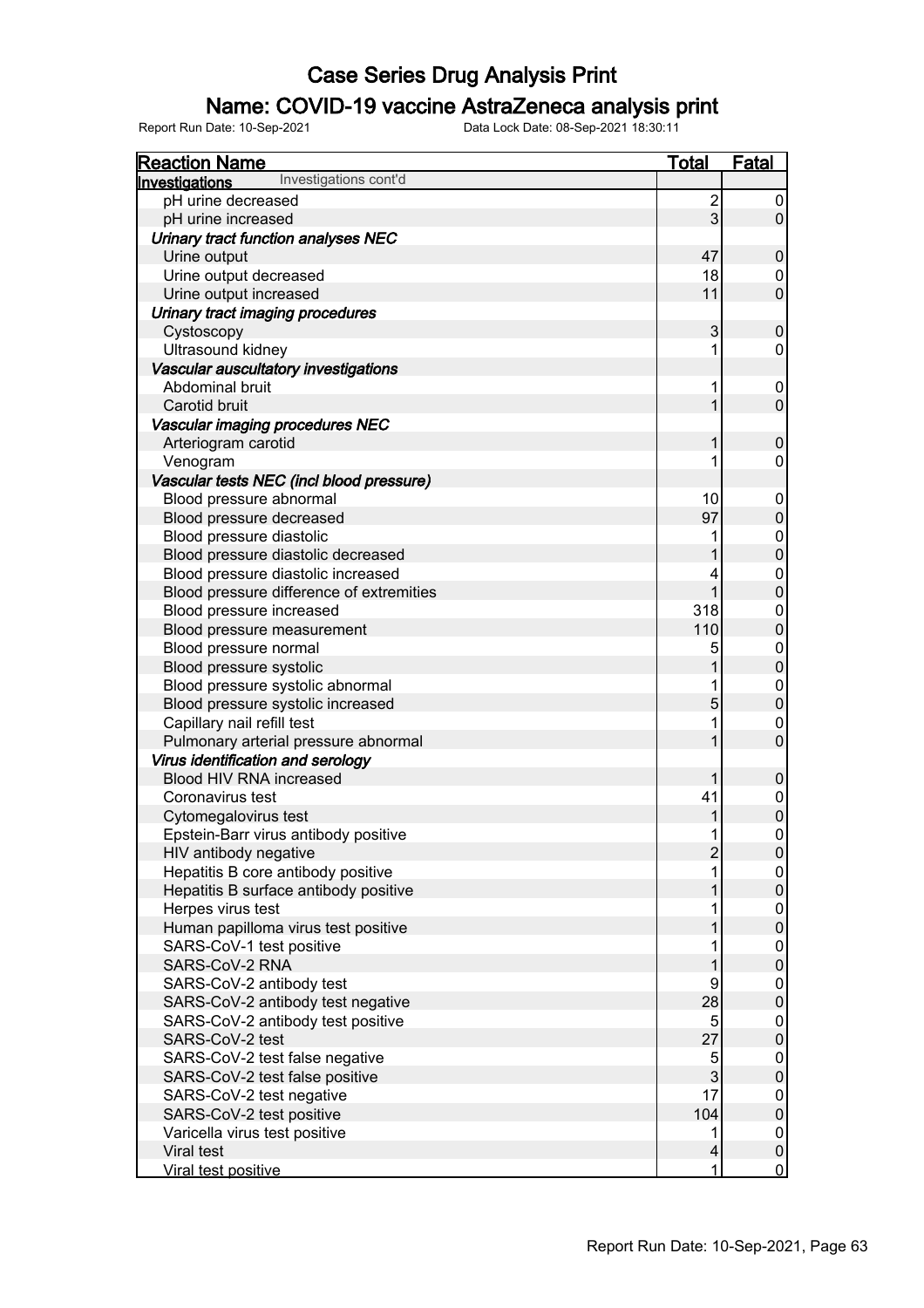### Name: COVID-19 vaccine AstraZeneca analysis print

| <b>Reaction Name</b>                    | <u>Total</u>   | <b>Fatal</b>     |
|-----------------------------------------|----------------|------------------|
| Investigations cont'd<br>Investigations |                |                  |
| Vitamin analyses                        |                |                  |
| <b>Blood folate</b>                     | 2<br>9         | 0                |
| Blood folate decreased                  |                | $\mathbf 0$      |
| Vitamin B12                             | $\overline{2}$ | 0                |
| Vitamin B12 abnormal                    | $\overline{1}$ | $\overline{0}$   |
| Vitamin B12 decreased                   | 5              | $\mathbf 0$      |
| Vitamin D                               | 3              | $\mathbf 0$      |
| Vitamin D decreased                     | 5              | $\mathbf 0$      |
| Vitamin D increased                     | 1              | $\overline{0}$   |
| Water and electrolyte analyses NEC      |                |                  |
| Blood electrolytes decreased            | $\overline{2}$ | $\pmb{0}$        |
| <b>Blood osmolarity</b>                 | 1              | 0                |
| Volume blood                            | 7              | $\overline{0}$   |
| White blood cell analyses               |                |                  |
| CD4 lymphocytes decreased               | 1              | $\pmb{0}$        |
| Eosinophil count abnormal               | 1              | $\boldsymbol{0}$ |
| Eosinophil count decreased              | 1              | $\mathbf 0$      |
| Eosinophil count increased              | 6              | $\mathbf 0$      |
| Lymphocyte count                        | $\overline{2}$ | $\mathbf 0$      |
| Lymphocyte count abnormal               | 1              | $\pmb{0}$        |
| Lymphocyte count decreased              | 6              | $\overline{0}$   |
| Lymphocyte count increased              | 3              | $\mathbf{0}$     |
| Monocyte count increased                |                | $\mathbf 0$      |
| Mononuclear cell count abnormal         | 1              | $\mathbf 0$      |
| Neutrophil count                        | 4              | $\mathbf 0$      |
| Neutrophil count abnormal               |                | $\mathbf 0$      |
| Neutrophil count decreased              | 18             | $\mathbf 0$      |
| Neutrophil count increased              | 1              | $\pmb{0}$        |
| Neutrophil toxic granulation present    |                | $\overline{0}$   |
| White blood cell count                  | 21             | $\mathbf 0$      |
| White blood cell count decreased        | 33             | $\mathbf 0$      |
| White blood cell count increased        | 13             | $\mathbf{0}$     |
| <b>Investigations SOC TOTAL</b>         | 10785          | $\mathbf 0$      |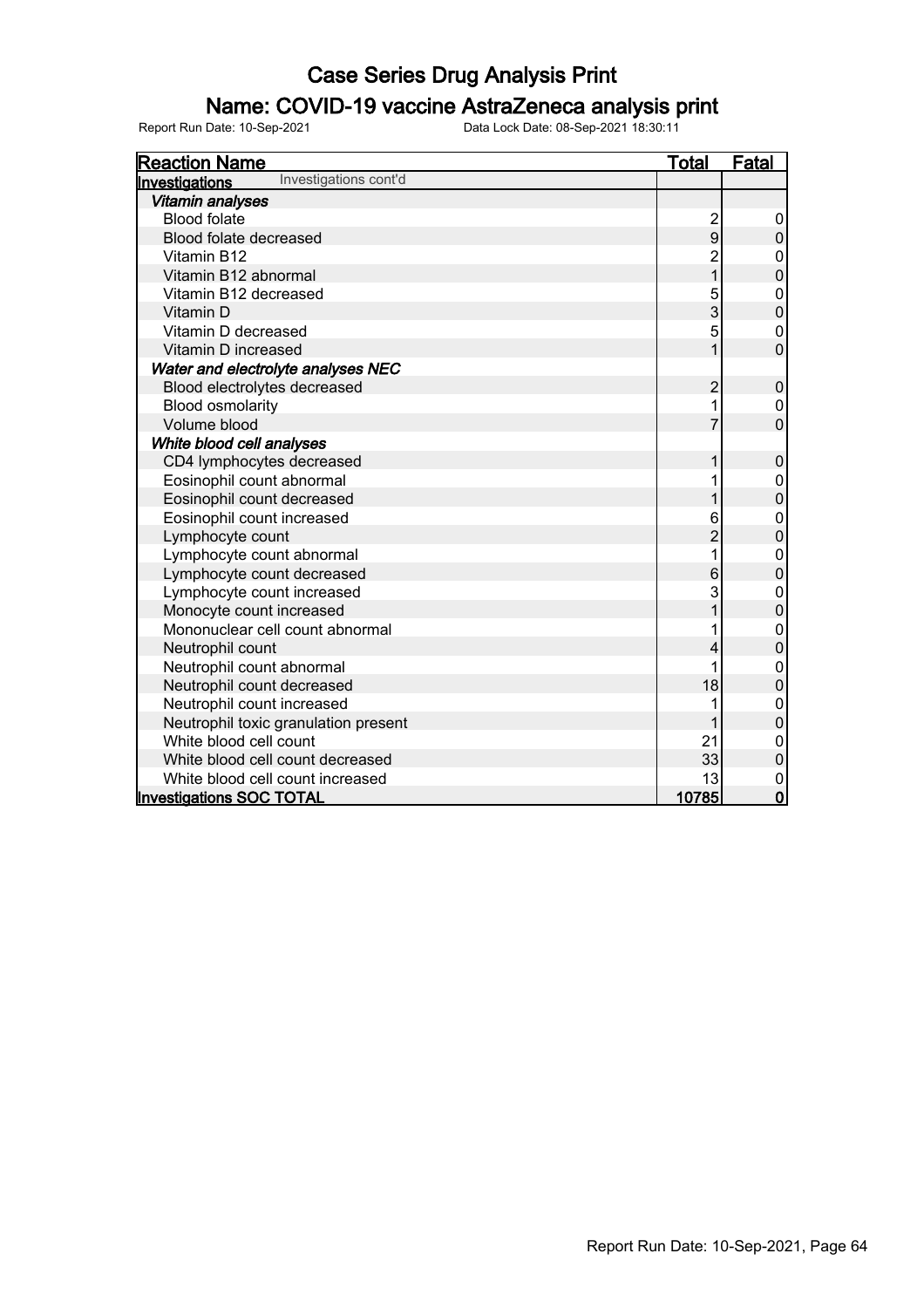### Name: COVID-19 vaccine AstraZeneca analysis print

| <b>Reaction Name</b>                                                  | <b>Total</b>   | <b>Fatal</b>     |
|-----------------------------------------------------------------------|----------------|------------------|
| <b>Metabolic disorders</b>                                            |                |                  |
| <b>Appetite disorders</b>                                             |                |                  |
| Appetite disorder                                                     | 37             | 0                |
| Decreased appetite                                                    | 6408           | 0                |
| Diet refusal                                                          | $\overline{2}$ | $\boldsymbol{0}$ |
| Eating disorder symptom                                               | 1              | 0                |
| Food craving                                                          | 24             | $\pmb{0}$        |
| Food refusal                                                          | 41             | 0                |
| Hyperphagia                                                           | 9              | $\pmb{0}$        |
| Hypophagia                                                            | 36             | 0                |
| Increased appetite                                                    | 59             | $\pmb{0}$        |
| Salt craving                                                          | 4              | 0                |
| Calcium metabolism disorders                                          |                |                  |
| Hypercalcaemia                                                        | $\overline{2}$ | 0                |
| Hypocalcaemia                                                         | 8              | $\mathbf 0$      |
| Tetany                                                                |                | 0                |
| Copper metabolism disorders                                           |                |                  |
| Copper deficiency                                                     | 1              | $\pmb{0}$        |
| Diabetes mellitus (incl subtypes)                                     |                |                  |
| Diabetes mellitus                                                     | 104            | 0                |
| Diabetes mellitus inadequate control                                  | 29             | $\pmb{0}$        |
|                                                                       | 1              |                  |
| Increased insulin requirement                                         | 1              | 0                |
| Insulin resistant diabetes                                            |                | $\boldsymbol{0}$ |
| Type 1 diabetes mellitus                                              | 23             | 0                |
| Type 2 diabetes mellitus                                              | $\overline{4}$ | $\overline{0}$   |
| <b>Diabetic complications NEC</b>                                     |                |                  |
| Diabetic ketoacidosis                                                 | 38             | $\overline{c}$   |
| Diabetic ketosis                                                      | 5              | $\mathsf 0$      |
| Euglycaemic diabetic ketoacidosis                                     |                | $\mathbf 0$      |
| Diabetic complications neurological                                   |                |                  |
| Hyperglycaemic hyperosmolar nonketotic syndrome                       | 1              | $\mathbf 0$      |
| Disorders of purine metabolism                                        |                |                  |
| Gout                                                                  | 179            | $\boldsymbol{0}$ |
| Electrolyte imbalance NEC                                             |                |                  |
| Electrolyte imbalance                                                 | 3              | $\boldsymbol{0}$ |
| Fluid imbalance                                                       | 1              | $\mathsf 0$      |
| Hyperosmolar state                                                    | 1              | $\overline{0}$   |
| Fat soluble vitamin deficiencies and disorders                        |                |                  |
| Vitamin D deficiency                                                  | 13             | $\boldsymbol{0}$ |
| Fluid intake decreased                                                |                |                  |
| Fluid intake reduced                                                  | 10             | $\pmb{0}$        |
| Fluid intake increased                                                |                |                  |
| Polydipsia                                                            | 14             | $\pmb{0}$        |
| Food malabsorption and intolerance syndromes (excl sugar intolerance) |                |                  |
| Alcohol intolerance                                                   | 13             | $\pmb{0}$        |
| Dairy intolerance                                                     | 3              | 0                |
| Food intolerance                                                      | 16             | $\pmb{0}$        |
| Gluten sensitivity                                                    | 4              | 0                |
| Histamine intolerance                                                 | $\overline{4}$ | $\mathbf 0$      |
| <b>General nutritional disorders NEC</b>                              |                |                  |
| Abnormal loss of weight                                               | 69             | $\pmb{0}$        |
| Abnormal weight gain                                                  | 32             | 0                |
| Cachexia                                                              | $\overline{2}$ | $\pmb{0}$        |
| Feeding disorder                                                      | 206            | $\mathbf 0$      |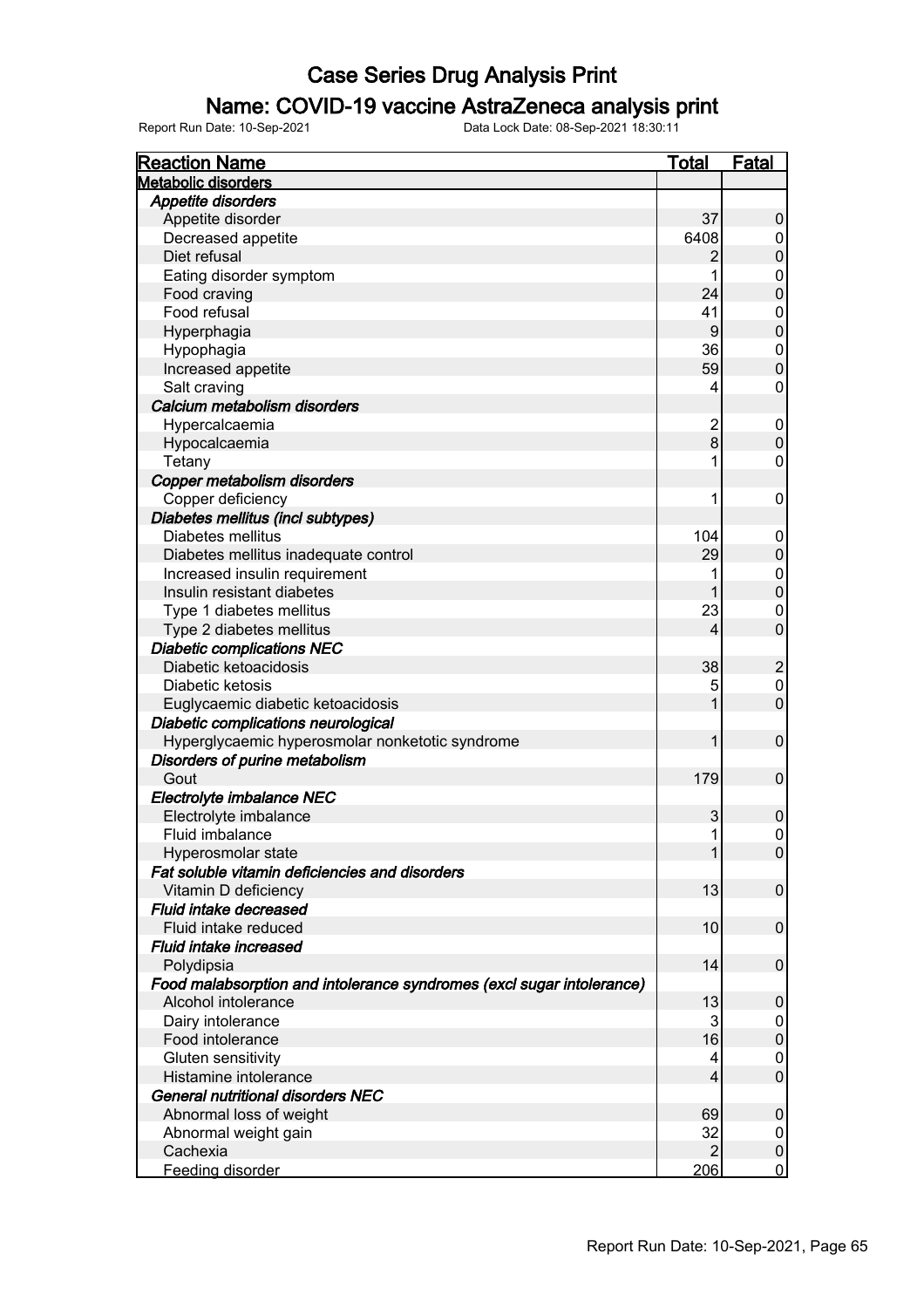### Name: COVID-19 vaccine AstraZeneca analysis print

| <b>Reaction Name</b>                           | <b>Total</b>   | Fatal            |
|------------------------------------------------|----------------|------------------|
| Metabolic disorders Metabolic disorders cont'd |                |                  |
| Food aversion                                  | 55             | $\pmb{0}$        |
| Neonatal insufficient breast milk syndrome     | 3              | 0                |
| Obesity                                        |                | $\mathbf 0$      |
| Overfeeding of infant                          |                | 0                |
| Overweight                                     | $\overline{2}$ | $\mathbf 0$      |
| Poor feeding infant                            | 18             | 0                |
| Starvation                                     |                | $\pmb{0}$        |
| Underweight                                    |                | 0                |
| Weight loss poor                               | 4              | $\overline{0}$   |
| <b>Hyperglycaemic conditions NEC</b>           |                |                  |
| Glucose tolerance impaired                     |                | $\boldsymbol{0}$ |
| Hyperglycaemia                                 | 128            | 0                |
| Insulin resistance                             | 8              | $\pmb{0}$        |
| Metabolic syndrome                             |                | $\mathbf 0$      |
| <b>Hyperlipidaemias NEC</b>                    |                |                  |
| Hyperlipidaemia                                | 3              | 0                |
| <b>Hypoglycaemic conditions NEC</b>            |                |                  |
| Hyperinsulinaemic hypoglycaemia                |                | 0                |
| Hypoglycaemia                                  | 103            | $\mathsf 0$      |
| Hypoglycaemia unawareness                      | 2              | 0                |
| Postprandial hypoglycaemia                     | $\overline{2}$ | $\overline{0}$   |
| Iron deficiencies                              |                |                  |
| Iron deficiency                                | 16             | $\pmb{0}$        |
| Iron excess                                    |                |                  |
| Iron overload                                  | 1              | $\mathbf 0$      |
| Lipid metabolism and deposit disorders NEC     |                |                  |
| Lipoedema                                      | 1              | $\mathbf 0$      |
| Magnesium metabolism disorders                 |                |                  |
| Hypomagnesaemia                                | 1              | $\mathbf 0$      |
| Metabolic acidoses (excl diabetic acidoses)    |                |                  |
| Hyperlactacidaemia                             | $\overline{c}$ | 0                |
| Ketoacidosis                                   | 1              | 0                |
| Ketosis                                        | 5              | $\overline{0}$   |
| Lactic acidosis                                | 3              | $\mathbf 0$      |
| Metabolic acidosis                             | 12             | $\mathbf 0$      |
| Metabolic disorders NEC                        |                |                  |
| Hypometabolism                                 | 1              | 0                |
| Metabolic disorder                             | $\overline{2}$ | 0                |
| Mixed acid-base disorders                      |                |                  |
| Acidosis                                       | 5              | 0                |
| Phosphorus metabolism disorders                |                |                  |
| Hypophosphataemia                              | $\overline{2}$ | 0                |
| Potassium imbalance                            |                |                  |
| Hyperkalaemia                                  | 6              | 0                |
| Hypokalaemia                                   | 6              | $\pmb{0}$        |
| Hypokalaemic syndrome                          | 2              | 0                |
| Protein metabolism disorders NEC               |                |                  |
| Hypoalbuminaemia                               | 1              | 0                |
| Sodium imbalance                               |                |                  |
| Hypernatraemia                                 | 3              | 0                |
| Hyponatraemia                                  | 27             | $\pmb{0}$        |
| Hyponatraemic syndrome                         | 4              | 1                |
| Sugar intolerance (excl glucose intolerance)   |                |                  |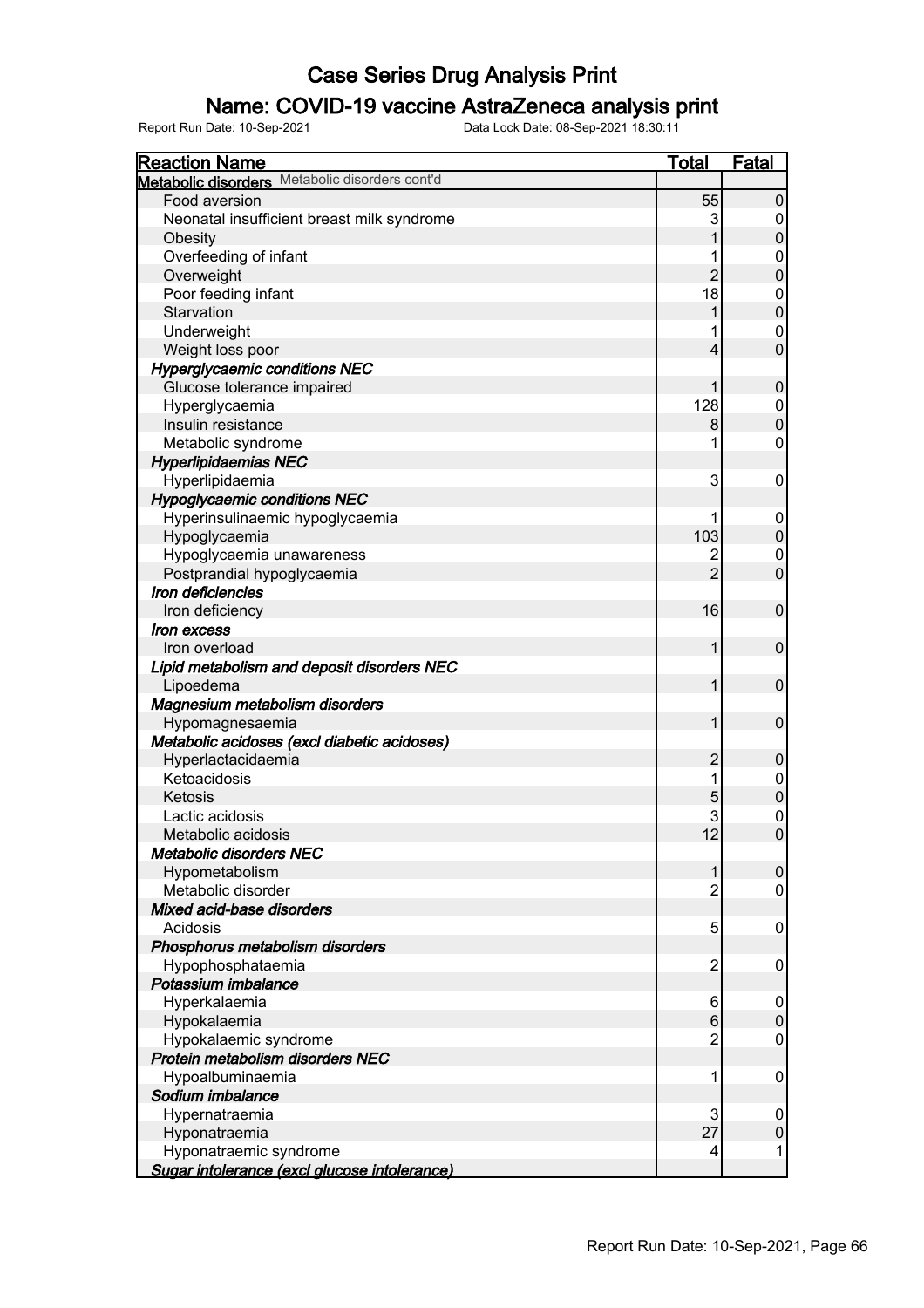### Name: COVID-19 vaccine AstraZeneca analysis print

| <b>Reaction Name</b>                           | Total | Fatal |
|------------------------------------------------|-------|-------|
| Metabolic disorders Metabolic disorders cont'd |       |       |
| Lactose intolerance                            | 6     |       |
| Total fluid volume decreased                   |       |       |
| Dehydration                                    | 670   |       |
| Hypovolaemia                                   |       |       |
| Total fluid volume increased                   |       |       |
| Fluid overload                                 | 12    |       |
| Fluid retention                                | 88    |       |
| <b>Vitamin deficiencies NEC</b>                |       |       |
| Hypovitaminosis                                | 3     |       |
| Water soluble vitamin deficiencies             |       |       |
| Folate deficiency                              | 9     |       |
| Vitamin B12 deficiency                         | 12    |       |
| <b>Metabolic disorders SOC TOTAL</b>           | 8648  | 3     |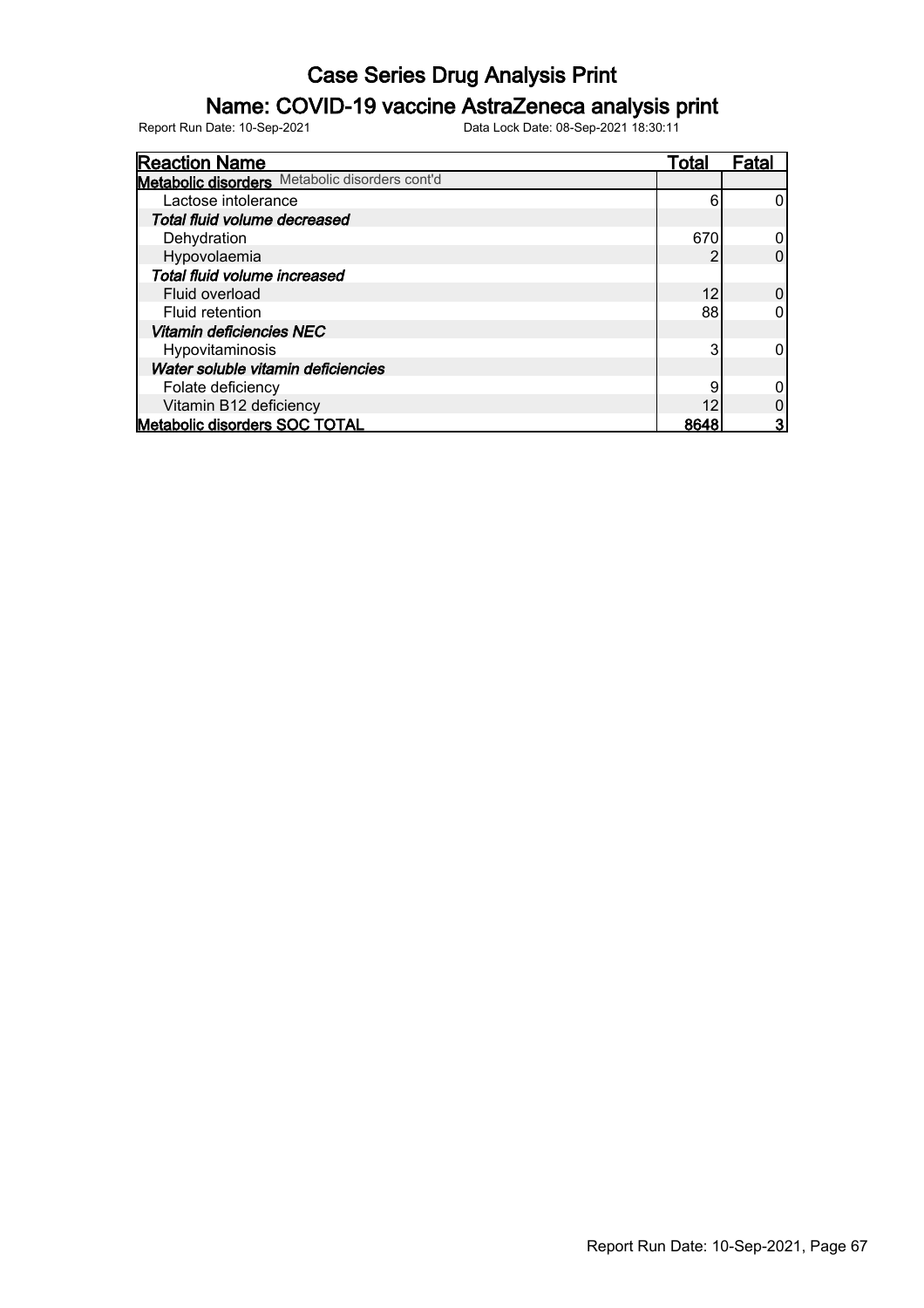### Name: COVID-19 vaccine AstraZeneca analysis print

| <b>Reaction Name</b>                        | <b>Total</b>    | <u>Fatal</u>     |
|---------------------------------------------|-----------------|------------------|
| Muscle & tissue disorders                   |                 |                  |
| <b>Arthropathies NEC</b>                    |                 |                  |
| <b>Arthritis</b>                            | 530             | 0                |
| Arthritis enteropathic                      |                 | 0                |
| Arthropathy                                 | 38              | $\mathbf 0$      |
| Autoimmune arthritis                        | 10              | 0                |
| Haemarthrosis                               | 7               | $\mathbf 0$      |
| Oligoarthritis                              | 1               | 0                |
| Palindromic rheumatism                      | $6\phantom{1}6$ | $\mathbf 0$      |
| Polyarthritis                               | 16              | 0                |
| Rheumatic fever                             | 7               | $\mathbf 0$      |
| <b>Sacroiliitis</b>                         | 4               | 0                |
| Seronegative arthritis                      | $\overline{2}$  | $\overline{0}$   |
| <b>Bone disorders NEC</b>                   |                 |                  |
| Bone disorder                               | $\overline{c}$  | $\mathbf 0$      |
| Bone erosion                                | 1               | 0                |
| <b>Bone loss</b>                            | $\overline{c}$  | $\mathbf 0$      |
| Exostosis                                   |                 |                  |
| Jaw disorder                                | $\frac{2}{5}$   | 0<br>$\mathbf 0$ |
|                                             |                 |                  |
| Medial tibial stress syndrome               | 8               | 0                |
| <b>Osteitis</b>                             | 11              | $\mathbf 0$      |
| Osteonecrosis                               | 1               | 0                |
| Osteonecrosis of jaw                        | 4               | $\mathbf 0$      |
| Osteosclerosis                              | $\overline{c}$  | 0                |
| Spinal disorder                             | $\overline{2}$  | $\overline{0}$   |
| Bone related signs and symptoms             |                 |                  |
| Bone pain                                   | 1056            | $\mathbf 0$      |
| Bone swelling                               | 7               | 0                |
| Coccydynia                                  | 8               | $\mathbf 0$      |
| Pain in jaw                                 | 608             | $\mathbf 0$      |
| Pubic pain                                  |                 | $\mathbf 0$      |
| Spinal pain                                 | 258             | $\mathbf 0$      |
| <b>Bursal disorders</b>                     |                 |                  |
| <b>Bursitis</b>                             | 175             | $\mathbf 0$      |
| Cartilage disorders                         |                 |                  |
| Chondritis                                  | 1               | $\mathbf 0$      |
| Chondropathy                                | 1               | 0                |
| Costochondritis                             | 81              | 0                |
| Osteochondrosis                             |                 | $\pmb{0}$        |
| Polychondritis                              | 1               | 0                |
| Connective tissue disorders NEC             |                 |                  |
| Collagen disorder                           | 1               | $\boldsymbol{0}$ |
| Connective tissue disorder                  | 3               | $\mathbf 0$      |
| Mixed connective tissue disease             | 1               | $\boldsymbol{0}$ |
| Morphoea                                    | $\overline{2}$  | $\mathbf 0$      |
| Polymyalgia rheumatica                      | 88              | 0                |
| Reynold's syndrome                          | 6               | $\mathbf 0$      |
| Scleroderma                                 | 4               | 0                |
| Sjogren's syndrome                          | 3               | $\mathbf 0$      |
| Systemic scleroderma                        | 1               | 0                |
| Crystal arthropathic disorders              |                 |                  |
|                                             |                 |                  |
| Chondrocalcinosis pyrophosphate             | 4               | $\boldsymbol{0}$ |
|                                             |                 |                  |
| Gouty tophus<br><b>Epiphyseal disorders</b> | $\mathbf{1}$    | $\pmb{0}$        |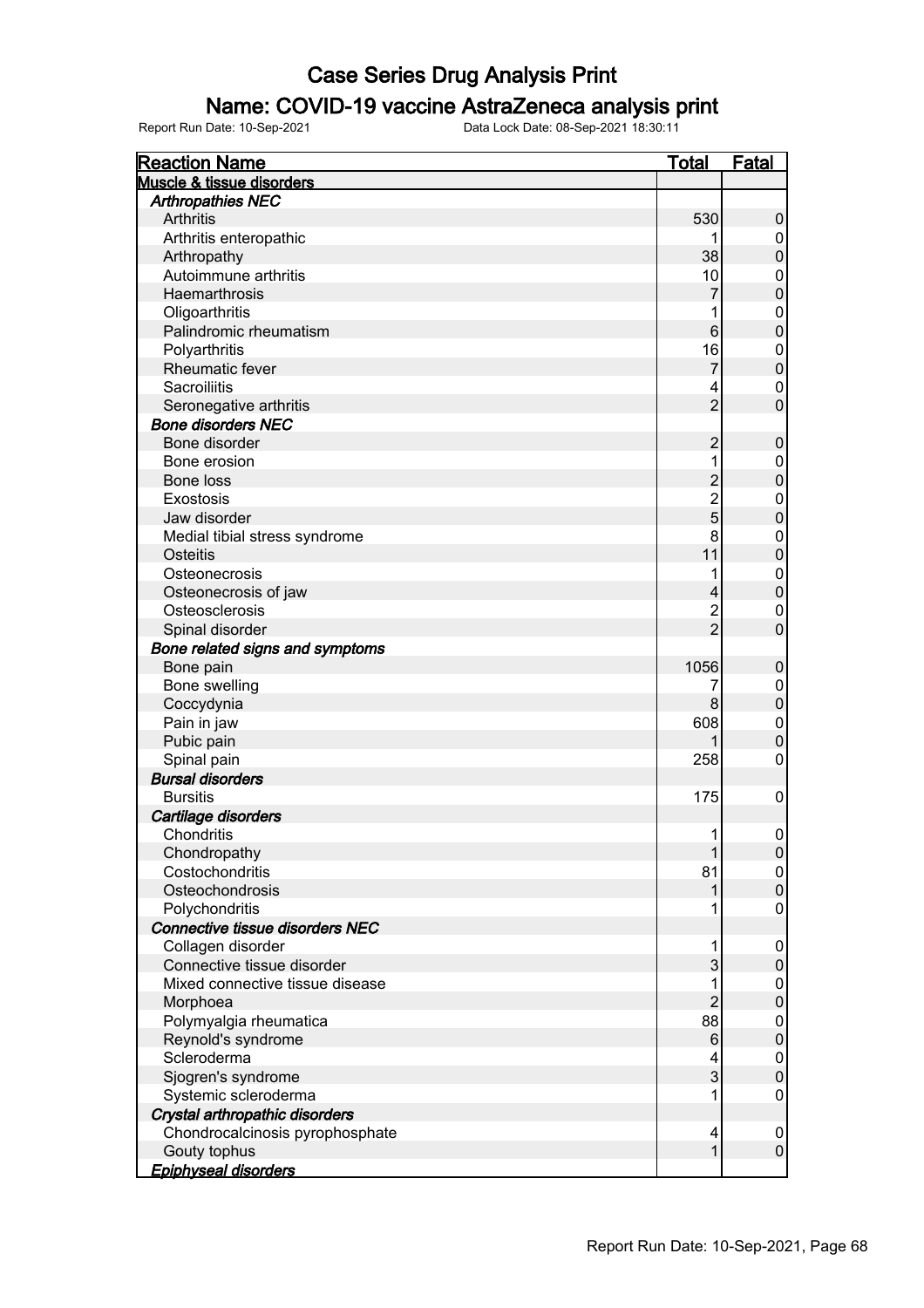### Name: COVID-19 vaccine AstraZeneca analysis print

| <b>Reaction Name</b>                                 | <b>Total</b>            | <b>Fatal</b>     |
|------------------------------------------------------|-------------------------|------------------|
| Muscle & tissue disorderse & tissue disorders cont'd |                         |                  |
| Epiphyses premature fusion                           | 1                       | $\mathbf 0$      |
| <b>Extremity deformities</b>                         |                         |                  |
| Acquired claw toe                                    | 1                       | $\mathbf 0$      |
| Finger deformity                                     | 3                       | 0                |
| Foot deformity                                       | $\overline{\mathbf{4}}$ | $\mathbf 0$      |
| Hand deformity                                       | 4                       | $\mathbf 0$      |
| Knee deformity                                       | 1                       | $\mathbf 0$      |
| Limb deformity                                       | 8                       | $\pmb{0}$        |
| Wrist deformity                                      | $\overline{2}$          | $\mathbf 0$      |
| <b>Fractures NEC</b>                                 |                         |                  |
| Osteoporotic fracture                                | 3                       | $\mathbf 0$      |
| Pathological fracture                                | 1                       | $\mathbf 0$      |
| Intervertebral disc disorders NEC                    |                         |                  |
| Intervertebral disc degeneration                     | 3                       | 0                |
| Intervertebral disc protrusion                       | 9                       | $\mathbf 0$      |
| Joint related disorders NEC                          |                         |                  |
| Ankle impingement                                    | 1                       | $\mathbf 0$      |
| Femoroacetabular impingement                         |                         | $\pmb{0}$        |
| Hypermobility syndrome                               | $\frac{2}{2}$           | $\mathbf 0$      |
| Joint ankylosis                                      |                         | $\boldsymbol{0}$ |
| Joint contracture                                    | $\frac{2}{1}$           | $\mathbf 0$      |
| Joint instability                                    | 3                       | $\boldsymbol{0}$ |
| Joint laxity                                         | 5                       | $\mathbf 0$      |
| Joint lock                                           | 55                      | $\mathbf 0$      |
| <b>Ligament laxity</b>                               |                         | $\mathbf 0$      |
| Patellofemoral pain syndrome                         |                         | $\mathbf 0$      |
| Periarthritis                                        | 379                     | $\mathbf 0$      |
| Rotator cuff syndrome                                | 81                      | $\mathbf 0$      |
| Temporomandibular joint syndrome                     | 21                      | $\mathbf 0$      |
| Joint related signs and symptoms                     |                         |                  |
| Arthralgia                                           | 22621                   | $\mathbf 0$      |
| Jaw clicking                                         | 5                       | $\boldsymbol{0}$ |
| Joint effusion                                       | 9                       | $\mathbf 0$      |
| Joint noise                                          | 52                      | $\mathbf{0}$     |
| Joint range of motion decreased                      | 6                       | $\mathbf 0$      |
| Joint stiffness                                      | 454                     | $\mathbf 0$      |
| Joint swelling                                       | 998                     | $\pmb{0}$        |
| Joint vibration                                      | 6                       | 0                |
| Joint warmth                                         | 36                      | $\pmb{0}$        |
| Loose body in joint                                  |                         | 0                |
| <b>Ligament disorders</b>                            |                         |                  |
| Ligament pain                                        | 10                      | $\mathbf 0$      |
| Lupus erythematosus (incl subtypes)                  |                         |                  |
| Lupus-like syndrome                                  | 1                       | $\mathbf 0$      |
| Systemic lupus erythematosus                         | 36                      | $\mathbf 0$      |
| Metabolic bone disorders                             |                         |                  |
| Dwarfism                                             | 1                       | $\boldsymbol{0}$ |
| Osteopenia                                           | 2                       | 0                |
| Osteoporosis                                         | 12                      | $\pmb{0}$        |
| Muscle infections and inflammations                  |                         |                  |
| Autoimmune myositis                                  | 1                       | $\boldsymbol{0}$ |
| <b>Myositis</b>                                      | 48                      | $\mathbf 0$      |
| Myositis ossificans                                  | 1                       | $\overline{0}$   |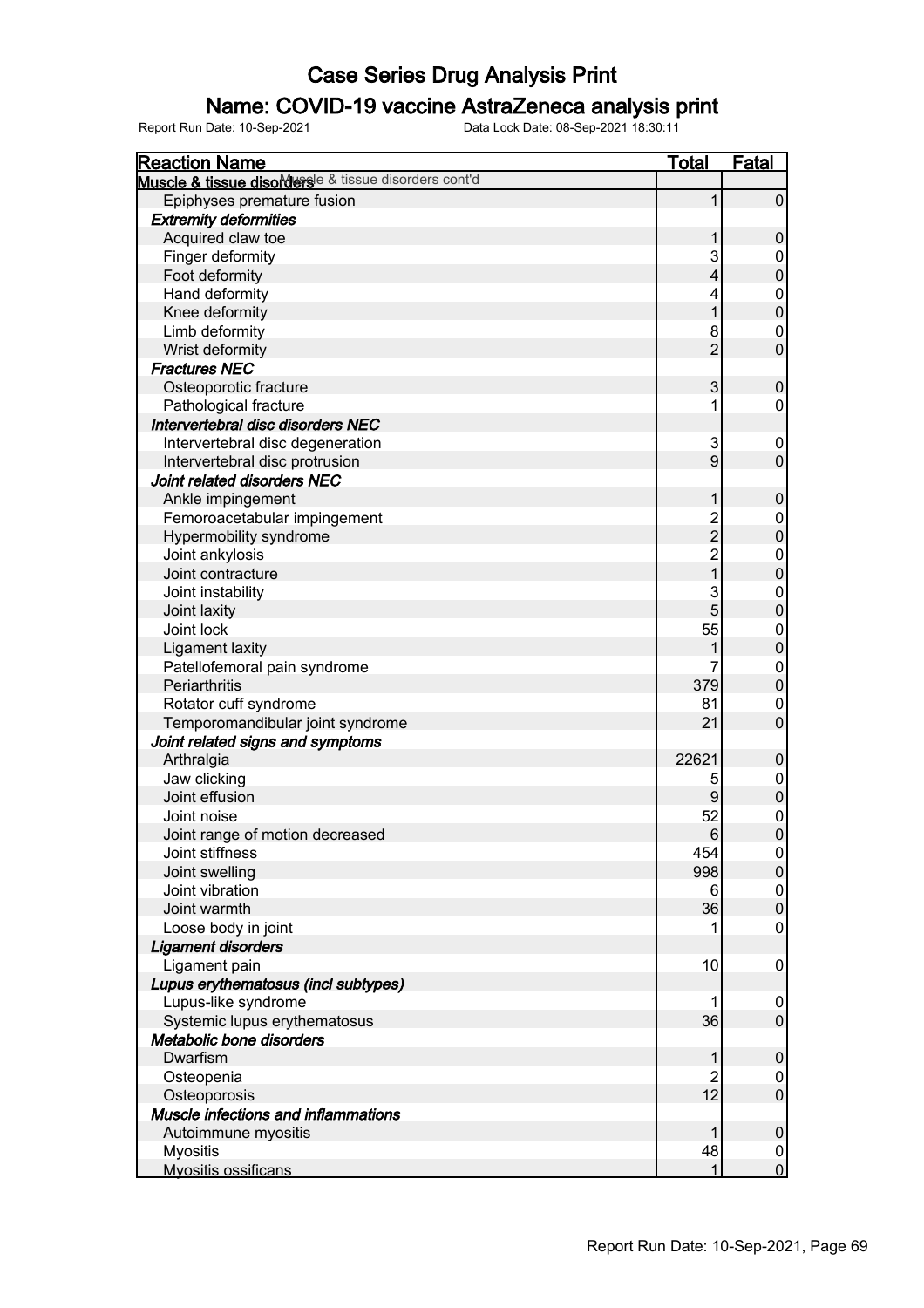### Name: COVID-19 vaccine AstraZeneca analysis print

| <b>Reaction Name</b>                                                   | Total          | <b>Fatal</b>     |
|------------------------------------------------------------------------|----------------|------------------|
| Muscle & tissue disordersle & tissue disorders cont'd                  |                |                  |
| Polymyositis                                                           | 3              | 0                |
| <b>Muscle pains</b>                                                    |                |                  |
| Fibromyalgia                                                           | 285            | 0                |
| Myalgia                                                                | 26486          | $\boldsymbol{0}$ |
| Myalgia intercostal                                                    | 3              | 0                |
| Myofascial pain syndrome                                               | 26             | $\mathbf 0$      |
| Muscle related signs and symptoms NEC                                  |                |                  |
| Haematoma muscle                                                       | 3              | $\pmb{0}$        |
| Muscle atrophy                                                         | 34             | 0                |
| Muscle discomfort                                                      | 20             | $\mathbf 0$      |
| Muscle disorder                                                        | 12             | 0                |
| Muscle fatigue                                                         | 993            | $\mathbf 0$      |
| Muscle haemorrhage                                                     | 4              | 0                |
| Muscle hypertrophy                                                     | 1              | $\mathbf 0$      |
| Muscle mass                                                            | 12             | 0                |
| Muscle oedema                                                          | $\overline{2}$ | $\mathbf 0$      |
| Muscle spasms                                                          | 3405           | 0                |
| Muscle swelling                                                        | 30             | $\mathbf 0$      |
| Muscle tightness                                                       | 192            | 0                |
| Muscle twitching                                                       | 565            | $\mathbf 0$      |
| Muscle tone abnormalities                                              |                |                  |
| Muscle rigidity                                                        | 53             | $\pmb{0}$        |
| Nuchal rigidity                                                        | 17             | 0                |
| <b>Torticollis</b>                                                     | 13             | $\pmb{0}$        |
| <b>Trismus</b>                                                         | 54             | 0                |
| Muscle weakness conditions                                             |                |                  |
| Muscular weakness                                                      | 2093           | $\mathbf 0$      |
| Musculoskeletal and connective tissue conditions NEC                   |                |                  |
| Back disorder                                                          | 3              | 0                |
| <b>Extremity contracture</b>                                           | $\overline{2}$ | $\boldsymbol{0}$ |
| Infantile back arching                                                 | 1              | 0                |
| Limb mass                                                              | 17             | $\boldsymbol{0}$ |
| Mandibular mass                                                        |                | 0                |
| <b>Mastication disorder</b>                                            | 9              | $\boldsymbol{0}$ |
| Mobility decreased                                                     | 147            | 0                |
| Muscle contracture                                                     | $\overline{2}$ | $\overline{0}$   |
| Musculoskeletal disorder                                               | 3              | 0                |
| Musculoskeletal stiffness                                              | 2309           | $\pmb{0}$        |
| Posture abnormal                                                       | 2              | 0                |
| Somatic dysfunction                                                    | 1              | $\mathbf 0$      |
| Weight bearing difficulty                                              | 11             | 0                |
| Winged scapula                                                         | 1              | $\mathbf 0$      |
| Musculoskeletal and connective tissue deformities of skull, face and   |                |                  |
| buccal cavity                                                          |                |                  |
| Facial asymmetry                                                       | 3              | 0                |
| Head deformity                                                         | 1              | 0                |
| Musculoskeletal and connective tissue infections and inflammations NEC |                |                  |
| Connective tissue inflammation                                         | 3              | 0                |
| Dactylitis                                                             | $\overline{2}$ | $\pmb{0}$        |
| Dupuytren's contracture                                                | $\overline{2}$ | 0                |
| <b>Fasciitis</b>                                                       | 1              | $\mathbf 0$      |
| <b>Plantar fasciitis</b>                                               | 12             | 0                |
| Musculoskeletal and connective tissue pain and discomfort              |                |                  |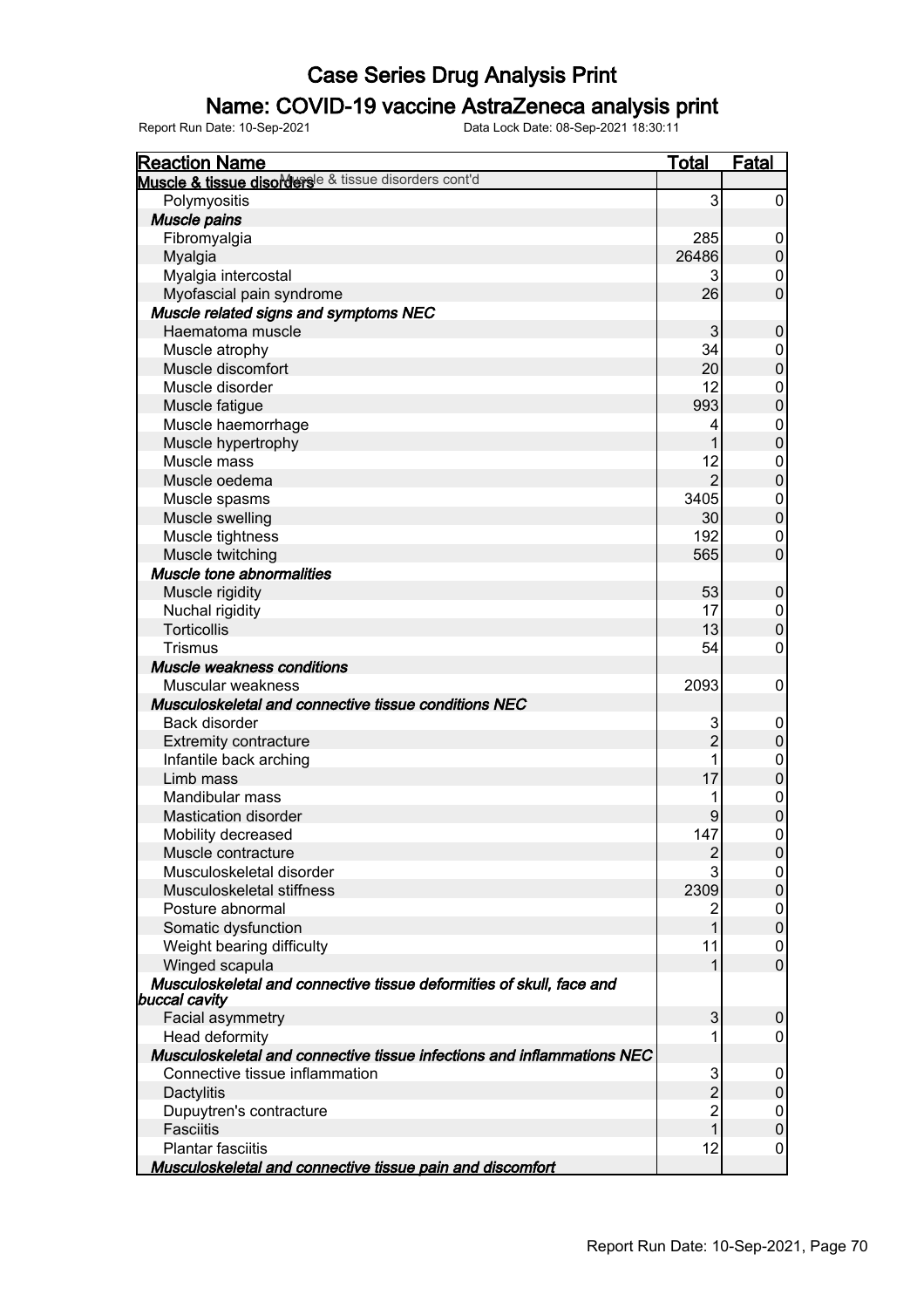#### Name: COVID-19 vaccine AstraZeneca analysis print

| <b>Reaction Name</b>                                  | <b>Total</b>   | <b>Fatal</b>                |
|-------------------------------------------------------|----------------|-----------------------------|
| Muscle & tissue disordersle & tissue disorders cont'd |                |                             |
| Amplified musculoskeletal pain syndrome               | 1              | $\pmb{0}$                   |
| Back pain                                             | 5762           | $\boldsymbol{0}$            |
| Flank pain                                            | 89             | $\mathbf 0$                 |
| Growing pains                                         | 8              | $\mathbf 0$                 |
| Limb discomfort                                       | 2316           | $\mathbf 0$                 |
| Musculoskeletal chest pain                            | 410            | $\mathbf 0$                 |
| Musculoskeletal discomfort                            | 152            | $\mathbf 0$                 |
| Musculoskeletal pain                                  | 72             | $\mathbf 0$                 |
| Neck pain                                             | 3063           | $\mathbf 0$                 |
| Pain in extremity                                     | 21670          | $\mathbf 0$                 |
| Rheumatic disorder                                    | 27             | $\mathbf 0$                 |
| <b>Myopathies</b>                                     |                |                             |
| Compartment syndrome                                  | 4              | $\boldsymbol{0}$            |
| Muscle necrosis                                       | 1              | $\mathbf 0$                 |
| Myopathy                                              | 5              | $\boldsymbol{0}$            |
| Rhabdomyolysis                                        | 9              | $\overline{1}$              |
| Osteoarthropathies                                    |                |                             |
| Nodal osteoarthritis                                  | 1              |                             |
| Osteoarthritis                                        | 84             | $\boldsymbol{0}$            |
|                                                       | 8              | $\pmb{0}$<br>$\overline{0}$ |
| Spinal osteoarthritis                                 |                |                             |
| Psoriatic arthropathies                               |                |                             |
| Psoriatic arthropathy                                 | 31             | $\mathbf 0$                 |
| <b>Rheumatoid arthropathies</b>                       |                |                             |
| Felty's syndrome                                      | 1              | $\boldsymbol{0}$            |
| Juvenile idiopathic arthritis                         | $\overline{2}$ | $\mathbf 0$                 |
| Rheumatoid arthritis                                  | 177            | $\mathbf 0$                 |
| Rheumatoid nodule                                     | 1              | $\overline{0}$              |
| Still's disease                                       | 6              | $\overline{0}$              |
| Soft tissue disorders NEC                             |                |                             |
| Axillary mass                                         | 78             | $\boldsymbol{0}$            |
| Clubbing                                              | 1              | $\mathbf 0$                 |
| Fistula                                               | 3              | $\mathbf 0$                 |
| Groin pain                                            | 223            | $\mathbf{0}$                |
| Neck mass                                             | 25             | $\mathbf 0$                 |
| Soft tissue disorder                                  | $\overline{2}$ | $\mathbf 0$                 |
| Soft tissue mass                                      | 3              | $\boldsymbol{0}$            |
| Soft tissue swelling                                  | $\overline{7}$ | 0                           |
| Spine and neck deformities                            |                |                             |
| Kyphosis                                              | 6              | $\mathbf 0$                 |
| Scoliosis                                             | 4              | $\boldsymbol{0}$            |
| Spinal stenosis                                       | $\overline{2}$ | $\boldsymbol{0}$            |
| Spondyloarthropathies                                 |                |                             |
| Ankylosing spondylitis                                | 31             | $\mathbf 0$                 |
| Arthritis reactive                                    | 56             | $\boldsymbol{0}$            |
| Axial spondyloarthritis                               | 2              | $\mathbf 0$                 |
| Spondylitis                                           | $\overline{7}$ | $\mathbf 0$                 |
| <b>Synovial disorders</b>                             |                |                             |
| Synovial cyst                                         | 11             | $\mathbf 0$                 |
| Synovitis                                             | 19             | $\mathbf 0$                 |
| <b>Tendon disorders</b>                               |                |                             |
| Enthesopathy                                          | 1              | $\mathbf 0$                 |
| Tendon discomfort                                     | 4              | $\pmb{0}$                   |
| Tendon disorder                                       | 7              | $\overline{0}$              |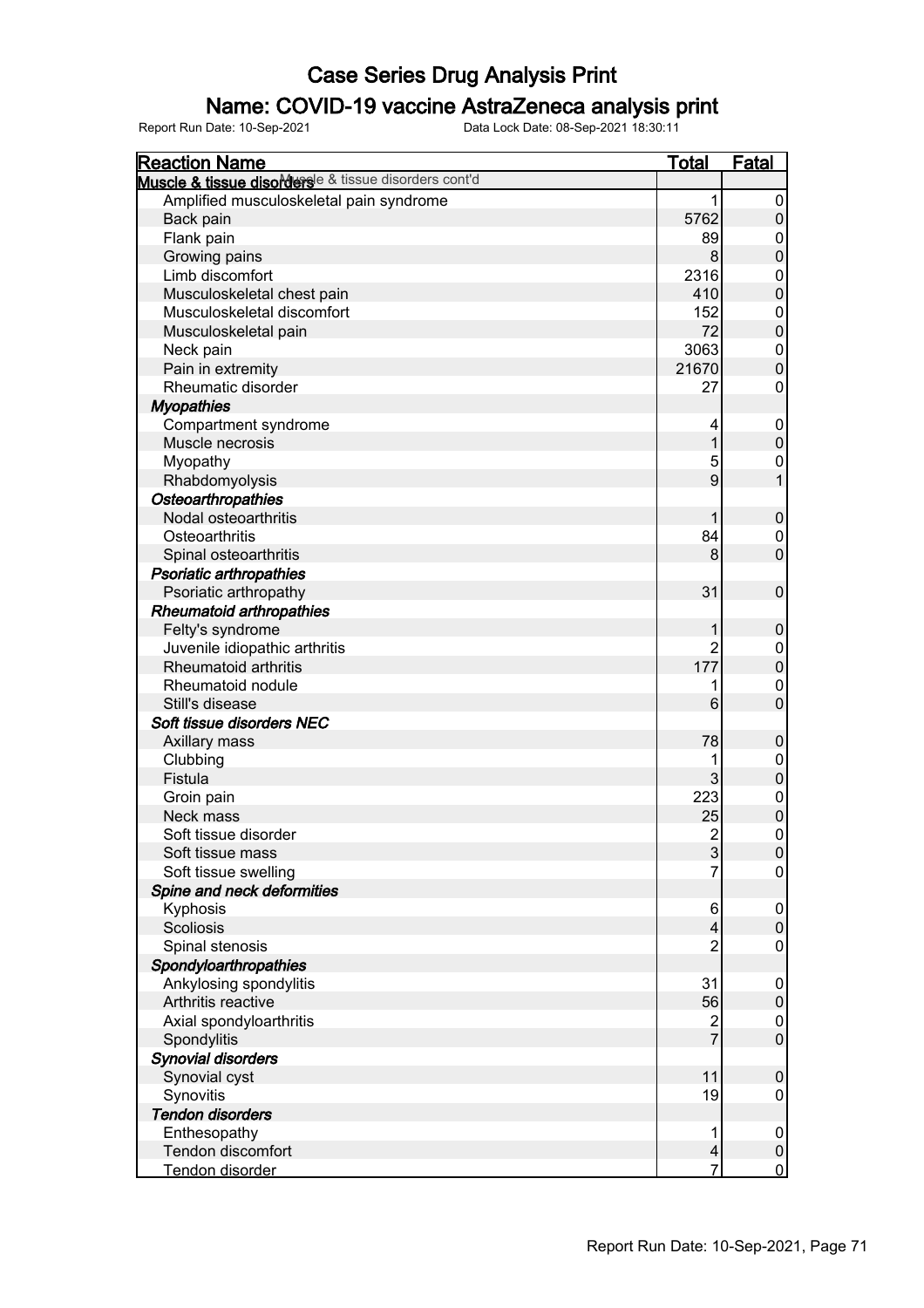### Name: COVID-19 vaccine AstraZeneca analysis print

| <b>Reaction Name</b>                                  | Total | −atal |
|-------------------------------------------------------|-------|-------|
| Muscle & tissue disordersle & tissue disorders cont'd |       |       |
| Tendon pain                                           |       |       |
| Tendon sheath disorder                                |       |       |
| <b>Tendonitis</b>                                     | 94    |       |
| Tenosynovitis                                         |       |       |
| Tenosynovitis stenosans                               | ◠     |       |
| Trigger finger                                        | 30    |       |
| Muscle & tissue disorders SOC TOTAL                   | 99278 |       |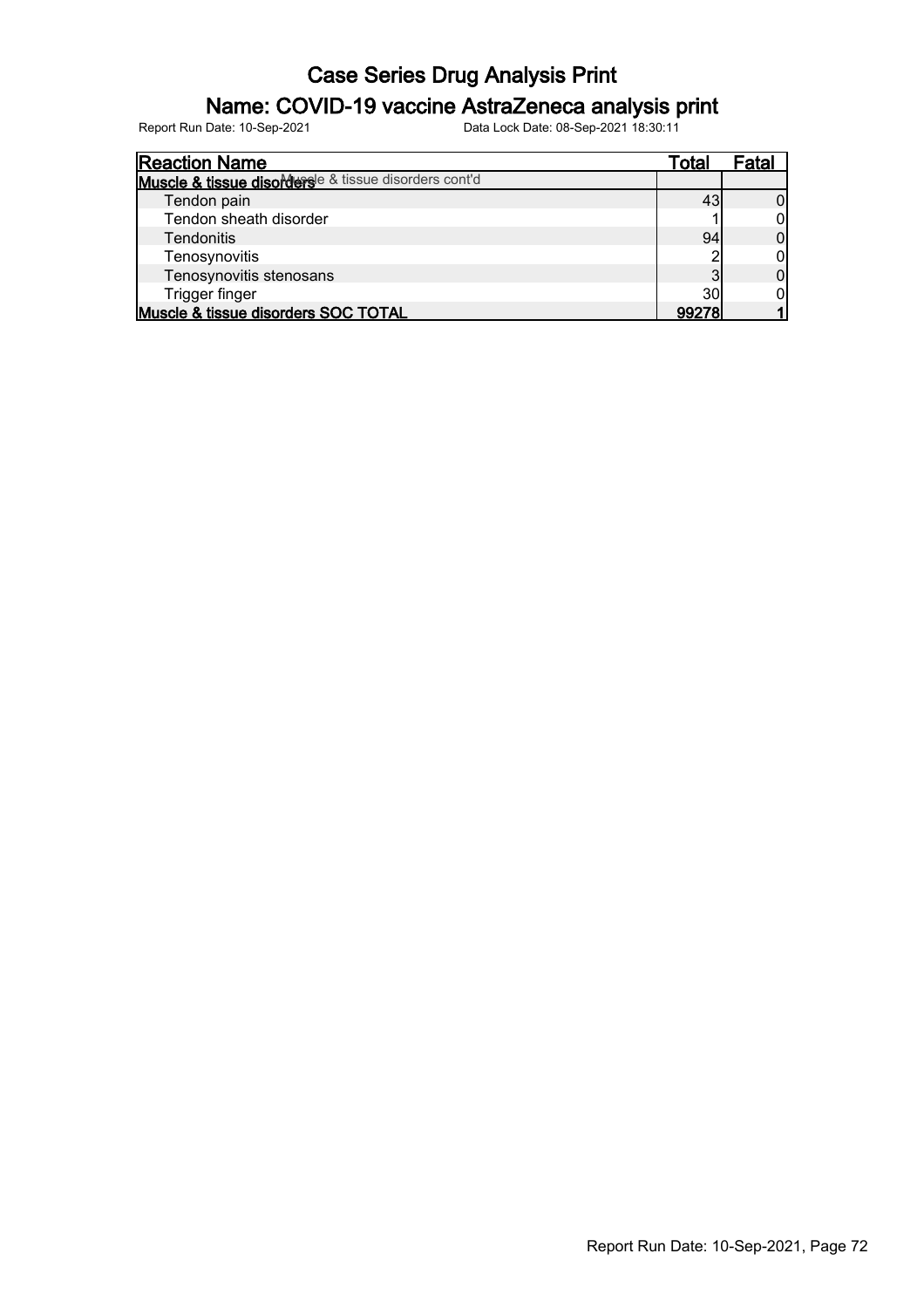### Name: COVID-19 vaccine AstraZeneca analysis print

| <b>Reaction Name</b>                              | <u>Total</u>   | <b>Fatal</b>     |
|---------------------------------------------------|----------------|------------------|
| <b>Neoplasms</b>                                  |                |                  |
| Anal canal neoplasms malignant                    |                |                  |
| Anal cancer                                       | 1              | $\pmb{0}$        |
| Aural neoplasms benign                            |                |                  |
| Benign ear neoplasm                               | 1              | $\mathbf 0$      |
| <b>B-cell lymphomas NEC</b>                       |                |                  |
| B-cell lymphoma                                   | $\overline{c}$ | $\mathbf 0$      |
| Follicular lymphoma                               | $\overline{c}$ | 0                |
| Bile duct neoplasms malignant                     |                |                  |
| Bile duct cancer                                  | 1              | 0                |
| Cholangiocarcinoma                                |                | $\mathbf 0$      |
| <b>Bladder neoplasms malignant</b>                |                |                  |
| <b>Bladder cancer</b>                             | 1              | $\mathbf 0$      |
| Bone neoplasms malignant (excl sarcomas)          |                |                  |
| Bone cancer                                       | $\overline{c}$ | $\mathbf 0$      |
| Breast and nipple neoplasms benign                |                |                  |
| Benign breast neoplasm                            | 3              | $\mathbf 0$      |
| Breast and nipple neoplasms malignant             |                |                  |
| <b>Breast cancer</b>                              | 53             | $\mathbf 0$      |
| Breast cancer female                              |                | 0                |
| Breast cancer in situ                             |                | $\mathbf 0$      |
| Breast cancer male                                | 3              | 0                |
| Breast cancer metastatic                          |                | $\mathbf 0$      |
| Breast cancer stage I                             |                | 0                |
| Breast cancer stage III                           | 3              | $\mathbf 0$      |
| Breast cancer stage IV                            |                | $\mathbf 0$      |
| Intraductal proliferative breast lesion           |                | $\overline{0}$   |
| Cardiovascular neoplasms benign                   |                |                  |
| Haemangioma                                       | 6              | $\mathbf 0$      |
| Central nervous system neoplasms malignant NEC    |                |                  |
| Brain cancer metastatic                           | $\overline{2}$ | 0                |
| Brain neoplasm malignant                          | 1              | 0                |
| Cervix neoplasms benign                           |                |                  |
| Cervix warts                                      | 1              | 0                |
| Cervix neoplasms malignant                        |                |                  |
| Cervix carcinoma                                  | 3              | $\mathbf 0$      |
| Colorectal neoplasms malignant                    |                |                  |
| Colon cancer                                      | 1              | 0                |
| Colorectal cancer                                 | 3              | $\mathbf 0$      |
| Endocrine neoplasms benign NEC                    |                |                  |
| Pituitary tumour benign                           | $\overline{2}$ | $\pmb{0}$        |
| Endocrine neoplasms malignant and unspecified NEC |                |                  |
| Neuroendocrine tumour                             | 1              | $\pmb{0}$        |
| Endometrial neoplasms malignant                   |                |                  |
| Clear cell endometrial carcinoma                  |                | 0                |
| Endometrial cancer                                | 2              | 0                |
| Gastrointestinal neoplasms benign NEC             |                |                  |
| Gastrointestinal tract adenoma                    | 1              | 0                |
| Gastrointestinal neoplasms malignant NEC          |                |                  |
| Gastrointestinal carcinoma                        | 6              | 0                |
| Glial tumours malignant                           |                |                  |
| Glioblastoma                                      | 4              | $\boldsymbol{0}$ |
| Glioblastoma multiforme                           | 1              | $\pmb{0}$        |
| <b>Haematologic neoplasms NEC</b>                 |                |                  |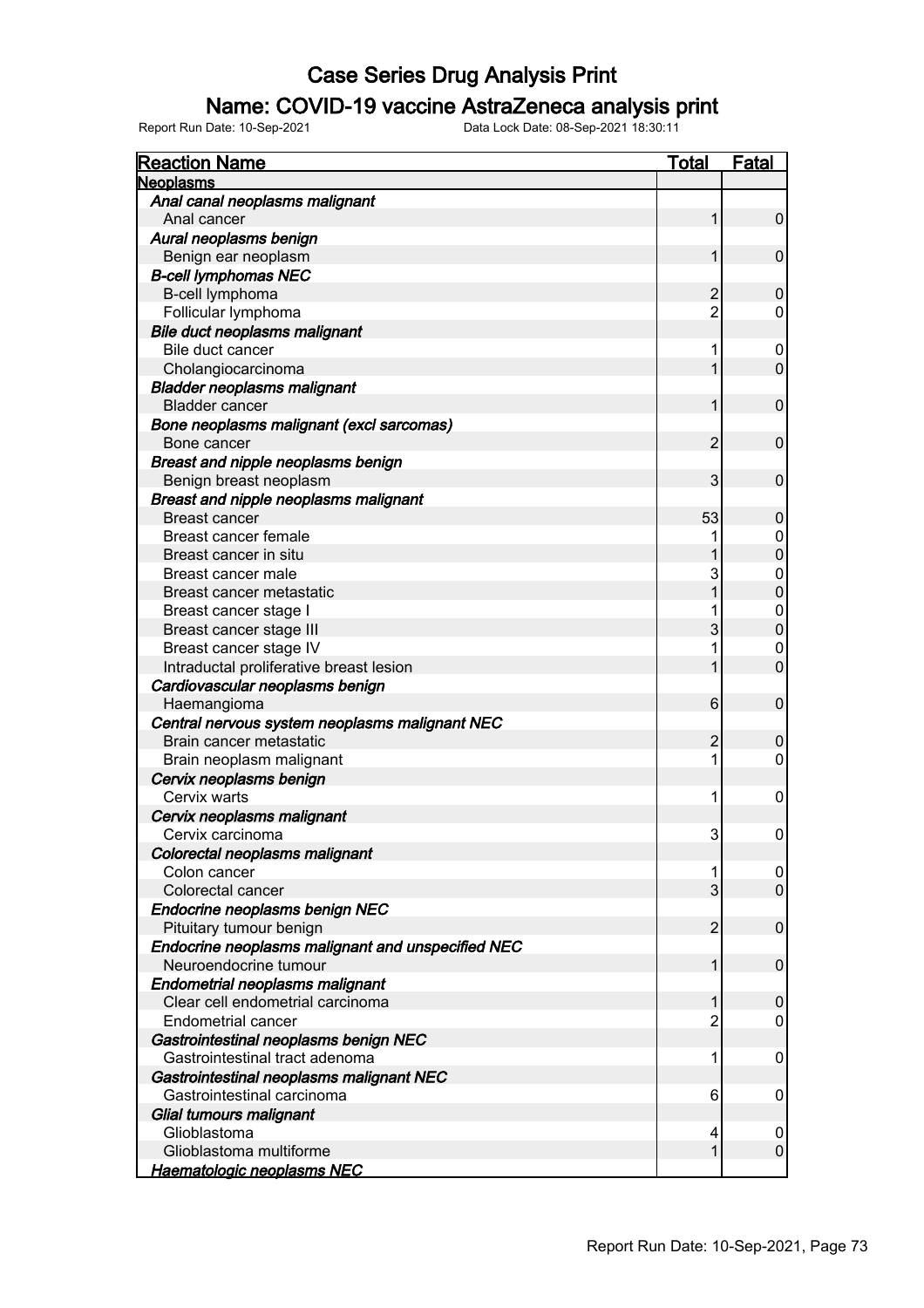### Name: COVID-19 vaccine AstraZeneca analysis print

| <b>Reaction Name</b>                                              | Total          | Fatal          |
|-------------------------------------------------------------------|----------------|----------------|
| Neoplasms cont'd<br><b>Neoplasms</b>                              |                |                |
| Haematological malignancy                                         |                | $\pmb{0}$      |
| Systemic mastocytosis                                             |                | 0              |
| Hepatic neoplasms malignant                                       |                |                |
| Hepatocellular carcinoma                                          | 4              | 0              |
| Hepatoblastomas                                                   |                |                |
| Hepatoblastoma                                                    | $\overline{2}$ | 0              |
| <b>Hodgkin's disease NEC</b>                                      |                |                |
| Hodgkin's disease                                                 | 2              | 0              |
| Leiomyosarcomas                                                   |                |                |
| Pleomorphic leiomyosarcoma                                        | 1              | 0              |
| Leukaemias NEC                                                    |                |                |
| Leukaemia                                                         | $\overline{2}$ | 0              |
| Leukaemia recurrent                                               | 1              | $\overline{0}$ |
| Leukaemias acute myeloid                                          |                |                |
| Acute myeloid leukaemia                                           | 3              | 1              |
| Leukaemias chronic lymphocytic                                    |                |                |
| Chronic lymphocytic leukaemia                                     | 7              | $\pmb{0}$      |
| Leukaemias chronic myeloid                                        |                |                |
| Chronic myeloid leukaemia                                         | 1              | $\mathbf 0$    |
| Leukaemias myeloid NEC                                            |                |                |
| Myeloid leukaemia                                                 | 1              | $\mathbf 0$    |
| Lip and oral cavity neoplasms benign                              |                |                |
| Papillary cystadenoma lymphomatosum                               | 1              | $\pmb{0}$      |
| Lip and oral cavity neoplasms malignant                           |                |                |
| Lip and/or oral cavity cancer                                     |                | $\pmb{0}$      |
| Squamous cell carcinoma of the oral cavity                        | 2              | 0              |
| <b>Lymphomas unspecified NEC</b>                                  |                |                |
| Lymphoma                                                          | 19             | 0              |
| Lymphoproliferative disorders NEC (excl leukaemias and lymphomas) |                |                |
| Epstein Barr virus positive mucocutaneous ulcer                   |                | 0              |
| Histiocytic necrotising lymphadenitis                             |                | $\mathbf 0$    |
| Lymphoproliferative disorder                                      |                | 0              |
| Lymphoproliferative disorder in remission                         |                | $\overline{0}$ |
| Mediastinal neoplasms malignancy unspecified NEC                  |                |                |
| Good syndrome                                                     | 4              | 0              |
| Metastases to specified sites                                     |                |                |
| Metastases to bone                                                |                | 0              |
| Metastases to central nervous system                              |                |                |
| Metastases to liver                                               |                | $\overline{0}$ |
| Metastases to lung                                                |                |                |
| Metastases to unknown and unspecified sites                       |                |                |
| Metastasis                                                        | 4              |                |
| Myelodysplastic syndromes                                         |                |                |
| Myelodysplastic syndrome                                          | 1              | 0              |
| Myeloproliferative disorders (excl leukaemias)                    |                |                |
| Essential thrombocythaemia                                        | $\overline{2}$ | 0              |
| Neoplasms benign site unspecified NEC                             |                |                |
| Adenoma benign                                                    |                | 0              |
| Fibroma                                                           |                | $\overline{0}$ |
| Neoplasms malignant site unspecified NEC                          |                |                |
| Adenocarcinoma                                                    | $\overline{2}$ | 0              |
| Malignant neoplasm progression                                    |                | 0              |
| Metastatic neoplasm                                               | 3              | 0              |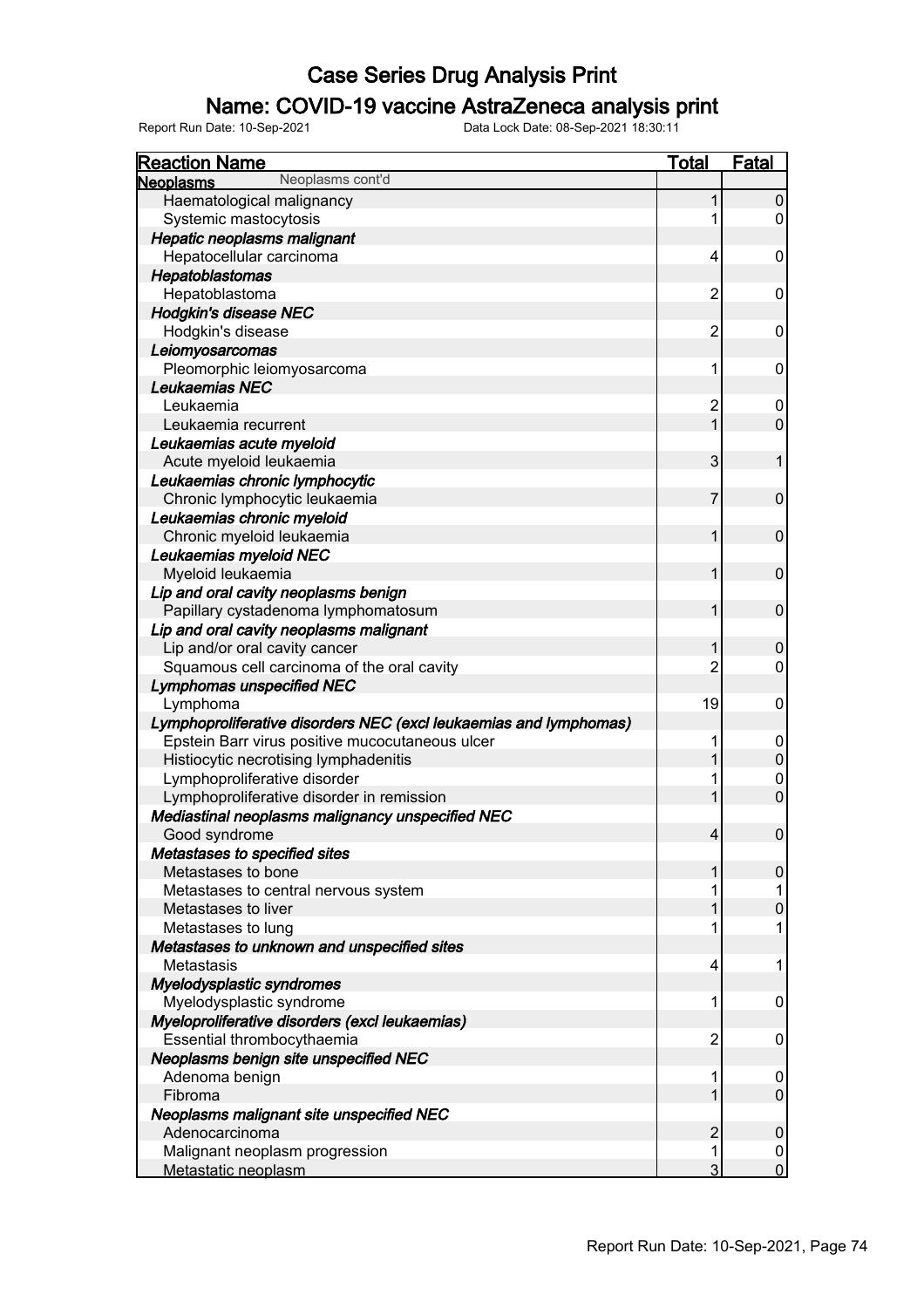### Name: COVID-19 vaccine AstraZeneca analysis print

| <b>Reaction Name</b>                                                               | <b>Total</b> | <b>Fatal</b>     |
|------------------------------------------------------------------------------------|--------------|------------------|
| Neoplasms cont'd<br><b>Neoplasms</b>                                               |              |                  |
| Neoplasm malignant                                                                 | 11           | $\overline{c}$   |
| Squamous cell carcinoma                                                            | 4            | $\mathbf 0$      |
| Neoplasms unspecified malignancy and site unspecified NEC                          |              |                  |
| Neoplasm                                                                           |              | 0                |
| Neoplasm recurrence                                                                | 7            | 0                |
| Nervous system neoplasms unspecified malignancy NEC                                |              |                  |
| Brain neoplasm                                                                     | 5            | 0                |
| Meningioma                                                                         | 4            | $\mathbf 0$      |
| Schwannoma                                                                         |              | 0                |
| <b>Neuromas</b>                                                                    |              |                  |
| Acoustic neuroma                                                                   | 5            | 0                |
| Non-Hodgkin's lymphomas NEC                                                        |              |                  |
| Cutaneous lymphoma                                                                 |              | 0                |
| Non-Hodgkin's lymphoma                                                             |              | $\overline{0}$   |
| Non-small cell neoplasms malignant of the respiratory tract cell type<br>specified |              |                  |
| Lung adenocarcinoma                                                                |              | 1                |
| Ocular neoplasms benign                                                            |              |                  |
| Eye naevus                                                                         | 4            | $\boldsymbol{0}$ |
| Oesophageal neoplasms malignant                                                    |              |                  |
| Oesophageal cancer metastatic                                                      | 6            | 0                |
| Oesophageal carcinoma                                                              | 4            | 0                |
| Oesophageal squamous cell carcinoma                                                |              | $\overline{0}$   |
| Oncologic complications and emergencies                                            |              |                  |
| Cancer fatigue                                                                     | 4            | 0                |
| Cancer pain                                                                        | 2            | 0                |
| Intracranial tumour haemorrhage                                                    |              | $\overline{0}$   |
| Oropharyngeal, nasopharyngeal and tonsillar neoplasms malignant and<br>unspecified |              |                  |
| Tonsil cancer                                                                      | 3            | 0                |
| Ovarian neoplasms malignant (excl germ cell)                                       |              |                  |
| Ovarian cancer                                                                     | 10           | 0                |
| Ovarian cancer recurrent                                                           |              | 0                |
| Ovarian cancer stage IV                                                            |              | $\overline{0}$   |
| Pancreatic neoplasms malignant (excl islet cell and carcinoid)                     |              |                  |
| Pancreatic carcinoma                                                               | ວ            | U                |
| Pancreatic carcinoma metastatic                                                    |              | 0                |
| Paranasal sinus and nasal cavity neoplasms malignant and unspecified               |              |                  |
| Nasal cavity cancer                                                                | 1            | 0                |
| Penile neoplasms malignant                                                         |              |                  |
| Penile cancer                                                                      | 1            | 0                |
| Plasma cell myelomas                                                               |              |                  |
| Plasma cell myeloma                                                                | 3            | 0                |
| Plasmacytoma                                                                       |              | 0                |
| Plasma cell neoplasms NEC                                                          |              |                  |
| Hypergammaglobulinaemia benign monoclonal                                          | 2            | 0                |
| Prostatic neoplasms malignant                                                      |              |                  |
| Prostate cancer                                                                    | 6            | 0                |
| Renal neoplasms malignant                                                          |              |                  |
| Clear cell renal cell carcinoma                                                    | 2            | 0                |
| Metastatic renal cell carcinoma                                                    |              | 0                |
| Renal cancer                                                                       |              | 0                |
| Reproductive neoplasms female benign NEC                                           |              |                  |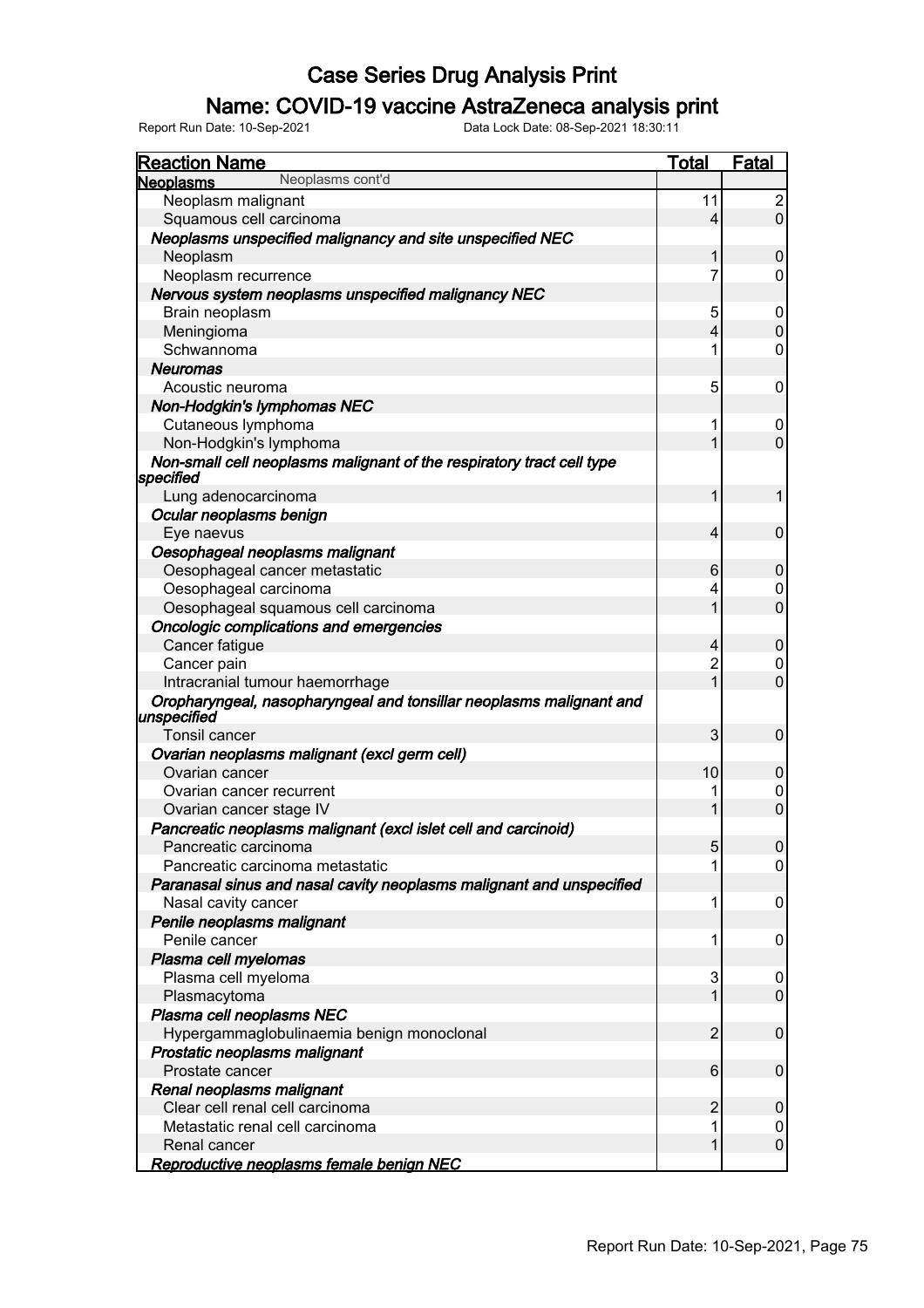### Name: COVID-19 vaccine AstraZeneca analysis print

| <b>Reaction Name</b>                                                                   | Total          | <b>Fatal</b>     |
|----------------------------------------------------------------------------------------|----------------|------------------|
| Neoplasms cont'd<br><b>Neoplasms</b>                                                   |                |                  |
| Benign hydatidiform mole                                                               | 1              | $\boldsymbol{0}$ |
| Reproductive neoplasms male benign NEC                                                 |                |                  |
| Testicle adenoma                                                                       | $\overline{2}$ | $\boldsymbol{0}$ |
| Respiratory tract and pleural neoplasms malignancy unspecified NEC                     |                |                  |
| Maxillofacial sinus neoplasm                                                           | 1              | $\mathbf 0$      |
| Respiratory tract and pleural neoplasms malignant cell type unspecified<br><b>INEC</b> |                |                  |
| Bronchial carcinoma                                                                    | 5              | $\mathbf 0$      |
| Lung cancer metastatic                                                                 | 1              | $\mathbf 0$      |
| Lung neoplasm malignant                                                                | 12             | $\mathbf 0$      |
| Throat cancer                                                                          | 1              | $\mathbf 0$      |
| Respiratory tract small cell carcinomas                                                |                |                  |
| Small cell lung cancer                                                                 | 1              | $\mathbf 0$      |
| Salivary gland neoplasms malignant                                                     |                |                  |
| Salivary gland cancer stage 0                                                          | 1              | 0                |
| Salivary gland cancer stage III                                                        | 1              | $\mathbf 0$      |
| Skin melanomas (excl ocular)                                                           |                |                  |
| Acral lentiginous melanoma stage III                                                   | 1              | $\mathbf 0$      |
| Malignant melanoma                                                                     | 3              | $\boldsymbol{0}$ |
| Malignant melanoma in situ                                                             | 3              | $\mathbf 0$      |
| Metastatic malignant melanoma                                                          | 1              | $\mathbf 0$      |
| Skin neoplasms benign                                                                  |                |                  |
| Acrochordon                                                                            | 5              | $\boldsymbol{0}$ |
| Anogenital warts                                                                       | 4              | $\mathbf 0$      |
| Haemangioma of skin                                                                    | 17             | $\overline{0}$   |
| Melanocytic naevus                                                                     | 5              | $\mathbf 0$      |
| Seborrhoeic keratosis                                                                  | 1              | $\mathbf 0$      |
| Skin papilloma                                                                         | 28             | $\overline{0}$   |
| Skin neoplasms malignant and unspecified (excl melanoma)                               |                |                  |
| Basal cell carcinoma                                                                   | 4              | $\boldsymbol{0}$ |
| Bowen's disease                                                                        | 1              | $\boldsymbol{0}$ |
| Neoplasm skin                                                                          | 1              | $\mathbf 0$      |
| Skin cancer                                                                            | 8              | $\boldsymbol{0}$ |
| Squamous cell carcinoma of skin                                                        | 1              | $\overline{0}$   |
| Soft tissue neoplasms benign NEC                                                       |                |                  |
| Knuckle pads                                                                           | $\mathbf{1}$   | $\boldsymbol{0}$ |
| Lipoma                                                                                 | 8              | 0                |
| Thyroid neoplasms benign                                                               |                |                  |
| Thyroid adenoma                                                                        | 1              | $\boldsymbol{0}$ |
| Uterine neoplasms benign                                                               |                |                  |
| Uterine leiomyoma                                                                      | 12             | $\mathbf 0$      |
| Uterine neoplasms malignant NEC                                                        |                |                  |
| Uterine cancer                                                                         | $\overline{2}$ | $\mathbf 0$      |
| Vulval neoplasms malignant                                                             |                |                  |
| Vulval cancer                                                                          | 1              | $\boldsymbol{0}$ |
| <b>Neoplasms SOC TOTAL</b>                                                             | 426            | $\overline{7}$   |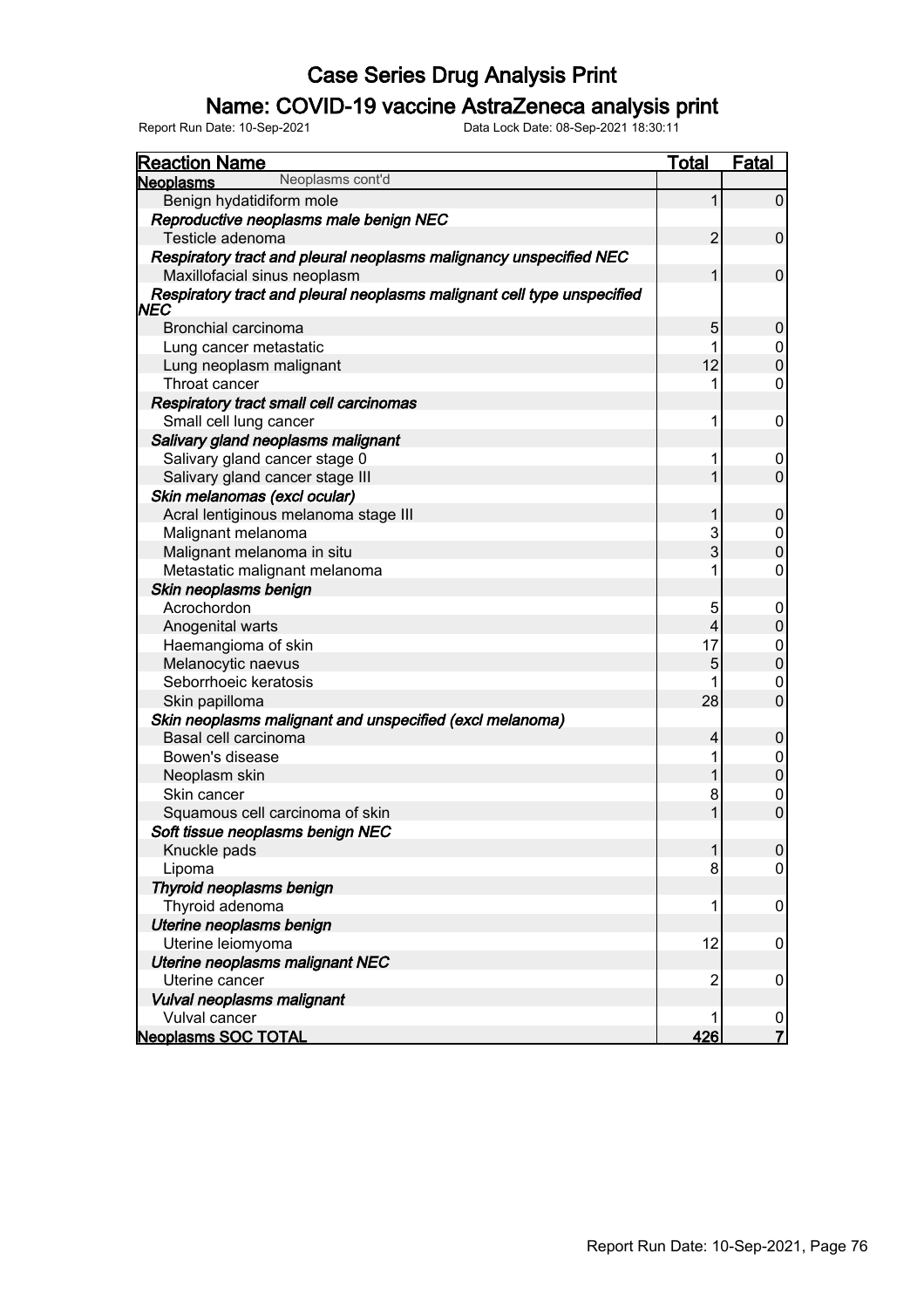### Name: COVID-19 vaccine AstraZeneca analysis print

| <b>Reaction Name</b>                                              | <u>Total</u>             | Fatal                                      |
|-------------------------------------------------------------------|--------------------------|--------------------------------------------|
| Nervous system disorders                                          |                          |                                            |
| <b>Abnormal reflexes</b>                                          |                          |                                            |
| Areflexia                                                         | 34                       | 0                                          |
| Extensor plantar response                                         | $\overline{2}$           | 0                                          |
| Hyperreflexia                                                     | 8                        | $\boldsymbol{0}$                           |
| Hyporeflexia                                                      | 21                       | $\pmb{0}$                                  |
| Poor sucking reflex                                               | $\overline{\mathcal{L}}$ | $\overline{0}$                             |
| Reflexes abnormal                                                 | 1                        | $\mathbf 0$                                |
| Abnormal sleep-related events                                     |                          |                                            |
| Sleep paralysis                                                   | 24                       | 0                                          |
| Absence seizures                                                  |                          |                                            |
| Petit mal epilepsy                                                | 39                       | 0                                          |
| Acute polyneuropathies                                            |                          |                                            |
| Acute motor axonal neuropathy                                     | 5                        | 0                                          |
| Acute polyneuropathy                                              | $\overline{2}$           | $\boldsymbol{0}$                           |
| Guillain-Barre syndrome                                           | 403                      |                                            |
| Miller Fisher syndrome                                            | 24                       | $\frac{3}{0}$                              |
| Subacute inflammatory demyelinating polyneuropathy                | 4                        | $\mathbf 0$                                |
| Alzheimer's disease (incl subtypes)                               |                          |                                            |
| Dementia Alzheimer's type                                         | 1                        | 0                                          |
| <b>Auditory nerve disorders</b>                                   |                          |                                            |
| Acoustic neuritis                                                 | 1                        | 0                                          |
| Autonomic nervous system disorders                                |                          |                                            |
| Autonomic nervous system imbalance                                | 20                       | 0                                          |
| Autonomic neuropathy                                              |                          | $\pmb{0}$                                  |
| Horner's syndrome                                                 | $\overline{c}$           | $\mathbf 0$                                |
| Orthostatic intolerance                                           | $\overline{7}$           | $\overline{0}$                             |
| Central nervous system aneurysms and dissections                  |                          |                                            |
| Carotid artery aneurysm                                           | 1                        | $\mathbf 0$                                |
| Carotid artery dissection                                         | 1                        | $\mathbf 0$                                |
| Intracranial aneurysm                                             | 3                        | $\mathbf{1}$                               |
| Vertebral artery dissection                                       | 3                        | $\mathbf 0$                                |
| Central nervous system haemorrhages and cerebrovascular accidents |                          |                                            |
| Basal ganglia haemorrhage                                         | 3                        | 0                                          |
| Basal ganglia stroke                                              | 1                        | $\mathbf 0$                                |
| Basilar artery occlusion                                          | 1                        | $\mathbf 0$                                |
| Basilar artery thrombosis                                         | $\overline{4}$           | 1                                          |
| Brain stem haemorrhage                                            | 5                        | 1                                          |
| <b>Brain stem infarction</b>                                      | $\overline{2}$           |                                            |
| Brain stem stroke                                                 | $\bf{8}$                 | $\begin{array}{c} 2 \\ 2 \\ 0 \end{array}$ |
| Brain stem thrombosis                                             | 1                        |                                            |
| Carotid artery occlusion                                          | $\overline{2}$           | $\pmb{0}$                                  |
| Carotid artery thrombosis                                         | 10                       | $\mathbf{1}$                               |
| Cerebellar haemorrhage                                            | 5                        | $\pmb{0}$                                  |
| Cerebellar infarction                                             | $\,6\,$                  | $\pmb{0}$                                  |
| Cerebellar stroke                                                 | 10                       | $\pmb{0}$                                  |
| Cerebral artery embolism                                          | 11                       | $\pmb{0}$                                  |
| Cerebral artery occlusion                                         | 4                        | 0                                          |
| Cerebral artery thrombosis                                        | 14                       | $\boldsymbol{0}$                           |
| Cerebral haematoma                                                | 13                       | 1                                          |
| Cerebral haemorrhage                                              | 168                      | 46                                         |
| Cerebral infarction                                               | 92                       | 5                                          |
| Cerebral ischaemia                                                | $\vert 4 \vert$          | $\pmb{0}$                                  |
| <b>Cerebral thrombosis</b>                                        | 36                       | $\overline{2}$                             |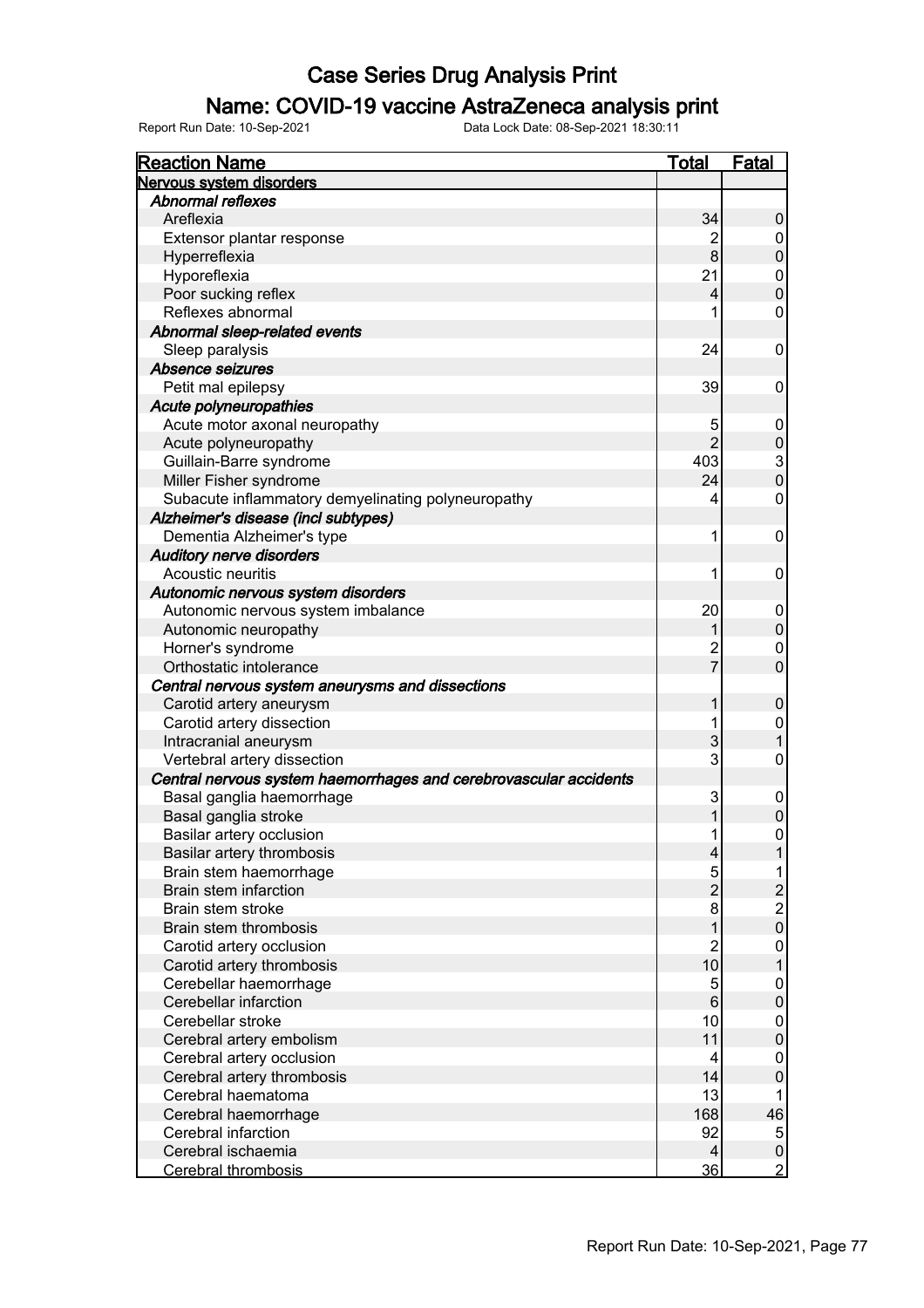### Name: COVID-19 vaccine AstraZeneca analysis print

| <b>Reaction Name</b>                               | <b>Total</b>   | <b>Fatal</b>                               |
|----------------------------------------------------|----------------|--------------------------------------------|
| Nervous system disordersus system disorders cont'd |                |                                            |
| Cerebral vascular occlusion                        | $\overline{2}$ | $\pmb{0}$                                  |
| Cerebrovascular accident                           | 1187           | 47                                         |
| Embolic stroke                                     | 20             | $\pmb{0}$                                  |
| Haemorrhage intracranial                           | 56             | 14                                         |
| Haemorrhagic cerebral infarction                   | 3              | $\mathbf{1}$                               |
| Haemorrhagic stroke                                | 44             |                                            |
| Haemorrhagic transformation stroke                 |                | $\frac{6}{3}$                              |
| Internal capsule infarction                        |                | $\boldsymbol{0}$                           |
| Intracranial haematoma                             | 8              | $\mathbf{1}$                               |
| Intraventricular haemorrhage                       | 6              | $\boldsymbol{0}$                           |
| Ischaemic cerebral infarction                      | $\overline{2}$ | $\mathbf 0$                                |
| Ischaemic stroke                                   | 140            | $\boldsymbol{6}$                           |
| Lacunar infarction                                 |                | $\mathbf 0$                                |
| Lacunar stroke                                     | 23             | $\mathbf 0$                                |
| Pseudostroke                                       |                | $\mathbf 0$                                |
| Spinal cord haematoma                              |                | $\mathbf 0$                                |
| Spinal cord infarction                             |                | $\mathbf 0$                                |
| Spinal stroke                                      | $\overline{2}$ | 0                                          |
| Stroke in evolution                                |                | $\overline{0}$                             |
| Subarachnoid haemorrhage                           | 110            | $\overline{7}$                             |
| Thalamic infarction                                |                | $\mathbf 0$                                |
| Thalamus haemorrhage                               | 8              | $\overline{0}$                             |
| Thrombotic stroke                                  | 13             | $\mathbf 0$                                |
| Vertebral artery occlusion                         |                | 0                                          |
| Vertebral artery thrombosis                        |                | $\mathbf 0$                                |
| Central nervous system inflammatory disorders NEC  |                |                                            |
| Arachnoiditis                                      | 4              | $\pmb{0}$                                  |
| Central nervous system inflammation                | 15             | 0                                          |
| Neurosarcoidosis                                   | 3              | $\overline{0}$                             |
| Central nervous system vascular disorders NEC      |                |                                            |
| Brain hypoxia                                      |                | $\pmb{0}$                                  |
| Brain stem microhaemorrhage                        |                | 0                                          |
| Carotid arteriosclerosis                           |                | $\overline{0}$                             |
| Carotid artery stenosis                            | 4              | $\mathbf{0}$                               |
| Central nervous system vasculitis                  | 3              | $\mathbf 0$                                |
| Cerebral amyloid angiopathy                        | 5              | $\overline{0}$                             |
| Cerebral arteriosclerosis                          | $\overline{2}$ | $\pmb{0}$                                  |
| Cerebral arteritis                                 |                | 0                                          |
| Cerebral congestion                                | 3              | $\pmb{0}$                                  |
| Cerebral microhaemorrhage                          | 3              | 0                                          |
| Cerebral small vessel ischaemic disease            | $\overline{2}$ | $\overline{0}$                             |
| Cerebral vasoconstriction                          | $\overline{2}$ | 0                                          |
| Cerebrovascular disorder                           | 3              | $\overline{0}$                             |
| Cerebrovascular insufficiency                      |                | 0                                          |
| Internal carotid artery deformity                  |                | $\mathsf 0$                                |
| Reversible cerebral vasoconstriction syndrome      | 4              | 0                                          |
| Cerebrovascular venous and sinus thrombosis        |                |                                            |
| Cerebral venous sinus thrombosis                   | 207            | 22                                         |
| Cerebral venous thrombosis                         | 50             |                                            |
| Superior sagittal sinus thrombosis                 | 28             | $\begin{array}{c} 5 \\ 3 \\ 0 \end{array}$ |
| Transverse sinus thrombosis                        | 7              |                                            |
| Cervical spinal cord and nerve root disorders      |                |                                            |
| Cervical radiculopathy                             | 4              | $\overline{0}$                             |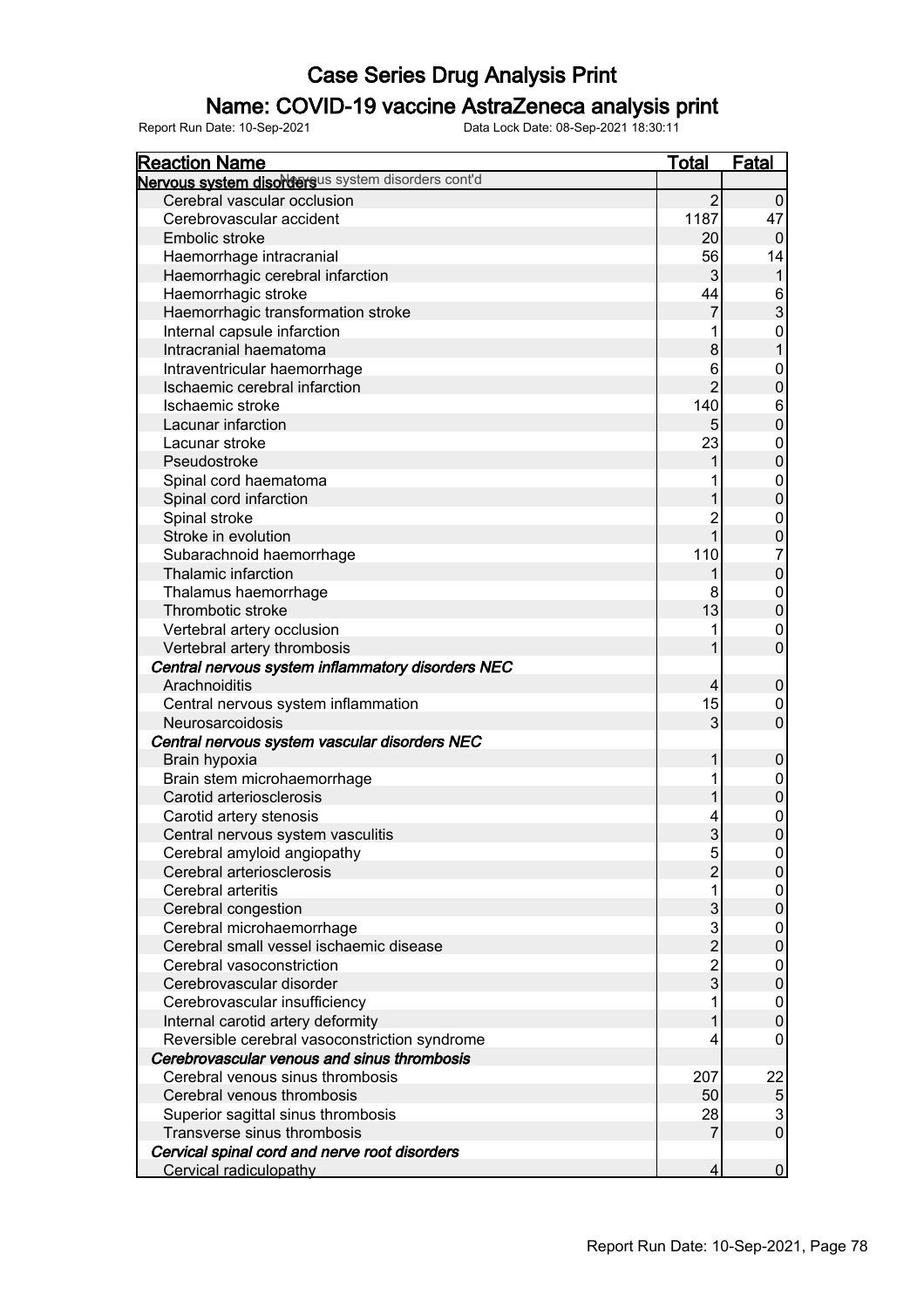### Name: COVID-19 vaccine AstraZeneca analysis print

| <b>Reaction Name</b>                                      | <b>Total</b>        | <b>Fatal</b>          |
|-----------------------------------------------------------|---------------------|-----------------------|
| Nervous system disordersus system disorders cont'd        |                     |                       |
| Cervicobrachial syndrome                                  | 6                   | 0                     |
| <b>Choreiform movements</b>                               |                     |                       |
| Chorea                                                    | 3                   | 0                     |
| Choreoathetosis                                           | 1                   | $\pmb{0}$             |
| Sydenham's chorea                                         | 1                   | 0                     |
| Chronic polyneuropathies                                  |                     |                       |
| Chronic inflammatory demyelinating polyradiculoneuropathy | 6                   | 0                     |
| Demyelinating polyneuropathy                              | 11                  | $\mathbf 0$           |
| Diabetic neuropathy                                       | 2                   | 0                     |
| Polyneuropathy chronic                                    | 1                   | $\mathbf 0$           |
| Coma states                                               |                     |                       |
| Coma                                                      | 19                  | $\boldsymbol{0}$      |
| Diabetic coma                                             | 3                   | 0                     |
| Hypoglycaemic coma                                        | $\overline{2}$      | $\mathbf 0$           |
| Coordination and balance disturbances                     |                     |                       |
| Ataxia                                                    | 46                  | $\mathbf 0$           |
| Balance disorder                                          | 894                 | 0                     |
| Cerebellar ataxia                                         | 2                   | $\boldsymbol{0}$      |
| Cerebellar syndrome                                       | $\overline{2}$      | 0                     |
| Coordination abnormal                                     | 128                 | $\boldsymbol{0}$      |
| Dysdiadochokinesis                                        | 1                   | 0                     |
| Dysstasia                                                 | 116                 | $\boldsymbol{0}$      |
| Hand-eye coordination impaired                            |                     | 0                     |
| Nystagmus                                                 | 23                  | $\mathbf 0$           |
| <b>Cortical dysfunction NEC</b>                           |                     |                       |
| Agraphia                                                  | 1                   | $\boldsymbol{0}$      |
| Alexia                                                    | 6                   |                       |
|                                                           | 167                 | 0<br>$\boldsymbol{0}$ |
| Aphasia                                                   |                     |                       |
| Apraxia                                                   | 2<br>$\overline{7}$ | 0<br>$\boldsymbol{0}$ |
| Dysgraphia                                                |                     |                       |
| Dyslexia                                                  | 2<br>7              | 0<br>$\boldsymbol{0}$ |
| Dyspraxia                                                 |                     |                       |
| Neurologic neglect syndrome                               | 3<br>$\overline{2}$ | 0                     |
| Visuospatial deficit                                      |                     | $\mathbf 0$           |
| <b>Cranial nerve disorders NEC</b>                        |                     |                       |
| Cranial nerve disorder                                    | $\overline{2}$      | $\boldsymbol{0}$      |
| Cranial nerve paralysis                                   |                     | 0                     |
| Neurovascular conflict                                    |                     | $\mathbf 0$           |
| Paresis cranial nerve                                     | 2                   | 0                     |
| Dementia (excl Alzheimer's type)                          |                     |                       |
| Dementia                                                  | 28                  | 0                     |
| Dementia with Lewy bodies                                 |                     | $\pmb{0}$             |
| Frontotemporal dementia                                   |                     | 0                     |
| Senile dementia                                           |                     | $\boldsymbol{0}$      |
| Vascular dementia                                         | 4                   | 0                     |
| <b>Demyelinating disorders NEC</b>                        |                     |                       |
| Acute disseminated encephalomyelitis                      | 14                  | 0                     |
| Clinically isolated syndrome                              | 3                   | $\pmb{0}$             |
| Demyelination                                             | 20                  | 0                     |
| Neuromyelitis optica spectrum disorder                    | 4                   | $\boldsymbol{0}$      |
| Disturbances in consciousness NEC                         |                     |                       |
| Altered state of consciousness                            | 18                  | $\pmb{0}$             |
| <b>Consciousness fluctuating</b>                          | 4                   | $\mathbf 0$           |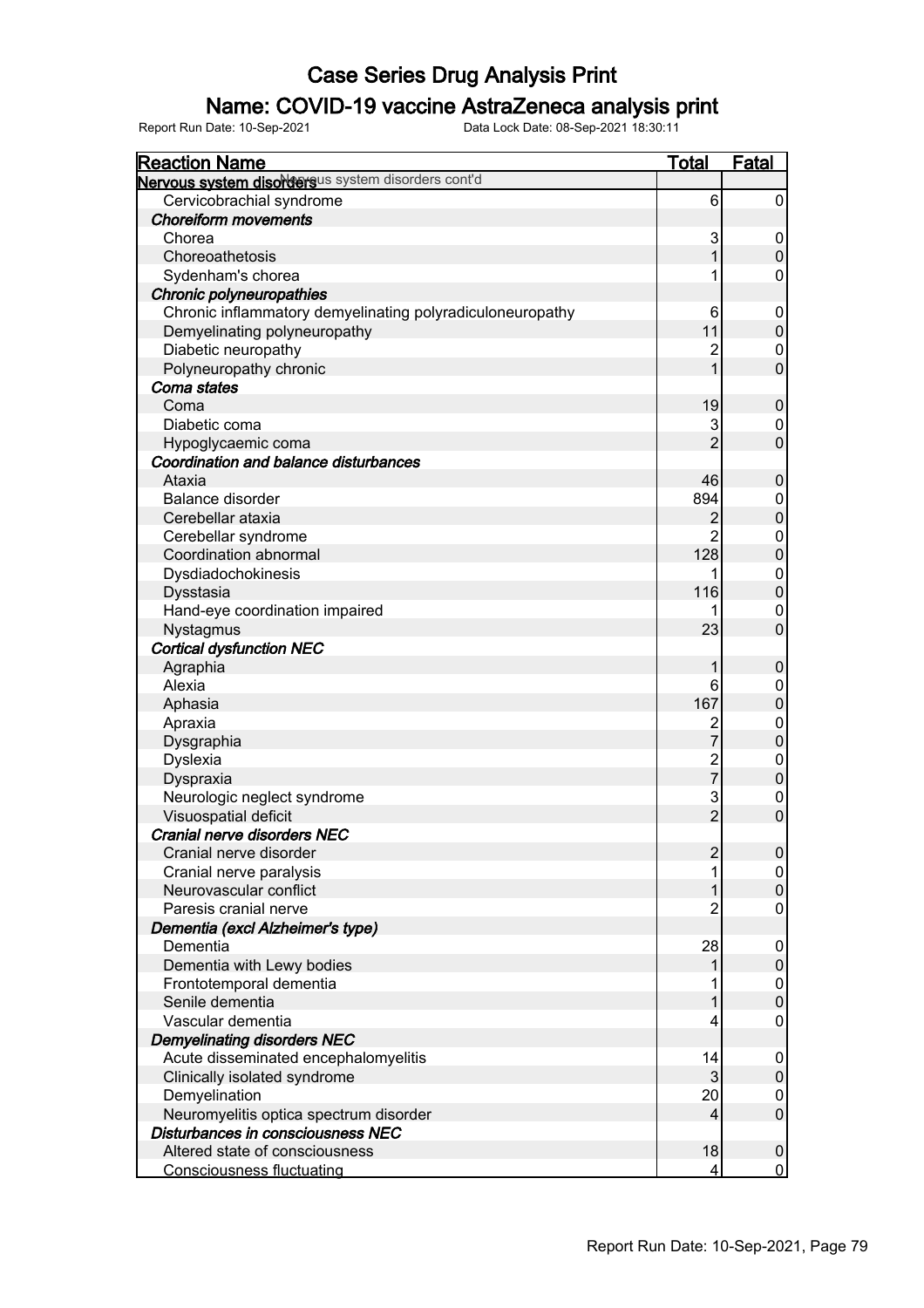### Name: COVID-19 vaccine AstraZeneca analysis print

| <b>Reaction Name</b>                               | <b>Total</b>            | <b>Fatal</b>     |
|----------------------------------------------------|-------------------------|------------------|
| Nervous system disordersus system disorders cont'd |                         |                  |
| Depressed level of consciousness                   | 89                      | $\pmb{0}$        |
| Hypoglycaemic unconsciousness                      |                         | 0                |
| Lethargy                                           | 4891                    | $\pmb{0}$        |
| Loss of consciousness                              | 1058                    | 0                |
| Postictal state                                    |                         | $\pmb{0}$        |
| Sedation                                           | 17                      | 0                |
| Somnolence                                         | 1929                    | $\pmb{0}$        |
| Stupor                                             | 9                       | 0                |
| Syncope                                            | 2475                    | $\mathbf 0$      |
| Disturbances in sleep phase rhythm                 |                         |                  |
| Advanced sleep phase                               |                         | $\pmb{0}$        |
| Circadian rhythm sleep disorder                    | 6                       | 0                |
| Delayed sleep phase                                |                         | $\pmb{0}$        |
| Irregular sleep phase                              |                         | 0                |
| Irregular sleep wake rhythm disorder               |                         | $\pmb{0}$        |
| Non-24-hour sleep-wake disorder                    |                         | 0                |
| Dyskinesias and movement disorders NEC             |                         |                  |
| Akathisia                                          | 10                      | 0                |
| <b>Ballismus</b>                                   |                         | $\pmb{0}$        |
|                                                    | 33                      |                  |
| Bradykinesia                                       | 50                      | 0<br>$\pmb{0}$   |
| Clumsiness                                         |                         |                  |
| Dyskinesia                                         | 113                     | 0                |
| Extrapyramidal disorder                            | 18                      | $\pmb{0}$        |
| Fine motor delay                                   | 3                       | 0                |
| Fine motor skill dysfunction                       | 19                      | $\mathbf 0$      |
| Hyperkinesia                                       | 27                      | 0                |
| Hypokinesia                                        | 88                      | $\mathbf 0$      |
| Meige's syndrome                                   |                         | 0                |
| Motor dysfunction                                  | 19                      | $\mathbf 0$      |
| Movement disorder                                  | 103                     | $\boldsymbol{0}$ |
| Psychomotor hyperactivity                          | 38                      | $\mathbf 0$      |
| Tardive dyskinesia                                 |                         | 0                |
| <b>Dystonias</b>                                   |                         |                  |
| Dystonia                                           | 21                      | $\boldsymbol{0}$ |
| Dystonic tremor                                    | 3                       | $\mathsf 0$      |
| Opisthotonus                                       | 4                       | $\overline{0}$   |
| Writer's cramp                                     |                         | $\overline{0}$   |
| <b>Encephalitis NEC</b>                            |                         |                  |
| <b>Bickerstaff's encephalitis</b>                  |                         | $\boldsymbol{0}$ |
| Encephalitis autoimmune                            | $\overline{\mathbf{c}}$ | 0                |
| Limbic encephalitis                                | 1                       | $\mathbf 0$      |
| Noninfective encephalitis                          | 9                       | 0                |
| <b>Encephalopathies NEC</b>                        |                         |                  |
| Autoimmune encephalopathy                          | 4                       |                  |
| Encephalopathy                                     | 8                       | $\mathbf 0$      |
| Hypoxic-ischaemic encephalopathy                   |                         | 0                |
| Posterior reversible encephalopathy syndrome       | 3                       | $\mathsf 0$      |
| Encephalopathies toxic and metabolic               |                         |                  |
| Hepatic encephalopathy                             | $\overline{2}$          | $\pmb{0}$        |
| Eye movement disorders                             |                         |                  |
| Illrd nerve disorder                               |                         | $\pmb{0}$        |
| Illrd nerve paralysis                              | 6                       | 0                |
| <b>Illrd nerve paresis</b>                         |                         | $\overline{0}$   |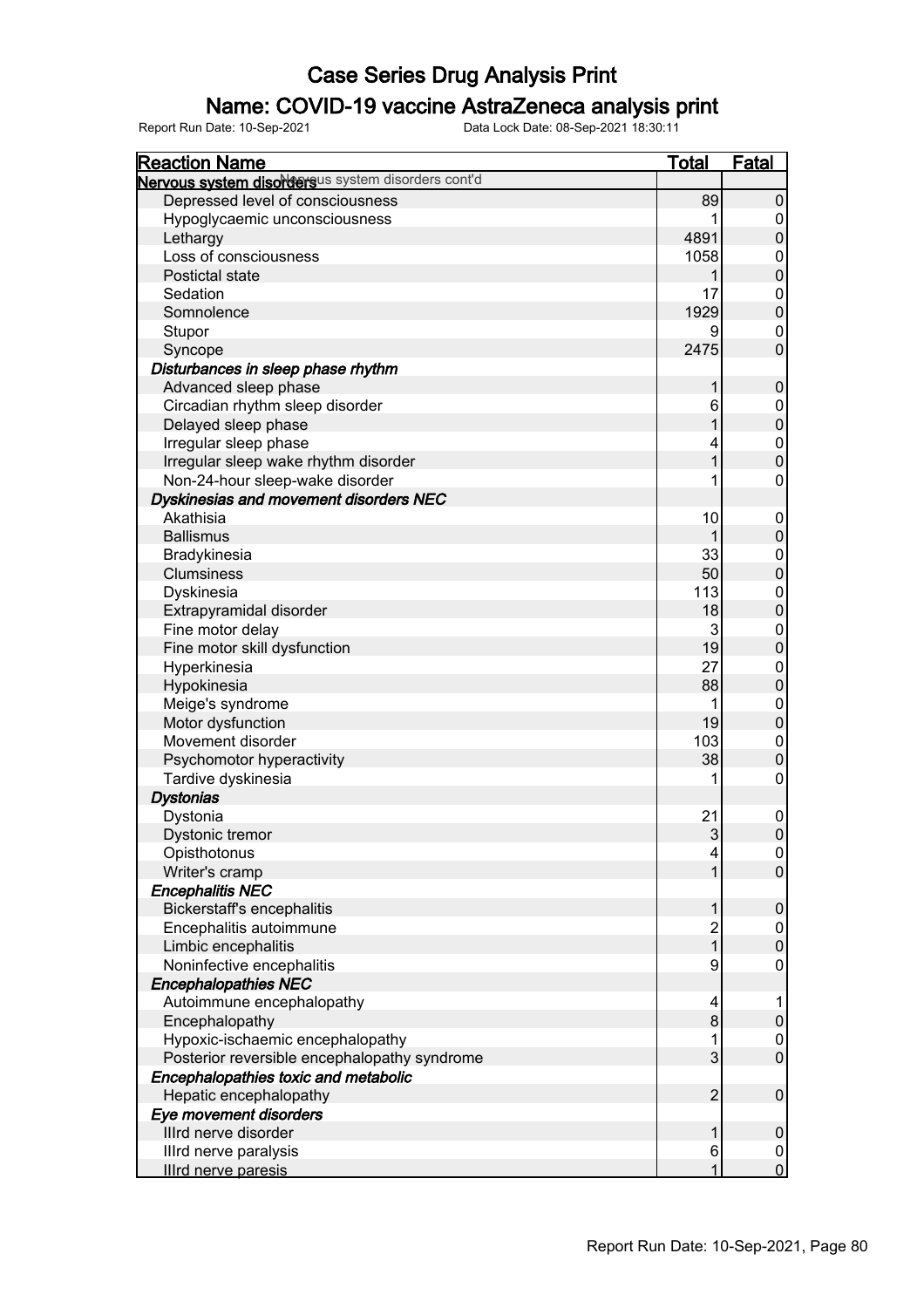### Name: COVID-19 vaccine AstraZeneca analysis print

| <b>Reaction Name</b>                               | <u>Total</u>   | Fatal            |
|----------------------------------------------------|----------------|------------------|
| Nervous system disordersus system disorders cont'd |                |                  |
| Microvascular cranial nerve palsy                  | $\overline{2}$ | 0                |
| VIth nerve paralysis                               | 9              | $\pmb{0}$        |
| Facial cranial nerve disorders                     |                |                  |
| Bell's palsy                                       | 561            | $\mathbf 0$      |
| Facial nerve disorder                              | 8              | 0                |
| Facial paralysis                                   | 328            | $\pmb{0}$        |
| Facial paresis                                     | 162            | $\pmb{0}$        |
| Facial spasm                                       | 43             | $\mathbf 0$      |
| Oculofacial paralysis                              |                | $\mathbf 0$      |
| Generalised tonic-clonic seizures                  |                |                  |
| Generalised tonic-clonic seizure                   | 94             | 0                |
| <b>Headaches NEC</b>                               |                |                  |
| Cervicogenic headache                              | 5              | 0                |
| Chronic paroxysmal hemicrania                      | 1              | $\boldsymbol{0}$ |
| Cluster headache                                   | 734            | $\mathbf 0$      |
| Cold-stimulus headache                             | 89             | $\mathbf 0$      |
| Drug withdrawal headache                           | 17             | $\mathbf 0$      |
| <b>Exertional headache</b>                         | 11             | $\pmb{0}$        |
| External compression headache                      | 5              | $\pmb{0}$        |
| Headache                                           | 80314          | $\mathbf 0$      |
| Medication overuse headache                        | 18             | $\boldsymbol{0}$ |
| New daily persistent headache                      | 19             | $\boldsymbol{0}$ |
| Occipital neuralgia                                | 25             | $\boldsymbol{0}$ |
| Ophthalmoplegic migraine                           | 1              | $\pmb{0}$        |
| Post-traumatic headache                            | 3              | $\mathbf 0$      |
| Primary cough headache                             | $\overline{2}$ | $\pmb{0}$        |
| Primary headache associated with sexual activity   | 13             | $\mathbf 0$      |
| Sinus headache                                     | 956            | $\pmb{0}$        |
| <b>Tension headache</b>                            | 1498           | $\mathbf 0$      |
| Thunderclap headache                               | 47             | $\boldsymbol{0}$ |
| Vascular headache                                  | 80             | 0                |
| <b>Hydrocephalic conditions</b>                    |                |                  |
| Hydrocephalus                                      | 14             | $\boldsymbol{0}$ |
| Hypoglossal nerve disorders                        |                |                  |
| Tongue paralysis                                   | 6              | $\boldsymbol{0}$ |
| Increased intracranial pressure disorders          |                |                  |
| <b>Brain compression</b>                           | 3              | 0                |
| Brain oedema                                       | 27             | $\mathbf{1}$     |
| Cerebrospinal fluid circulation disorder           | 6              | 0                |
| Cytotoxic oedema                                   | 1              | $\boldsymbol{0}$ |
| Idiopathic intracranial hypertension               | 7              | 0                |
| Intracranial pressure increased                    | 26             | $\mathbf 0$      |
| Intellectual disabilities                          |                |                  |
| Intellectual disability                            | 9              | $\boldsymbol{0}$ |
| Lumbar spinal cord and nerve root disorders        |                |                  |
| Lumbar radiculopathy                               | 4              | $\mathbf 0$      |
| Sciatica                                           | 203            | 0                |
| Memory loss (excl dementia)                        |                |                  |
| Amnesia                                            | 374            | $\boldsymbol{0}$ |
| Memory impairment                                  | 351            | $\pmb{0}$        |
| Transient global amnesia                           | 24             | $\pmb{0}$        |
| <b>Meningitis NEC</b>                              |                |                  |
| Meningitis noninfective                            | 1              | $\overline{0}$   |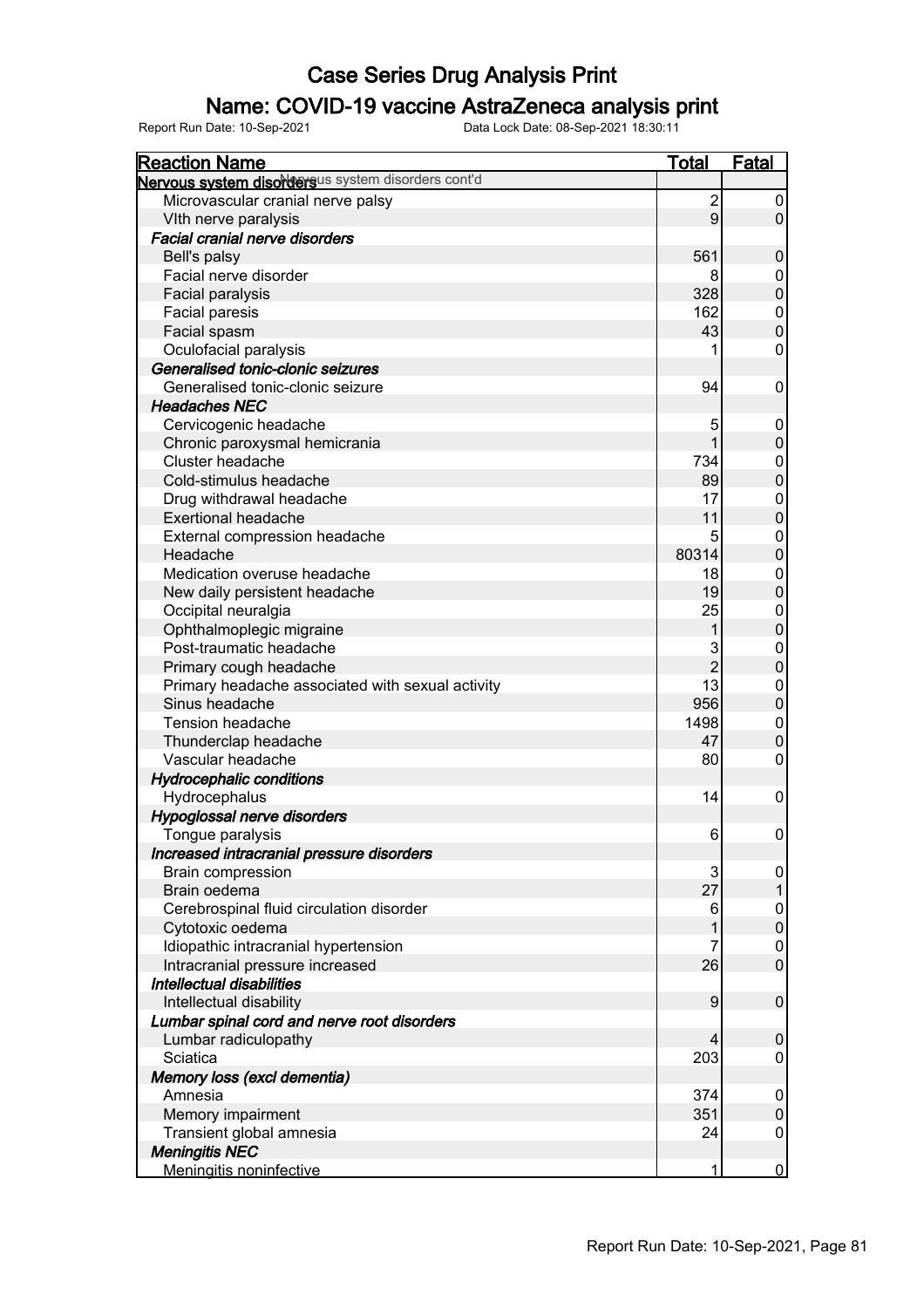#### Name: COVID-19 vaccine AstraZeneca analysis print

| <b>Reaction Name</b>                               | <b>Total</b>   | Fatal            |
|----------------------------------------------------|----------------|------------------|
| Nervous system disordersus system disorders cont'd |                |                  |
| Mental impairment (excl dementia and memory loss)  |                |                  |
| Cognitive disorder                                 | 185            | 1                |
| Disturbance in attention                           | 710            | $\boldsymbol{0}$ |
| Judgement impaired                                 | 4              | 0                |
| Mental impairment                                  | 135            | $\mathbf 0$      |
| Migraine headaches                                 |                |                  |
| Basilar migraine                                   | 5              | $\mathbf 0$      |
| Hemiplegic migraine                                | 46             | $\pmb{0}$        |
| Migraine                                           | 7460           | $\mathbf 0$      |
| Migraine with aura                                 | 377            | $\overline{0}$   |
| Migraine without aura                              | 47             | $\mathbf 0$      |
| Ophthalmic migraine                                | 13             | $\mathbf{0}$     |
| Retinal migraine                                   | 87             | $\mathbf 0$      |
| Status migrainosus                                 | 5              | $\mathbf{0}$     |
| Typical aura without headache                      | 18             | $\mathbf 0$      |
| Vestibular migraine                                | 37             | $\mathbf 0$      |
| Mixed cranial nerve disorders                      |                |                  |
| <b>Bulbar palsy</b>                                | 3              | 0                |
| <b>Mononeuropathies</b>                            |                |                  |
| Carpal tunnel syndrome                             | 37             | $\boldsymbol{0}$ |
| Cubital tunnel syndrome                            |                | $\boldsymbol{0}$ |
| Diabetic mononeuropathy                            | 1              | $\mathbf{0}$     |
| Meralgia paraesthetica                             | 3              | $\mathbf 0$      |
| Mononeuritis                                       | 4              | $\mathbf 0$      |
| Mononeuropathy                                     | $\overline{2}$ | $\pmb{0}$        |
| Nerve compression                                  | 54             | $\mathbf 0$      |
| Peripheral nerve lesion                            | 1              | $\mathbf 0$      |
| Peroneal nerve palsy                               | 14             | $\mathbf 0$      |
| Piriformis syndrome                                | 4              | $\mathbf 0$      |
| Radial nerve palsy                                 | $\overline{c}$ | $\mathbf 0$      |
| Sciatic nerve neuropathy                           | $\overline{3}$ | $\mathbf 0$      |
| Ulnar nerve palsy                                  | $\overline{3}$ | $\mathbf 0$      |
| <b>Ulnar neuritis</b>                              | $\overline{3}$ | $\mathbf 0$      |
| Ulnar tunnel syndrome                              | 1              | $\pmb{0}$        |
| Motor neurone diseases                             |                |                  |
| Amyotrophic lateral sclerosis                      | 1              | $\overline{0}$   |
| Lower motor neurone lesion                         | 1              | $\mathbf 0$      |
| Motor neurone disease                              |                | $\pmb{0}$        |
| Multiple sclerosis acute and progressive           |                |                  |
| <b>Band sensation</b>                              | 6              | $\mathbf 0$      |
| Multiple sclerosis                                 | 58             | $\boldsymbol{0}$ |
| Multiple sclerosis relapse                         | 50             | 0                |
| Progressive multiple sclerosis                     |                | $\mathbf 0$      |
| Relapsing multiple sclerosis                       |                | $\pmb{0}$        |
| Tumefactive multiple sclerosis                     | 1              | $\pmb{0}$        |
| Uhthoff's phenomenon                               | 4              | $\pmb{0}$        |
| Muscle tone abnormal                               |                |                  |
| Drop attacks                                       | $\overline{c}$ | $\mathbf 0$      |
| Hypertonia                                         | 5              | $\pmb{0}$        |
| Hypotonia                                          | 37             | $\mathbf 0$      |
| Serotonin syndrome                                 | 1              | $\mathbf 0$      |
| Stiff leg syndrome                                 | 10             | $\boldsymbol{0}$ |
| Stiff person syndrome                              | 1              | $\overline{0}$   |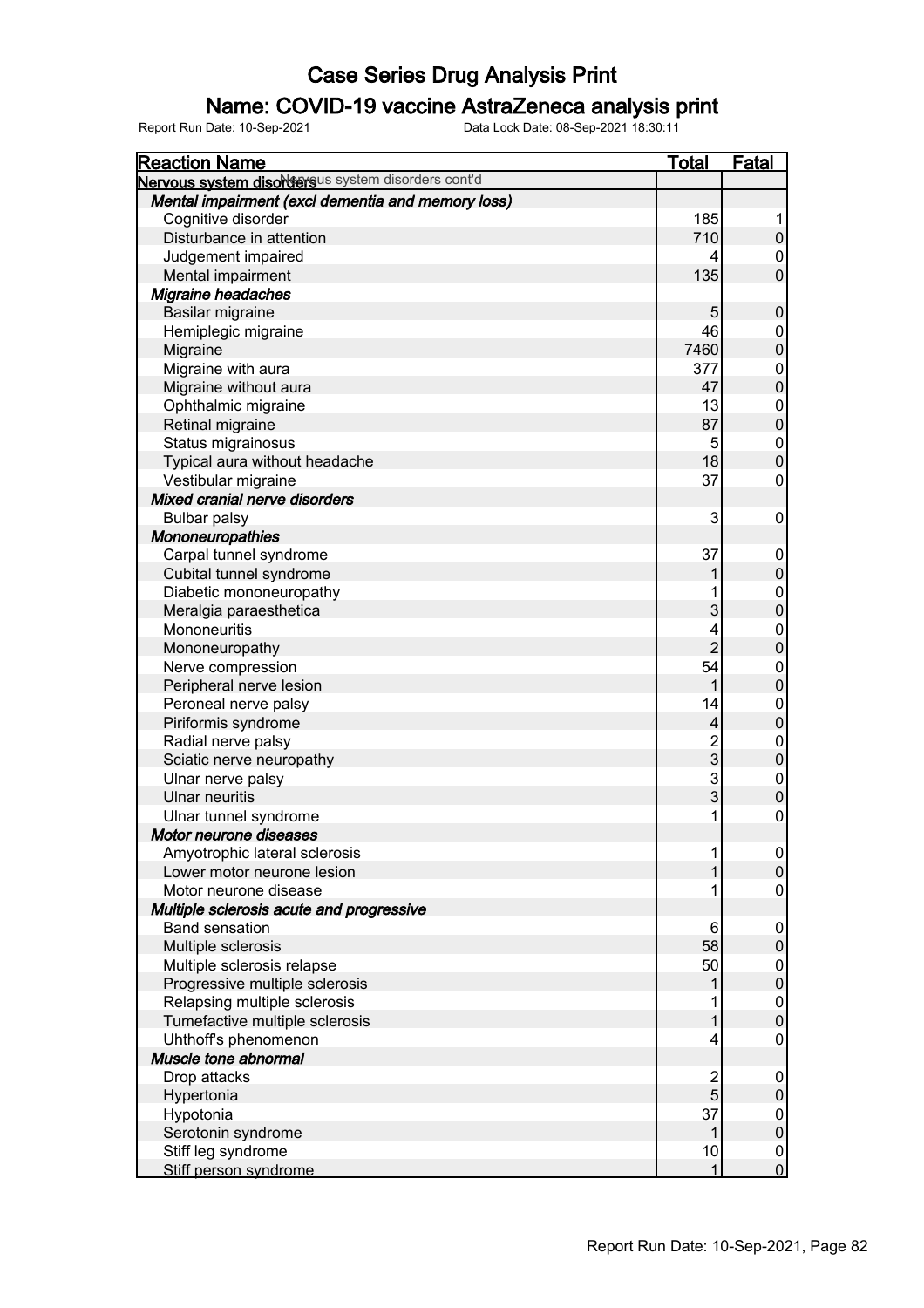### Name: COVID-19 vaccine AstraZeneca analysis print

| <b>Reaction Name</b>                               | <b>Total</b>   | <b>Fatal</b>     |
|----------------------------------------------------|----------------|------------------|
| Nervous system disordersus system disorders cont'd |                |                  |
| Myelitis (incl infective)                          |                |                  |
| Myelitis transverse                                | 85             | $\boldsymbol{0}$ |
| Narcolepsy and hypersomnia                         |                |                  |
| Cataplexy                                          | 1              | $\mathbf 0$      |
| Hypersomnia                                        | 212            | 0                |
| Narcolepsy                                         | 20             | $\overline{0}$   |
| Nervous system cysts and polyps                    |                |                  |
| Pineal gland cyst                                  | 1              | $\mathbf 0$      |
| Nervous system disorders NEC                       |                |                  |
| Brain stem syndrome                                | $\overline{c}$ | $\mathbf 0$      |
| Central nervous system lesion                      | 6              | $\boldsymbol{0}$ |
| Cerebral disorder                                  | 6              | $\mathbf 0$      |
| Microglial nodules                                 | 1              | $\boldsymbol{0}$ |
| Nervous system disorder                            | 63             | $\mathbf 0$      |
| Neurotoxicity                                      | 4              | $\mathbf 0$      |
| Psychomotor skills impaired                        | 4              | $\mathbf 0$      |
| Neurologic visual problems NEC                     |                |                  |
| Hemianopia                                         | 9              | $\boldsymbol{0}$ |
| Hemianopia homonymous                              | 1              | $\pmb{0}$        |
| <b>Tunnel vision</b>                               | 21             | $\overline{0}$   |
|                                                    |                |                  |
| <b>Neurological signs and symptoms NEC</b>         |                |                  |
| Agitation neonatal                                 | 1              | $\boldsymbol{0}$ |
| Clonus                                             | 2              | $\boldsymbol{0}$ |
| <b>Dizziness</b>                                   | 22126          | $\mathbf 0$      |
| Dizziness exertional                               | 100            | $\mathbf{0}$     |
| Dizziness postural                                 | 2131           | $\mathbf 0$      |
| Drooling                                           | 24             | $\mathbf{0}$     |
| Exaggerated startle response                       | 4              | $\mathbf 0$      |
| Fontanelle bulging                                 | 4              | $\mathbf 0$      |
| <b>Head discomfort</b>                             | 725            | $\mathbf 0$      |
| Hyporesponsive to stimuli                          | 3              | $\mathbf{0}$     |
| Inability to crawl                                 | $\overline{c}$ | $\mathbf 0$      |
| Infant irritability                                | 5              | $\mathbf{0}$     |
| Intracranial hypotension                           | 3              | $\mathbf 0$      |
| Meningism                                          | $\overline{c}$ | $\mathbf 0$      |
| Myoclonus                                          | 32             | 0                |
| Neurological decompensation                        | 4              | $\overline{0}$   |
| Neurological symptom                               | 119            | $\pmb{0}$        |
| Patient elopement                                  | 3              | $\pmb{0}$        |
| Persistent postural-perceptual dizziness           | 35             | $\mathbf 0$      |
| Pleocytosis                                        | 3              | $\boldsymbol{0}$ |
| Presyncope                                         | 599            | $\mathbf 0$      |
| Sensory overload                                   | 11             | $\boldsymbol{0}$ |
| Slow response to stimuli                           | 8              | $\pmb{0}$        |
| Spontaneous cerebrospinal fluid leak syndrome      | 1              | $\mathbf 0$      |
| Tongue biting                                      | 10             | $\mathbf 0$      |
| Unresponsive to stimuli                            | 105            | $\pmb{0}$        |
| Neuromuscular disorders NEC                        |                |                  |
| Hypotonic-hyporesponsive episode                   | 1              | $\mathbf 0$      |
| Muscle contractions involuntary                    | 38             | $\pmb{0}$        |
| Muscle spasticity                                  | 31             | $\mathbf 0$      |
| Neuromuscular pain                                 | 6              | $\pmb{0}$        |
| Neuromyopathy                                      | 3              | $\overline{0}$   |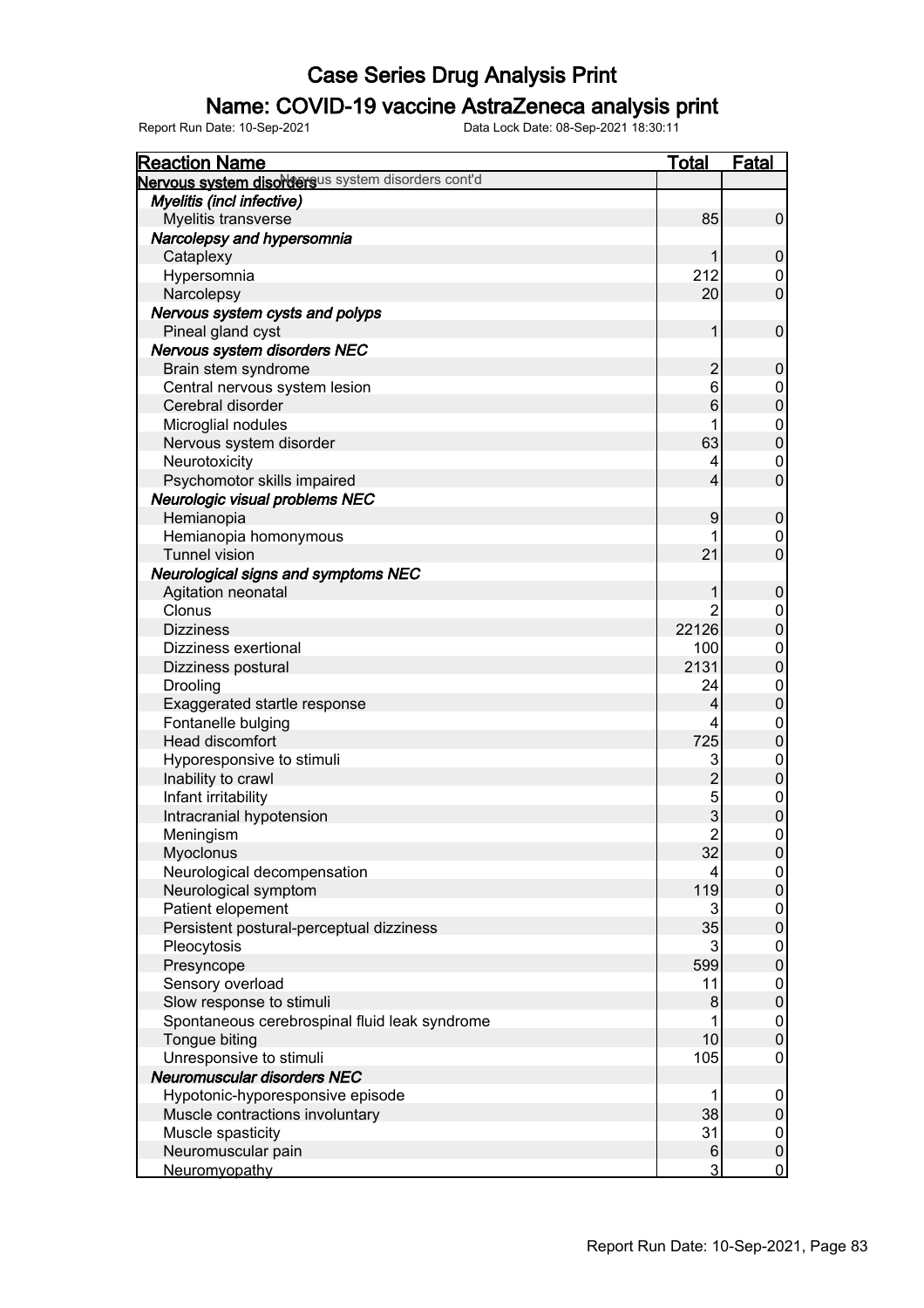### Name: COVID-19 vaccine AstraZeneca analysis print

| <b>Reaction Name</b>                               | <b>Total</b>   | <b>Fatal</b>               |
|----------------------------------------------------|----------------|----------------------------|
| Nervous system disordersus system disorders cont'd |                |                            |
| Neuromyotonia                                      | 1              | $\pmb{0}$                  |
| Sensorimotor disorder                              | 1              | 0                          |
| Neuromuscular junction dysfunction                 |                |                            |
| Myasthenia gravis                                  | 16             | $\boldsymbol{0}$           |
| Myasthenia gravis crisis                           | 3              | $\mathbf 0$                |
| <b>Olfactory nerve disorders</b>                   |                |                            |
| Anosmia                                            | 319            | $\pmb{0}$                  |
| Hyposmia                                           | 10             | $\mathbf 0$                |
| Parosmia                                           | 395            | $\mathbf 0$                |
| <b>Optic nerve disorders NEC</b>                   |                |                            |
| Optic neuritis                                     | 52             | $\mathbf 0$                |
| Paraesthesias and dysaesthesias                    |                |                            |
| Anaesthesia                                        | 3              | $\pmb{0}$                  |
| Burning feet syndrome                              | 28             | $\boldsymbol{0}$           |
| <b>Burning sensation</b>                           | 958            | $\mathbf 0$                |
| Burning sensation mucosal                          | 3              | $\mathbf 0$                |
| Dysaesthesia                                       | 13             | $\boldsymbol{0}$           |
| Formication                                        | 78             |                            |
|                                                    | 3              | $\mathbf 0$<br>$\mathbf 0$ |
| Hand-arm vibration syndrome                        |                |                            |
| Hemianaesthesia                                    | 4              | $\mathbf 0$                |
| Hemiparaesthesia                                   | 3              | $\pmb{0}$                  |
| Hyperaesthesia                                     | 270            | $\mathbf 0$                |
| Hypoaesthesia                                      | 5748           | $\pmb{0}$                  |
| Lhermitte's sign                                   | 3              | $\mathbf 0$                |
| Paraesthesia                                       | 9383           | $\mathbf 0$                |
| Reversed hot-cold sensation                        | 1              | $\mathbf 0$                |
| Paralysis and paresis (excl cranial nerve)         |                |                            |
| Diplegia                                           | 34             | $\mathbf 0$                |
| Gait spastic                                       |                | $\boldsymbol{0}$           |
| Hemiparesis                                        | 106            | $\mathbf 0$                |
| Hemiplegia                                         | 42             | $\mathbf 0$                |
| Monoparesis                                        | 98             | $\mathbf 0$                |
| Monoplegia                                         | 134            | $\pmb{0}$                  |
| Paralysis                                          | 318            | 1                          |
| Paraparesis                                        | 6              | $\mathbf 0$                |
| Paraplegia                                         | $\overline{c}$ | $\boldsymbol{0}$           |
| Paresis                                            | 8              | $\pmb{0}$                  |
| Peripheral nerve palsy                             |                | $\mathbf 0$                |
| Postictal paralysis                                | 3              | $\pmb{0}$                  |
| Quadriparesis                                      | 1              | $\pmb{0}$                  |
| Quadriplegia                                       | 3              | $\overline{0}$             |
| Parkinson's disease and parkinsonism               |                |                            |
| Freezing phenomenon                                | 158            | $\pmb{0}$                  |
| Parkinson's disease                                | 17             | $\boldsymbol{0}$           |
| Parkinsonism                                       | 12             | $\pmb{0}$                  |
| Reduced facial expression                          | 7              | $\pmb{0}$                  |
| Vascular parkinsonism                              |                | $\mathbf 0$                |
| Partial complex seizures                           |                |                            |
| Dreamy state                                       | 21             | $\pmb{0}$                  |
| Focal dyscognitive seizures                        | 7              | $\pmb{0}$                  |
| Temporal lobe epilepsy                             | 5              | $\mathsf{O}\xspace$        |
| Partial simple seizures NEC                        |                |                            |
| Autonomic seizure                                  | 1              | $\overline{0}$             |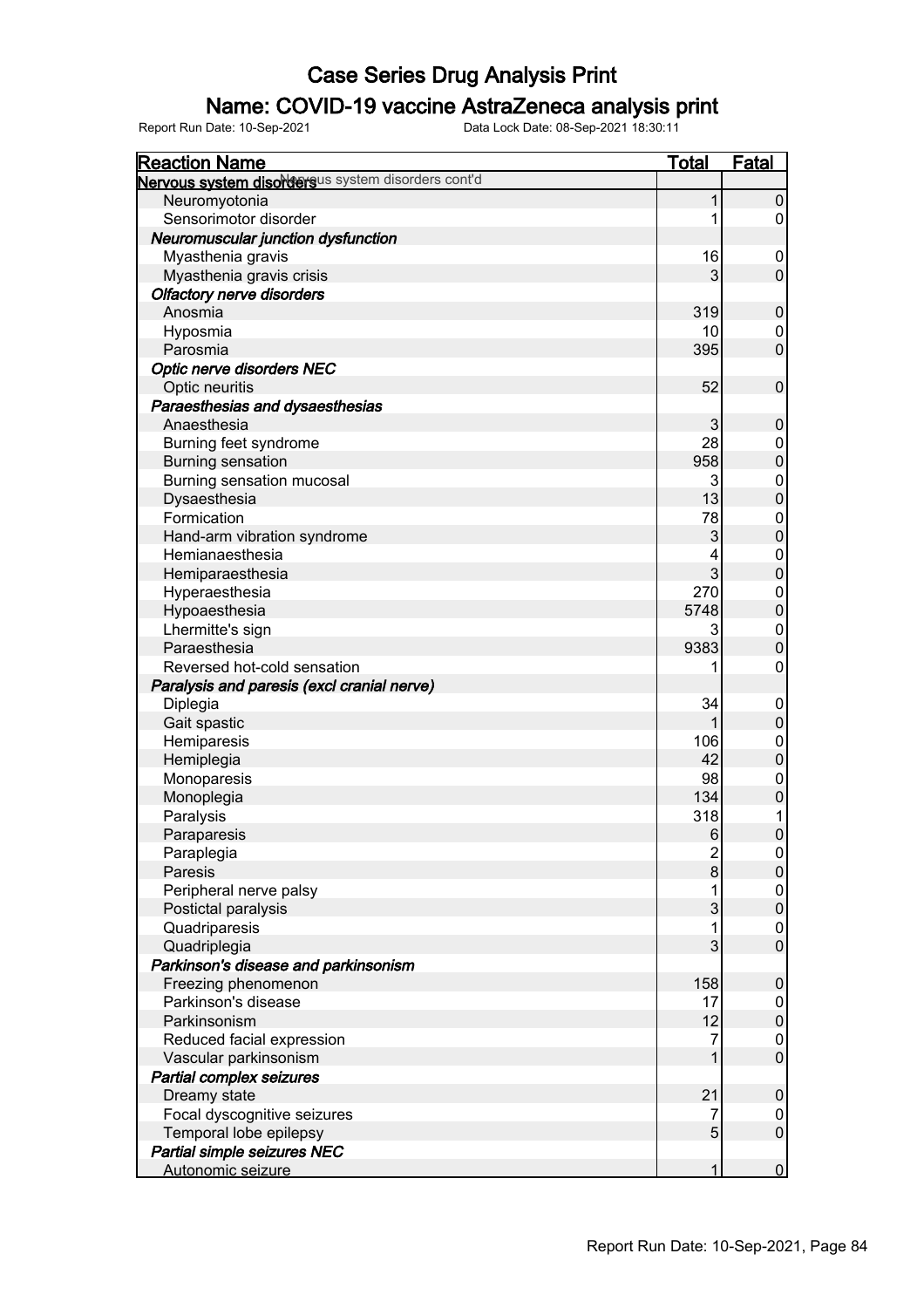### Name: COVID-19 vaccine AstraZeneca analysis print

| <b>Reaction Name</b>                                            | <b>Total</b>   | <b>Fatal</b>     |
|-----------------------------------------------------------------|----------------|------------------|
| Nervous system disordersus system disorders cont'd              |                |                  |
| Simple partial seizures                                         | 7              | 0                |
| <b>Peripheral neuropathies NEC</b>                              |                |                  |
| Autoimmune neuropathy                                           | $\overline{c}$ | 0                |
| Axonal neuropathy                                               | $\overline{c}$ | $\mathsf 0$      |
| Ischaemic neuropathy                                            | $\overline{c}$ | 0                |
| Neuralgic amyotrophy                                            | $\overline{7}$ | $\pmb{0}$        |
| <b>Neuritis</b>                                                 | 15             | $\pmb{0}$        |
| Neuropathy peripheral                                           | 225            | $\mathbf 0$      |
| Peripheral motor neuropathy                                     | $\overline{2}$ | $\boldsymbol{0}$ |
| Peripheral sensorimotor neuropathy                              | $\overline{2}$ | $\overline{0}$   |
| Peripheral sensory neuropathy                                   | 17             | $\boldsymbol{0}$ |
| Polyneuropathy                                                  | 11             | $\mathbf 0$      |
| Small fibre neuropathy                                          | $\overline{c}$ | 0                |
| Thoracic outlet syndrome                                        | $\overline{2}$ | $\mathbf 0$      |
| Seizures and seizure disorders NEC                              |                |                  |
| Acute encephalitis with refractory, repetitive partial seizures | 1              | $\pmb{0}$        |
| Alcoholic seizure                                               |                | $\pmb{0}$        |
| Atonic seizures                                                 | 12             | $\mathbf 0$      |
|                                                                 | 7              |                  |
| Change in seizure presentation                                  | 11             | $\overline{0}$   |
| Clonic convulsion                                               |                | $\mathbf 0$      |
| Convulsive threshold lowered                                    |                | $\boldsymbol{0}$ |
| Drug withdrawal convulsions                                     | $\overline{2}$ | $\mathbf 0$      |
| Epilepsy                                                        | 320            | 1                |
| Epileptic aura                                                  | $\overline{2}$ | $\overline{0}$   |
| Febrile convulsion                                              | 92             | 0                |
| Hypoglycaemic seizure                                           |                | $\mathbf 0$      |
| Migraine-triggered seizure                                      | $\overline{c}$ | 0                |
| Myoclonic epilepsy                                              | 5              | $\mathbf 0$      |
| Partial seizures                                                | 57             | 0                |
| Psychogenic seizure                                             | 5              | $\pmb{0}$        |
| Seizure                                                         | 1302           | $\frac{3}{0}$    |
| Seizure anoxic                                                  | 3              |                  |
| Seizure cluster                                                 | 9              | $\mathbf 0$      |
| Seizure like phenomena                                          | $\overline{2}$ | $\overline{0}$   |
| Status epilepticus                                              | 26             | $\overline{c}$   |
| Tonic clonic movements                                          | $\mathfrak 3$  | $\boldsymbol{0}$ |
| Tonic convulsion                                                | 36             | $\boldsymbol{0}$ |
| <b>Sensory abnormalities NEC</b>                                |                |                  |
| Ageusia                                                         | 1065           | 0                |
| Allodynia                                                       | 61             | $\pmb{0}$        |
| Aura                                                            | 25             | 0                |
| Central pain syndrome                                           | $\overline{2}$ | $\overline{0}$   |
| Complex regional pain syndrome                                  | 11             | 0                |
| Decreased vibratory sense                                       | 1              | $\overline{0}$   |
| Dysgeusia                                                       | 2004           | 0                |
| Electric shock sensation                                        | 97             | $\overline{0}$   |
| Hypogeusia                                                      | 5              | 0                |
| Intercostal neuralgia                                           | $\overline{2}$ | $\overline{0}$   |
| Loss of proprioception                                          | 6              | 0                |
| Neuralgia                                                       | 1366           | $\boldsymbol{0}$ |
| Persistent genital arousal disorder                             | $\overline{2}$ | 0                |
| Phantom limb syndrome                                           | 18             | $\pmb{0}$        |
| Post herpetic neuralgia                                         | 11             | $\overline{0}$   |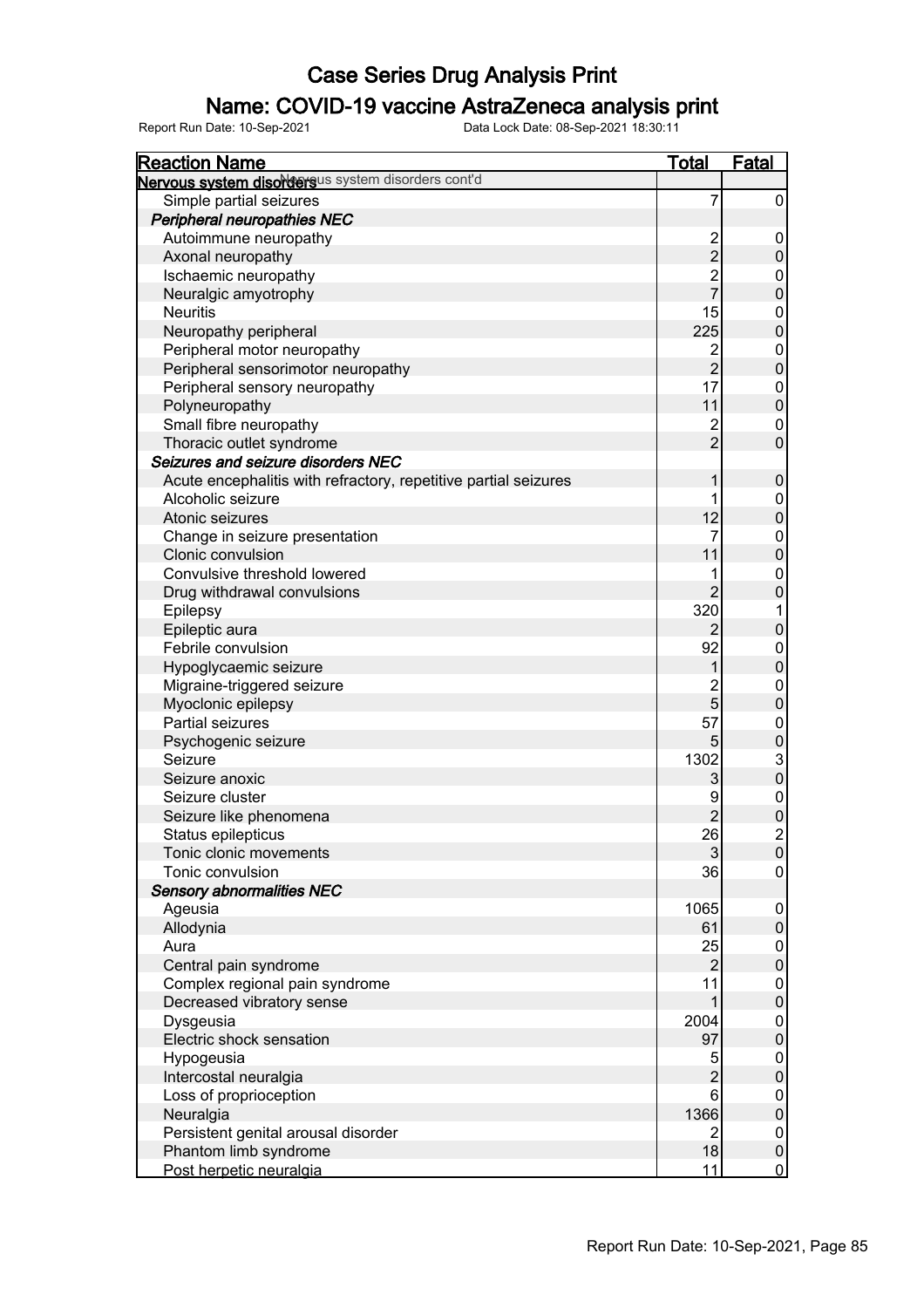### Name: COVID-19 vaccine AstraZeneca analysis print

| <b>Reaction Name</b>                                                         | <b>Total</b>   | <b>Fatal</b>                    |
|------------------------------------------------------------------------------|----------------|---------------------------------|
| Nervous system disordersus system disorders cont'd                           |                |                                 |
| Restless arm syndrome                                                        | 13             | $\pmb{0}$                       |
| Restless legs syndrome                                                       | 391            | 0                               |
| Sensory disturbance                                                          | 148            | $\boldsymbol{0}$                |
| Sensory loss                                                                 | 229            | 0                               |
| Taste disorder                                                               | 507            | $\mathbf 0$                     |
| Vibratory sense increased                                                    | 4              | 0                               |
| Visual perseveration                                                         | 1              | $\mathbf 0$                     |
| <b>Sleep disturbances NEC</b>                                                |                |                                 |
| Microsleep                                                                   | 3              | $\boldsymbol{0}$                |
| Periodic limb movement disorder                                              |                | 0                               |
| Sleep deficit                                                                | 49             | $\mathbf 0$                     |
| Sudden onset of sleep                                                        |                | 0                               |
| Speech and language abnormalities                                            |                |                                 |
| Dysarthria                                                                   | 427            | 0                               |
| Incoherent                                                                   | 18             | $\boldsymbol{0}$                |
| Language disorder                                                            | 3              | 0                               |
| Muscle tension dysphonia                                                     |                | $\mathbf 0$                     |
| Repetitive speech                                                            |                | 0                               |
| Slow speech                                                                  | 39             | $\mathbf 0$                     |
| Speech disorder                                                              | 112            | 0                               |
| Speech disorder developmental                                                |                | $\mathbf 0$                     |
| Spinal cord and nerve root disorders NEC                                     |                |                                 |
| Cauda equina syndrome                                                        | 6              | $\boldsymbol{0}$                |
|                                                                              | 4              |                                 |
| Myelopathy<br>Radicular pain                                                 | 1              | 0<br>$\boldsymbol{0}$           |
| Radiculitis brachial                                                         | 24             |                                 |
|                                                                              | $\overline{2}$ | 0<br>$\boldsymbol{0}$           |
| Radiculopathy                                                                | 6              |                                 |
| Spinal cord disorder                                                         |                | 0                               |
| Spinal cord oedema                                                           |                | $\boldsymbol{0}$                |
| Subacute combined cord degeneration<br><b>Structural brain disorders NEC</b> | 1              | 0                               |
|                                                                              | 36             |                                 |
| Brain injury<br>Cerebral mass effect                                         |                | $\mathbf{3}$                    |
|                                                                              | 9              | $\pmb{0}$                       |
| Encephalomalacia                                                             |                | $\mathbf 0$<br>$\boldsymbol{0}$ |
| Intracranial mass<br>White matter lesion                                     | 4              |                                 |
|                                                                              | 4              | 0                               |
| Transient cerebrovascular events                                             |                |                                 |
| Transient ischaemic attack                                                   | 467            | 1                               |
| Tremor (excl congenital)                                                     |                |                                 |
| Action tremor                                                                | 3              | 0                               |
| Asterixis                                                                    | 1              | $\boldsymbol{0}$                |
| <b>Essential tremor</b>                                                      | 7              | 0                               |
| <b>Head titubation</b>                                                       | 25             | $\pmb{0}$                       |
| Intention tremor                                                             | 1              | 0                               |
| Postural tremor                                                              | $\overline{2}$ | $\boldsymbol{0}$                |
| Resting tremor                                                               | $\overline{7}$ | 0                               |
| Tremor                                                                       | 9668           |                                 |
| <b>Trigeminal disorders</b>                                                  |                |                                 |
| Facial neuralgia                                                             | 39             | $\pmb{0}$                       |
| Numb chin syndrome                                                           | 3              | 0                               |
| Trigeminal nerve disorder                                                    | $\,6$          | $\pmb{0}$                       |
| Trigeminal neuralgia                                                         | 105            | $\boldsymbol{0}$                |
| <b>Trigeminal neuritis</b>                                                   | $\overline{2}$ | $\overline{0}$                  |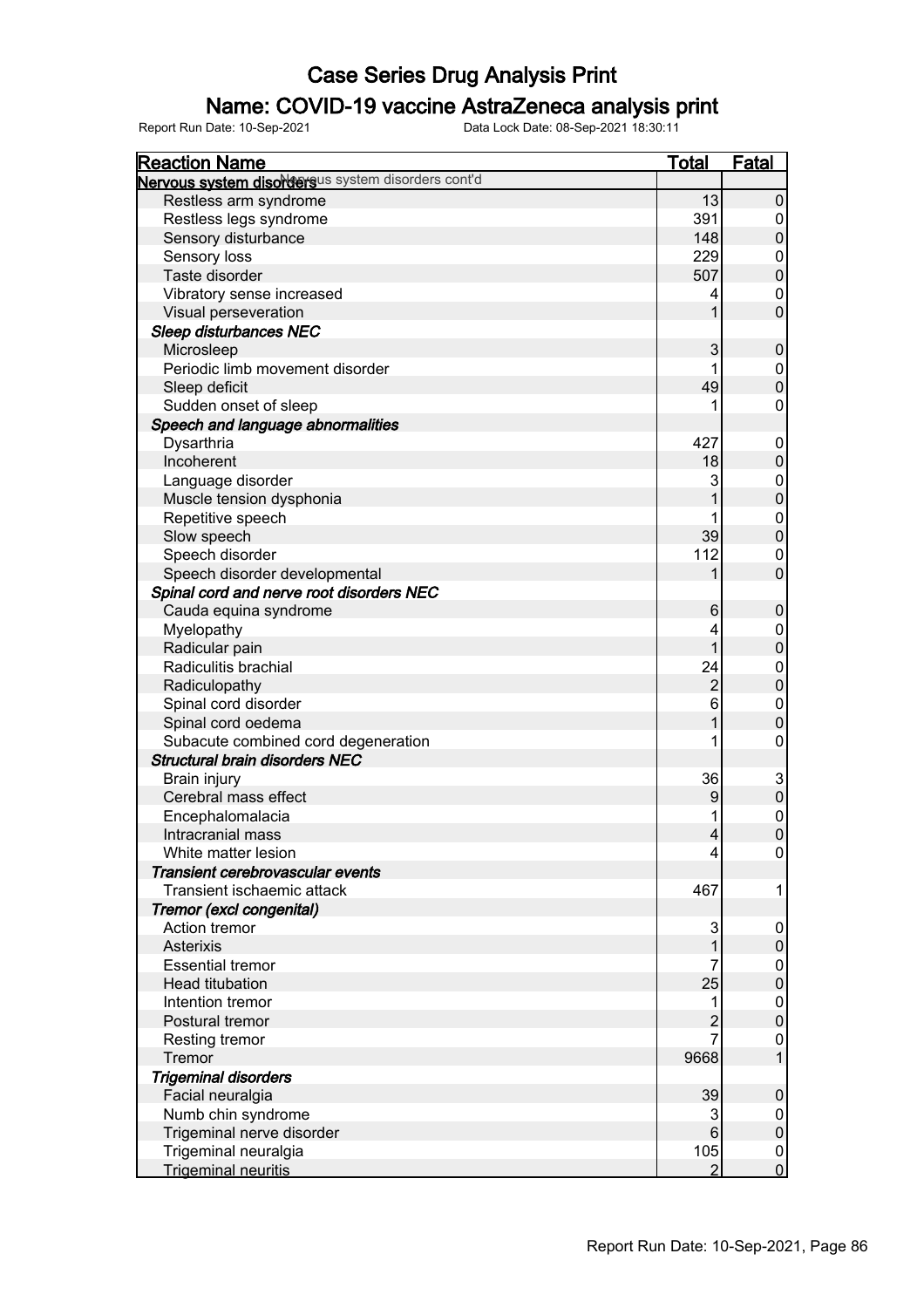### Name: COVID-19 vaccine AstraZeneca analysis print

| <b>Reaction Name</b>                               | Гоtal  | ⊦atal |
|----------------------------------------------------|--------|-------|
| Nervous system disordersus system disorders cont'd |        |       |
| Trigeminal palsy                                   |        |       |
| Vagus nerve disorders                              |        |       |
| Vagus nerve paralysis                              |        |       |
| Vocal cord paralysis                               | 3      |       |
| <b>Vertigos NEC</b>                                |        |       |
| Vertigo CNS origin                                 | ⌒      |       |
| Nervous system disorders SOC TOTAL                 | 175323 | 195   |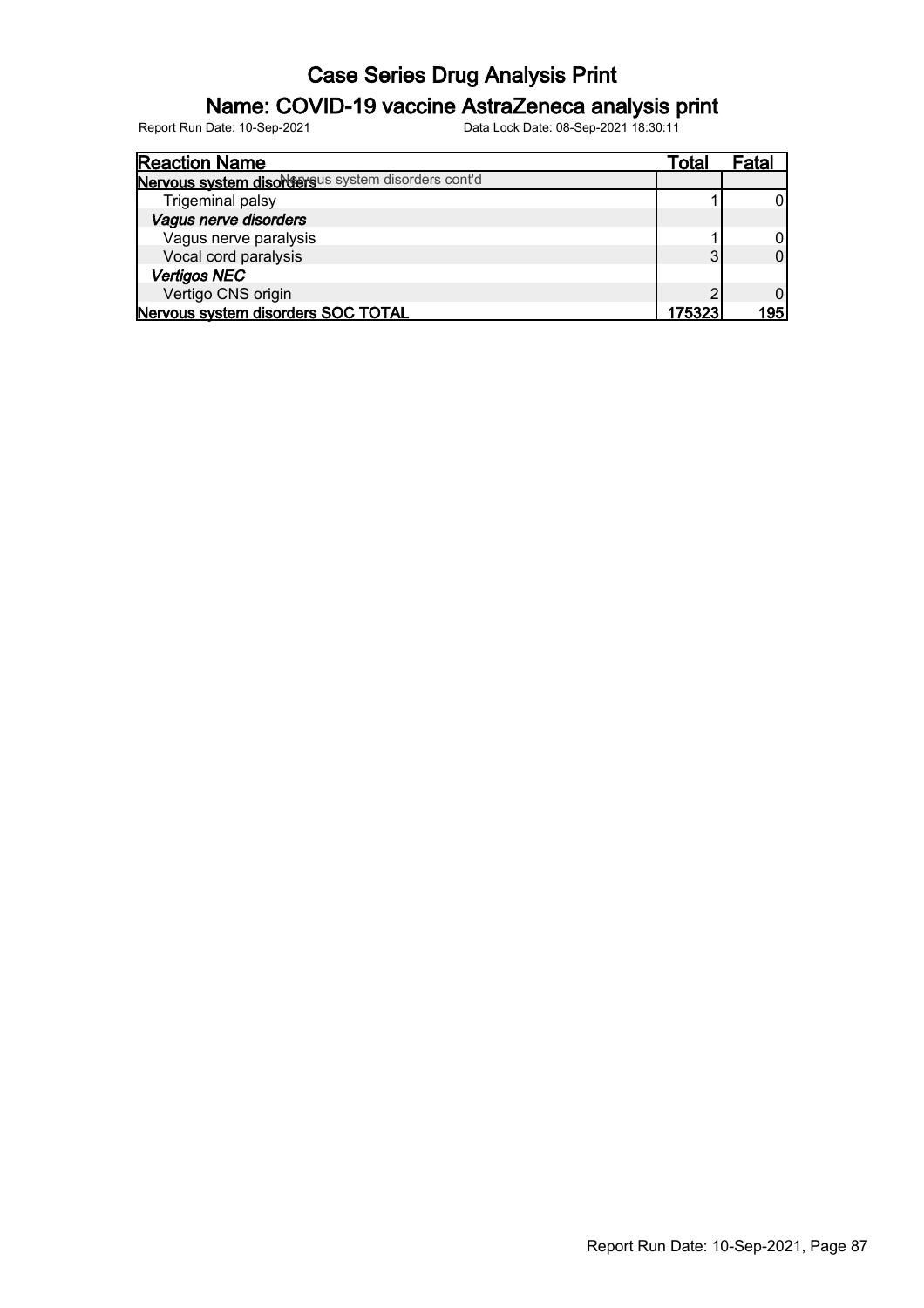### Name: COVID-19 vaccine AstraZeneca analysis print

| <b>Reaction Name</b>                              | <b>Total</b>   | Fatal            |
|---------------------------------------------------|----------------|------------------|
| <b>Pregnancy conditions</b>                       |                |                  |
| Abortion related conditions and complications     |                |                  |
| Anembryonic gestation                             | 1              | $\pmb{0}$        |
| Abortions not specified as induced or spontaneous |                |                  |
| Abortion missed                                   |                | $\pmb{0}$        |
| <b>Abortions spontaneous</b>                      |                |                  |
| Abortion spontaneous                              | 201            | $\mathbf 0$      |
| <b>Foetal complications NEC</b>                   |                |                  |
| Foetal disorder                                   | 1              | $\boldsymbol{0}$ |
| Haemorrhage foetal                                | 1              | 0                |
| Foetal position and presentation abnormalities    |                |                  |
| Face presentation                                 | $\overline{c}$ | 0                |
| Gestational age and weight conditions             |                |                  |
| Low birth weight baby                             | 1              | 0                |
| Premature baby                                    | 1              | $\mathbf 0$      |
| Haemorrhagic complications of pregnancy           |                |                  |
| Haemorrhage in pregnancy                          | 1              | $\pmb{0}$        |
| Hypertension associated disorders of pregnancy    |                |                  |
| Pre-eclampsia                                     | 4              | $\pmb{0}$        |
|                                                   |                |                  |
| Labour onset and length abnormalities             |                |                  |
| Precipitate labour<br>Premature labour            | 1              | $\pmb{0}$        |
|                                                   | 4              | 0                |
| Premature rupture of membranes                    | 1              | $\boldsymbol{0}$ |
| Prolonged labour                                  | 1              | 0                |
| <b>Maternal complications of delivery NEC</b>     |                |                  |
| Traumatic delivery                                | 1              | $\boldsymbol{0}$ |
| Maternal complications of labour NEC              |                |                  |
| Uterine contractions abnormal                     | $\overline{c}$ | 0                |
| Uterine hypertonus                                |                | $\mathbf 0$      |
| <b>Maternal complications of pregnancy NEC</b>    |                |                  |
| <b>Biochemical pregnancy</b>                      |                | 0                |
| Complication of pregnancy                         |                | 0                |
| Decidual cast                                     | 3              | $\mathbf 0$      |
| Ectopic pregnancy                                 | 8              | 0                |
| Hyperemesis gravidarum                            | $\overline{2}$ | $\overline{0}$   |
| Morning sickness                                  | 36             | $\mathbf 0$      |
| Pelvic girdle pain                                | $\overline{2}$ | $\boldsymbol{0}$ |
| Somatic symptom disorder of pregnancy             |                | 0                |
| Multiple pregnancies                              |                |                  |
| Twin pregnancy                                    | $\overline{2}$ | 0                |
| Normal pregnancy, labour and delivery             |                |                  |
| Labour pain                                       |                | 0                |
| Pregnancy                                         | 45             | $\mathsf 0$      |
| Uterine contractions during pregnancy             |                | 0                |
| Pregnancy complicated by maternal disorders       |                |                  |
| <b>Gestational diabetes</b>                       | 7              | 0                |
| Peripartum cardiomyopathy                         |                | $\mathsf 0$      |
| Stillbirth and foetal death                       |                |                  |
| Stillbirth                                        | 4              | 4                |
| <b>Umbilical cord complications</b>               |                |                  |
| Umbilical cord around neck                        | 1              | $\pmb{0}$        |
| Unintended pregnancies                            |                |                  |
| Pregnancy after post coital contraception         | 3              | 0                |
| Pregnancy on contraceptive                        | 4              | $\overline{0}$   |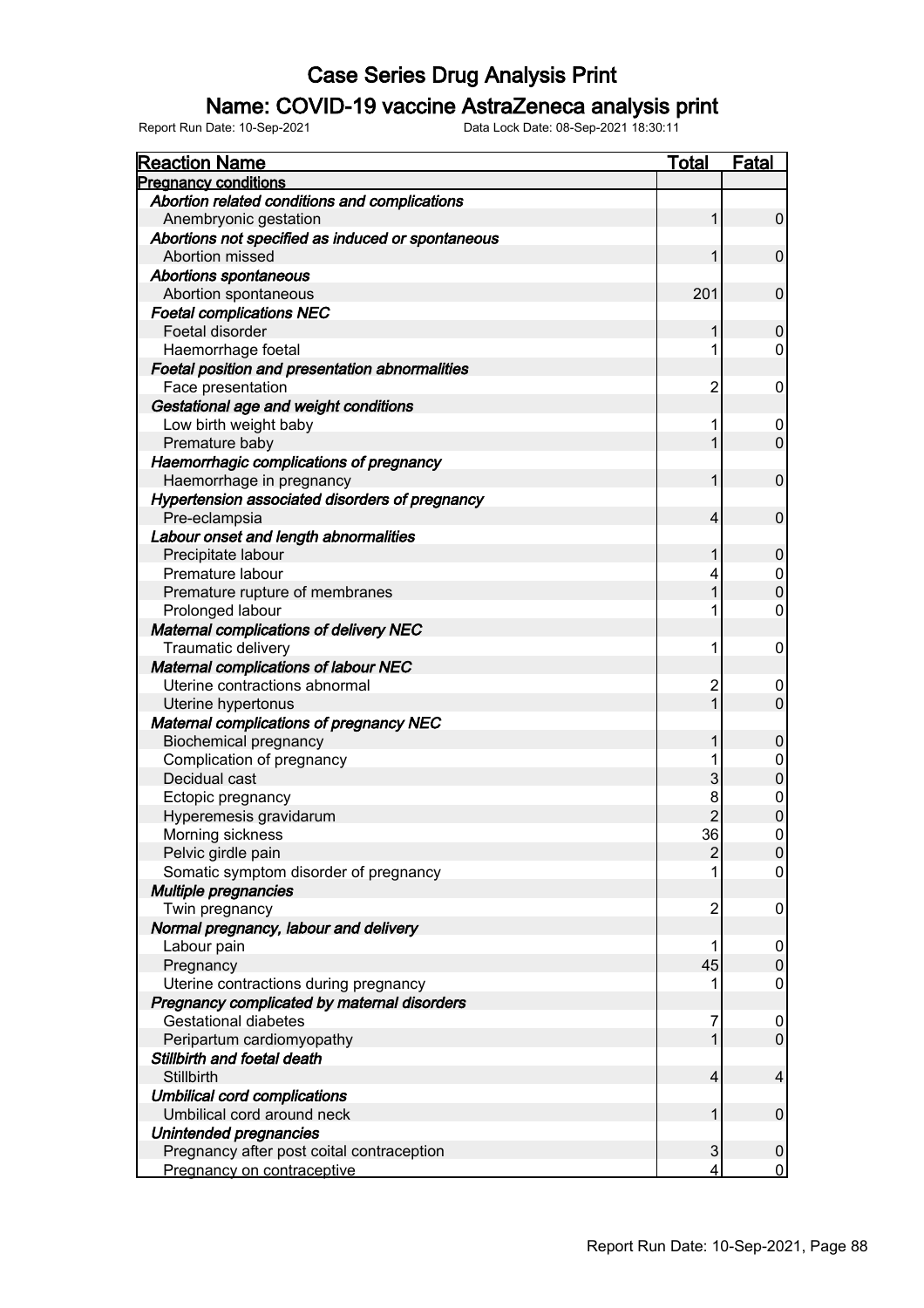### Name: COVID-19 vaccine AstraZeneca analysis print

| <b>Reaction Name</b>                            | Total | Fatal |
|-------------------------------------------------|-------|-------|
| Pregnancy conditions regnancy conditions cont'd |       |       |
| Pregnancy with implant contraceptive            |       |       |
| Unintended pregnancy                            |       |       |
| <b>Pregnancy conditions SOC TOTAL</b>           | 354   |       |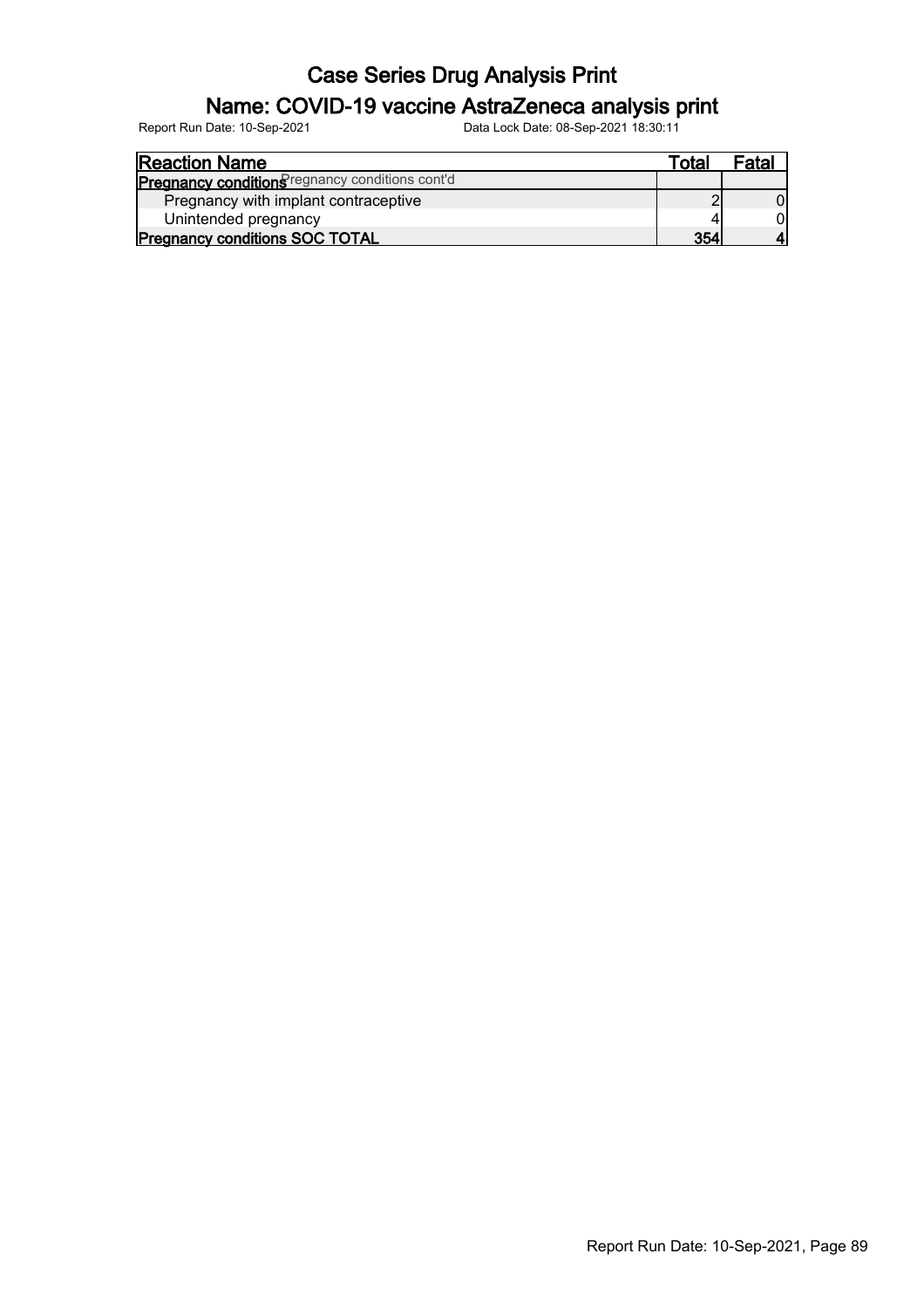### Name: COVID-19 vaccine AstraZeneca analysis print

| <b>Reaction Name</b>                            | Total          | <b>Fatal</b>     |
|-------------------------------------------------|----------------|------------------|
| Counterfeit, falsified and substandard products |                |                  |
| Suspected counterfeit product                   | $\overline{2}$ | $\boldsymbol{0}$ |
| Device electrical issues                        |                |                  |
| Device electrical impedance issue               | 1              | $\mathbf 0$      |
| Device incompatibility issues                   |                |                  |
| Patient-device incompatibility                  | 1              | $\mathbf 0$      |
| <b>Device issues NEC</b>                        |                |                  |
| Device expulsion                                | 2              | $\mathbf 0$      |
| Device issue                                    | 4              | $\mathbf 0$      |
| Device leakage                                  | $\overline{2}$ | $\overline{0}$   |
| <b>Device malfunction events NEC</b>            |                |                  |
| Device occlusion                                | 1              | $\mathbf 0$      |
| Oversensing                                     | 32             | $\mathbf 0$      |
| Stent malfunction                               | 1              | $\mathbf 0$      |
| Thrombosis in device                            | 61             | 1                |
| Undersensing                                    | 6              | $\overline{0}$   |
| Device physical property and chemical issues    |                |                  |
| Needle issue                                    | 11             | $\mathbf 0$      |
| Syringe issue                                   | 1              | 0                |
| Manufacturing facilities and equipment issues   |                |                  |
| Manufacturing equipment issue                   | 1              | 0                |
| Product contamination and sterility issues      |                |                  |
| <b>Product contamination</b>                    | 1              | 0                |
| Product distribution and storage issues         |                |                  |
| Product temperature excursion issue             | 5              | 0                |
| <b>Product label issues</b>                     |                |                  |
| Product barcode issue                           | 1              | 0                |
| Product label issue                             | $\overline{2}$ | $\overline{0}$   |
| <b>Product packaging issues</b>                 |                |                  |
| Product container issue                         | $\overline{2}$ | $\mathbf 0$      |
| <b>Product physical issues</b>                  |                |                  |
| Liquid product physical issue                   | 1              | 0                |
| Product colour issue                            | 3              | $\mathbf 0$      |
| Product leakage                                 | 1              | $\mathbf 0$      |
| Product odour abnormal                          | 3              | 0                |
| Product physical issue                          | 1              | $\mathbf 0$      |
| Product taste abnormal                          | 8              | 0                |
| <b>Product quality issues NEC</b>               |                |                  |
| Product formulation issue                       | 1              | 0                |
| Product origin unknown                          | 3              | 0                |
| Product quality issue                           | 1              | 0                |
| Suspected product quality issue                 | 3              | $\mathbf 0$      |
| Product supply and availability issues          |                |                  |
| Product availability issue                      | 1              | $\pmb{0}$        |
| <b>hull SOC TOTAL</b>                           | <b>163</b>     | $\mathbf{1}$     |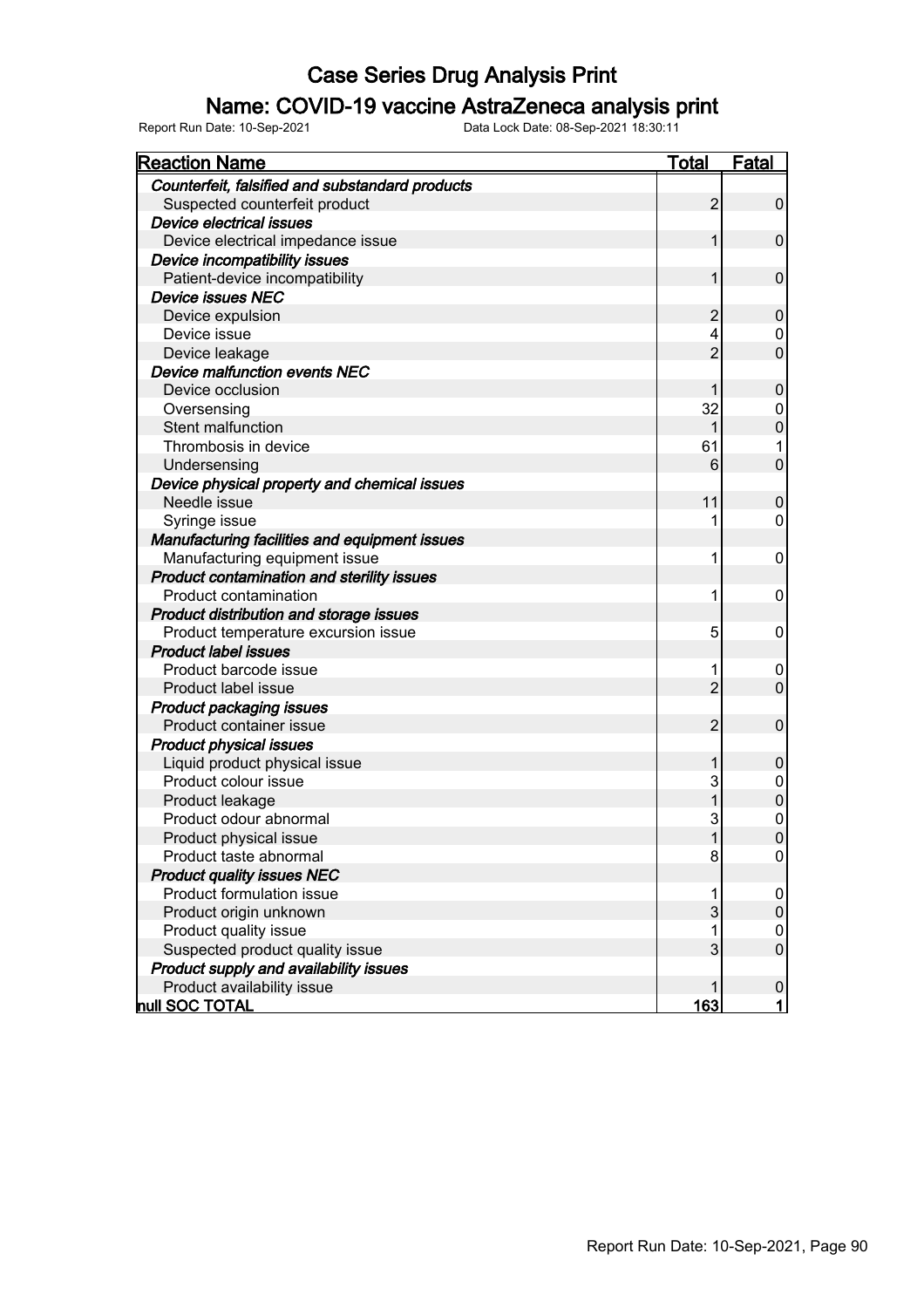### Name: COVID-19 vaccine AstraZeneca analysis print

| <b>Reaction Name</b>                                      | <b>Total</b>   | <b>Fatal</b>     |
|-----------------------------------------------------------|----------------|------------------|
| <b>Psychiatric disorders</b>                              |                |                  |
| <b>Abnormal behaviour NEC</b>                             |                |                  |
| Abnormal behaviour                                        | 24             | $\pmb{0}$        |
| <b>Breath holding</b>                                     | 5              | 0                |
| Sexually inappropriate behaviour                          |                | $\mathbf 0$      |
| Staring                                                   | 13             | 0                |
| Abnormal food elimination                                 |                |                  |
| Self-induced vomiting                                     | 1              | 0                |
| <b>Adjustment disorders</b>                               |                |                  |
| Adjustment disorder with depressed mood                   | 6              | 0                |
| Adjustment disorder with mixed anxiety and depressed mood | $\overline{2}$ | $\mathbf 0$      |
| <b>Affect alterations NEC</b>                             |                |                  |
| Affect lability                                           | 13             | $\pmb{0}$        |
| <b>Blunted affect</b>                                     |                | 0                |
| Constricted affect                                        | 11             | $\pmb{0}$        |
| Flat affect                                               | 10             | 0                |
| Inappropriate affect                                      | 18             | $\mathbf 0$      |
| Amnestic symptoms                                         |                |                  |
| Paramnesia                                                | 5              | $\pmb{0}$        |
| <b>Anxiety disorders NEC</b>                              |                |                  |
| Anxiety disorder                                          | 3              | $\pmb{0}$        |
| Generalised anxiety disorder                              | 3              | 0                |
| <b>Neurosis</b>                                           |                | $\overline{0}$   |
| <b>Anxiety symptoms</b>                                   |                |                  |
| Agitation                                                 | 200            | 0                |
| Anxiety                                                   | 1206           | 0                |
| Immunisation anxiety related reaction                     |                | $\overline{0}$   |
| <b>Nervousness</b>                                        | 593            | 0                |
| Procedural anxiety                                        |                | $\pmb{0}$        |
| <b>Stress</b>                                             | 154            | 0                |
| <b>Tension</b>                                            | 72             | $\mathbf 0$      |
| Attention deficit and disruptive behaviour disorders      |                |                  |
| Attention deficit hyperactivity disorder                  | 20             | $\pmb{0}$        |
| <b>Behaviour and socialisation disturbances</b>           |                |                  |
| Aggression                                                | 15             | $\boldsymbol{0}$ |
| Antisocial behaviour                                      | 1              | $\mathsf 0$      |
| Asocial behaviour                                         |                | $\boldsymbol{0}$ |
| Attention-seeking behaviour                               |                | 0                |
| Aversion                                                  |                | $\pmb{0}$        |
| <b>Disinhibition</b>                                      |                | 0                |
| Homicidal ideation                                        |                | $\mathbf 0$      |
| Impatience                                                | 2              | 0                |
| Indifference                                              | 10             | $\mathbf 0$      |
| Paranoia                                                  | 40             | 0                |
| Personality change                                        | 8              | $\mathbf 0$      |
| Social avoidant behaviour                                 | 6              | 0                |
| Soliloquy                                                 | 3              | $\mathbf 0$      |
| Violence-related symptom                                  | 3              | 0                |
| <b>Bipolar disorders</b>                                  |                |                  |
| Bipolar I disorder                                        | 8              | 0                |
| Bipolar disorder                                          | 6              | $\pmb{0}$        |
| Cognitive and attention disorders and disturbances NEC    |                |                  |
| Change in sustained attention                             | 1              | $\pmb{0}$        |
| Daydreaming                                               | 15             | $\overline{0}$   |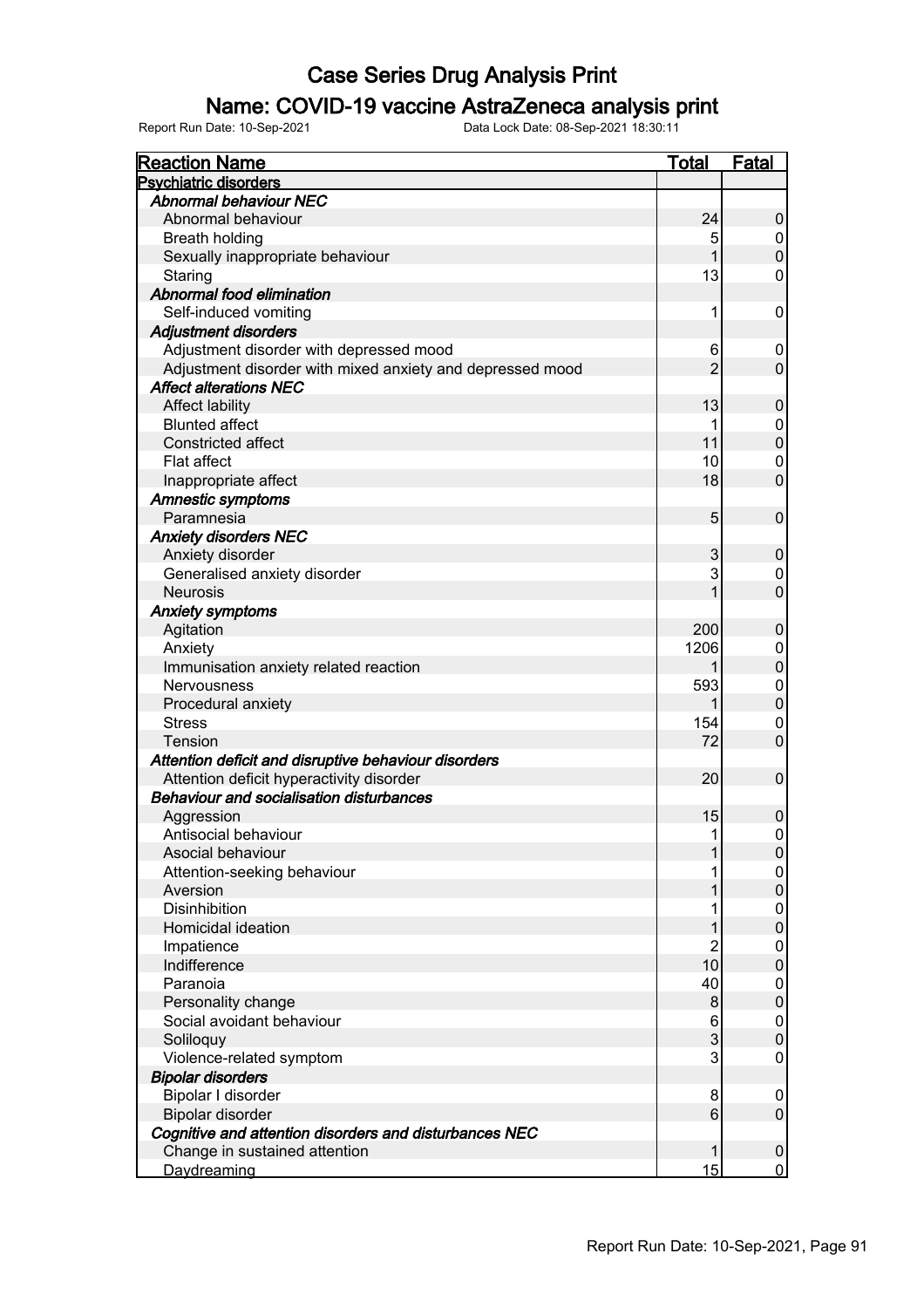### Name: COVID-19 vaccine AstraZeneca analysis print

| <b>Reaction Name</b>                                          | <b>Total</b>   | <b>Fatal</b>     |
|---------------------------------------------------------------|----------------|------------------|
| Psychiatric disorders <sup>Psychiatric disorders cont'd</sup> |                |                  |
| Distractibility                                               | $\overline{2}$ | $\overline{0}$   |
| Mental fatigue                                                | 477            | 0                |
| <b>Communications disorders</b>                               |                |                  |
| Communication disorder                                        | 6              | $\boldsymbol{0}$ |
| Mutism                                                        | 6              | $\pmb{0}$        |
| Speech sound disorder                                         | 2              | 0                |
| <b>Confusion and disorientation</b>                           |                |                  |
| Confusional state                                             | 2087           | $\boldsymbol{0}$ |
| Disorientation                                                | 717            | $\mathbf 0$      |
| Decreased physical activity levels                            |                |                  |
| Catatonia                                                     | 3              | $\mathbf 0$      |
| Deliria                                                       |                |                  |
| Delirium                                                      | 476            | $\mathbf 0$      |
| Delirium febrile                                              | 3              | 0                |
| <b>Delusional disorders</b>                                   |                |                  |
| Alice in wonderland syndrome                                  | 3              | $\mathbf 0$      |
| <b>Delusional symptoms</b>                                    |                |                  |
| Delusion                                                      | 53             | $\boldsymbol{0}$ |
| Delusion of parasitosis                                       | 3              | $\pmb{0}$        |
| Mixed delusion                                                |                | 0                |
| Thought withdrawal                                            | 1              | $\mathbf 0$      |
| <b>Dementia NEC</b>                                           |                |                  |
| Pseudodementia                                                | 1              | $\mathbf 0$      |
| Depressive disorders                                          |                |                  |
| Agitated depression                                           | 3              | $\pmb{0}$        |
| Childhood depression                                          | 1              | $\boldsymbol{0}$ |
| Depression                                                    | 637            | $\pmb{0}$        |
| Depression suicidal                                           | 16             | $\mathbf 0$      |
| Major depression                                              | 23             | $\pmb{0}$        |
| Menopausal depression                                         | $\overline{c}$ | $\mathbf 0$      |
| Mixed anxiety and depressive disorder                         | $\overline{2}$ | $\mathbf 0$      |
| <b>Dissociative states</b>                                    |                |                  |
| Depersonalisation/derealisation disorder                      | 20             | $\pmb{0}$        |
| Dissociation                                                  | 73             | $\mathbf 0$      |
| Dissociative amnesia                                          | 1              | $\mathbf 0$      |
| Dissociative disorder                                         | $\overline{2}$ | $\boldsymbol{0}$ |
| Disturbances in initiating and maintaining sleep              |                |                  |
| Initial insomnia                                              | 40             | $\boldsymbol{0}$ |
| Insomnia                                                      | 3047           | $\pmb{0}$        |
| Middle insomnia                                               | 71             | 0                |
| Terminal insomnia                                             | 25             | $\boldsymbol{0}$ |
| <b>Dyssomnias</b>                                             |                |                  |
| Dyssomnia                                                     | 5              | $\boldsymbol{0}$ |
| Poor quality sleep                                            | 658            | 0                |
| <b>Eating disorders NEC</b>                                   |                |                  |
| <b>Binge eating</b>                                           | 1              | $\boldsymbol{0}$ |
| Eating disorder                                               | 14             | $\pmb{0}$        |
| Pica                                                          | 1              | 0                |
| Selective eating disorder                                     | $\overline{2}$ | $\boldsymbol{0}$ |
| <b>Emotional and mood disturbances NEC</b>                    |                |                  |
| Anger                                                         | 86             | $\pmb{0}$        |
| Dysphoria                                                     | 2              | 0                |
| <b>Emotional disorder</b>                                     | 100            | $\overline{0}$   |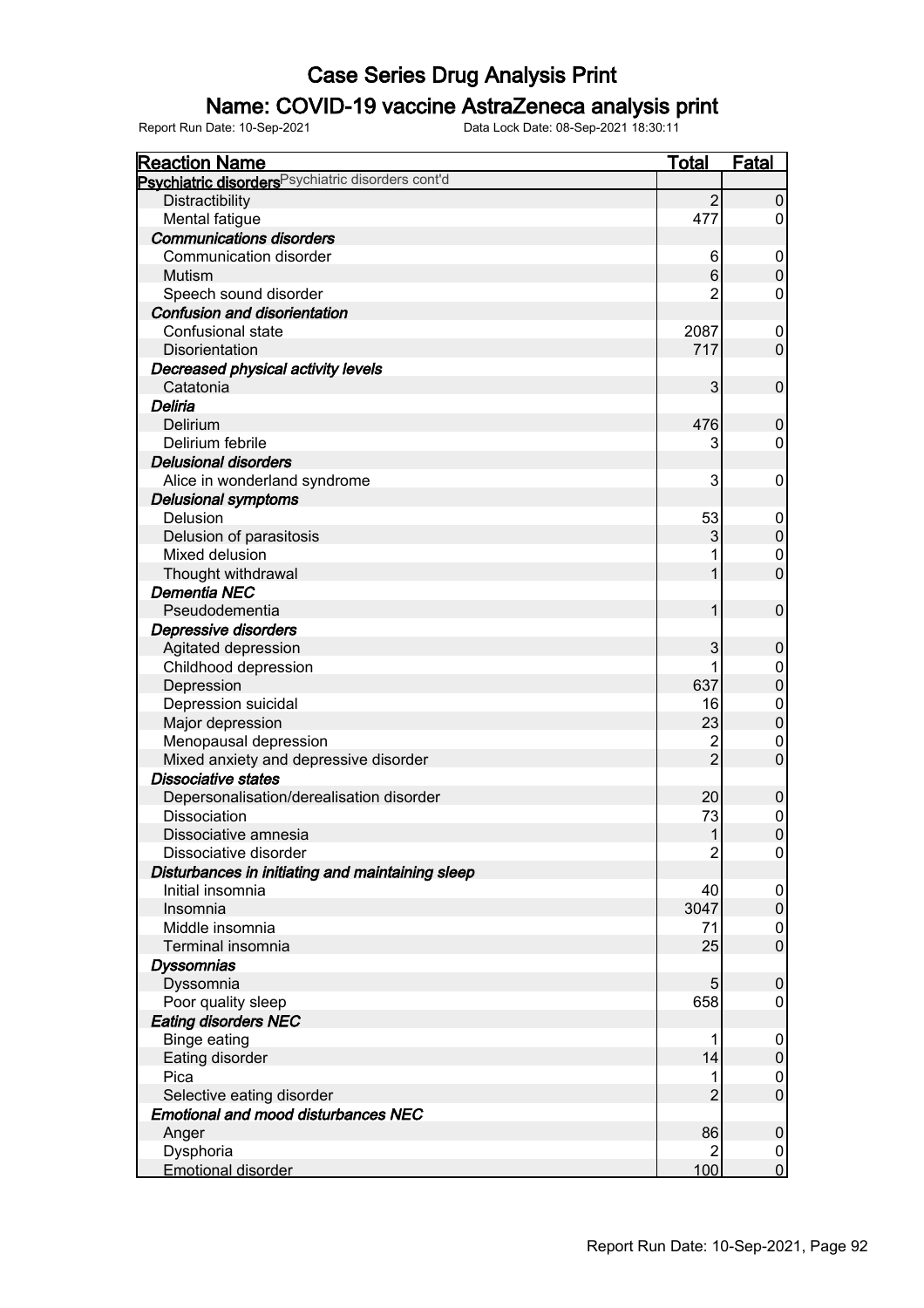### Name: COVID-19 vaccine AstraZeneca analysis print

| <b>Reaction Name</b>                                          | <b>Total</b>   | <u>Fatal</u>        |
|---------------------------------------------------------------|----------------|---------------------|
| Psychiatric disorders <sup>Psychiatric disorders cont'd</sup> |                |                     |
| <b>Emotional distress</b>                                     | 80             | 0                   |
| <b>Emotional poverty</b>                                      | $\overline{2}$ | $\mathsf{O}\xspace$ |
| Euphoric mood                                                 | 65             | 0                   |
| Frustration tolerance decreased                               | 14             | $\mathbf 0$         |
| Irritability                                                  | 313            | 0                   |
| Mood altered                                                  | 83             | $\overline{0}$      |
| <b>Factitious disorders</b>                                   |                |                     |
| Factitious disorder                                           | 4              | $\pmb{0}$           |
| Fear symptoms and phobic disorders (incl social phobia)       |                |                     |
| Acrophobia                                                    | $\overline{2}$ | $\pmb{0}$           |
| Agoraphobia                                                   | 4              | 0                   |
| Fear                                                          | 61             | $\mathbf 0$         |
| Fear of death                                                 | 18             | 0                   |
| Fear of disease                                               | $\overline{2}$ | $\pmb{0}$           |
| Fear of eating                                                |                | 0                   |
| Fear of falling                                               | 4              | $\mathbf 0$         |
| Fear of injection                                             | $\overline{c}$ | 0                   |
| Fear of open spaces                                           | $\overline{1}$ | $\mathbf 0$         |
| Fear-related avoidance of activities                          | $\overline{c}$ | 0                   |
| Performance fear                                              | $\overline{1}$ | $\mathbf 0$         |
| Phobia                                                        | 3              | 0                   |
| Phonophobia                                                   | 3              | $\pmb{0}$           |
| Social anxiety disorder                                       |                | 0                   |
| Social fear                                                   |                | $\mathbf 0$         |
| Thanatophobia                                                 |                | 0                   |
| <b>Fluctuating mood symptoms</b>                              |                |                     |
| Mood swings                                                   | 124            | 0                   |
| Hallucinations (excl sleep-related)                           |                |                     |
| Hallucination                                                 | 927            | 0                   |
| Hallucination, auditory                                       | 48             | $\mathbf 0$         |
| Hallucination, olfactory                                      | 13             | 0                   |
| Hallucination, tactile                                        | 1              | $\mathbf 0$         |
| Hallucination, visual                                         | 57             | 0                   |
| Hallucinations, mixed                                         | 9              | $\overline{0}$      |
| Somatic hallucination                                         | 1              | 0                   |
| Impulse control disorders                                     |                |                     |
| Clinomania                                                    |                |                     |
| Impulse-control disorder                                      | $\overline{2}$ | $\boldsymbol{0}$    |
| Impulsive behaviour                                           | $\overline{c}$ | 0                   |
| Intermittent explosive disorder                               |                | $\overline{0}$      |
| Increased physical activity levels                            |                |                     |
| <b>Restlessness</b>                                           | 486            | 0                   |
| Infancy, childhood and adolescence psychiatric disorders NEC  |                |                     |
| Emotional disorder of childhood                               |                | 0                   |
| Learning disorders                                            |                |                     |
| Reading disorder                                              |                | 0                   |
|                                                               |                |                     |
| <b>Mental disorders NEC</b><br>Mental disorder                | 27             |                     |
|                                                               |                | 0                   |
| Mental status changes                                         |                | 0                   |
| Mental disorders due to a general medical condition NEC       |                |                     |
| Mental disorder due to a general medical condition            | $\overline{2}$ | 0<br>$\overline{0}$ |
| Neuropsychiatric symptoms                                     |                |                     |
| <b>Mood alterations with depressive symptoms</b>              |                |                     |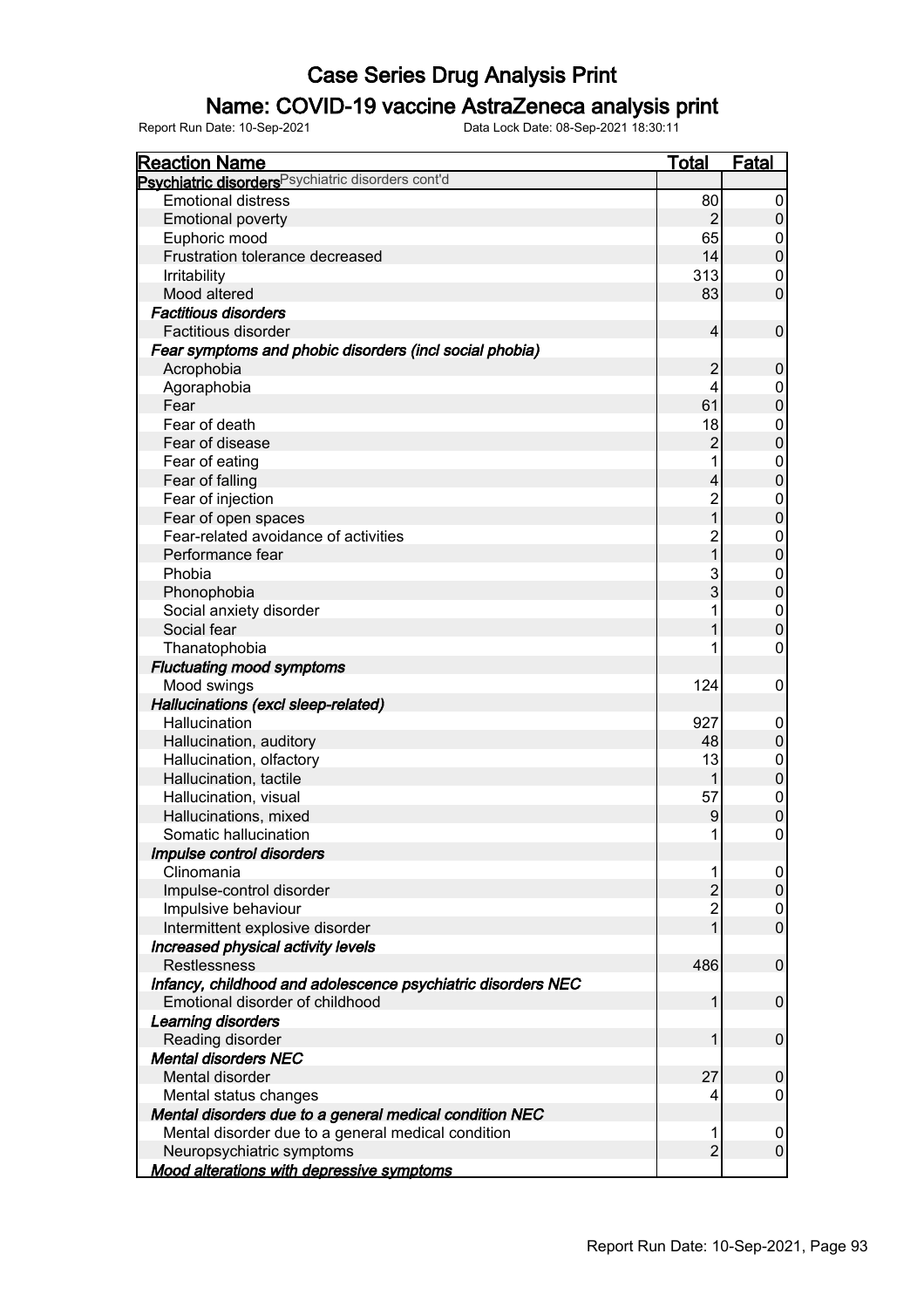### Name: COVID-19 vaccine AstraZeneca analysis print

| <b>Reaction Name</b>                               | <b>Total</b>     | <b>Fatal</b>                  |
|----------------------------------------------------|------------------|-------------------------------|
| Psychiatric disorders Psychiatric disorders cont'd |                  |                               |
| Anhedonia                                          | 4                | $\pmb{0}$                     |
| Decreased interest                                 | 17               | $\mathbf 0$                   |
| Depressed mood                                     | 665              | $\mathbf 0$                   |
| Depressive symptom                                 | 2                | $\boldsymbol{0}$              |
| Feeling guilty                                     | 1                | $\mathbf 0$                   |
| Feeling of despair                                 | 19               | $\overline{0}$                |
| Negative thoughts                                  | $\boldsymbol{9}$ | $\mathbf 0$                   |
| Sense of a foreshortened future                    | $\overline{2}$   | $\boldsymbol{0}$              |
| <b>Tearfulness</b>                                 | 104              | $\overline{0}$                |
| Mood alterations with manic symptoms               |                  |                               |
| Hypomania                                          |                  | $\mathbf 0$                   |
| Mania                                              | 31               | 0                             |
| <b>Mood disorders NEC</b>                          |                  |                               |
| Affective disorder                                 | 4                | $\mathbf 0$                   |
|                                                    | 71               | $\mathbf 0$                   |
| Apathy<br>Laziness                                 |                  |                               |
|                                                    | 123              | $\overline{0}$<br>$\mathbf 0$ |
| Listless                                           |                  |                               |
| Mood disorder due to a general medical condition   | 1                | $\boldsymbol{0}$              |
| Substance-induced mood disorder                    | 1                | $\overline{0}$                |
| Narcolepsy and associated conditions               |                  |                               |
| Hypnagogic hallucination                           | 4                | $\mathbf 0$                   |
| Sleep attacks                                      | $\overline{2}$   | $\mathbf 0$                   |
| Obsessive-compulsive disorders and symptoms        |                  |                               |
| Body dysmorphic disorder                           | $\frac{2}{2}$    | $\mathbf 0$                   |
| Compulsive shopping                                |                  | $\pmb{0}$                     |
| Dermatillomania                                    | $\frac{2}{3}$    | $\mathbf 0$                   |
| Obsessive thoughts                                 |                  | $\boldsymbol{0}$              |
| Obsessive-compulsive disorder                      | $\overline{2}$   | $\mathbf 0$                   |
| Obsessive-compulsive symptom                       | $\overline{1}$   | $\mathbf 0$                   |
| Orgasmic disorders and disturbances                |                  |                               |
| Anorgasmia                                         | 5                | $\boldsymbol{0}$              |
| Female orgasmic disorder                           | 1                | $\mathbf 0$                   |
| Orgasm abnormal                                    |                  | $\pmb{0}$                     |
| Orgasmic sensation decreased                       | 4                | $\mathbf 0$                   |
| Premature ejaculation                              | 3                | $\mathbf 0$                   |
| Panic attacks and disorders                        |                  |                               |
| Limited symptom panic attack                       |                  | $\pmb{0}$                     |
| Panic attack                                       | 325              | 0                             |
| Panic disorder                                     | 8 <sup>2</sup>   | $\mathbf 0$                   |
| Panic reaction                                     | 40               | $\mathbf 0$                   |
| Paraphilias and paraphilic disorders               |                  |                               |
| Fetishism                                          | 2                | $\mathbf 0$                   |
| Parasomnias                                        |                  |                               |
| Abnormal dreams                                    | 367              | 0                             |
| Abnormal sleep-related event                       | 2                | $\pmb{0}$                     |
| Confusional arousal                                | 3                | $\boldsymbol{0}$              |
| Exploding head syndrome                            | 6                | $\boldsymbol{0}$              |
| Nightmare                                          | 449              | $\pmb{0}$                     |
| Parasomnia                                         | 1                | $\boldsymbol{0}$              |
| Rapid eye movements sleep abnormal                 | 4                | $\boldsymbol{0}$              |
| Sleep inertia                                      | 1                | $\boldsymbol{0}$              |
| Sleep talking                                      | 16               | $\mathbf 0$                   |
| Sleep terror                                       | 59               | $\mathbf 0$                   |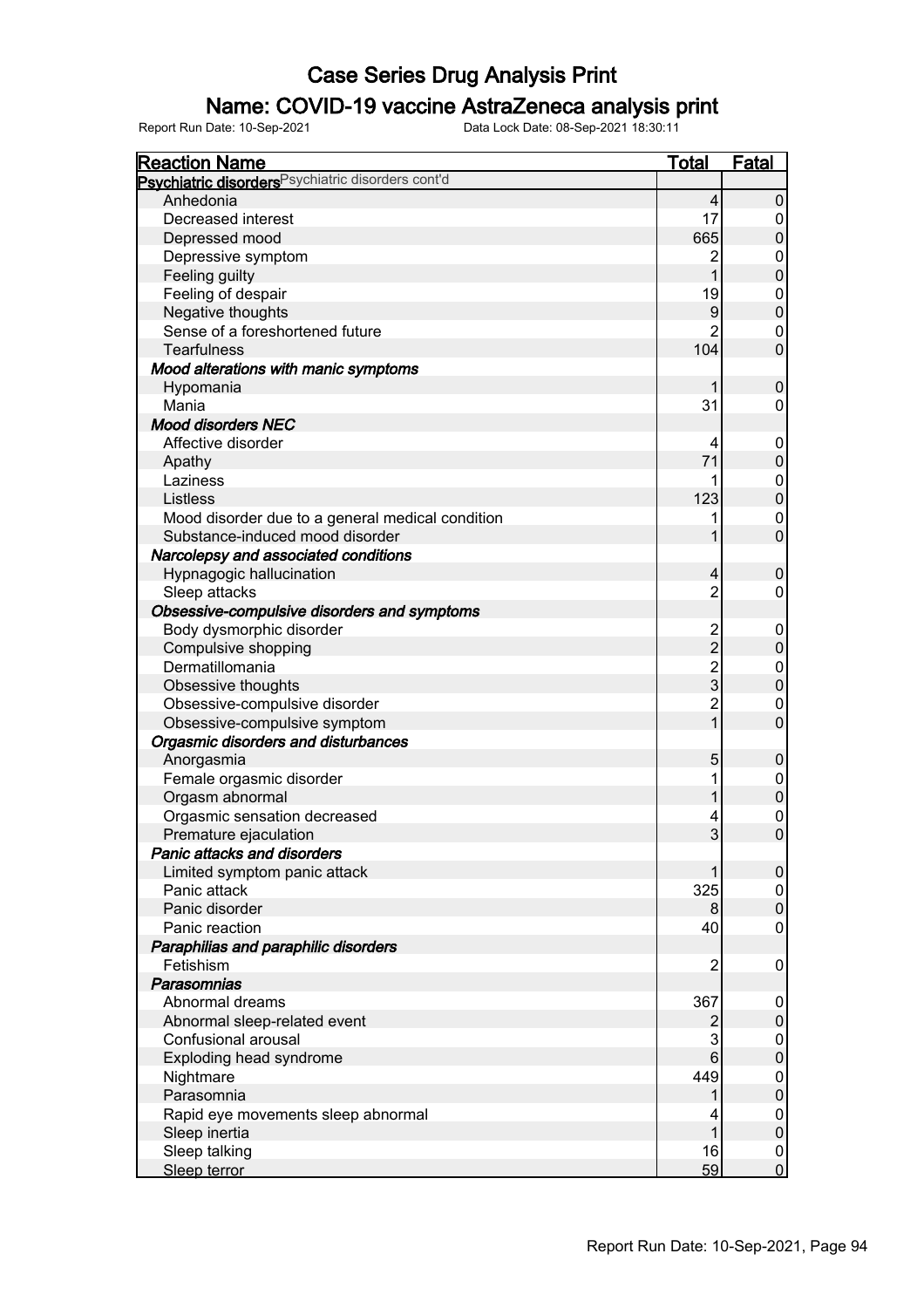### Name: COVID-19 vaccine AstraZeneca analysis print

| <b>Reaction Name</b>                                           | <b>Total</b>   | <b>Fatal</b>     |
|----------------------------------------------------------------|----------------|------------------|
| Psychiatric disorders <sup>Psychiatric disorders cont'd</sup>  |                |                  |
| Sleep-related eating disorder                                  | 2              | 0                |
| Somnambulism                                                   | 11             | $\mathbf 0$      |
| <b>Perception disturbances NEC</b>                             |                |                  |
| Autoscopy                                                      | 28             | $\mathbf 0$      |
| Deja vu                                                        |                | 0                |
| Delusional perception                                          | $\overline{2}$ | $\boldsymbol{0}$ |
| Derealisation                                                  | 15             | 0                |
| Flashback                                                      | $\overline{2}$ | $\mathbf 0$      |
| Illusion                                                       | 11             | 0                |
| Imperception                                                   |                | $\pmb{0}$        |
| Near death experience                                          |                | $\mathbf 0$      |
| Pseudohallucination                                            |                | $\mathbf 0$      |
| Time perception altered                                        | 5              | 0                |
| Pervasive developmental disorders NEC                          |                |                  |
| Autism spectrum disorder                                       | 4              | 0                |
| Psychiatric elimination disorders                              |                |                  |
| Enuresis                                                       | 57             | 0                |
| <b>Psychiatric symptoms NEC</b>                                |                |                  |
| Decreased eye contact                                          | 2              | 0                |
| Helplessness                                                   | 3              | $\mathbf 0$      |
| Hypervigilance                                                 | 13             | 0                |
| Psychiatric symptom                                            | 10             | $\mathbf 0$      |
| Psychological trauma                                           | 5              | 0                |
| <b>Psychotic disorder NEC</b>                                  |                |                  |
| Acute psychosis                                                | 5              | $\boldsymbol{0}$ |
| Psychotic behaviour                                            | $\overline{2}$ | $\mathbf 0$      |
| Psychotic disorder                                             | 43             | $\boldsymbol{0}$ |
| Psychotic symptom                                              |                | $\mathbf 0$      |
| Rebound psychosis                                              |                | 0                |
| Schizoaffective and schizophreniform disorders                 |                |                  |
| Schizoaffective disorder                                       | 1              | 0                |
| Schizophrenia NEC                                              |                |                  |
| Schizophrenia                                                  | 1              | 0                |
| Sexual arousal disorders                                       |                |                  |
| Disturbance in sexual arousal                                  | 5 <sup>1</sup> | 0                |
| Sexual desire disorders                                        |                |                  |
| Excessive masturbation                                         |                | 0                |
| Hypersexuality                                                 |                | $\mathbf 0$      |
| Libido decreased                                               | 21             | 0                |
| Libido increased                                               | 9              | $\mathbf 0$      |
| Loss of libido                                                 | 48             | 0                |
| <b>Sexual dysfunction NEC</b>                                  |                |                  |
| Genito-pelvic pain/penetration disorder                        | 1              | 0                |
| <b>Sleep disorders NEC</b>                                     |                |                  |
| Sleep disorder                                                 | 412            | 1                |
| Sleep disorder due to a general medical condition              | 1              | $\pmb{0}$        |
| Sleep disorder due to general medical condition, insomnia type | 3              | 0                |
| Somatic symptom disorders                                      |                |                  |
| Conversion disorder                                            | 29             | 0                |
| Habit cough                                                    | 38             | $\pmb{0}$        |
| Illness anxiety disorder                                       |                | $\boldsymbol{0}$ |
| Psychogenic tremor                                             | $\overline{c}$ | $\pmb{0}$        |
| Somatic symptom disorder                                       | 1              | 0                |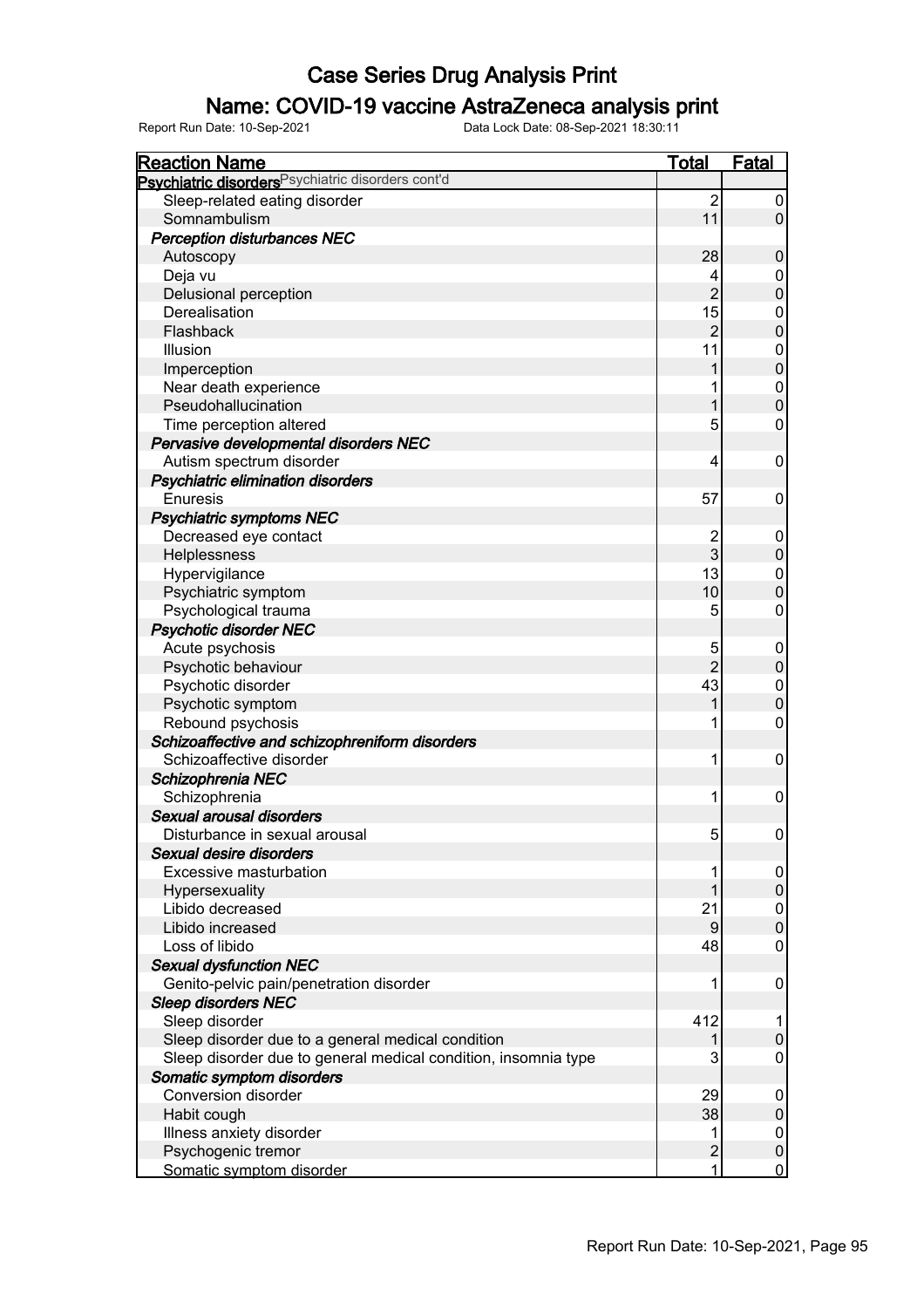### Name: COVID-19 vaccine AstraZeneca analysis print

| <b>Reaction Name</b>                                          | <b>Total</b>   | Fatal            |
|---------------------------------------------------------------|----------------|------------------|
| Psychiatric disorders <sup>Psychiatric disorders cont'd</sup> |                |                  |
| Speech and language usage disturbances                        |                |                  |
| Disorganised speech                                           | 19             | 0                |
| Logorrhoea                                                    | 3              | $\mathsf 0$      |
| Pedantic speech                                               |                | 0                |
| Poverty of speech                                             | 1              | $\mathbf 0$      |
| Verbigeration                                                 |                | 0                |
| Speech articulation and rhythm disturbances                   |                |                  |
| Dysphemia                                                     | 33             | 0                |
| Lack of spontaneous speech                                    | 3              | $\mathbf 0$      |
| <b>Stereotypies and automatisms</b>                           |                |                  |
| <b>Bruxism</b>                                                | 35             | $\pmb{0}$        |
| Head banging                                                  | 47             | 0                |
| Waxy flexibility                                              | $\overline{2}$ | $\mathbf 0$      |
| <b>Stress disorders</b>                                       |                |                  |
| Acute stress disorder                                         | $\overline{2}$ | $\pmb{0}$        |
| Burnout syndrome                                              | 13             | 0                |
| Hyperarousal                                                  | 3              | $\boldsymbol{0}$ |
| Post-traumatic stress disorder                                | 14             | 0                |
| Substance related and addictive disorders                     |                |                  |
| Alcohol abuse                                                 | 2              | 0                |
| Alcohol use disorder                                          | 3              | $\pmb{0}$        |
| Alcoholic hangover                                            |                | 0                |
| Alcoholism                                                    | 3              | $\boldsymbol{0}$ |
| Dependence                                                    | $\overline{c}$ | $\boldsymbol{0}$ |
| Drug abuse                                                    | $\overline{1}$ | $\pmb{0}$        |
| Drug dependence                                               |                | $\mathbf 0$      |
| Nicotine dependence                                           |                | $\mathbf 0$      |
| Substance abuse                                               | 2              | 0                |
| Suicidal and self-injurious behaviour                         |                |                  |
| Completed suicide                                             | 6              | 6                |
| Intentional self-injury                                       | 9              | $\mathbf 0$      |
| Self-injurious ideation                                       | 3              | $\boldsymbol{0}$ |
| Suicidal behaviour                                            | 3              | $\mathbf 0$      |
| Suicidal ideation                                             | 114            | $\mathbf 0$      |
| Suicide attempt                                               | 29             | $\mathbf 0$      |
| Suicide threat                                                | 1              | 0                |
| <b>Thinking disturbances</b>                                  |                |                  |
| Bradyphrenia                                                  | 91             | 0                |
| Confabulation                                                 |                | $\mathbf 0$      |
| Illogical thinking                                            |                | $\boldsymbol{0}$ |
| Impaired reasoning                                            | 3              | $\mathbf 0$      |
| Intrusive thoughts                                            | 6              | $\boldsymbol{0}$ |
| Morbid thoughts                                               | 5              | $\mathbf 0$      |
| Tachyphrenia                                                  | 23             | 0                |
| Thinking abnormal                                             | 29             | $\mathbf 0$      |
| Thought blocking                                              | 6              | 0                |
| <b>Tic disorders</b>                                          |                |                  |
| Secondary tic                                                 | 1              | 0                |
| <b>Tic</b>                                                    | 20             | $\pmb{0}$        |
| <b>Psychiatric disorders SOC TOTAL</b>                        | 17256          | $\overline{7}$   |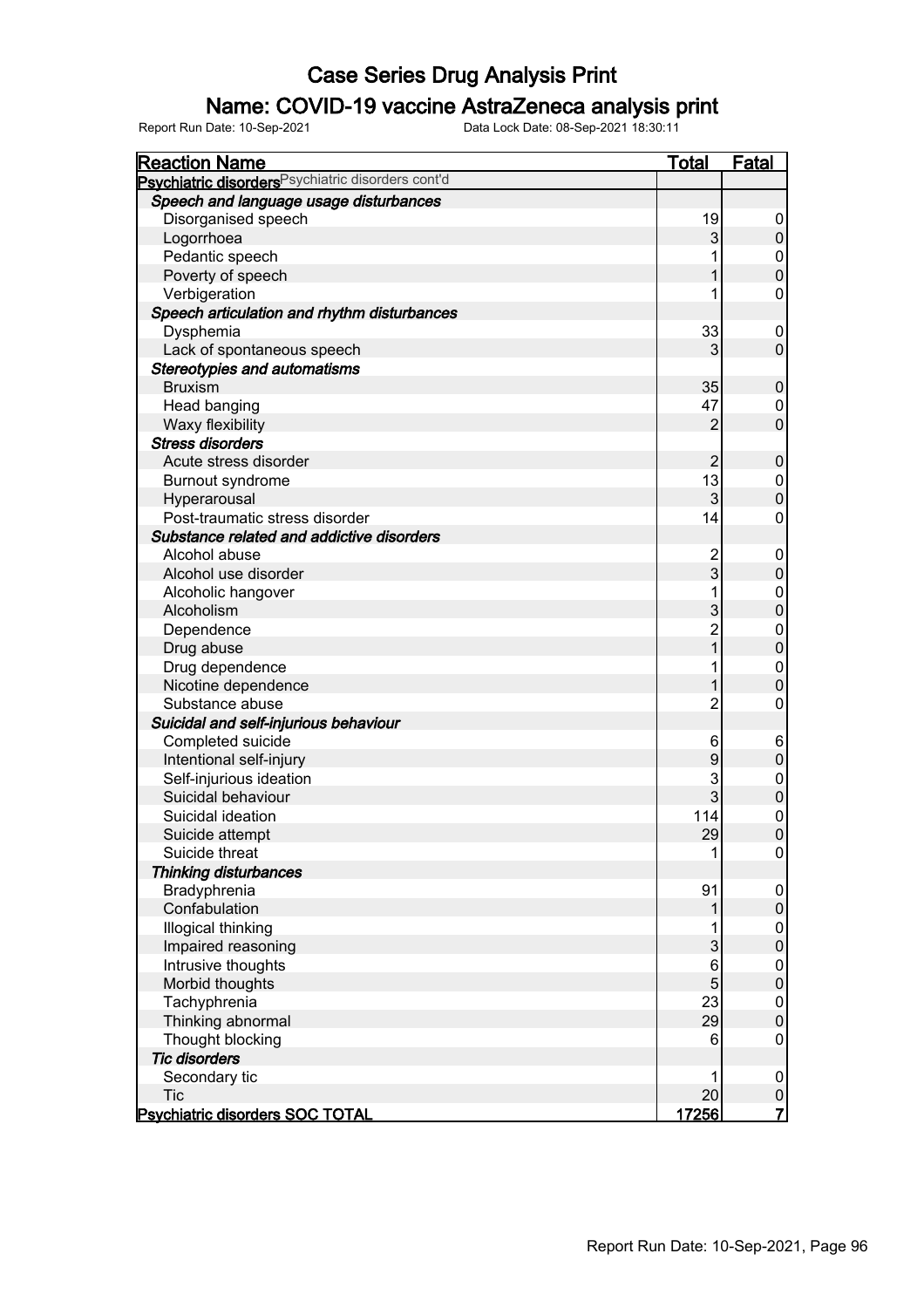### Name: COVID-19 vaccine AstraZeneca analysis print

| <b>Reaction Name</b>                        | Total          | <b>Fatal</b>     |
|---------------------------------------------|----------------|------------------|
| Renal & urinary disorders                   |                |                  |
| <b>Bladder and urethral symptoms</b>        |                |                  |
| <b>Bladder discomfort</b>                   | 8              | $\boldsymbol{0}$ |
| <b>Bladder irritation</b>                   | 7              | 0                |
| <b>Bladder</b> pain                         | 63             | $\overline{0}$   |
| Bladder spasm                               | 1              | $\mathbf 0$      |
| Dysuria                                     | 86             | $\overline{0}$   |
| Incontinence                                | 80             | $\mathbf{0}$     |
| Micturition disorder                        | 4              | $\overline{0}$   |
| Micturition frequency decreased             | 1              | $\mathbf{0}$     |
| Micturition urgency                         | 100            | $\overline{0}$   |
| Mixed incontinence                          |                | $\overline{0}$   |
| Pollakiuria                                 | 288            | $\overline{0}$   |
| Stress urinary incontinence                 | 1              | $\overline{0}$   |
| Urethral pain                               | $6\phantom{1}$ | $\overline{0}$   |
| Urge incontinence                           | $\overline{c}$ | $\mathbf{0}$     |
| Urinary hesitation                          | $\overline{7}$ | $\overline{0}$   |
| Urinary incontinence                        | 116            | $\overline{0}$   |
| Urinary retention                           | 91             | $\overline{0}$   |
| Urine flow decreased                        | 21             | $\mathbf 0$      |
| <b>Bladder disorders NEC</b>                |                |                  |
| <b>Bladder dilatation</b>                   | 1              | $\boldsymbol{0}$ |
| Bladder disorder                            | 22             | $\mathbf 0$      |
| <b>Bladder prolapse</b>                     | 1              | $\boldsymbol{0}$ |
| Urinary bladder haemorrhage                 | 14             | $\overline{1}$   |
| Urinary bladder rupture                     | 1              | $\mathbf 0$      |
| <b>Bladder infections and inflammations</b> |                |                  |
| Cystitis haemorrhagic                       | 1              | $\mathbf 0$      |
| Cystitis interstitial                       | 8              | $\mathbf 0$      |
| Cystitis noninfective                       | 3              | $\mathbf{0}$     |
| Lupus cystitis                              | $\overline{1}$ | $\overline{0}$   |
| Genital and urinary tract disorders NEC     |                |                  |
| Urinary tract disorder                      | 9              | $\boldsymbol{0}$ |
| Urogenital haemorrhage                      | 1              | $\mathbf 0$      |
| Glomerulonephritis and nephrotic syndrome   |                |                  |
| Anti-glomerular basement membrane disease   | 1              | $\mathbf 0$      |
| Focal segmental glomerulosclerosis          | 2              | $\boldsymbol{0}$ |
| Glomerulonephritis                          | 1              | $\boldsymbol{0}$ |
| Glomerulonephritis membranoproliferative    | 1              | $\pmb{0}$        |
| Glomerulonephritis membranous               | $\overline{2}$ | $\mathbf 0$      |
| Glomerulonephritis minimal lesion           | 5              | $\pmb{0}$        |
| IgA nephropathy                             | 4              | $\mathbf 0$      |
| Nephrotic syndrome                          | 17             | $\mathbf 0$      |
| Myoneurogenic bladder disorders             |                |                  |
| Atonic urinary bladder                      | 1              | $\boldsymbol{0}$ |
| Automatic bladder                           | 1              | $\mathbf 0$      |
| <b>Bladder dysfunction</b>                  | 10             | $\boldsymbol{0}$ |
| Hypertonic bladder                          | 15             | $\mathbf 0$      |
| Loss of bladder sensation                   | 12             | $\mathbf 0$      |
| Neurogenic bladder                          | 3              | $\boldsymbol{0}$ |
| <b>Nephritis NEC</b>                        |                |                  |
| Lupus nephritis                             | 1              | $\mathbf 0$      |
| Nephritis                                   | 6              | $\pmb{0}$        |
| Tubulointerstitial nephritis                | 6              | $\overline{0}$   |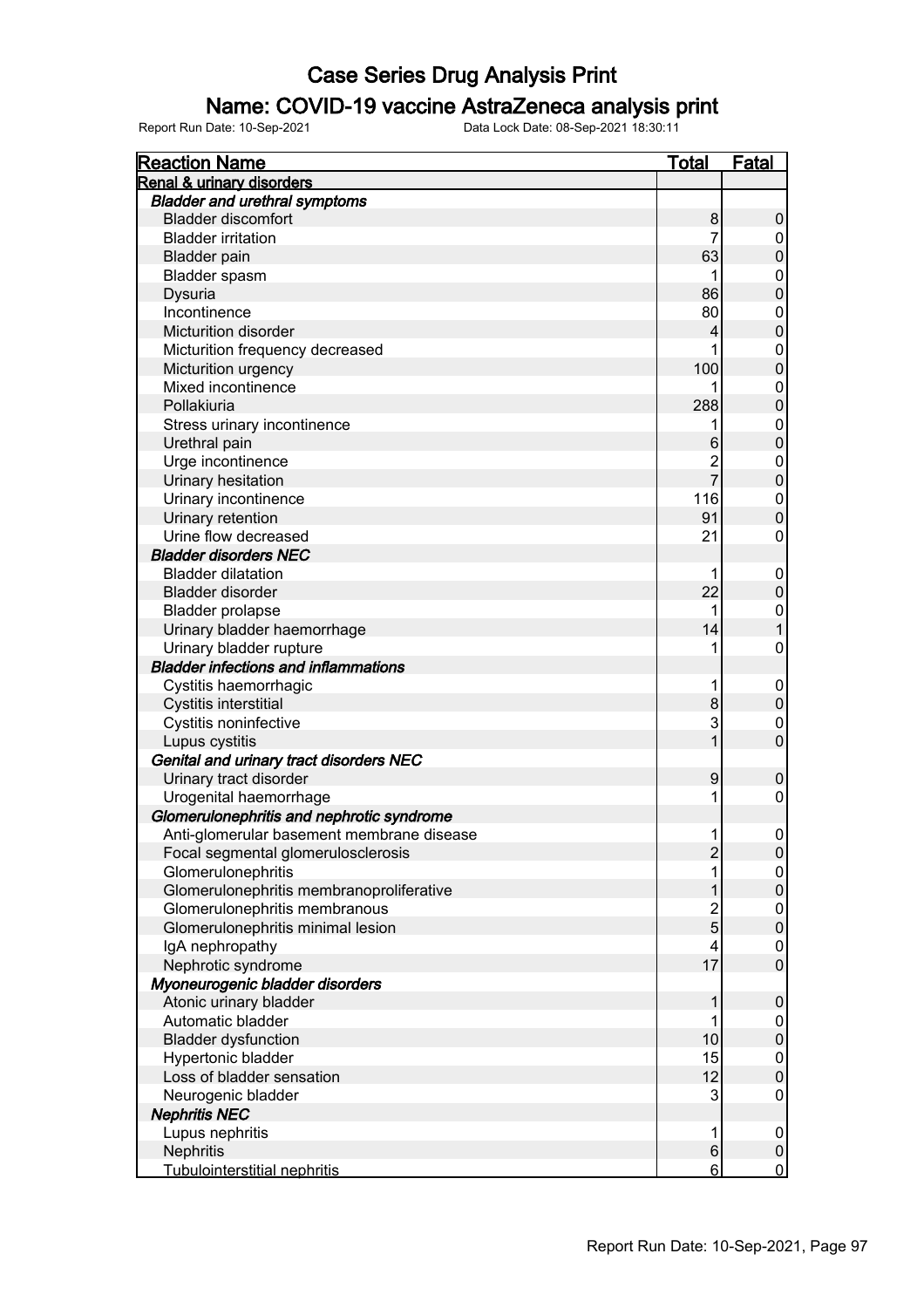#### Name: COVID-19 vaccine AstraZeneca analysis print

| <b>Reaction Name</b>                                            | <b>Total</b>   | <b>Fatal</b>     |
|-----------------------------------------------------------------|----------------|------------------|
| Renal & urinary disorders & urinary disorders cont'd            |                |                  |
| Nephropathies and tubular disorders NEC                         |                |                  |
| Nephropathy                                                     | $\overline{c}$ | 0                |
| <b>Renal disorders NEC</b>                                      |                |                  |
| Oedematous kidney                                               | 1              | 0                |
| Renal disorder                                                  | 11             | $\mathbf 0$      |
| Renal haemorrhage                                               | $\overline{2}$ | 0                |
| Renal failure and impairment                                    |                |                  |
| Acute kidney injury                                             | 65             | 1                |
| Anuria                                                          | 5              | $\pmb{0}$        |
| Chronic kidney disease                                          | 10             | 0                |
| End stage renal disease                                         | 1              | $\mathbf 0$      |
| Oliguria                                                        | 11             | $\pmb{0}$        |
| Renal failure                                                   | 40             | $\overline{c}$   |
| Renal impairment                                                | 22             | $\pmb{0}$        |
| Renal injury                                                    | 6              | $\overline{0}$   |
| Renal hypertension and related conditions                       |                |                  |
| Hypertensive nephropathy                                        | 1              | $\mathbf 0$      |
| <b>Renal lithiasis</b>                                          |                |                  |
| Nephrolithiasis                                                 | 21             | $\mathbf 0$      |
| Renal obstructive disorders                                     |                |                  |
| Hydronephrosis                                                  | 1              | $\mathbf 0$      |
| Renal structural abnormalities and trauma                       |                |                  |
| Kidney enlargement                                              | 1              | $\mathbf 0$      |
| Renal atrophy                                                   | $\overline{2}$ | 0                |
| Renal vascular and ischaemic conditions                         |                |                  |
| Renal artery occlusion                                          | 1              | 0                |
| Renal artery thrombosis                                         |                | $\boldsymbol{0}$ |
| Renal embolism                                                  |                | $\mathbf 0$      |
| Renal infarct                                                   | 15             | $\mathbf 1$      |
| Renal tubular injury                                            | 1              | $\mathbf 0$      |
| Renal vascular thrombosis                                       | $\overline{2}$ | $\pmb{0}$        |
| <b>Renal vasculitis</b>                                         | 1              | $\mathbf 0$      |
| Renal vein embolism                                             |                | $\overline{0}$   |
| Renal vein occlusion                                            | 3              | $\mathbf 0$      |
| Renal vein thrombosis                                           | 9              | $\overline{0}$   |
| Structural and obstructive urethral disorders (excl congenital) |                |                  |
| Urethral spasm                                                  | 1              | $\pmb{0}$        |
| Urethral stenosis                                               | 1              | $\pmb{0}$        |
| <b>Ureteric disorders NEC</b>                                   |                |                  |
| Ureteral disorder                                               | $\overline{2}$ | 0                |
| Urinary abnormalities                                           |                |                  |
| Chromaturia                                                     | 102            | 0                |
| Glycosuria                                                      | 1              | $\boldsymbol{0}$ |
| Haematinuria                                                    |                | $\pmb{0}$        |
| Haematuria                                                      | 60             | $\pmb{0}$        |
| Microalbuminuria                                                | 1              | $\boldsymbol{0}$ |
| Proteinuria                                                     | 11             | $\pmb{0}$        |
| Urine abnormality                                               | 20             | $\pmb{0}$        |
| Urine odour abnormal                                            | 20             | $\mathbf 0$      |
| Urinary tract signs and symptoms NEC                            |                |                  |
| Costovertebral angle tenderness                                 | 1              | $\pmb{0}$        |
| Haemorrhage urinary tract                                       | 55             | $\boldsymbol{0}$ |
| <b>Nocturia</b>                                                 | 22             | $\overline{0}$   |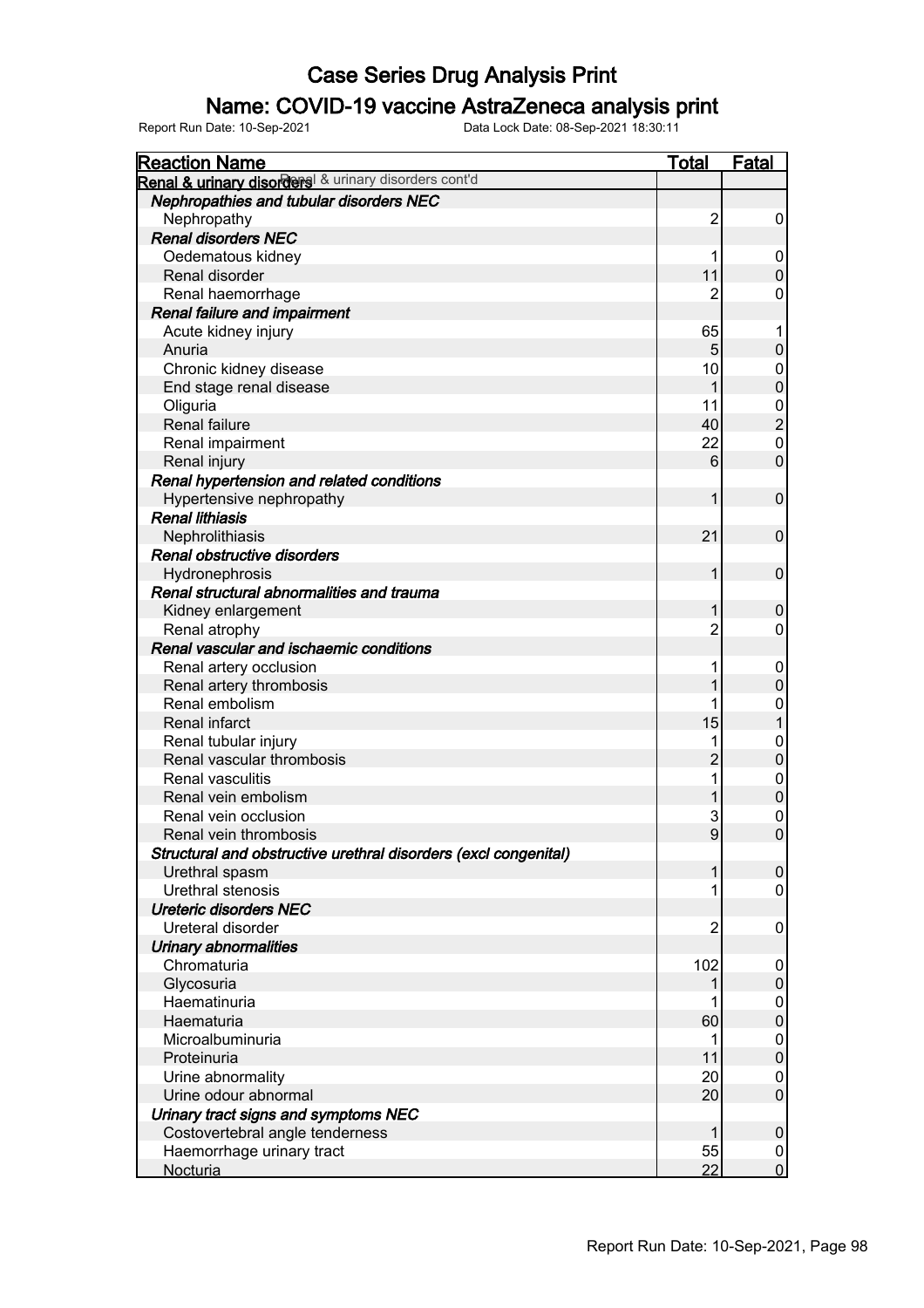### Name: COVID-19 vaccine AstraZeneca analysis print

| <b>Reaction Name</b>                                 | Total | ⊦atal |
|------------------------------------------------------|-------|-------|
| Renal & urinary disorders & urinary disorders cont'd |       |       |
| Pneumaturia                                          |       |       |
| Polyuria                                             | 33    |       |
| Renal colic                                          | ว     |       |
| Renal pain                                           | 925   |       |
| Urinary tract discomfort                             |       |       |
| Urinary tract pain                                   | 15    |       |
| Renal & urinary disorders SOC TOTAL                  | 2547  | 5     |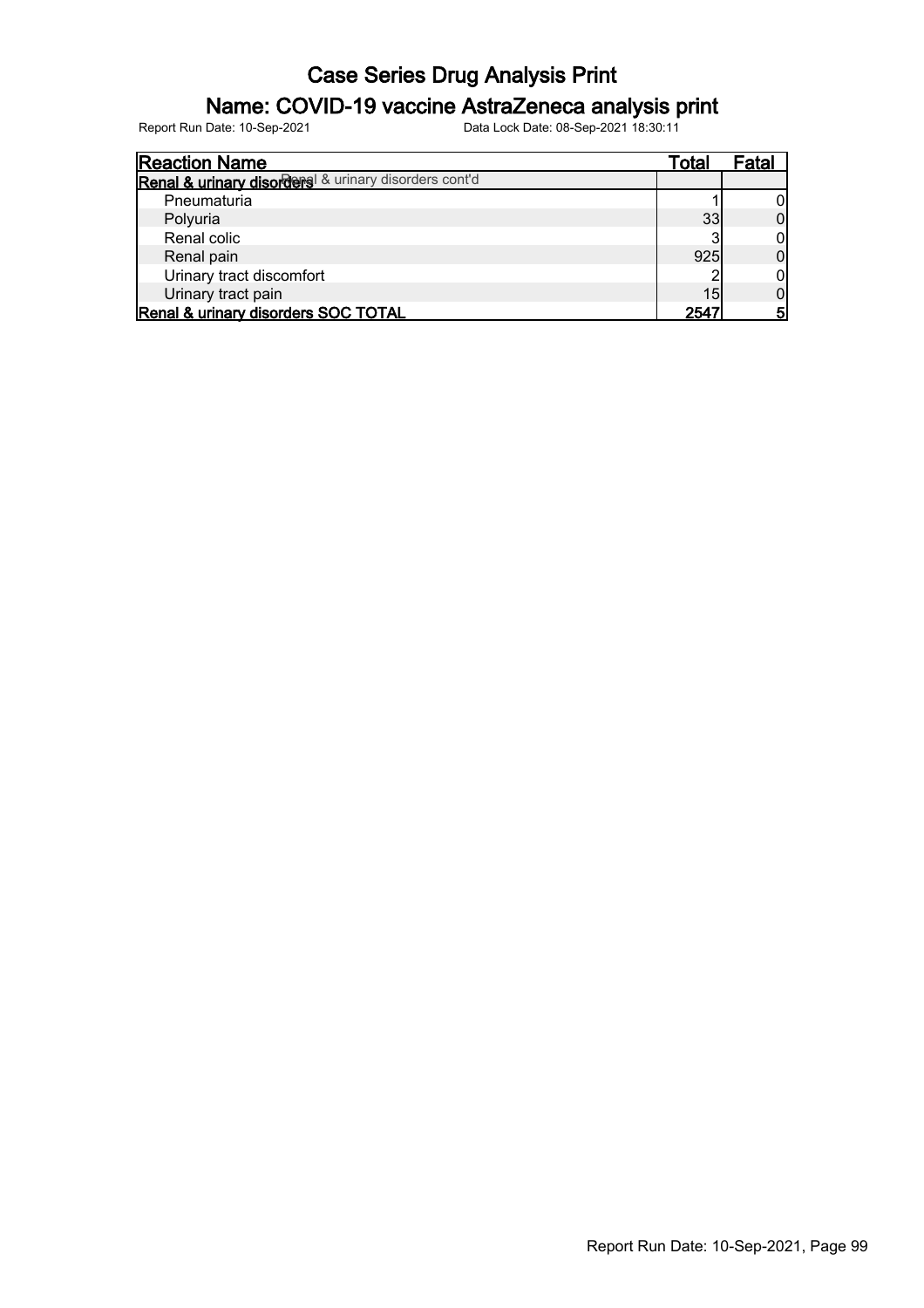#### Name: COVID-19 vaccine AstraZeneca analysis print

| <b>Reaction Name</b>                                  | <u>Total</u>        | <u>Fatal</u>     |
|-------------------------------------------------------|---------------------|------------------|
| Reproductive & breast disorders                       |                     |                  |
| Benign and malignant breast neoplasms                 |                     |                  |
| <b>Breast cyst</b>                                    | 10                  | $\pmb{0}$        |
| <b>Breast disorders NEC</b>                           |                     |                  |
| Anisomastia                                           | 1                   | 0                |
| <b>Breast disorder</b>                                | 3                   | 0                |
| <b>Breast enlargement</b>                             | 10                  | $\mathbf 0$      |
| <b>Breast mass</b>                                    | 62                  | 0                |
| Gynaecomastia                                         | 9                   | $\mathbf 0$      |
| Mammary duct ectasia                                  |                     | 0                |
| Nipple disorder                                       | 1                   | $\overline{0}$   |
| <b>Breast infections and inflammations</b>            |                     |                  |
| <b>Breast inflammation</b>                            | 4                   | $\mathbf 0$      |
| Nipple inflammation                                   | 1                   | 0                |
| <b>Breast signs and symptoms</b>                      |                     |                  |
| Breast discharge                                      | 9                   | 0                |
| <b>Breast discolouration</b>                          |                     | $\mathbf 0$      |
| <b>Breast discomfort</b>                              | 12                  | 0                |
| Breast engorgement                                    | $6\phantom{1}$      | $\mathbf 0$      |
| Breast haemorrhage                                    |                     | 0                |
| <b>Breast induration</b>                              |                     | $\mathbf 0$      |
| Breast oedema                                         |                     | 0                |
| Breast pain                                           | 457                 | $\mathbf 0$      |
| <b>Breast swelling</b>                                | 64                  | 0                |
| <b>Breast tenderness</b>                              | 71                  | $\overline{0}$   |
| Nipple exudate bloody                                 | 1                   | $\boldsymbol{0}$ |
| Nipple pain                                           | 37                  | $\mathbf 0$      |
| Nipple swelling                                       | 4                   | $\mathbf 0$      |
| <b>Cervix disorders NEC</b>                           |                     |                  |
| Cervical friability                                   | 1                   | $\mathbf 0$      |
| Cervix haemorrhage uterine                            |                     | $\mathbf 0$      |
| Ectropion of cervix                                   | 1                   | $\mathbf 0$      |
| Erection and ejaculation conditions and disorders     |                     |                  |
| Ejaculation delayed                                   | $\overline{c}$      | 0                |
| Ejaculation disorder                                  | 3                   | $\pmb{0}$        |
| Ejaculation failure                                   | 5                   | $\mathbf 0$      |
| Erectile dysfunction                                  | 81                  | $\overline{0}$   |
| Erection increased                                    | 6                   | $\overline{0}$   |
| Organic erectile dysfunction                          | 19                  | $\pmb{0}$        |
| Painful ejaculation                                   | 1                   | 0                |
| Painful erection                                      | 1                   | $\pmb{0}$        |
| Priapism                                              | 3                   | 0                |
| Retrograde ejaculation                                | 3                   | $\mathbf 0$      |
| Spontaneous penile erection                           | $\overline{2}$      | 0                |
| Fallopian tube and ovary infections and inflammations |                     |                  |
| Noninfective oophoritis                               | 1                   | $\mathbf 0$      |
| <b>Lactation disorders</b>                            |                     |                  |
| Galactorrhoea                                         |                     |                  |
| Lactation disorder                                    | 3<br>$\overline{2}$ | 0<br>$\pmb{0}$   |
|                                                       | 4                   |                  |
| Lactation puerperal increased                         | 24                  | 0<br>$\mathsf 0$ |
| Suppressed lactation                                  |                     |                  |
| <b>Menopausal effects NEC</b><br>Artificial menopause | 1                   | $\pmb{0}$        |
| Menopausal disorder                                   | 3                   | $\mathbf 0$      |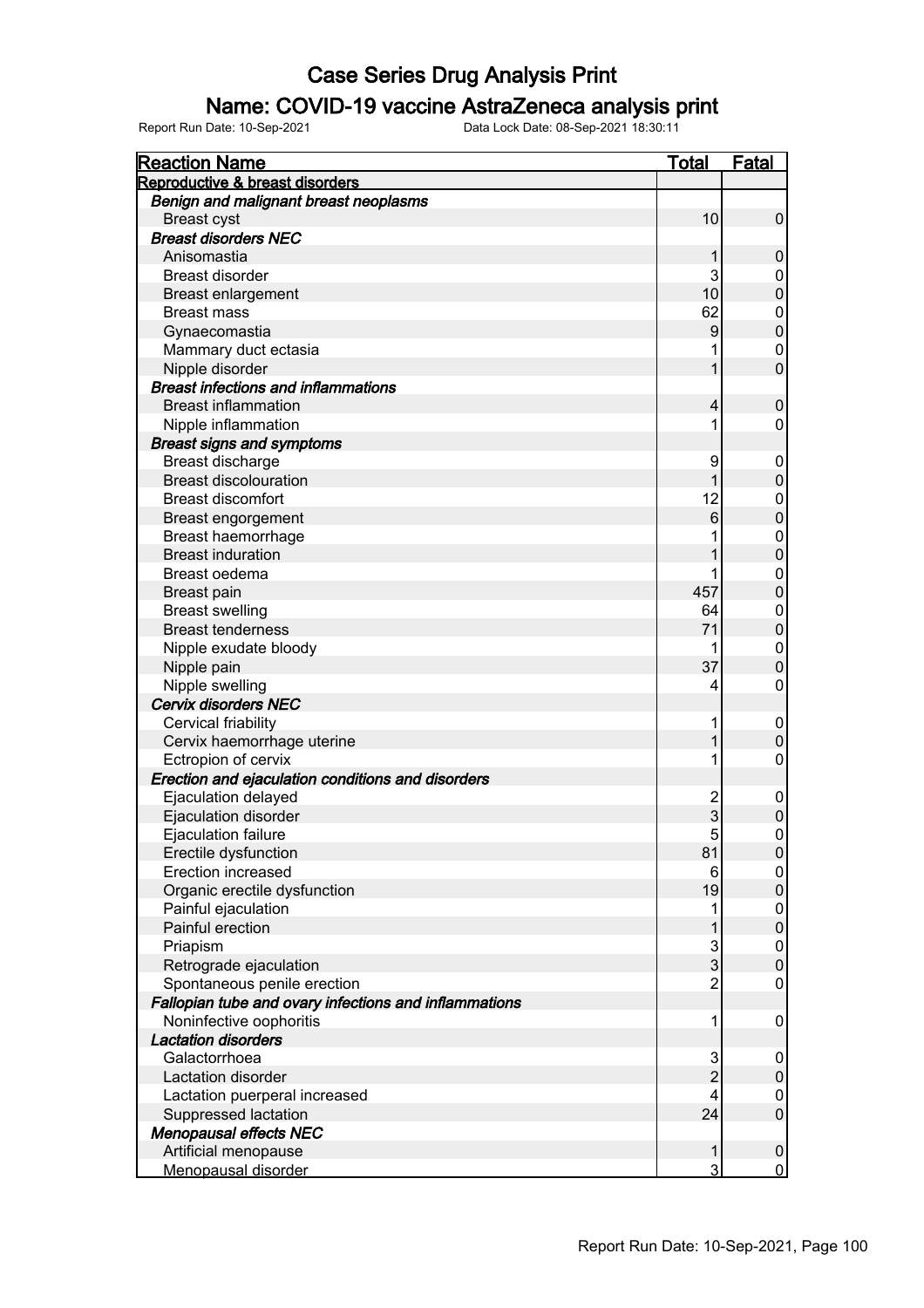### Name: COVID-19 vaccine AstraZeneca analysis print

| <b>Reaction Name</b>                                      | <b>Total</b>   | Fatal            |
|-----------------------------------------------------------|----------------|------------------|
| Reproductive & breast disorders & breast disorders cont'd |                |                  |
| Menopausal symptoms                                       | 49             | $\pmb{0}$        |
| Menopause delayed                                         |                | 0                |
| Premature menopause                                       | 38             | $\pmb{0}$        |
| Menopausal effects on the genitourinary tract             |                |                  |
| Atrophic vulvovaginitis                                   |                | $\mathbf 0$      |
| Postmenopausal haemorrhage                                | 284            | 0                |
| <b>Menstruation and uterine bleeding NEC</b>              |                |                  |
| Abnormal uterine bleeding                                 | 7              | 0                |
| Abnormal withdrawal bleeding                              | 5              | $\mathsf 0$      |
| Dysmenorrhoea                                             | 1186           | 0                |
| Intermenstrual bleeding                                   | 619            | $\mathbf 0$      |
| Menstrual discomfort                                      | 13             | $\boldsymbol{0}$ |
| Menstrual disorder                                        | 1299           | $\mathbf 0$      |
| Menstruation irregular                                    | 1861           | $\boldsymbol{0}$ |
| Premenstrual dysphoric disorder                           | 5              | $\overline{0}$   |
| Premenstrual headache                                     | 7              | $\boldsymbol{0}$ |
| Premenstrual pain                                         | 65             | $\overline{0}$   |
| Premenstrual syndrome                                     | 44             | $\boldsymbol{0}$ |
| Retrograde menstruation                                   | 3              | $\pmb{0}$        |
| Withdrawal bleed                                          | 12             | 0                |
| Menstruation with decreased bleeding                      |                |                  |
| Amenorrhoea                                               | 514            | 0                |
| Hypomenorrhoea                                            | 373            | $\mathsf 0$      |
| Menstruation delayed                                      | 2785           | 0                |
| Oligomenorrhoea                                           | 99             | $\mathbf 0$      |
| <b>Menstruation with increased bleeding</b>               |                |                  |
| Heavy menstrual bleeding                                  | 4027           | $\pmb{0}$        |
| Menometrorrhagia                                          | 14             | 0                |
| Polymenorrhoea                                            | 567            | $\mathbf 0$      |
| Ovarian and fallopian tube cysts and neoplasms            |                |                  |
| Ovarian cyst                                              | 21             | $\pmb{0}$        |
| Ovarian cyst ruptured                                     |                | 0                |
| Polycystic ovaries                                        | 36             | $\overline{0}$   |
| Ovarian and fallopian tube disorders NEC                  |                |                  |
| Fallopian tube spasm                                      | 1              | $\mathsf 0$      |
| Ovarian adhesion                                          | 1              | 0                |
| Ovarian enlargement                                       | $\overline{c}$ | $\pmb{0}$        |
| Ovarian failure                                           | $\overline{c}$ | 0                |
| Ovarian haemorrhage                                       | 3              | $\pmb{0}$        |
| Ovarian hyperstimulation syndrome                         |                | 0                |
| Ovarian necrosis                                          |                | $\pmb{0}$        |
| Ovarian oedema                                            |                | 0                |
| Ovarian vein thrombosis                                   | $\overline{2}$ | $\overline{0}$   |
| Ovulation pain                                            | 51             | 0                |
| Premature ovulation                                       | 5              | $\mathbf 0$      |
| Pelvic prolapse conditions                                |                |                  |
| Pelvic prolapse                                           | 1              | 0                |
| Vaginal prolapse                                          | 2              | 0                |
| Pelvis and broad ligament disorders NEC                   |                |                  |
| Adnexa uteri pain                                         | 39             | 0                |
| Pelvic haematoma                                          |                | $\pmb{0}$        |
| Pelvic haemorrhage                                        | 26             | 0                |
| Penile and scrotal infections and inflammations           |                |                  |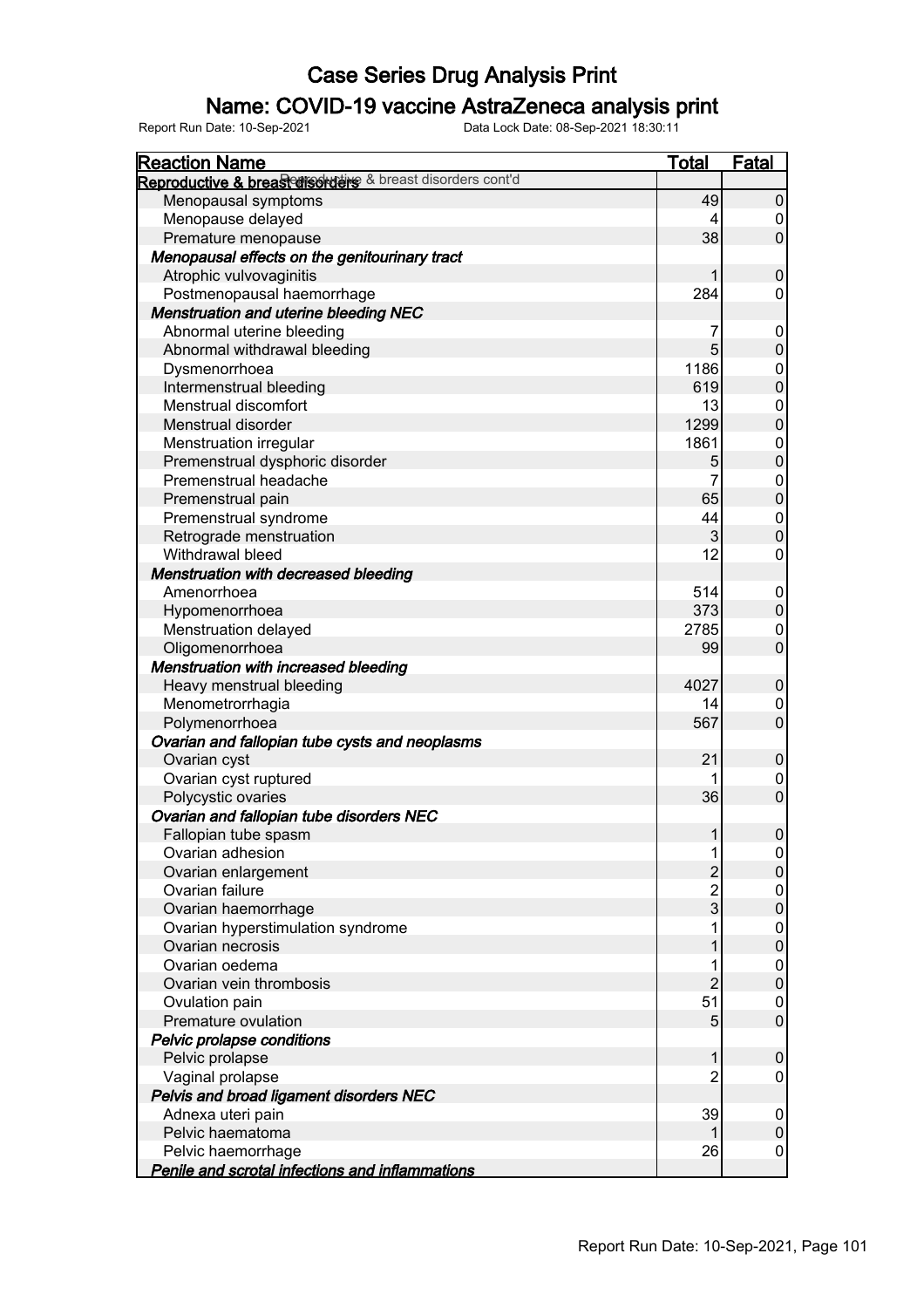### Name: COVID-19 vaccine AstraZeneca analysis print

| <b>Reaction Name</b>                                       | <b>Total</b>   | <b>Fatal</b>     |
|------------------------------------------------------------|----------------|------------------|
| Reproductive & breasconsorutive & breast disorders cont'd  |                |                  |
| Balanoposthitis                                            | 3              | 0                |
| Penile disorders NEC (excl erection and ejaculation)       |                |                  |
| Penile blister                                             | 6              | 0                |
| Penile burning sensation                                   |                | $\pmb{0}$        |
| Penile curvature                                           | 4              | 0                |
| Penile discharge                                           | 4              | $\pmb{0}$        |
| Penile erosion                                             |                | 0                |
| Penile exfoliation                                         |                | $\mathbf 0$      |
| Penile haemorrhage                                         | 7              | 0                |
| Penile oedema                                              | 3              | $\mathbf 0$      |
| Penile pain                                                | $\overline{2}$ | 0                |
| Penile size reduced                                        | $\overline{2}$ | $\pmb{0}$        |
| Penis disorder                                             | 10             | 0                |
| Peyronie's disease                                         | $\overline{4}$ | $\mathbf 0$      |
| Prostate and seminal vesicles infections and inflammations |                |                  |
| <b>Prostatitis</b>                                         | 6              | $\mathbf 0$      |
| Prostatic neoplasms and hypertrophy                        |                |                  |
| Benign prostatic hyperplasia                               | $\overline{2}$ | $\mathbf 0$      |
| Prostatic signs, symptoms and disorders NEC                |                |                  |
| Prostatic pain                                             | 1              | $\pmb{0}$        |
| Prostatism                                                 |                | 0                |
| Prostatomegaly                                             | 3              | $\mathbf 0$      |
| Reproductive tract disorders NEC (excl neoplasms)          |                |                  |
| Female genital tract fistula                               |                | $\pmb{0}$        |
| <b>Genital blister</b>                                     | 5              | 0                |
| Genital haemorrhage                                        | 31             | $\pmb{0}$        |
| Genital hyperaesthesia                                     | 1              | 0                |
| Genital hypoaesthesia                                      | $\overline{2}$ | $\boldsymbol{0}$ |
| <b>Genital lesion</b>                                      | $\overline{2}$ | 0                |
| Genital paraesthesia                                       | 5              | $\boldsymbol{0}$ |
| Genital ulceration                                         | 13             | 0                |
| Perineal disorder                                          | $\overline{2}$ | $\pmb{0}$        |
| Varicose veins pelvic                                      |                | 0                |
| Reproductive tract infections and inflammations NEC        |                |                  |
| Genital tract inflammation                                 | 2              | 0                |
| Reproductive tract neoplasms NEC                           |                |                  |
| Genital cyst                                               | 2              | 0                |
| Reproductive tract signs and symptoms NEC                  |                |                  |
| Genital burning sensation                                  | 8              | 0                |
| Genital discomfort                                         | 3              | $\pmb{0}$        |
| Genital erythema                                           | 1              | 0                |
| Genital pain                                               | 4              | $\boldsymbol{0}$ |
| Genital rash                                               | 6              | 0                |
| <b>Genital swelling</b>                                    | $\overline{c}$ | $\boldsymbol{0}$ |
| Pelvic discomfort                                          | 4              | 0                |
| Pelvic pain                                                | 162            | $\pmb{0}$        |
| Perineal pain                                              | 2              | 0                |
| Pruritus genital                                           | 9              | $\mathsf 0$      |
| <b>Scrotal disorders NEC</b>                               |                |                  |
| <b>Scrotal dermatitis</b>                                  | 1              | $\pmb{0}$        |
| Scrotal oedema                                             | 1              | 0                |
| Scrotal pain                                               | 16             | $\pmb{0}$        |
| <b>Scrotal swelling</b>                                    | 5              | $\overline{0}$   |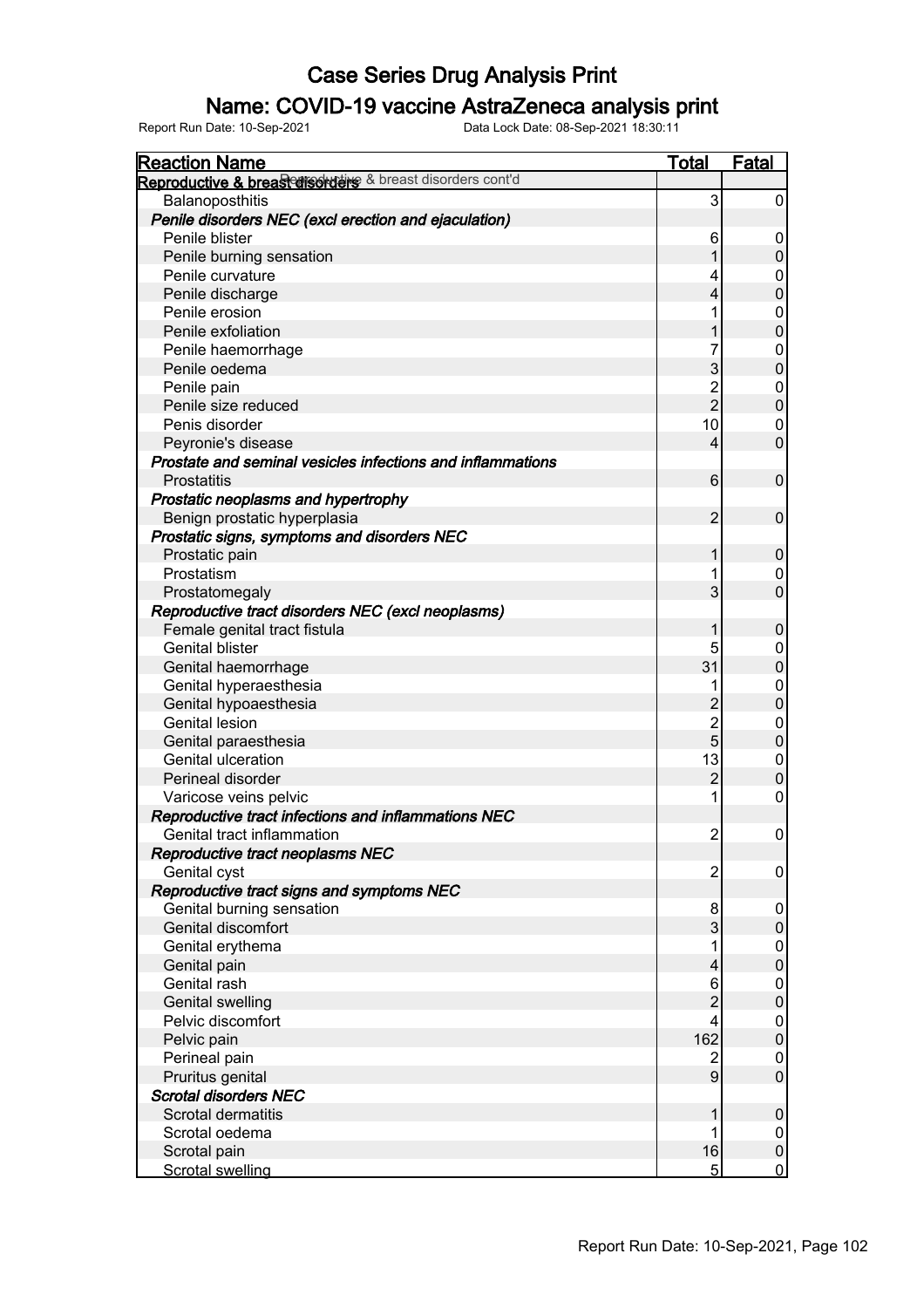### Name: COVID-19 vaccine AstraZeneca analysis print

| <b>Reaction Name</b>                                      | <b>Total</b>   | <b>Fatal</b>     |
|-----------------------------------------------------------|----------------|------------------|
| Reproductive & breasterisorders & breast disorders cont'd |                |                  |
| Varicocele                                                | 1              | $\mathbf 0$      |
| Sexual function and fertility disorders NEC               |                |                  |
| Dyspareunia                                               | 5              | $\mathbf 0$      |
| Female sexual dysfunction                                 | 1              | 0                |
| Infertility                                               | 9              | $\pmb{0}$        |
| Infertility female                                        | 3              | 0                |
| Infertility male                                          | $\overline{c}$ | $\mathbf 0$      |
| Male sexual dysfunction                                   | $\overline{2}$ | 0                |
| Sexual dysfunction                                        | 12             | $\overline{0}$   |
| Spermatogenesis and semen disorders                       |                |                  |
| Aspermia                                                  | $\overline{2}$ | $\mathbf 0$      |
| Haematospermia                                            | 16             | 0                |
| Semen discolouration                                      | $\overline{2}$ | $\overline{0}$   |
| <b>Testicular and epididymal disorders NEC</b>            |                |                  |
| Testicular atrophy                                        | 1              | $\mathbf 0$      |
| Testicular disorder                                       | 7              | 0                |
| <b>Testicular mass</b>                                    | 1              | $\pmb{0}$        |
| Testicular oedema                                         | 2              | 0                |
| Testicular pain                                           | 104            | $\pmb{0}$        |
| <b>Testicular retraction</b>                              | 3              | 0                |
| <b>Testicular swelling</b>                                | 19             | $\mathbf 0$      |
| <b>Testis discomfort</b>                                  | 5              | 0                |
| Testicular and epididymal infections and inflammations    |                |                  |
| Orchitis noninfective                                     | 1              | $\mathbf 0$      |
| Testicular and epididymal neoplasms                       |                |                  |
| Epididymal cyst                                           | 1              | $\overline{0}$   |
| Testicular cyst                                           | 1              | $\mathbf 0$      |
| <b>Uterine disorders NEC</b>                              |                |                  |
| Adenomyosis                                               | 12             | $\boldsymbol{0}$ |
| Endometrial hyperplasia                                   |                | $\mathbf 0$      |
| <b>Endometrial thickening</b>                             | 1              | $\pmb{0}$        |
| Endometriosis                                             | 76             | $\mathbf 0$      |
| Metrorrhoea                                               |                | $\pmb{0}$        |
| Uterine enlargement                                       |                | $\mathbf 0$      |
| Uterine haemorrhage                                       | 62             | $\boldsymbol{0}$ |
| Uterine pain                                              | 9              | 0                |
| Uterine neoplasms                                         |                |                  |
| Uterine cyst                                              | 1              | 0                |
| Uterine polyp                                             | $\overline{4}$ | $\mathbf 0$      |
| <b>Uterine tone disorders</b>                             |                |                  |
| Uterine spasm                                             | 21             | $\mathbf 0$      |
| Vaginal and vulval infections and inflammations           |                |                  |
| Vulvovaginal inflammation                                 | $\overline{2}$ | $\mathbf 0$      |
| Vulvovaginal cysts and neoplasms                          |                |                  |
| Bartholin's cyst                                          | $\overline{2}$ | $\mathbf 0$      |
| Vaginal cyst                                              | 14             | 0                |
| Vulva cyst                                                |                | $\mathbf 0$      |
| <b>Vulvovaginal disorders NEC</b>                         |                |                  |
| Vaginal disorder                                          | 1              | $\mathbf 0$      |
| Vaginal haemorrhage                                       | 1176           | $\mathbf 0$      |
| Vaginal ulceration                                        |                | $\pmb{0}$        |
| Vulval disorder                                           | 3              | $\mathbf 0$      |
| Vulval haemorrhage                                        | 31             | $\overline{0}$   |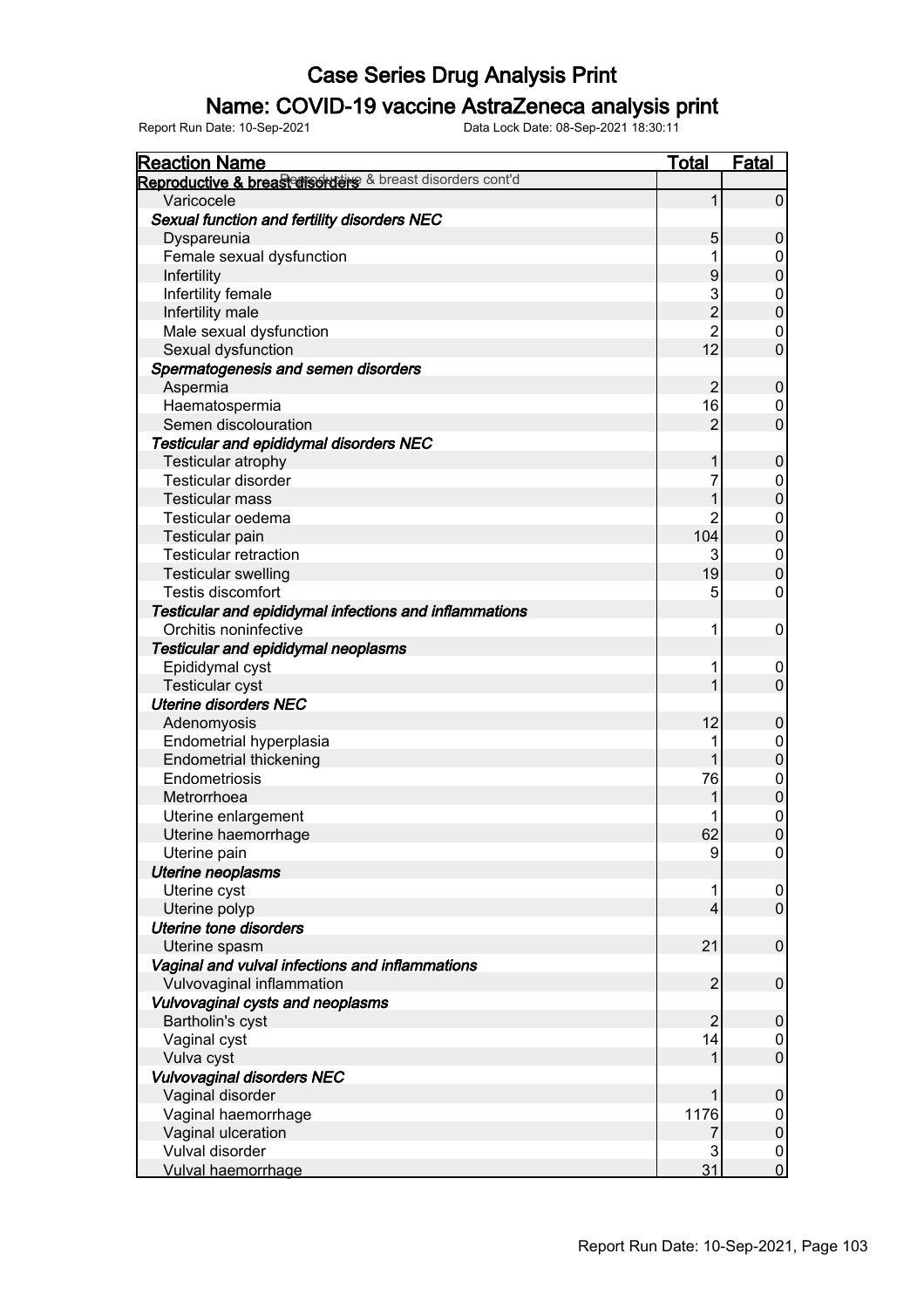### Name: COVID-19 vaccine AstraZeneca analysis print

| <b>Reaction Name</b>                                      | Total | Fatal |
|-----------------------------------------------------------|-------|-------|
| Reproductive & breasterisorders & breast disorders cont'd |       |       |
| <b>Vulval ulceration</b>                                  | 5     |       |
| Vulvovaginal ulceration                                   | 2     | 0     |
| Vulvovaginal signs and symptoms                           |       |       |
| Clitoral engorgement                                      |       | 0     |
| Coital bleeding                                           |       |       |
| <b>Enlarged clitoris</b>                                  |       |       |
| Labia enlarged                                            |       |       |
| Vaginal discharge                                         | 78    |       |
| Vaginal lesion                                            |       |       |
| Vaginal odour                                             | 4     | 0     |
| Vulval oedema                                             |       |       |
| Vulvovaginal burning sensation                            | 8     |       |
| Vulvovaginal discomfort                                   |       |       |
| Vulvovaginal dryness                                      | 11    |       |
| Vulvovaginal erythema                                     |       |       |
| Vulvovaginal pain                                         | 35    | 0     |
| Vulvovaginal pruritus                                     | 11    |       |
| Vulvovaginal rash                                         |       |       |
| Vulvovaginal swelling                                     |       |       |
| Reproductive & breast disorders SOC TOTAL                 | 17181 |       |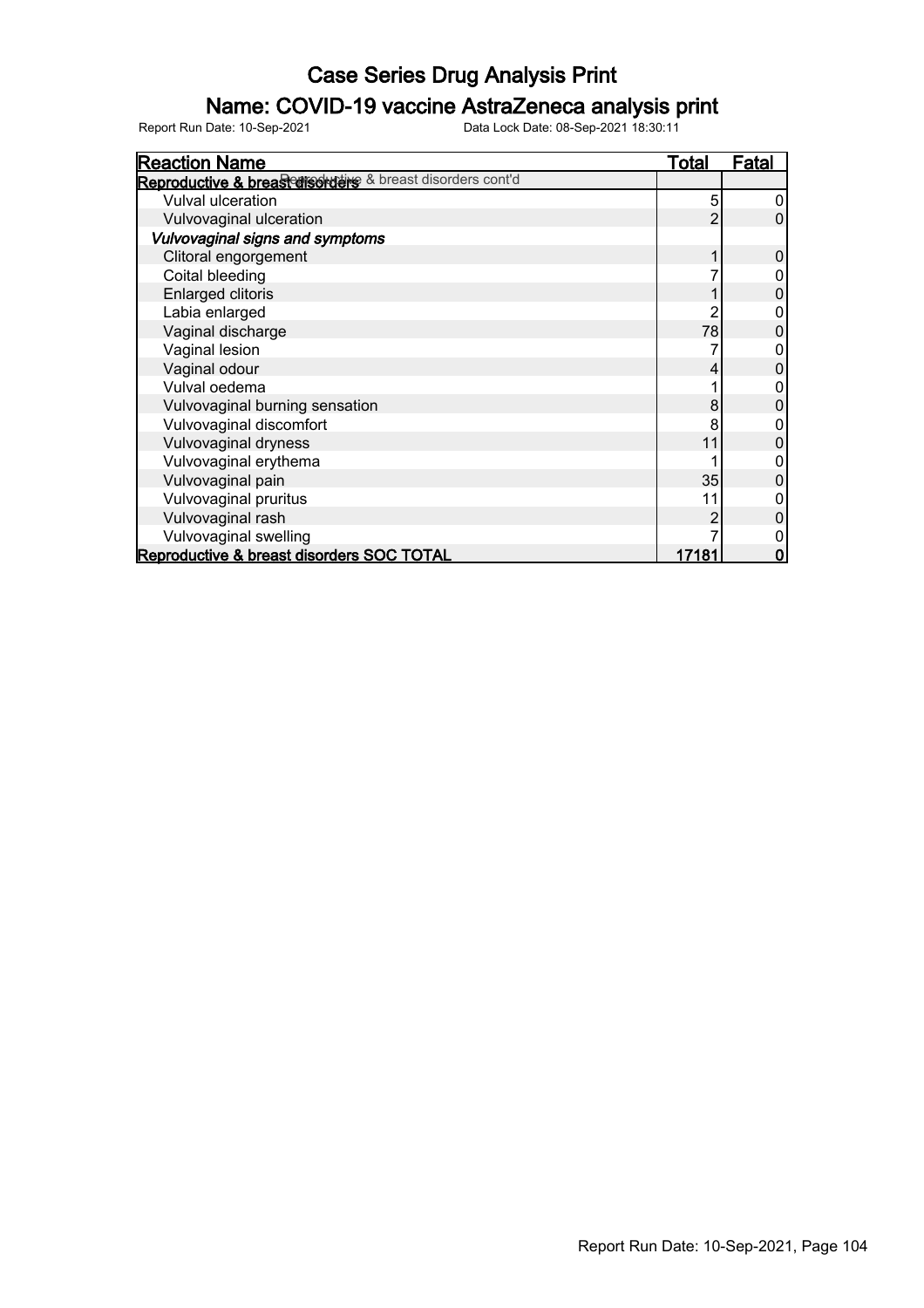### Name: COVID-19 vaccine AstraZeneca analysis print

| <b>Reaction Name</b>                                          | <u>Total</u>   | <u>Fatal</u>     |
|---------------------------------------------------------------|----------------|------------------|
| <b>Respiratory disorders</b>                                  |                |                  |
| <b>Breathing abnormalities</b>                                |                |                  |
| Apnoea                                                        | 13             | 0                |
| Apnoeic attack                                                | 1              | 0                |
| Cheyne-Stokes respiration                                     | $\overline{2}$ | $\mathbf 0$      |
| Dyspnoea                                                      | 7173           | $\overline{0}$   |
| Dyspnoea at rest                                              | 15             | $\overline{0}$   |
| Dyspnoea exertional                                           | 57             | $\overline{0}$   |
| Dyspnoea paroxysmal nocturnal                                 | 1              | $\overline{0}$   |
| Grunting                                                      | 2              | $\overline{0}$   |
| Hyperventilation                                              | 97             | $\overline{0}$   |
| Hypopnoea                                                     | 221            | $\overline{0}$   |
| Hypoventilation                                               | 1              | $\overline{0}$   |
| Irregular breathing                                           | 25             | $\mathbf{0}$     |
| Mouth breathing                                               | 8              | $\overline{0}$   |
| Orthopnoea                                                    | 3              | $\overline{0}$   |
| Respiration abnormal                                          | 104            | $\overline{0}$   |
| Respiratory arrest                                            | 24             | $\mathbf{0}$     |
| Respiratory distress                                          | 10             | $\overline{0}$   |
| Respiratory fatigue                                           | 7              | $\mathbf{0}$     |
| Sleep apnoea syndrome                                         | 31             | $\overline{0}$   |
| Tachypnoea                                                    | 36             | $\mathbf 0$      |
| <b>Bronchial conditions NEC</b>                               |                |                  |
| Bronchial secretion retention                                 | 1              | $\mathbf 0$      |
| <b>Bronchiectasis</b>                                         | 16             | $\mathbf 0$      |
| Bronchospasm and obstruction                                  |                |                  |
| Aspirin-exacerbated respiratory disease                       | 1              | $\mathbf 0$      |
| Asthma                                                        | 597            | $\mathbf 0$      |
| Asthma exercise induced                                       | $\overline{2}$ | $\overline{0}$   |
| Asthma late onset                                             | 3              | $\mathbf{0}$     |
| Asthma-chronic obstructive pulmonary disease overlap syndrome | $\overline{2}$ | $\overline{0}$   |
| Asthmatic crisis                                              | 5              | $\mathbf{0}$     |
| Bronchial oedema                                              |                | $\overline{0}$   |
| <b>Bronchitis chronic</b>                                     | 1              | $\mathbf{0}$     |
| Bronchospasm                                                  | 17             | $\overline{0}$   |
| Chronic obstructive pulmonary disease                         | 46             | 4                |
| Cough variant asthma                                          | 9              | $\boldsymbol{0}$ |
| Obstructive airways disorder                                  | $\overline{c}$ | 0                |
| Reversible airways obstruction                                |                | 0                |
| Wheezing                                                      | 612            | $\mathbf 0$      |
| Conditions associated with abnormal gas exchange              |                |                  |
| Asphyxia                                                      | $\overline{2}$ | $\mathbf 0$      |
| Hypercapnia                                                   |                | 0                |
| Hypoxia                                                       | 70             | 1                |
| Coughing and associated symptoms                              |                |                  |
| Allergic cough                                                | 8              | $\mathbf 0$      |
| Cough                                                         | 3880           | 0                |
| Haemoptysis                                                   | 136            | 0                |
| Productive cough                                              | 195            | $\boldsymbol{0}$ |
| Sputum discoloured                                            | 14             | $\mathbf 0$      |
| Sputum increased                                              | $\overline{2}$ | $\pmb{0}$        |
| Sputum retention                                              | 1              | $\mathbf 0$      |
| Diaphragmatic disorders                                       |                |                  |
| Diaphragmatic spasm                                           | 1              | $\overline{0}$   |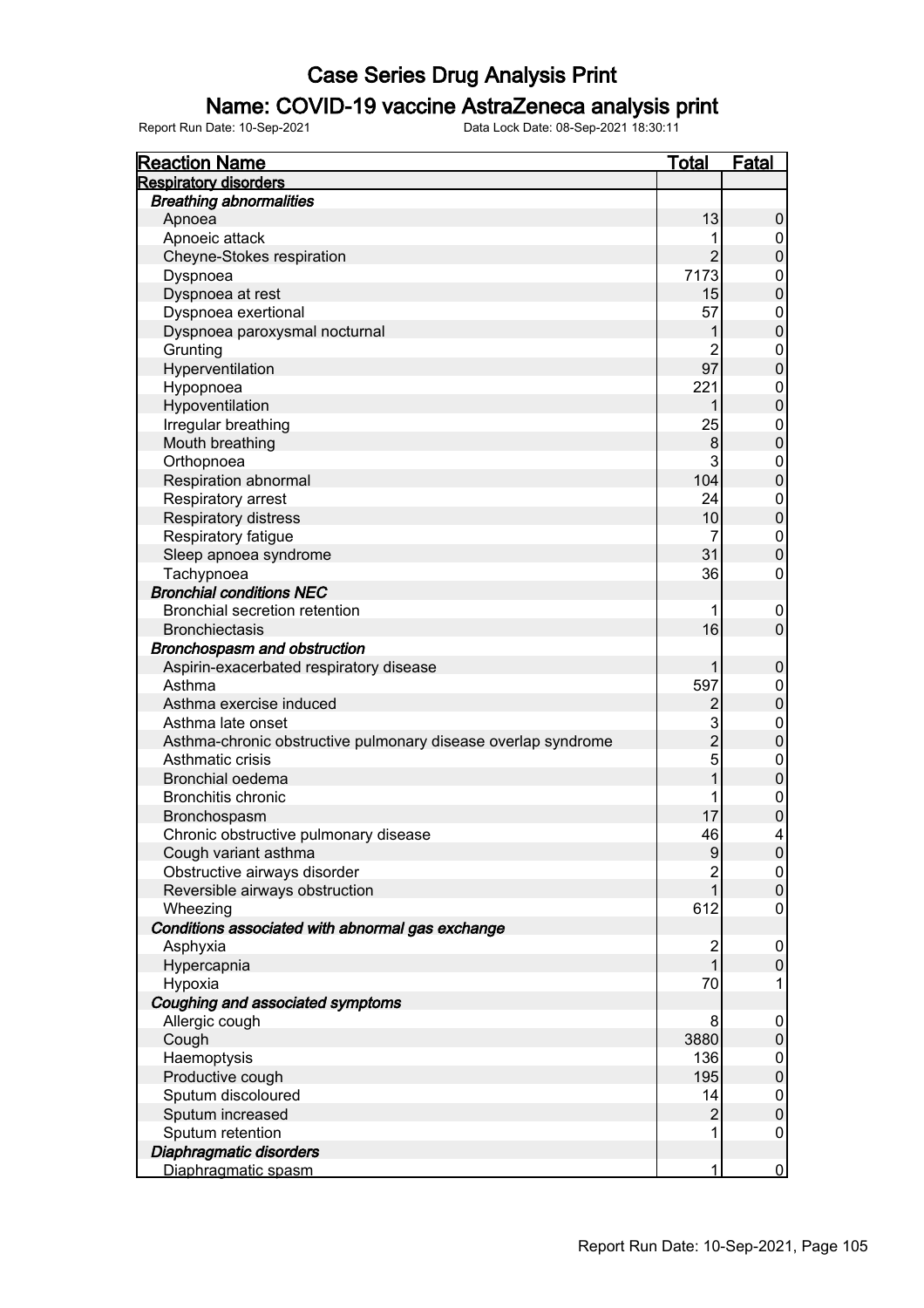#### Name: COVID-19 vaccine AstraZeneca analysis print

| <b>Reaction Name</b>                                                          | Total          | <b>Fatal</b>     |
|-------------------------------------------------------------------------------|----------------|------------------|
| Respiratory disorders espiratory disorders cont'd                             |                |                  |
| Laryngeal and adjacent sites disorders NEC (excl infections and<br>neoplasms) |                |                  |
| Reflux laryngitis                                                             | 3              | 0                |
| Vocal cord disorder                                                           | 5              | $\pmb{0}$        |
| Vocal cord dysfunction                                                        | 4              | 0                |
| Vocal cord thickening                                                         | $\overline{2}$ | $\mathbf 0$      |
| Laryngeal spasm, oedema and obstruction                                       |                |                  |
| Epiglottic oedema                                                             | 1              | $\mathbf 0$      |
| Laryngeal oedema                                                              | 3              | 0                |
| Laryngospasm                                                                  | 3              | $\mathbf 0$      |
| <b>Stridor</b>                                                                | 20             | $\mathbf 0$      |
| Lower respiratory tract inflammatory and immunologic conditions               |                |                  |
| <b>Alveolitis</b>                                                             | $\overline{2}$ | 0                |
| Autoimmune lung disease                                                       | 1              | $\pmb{0}$        |
| Eosinophilic pneumonia                                                        | $\overline{2}$ | 0                |
| Hypersensitivity pneumonitis                                                  | $\mathbf 1$    | $\boldsymbol{0}$ |
| Pneumonia aspiration                                                          | 24             | 6                |
| Pneumonitis                                                                   | 33             | $\mathbf{1}$     |
| Pulmonary sarcoidosis                                                         | $\overline{2}$ | 0                |
| Pulmonary vasculitis                                                          | 1              | $\mathbf 0$      |
| Lower respiratory tract signs and symptoms                                    |                |                  |
| Hiccups                                                                       | 47             | 0                |
| Lower respiratory tract congestion                                            | 4              | 0                |
| Lung opacity                                                                  | 6              | $\boldsymbol{0}$ |
| Pleuritic pain                                                                | 47             | 0                |
| Pulmonary haemorrhage                                                         | $\overline{7}$ | $\mathbf{1}$     |
| Pulmonary pain                                                                | 224            | 0                |
| Rales                                                                         | $\overline{2}$ | $\mathbf 0$      |
| <b>Mediastinal disorders</b>                                                  |                |                  |
| Pulmonary hilum mass                                                          | 1              | $\pmb{0}$        |
| <b>Nasal congestion and inflammations</b>                                     |                |                  |
| Nasal congestion                                                              | 463            | $\boldsymbol{0}$ |
| Nasal inflammation                                                            | 8              | 0                |
| Rhinitis allergic                                                             | 27             | $\mathbf 0$      |
| Rhinitis perennial                                                            | 1              | 0                |
| <b>Nasal disorders NEC</b>                                                    |                |                  |
| Epistaxis                                                                     | 2221           | 0                |
| Intranasal hypoaesthesia                                                      | 1              | $\pmb{0}$        |
| Nasal crusting                                                                | 6              | 0                |
| Nasal cyst                                                                    | $\overline{c}$ | 0                |
| Nasal disorder                                                                | 7              | 0                |
| Nasal dryness                                                                 | 62             | 0                |
| Nasal mucosal discolouration                                                  |                | 0                |
| Nasal odour                                                                   | $\overline{2}$ | 0                |
| Nasal oedema                                                                  | 14             | 0                |
| Nasal polyps                                                                  | 1              | 0                |
| Nasal pruritus                                                                | 11             | 0                |
| Nasal septum deviation                                                        |                | 0                |
| Nasal septum perforation                                                      |                | 0                |
| Nasal ulcer                                                                   | 3              | $\pmb{0}$        |
| <b>Neonatal hypoxic conditions</b>                                            |                |                  |
| Cyanosis neonatal                                                             | 1              | $\boldsymbol{0}$ |
| Gasping syndrome                                                              | $\overline{2}$ | 0                |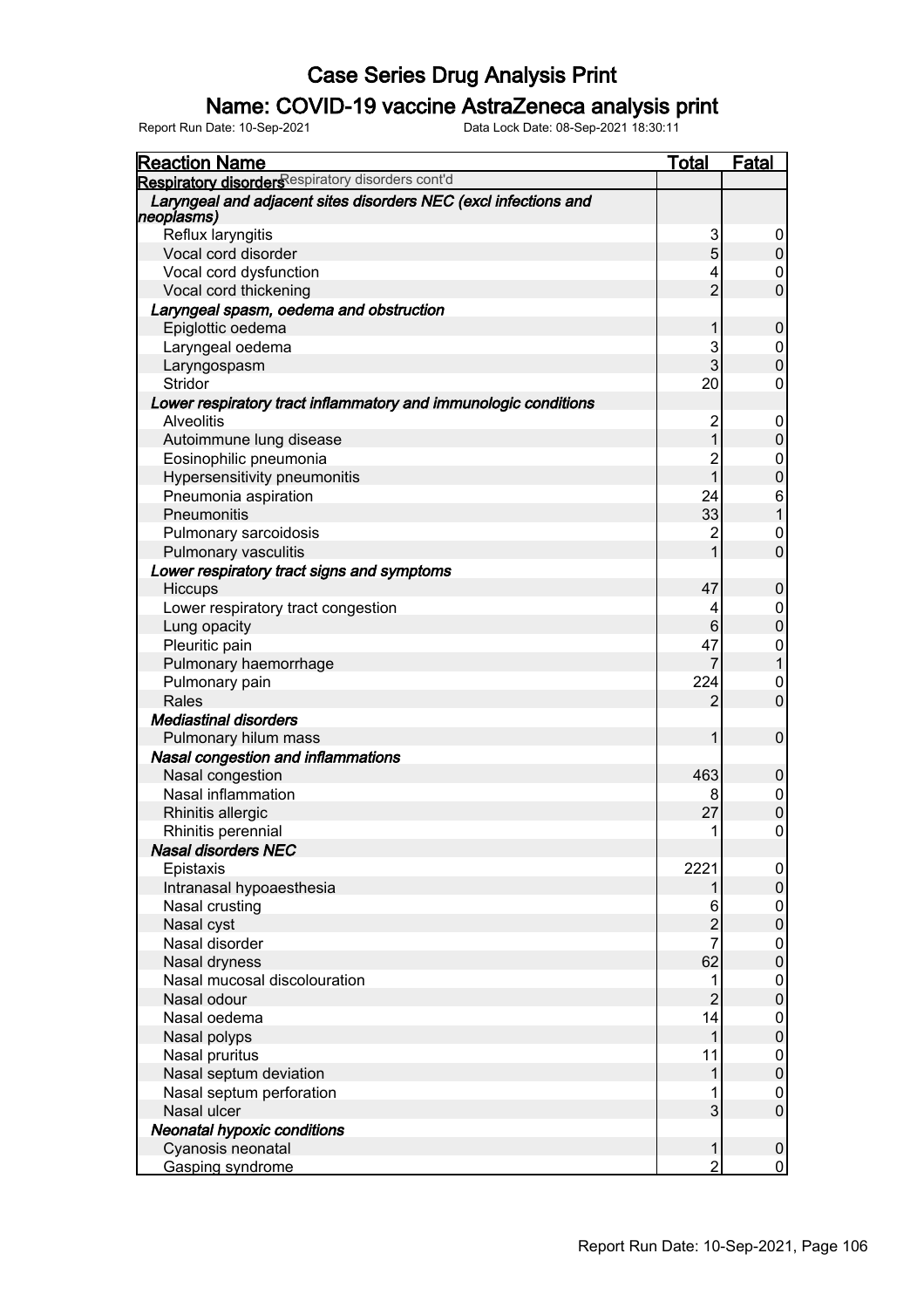#### Name: COVID-19 vaccine AstraZeneca analysis print

| <b>Reaction Name</b>                                      | Total          | <b>Fatal</b>        |
|-----------------------------------------------------------|----------------|---------------------|
| Respiratory disorders espiratory disorders cont'd         |                |                     |
| Paranasal sinus disorders (excl infections and neoplasms) |                |                     |
| Allergic sinusitis                                        | 1              | 0                   |
| Paranasal sinus haemorrhage                               | 5              | $\mathsf 0$         |
| Paranasal sinus hypersecretion                            |                | 0                   |
| Paranasal sinus inflammation                              | $\overline{4}$ | $\mathbf 0$         |
| Sinonasal obstruction                                     | 10             | 0                   |
| Sinus congestion                                          | 89             | $\mathbf 0$         |
| Sinus disorder                                            | 16             | 0                   |
| Sinus polyp                                               | 3              | $\mathbf 0$         |
| Parenchymal lung disorders NEC                            |                |                     |
| Atelectasis                                               | 6              | $\mathbf 0$         |
| Cystic lung disease                                       |                | 0                   |
| Emphysema                                                 | 3              | $\pmb{0}$           |
| Idiopathic pulmonary fibrosis                             | 2              | 0                   |
| Interstitial lung disease                                 | 22             | $\overline{c}$      |
| Lung consolidation                                        | 8              | $\mathbf 0$         |
| Lung cyst                                                 |                | $\mathbf 0$         |
| Lung infiltration                                         |                | 0                   |
| Pulmonary alveolar haemorrhage                            |                | $\pmb{0}$           |
| Pulmonary cavitation                                      | 3              | 0                   |
|                                                           | 9              | $\mathbf 0$         |
| Pulmonary fibrosis                                        |                |                     |
| Pharyngeal disorders (excl infections and neoplasms)      |                |                     |
| Oropharyngeal swelling                                    | $\overline{c}$ | $\pmb{0}$           |
| Pharyngeal erythema                                       | 5              | 0                   |
| Pharyngeal haemorrhage                                    |                | $\boldsymbol{0}$    |
| Pharyngeal hypoaesthesia                                  | 40             | 0                   |
| Pharyngeal inflammation                                   |                | $\boldsymbol{0}$    |
| Pharyngeal oedema                                         | 12             | 0                   |
| Pharyngeal paraesthesia                                   | 36             | $\pmb{0}$           |
| Pharyngeal swelling                                       | 281            | 0                   |
| Pharyngeal ulceration                                     | 15             | $\boldsymbol{0}$    |
| Tonsillar disorder                                        |                | 0                   |
| Tonsillar erythema                                        |                | $\boldsymbol{0}$    |
| Tonsillar haemorrhage                                     |                | $\mathbf 0$         |
| Tonsillar hypertrophy                                     | 64             | $\mathbf 0$         |
| <b>Tonsillar inflammation</b>                             | 4              | $\overline{0}$      |
| Tonsillar ulcer                                           | $\overline{2}$ | $\mathsf{O}\xspace$ |
| Tonsillolith                                              |                | 0                   |
| <b>Pleural conditions NEC</b>                             |                |                     |
| Pleural thickening                                        | 1              | 0                   |
| <b>Pleural infections and inflammations</b>               |                |                     |
| Lupus pleurisy                                            | 2              | 0                   |
| Pleurisy                                                  | 51             | $\mathsf 0$         |
| Pneumothorax and pleural effusions NEC                    |                |                     |
| Haemothorax                                               |                | $\pmb{0}$           |
| Pleural effusion                                          | 42             | 1                   |
| Pneumothorax                                              | 10             | $\boldsymbol{0}$    |
| Pneumothorax spontaneous                                  |                | 0                   |
| <b>Pulmonary hypertensions</b>                            |                |                     |
| Pulmonary hypertension                                    | 4              | 1                   |
| <b>Pulmonary oedemas</b>                                  |                |                     |
| Acute lung injury                                         | 1              | $\boldsymbol{0}$    |
| Acute pulmonary oedema                                    | 3              | $\overline{0}$      |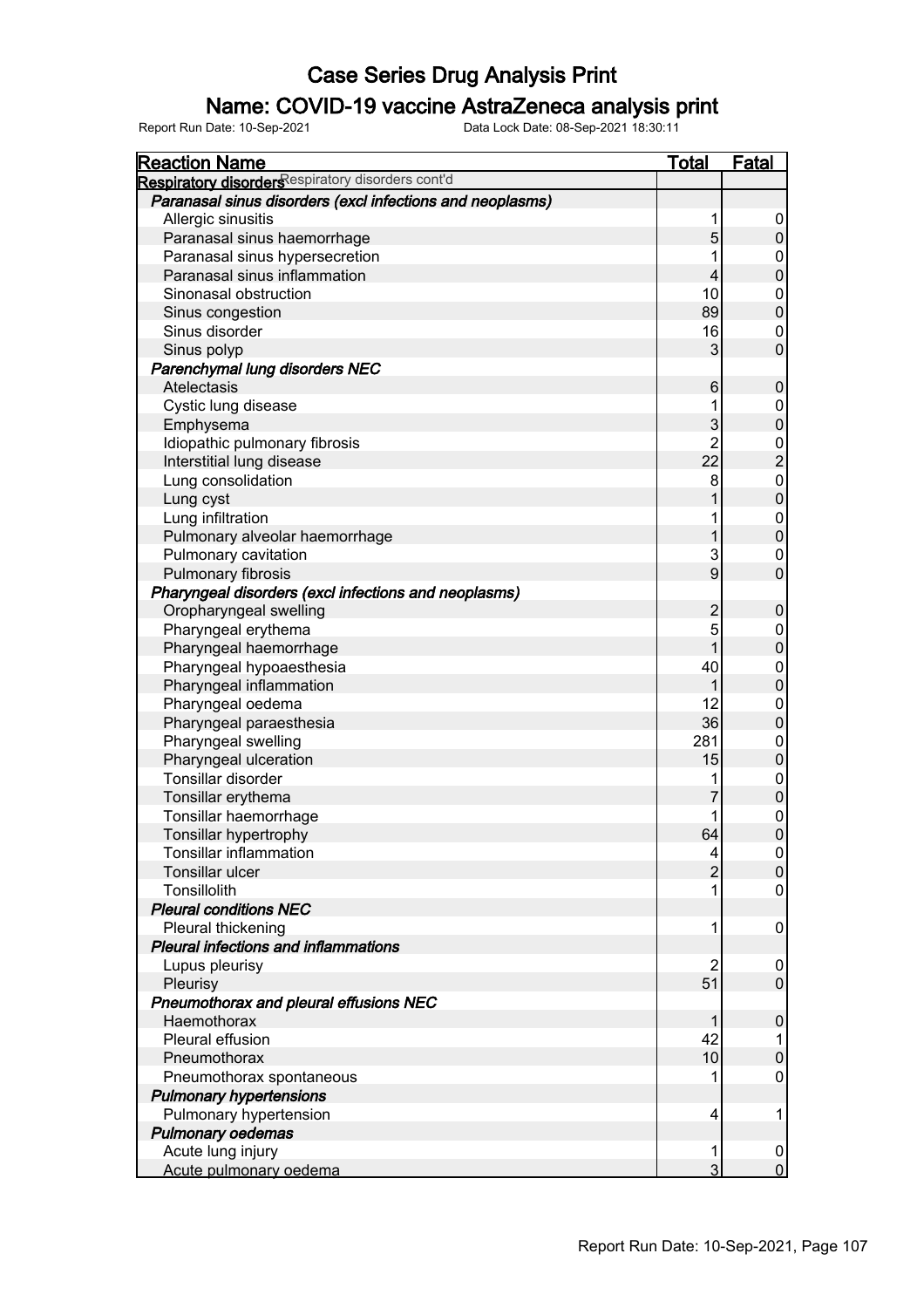### Name: COVID-19 vaccine AstraZeneca analysis print

| <b>Reaction Name</b>                               | <b>Total</b>   | <b>Fatal</b>                          |
|----------------------------------------------------|----------------|---------------------------------------|
| Respiratory disorders espiratory disorders cont'd  |                |                                       |
| Acute respiratory distress syndrome                | 1              | 0                                     |
| Pulmonary congestion                               | 20             | $\mathbf 0$                           |
| Pulmonary oedema                                   | 35             |                                       |
| Pulmonary thrombotic and embolic conditions        |                |                                       |
| Pulmonary artery thrombosis                        |                | 0                                     |
| Pulmonary embolism                                 | 1582           | 100                                   |
| Pulmonary infarction                               | 15             |                                       |
| Pulmonary thrombosis                               | 23             | 4                                     |
| Pulmonary venous thrombosis                        | 4              | 0                                     |
| Respiratory failures (excl neonatal)               |                |                                       |
| Acute respiratory failure                          | 3              | 1                                     |
| Respiratory failure                                | 26             | 3                                     |
| <b>Respiratory signs and symptoms NEC</b>          |                |                                       |
| Allergic respiratory symptom                       | 11             | $\pmb{0}$                             |
| Diaphragmalgia                                     | 15             | 0                                     |
| Nasal flaring                                      | 1              | $\overline{0}$                        |
| Painful respiration                                | 9              | $\boldsymbol{0}$                      |
| Pleural rub                                        |                | $\overline{0}$                        |
| Respiratory symptom                                | 21             | $\mathbf 0$                           |
| Suffocation feeling                                | 5              | $\mathbf 0$                           |
| Use of accessory respiratory muscles               | $\overline{c}$ | $\mathsf 0$                           |
| <b>Respiratory tract disorders NEC</b>             |                |                                       |
|                                                    | 9              |                                       |
| Aspiration                                         | $\overline{c}$ | $\begin{array}{c} 2 \\ 1 \end{array}$ |
| Chronic respiratory disease                        |                |                                       |
| Lung disorder                                      | 8<br>9         | 0                                     |
| Pulmonary mass                                     |                | $\overline{0}$                        |
| Respiratory disorder                               | 9              | $\mathbf 0$                           |
| Respiratory tract congestion                       | 9              | $\overline{0}$                        |
| Respiratory tract haemorrhage                      | $\overline{2}$ | $\overline{0}$                        |
| Respiratory tract irritation                       | 10             | $\overline{0}$                        |
| Respiratory tract oedema                           | 3              | $\mathbf 0$                           |
| Thoracic musculoskeletal disorders                 |                |                                       |
| Respiratory muscle weakness                        | 1              | $\boldsymbol{0}$                      |
| Tracheal disorders (excl infections and neoplasms) |                |                                       |
| <b>Tracheal fistula</b>                            | 1              | 0                                     |
| Tracheal pain                                      | 4              | $\overline{0}$                        |
| Upper respiratory tract signs and symptoms         |                |                                       |
| Aphonia                                            | 110            | $\pmb{0}$                             |
| Catarrh                                            | 64             | 0                                     |
| Choking                                            | 20             | $\pmb{0}$                             |
| Choking sensation                                  | 11             | 0                                     |
| Dry throat                                         | 255            | $\pmb{0}$                             |
| Dysphonia                                          | 160            | 0                                     |
| Increased upper airway secretion                   | 4              | $\pmb{0}$                             |
| Increased viscosity of upper respiratory secretion | 20             | 0                                     |
| Laryngeal pain                                     |                | $\pmb{0}$                             |
| Nasal discharge discolouration                     | 2              | 0                                     |
| Nasal discomfort                                   | 113            | $\pmb{0}$                             |
| Nasal obstruction                                  | $\overline{2}$ | 0                                     |
| Oropharyngeal blistering                           | 27             | $\pmb{0}$                             |
| Oropharyngeal discomfort                           | 38             | $\mathbf 0$                           |
| Oropharyngeal pain                                 | 4163           | $\pmb{0}$                             |
| Oropharyngeal plaque                               |                | $\overline{0}$                        |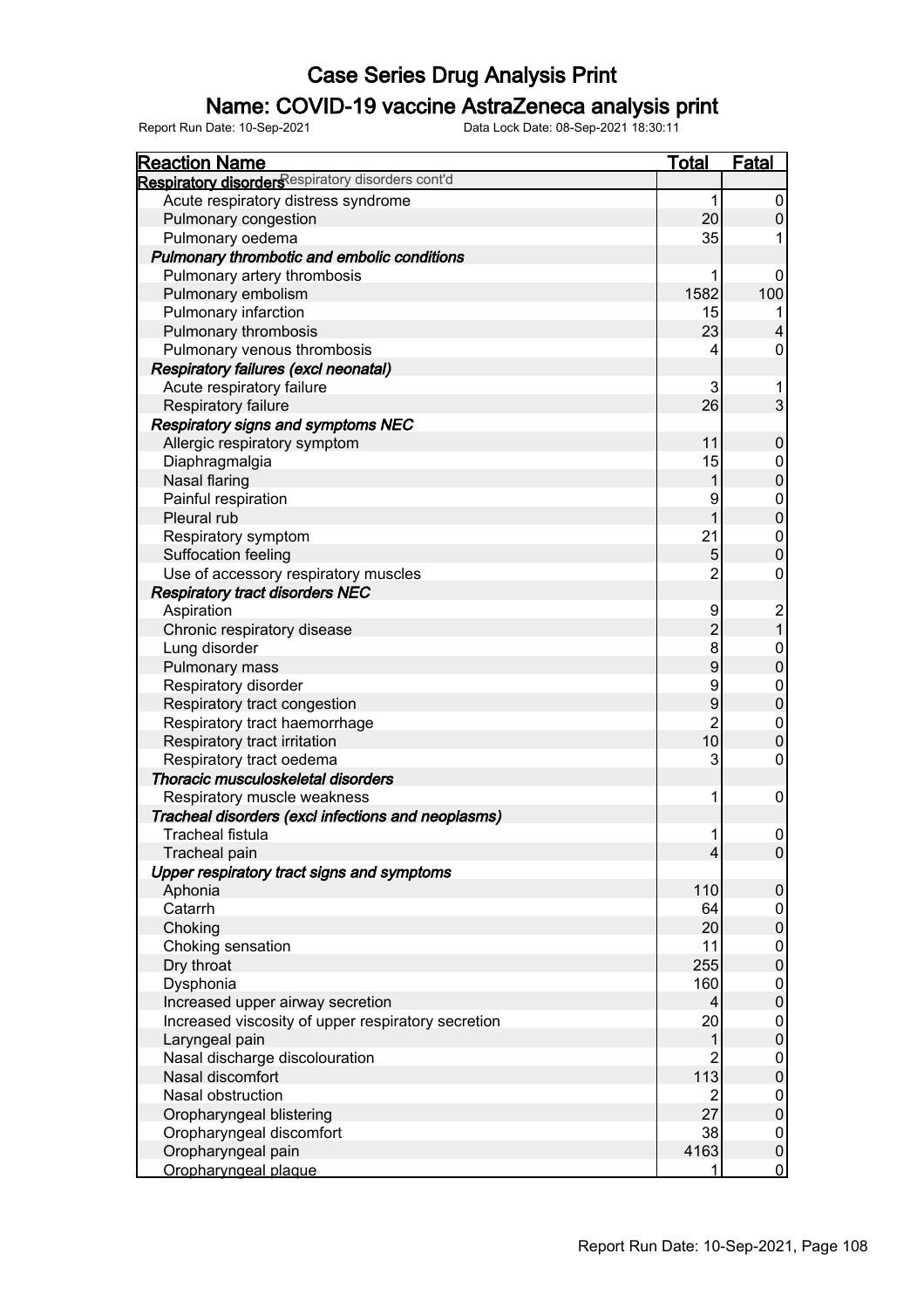#### Name: COVID-19 vaccine AstraZeneca analysis print

| <b>Reaction Name</b>                              | <b>Total</b> | Fatal |
|---------------------------------------------------|--------------|-------|
| Respiratory disorders espiratory disorders cont'd |              |       |
| Paranasal sinus discomfort                        | 74           | 0     |
| Rhinalgia                                         | 34           |       |
| Rhinorrhoea                                       | 1650         | 0     |
| Sinus pain                                        | 596          |       |
| Sneezing                                          | 493          | 0     |
| Snoring                                           |              | 0     |
| Throat clearing                                   |              |       |
| Throat irritation                                 | 209          |       |
| Throat lesion                                     |              | 0     |
| Throat tightness                                  | 215          |       |
| Upper airway obstruction                          |              | 0     |
| Upper respiratory tract congestion                |              |       |
| Upper-airway cough syndrome                       | 25           |       |
| Yawning                                           | 67           |       |
| Vascular pulmonary disorders NEC                  |              |       |
| Pulmonary artery occlusion                        |              |       |
| Pulmonary vascular disorder                       |              |       |
| <b>Respiratory disorders SOC TOTAL</b>            | 27725        | 130   |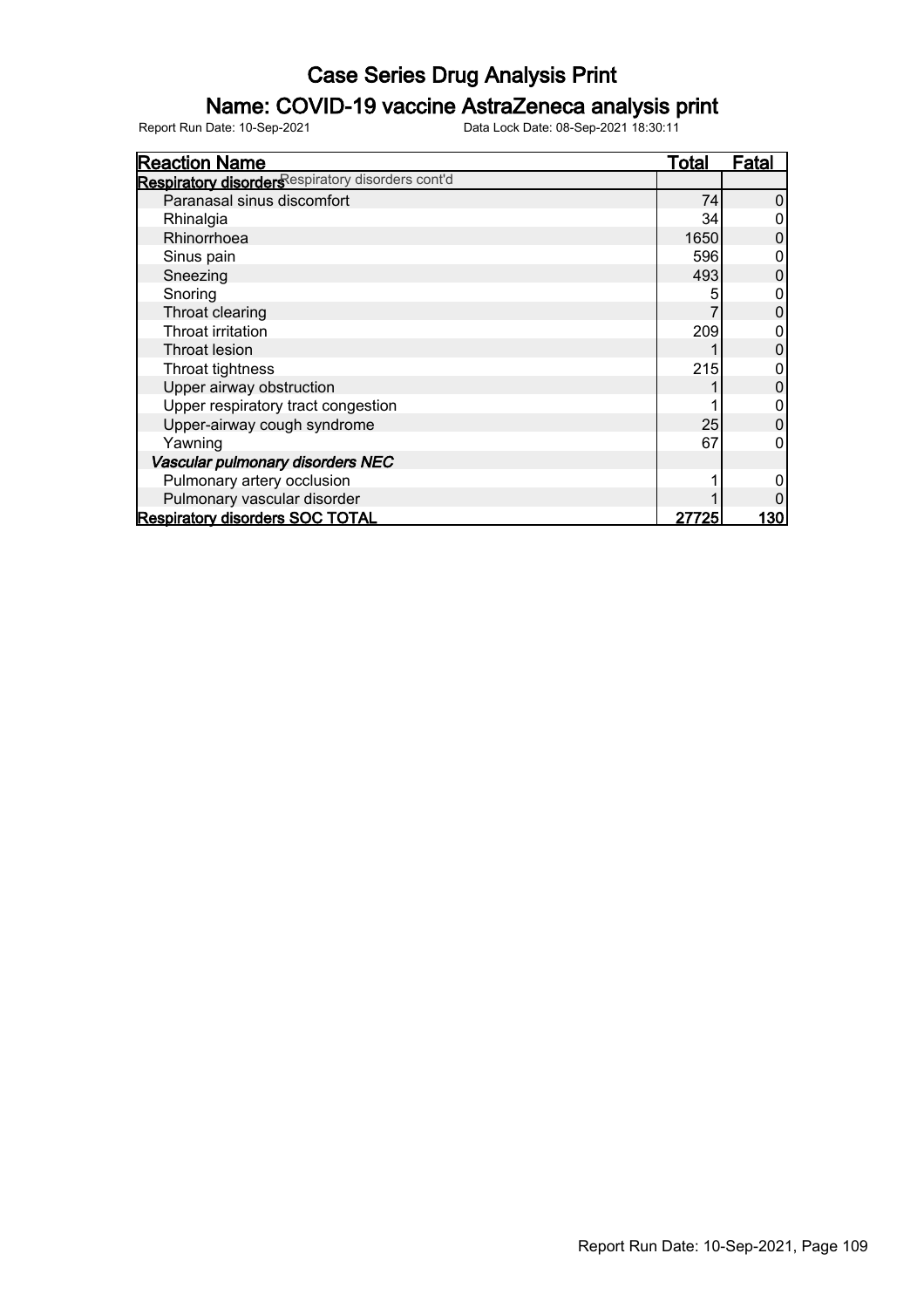#### Name: COVID-19 vaccine AstraZeneca analysis print

| <b>Reaction Name</b>                   | <b>Total</b>   | <b>Fatal</b>     |
|----------------------------------------|----------------|------------------|
| <b>Skin disorders</b>                  |                |                  |
| Acnes                                  |                |                  |
| Acne                                   | 134            | $\mathbf 0$      |
| Acne cystic                            | 9              | 0                |
| Dermatitis acneiform                   | 10             | $\overline{0}$   |
| <b>Alopecias</b>                       |                |                  |
| Alopecia                               | 364            | $\mathbf 0$      |
| Alopecia areata                        | 32             | $\boldsymbol{0}$ |
| Alopecia scarring                      | 2              | $\boldsymbol{0}$ |
| Alopecia totalis                       | 1              | $\mathbf 0$      |
| Alopecia universalis                   | 3              | $\mathbf 0$      |
| Androgenetic alopecia                  | $\overline{c}$ | $\boldsymbol{0}$ |
| Diffuse alopecia                       | 4              | $\mathbf 0$      |
| Hypotrichosis                          | 1              | $\boldsymbol{0}$ |
| Madarosis                              | 4              | $\overline{0}$   |
| Angioedemas                            |                |                  |
| Angioedema                             | 344            | $\mathbf 0$      |
| Circumoral oedema                      |                | $\mathbf 0$      |
| Idiopathic angioedema                  | 3              | $\overline{0}$   |
| Apocrine and eccrine gland disorders   |                |                  |
| Anhidrosis                             | 2              | $\mathbf 0$      |
| Cold sweat                             | 1701           | $\mathbf 0$      |
| Hidradenitis                           |                | $\mathbf 0$      |
| Hyperhidrosis                          | 9144           | $\mathbf 0$      |
| Hypohidrosis                           | 6              | $\overline{0}$   |
| Miliaria                               | 218            | $\mathbf 0$      |
| Night sweats                           | 1877           | $\overline{0}$   |
| Sweat discolouration                   | 3              | $\overline{0}$   |
| Sweat gland disorder                   | 1              | $\overline{0}$   |
| <b>Bullous conditions</b>              |                |                  |
| Autoimmune blistering disease          |                | $\mathbf 0$      |
| <b>Blister</b>                         | 603            | $\mathbf 0$      |
| <b>Blister rupture</b>                 |                | $\mathbf 0$      |
| <b>Blood blister</b>                   | 110            | $\mathbf 0$      |
| Bullous haemorrhagic dermatosis        |                | $\mathbf 0$      |
| <b>Dermatitis bullous</b>              | 15             | $\mathbf 0$      |
| Dermatitis herpetiformis               | $\mathbf{2}$   | $\overline{0}$   |
| Erythema multiforme                    | 38             | 0                |
| Linear IgA disease                     |                | $\pmb{0}$        |
| Oedema blister                         |                | $\mathbf 0$      |
| Pemphigoid                             | 31             | $\mathbf 0$      |
| Pemphigus                              | 3              | $\mathbf 0$      |
| Stevens-Johnson syndrome               | $\overline{7}$ | $\mathbf 0$      |
| Toxic epidermal necrolysis             | $\overline{c}$ | $\boldsymbol{0}$ |
| Connective tissue disorders            |                |                  |
| Chronic cutaneous lupus erythematosus  | 1              | $\overline{0}$   |
| Cutaneous lupus erythematosus          | 1              | $\pmb{0}$        |
| Dermatomyositis                        | 3              | $\mathbf 0$      |
| Subacute cutaneous lupus erythematosus | 1              | $\mathbf 0$      |
| Dermal and epidermal conditions NEC    |                |                  |
| Acute febrile neutrophilic dermatosis  | 3              | $\mathbf 0$      |
| Dry skin                               | 436            | $\mathbf 0$      |
| Macule                                 | 13             | $\mathbf 0$      |
| Myxoid cyst                            | 1              | $\overline{0}$   |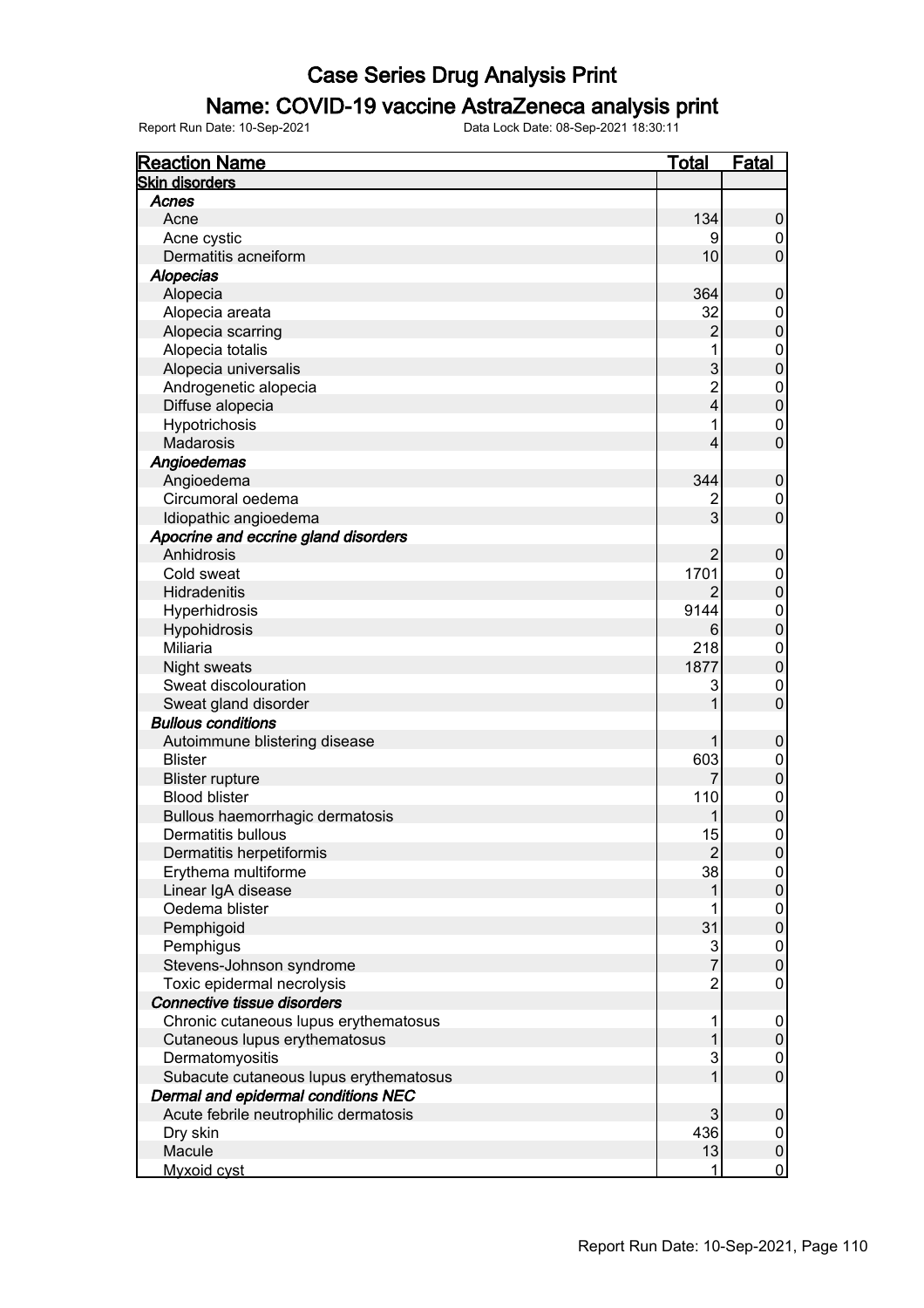#### Name: COVID-19 vaccine AstraZeneca analysis print

| <b>Reaction Name</b>                           | Total           | <u>Fatal</u>                         |
|------------------------------------------------|-----------------|--------------------------------------|
| Skin disorders cont'd<br><b>Skin disorders</b> |                 |                                      |
| Neutrophilic dermatosis                        | 1               | 0                                    |
| Pain of skin                                   | 923             | 0                                    |
| Papule                                         | 121             | $\mathbf 0$                          |
| Peau d'orange                                  | 3               | $\pmb{0}$                            |
| Scab                                           | 27              | $\mathbf 0$                          |
| Scar pain                                      | 17              | $\pmb{0}$                            |
| Sensitive skin                                 | 580             | $\mathbf 0$                          |
| Skin burning sensation                         | 559             | $\pmb{0}$                            |
| Skin discolouration                            | 195             | $\mathbf 0$                          |
| Skin discomfort                                | 6               | $\pmb{0}$                            |
| Skin disorder                                  | 38              | $\mathbf 0$                          |
| <b>Skin fissures</b>                           | 13              | $\pmb{0}$                            |
|                                                | $\overline{2}$  | $\mathbf 0$                          |
| Skin fragility<br>Skin indentation             | 15 <sub>l</sub> |                                      |
|                                                |                 | $\pmb{0}$                            |
| Skin induration                                | 16              | $\mathbf 0$                          |
| Skin laxity                                    | 1               | $\pmb{0}$                            |
| Skin lesion                                    | 54              | $\mathbf 0$                          |
| Skin necrosis                                  | 6               | $\pmb{0}$                            |
| Skin odour abnormal                            | 51              | $\mathbf 0$                          |
| Skin plaque                                    | 3               | $\pmb{0}$                            |
| Skin reaction                                  | 266             | $\mathbf 0$                          |
| Skin sensitisation                             | 89              | $\pmb{0}$                            |
| Skin swelling                                  | 98              | $\mathbf 0$                          |
| Skin texture abnormal                          | 1               | $\mathbf{0}$                         |
| Skin tightness                                 | 37              | $\overline{0}$                       |
| Skin warm                                      | 574             | $\mathbf{0}$                         |
| Skin weeping                                   | 8               | $\overline{0}$                       |
| Sticky skin                                    | 8               | $\mathbf 0$                          |
| Target skin lesion                             | $\overline{c}$  | $\overline{0}$                       |
| Transient acantholytic dermatosis              | $\overline{2}$  | $\mathbf 0$                          |
| Yellow skin                                    | 32              | $\mathbf 0$                          |
| Dermatitis and eczema                          |                 |                                      |
| Autoimmune dermatitis                          | $\overline{2}$  | $\pmb{0}$                            |
| <b>Dermatitis</b>                              | 185             | $\begin{matrix} 0 \\ 0 \end{matrix}$ |
| Dermatitis allergic                            | 312             |                                      |
| Dermatitis atopic                              | 33              | 0                                    |
| Dermatitis contact                             | 30 <sup>°</sup> | $\pmb{0}$                            |
| Dermatitis diaper                              | $\overline{3}$  | $\pmb{0}$                            |
| Dyshidrotic eczema                             | 16              | $\pmb{0}$                            |
| Eczema                                         | 339             | $\pmb{0}$                            |
| Eczema asteatotic                              | 18              | $\pmb{0}$                            |
| Eczema nummular                                | 5               | $\pmb{0}$                            |
| Eczema weeping                                 | $\overline{2}$  | $\pmb{0}$                            |
| Hand dermatitis                                | $\overline{7}$  | $\pmb{0}$                            |
| Intertrigo                                     | $\overline{3}$  | $\pmb{0}$                            |
| Neurodermatitis                                | $\overline{2}$  | $\pmb{0}$                            |
| Perioral dermatitis                            | $\overline{5}$  | $\pmb{0}$                            |
| Prurigo                                        | 1               | $\pmb{0}$                            |
| Rebound eczema                                 | 1               | $\pmb{0}$                            |
| Seborrhoeic dermatitis                         | 9               | $\pmb{0}$                            |
| Skin irritation                                | 154             | $\pmb{0}$                            |
| Stasis dermatitis                              | $\overline{7}$  |                                      |
| Urticarial dermatitis                          | $\overline{1}$  | $\begin{matrix}0\\0\end{matrix}$     |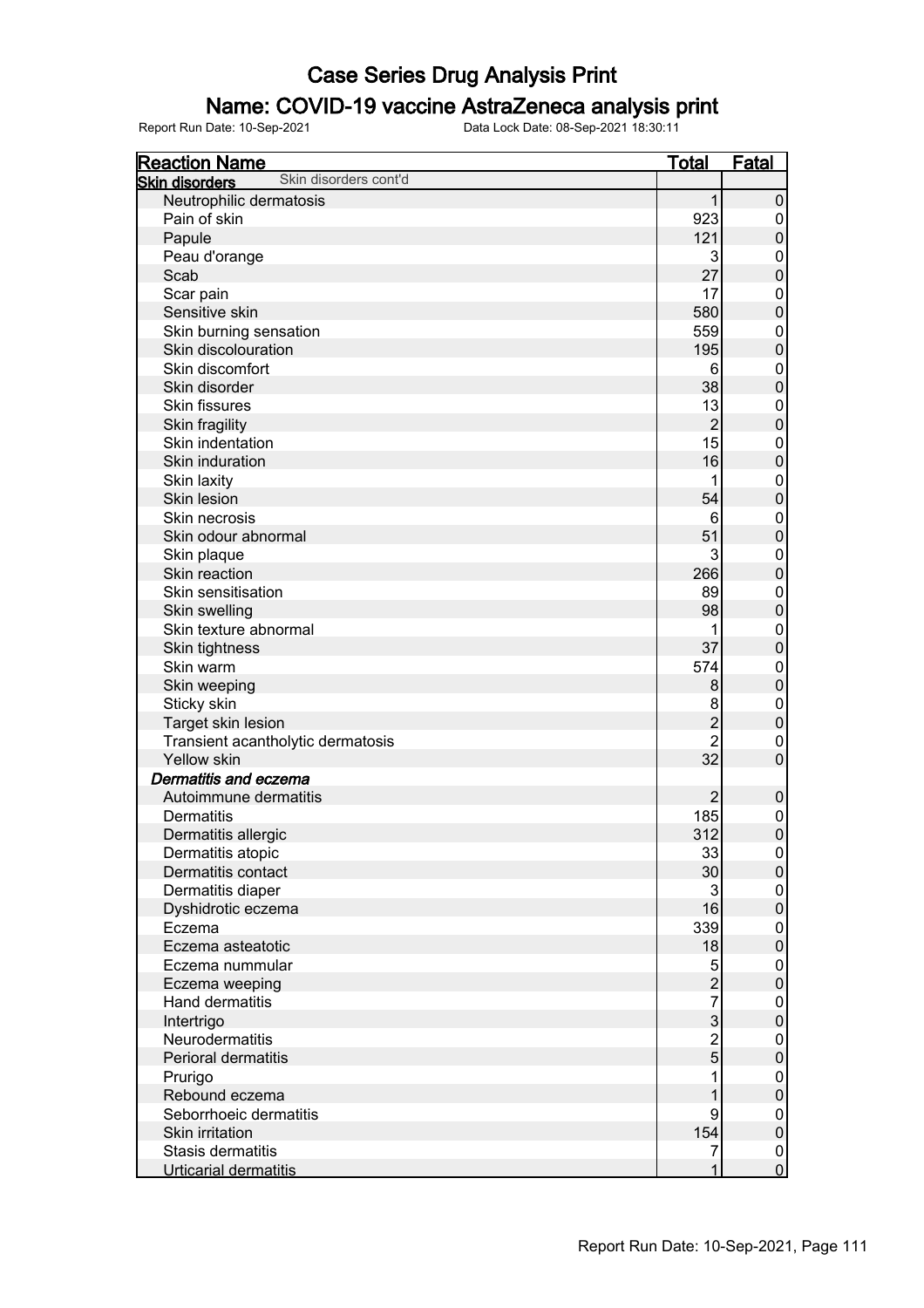#### Name: COVID-19 vaccine AstraZeneca analysis print

| <b>Reaction Name</b>                                            | <b>Total</b>   | <b>Fatal</b>     |
|-----------------------------------------------------------------|----------------|------------------|
| Skin disorders cont'd<br><b>Skin disorders</b>                  |                |                  |
| Dermatitis ascribed to specific agent                           |                |                  |
| Drug eruption                                                   | 36             | 0                |
| Drug reaction with eosinophilia and systemic symptoms           | 17             | 0                |
| Fixed eruption                                                  | $\overline{7}$ | $\mathbf 0$      |
| Palmar-plantar erythrodysaesthesia syndrome                     | $\overline{2}$ | 0                |
| Erythemas                                                       |                |                  |
| Erythema                                                        | 3327           | 0                |
| Erythema ab igne                                                | 1              | $\pmb{0}$        |
| Palmar erythema                                                 | 6              | 0                |
| Plantar erythema                                                | 3              | $\mathbf{0}$     |
| Red man syndrome                                                | $\overline{2}$ | 0                |
| <b>Exfoliative conditions</b>                                   |                |                  |
| Dermatitis exfoliative                                          | $\overline{c}$ | 0                |
| Dermatitis exfoliative generalised                              | $\overline{7}$ | $\pmb{0}$        |
| Exfoliative rash                                                | 16             | 0                |
| Skin exfoliation                                                | 169            | $\mathbf 0$      |
| Granulomatous and deep cutaneous inflammatory conditions        |                |                  |
| Granuloma annulare                                              | 6              | $\mathbf 0$      |
| Hyperkeratoses                                                  |                |                  |
| Hyperkeratosis                                                  | $\overline{2}$ | $\mathbf 0$      |
| <b>Hyperpigmentation disorders</b>                              |                |                  |
| Chloasma                                                        | $\overline{c}$ | $\mathbf 0$      |
| Ephelides                                                       | 1              | 0                |
| Melanoderma                                                     | $\overline{2}$ | $\mathbf 0$      |
|                                                                 | 10             | $\mathbf 0$      |
| Skin hyperpigmentation                                          | $\overline{7}$ | $\mathbf 0$      |
| Solar lentigo                                                   |                |                  |
| Hypertrichoses                                                  | $\overline{2}$ |                  |
| Hypertrichosis                                                  |                | $\mathbf 0$      |
| <b>Hypopigmentation disorders</b>                               |                |                  |
| Skin depigmentation                                             | 10             | $\boldsymbol{0}$ |
| Skin hypopigmentation                                           | 3              | 0                |
| Vitiligo                                                        | 31             | $\mathbf 0$      |
| Lipodystrophies                                                 |                |                  |
| Lipoatrophy                                                     | $\overline{c}$ | 0                |
| Lipohypertrophy                                                 | $\overline{2}$ | 0                |
| Progressive facial hemiatrophy                                  | 1              | $\boldsymbol{0}$ |
| Nail and nail bed conditions (excl infections and infestations) |                |                  |
| Anonychia                                                       | 1              | $\pmb{0}$        |
| Ingrowing nail                                                  | $\overline{c}$ | 0                |
| Nail bed bleeding                                               | $\overline{1}$ | $\boldsymbol{0}$ |
| Nail bed disorder                                               | $\overline{c}$ | 0                |
| Nail bed inflammation                                           | $\overline{1}$ | $\boldsymbol{0}$ |
| Nail bed tenderness                                             | $\overline{2}$ | 0                |
| Nail discolouration                                             | 12             | $\boldsymbol{0}$ |
| Nail disorder                                                   | $\overline{2}$ | 0                |
| Nail growth abnormal                                            | $\overline{2}$ | $\boldsymbol{0}$ |
| Nail hypertrophy                                                | 1              | 0                |
| Nail necrosis                                                   | 1              | $\boldsymbol{0}$ |
| Nail pigmentation                                               | $\overline{c}$ | 0                |
| Nail pitting                                                    | $\mathbf{1}$   | $\pmb{0}$        |
| Nail ridging                                                    | 8              | $\mathbf 0$      |
| Onychalgia                                                      | $6 \mid$       | $\pmb{0}$        |
| <b>Onychoclasis</b>                                             | $\overline{9}$ | $\mathbf 0$      |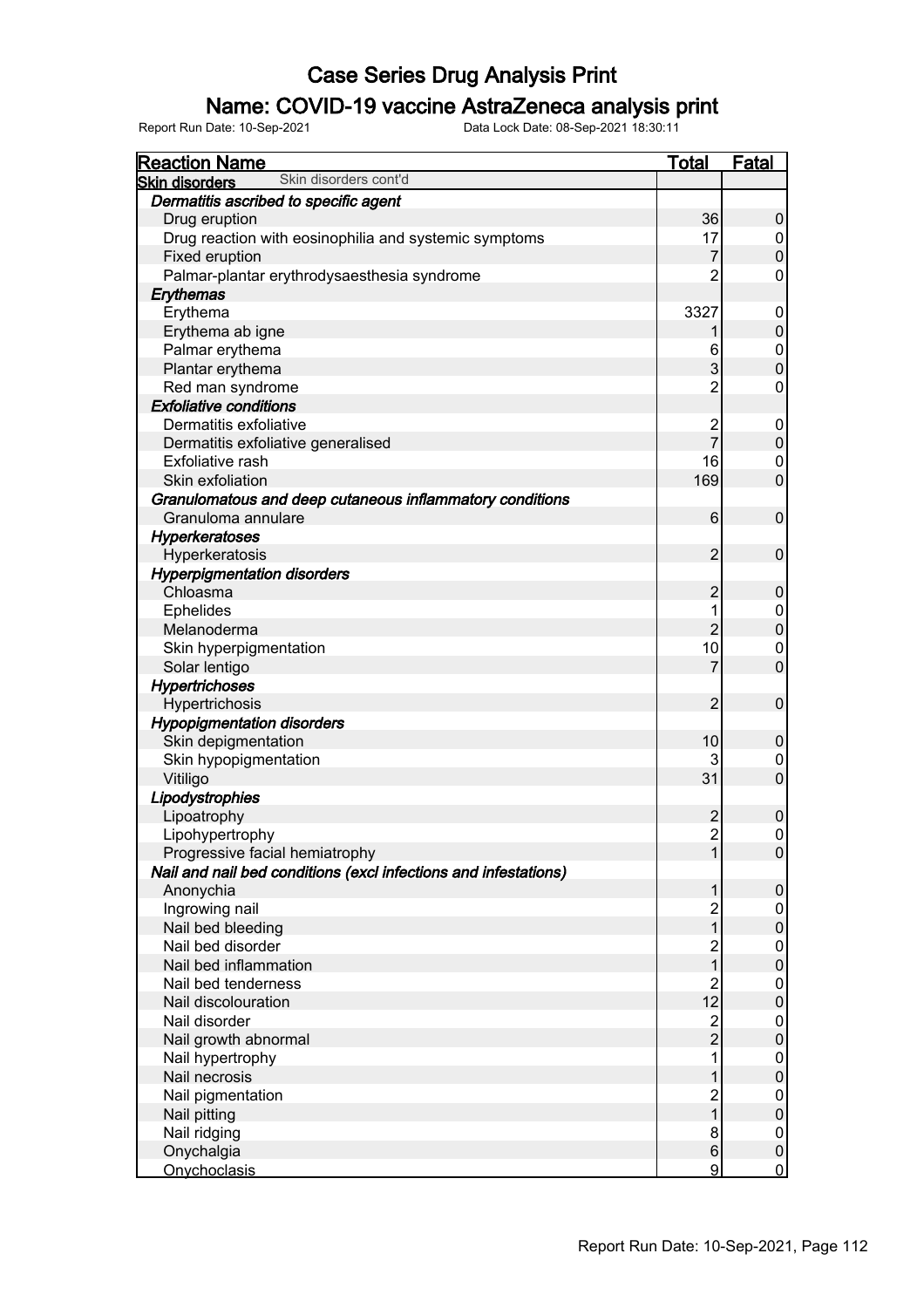#### Name: COVID-19 vaccine AstraZeneca analysis print

| <b>Reaction Name</b>                            | <b>Total</b>   | <b>Fatal</b>     |
|-------------------------------------------------|----------------|------------------|
| Skin disorders cont'd<br><b>Skin disorders</b>  |                |                  |
| Onycholysis                                     | 3              | $\pmb{0}$        |
| Onychomadesis                                   | 4              | 0                |
| Splinter haemorrhages                           | 5              | $\mathbf 0$      |
| <b>Panniculitides</b>                           |                |                  |
| Erythema nodosum                                | 35             | $\mathbf 0$      |
| Panniculitis                                    | 4              | 0                |
| Papulosquamous conditions                       |                |                  |
| Erythema annulare                               | 2              | 0                |
| Lichen planus                                   | 28             | $\boldsymbol{0}$ |
| Lichen sclerosus                                | 5              | 0                |
| Parapsoriasis                                   | $\overline{2}$ | $\pmb{0}$        |
| Pityriasis rosea                                | 65             | 0                |
| Pityriasis rubra pilaris                        | $\overline{2}$ | $\overline{0}$   |
| Photosensitivity and photodermatosis conditions |                |                  |
| Photodermatosis                                 | 2              | $\mathbf 0$      |
| Photosensitivity reaction                       | 162            | 0                |
| Polymorphic light eruption                      |                | $\pmb{0}$        |
| Solar dermatitis                                | 6              | $\mathbf 0$      |
|                                                 |                |                  |
| <b>Pigmentation changes NEC</b>                 |                |                  |
| <b>Pigmentation disorder</b>                    | 15             | $\pmb{0}$        |
| <b>Pilar disorders NEC</b>                      |                |                  |
| Hair colour changes                             | 11             | 0                |
| Hair disorder                                   |                | $\boldsymbol{0}$ |
| Hair growth abnormal                            |                | $\boldsymbol{0}$ |
| Hair texture abnormal                           | 10             | $\overline{0}$   |
| Piloerection                                    | 96             | $\mathbf 0$      |
| Pseudofolliculitis                              |                | $\mathbf 0$      |
| Trichodynia                                     | 6              | $\boldsymbol{0}$ |
| Trichorrhexis                                   | 4              | $\overline{0}$   |
| <b>Pruritus NEC</b>                             |                |                  |
| Itching scar                                    | 5              | $\mathbf 0$      |
| Pruritus                                        | 8075           | 0                |
| Pruritus allergic                               |                | $\mathbf 0$      |
| Senile pruritus                                 |                | $\mathbf 0$      |
| <b>Psoriatic conditions</b>                     |                |                  |
| Dermatitis psoriasiform                         | 1              | $\boldsymbol{0}$ |
| Erythrodermic psoriasis                         |                | $\mathbf 0$      |
| Guttate psoriasis                               | 28             | 0                |
| Nail psoriasis                                  |                | $\pmb{0}$        |
| Palmoplantar pustulosis                         |                | $\pmb{0}$        |
| Psoriasis                                       | 213            | $\pmb{0}$        |
| Pustular psoriasis                              | 4              | $\mathsf 0$      |
| Purpura and related conditions                  |                |                  |
| Ecchymosis                                      | 5              | $\mathbf 0$      |
| Henoch-Schonlein purpura                        | 18             | $\pmb{0}$        |
| Petechiae                                       | 364            | 0                |
| Purpura                                         | 140            | $\pmb{0}$        |
| <b>Pustular conditions</b>                      |                |                  |
| Acute generalised exanthematous pustulosis      | 1              | $\boldsymbol{0}$ |
| Rash follicular                                 | 4              | 0                |
| Rashes, eruptions and exanthems NEC             |                |                  |
| Butterfly rash                                  | 8              | $\boldsymbol{0}$ |
| Rash                                            | 8862           | $\overline{0}$   |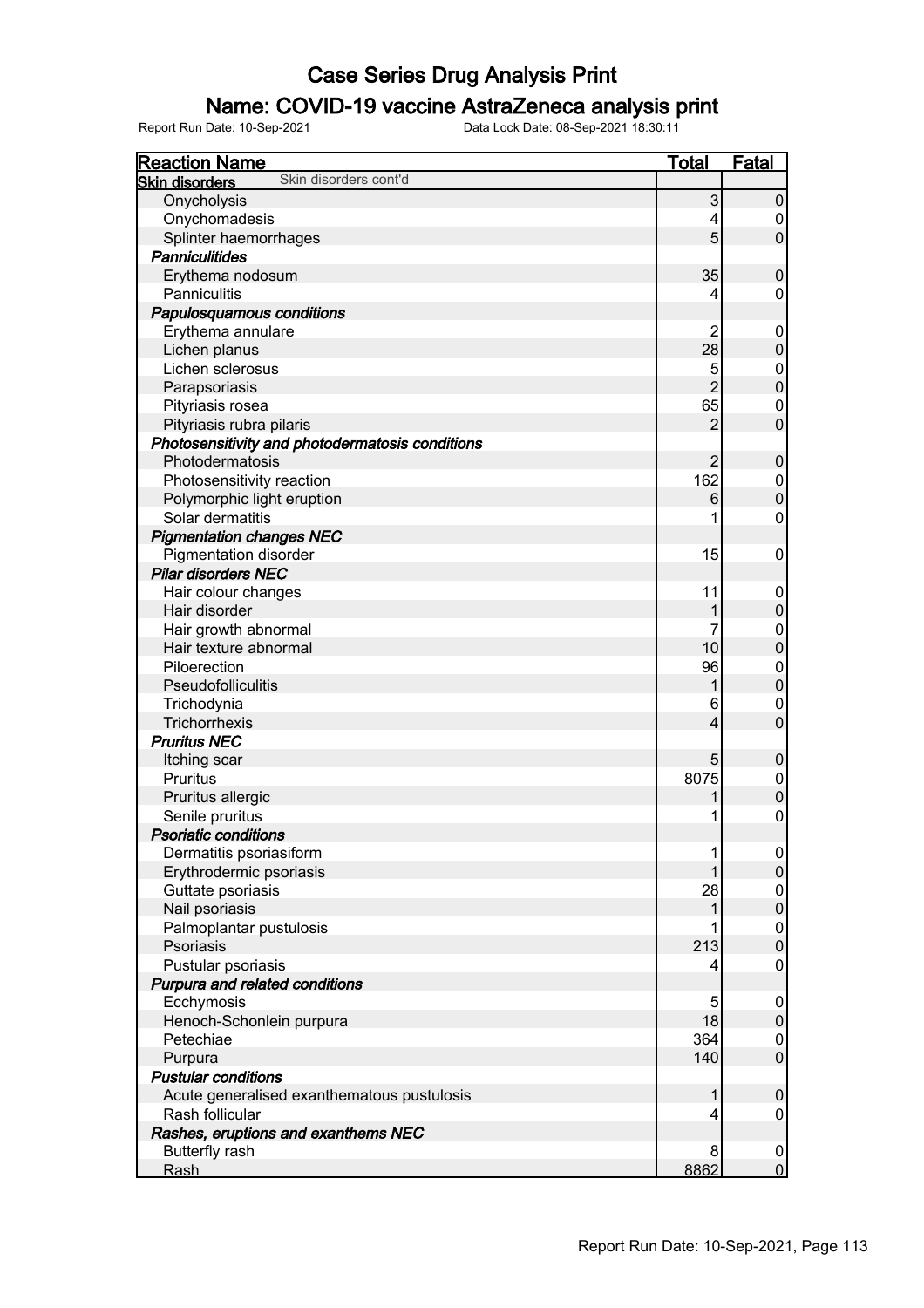#### Name: COVID-19 vaccine AstraZeneca analysis print

| <b>Reaction Name</b>                                          | <b>Total</b>                   | <b>Fatal</b>          |
|---------------------------------------------------------------|--------------------------------|-----------------------|
| Skin disorders cont'd<br><b>Skin disorders</b>                |                                |                       |
| Rash erythematous                                             | 2216                           | 0                     |
| Rash macular                                                  | 747                            | $\boldsymbol{0}$      |
| Rash maculo-papular                                           | 69                             | 0                     |
| Rash morbilliform                                             | 47                             | $\mathbf 0$           |
| Rash papular                                                  | 563                            | $\mathbf 0$           |
| Rash pruritic                                                 | 1910                           | $\mathbf 0$           |
| Rash rubelliform                                              | 1                              | $\boldsymbol{0}$      |
| Rash scarlatiniform                                           | $\overline{2}$                 | $\mathbf 0$           |
| Rash vesicular                                                | 98                             | $\mathbf 0$           |
| Systemic lupus erythematosus rash                             | 9                              | $\overline{0}$        |
| Rosaceas                                                      |                                |                       |
| Erythematotelangiectatic rosacea                              | 3                              | $\boldsymbol{0}$      |
| Granulomatous rosacea                                         | 1                              |                       |
|                                                               |                                | $\boldsymbol{0}$      |
| Papulopustular rosacea                                        | 1                              | $\mathbf 0$           |
| Rosacea                                                       | 47                             | $\mathbf 0$           |
| <b>Scaly conditions</b>                                       |                                |                       |
| Dandruff                                                      | 1                              | 0                     |
| Pityriasis                                                    | 12                             | $\overline{0}$        |
| Sebaceous gland disorders                                     |                                |                       |
| Sebaceous glands overactivity                                 | 1                              | $\boldsymbol{0}$      |
| Seborrhoea                                                    | 13                             | $\mathbf 0$           |
| Skin and subcutaneous conditions NEC                          |                                |                       |
| Cutaneous symptom                                             | 11                             | $\mathbf 0$           |
| Skin discharge                                                | 1                              | $\pmb{0}$             |
| Skin mass                                                     | 41                             | $\mathbf 0$           |
| Skin and subcutaneous tissue ulcerations                      |                                |                       |
| Diabetic foot                                                 | $\overline{c}$                 | $\boldsymbol{0}$      |
| Diabetic ulcer                                                | 1                              | $\mathbf 0$           |
| Pyoderma gangrenosum                                          | 3                              | $\mathbf 0$           |
| Skin erosion                                                  | 49                             | $\mathbf 0$           |
| Skin ulcer                                                    | 27                             | $\mathbf 0$           |
| Vasculitic ulcer                                              | 1                              | $\mathbf 0$           |
| Skin cysts and polyps                                         |                                |                       |
| Dermal cyst                                                   | 21                             | $\mathbf 0$           |
| Skin dystrophies                                              |                                |                       |
| Keloid scar                                                   | 1                              | $\boldsymbol{0}$      |
| Skin wrinkling                                                | 4                              | 0                     |
| Skin haemorrhages                                             |                                |                       |
| Haemorrhage subcutaneous                                      | 19                             | $\mathbf 0$           |
| Mucocutaneous haemorrhage                                     | 3                              | $\mathbf 0$           |
| Skin haemorrhage                                              | 49                             | $\mathbf 0$           |
| Skin hyperplasias and hypertrophies                           |                                |                       |
| Skin hypertrophy                                              | $\overline{2}$                 | $\mathbf 0$           |
| Skin hypoplasias and atrophies                                |                                |                       |
| Skin atrophy                                                  | 10                             | $\mathbf 0$           |
| Skin striae                                                   | 11                             | $\mathbf 0$           |
| Skin injuries and mechanical dermatoses                       |                                |                       |
| Decubitus ulcer                                               | 5                              |                       |
| Needle track marks                                            | 3                              | $\boldsymbol{0}$<br>0 |
|                                                               |                                |                       |
| <b>Skin preneoplastic conditions NEC</b><br>Actinic keratosis |                                |                       |
|                                                               | $\overline{c}$<br>$\mathbf{1}$ | 0<br>$\mathbf 0$      |
| Leukoplakia                                                   |                                |                       |
| <b>Skin vascular conditions NEC</b>                           |                                |                       |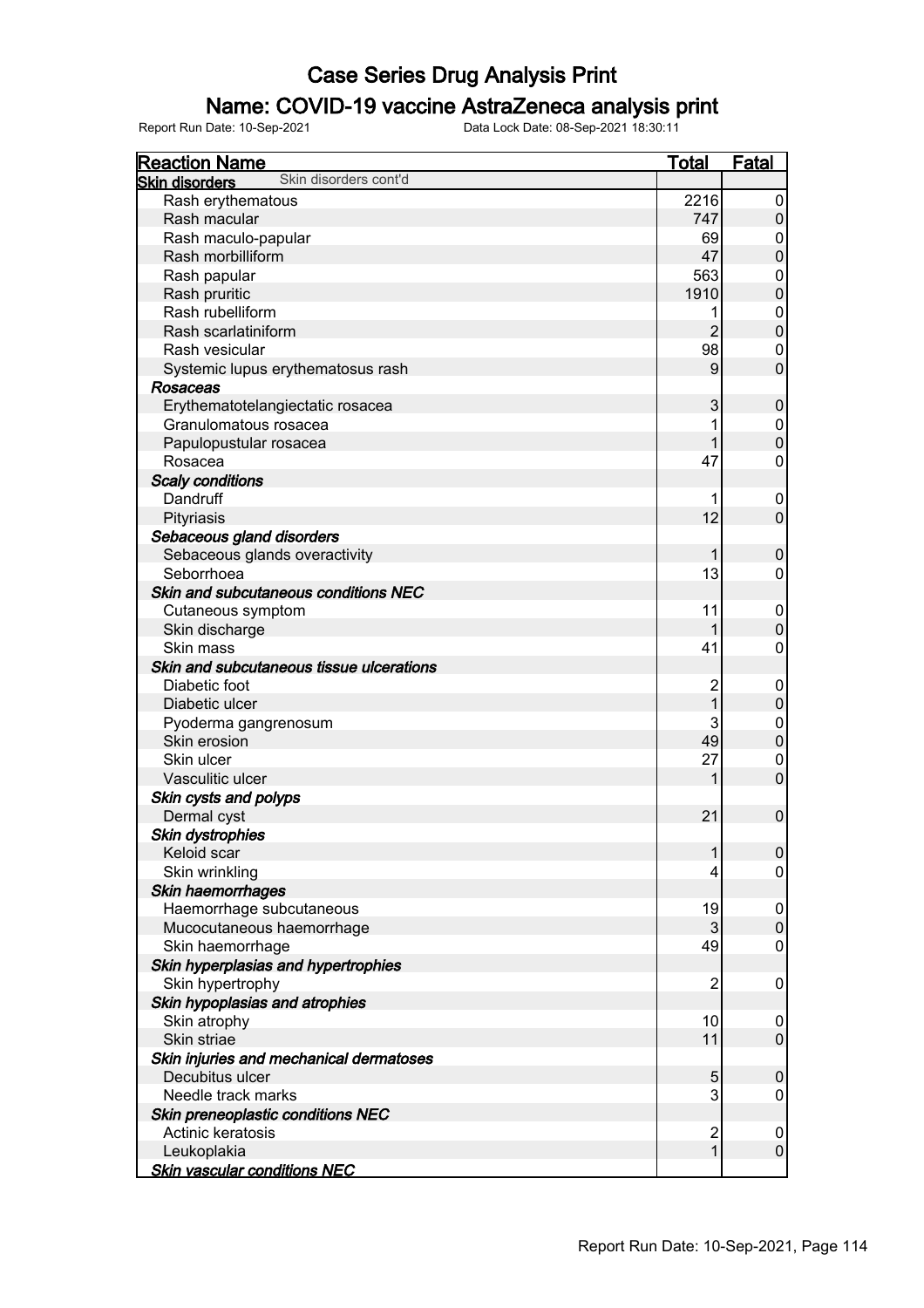#### Name: COVID-19 vaccine AstraZeneca analysis print

| <b>Reaction Name</b>                           | <b>Total</b> | <u>Fatal</u>   |
|------------------------------------------------|--------------|----------------|
| Skin disorders cont'd<br><b>Skin disorders</b> |              |                |
| Angiodermatitis                                |              | 0              |
| Haemangioma-thrombocytopenia syndrome          |              | 0              |
| Skin oedema                                    | 3            | 0              |
| Skin vasculitides                              |              |                |
| <b>Cutaneous vasculitis</b>                    | 12           | 0              |
| Hypersensitivity vasculitis                    | 4            | 0              |
| Nodular vasculitis                             |              | 0              |
| Vasculitic rash                                | 26           | 0              |
| Skin vasomotor conditions                      |              |                |
| Livedo reticularis                             | 57           | 0              |
| Telangiectasia and related conditions          |              |                |
| Spider naevus                                  | 5            | 0              |
| Telangiectasia                                 | 5            | $\overline{0}$ |
| <b>Urticarias</b>                              |              |                |
| Chronic spontaneous urticaria                  | 5            | 0              |
| Cold urticaria                                 |              | 0              |
| Idiopathic urticaria                           | 10           | $\mathbf 0$    |
| Mechanical urticaria                           | 5            | 0              |
| Solar urticaria                                |              | $\mathbf 0$    |
| Urticaria                                      | 2471         | 0              |
| Urticaria chronic                              | 41           | $\overline{0}$ |
| Urticaria contact                              | 3            | $\mathbf{0}$   |
| Urticaria papular                              | 3            | $\mathbf{0}$   |
| Urticaria pigmentosa                           |              | $\mathbf 0$    |
| Urticaria thermal                              | 6            | 0              |
| Urticarial vasculitis                          | 5            | 0              |
| <b>Skin disorders SOC TOTAL</b>                | 50653        | $\mathbf 0$    |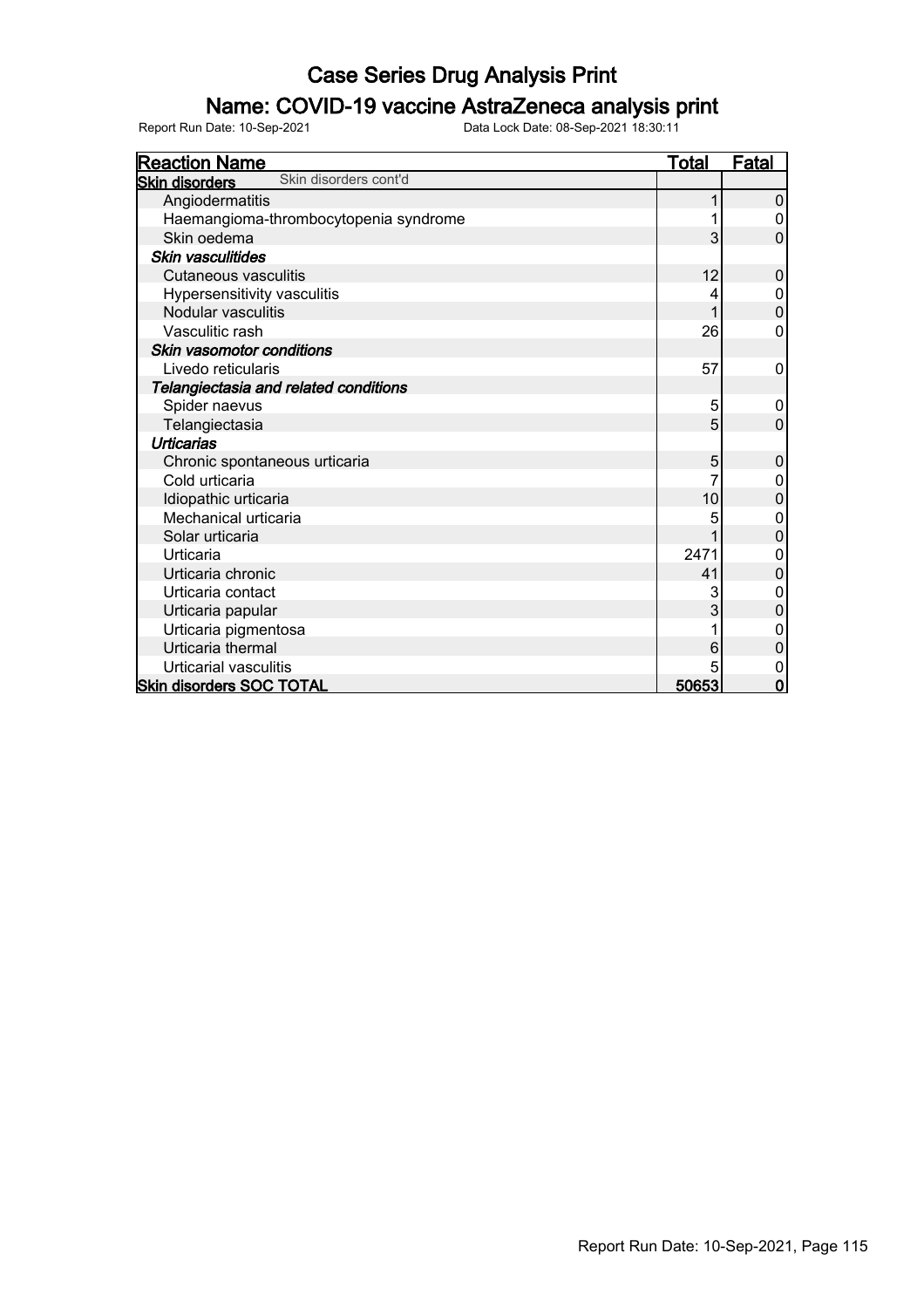#### Name: COVID-19 vaccine AstraZeneca analysis print

| <b>Reaction Name</b>                                    | <b>Total</b>     | <b>Fatal</b>     |
|---------------------------------------------------------|------------------|------------------|
| Social circumstances                                    |                  |                  |
| Age related issues                                      |                  |                  |
| Childhood                                               | 1                | $\pmb{0}$        |
| Menarche                                                | 3                | $\pmb{0}$        |
| Menopause                                               | 61               | $\boldsymbol{0}$ |
| Postmenopause                                           | 16               | $\mathbf 0$      |
| Alcohol product use                                     |                  |                  |
| Alcoholic                                               | 3                | 0                |
| <b>Criminal activity</b>                                |                  |                  |
| Chemical submission                                     | 1                | 0                |
| Verbal abuse                                            | 1                | $\mathbf 0$      |
| <b>Dependents</b>                                       |                  |                  |
| Sick relative                                           | 1                | $\mathbf 0$      |
| Dietary and nutritional issues                          |                  |                  |
| Inadequate diet                                         | 1                | $\mathbf 0$      |
| Kosher diet                                             | 1                | $\mathbf 0$      |
| <b>Disability issues</b>                                |                  |                  |
| Bedridden                                               | 93               | $\boldsymbol{0}$ |
| Breast prosthesis user                                  | $\overline{2}$   | $\boldsymbol{0}$ |
| Dependence on oxygen therapy                            | 1                | $\mathbf 0$      |
| <b>Disability</b>                                       | 6                | $\overline{0}$   |
| Hearing aid user                                        | $\overline{2}$   | $\mathbf 0$      |
| Hearing disability                                      | $\overline{1}$   | $\mathbf 0$      |
| Housebound                                              | $\overline{2}$   | $\pmb{0}$        |
| Immobile                                                | 52               | $\overline{0}$   |
| Immobilisation prolonged                                | 4                | $\mathbf 0$      |
| Impaired driving ability                                | $\overline{4}$   | $\mathbf 0$      |
| Impaired work ability                                   | 28               | $\mathbf 0$      |
| Loss of personal independence in daily activities       | $\boldsymbol{9}$ | $\mathbf 0$      |
| Paralytic disability                                    | 1                | $\mathbf 0$      |
| Physical disability                                     |                  | $\boldsymbol{0}$ |
| Sight disability                                        | 22               | $\mathbf 0$      |
| Sitting disability                                      | 3                | $\mathbf 0$      |
| Walking aid user                                        | 1                | $\mathbf 0$      |
| Walking disability                                      | 5                | $\mathbf 0$      |
| Wheelchair user                                         | 1                | $\pmb{0}$        |
| <b>Educational issues</b>                               |                  |                  |
| <b>Educational problem</b>                              | 1                | 0                |
| Illiteracy                                              | 3                | $\mathsf 0$      |
| <b>Employment issues</b>                                |                  |                  |
| Job dissatisfaction                                     | 1                | $\boldsymbol{0}$ |
| Retirement                                              | 5                | 0                |
| Stress at work                                          | 1                | $\mathbf 0$      |
| <b>Family and partner issues</b>                        |                  |                  |
| Homosexual parent                                       | 1                | $\mathbf 0$      |
| Partner stress                                          | 1                | 0                |
| Non-occupational and unspecified environmental problems |                  |                  |
| Food contamination                                      | 1                | $\mathbf 0$      |
| Water pollution                                         | 4                | $\mathbf 0$      |
| <b>Pregnancy related circumstances</b>                  |                  |                  |
| <b>Breast feeding</b>                                   | 8                | $\mathbf 0$      |
| <b>Sexuality issues</b>                                 |                  |                  |
| Anal sex                                                | 1                | $\mathbf 0$      |
| Homosexuality                                           | 1                | $\mathbf 0$      |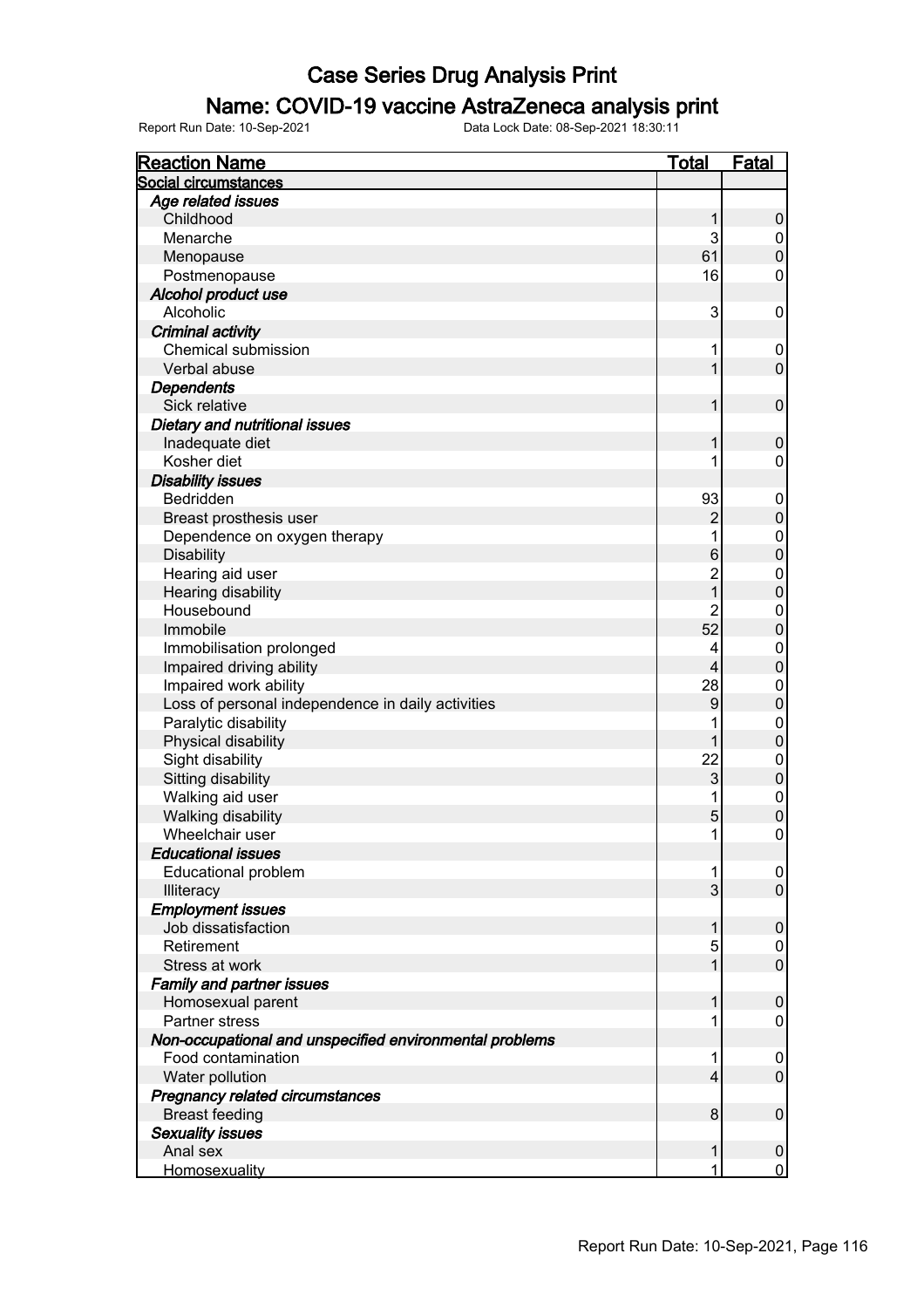#### Name: COVID-19 vaccine AstraZeneca analysis print

| <b>Reaction Name</b>                            | Total           | Fatal |
|-------------------------------------------------|-----------------|-------|
| Social circumstances ocial circumstances cont'd |                 |       |
| Social issues NEC                               |                 |       |
| Blood donor                                     |                 |       |
| Contraindication to medical treatment           |                 |       |
| Contraindication to vaccination                 |                 |       |
| Convalescent                                    |                 |       |
| Hair dye user                                   |                 |       |
| Impaired quality of life                        | 6               |       |
| Refusal of vaccination                          |                 |       |
| Tanning                                         |                 |       |
| Tattoo                                          |                 |       |
| Tobacco use                                     |                 |       |
| Non-tobacco user                                |                 |       |
| Tobacco user                                    |                 |       |
| Social circumstances SOC TOTAL                  | 38 <sup>.</sup> |       |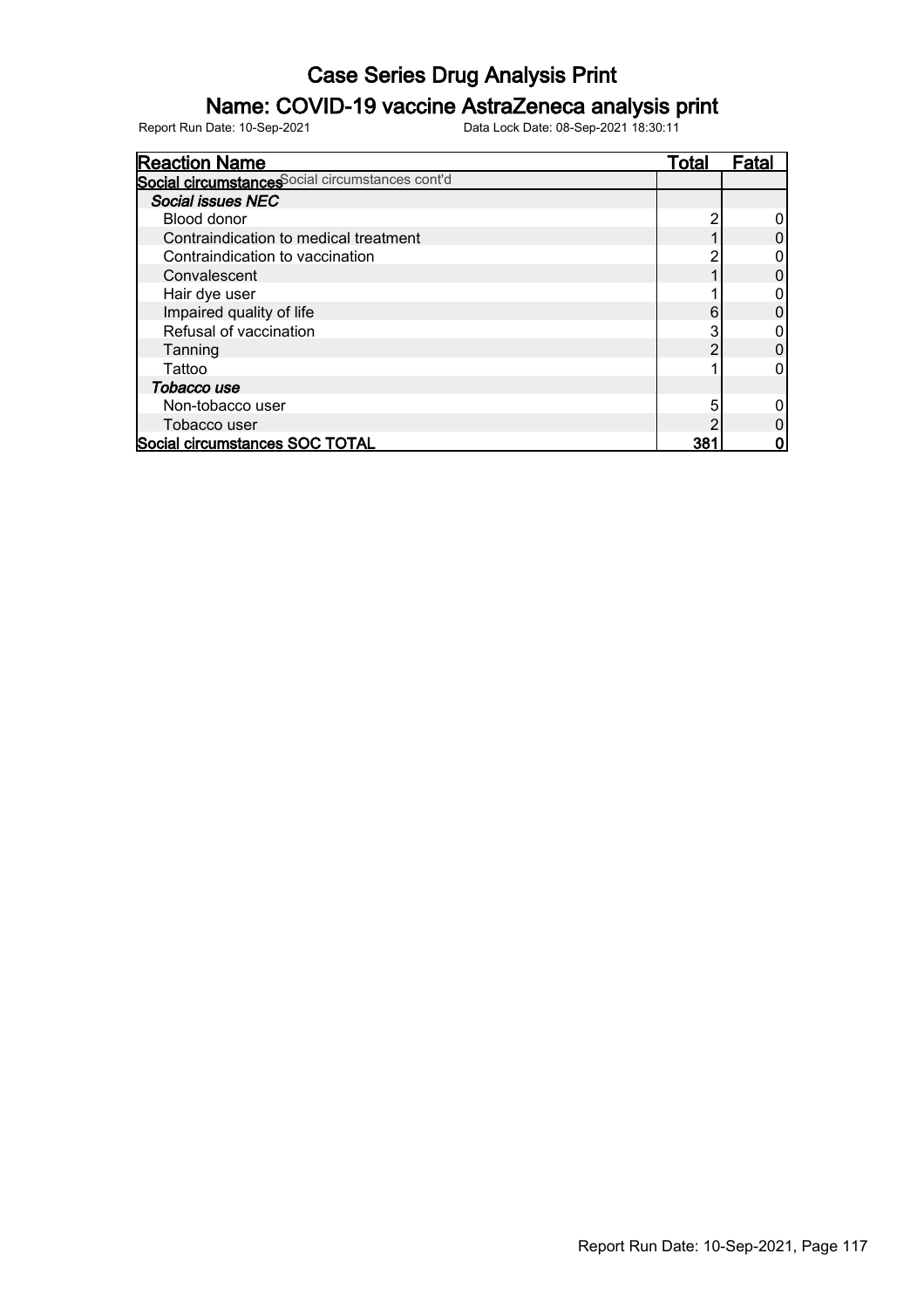#### Name: COVID-19 vaccine AstraZeneca analysis print

| <b>Reaction Name</b>                           | <b>Total</b>   | <b>Fatal</b>     |
|------------------------------------------------|----------------|------------------|
| <b>Surgical &amp; medical procedures</b>       |                |                  |
| Anaesthesia and allied procedures              |                |                  |
| Local anaesthesia                              | 3              | 0                |
| Nerve block                                    | 5              | 0                |
| Analgesia supportive care                      |                |                  |
| Analgesic therapy                              | 1              | 0                |
| Antiinfective therapies                        |                |                  |
| Antibiotic therapy                             | $\overline{2}$ | 0                |
| COVID-19 prophylaxis                           |                | $\mathbf 0$      |
| COVID-19 treatment                             | 6              | 0                |
| Arterial therapeutic procedures (excl aortic)  |                |                  |
| Cerebral revascularisation                     | 1              | 0                |
| Coronary artery bypass                         |                | $\mathbf 0$      |
| Autonomic nerve therapeutic procedures         |                |                  |
| Vagotomy                                       | 3              | 0                |
| <b>Blood and blood product treatment</b>       |                |                  |
| Photopheresis                                  | 1              | 0                |
| <b>Breast therapeutic procedures NEC</b>       |                |                  |
| Axillary lymphadenectomy                       | 1              | $\pmb{0}$        |
| Bronchial and pulmonary therapeutic procedures |                |                  |
| Airway secretion clearance therapy             |                | $\pmb{0}$        |
| Antitussive therapy                            | 1              | 0                |
| Cardiac device therapeutic procedures          |                |                  |
| Cardiac pacemaker insertion                    | 1              | 0                |
| Pacemaker generated rhythm                     |                | $\overline{0}$   |
| Cardiac therapeutic procedures NEC             |                |                  |
| Pericardial excision                           | $\overline{2}$ | $\mathbf 0$      |
| Cardiac valve therapeutic procedures           |                |                  |
| Heart valve replacement                        | 1              | $\mathbf 0$      |
| <b>Chemotherapies</b>                          |                |                  |
| Chemotherapy toxicity attenuation              | 1              | $\pmb{0}$        |
| Contraceptive methods female                   |                |                  |
| Contraception                                  | $\overline{2}$ | $\pmb{0}$        |
| Contraceptive diaphragm                        | 3              | 0                |
| Oral contraception                             | $\overline{2}$ | $\overline{0}$   |
| Corneal and scleral therapeutic procedures     |                |                  |
| Corneal transplant                             |                | $\boldsymbol{0}$ |
| Dental and gingival therapeutic procedures     |                |                  |
| Dental care                                    |                | $\pmb{0}$        |
| Tooth extraction                               |                | 0                |
| Tooth repair                                   | 3              | $\pmb{0}$        |
| Dietary and nutritional therapies              |                |                  |
| Fluid replacement                              | 1              | $\mathbf 0$      |
| Gluten free diet                               |                | 0                |
| <b>Medical diet</b>                            | 6              | $\pmb{0}$        |
| Mineral supplementation                        |                | 0                |
| Nothing by mouth order                         | 6              | $\pmb{0}$        |
| <b>External ear therapeutic procedures</b>     |                |                  |
| Cerumen removal                                | $\overline{2}$ | 0                |
| Eye therapeutic procedures NEC                 |                |                  |
| Eye irrigation                                 | 3              | 0                |
| <b>Facial therapeutic procedures</b>           |                |                  |
| Face lift                                      | $\overline{2}$ | 0                |
| Fallopian tube therapeutic procedures          |                |                  |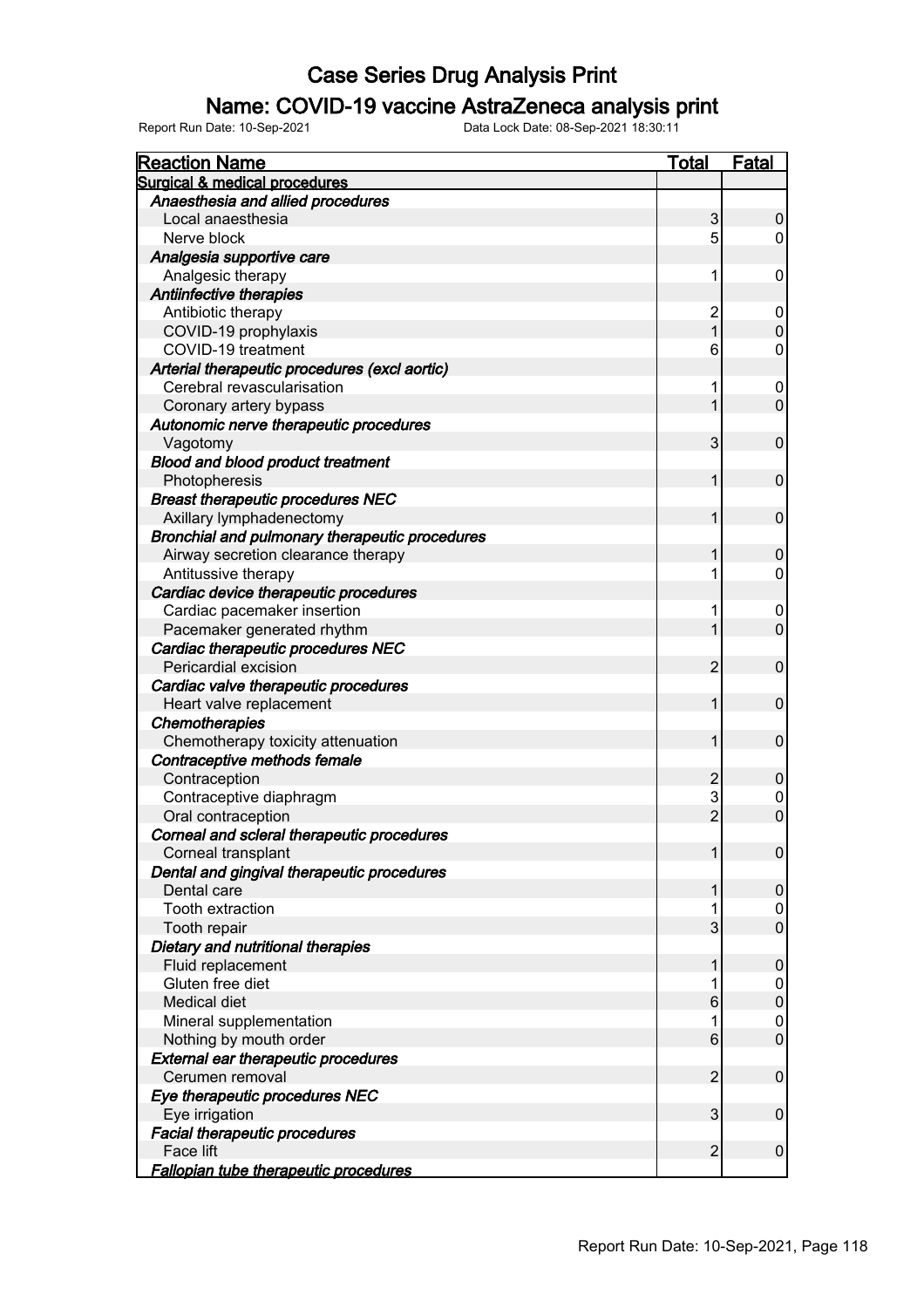#### Name: COVID-19 vaccine AstraZeneca analysis print

| Surgical & medical proceduares medical procedures cont'd<br>Fallopian tube operation<br>Fertility and fertilisation interventions female<br>Ovulation induction<br>2<br>Gastric therapeutic procedures<br>Antacid therapy<br>Gastrointestinal therapeutic procedures NEC<br>Intestinal resection<br>Prophylaxis against gastrointestinal ulcer<br>28<br>Prophylaxis of nausea and vomiting<br>Gynaecological therapeutic procedures NEC | $\mathbf 0$<br>$\pmb{0}$<br>$\pmb{0}$<br>$\pmb{0}$<br>0<br>$\overline{0}$ |
|-----------------------------------------------------------------------------------------------------------------------------------------------------------------------------------------------------------------------------------------------------------------------------------------------------------------------------------------------------------------------------------------------------------------------------------------|---------------------------------------------------------------------------|
|                                                                                                                                                                                                                                                                                                                                                                                                                                         |                                                                           |
|                                                                                                                                                                                                                                                                                                                                                                                                                                         |                                                                           |
|                                                                                                                                                                                                                                                                                                                                                                                                                                         |                                                                           |
|                                                                                                                                                                                                                                                                                                                                                                                                                                         |                                                                           |
|                                                                                                                                                                                                                                                                                                                                                                                                                                         |                                                                           |
|                                                                                                                                                                                                                                                                                                                                                                                                                                         |                                                                           |
|                                                                                                                                                                                                                                                                                                                                                                                                                                         |                                                                           |
|                                                                                                                                                                                                                                                                                                                                                                                                                                         |                                                                           |
|                                                                                                                                                                                                                                                                                                                                                                                                                                         |                                                                           |
|                                                                                                                                                                                                                                                                                                                                                                                                                                         |                                                                           |
|                                                                                                                                                                                                                                                                                                                                                                                                                                         |                                                                           |
| 3<br>Menstrual cycle management                                                                                                                                                                                                                                                                                                                                                                                                         | $\pmb{0}$                                                                 |
| Haematological therapeutic procedures NEC                                                                                                                                                                                                                                                                                                                                                                                               |                                                                           |
| Anticoagulant therapy<br>$\overline{2}$                                                                                                                                                                                                                                                                                                                                                                                                 | $\pmb{0}$                                                                 |
| Haemofiltration                                                                                                                                                                                                                                                                                                                                                                                                                         | 0                                                                         |
| Thrombosis prophylaxis                                                                                                                                                                                                                                                                                                                                                                                                                  | $\overline{0}$                                                            |
| Head, neck and oral cavity therapeutic procedures NEC                                                                                                                                                                                                                                                                                                                                                                                   |                                                                           |
| Neck lift                                                                                                                                                                                                                                                                                                                                                                                                                               | $\pmb{0}$                                                                 |
| Hormonal therapeutic procedures NEC                                                                                                                                                                                                                                                                                                                                                                                                     |                                                                           |
| Hormone replacement therapy<br>5                                                                                                                                                                                                                                                                                                                                                                                                        | $\pmb{0}$                                                                 |
| Hormone therapy<br>8                                                                                                                                                                                                                                                                                                                                                                                                                    | 0                                                                         |
| Steroid therapy                                                                                                                                                                                                                                                                                                                                                                                                                         | $\overline{0}$                                                            |
| <b>Immunisations</b>                                                                                                                                                                                                                                                                                                                                                                                                                    |                                                                           |
| 211<br>COVID-19 immunisation                                                                                                                                                                                                                                                                                                                                                                                                            | $\pmb{0}$                                                                 |
| Immunisation<br>108                                                                                                                                                                                                                                                                                                                                                                                                                     | 0                                                                         |
| Tuberculosis immunisation                                                                                                                                                                                                                                                                                                                                                                                                               | $\overline{0}$                                                            |
| <b>Induced abortions</b>                                                                                                                                                                                                                                                                                                                                                                                                                |                                                                           |
| 2<br>Abortion induced                                                                                                                                                                                                                                                                                                                                                                                                                   | $\pmb{0}$                                                                 |
| Iris and ciliary body therapeutic procedures                                                                                                                                                                                                                                                                                                                                                                                            |                                                                           |
| Pupil constriction procedure                                                                                                                                                                                                                                                                                                                                                                                                            | $\pmb{0}$                                                                 |
| Joint therapeutic procedures                                                                                                                                                                                                                                                                                                                                                                                                            |                                                                           |
| Hip surgery                                                                                                                                                                                                                                                                                                                                                                                                                             | $\mathbf 0$                                                               |
| Joint injection<br>4                                                                                                                                                                                                                                                                                                                                                                                                                    | 0                                                                         |
| $\overline{2}$<br>Joint stabilisation                                                                                                                                                                                                                                                                                                                                                                                                   | $\overline{0}$                                                            |
| Knee operation                                                                                                                                                                                                                                                                                                                                                                                                                          | 0                                                                         |
| $\frac{2}{2}$<br>Shoulder operation                                                                                                                                                                                                                                                                                                                                                                                                     | $\overline{0}$                                                            |
| Large intestine therapeutic procedures                                                                                                                                                                                                                                                                                                                                                                                                  |                                                                           |
| Appendicectomy<br>8                                                                                                                                                                                                                                                                                                                                                                                                                     | 0                                                                         |
| Colectomy                                                                                                                                                                                                                                                                                                                                                                                                                               | 0                                                                         |
| Limb therapeutic procedures                                                                                                                                                                                                                                                                                                                                                                                                             |                                                                           |
| Arm amputation                                                                                                                                                                                                                                                                                                                                                                                                                          | 0                                                                         |
| Foot amputation                                                                                                                                                                                                                                                                                                                                                                                                                         | $\mathbf 0$                                                               |
| Leg amputation                                                                                                                                                                                                                                                                                                                                                                                                                          | 0                                                                         |
| 27<br>Limb immobilisation                                                                                                                                                                                                                                                                                                                                                                                                               | $\overline{0}$                                                            |
| 12<br>Limb operation                                                                                                                                                                                                                                                                                                                                                                                                                    | $\mathbf{0}$                                                              |
| Limb reattachment surgery                                                                                                                                                                                                                                                                                                                                                                                                               | $\overline{0}$                                                            |
| 5<br>Toe amputation                                                                                                                                                                                                                                                                                                                                                                                                                     | 0                                                                         |
| <b>Mastectomies</b>                                                                                                                                                                                                                                                                                                                                                                                                                     |                                                                           |
| $\overline{c}$<br>Breast conserving surgery                                                                                                                                                                                                                                                                                                                                                                                             | 0                                                                         |
| Muscle therapeutic procedures                                                                                                                                                                                                                                                                                                                                                                                                           |                                                                           |
| Muscle relaxant therapy<br>3                                                                                                                                                                                                                                                                                                                                                                                                            | 0                                                                         |
| Nail therapeutic procedures                                                                                                                                                                                                                                                                                                                                                                                                             |                                                                           |
| Nail operation<br>$\overline{2}$                                                                                                                                                                                                                                                                                                                                                                                                        | 0                                                                         |
| <b>Nasal therapeutic procedures</b>                                                                                                                                                                                                                                                                                                                                                                                                     |                                                                           |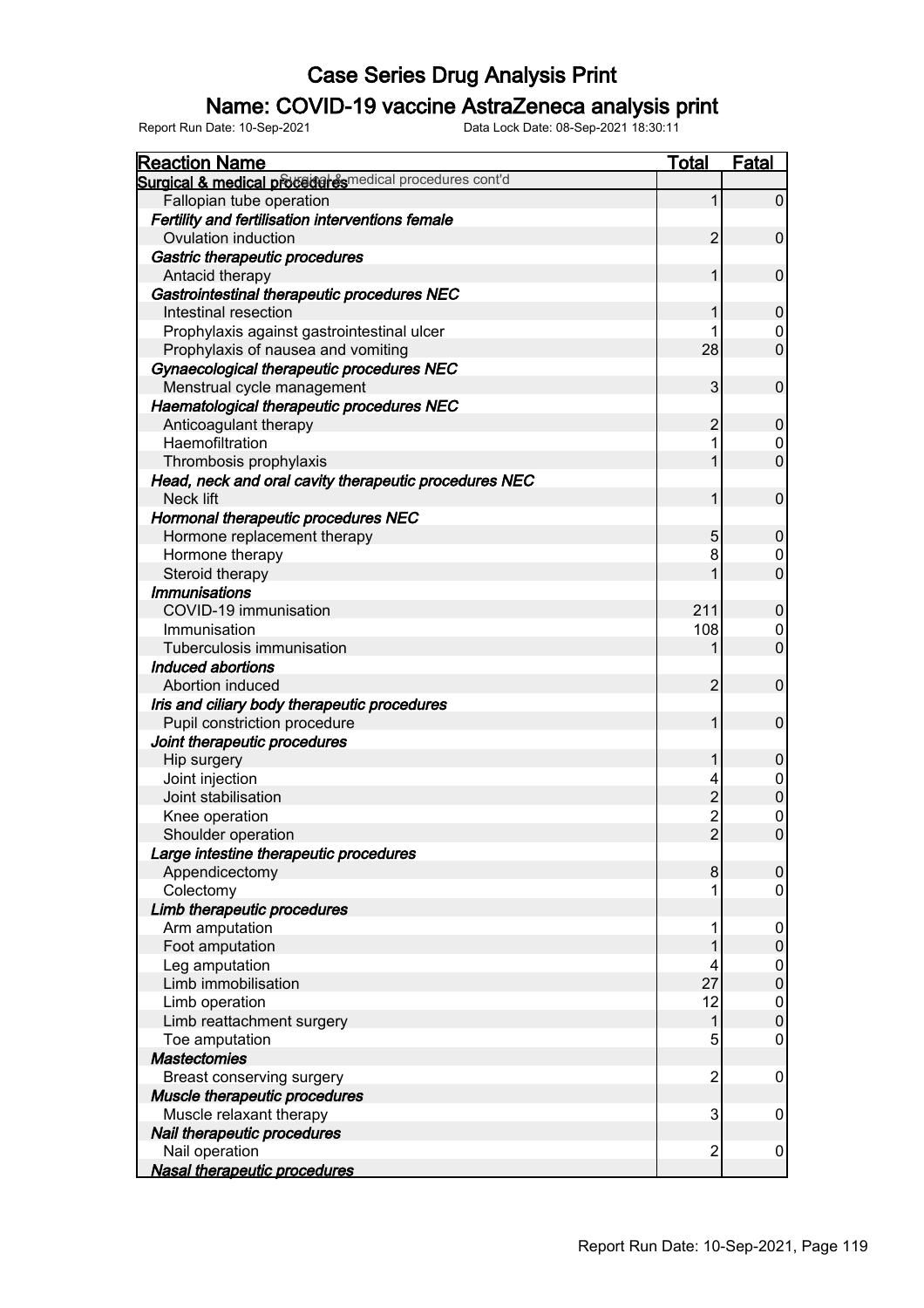#### Name: COVID-19 vaccine AstraZeneca analysis print

| <b>Reaction Name</b>                                    | <b>Total</b>   | <u>Fatal</u>     |
|---------------------------------------------------------|----------------|------------------|
| Surgical & medical proceder esmedical procedures cont'd |                |                  |
| Nasal irrigation                                        | 1              | 0                |
| Nervous system therapeutic procedures NEC               |                |                  |
| Central nervous system stimulation                      | 3              | 0                |
| Multiple sclerosis relapse prophylaxis                  |                | $\overline{0}$   |
| Neurological rehabilitation                             |                | 0                |
| Orbit and globe therapeutic procedures                  |                |                  |
| Eye muscle operation                                    | 1              | 0                |
| <b>Patient positioning</b>                              |                |                  |
| Prone position                                          | 1              | 0                |
| Peripheral nerve therapeutic procedures                 |                |                  |
| Carpal tunnel decompression                             | 1              | 0                |
| Phototherapies                                          |                |                  |
| UV light therapy                                        | 1              | 0                |
| Prophylactic procedures NEC                             |                |                  |
| Anaphylaxis prophylaxis                                 | 3              | 0                |
| Reproductive system disorder prophylaxis                |                | $\overline{0}$   |
| <b>Psychiatric therapies</b>                            |                |                  |
| Antidepressant therapy                                  |                | $\mathbf 0$      |
| Psychotherapy                                           |                | 0                |
| Renal therapeutic procedures                            |                |                  |
| <b>Dialysis</b>                                         | 1              | 0                |
| Respiratory tract therapeutic procedures NEC            |                |                  |
| Respiratory therapy                                     | 1              | 0                |
| Skin and subcutaneous tissue therapeutic procedures NEC |                |                  |
| Dermal filler injection                                 | 1              | 0                |
| <b>Skin lesion excisions</b>                            |                |                  |
| Skin neoplasm excision                                  |                | 0                |
| <b>Tattoo excision</b>                                  |                | $\overline{0}$   |
| Skull and brain therapeutic procedures                  |                |                  |
| <b>Brain operation</b>                                  |                | $\pmb{0}$        |
| Small intestine therapeutic procedures                  |                |                  |
| lleostomy                                               | 2              | $\pmb{0}$        |
| Spine and spinal cord therapeutic procedures            |                |                  |
| Spinal operation                                        |                | $\pmb{0}$        |
| Testicular and scrotal therapeutic procedures           |                |                  |
| Testes exploration                                      |                | $\boldsymbol{0}$ |
| Therapeutic procedures NEC                              |                |                  |
| Anaphylaxis treatment                                   | 4              | 0                |
| Antiallergic therapy                                    |                | 0                |
| <b>Bed rest</b>                                         | 24             | $\boldsymbol{0}$ |
| Catheter management                                     | 4              | 0                |
| Catheter placement                                      | $\overline{2}$ | $\boldsymbol{0}$ |
| Continuous passive motion machine therapy               |                | 0                |
| Fatigue management                                      |                | $\mathbf 0$      |
| Heat therapy                                            | 3              | 0                |
| Hospitalisation                                         | 30             | $\mathbf 0$      |
| Immobilisation bandage                                  |                | 0                |
| Injection                                               | 52             | $\pmb{0}$        |
| Interchange of vaccine products                         | 23             | 0                |
| Localised alternating hot and cold therapy              | 6              | $\mathbf 0$      |
| Magnetic therapy                                        |                | $\mathbf 0$      |
| Manipulation                                            |                | $\pmb{0}$        |
| Mass excision                                           | 10             | $\overline{0}$   |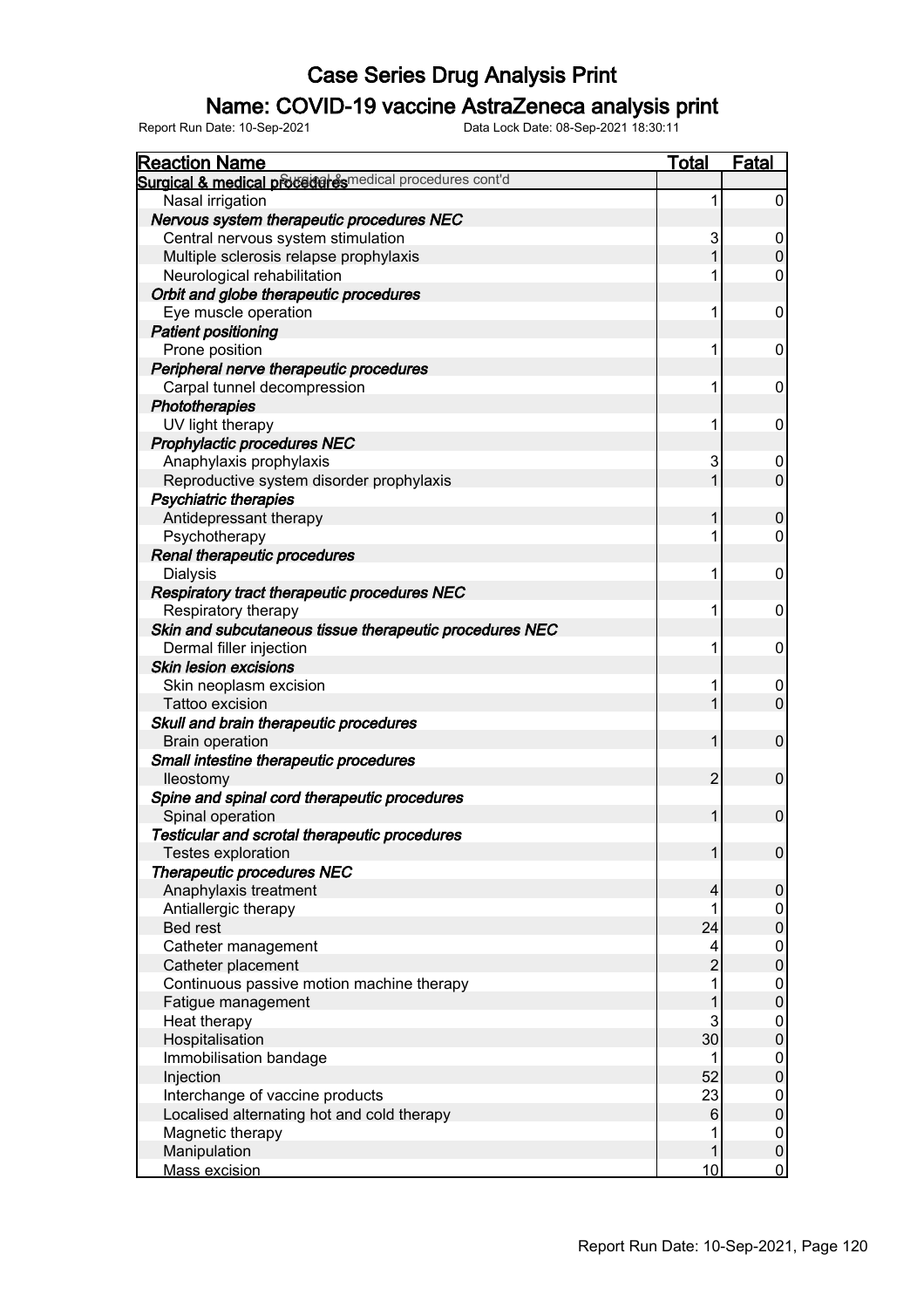#### Name: COVID-19 vaccine AstraZeneca analysis print

| <b>Reaction Name</b>                                   | Total          | <b>Fatal</b>     |
|--------------------------------------------------------|----------------|------------------|
| Surgical & medical proceed esmedical procedures cont'd |                |                  |
| <b>Medication dilution</b>                             | 3              | 0                |
| Occupational therapy                                   |                | 0                |
| Physical fitness training                              | 4              | 0                |
| Physiotherapy                                          | 1              | 0                |
| Product used for unknown indication                    | 2              | $\mathbf{0}$     |
| Promotion of wound healing                             | 1              | $\mathbf{0}$     |
| Self-medication                                        | 1              | $\overline{0}$   |
| Smoking cessation therapy                              |                | $\overline{0}$   |
| Specialist consultation                                |                | $\mathbf 0$      |
| Stoma care                                             |                | $\boldsymbol{0}$ |
| Surgery                                                | 1              | $\overline{0}$   |
| Therapeutic hypothermia                                | $\overline{c}$ | 0                |
| Therapy change                                         | $\overline{2}$ | $\overline{0}$   |
| Transgender operation                                  | 1              | $\mathbf 0$      |
| Tumour excision                                        |                | $\overline{0}$   |
| Wound treatment                                        | 1              | 0                |
| Tonsillar therapeutic procedures                       |                |                  |
| Tonsillectomy                                          | 1              | 0                |
| <b>Tracheal therapeutic procedures</b>                 |                |                  |
| Tracheostomy                                           | 1              | 0                |
| <b>Tumour vaccine therapies</b>                        |                |                  |
| Tumour vaccine therapy                                 | 1              | 0                |
| Uterine therapeutic procedures                         |                |                  |
| <b>Endometrial ablation</b>                            | 5              | 0                |
| Hysterectomy                                           | 1              | $\mathbf 0$      |
| Vascular therapeutic procedures NEC                    |                |                  |
| Clamping of blood vessel                               | 1              | $\boldsymbol{0}$ |
| Thrombectomy                                           | 3              | 0                |
| Thromboembolectomy                                     | 1              | $\overline{0}$   |
| Thrombolysis                                           | 2              | 0                |
| Venous therapeutic procedures                          |                |                  |
| Phlebotomy                                             | 2              | 0                |
| Surgical & medical procedures SOC TOTAL                | 757            | $\mathbf 0$      |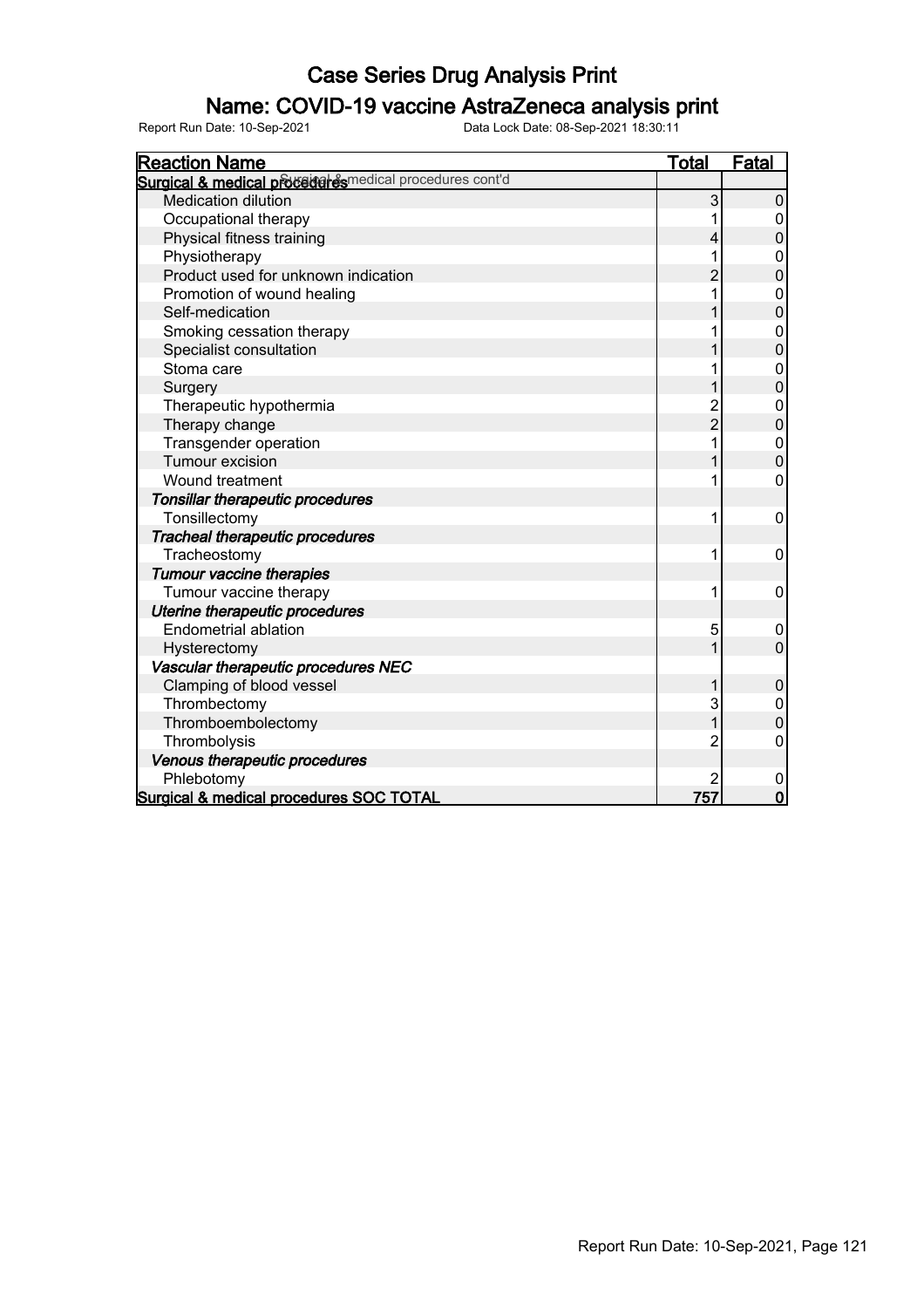#### Name: COVID-19 vaccine AstraZeneca analysis print

| <b>Reaction Name</b>                        | <b>Total</b>     | Fatal            |
|---------------------------------------------|------------------|------------------|
| <b>Vascular disorders</b>                   |                  |                  |
| Accelerated and malignant hypertension      |                  |                  |
| Accelerated hypertension                    | 1                | 0                |
| Hypertensive crisis                         | 14               | 0                |
| Hypertensive emergency                      | $\boldsymbol{2}$ | $\pmb{0}$        |
| Hypertensive urgency                        | 4                | $\pmb{0}$        |
| Malignant hypertension                      | 4                | $\overline{0}$   |
| Tyramine reaction                           | 1                | $\mathbf 0$      |
| Aneurysms and dissections non-site specific |                  |                  |
| Aneurysm                                    | 11               | 1                |
| Aneurysm ruptured                           |                  | $\boldsymbol{0}$ |
| Artery dissection                           | 4                | 0                |
| Venous aneurysm                             | 1                | $\overline{0}$   |
| Aortic aneurysms and dissections            |                  |                  |
| Acute aortic syndrome                       | 1                | $\mathbf 0$      |
| Aortic aneurysm                             | 7                | 0                |
| Aortic aneurysm rupture                     | 1                | 1                |
| Aortic dissection                           | 4                | 1                |
| Aortic intramural haematoma                 | 1                | $\overline{0}$   |
| Aortic embolism and thrombosis              |                  |                  |
| Aortic embolus                              | 25               | 1                |
| Aortic thrombosis                           | 12               | $\overline{c}$   |
| Aortic infections and inflammations         |                  |                  |
| Aortitis                                    | $\overline{2}$   | 0                |
| Aortic necrosis and vascular insufficiency  |                  |                  |
| Aortic occlusion                            | 1                | 0                |
| Aortic stenosis                             | 3                | $\mathbf 0$      |
| Arterial infections and inflammations       |                  |                  |
| Arteritis                                   | 5                | $\mathbf 0$      |
| Giant cell arteritis                        | 60               | $\mathbf 0$      |
| <b>Blood pressure disorders NEC</b>         |                  |                  |
| Blood pressure fluctuation                  | 23               | $\mathbf 0$      |
| Labile blood pressure                       | 4                | $\overline{0}$   |
| Bruising, ecchymosis and purpura            |                  |                  |
| Achenbach syndrome                          | 10               | $\mathbf 0$      |
| Circulatory collapse and shock              |                  |                  |
| Circulatory collapse                        | 120              | $\overline{c}$   |
| Distributive shock                          | $\overline{2}$   | $\pmb{0}$        |
| Hypoperfusion                               | $\mathbf{3}$     | $\pmb{0}$        |
| Hypovolaemic shock                          | 1                | $\pmb{0}$        |
| Neurogenic shock                            | 10               | $\pmb{0}$        |
| Peripheral circulatory failure              | 4                | $\pmb{0}$        |
| Shock                                       | 57               | $\mathbf{1}$     |
| Shock haemorrhagic                          | 1                | $\boldsymbol{0}$ |
| Shock symptom                               | $\,6$            | $\boldsymbol{0}$ |
| <b>Haemorrhages NEC</b>                     |                  |                  |
| Bloody discharge                            | 16               | $\pmb{0}$        |
| Haematoma                                   | 111              |                  |
| Haemorrhage                                 | 1353             | $\frac{0}{2}$    |
| Internal haemorrhage                        | 31               | $\pmb{0}$        |
| Venous haemorrhage                          | 8 <sup>1</sup>   | $\boldsymbol{0}$ |
| Lymphangiopathies                           |                  |                  |
| Lymphocele                                  | $\overline{2}$   | $\pmb{0}$        |
| Lymphorrhoea                                | 1                | $\mathbf 0$      |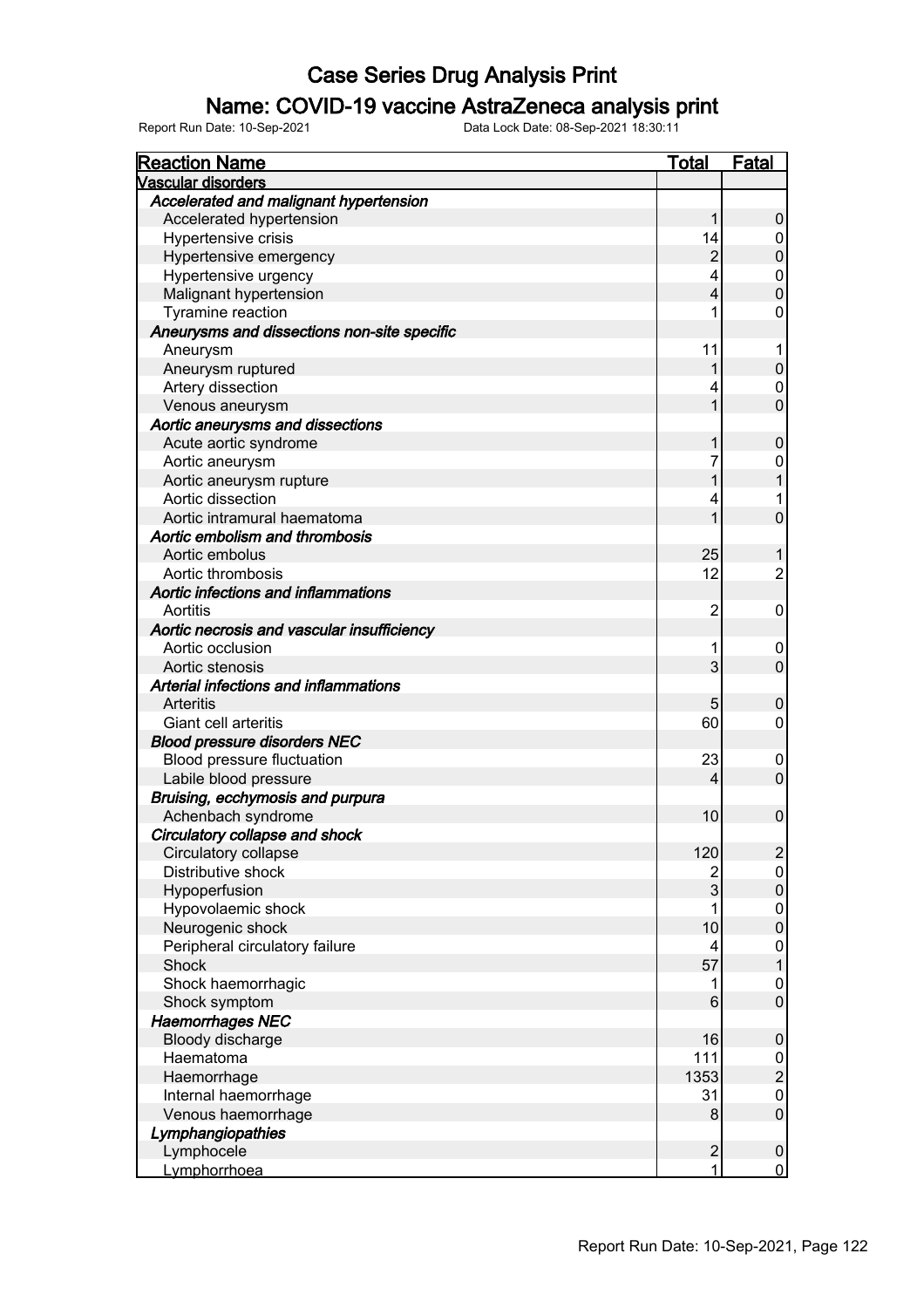#### Name: COVID-19 vaccine AstraZeneca analysis print

| <b>Reaction Name</b>                                      | <b>Total</b>   | <b>Fatal</b>     |
|-----------------------------------------------------------|----------------|------------------|
| Vascular disorders cont'd<br><b>Vascular disorders</b>    |                |                  |
| Lymphoedemas                                              |                |                  |
| Lymphoedema                                               | 72             | 0                |
| Non-site specific embolism and thrombosis                 |                |                  |
| Air embolism                                              |                | 0                |
| Arterial thrombosis                                       | 28             | 0                |
| Atheroembolism                                            |                | 0                |
| Embolism                                                  | 254            | 3                |
| Embolism arterial                                         |                | 0                |
| Embolism venous                                           | 14             |                  |
| Microembolism                                             |                | 0                |
| Paradoxical embolism                                      |                | 0                |
| Post thrombotic syndrome                                  |                | 0                |
| Thrombophlebitis migrans                                  | $\overline{2}$ | 0                |
| Thrombosis                                                | 1712           | 33               |
| Venous thrombosis                                         | 34             | $\mathbf{0}$     |
| Non-site specific necrosis and vascular insufficiency NEC |                |                  |
| Arterial occlusive disease                                | 16             | 0                |
| Arterial spasm                                            | 2              | 0                |
| Arterial stenosis                                         | $\mathbf 1$    | 0                |
| Arteriosclerosis                                          |                |                  |
|                                                           |                | 0                |
| Haemorrhagic infarction                                   |                | 0                |
| Infarction                                                | 11             | 0                |
| Ischaemia                                                 | 15             | 0                |
| Peripheral venous disease                                 | 8              | 0                |
| Vascular compression                                      |                | 0                |
| Vascular occlusion                                        | 2              | 0                |
| Vasospasm                                                 | 13             | 0                |
| Non-site specific vascular disorders NEC                  |                |                  |
| Angiopathy                                                | 3              | 0                |
| Arterial rupture                                          |                | 0                |
| Capillary disorder                                        |                | $\mathbf 0$      |
| Capillary fragility                                       | 11             | 0                |
| <b>Collateral circulation</b>                             |                | 0                |
| Haemodynamic instability                                  |                | 0                |
| Hyperaemia                                                | $\overline{2}$ | 0                |
| Neovascularisation                                        | 1              | 0                |
| Superficial vein prominence                               | 6              | 0                |
| Vascular pain                                             | 125            | 0                |
| Vascular rupture                                          | 2              | $\mathbf 0$      |
| Vascular wall discolouration                              |                | 0                |
| Vasodilatation                                            | 114            | $\mathbf 0$      |
| Vein collapse                                             | $\overline{2}$ | 0                |
| Vein discolouration                                       | 8              | $\mathbf 0$      |
| Vein disorder                                             | 25             | 0                |
| Vein rupture                                              | 15             | $\mathbf 0$      |
| Peripheral aneurysms and dissections                      |                |                  |
| Peripheral artery aneurysm                                | $\overline{2}$ | $\mathbf 0$      |
| Peripheral embolism and thrombosis                        |                |                  |
| Axillary vein thrombosis                                  |                | 0                |
| Blue toe syndrome                                         | 36             | 0                |
| Deep vein thrombosis                                      | 1173           | $\boldsymbol{9}$ |
| Femoral artery embolism                                   | $\overline{2}$ | 0                |
| Iliac artery embolism                                     | $\overline{2}$ | $\overline{0}$   |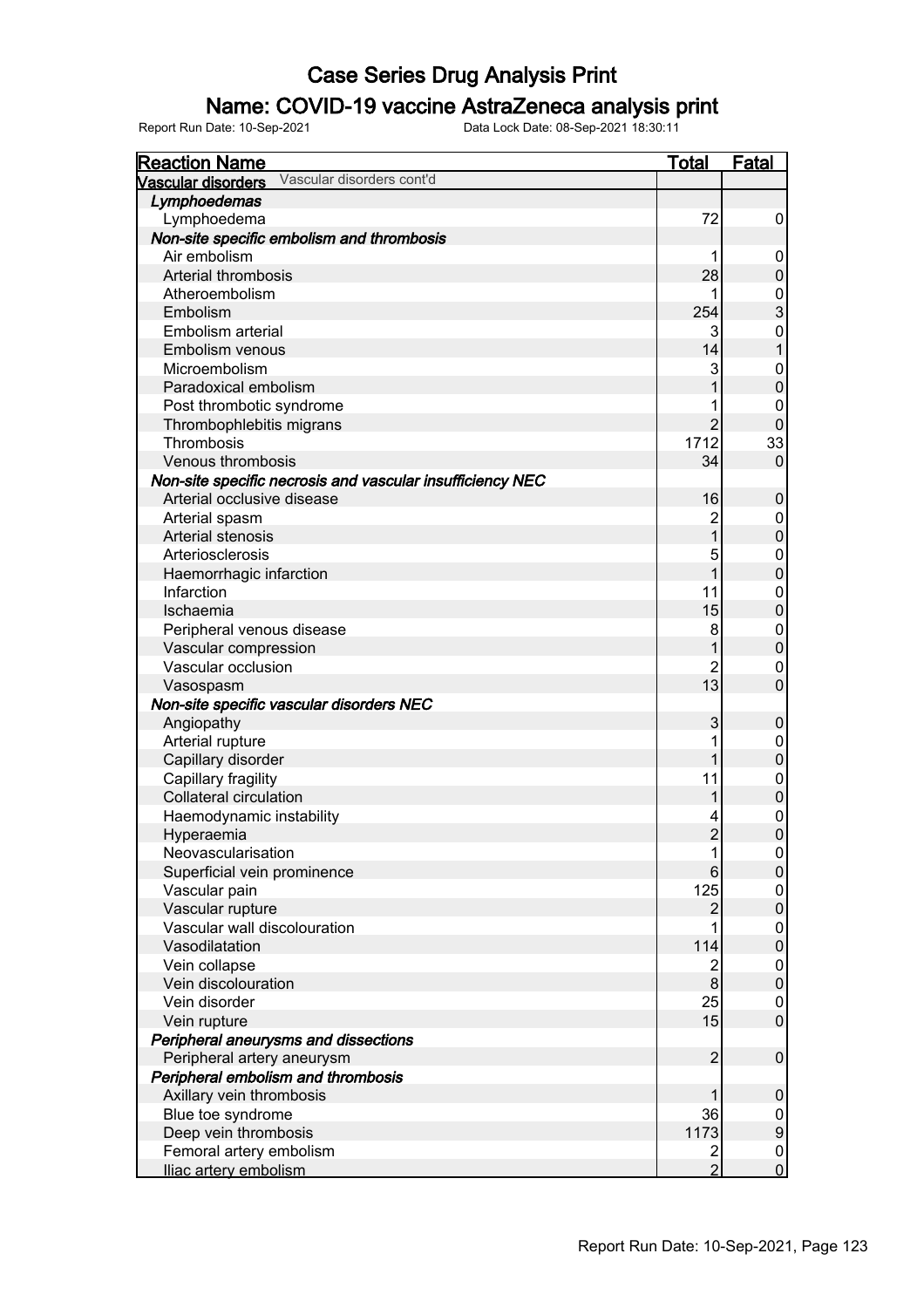#### Name: COVID-19 vaccine AstraZeneca analysis print

| <b>Reaction Name</b>                                             | <b>Total</b>   | <b>Fatal</b>     |
|------------------------------------------------------------------|----------------|------------------|
| Vascular disorders Vascular disorders cont'd                     |                |                  |
| Jugular vein thrombosis                                          | 24             | 0                |
| Pelvic venous thrombosis                                         | 22             |                  |
| Peripheral artery thrombosis                                     | 17             | 0                |
| Peripheral embolism                                              | 8              | $\pmb{0}$        |
| Peripheral vein thrombus extension                               |                | 0                |
| Subclavian artery embolism                                       | $\overline{c}$ | $\mathbf 0$      |
| Subclavian artery thrombosis                                     | 1              | 0                |
| Subclavian vein thrombosis                                       | 3              | $\mathbf 0$      |
| Thrombophlebitis                                                 | 132            | 0                |
| Thrombophlebitis superficial                                     | 65             | $\boldsymbol{0}$ |
| Venous thrombosis limb                                           | 4              | 0                |
| Peripheral vascular disorders NEC                                |                |                  |
| Cyanosis                                                         | 109            | 0                |
| Erythromelalgia                                                  |                | $\pmb{0}$        |
| Flushing                                                         | 689            | 0                |
| Hot flush                                                        | 2148           | $\boldsymbol{0}$ |
| Peripheral vascular disorder                                     | 7              | 0                |
| Peripheral vasoconstriction, necrosis and vascular insufficiency |                |                  |
| Dry gangrene                                                     | 2              | 0                |
| <b>Extremity necrosis</b>                                        | 3              | $\boldsymbol{0}$ |
| Iliac artery occlusion                                           | 1              | 0                |
| Intermittent claudication                                        | 6              | $\mathbf 0$      |
|                                                                  |                |                  |
| Ischaemic limb pain                                              | 5              | 0                |
| Jugular vein occlusion                                           | $\overline{2}$ | $\mathbf 0$      |
| Peripheral arterial occlusive disease                            | 4              | 0                |
| Peripheral artery occlusion                                      | 8              | $\boldsymbol{0}$ |
| Peripheral coldness                                              | 1283           | 0                |
| Peripheral ischaemia                                             | 33             | $\overline{c}$   |
| Poor peripheral circulation                                      | 55             | 0                |
| Raynaud's phenomenon                                             | 142            | $\mathbf 0$      |
| <b>Phlebitis NEC</b>                                             |                |                  |
| <b>Phlebitis</b>                                                 | 61             | $\boldsymbol{0}$ |
| Phlebitis superficial                                            | 13             | 0                |
| Site specific embolism and thrombosis NEC                        |                |                  |
| Brachiocephalic vein thrombosis                                  | 1              | 0                |
| Site specific necrosis and vascular insufficiency NEC            |                |                  |
| Superior vena cava syndrome                                      | 1              | $\boldsymbol{0}$ |
| Site specific vascular disorders NEC                             |                |                  |
| Aortic rupture                                                   | 1              | 0                |
| Pallor                                                           | 413            | $\pmb{0}$        |
| Plethoric face                                                   |                | 0                |
| Varicose veins NEC                                               |                |                  |
| Bleeding varicose vein                                           | $\overline{2}$ | 0                |
| Spider vein                                                      | 17             | $\pmb{0}$        |
| Varicophlebitis                                                  | 9              | 0                |
| Varicose ulceration                                              |                | $\pmb{0}$        |
| Varicose vein                                                    | 147            | 0                |
| Varicose vein ruptured                                           |                | $\pmb{0}$        |
| Vascular hypertensive disorders NEC                              |                |                  |
| Diastolic hypertension                                           | 5              | $\pmb{0}$        |
| Hypertension                                                     | 941            | 0                |
| Labile hypertension                                              | 1              | $\pmb{0}$        |
| Systolic hypertension                                            | 3              | $\mathbf 0$      |